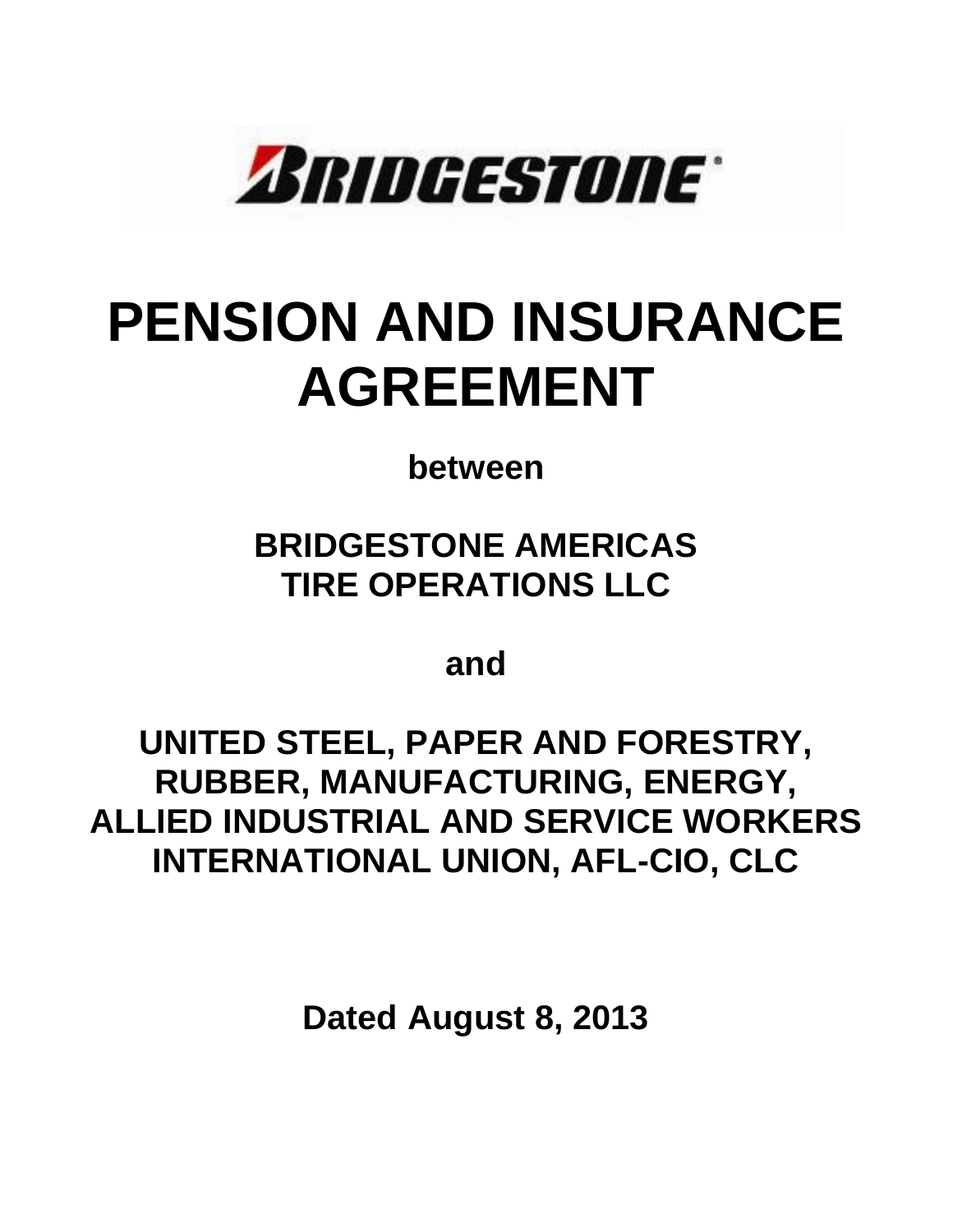# **TABLE OF CONTENTS**

# **PART I - PENSION AGREEMENT**

|             |                | <b>Article Subject</b> |                                                                             |  |
|-------------|----------------|------------------------|-----------------------------------------------------------------------------|--|
|             |                |                        |                                                                             |  |
| Ш           | $\frac{1}{2}$  |                        |                                                                             |  |
| Ш           | $\blacksquare$ |                        |                                                                             |  |
| IV          |                |                        |                                                                             |  |
|             |                | 1.                     |                                                                             |  |
|             |                | 2.                     |                                                                             |  |
|             |                | 3.                     |                                                                             |  |
|             |                | 4.                     |                                                                             |  |
|             |                | 5.                     | Retirement of & Crediting Service for Certain Employees as if They had been |  |
|             |                |                        |                                                                             |  |
|             |                | 6.                     |                                                                             |  |
| $\mathbf v$ |                |                        |                                                                             |  |
|             |                | 1.                     |                                                                             |  |
|             |                | 2.                     |                                                                             |  |
|             |                | 3.                     |                                                                             |  |
|             |                | 4.                     |                                                                             |  |
|             |                | 5.                     |                                                                             |  |
|             |                | 6.                     |                                                                             |  |
|             |                | 7.                     |                                                                             |  |
|             |                | 8.                     |                                                                             |  |
|             |                | 9.                     |                                                                             |  |
|             |                |                        |                                                                             |  |
| VI          |                |                        |                                                                             |  |
| VII         |                |                        |                                                                             |  |
|             |                | 1.                     |                                                                             |  |
|             |                | 2.                     | Pension Suspension when Retired or Former Employee Returns to               |  |
|             |                |                        |                                                                             |  |
|             |                | 3.                     |                                                                             |  |
|             |                | 4.                     |                                                                             |  |
|             |                | 5.                     |                                                                             |  |
|             |                | 6.                     |                                                                             |  |
|             |                | 7.                     |                                                                             |  |
|             |                | 8.                     |                                                                             |  |
|             |                | 9.                     |                                                                             |  |
|             |                | 10.                    |                                                                             |  |
|             |                | 11.                    |                                                                             |  |
|             |                | 12.                    |                                                                             |  |
|             |                | 13.                    |                                                                             |  |
|             |                | 15.                    |                                                                             |  |
|             |                | 16.                    |                                                                             |  |
|             |                |                        |                                                                             |  |
| $VIII -$    |                |                        |                                                                             |  |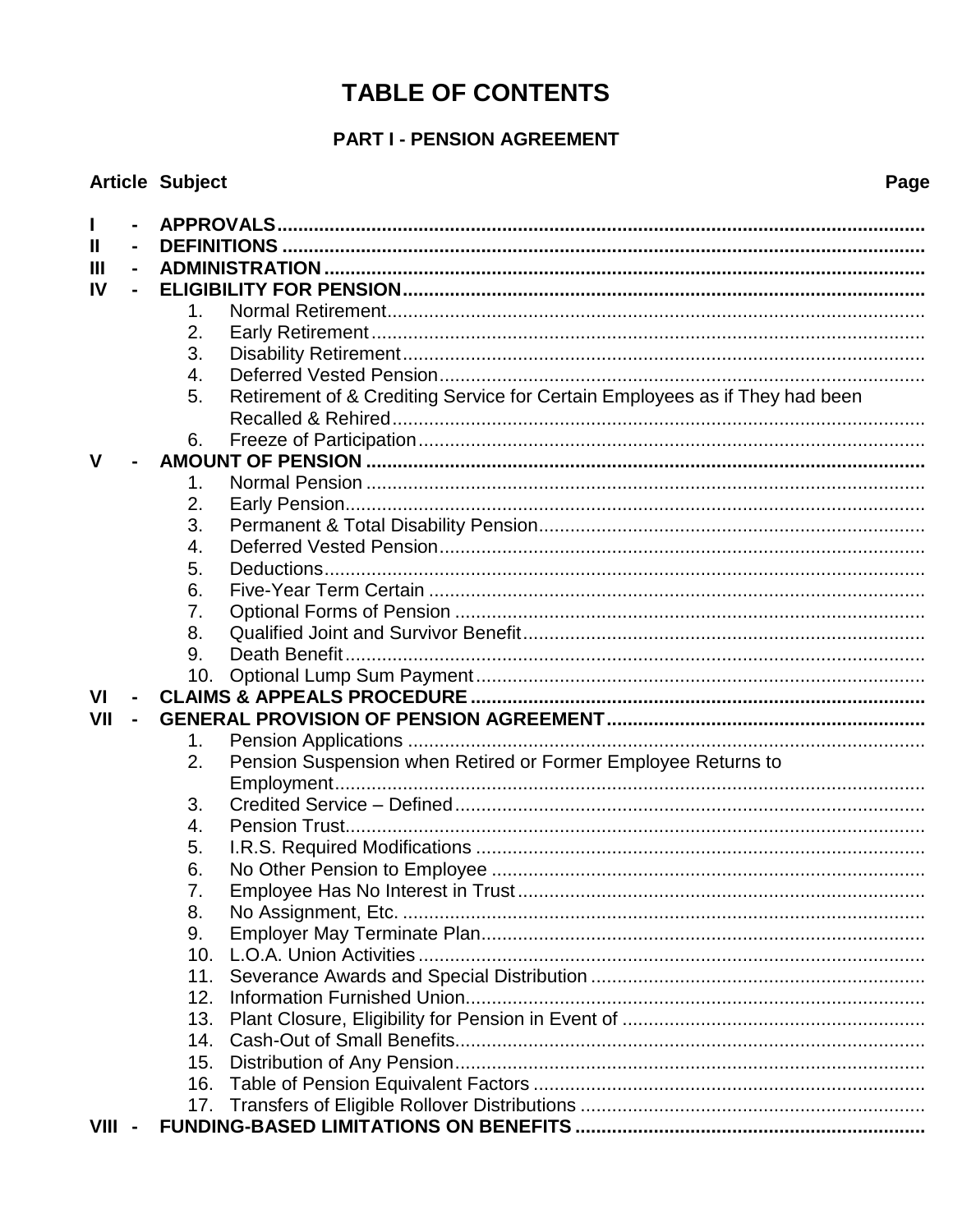|              | $\blacksquare$ |    | LIFE INSURANCE, ACCIDENTAL DEATH AND DISMEMBERMENT INSURANCE |
|--------------|----------------|----|--------------------------------------------------------------|
|              |                |    |                                                              |
|              |                | 1. |                                                              |
|              |                | 2. |                                                              |
|              |                | 3. |                                                              |
|              |                | 4. |                                                              |
|              |                | 5. |                                                              |
|              |                | 6. |                                                              |
|              |                | 7. |                                                              |
|              |                | 8. |                                                              |
|              |                | 9. |                                                              |
| $\mathbf{I}$ |                |    |                                                              |
|              |                |    |                                                              |
|              |                |    |                                                              |
|              |                | Α. |                                                              |
|              |                | B. |                                                              |
|              |                | C. |                                                              |
|              |                | D. |                                                              |
|              |                | Ε. |                                                              |
|              |                |    |                                                              |
|              |                | Α. |                                                              |
|              |                | B. |                                                              |
|              |                | C. |                                                              |
|              |                | D. |                                                              |
|              |                |    |                                                              |
|              |                |    |                                                              |
|              |                | Α. |                                                              |
|              |                | В. |                                                              |
|              |                | C. |                                                              |
|              |                | D. |                                                              |
|              |                | Е. |                                                              |
|              |                | F. |                                                              |
|              |                | G. |                                                              |
|              |                | Η. |                                                              |
|              |                |    |                                                              |
|              |                | L. |                                                              |
|              |                | J. |                                                              |
|              |                | K. |                                                              |
|              |                |    |                                                              |
|              |                | Α. |                                                              |
|              |                | B. |                                                              |
|              |                |    |                                                              |
|              |                | Α. |                                                              |
|              |                | В. |                                                              |
|              |                | C. |                                                              |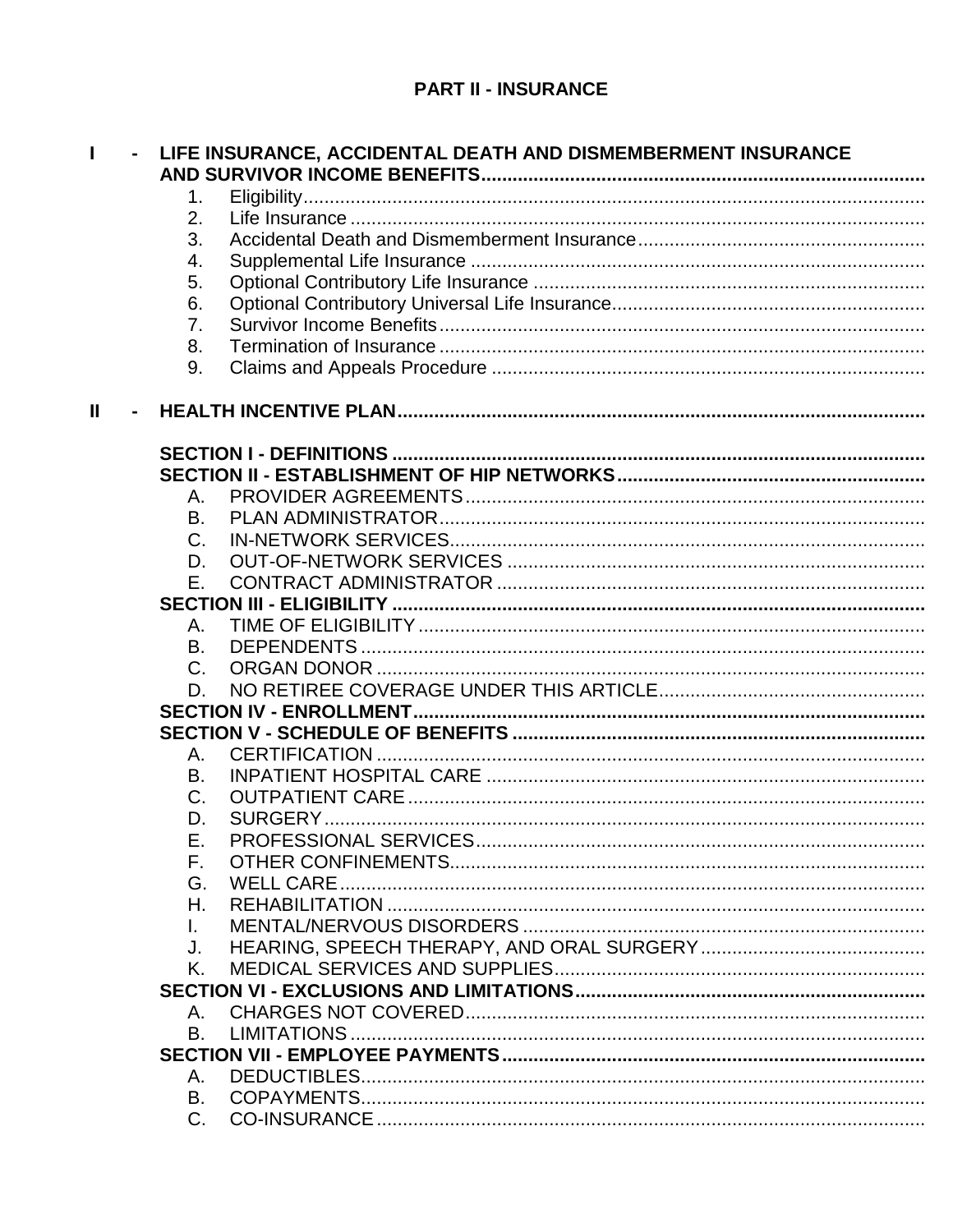| D.                                                                            |                                                                             |  |  |  |  |  |
|-------------------------------------------------------------------------------|-----------------------------------------------------------------------------|--|--|--|--|--|
| Е.                                                                            |                                                                             |  |  |  |  |  |
|                                                                               |                                                                             |  |  |  |  |  |
| Α.                                                                            |                                                                             |  |  |  |  |  |
| B.                                                                            |                                                                             |  |  |  |  |  |
| C.                                                                            |                                                                             |  |  |  |  |  |
| D.                                                                            |                                                                             |  |  |  |  |  |
| Ε.                                                                            |                                                                             |  |  |  |  |  |
| $F_{\perp}$                                                                   |                                                                             |  |  |  |  |  |
| G.                                                                            |                                                                             |  |  |  |  |  |
|                                                                               |                                                                             |  |  |  |  |  |
| Α.                                                                            |                                                                             |  |  |  |  |  |
| B.                                                                            | OFFSET COORDINATION OF BENEFITS WITH MEDICARE                               |  |  |  |  |  |
| $C_{\cdot}$                                                                   | COORDINATION OF BENEFITS WITH MANAGED CARE PLANS                            |  |  |  |  |  |
|                                                                               |                                                                             |  |  |  |  |  |
| Α.                                                                            |                                                                             |  |  |  |  |  |
| Β.                                                                            |                                                                             |  |  |  |  |  |
| $C_{\cdot}$                                                                   |                                                                             |  |  |  |  |  |
| D.                                                                            |                                                                             |  |  |  |  |  |
|                                                                               |                                                                             |  |  |  |  |  |
| Α.                                                                            |                                                                             |  |  |  |  |  |
| B.                                                                            |                                                                             |  |  |  |  |  |
| $C_{\cdot}$                                                                   |                                                                             |  |  |  |  |  |
| D.                                                                            |                                                                             |  |  |  |  |  |
|                                                                               |                                                                             |  |  |  |  |  |
| Appendix 1 to Part II, Article II: Schedule of Surgical Procedures (Podiatry) |                                                                             |  |  |  |  |  |
|                                                                               |                                                                             |  |  |  |  |  |
|                                                                               | Appendix 3 to Part II, Article II: Benefit Schedule for Full Time New Hires |  |  |  |  |  |
|                                                                               |                                                                             |  |  |  |  |  |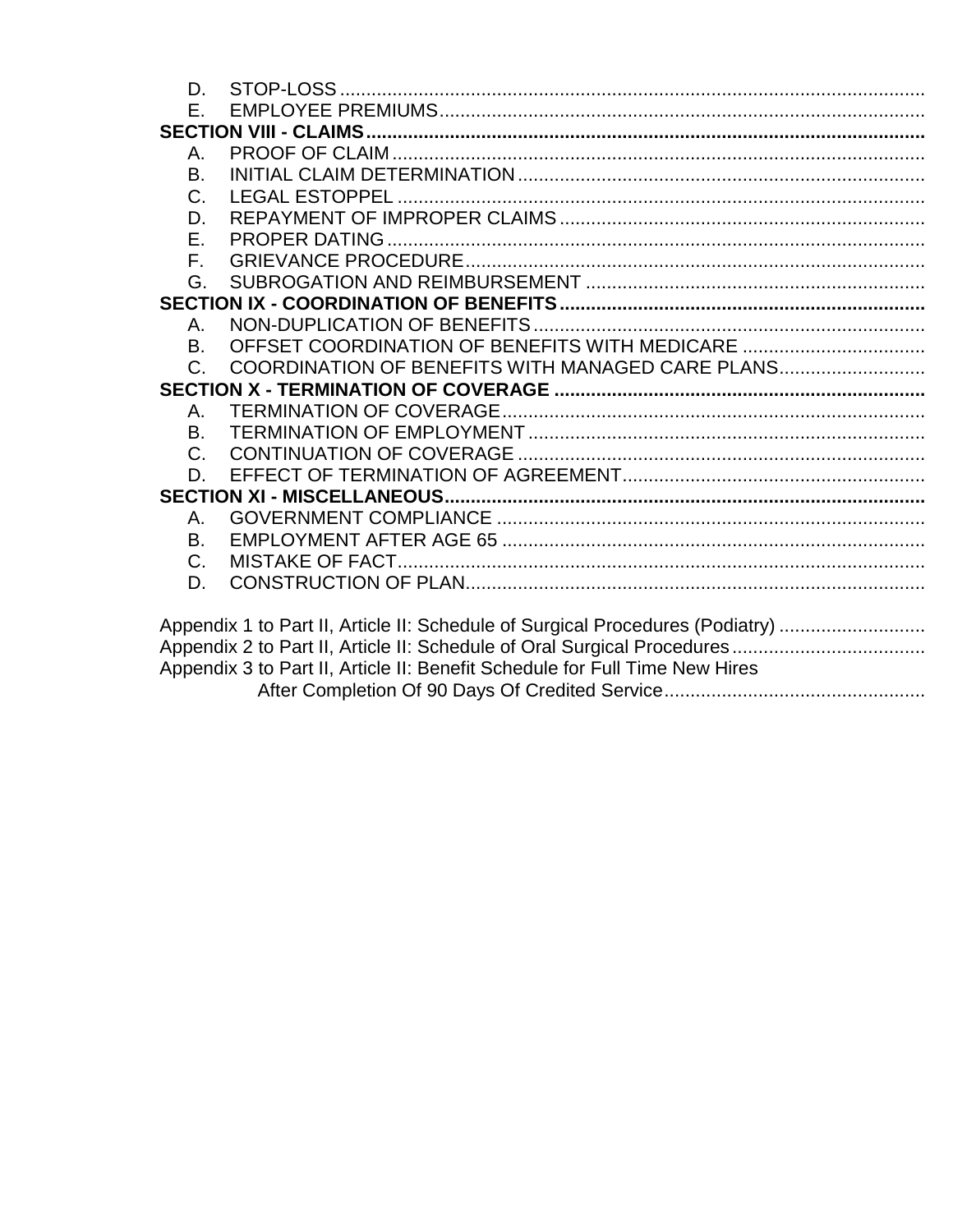# **PART II, ARTICLE III HEALTH CARE EXPENSE ACCOUNT &** SUPPLEMENTAL HEALTH CARE EXPENSE ACCOUNT & DEPENDENT CARE EXPENSE ACCOUNT

| SECTION III - APPLICATION OF SUPPLEMENTAL ACCOUNT FUNDS |
|---------------------------------------------------------|
|                                                         |
|                                                         |
|                                                         |
|                                                         |
|                                                         |
|                                                         |
|                                                         |

# PART II, ARTICLE IV NON-OCCUPATIONAL ACCIDENT AND SICKNESS BENEFITS

| A. NON-OCCUPATIONAL ACCIDENTAL AND SICKNESS BENEFITS FOR |
|----------------------------------------------------------|
|                                                          |
|                                                          |
|                                                          |
|                                                          |
|                                                          |
|                                                          |

# PART II, ARTICLE V - VISION CARE BENEFITS

| C. EMPLOYEE PREMIUMS |
|----------------------|
|                      |
|                      |
|                      |
|                      |
|                      |

# PART II, ARTICLE VI - GENERAL PROVISIONS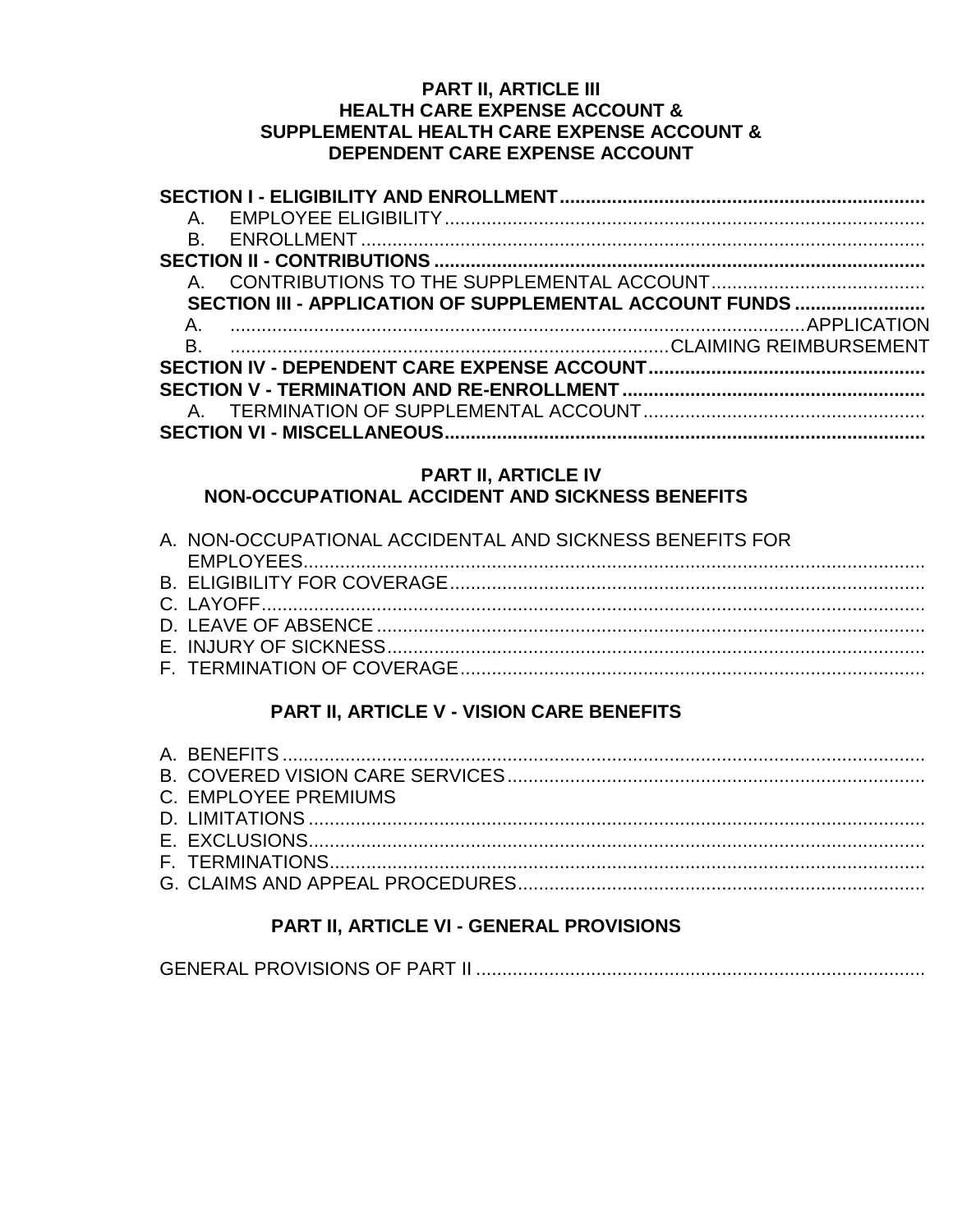# **PART III - SAVINGS PLAN**

| $\mathbf{L}$  |  |
|---------------|--|
| $\mathbf{II}$ |  |
| III           |  |
| IV            |  |
| V             |  |
|               |  |
|               |  |
|               |  |
|               |  |
|               |  |
| XI            |  |
|               |  |
|               |  |

# PART IV - DURATION, TERMINATION AND GENERAL PROVISIONS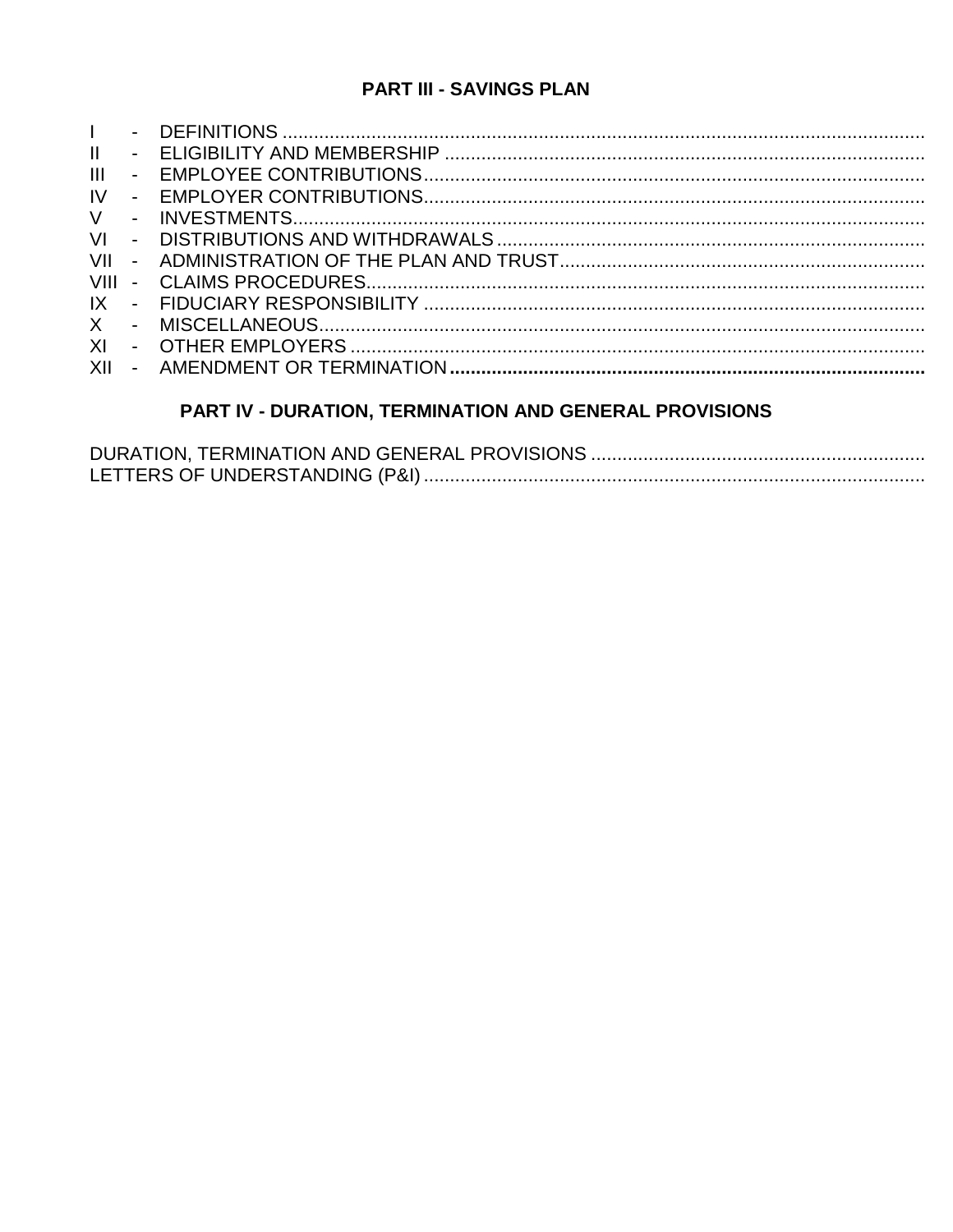# **PENSION AND INSURANCE AGREEMENT** AMONG BRIDGESTONE AMERICAS TIRE OPERATIONS, LLC, AND THE UNITED STEEL, PAPER AND FORESTRY, RUBBER, MANUFACTURING, ENERGY, ALLIED INDUSTRIAL AND SERVICE WORKERS INTERNATIONAL UNION, AFL-CIO, CLC

# FOREWORD

This Pension and Insurance Agreement is entered into by and among Bridgestone Americas Tire Operations, LLC for and on behalf of its manufacturing plants located in Akron, Ohio; Des Moines, Iowa; LaVergne, Tennessee, and Russellville, Arkansas; and the United Steel, Paper and Forestry, Rubber, Manufacturing, Energy, Allied Industrial and Service Workers International Union, AFL-CIO, CLC, and its Local Union No. 7L, Akron, Ohio; Local Union No. 310L, Des Moines, Iowa; Local Union No. 884L, Russellville, Arkansas; and Local Union No. 1055L, LaVergne, Tennessee.

For purposes of this Pension and Insurance Agreement, the following terms when used with initial capital letters, unless the context clearly indicates otherwise, shall have the following respective meanings:

- 1. The term "CBA" shall mean the collective bargaining agreement agreed to by the Employer and the Union and ratified on August 8, 2013.
- 2. The term "Company" shall mean Bridgestone Americas, Inc.
- 3. The term "Controlled Group" shall mean the Company, the Employer and all other trades or businesses which are treated as a single employer under Section 414 of the Internal Revenue Code of 1986, as amended.
- 4. The term "Effective Date" shall mean the date of the ratification of the CBA.
- 5. Except as otherwise provided in Part I, Part II, and Part III of this Pension & Insurance Agreement the term "Employees" shall mean the regular, full-time employees of the Employer classified by the Employer as hourly-rated and who are represented by the Union.
- 6. The term "Employer" shall mean Bridgestone Americas Tire Operations, LLC.
- 7. The term "Pension and Insurance Agreement" shall mean this Pension and Insurance Agreement, consisting of Part I - Pensions, Part II - Insurance, Part III - Savings Plan, and Part IV - Duration, Termination and General Provisions, as modified, clarified, and supplemented by the Letters of Understanding entered into by the Company and the Union, attached hereto.
- 8. The term "Union" shall mean the United Steel, Paper and Forestry, Rubber, Manufacturing, Energy, Allied Industrial and Service Workers International Union, AFL-CIO, CLC, and its Local Union No. 7L, Akron, Ohio; Local Union No. 310L, Des Moines, Iowa; Local Union No. 884L, Russellville, Arkansas; and Local Union No. 1055L, LaVergne, Tennessee.
- 9. "New Hires" shall mean for purposes of Part II Insurance, of this Pension and Insurance Agreement, production Employees hired after October 1, 2005 and maintenance Employees hired on or after July 27, 2013.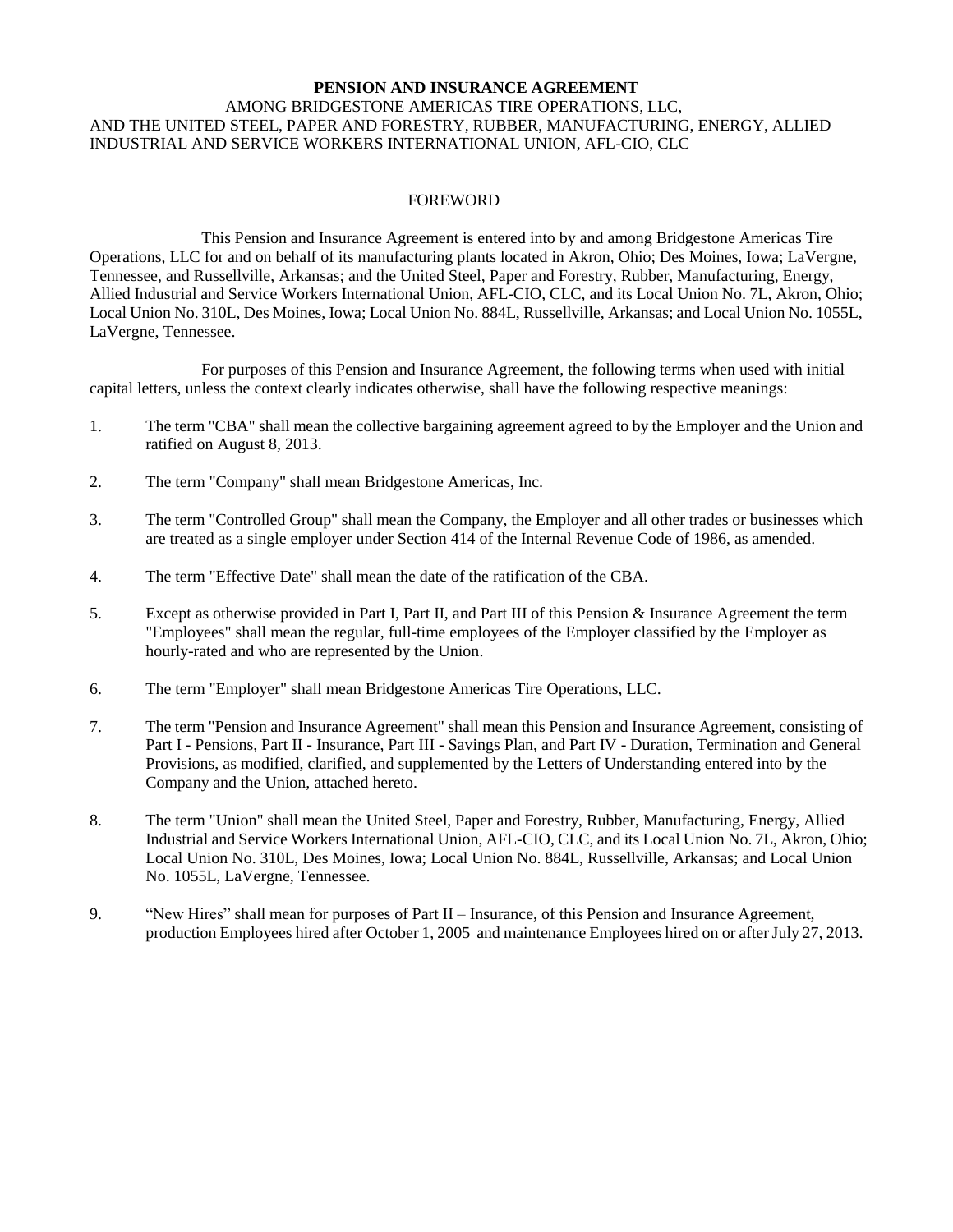# PART I

# Pensions

# **ARTICLE I** Approvals

Subject to retaining such approval of the Internal Revenue Service, as the Company shall consider necessary so that the Company's Non-Contributory Pension Plan, under which the benefits for Employees set forth in this Pension Agreement are provided, remains a qualified plan within the meaning of the Code and subject to said Plan's remaining in compliance with the Act, the Employer and the Union hereby agree upon the terms set forth in the following Pension Agreement, which first became effective as of May 1, 1950, and which has been amended from time to time.

# ARTICLE II

# Definitions

The following terms when used in this Pension Agreement with initial capital letters, unless the context clearly indicates otherwise, shall have the following respective meanings:

- 1. The term "CBA" as used herein shall mean the collective bargaining agreement agreed to by the Employer and the Union in August 2013 and subsequently ratified by the members, and any subsequent amendments thereto, or any new CBA hereafter entered into between the Employer and the Union.
- 2. The term "Employer" shall mean Bridgestone Americas Tire Operations, LLC.
- 3. The term "Employee" as used herein shall mean an employee of the Employer who has completed one year of credited service, and who is, on and after the Effective Date, a member of a bargaining unit covered by the CBA, excluding any employee who is a "leased employee" (as defined in Code section 414(n)(2)) of the Employer and any employee who is hired or rehired on or after July 27, 2013 or otherwise becomes a member of a bargaining unit covered by the CBA on or after July 27, 2013.
- 4. The term "Act" as used herein shall mean the Employee Retirement Income Security Act of 1974, as amended and as the same may be amended during the term hereof.
- 5. The term "Code" as used herein shall mean the Internal Revenue Code of 1986, as amended and as the same may be amended during the term hereof.
- 6. The term "Plan" as used herein shall mean Supplement 1 to the Bridgestone Americas, Inc. Non-Contributory Pension Plan.
- 7. The term "Pension Agreement" shall mean this Part I Pensions, which constitutes part of the Pension and Insurance Agreement between the Employer and the Union.
- 8. The term "Union" shall mean the United Steel, Paper and Forestry, Rubber, Manufacturing, Energy, Allied Industrial and Service Workers International Union, AFL-CIO, CLC and certain of its locals which are parties to the CBA.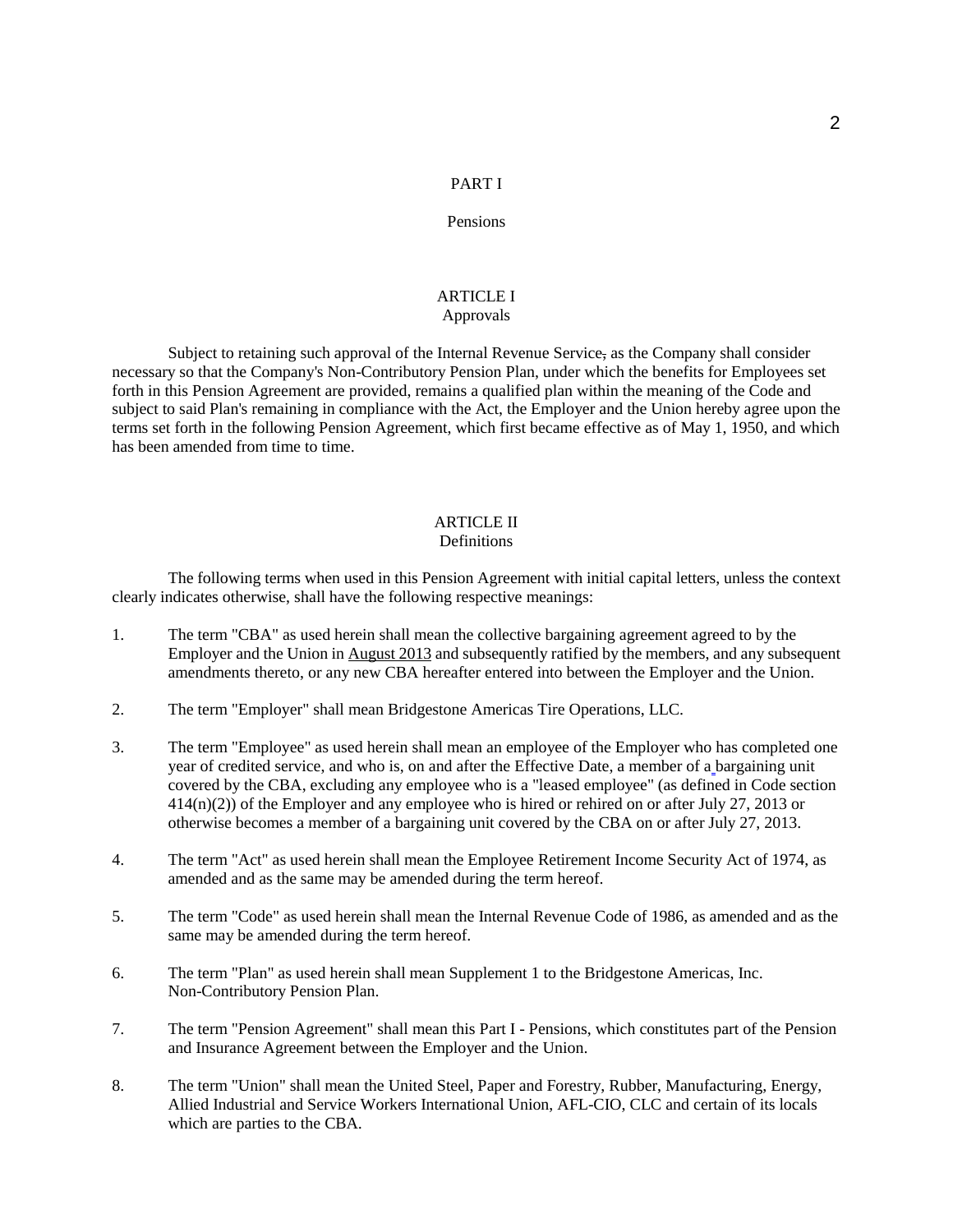- 9. The term "Plan Year" for purposes of this Part I Pensions shall mean the 12-month period commencing on November  $1<sup>st</sup>$  of each year and ending on the next following October 31 $<sup>st</sup>$ .</sup>
- 10. The term "Post-2008 Employee" shall mean an Employee whose date of hire, date of rehire or date on which he became a member of the bargaining unit covered by the CBA, is on or after January 1, 2009, and who as of December 31, 2013 does not have a vested right to a pension under the Plan.

# ARTICLE III

#### Administration

The Plan shall be administered by a Pension Board to be appointed by the Company. The Pension Board shall have such authority and perform such duties, consistent with this Pension Agreement, as may be determined from time to time by the Company.

### ARTICLE IV

# Eligibility for Pension

- 1. Normal Retirement. An Employee who shall have been hired prior to his attainment of 60 years of age and who shall have attained not less than 65 years of age, shall be entitled to a pension upon retirement, as hereinafter provided. The first day of the month next following the Employee's attainment of age 65 shall be his Normal Retirement Date. An Employee who shall have been hired on or after his attainment of 60 years of age shall be entitled to a pension upon retirement, as hereinafter provided, on the date which is the fifth anniversary of his date of hire, and the first day of the month next following such fifth anniversary shall be the Employee's Normal Retirement Date. Notwithstanding any other provision of this Pension Agreement or the Plan, an Employee's right to a normal retirement benefit under the Plan shall be non-forfeitable upon and after his normal retirement age, which shall be the date on which he attains age 65 in the case of any Employee hired prior to his attainment of 60 years of age, and shall be the fifth anniversary of the date on which he becomes a participant in the case of an Employee hired on or after his attainment of 60 years of age.
- 2. Early Retirement. An Employee who, while accumulating seniority with the Employer, shall either (i) have attained not less than 55 years of age but shall not have attained 65 years of age and have not less than 10 years of credited service or (ii) have completed not less than 30 years of credited service shall be entitled to a pension upon retirement, as hereinafter provided. An Employee who at time of layoff had not less than 10 years but had less than 30 years of credited service with the Employer and has not attained 55 years of age, shall, at such time as he shall have attained not less than 55 years of age but shall not have attained 65 years of age while on layoff with right of recall, be entitled to a pension upon retirement as hereinafter provided.
- 3. Disability Retirement. Effective on the date of ratification, an Employee (excluding any Post-2008 Employee) who shall have had not less than 10 years of credited service and (a) shall not have attained eligibility for a Normal Pension or (b) shall not have attained age 62 and at least 10 years of credited service, and who shall thereafter become, through some unavoidable cause, permanently and totally disabled while accumulating seniority with the Employer, shall be entitled to a pension upon retirement as hereinafter provided. An Employee shall be deemed to be permanently and totally disabled only if, prior to the month in which the Employee's  $62<sup>nd</sup>$  birthday occurs: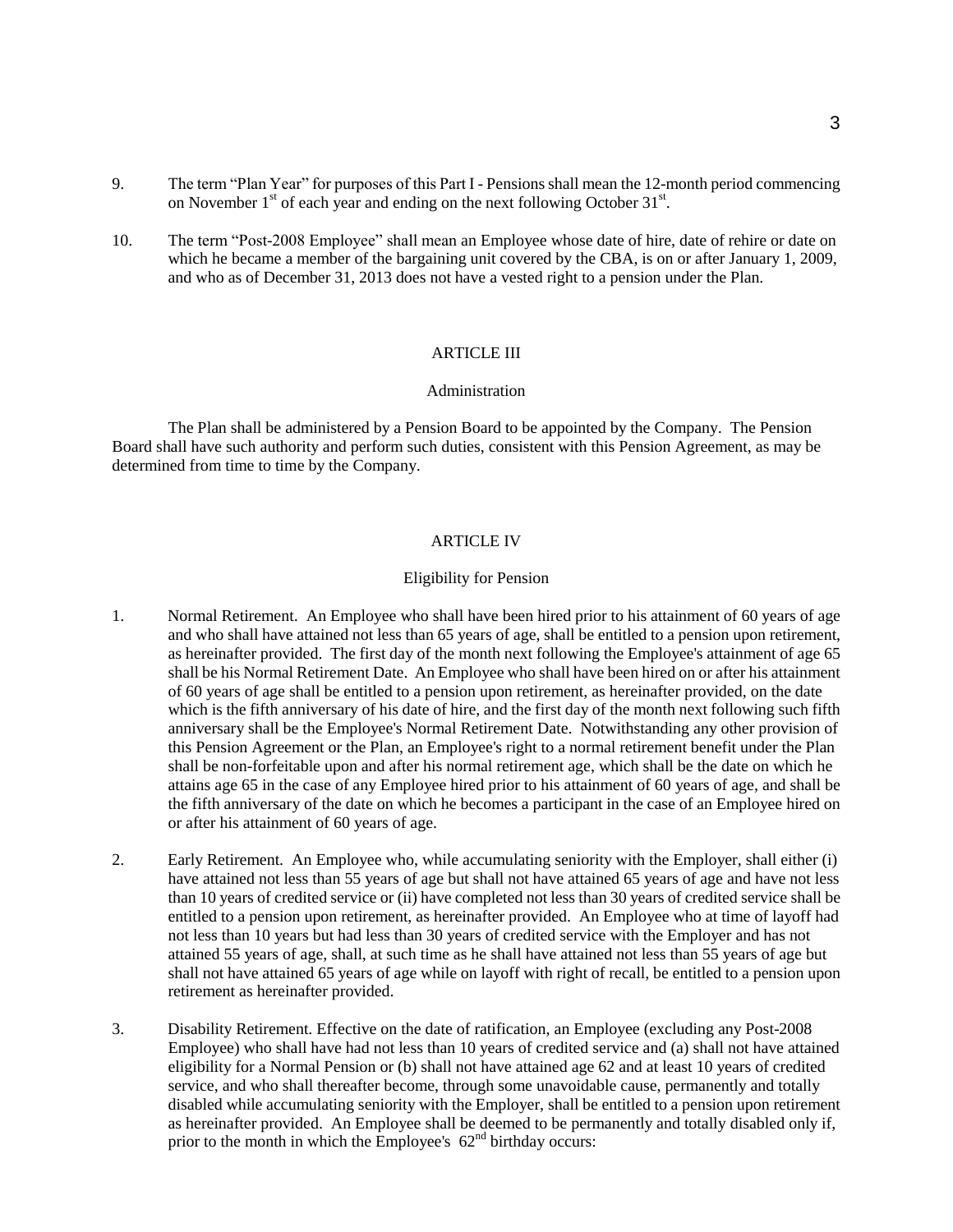- (a) he has been totally disabled by bodily injury or disease so as to be prevented thereby from being physically able to perform the work of any classification in the local plant, and
- (b) such total disability shall have continued for 5 consecutive months, and, in the opinion of a qualified physician designated by the Pension Board, will presumably be permanent and total during the remainder of his life.

Permanent and total disability shall be deemed to have resulted from an unavoidable cause unless it (a) was contracted, suffered or incurred while the Employee was engaged in, or resulted from his having engaged in, a felonious enterprise, or (b) resulted from his habitual drunkenness or addiction to narcotics, or (c) resulted from an intentional, self-inflicted injury. Permanent and total disability resulting from any of such enumerated causes, or permanent and total disability resulting exclusively from military service for which he receives a Government Pension, shall not entitle an Employee to a pension, under this Paragraph 3. Such pension for permanent and total disability shall cease upon recovery from permanent and total disability prior to attainment of age 65. If it is determined that a former Employee on Disability Retirement is no longer permanently and totally disabled, he will be rehired consistent with his seniority, and upon being rehired shall be credited with the seniority held at the time of his Disability Retirement. The Pension Board may verify the extent of disability by medical examination at any reasonable time. Refusal to submit to examination shall be justification for the discontinuance of a pension granted pursuant to this Paragraph, pending compliance.

- 4. Deferred Vested Pension. An Employee whose employment with the Controlled Group is terminated on or after the Effective Date shall be eligible for a deferred vested pension as provided in Paragraph 4 of Article V, if such Employee, at the time of such termination of employment, (a) shall have had at least 5 years of credited service prior to such termination, (b) shall not have attained his normal retirement age, and (c) shall not be eligible for any other pension. However, if an Employee is eligible for and elects, with spousal consent, to receive a special distribution pursuant to Paragraph 11(b) or Paragraph 13 of Article VII or if he receives a distribution pursuant to Paragraph 14 of Article VII, he shall not be eligible for that deferred vested pension upon which such distribution is determined. An Employee whose employment is terminated and who is entitled to a deferred vested pension based upon information then on file with the Employer, will be notified of his eligibility for such deferred vested pension at the time he is interviewed following termination.
- 5. An Employee who at time of layoff had not less than 10 years of credited service, who is recalled or is offered employment pursuant to Article XII, Section 21,(b) or (c) of the CBA and who either has attained age 55 or has 30 or more years of credited service or is deemed to be permanently and totally disabled (excluding any Post-2008 Employee) shall be eligible for a pension under Paragraph 2 or Paragraph 3 of this Article IV and credited service shall be determined as if the Employee had been recalled and rehired consistent with the CBA.
- 6. Notwithstanding any other provision of this Pension Agreement or the Plan, (i) no person who is hired or rehired by the Controlled Group, or otherwise becomes a member of a bargaining unit covered by the CBA, on or after July 27, 2013 and (ii) no person who has not completed one year of credited service as of December 31, 2013, shall be an "Employee" under this Pension Agreement or the Plan or be eligible for any pension or other benefit under this Pension Agreement or the Plan.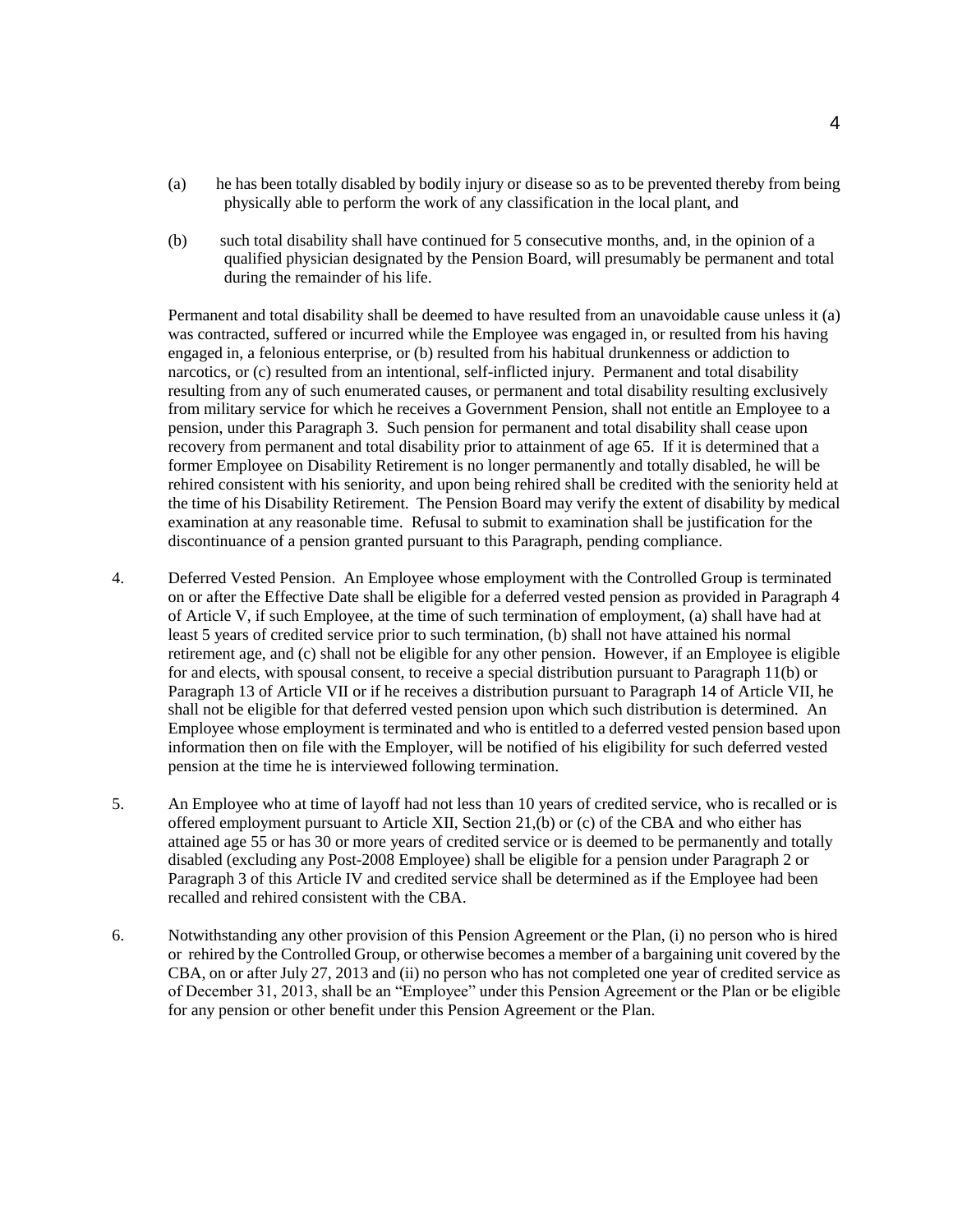#### **ARTICLE V**

#### Amount of Pension

1. Normal Pension. An Employee who is eligible for a pension pursuant to Paragraph 1 of Article IV shall be entitled upon his retirement at or after his Normal Retirement Date and on or after the Effective Date to receive a monthly pension equal to (a) \$58.00 (effective for retirements occurring after August 8, 2013), multiplied by the Employee's years of credited service reduced by (b) the immediate annuity equivalent of the Employee's Additional Employer Contributions Account under the Bridgestone Americas , Inc. Employee Savings Plan for Bargaining Unit Employees (the "Savings Plan") as of the date his pension commences hereunder. For purposes of this calculation, the Employee's Additional Employer Contributions Account under the Savings Plan as of the date the Employee's pension commences hereunder shall mean the actual amount in such Account as of such date plus any amount withdrawn from such Account prior to such date for any reason (including a hardship withdrawal pursuant to Section 6.7 of the Savings Plan, any amount withdrawn from such Account pursuant to a qualified domestic relations order or a deemed withdrawal upon default of a loan from such Account to the Employee) with interest imputed on any withdrawn amount from the date of any such withdrawal through the date the Employee's pension commences hereunder at the rate of 7.75% per annum compounded monthly. The immediate annuity equivalent of the Employee's Additional Employer Contribution Account under the Savings Plan shall be the amount in such Account as of the date the Employee's pension commences hereunder (determined as described in the preceding sentence) converted to an annuity payable as a single life and five year certain annuity to the Employee commencing as of the date the Employee's pension commences hereunder using an interest rate of 7.75% and the 1983 Group Annuity Mortality Table, Male. In no event will this reduction exceed \$7 multiplied by the Employee's years of credited service. For purposes of this Paragraph, the amount of an Employee's Normal Pension shall be the greater of the Early Pension calculated under Paragraph 2 of this Article V or the Normal Pension calculated at normal retirement age.

Such pension shall be subject to the provisions of Paragraph 5 of this Article V, and shall commence in the month following that in which the Employee retires if an application is made therefor in the month of retirement. In the event application is not made in the month of retirement, the pension shall commence at the earlier of (a) the month following that in which application is made and (b) the next January 1st after the October 31st next following the Employee's attainment of his normal retirement age, provided, however, that any monthly pension payable to an Employee who shall have remained in the active employment of the Controlled Group after his Normal Retirement Date shall commence on the first day of the month following his termination of service and the amount of such monthly pension shall be based on his credited service at his date of actual retirement. Except as provided in Paragraphs 6, 7 and 8 of this Article V, the last installment of such pension shall be payable for the month of such former Employee's death.

- 2. Early Pension. An Employee who is eligible for a pension pursuant to Paragraph 2 of Article IV, shall be entitled, upon his retirement on or after the Effective Date to receive a monthly pension which shall be determined as follows:
	- (a) Unreduced Early Pension. If such Employee shall either (i) have attained 62 years of age or (ii) have completed at least 30 years of credited service he shall be entitled to receive an immediate monthly pension, the amount of which will be equal to (a) \$58.00 (effective for retirements occurring after August 8, 2013) multiplied by the Employee's years of credited service reduced by (b) the immediate annuity equivalent of the Employee's Additional Employer Contributions Account under the Savings Plan as of the date his pension commences hereunder. For purposes of this calculation, the Employee's Additional Employer Contributions Account under the Savings Plan as of the date the Employee's pension commences hereunder shall mean the actual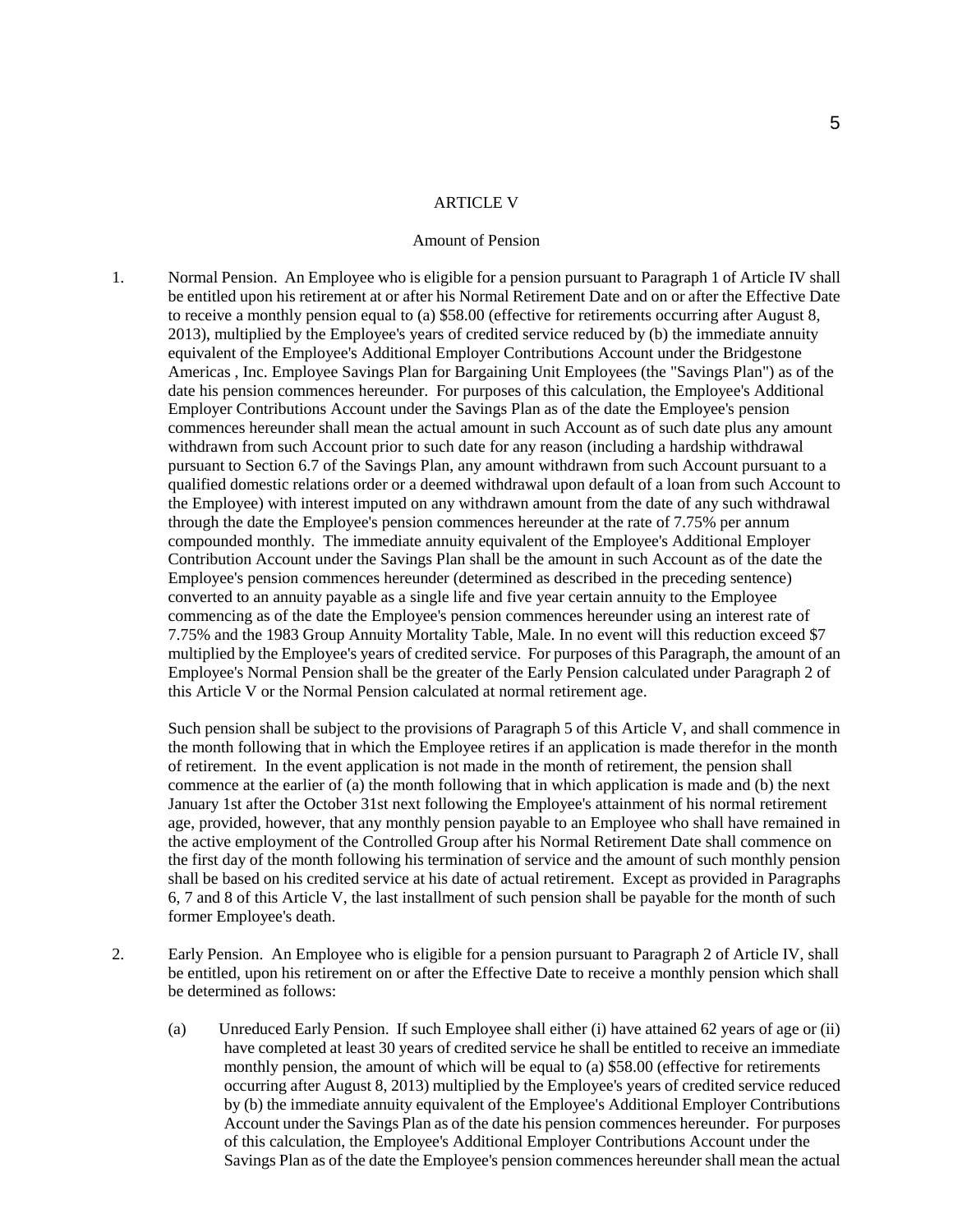amount in such Account as of such date plus any amount withdrawn from such Account prior to such date for any reason (including a hardship withdrawal pursuant to Section 6.7 of the Savings Plan, a withdrawal from such Account pursuant to a qualified domestic relations order or a deemed withdrawal upon default of a loan from such Account to the Employee) with interest imputed on any withdrawn amount from the date of any such withdrawal through the date the Employee's pension commences hereunder at the rate of 7.75% per annum compounded monthly. The immediate annuity equivalent of the Employee's Additional Employer Contributions Account under the Savings Plan shall be the amount in such Account as of the date the Employee's pension commences hereunder (determined as described in the preceding sentence) converted to an annuity payable as a single life and five year certain annuity to the Employee commencing as of the date the Employee's pension commences hereunder using an interest rate of 7.75% and the 1983 Group Annuity Mortality Table, Male. In no event will this reduction exceed \$7 multiplied by the Employee's years of credited service.

- (b) If such Employee shall neither have attained 62 years of age, nor completed 30 years of credited service, he may elect to receive either:
	- (i) A monthly pension, the payment of which shall be deferred to the month in which the Employee attains 62 years of age, or equal to (a) \$58.00 (effective for retirements occurring after August 8, 2013) multiplied by the Employee's years of credited service, reduced by (b) the immediate annuity equivalent of the Employee's Additional Employer Contributions Account under the Savings Plan as of the date his pension commences hereunder. For purposes of this calculation, the Employee's Additional Employer Contributions Account under the Savings Plan as of the date of the Employee's pension commences hereunder shall mean the actual amount in such Account as of such date plus any amount withdrawn from such Account prior to such date for any reason (including a hardship withdrawal pursuant to Section 6.7 of the Savings Plan, a withdrawal from such account pursuant to a qualified domestic relations order or a deemed withdrawal upon default of a loan from such Account to the Employee) with interest imputed on any withdrawn amount from the date of any such withdrawal through the date the Employee's pension commences hereunder at the rate of 7.75% per annum compounded monthly. The immediate annuity equivalent of the Employee's Additional Employer Contribution Account under the Savings Plan shall be the amount in such Account as of the date the Employee's pension commences hereunder (determined as described in the preceding sentence) converted to an annuity payable as a single life and five year certain annuity to the Employee commencing as of the date the Employee's pension commences hereunder using an interest rate of 7.75% and the 1983 Group Annuity Mortality Table, Male. In no event will this reduction exceed \$7 multiplied by the Employee's years of credited service; or
	- (ii) An immediate monthly pension equal to (a) \$58.00 (effective for retirements occurring after August 8, 2013) multiplied by the Employee's years of credited service reduced by (b) the immediate annuity equivalent of the Employee's Additional Employer Contribution Account under the Savings Plan as of the date his pension commences hereunder. For purposes of this calculation, the Employee's Additional Employer Contributions Account under the Savings Plan as of the date of the Employee's pension commences hereunder shall mean the actual amount in such Account as of such date plus any amount withdrawn from such Account prior to such date for any reason (including a hardship withdrawal pursuant to Section 6.7 of the Savings Plan, a withdrawal from such account pursuant to a qualified domestic relations order or a deemed withdrawal upon default of a loan from such Account to the Employee) with interest imputed on any withdrawn amount from the date of any such withdrawal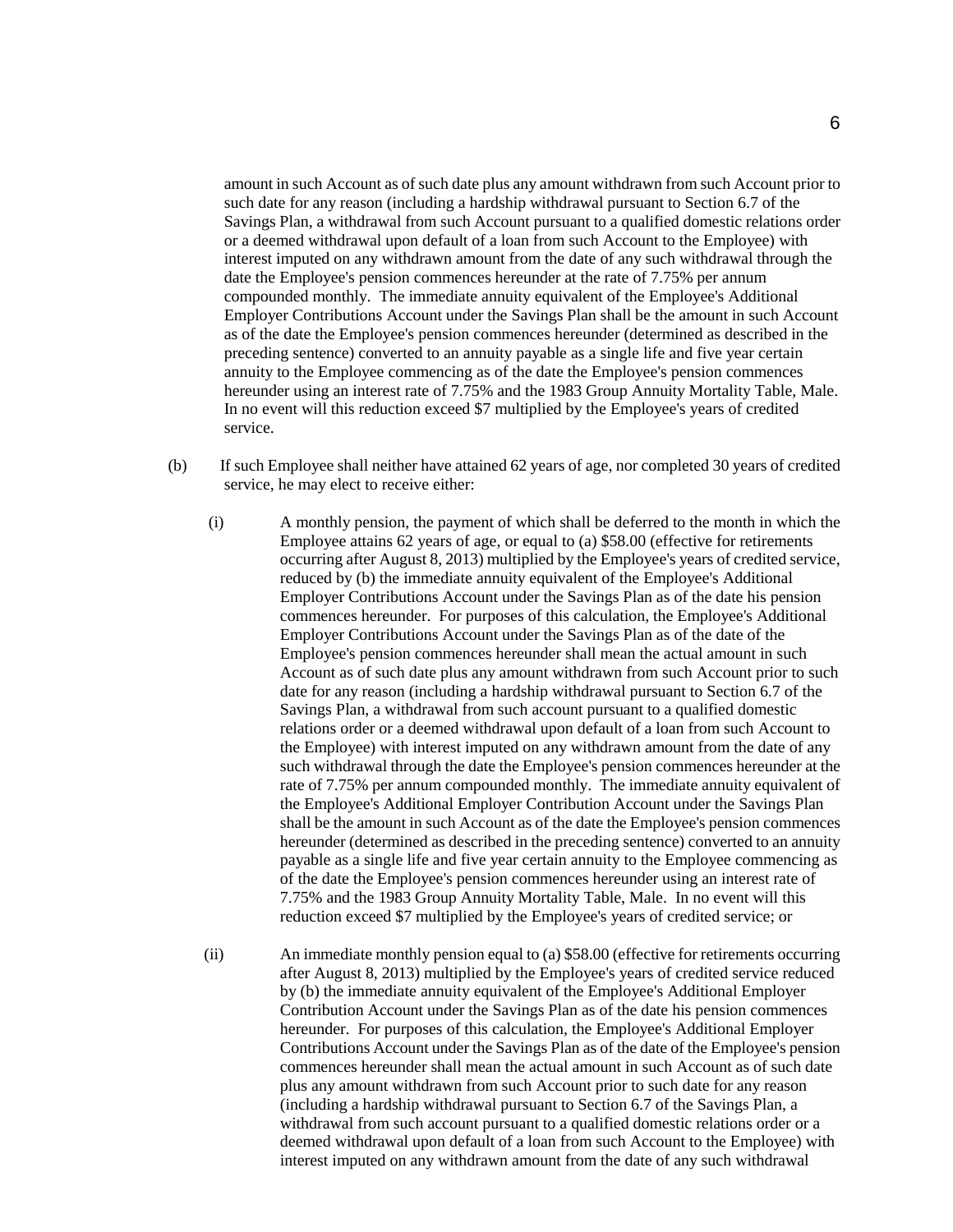through the date the Employee's pension commences hereunder at the rate of 7.75% per annum compounded monthly. The immediate annuity equivalent of the Employee's Additional Employer Contributions Account under the Savings Plan shall be the amount in such Account as of the date the Employee's pension commences hereunder (determined as described in the preceding sentence) converted to an annuity payable as a single life and five year certain annuity to the Employee commencing as of the date the Employee's pension commences hereunder using an interest rate of 7.75% and the 1983 Group Annuity Mortality Table, Male. In no event will this reduction exceed \$7 multiplied by the Employee's years of credited service. Such monthly pension shall be reduced by 4/10 of one percent for each calendar month by which such Employee is under age 62 at the effective date of such Early Pension.

An Early Pension payable pursuant to this Paragraph 2 whether before, during, or after the month in which the Employee attains 65 years of age, shall be subject to the provisions of Paragraph 5 of this Article V, and, except for a deferred pension as provided in (b)(i) of this Paragraph 2, shall commence in the month following that in which the Employee retires if an application is made therefor in the month of retirement. In the event application is not made in the month of retirement, the pension shall commence at the earlier of (a) the month following that in which application is made and (b) the next January 1st after the October 31st next following the Employee's attainment of age 65.

The payment of a deferred Early Pension shall commence in the month following that in which such former Employee attains age 62 if an application is made therefore in the month he shall have attained such age. In the event application is not made in the month such former Employee attains 62 years of age, the pension shall commence at the earlier of (a) the month following that in which application is made and (b) the next January 1st after the October 31st next following the Employee's attainment of age 65. No such application may be filed earlier than 60 days prior to such former Employee's 62nd birthday. Except as provided in Paragraphs 6, 7 and 8 of this Article V, the last installment of such pension shall be payable for the month of such former Employee's death.

Special Early. The amount of monthly pension payable to an Employee who retires at or after his attainment of age 55 and prior to eligibility for 80% of the Unreduced Primary Social Security Benefit or Social Security Disability Benefits, who then shall have not less than 30 years of credited service and whose early pension is not deferred pursuant to (b)(i) above, shall include an additional monthly supplement benefit payable until the Employee attains eligibility for 80% of the Unreduced Primary Social Security Benefit or Social Security Disability Benefits equal to an amount determined under the following Table on the basis of the Employee's age and credited service (in years and completed months) at his Early Retirement:

| Age | 30  | 31  | 32  | 33  | 34  | 35  | 36  | 37  |
|-----|-----|-----|-----|-----|-----|-----|-----|-----|
| 55  | 340 | 349 | 358 | 367 | 376 | 385 | 394 | 403 |
| 56  | 350 | 359 | 368 | 377 | 386 | 395 | 404 | 413 |
| 57  | 360 | 369 | 378 | 387 | 396 | 405 | 414 | 423 |
| 58  | 370 | 379 | 388 | 397 | 406 | 415 | 424 | 433 |
| 59  | 380 | 389 | 398 | 407 | 416 | 425 | 434 | 443 |
| 60  | 390 | 399 | 408 | 417 | 426 | 435 | 444 | 453 |
| 61  | 400 | 409 | 418 | 427 | 436 | 445 | 454 | 463 |
| 62  | 410 | 419 | 428 | 437 | 446 | 455 | 464 | 473 |

TABLE Years of Credited Service

For years of credited service in excess of 37 years, the Table will be appropriately extended.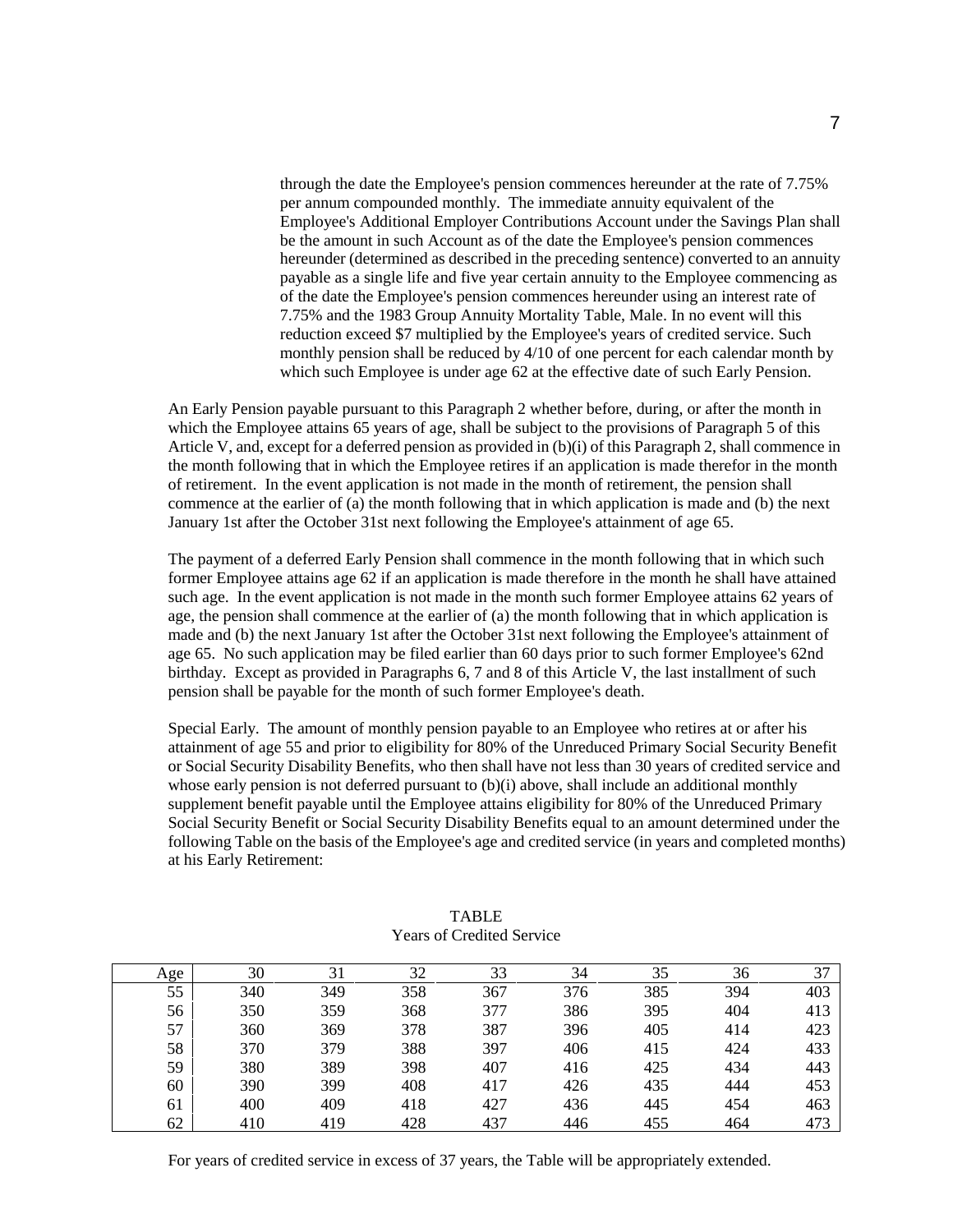Such Special Early amount shall be payable to, and including, the earliest of (1) the month preceding that for which the Employee is or might be eligible for an old age insurance or disability insurance benefit pursuant to any Social Security or comparable law of the United States of America, (2) the month of his death and (3) the month in which the Employee attains eligibility for 80% of the Unreduced Primary Social Security Benefits. Thereafter the amount shall be that amount which would otherwise have been payable under Subparagraph (a) above. If at the death of the Employee, any benefit is payable to a beneficiary, a contingent annuitant or a spouse, pursuant to Paragraph 6, 7 or 8 of this Article V, or pursuant to any other provision of this Pension Agreement, the amount of any such benefit shall be determined on the basis of the amount of Early Retirement pension which would otherwise have been payable to such Employee had the Special Early provision not been applicable to him.

An Employee who has been discharged for cause, who otherwise had become eligible for early retirement pursuant to the provisions of Paragraph 2 of Article IV, shall be entitled only to the benefits provided under Paragraph 4 of this Article V.

3. Permanent and Total Disability Pension. An Employee who is eligible for a pension pursuant to Paragraph 3 of Article IV shall be entitled, upon his retirement on or after the Effective Date, to receive a monthly pension equal to (a) \$58.00 (effective for retirements occurring after August 8, 2013) multiplied by the Employee's years of credited service reduced by (b) the immediate annuity equivalent of the Employee's Additional Employer Contributions Account under the Savings Plan as of the date his pension commences hereunder. For purposes of this calculation, the Employee's Additional Employer Contributions Account under the Savings Plan as of the date the Employee's pension commences hereunder shall mean the actual amount in such Account as of such date plus any amount withdrawn from such Account prior to such date for any reason (including hardship withdrawal pursuant to Section 6.7 of the Savings Plan, a withdrawal from such account pursuant to a qualified domestic relations order or a deemed withdrawal upon default of a loan from such Account to the Employee) with interest imputed on any withdrawn amount from the date of any such withdrawal through the date the Employee's pension commences hereunder at the rate of 7.75% per annum compounded monthly. The immediate annuity equivalent of the Employee's Additional Employer Contribution Account under the Savings Plan shall be the amount in such Account as of the date the Employee's pension commences hereunder (determined as described in preceding sentence) converted to an annuity payable as a single life and five year certain annuity to the Employee commencing as of the date the Employee's pension commences hereunder using an interest rate of 7.75% and the 1983 Group Annuity Mortality Table, Male. In no event will this reduction exceed \$7 multiplied by the Employee's years of credited service.

The Employee shall, at the time of his application for a Permanent and Total Disability Pension, also make application for a Disability Insurance Benefit under the Social Security law and take reasonable and necessary action, including a request for reconsideration of an initial denial, in order to assure proper consideration of such application. The Employer shall render assistance to an Employee in his request for a reconsideration of an initial denial of an award for a Disability Insurance Benefit under the Social Security law. If his application for a Disability Insurance Benefit under the Social Security law is denied, the Employee shall be entitled to an additional monthly benefit, the amount of which shall be equal to \$1,000.00 (effective for retirements occurring after the date of ratification), except that such additional monthly benefit shall not be greater than the primary Social Security Disability Insurance Benefit to which such Employee would have been entitled had his application not been denied. The additional monthly benefit shall be payable retroactively to the date of the Employee's retirement and only to and including the month preceding that for which the Employee is or might be eligible for 80% of Full Unreduced Primary Social Security or comparable law of the United States of America.

A pension payable pursuant to this Paragraph 3 shall be subject to the provisions of Paragraph 5 of this Article V. Such pension shall commence in the sixth month following the occurrence of the permanent and total disability, provided that an application for pension is made not later than 5 months following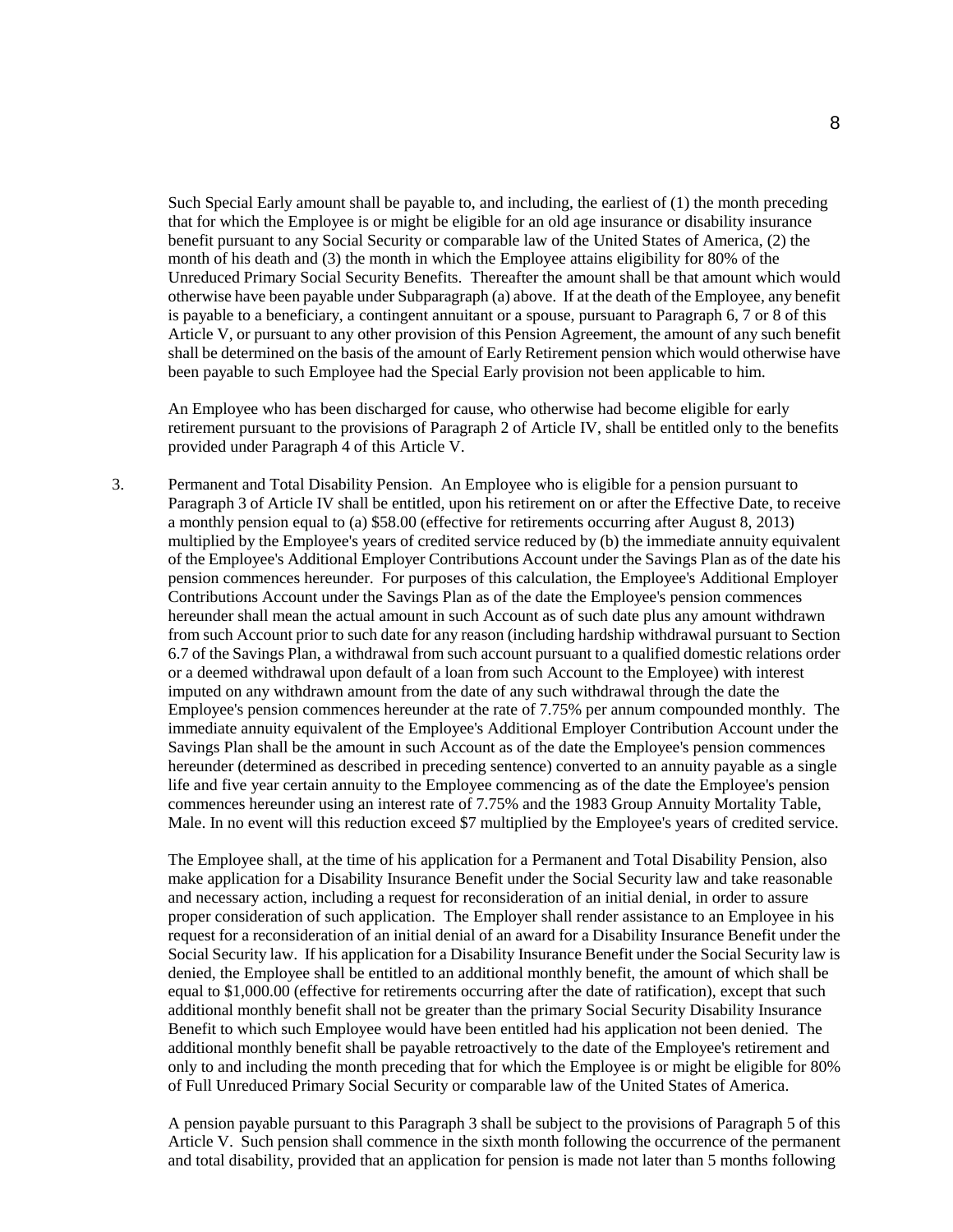the occurrence of such permanent and total disability. In the event application is not made in the five-month period referred to, the pension shall commence in the month following that in which application is made. The last installment of such pension shall be payable for the earliest of the following: the month before the month in which the retired former Employee attains his normal retirement age; the month in which his permanent and total disability shall cease; or the month of his death. Except as provided in Paragraphs 6, 7 and 8 of this Article V, the last installment of such pension shall be payable for the month of his death.

4. Deferred Vested Pension. An Employee who is eligible for a deferred vested pension pursuant to Paragraph 4 of Article IV shall be entitled to a monthly pension equal to (a) \$58.00 multiplied by his years of credited service if the date his employment with the Employer terminated was on or after the Effective Date reduced by (b) the age 65 annuity equivalent of the Employee's Additional Employer Contributions Account under the Savings Plan as of the date the Employee terminates employment. For purposes of this calculation, the Employee's Additional Employer Contributions Account under the Savings Plan as of the date the Employee terminates employment shall mean the actual amount in such Account as of such date plus any amount withdrawn from such Account prior to such date for any reason (including a hardship withdrawal pursuant to Section 6.7 of the Savings Plan, a withdrawal from such Account pursuant to a qualified domestic relations order or a deemed withdrawal upon default of a loan from such Account to the Employee) with interest imputed on any withdrawn amount from the date of any such withdrawal through the date the Employee terminates employment at the rate of 7.75% per annum compounded monthly. The age 65 annuity equivalent of the Employee's Additional Employer Contribution Account under the Savings Plan shall be the amount in such Account as of the date the Employee terminates employment (determined as described in the preceding sentence), increased with interest at the rate of 7.75% per annum compounded monthly from such date until the date the Employee would turn age 65, and then converted to an annuity payable as a single life and five-year certain annuity to the Employee commencing as of the date the Employee would turn age 65 using an interest rate of 7.75% and the 1983 Group Annuity Mortality Table, Male. In no event will this reduction exceed \$7 multiplied by the Employee's years of credited service.

The Employee's years of credited service shall be determined as of the date his employment with the Employer terminated.

Such pension shall be subject to the provisions of Paragraph 5 of this Article V, and shall commence in the month following that in which application is made; provided, however, (i) no such application may be filed earlier than 60 days prior to such former Employee's 55th birthday, (ii) such pension may not commence earlier than the month following that month in which the Employee attains age 55 nor later than the January 1st after the October 31st next following the Employee's attainment of age 65 and (iii) notwithstanding the foregoing, the deferred vested pension of an Employee who has fewer than 10 years of credited service may commence no earlier than the first day of the month following the Employee's attainment of age 65. Notwithstanding the preceding provisions of this Paragraph, effective on and after November 1, 2013, if the actuarial equivalent present value of the Employee's deferred vested pension (determined as of the first day of the month following his termination of employment with the Controlled Group) is \$100,000 or less, such Employee may elect that his deferred vested pension commence on the first day of any month after his employment terminates and on or before the first day of the month immediately following the month that includes the six-month anniversary of his termination of employment. The amount of a deferred vested pension shall be actuarially reduced if such pension commences earlier than the month following the former Employee's attainment of age 65. If the provisions of Paragraph 8(a) of this Article V are not applicable to a pension payable pursuant to this Paragraph 4, the last installment of such pension shall be payable for the month of the former Employee's death, provided, however, that if fewer than sixty (60) monthly payments shall then have been made to the former Employee the balance of such 60 monthly payments shall be made to the former Employee's designated beneficiary.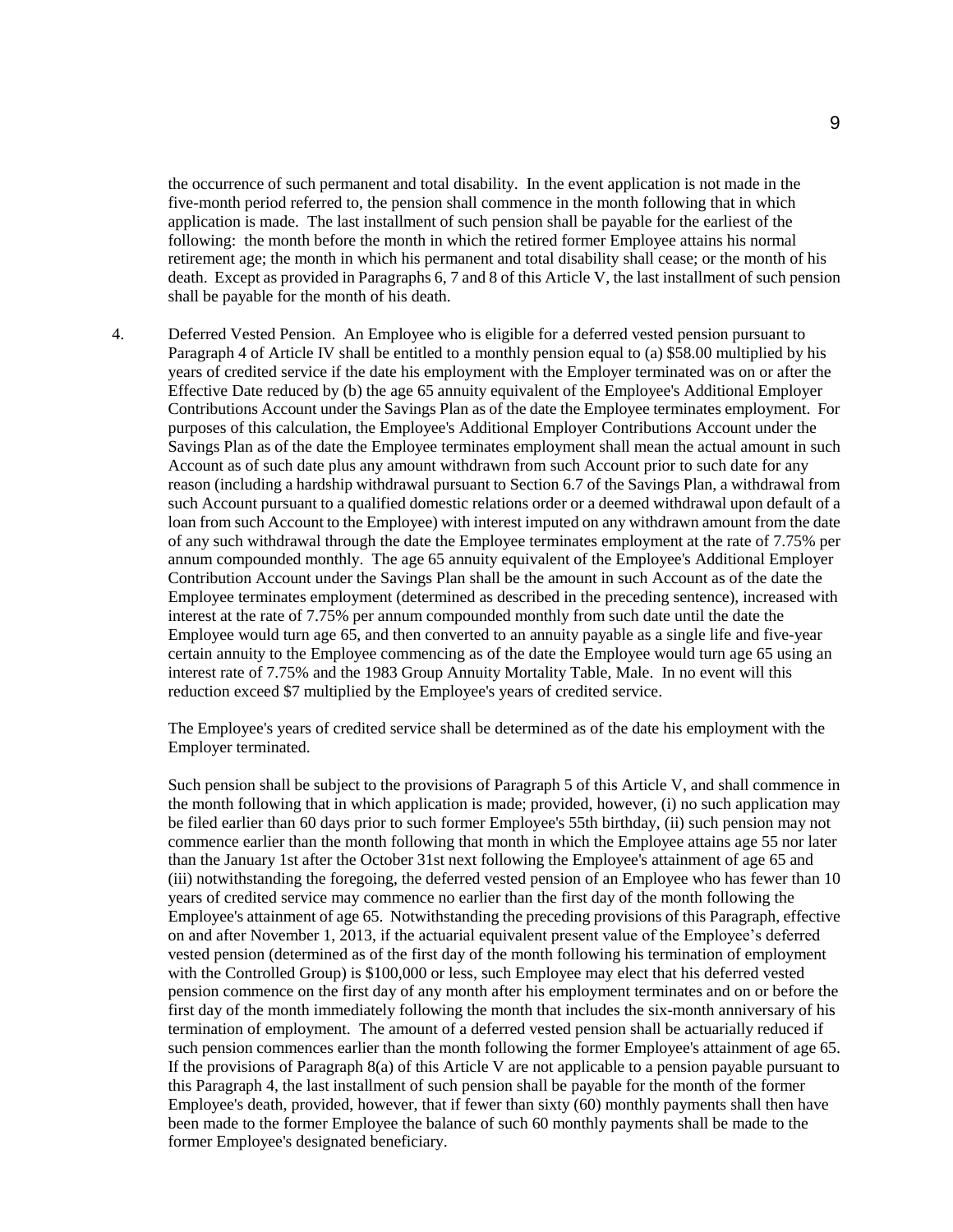- 5. Deductions. Except as set forth in Paragraph 7(e) of this Article V, there shall be deducted from any pension payable pursuant to this Pension Agreement the full amount of any benefit, pension, or payment payable upon retirement under any other defined benefit pension plan of the Controlled Group to which the Employee is or upon application would become entitled, and provided that, if such Employee shall have contributed to the source or fund from which any such benefit, pension, or payment shall be paid or become payable, the full amount of the deduction shall be decreased by the amount which shall be attributable to the contributions which such Employee shall have made to such source or fund.
- 6. Five-Year Term Certain. The monthly pension payable for an Employee's life pursuant to Paragraph 1 or 2 of this Article V, pursuant to Paragraph 3 of this Article V to an Employee who has 30 or more years of credited service or pursuant to Paragraph 13 of Article VII to such retired former Employee shall be payable for a term certain period of five (5) years, ending with the month in which the fifth anniversary of the commencement of his monthly pension occurs. The monthly pension payable pursuant to Paragraph 3 of this Article V to a retired former Employee who had less than 30 years of credited service at his retirement shall be payable for a term certain period of five (5) years, ending with the month in which the fifth anniversary of his 55th birthday occurs, or in which the fifth anniversary of the commencement of his monthly pension occurs, whichever is later and the provisions of this Paragraph 6 shall not be applicable if such former Employee retired pursuant to Paragraph 3 of Article IV is not living on the first day of the month following his attainment of age 55. If the retired former Employee dies during applicable said five (5) year period, monthly pension payments remaining hereunder shall be made to the designated beneficiary; provided, however, that the amount of any such monthly pension payments payable with respect to a retired former Employee whose pension was payable pursuant to Paragraph 3 of this Article V shall be equal to that amount which would have been payable to such former retired Employee had he been or might have been eligible for any primary benefit unreduced by reason of age pursuant to any Social Security or comparable law of the United States of America. If both the retired former Employee and the designated beneficiary die during the applicable said five (5) year period, the present value of the remaining monthly payments that would be necessary to complete the five (5) year term certain period shall be paid to the estate of the last to die. For purposes of this Paragraph, the present value of the remaining monthly payments shall be determined as of the date of the payment using an interest rate in accordance with the provisions of Paragraph 16 of Article VII.
- 7. Optional Forms of Pension. An Employee may elect, with spousal consent, one of the following options with respect to the pension payable to him following his retirement. Any of these options may be elected only by a notice in writing on a form provided by the Pension Board, and, subject to Paragraph 8 of this Article V, to be made to such Board within the election period specified in Paragraph 8(a) of this Article V.

Death of either the Employee or his designated beneficiary or designated contingent annuitant prior to the effective date of an optional form of pension shall nullify any such option previously elected. Death at any time of either the Employee, or his designated beneficiary, or designated contingent annuitant after the effective date of an optional form of pension, shall not nullify any such option previously elected.

The monthly pension payable to an Employee who had elected an optional form of pension shall, during the term certain period pursuant to Paragraph 6 above, for a Normal Pension or a pension pursuant to Paragraph 13 of Article VII, for an Early Pension and for a Disability Pension be computed in accordance with the provisions of Paragraph 1, Paragraph 2, or Paragraph 3 of this Article V, respectively. The provisions of (a) and (b) below notwithstanding, should the Employee's death occur within the term certain period pursuant to Paragraph 6 above, any monthly amount payable to the designated beneficiary or to the designated contingent annuitant, shall, during the remainder of said term certain period, be the same as that which would have been payable to the Employee had he in fact still been living; provided, however, that the amount of any such monthly pension payments payable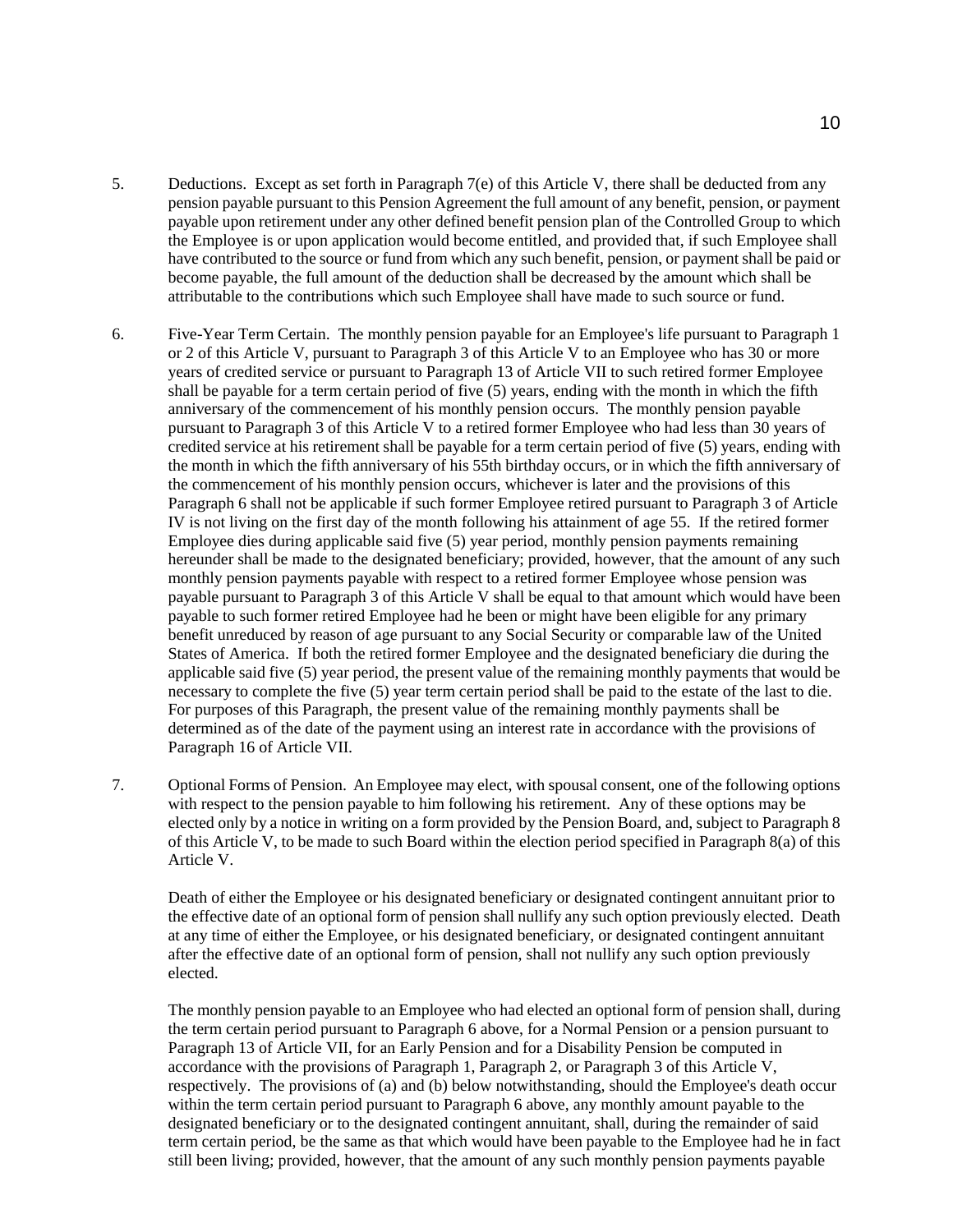with respect to a retired former Employee whose pension was payable pursuant to Paragraph 3 of this Article V shall be equal to that amount which would have been payable to such former retired Employee had he been or might have been eligible for any primary benefit unreduced by reason of age pursuant to any Social Security or comparable law of the United States of America.

The effective date of an optional form of pension shall be that date upon which the Five-Year Term Certain period commences as determined in accordance with Paragraph 6 of this Article V; on and after the effective date of an optional form of pension, the monthly amount of pension and the conditions with respect to its payment will be subject to the appropriate provisions of the options, which are as follows:

- (a) Contingent Annuitant Option. Such election will provide for an actuarially reduced pension payable during his life and a continuing pension after the death of the retired former Employee payable during the life of the designated contingent annuitant, in a monthly amount equal to either one hundred percent (100%) or fifty percent (50%) of his pension as it is actuarially reduced; provided, however, that only that portion of a monthly pension payable pursuant to Paragraph 3 of this Article V equal to that amount payable if the retired former Employee is or might be eligible for any primary benefit unreduced by reason of age pursuant to any Social Security or comparable law of the United States of America shall be actuarially reduced. Subject to Paragraph 8 of this Article V, an Employee having elected this option may, prior to its effective date, revoke this option only by submitting evidence satisfactory to the Pension Board of the contingent annuitant's good health.
- (b) Years Certain and Life Option. Such an election will provide for an actuarially reduced pension payable during his life and a continuation of such pension after the death of the former retired Employee to the designated beneficiary, provided, however, that only that portion of a monthly pension which is payable pursuant to Paragraph 3 of this Article V equal to that amount payable if the retired former Employee is or might be eligible for any primary benefit unreduced by reason of age pursuant to any Social Security or comparable law of the United States of America shall be actuarially reduced and payable to the designated beneficiary; and provided further that the period of payment beginning with and immediately following the month that the actuarially reduced pension became payable (prior to, during, and after the month of death of the retired former Employee), shall be limited to the elected 5, 10 or 15 year extended term certain period. If after the death of the second to die of the retired former Employee and his designated beneficiary, there then remain any monthly payments that would be necessary to complete the elected 5, 10 or 15 year extended term certain period, the present value of such remaining monthly payments will be paid to the estate of the last to die. For purposes of this Subparagraph (b), the present value of the remaining monthly payments shall be determined as of the date of the payment using an interest rate in accordance with the provisions of Paragraph 16 of Article VII. An Employee having elected this option may at any time prior to its effective date revoke this option by submitting written notice of such revocation to the Pension Board.
- (c) 100% Contingent Annuitant Pop-Up Option. Such election will provide for an actuarially reduced monthly pension payable to the Employee for his life, with the continuance of monthly payments in such reduced amount after his death to his contingent annuitant during the lifetime of his contingent annuitant; provided, however, that if the contingent annuitant predeceases the Employee, no reduction in the monthly amount otherwise payable after this option becomes effective will be made with respect to monthly payments to the Employee after the death of the contingent annuitant.
- (d) 50% Contingent Annuitant Pop-Up Option. Such election will provide for an actuarially reduced monthly pension payable to the Employee for his life, with the continuance of monthly payments equal to one-half of such reduced amount after his death to his contingent annuitant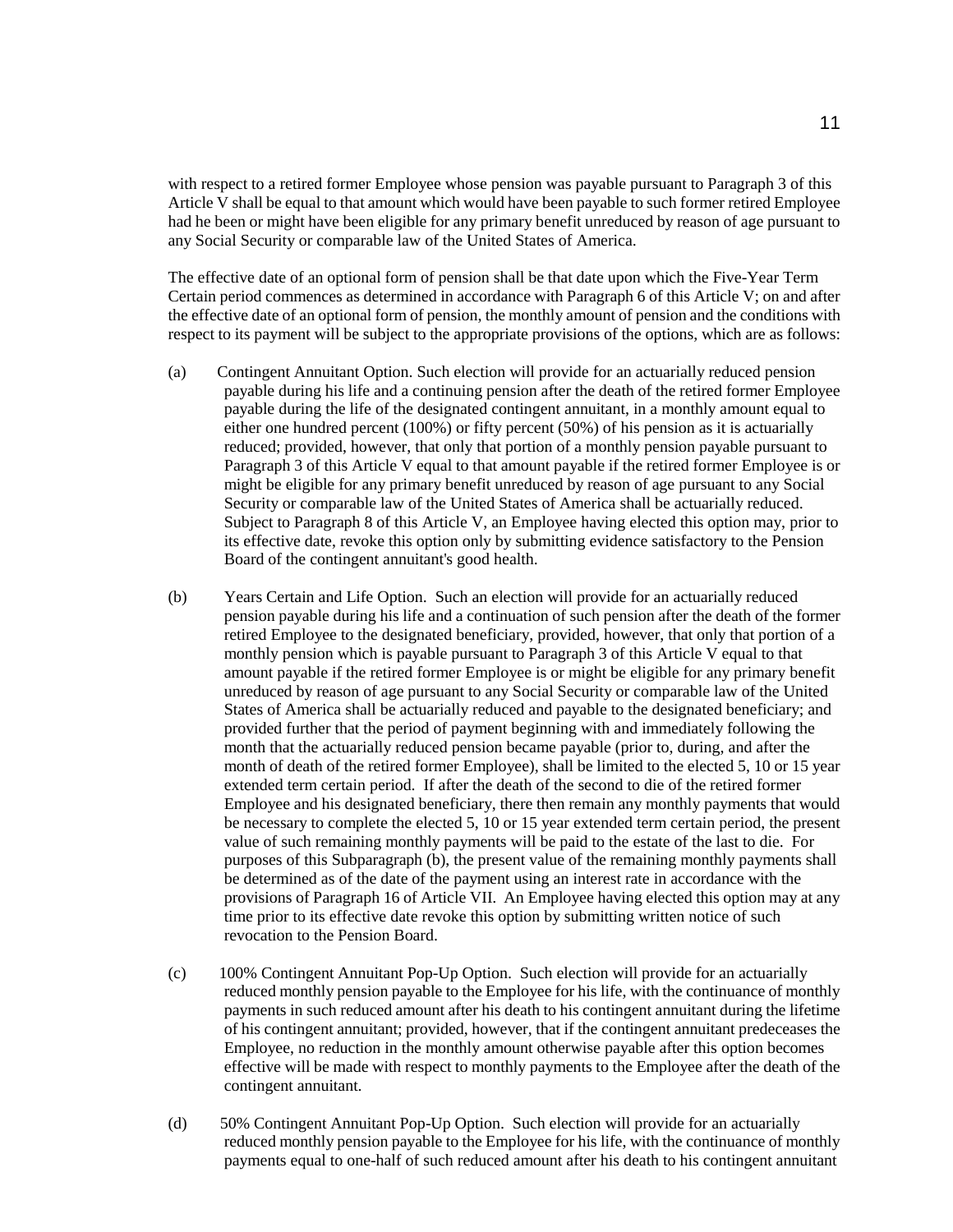during the lifetime of his contingent annuitant; provided, however, that if the contingent annuitant predeceases the Employee, no reduction in the monthly amount otherwise payable after this Option becomes effective will be made with respect to monthly payments to the Employee after the death of the contingent annuitant.

- (e) The pension payable to an Employee pursuant to this Paragraph 7 (but not to a contingent annuitant or a designated beneficiary) shall be subject to the provisions of Paragraph 5 of this Article V.
- (f) Monthly payments which become payable to a contingent annuitant or a designated beneficiary pursuant to this Paragraph 7 shall commence in the month following that in which the death of the former retired Employee shall have occurred.
- 8. Qualified Joint and Survivor Benefit. Notwithstanding any other provision of this Pension Agreement, Joint and Survivor Benefits shall be paid as follows:
	- (a) Post-Retirement Qualified Joint and Survivor Benefit. A pension shall be paid as provided in this Subparagraph (a) for an Employee
		- (i) who retires pursuant to Paragraph 1, 2 or 4 of Article IV or Paragraph 13 of Article VII, or who retires pursuant to Paragraph 3 of Article IV and elects pursuant to Paragraph 8(c) to have his pension paid as a Post-Retirement Qualified Joint and Survivor Benefit and
		- (ii) who, at the time his pension is to commence, has a spouse to whom he has been married through the 1-year period immediately preceding the first day of the first month for which a pension is payable pursuant to the terms hereof, provided that if the Employee marries within one year before the first day of the first month for which a pension is payable pursuant to the terms hereof, and he and his spouse have been married for at least a one year period ending on or before the date of his death, the Employee and his spouse shall be treated as having been married throughout the one-year period ending on the first day of the first month for which a pension is payable pursuant to the terms hereof, and
		- (iii) who survives to the first day of the first month for which a pension is payable pursuant to the terms hereof, and
		- (iv) who, at the time his pension is to commence, does not have in effect his election, consented to by his spouse, to waive his Post-Retirement Qualified Joint and Survivor Benefit.

If an Employee's retirement is pursuant to Paragraph 1, 2 (other than Special Early) or 4 of Article IV or Paragraph 13 of Article VII, the amount of the Employee's pension shall be actuarially reduced.

If the Special Early provision of Paragraph 2 of this Article V is applicable to an Employee, the amount of his pension shall be determined in accordance with such provision and that portion of his pension which equals the amount which otherwise would have been determined under Paragraph 2(a) of this Article V had the Special Early provision not been applicable shall be actuarially reduced.

If an Employee's retirement is pursuant to Paragraph 3 of Article IV and he elects pursuant to Paragraph 8(c) to have his pension paid as a Post-Retirement Qualified Joint and Survivor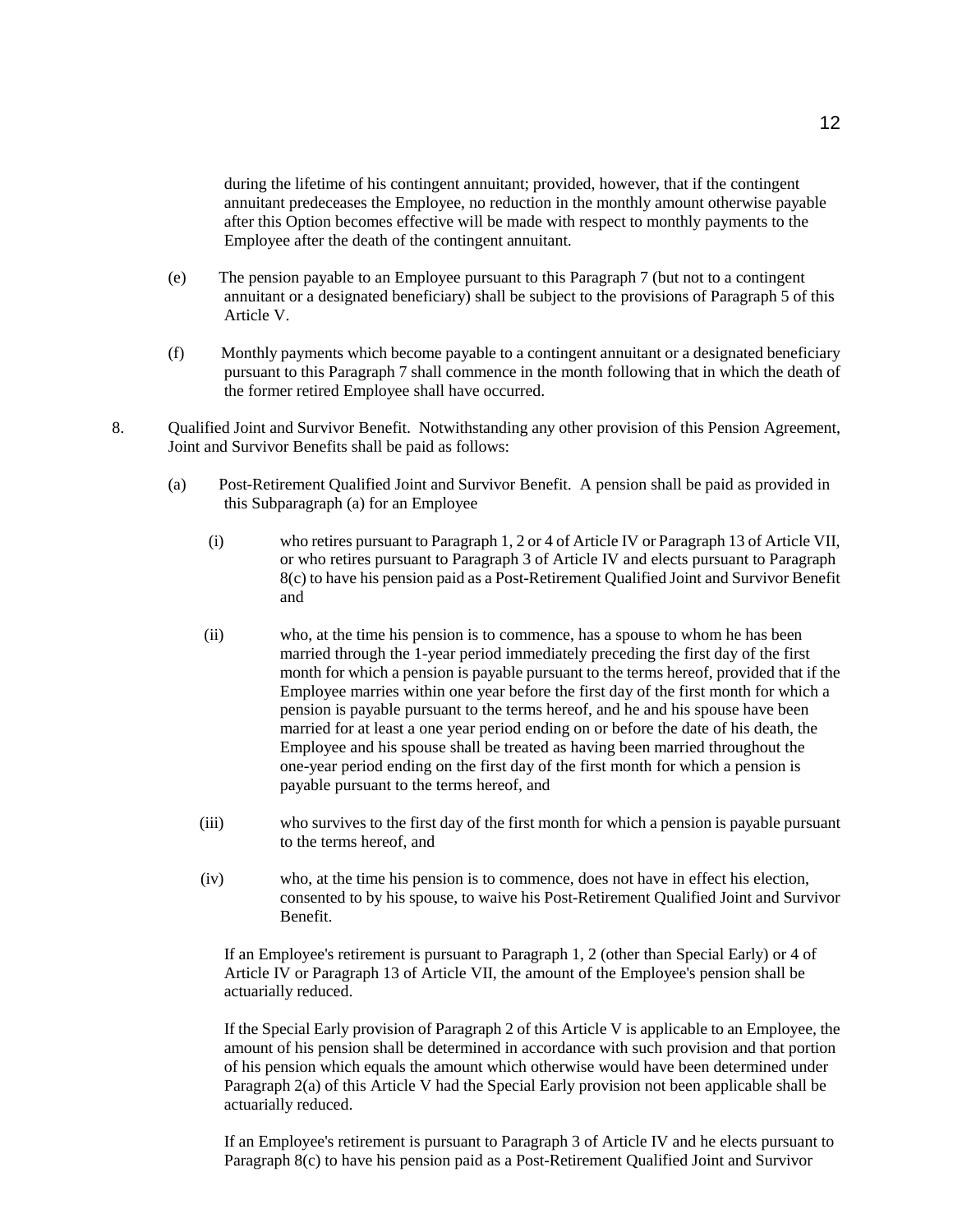Benefit, the amount of his pension shall be determined in accordance with Paragraph 3 of this Article V, and that portion of such pension which equals that amount which would be payable if such Employee were eligible for any primary benefit unreduced by reason of age pursuant to any Social Security or comparable law of the United States of America shall be actuarially reduced.

The last installment of the retired Employee's pension shall be payable for the month of the Employee's death. For the month following the Employee's death, there shall be a Survivor Benefit payable to the eligible spouse, if such spouse is then living. The amount of the Survivor Benefit payable to the spouse shall be fifty percent (50%) (or effective November 1, 2008, seventy-five percent (75%) if elected by the Employee) of the retired Employee's actuarially reduced pension or of that portion thereof which was actuarially reduced. The last installment of the spouse's Survivor Benefit shall be for the month of the spouse's death.

If an Employee shall have elected that his early retirement be payable pursuant to Paragraph 2(b)(i) of Article V, and his death occurs prior to the commencement of his pension, the amount payable to his spouse shall be determined as though such Employee had, instead, retired as of his date of death, his early retirement pension was determined pursuant to Paragraph 2(b)(ii) of Article V and there was not in effect his election that his pension not be paid as provided in this Subparagraph (a). If an Employee shall have remained after his Normal Retirement Date in the active employment of the Controlled Group and dies while in such employment, for purposes of this Subparagraph 8(a), the first day of the month in which his death occurs shall be considered to be the date of the commencement of his retirement benefit. The amount of benefit payable to the qualified spouse shall be based on a determination pursuant to Paragraph 1 of this Article V. The last installment of the benefit payable to a surviving spouse pursuant to this Paragraph shall be for the month of the spouse's death.

An Employee's election to waive the Post -Retirement Qualified Joint and Survivor Benefit under this Subparagraph (a) shall be filed with the Pension Board, on such form as it shall require, and may be made at any time during the period beginning no more than one hundred and eighty (180) days (effective November 1, 2008) before the date the Employee's pension is to commence and no less than thirty (30) days (eight (8) days, if the Employee and his spouse consent in the manner provided in this Subparagraph (a)) before the Employee's pension actually commences (the "election period"). An Employee may, at any time during the election period, file a written revocation of any election under this Subparagraph (a) with the Pension Board. The revocation will become effective at the time it is filed with the Pension Board. Not more than one hundred and eighty (180) days (effective November 1, 2008) nor less than thirty (30) days before the date a pension is to commence to an Employee or former Employee, the Employer shall furnish the Employee with a written explanation that notifies him of (A) the terms and conditions of the Post-Retirement Qualified Joint and Survivor Benefit, (B) his right to waive the Post-Retirement Qualified Joint and Survivor Benefit, with spousal consent, and the effect of such waiver, (C) the rights of his spouse with respect to the Post-Retirement Qualified Joint and Survivor Benefit, (D) his right to revoke a waiver of the Post-Retirement Qualified Joint and Survivor Benefit and (E) a general description of the eligibility conditions, other material features and relative values of the optional forms of benefit available under this Pension Agreement. Notwithstanding the foregoing, the notice described in the preceding sentence may be provided less than thirty (30) days before the date the pension is to commence to an Employee, provided that (I) the Employee is informed of his right to consider the notice for at least thirty (30) days, (II) the notice is provided prior to the date the Employee's pension is to commence, and (III) the Employee's pension does not actually commence before the expiration of the seven (7)-day period beginning after the notice is provided. In addition, if an Employee's election is made in accordance with this Subparagraph (a) after the date that his pension is to commence, the Employee's pension shall actually commence not more than 90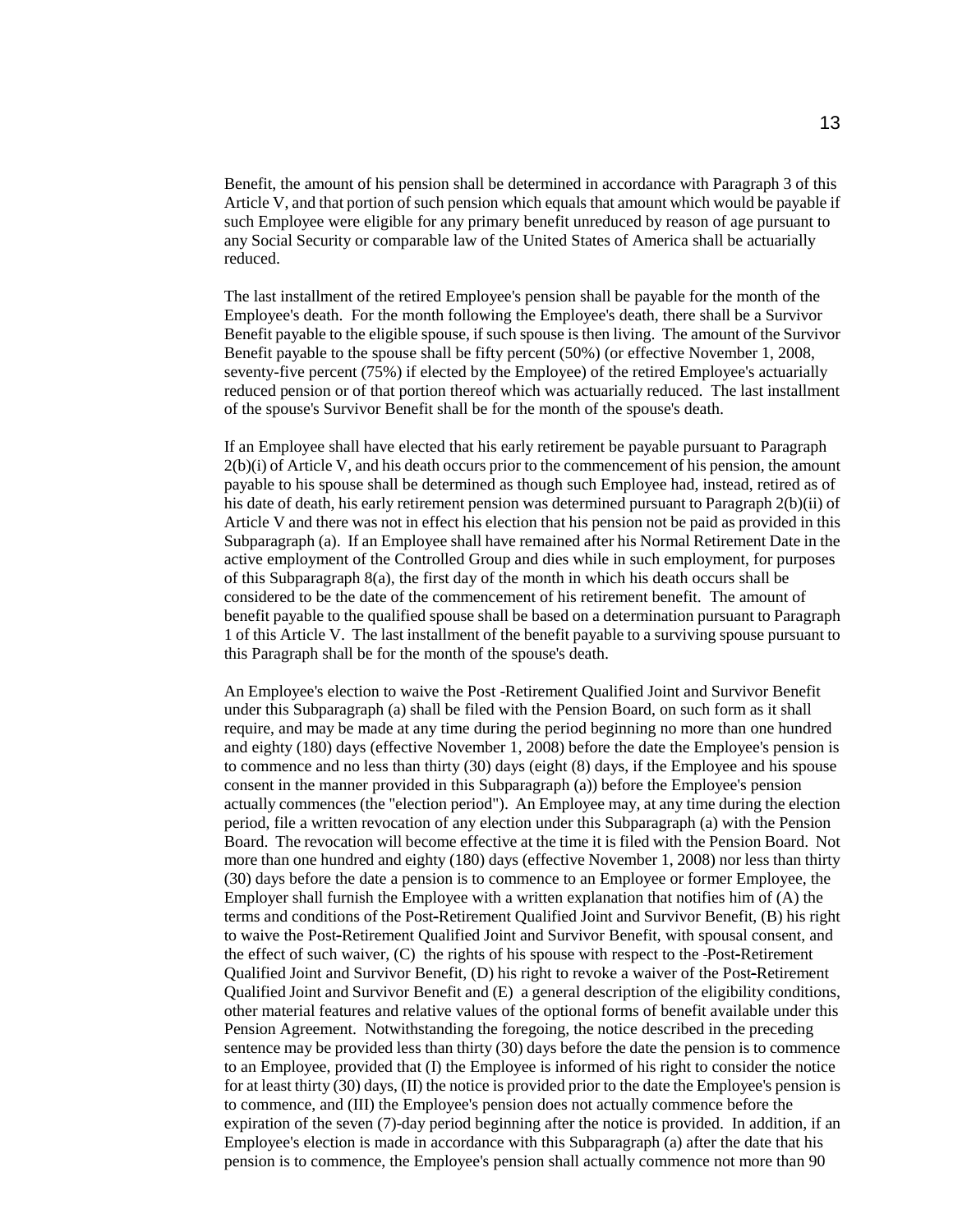days (or such longer period as occurs solely by reason of administrative delay) after the notice described in this Subparagraph (a) is provided to the Employee.

Any election made by an Employee to waive the Post-Retirement Qualified Joint and Survivor Benefit shall not be effective unless (a) he elects in lieu thereof to have his benefit paid under a contingent annuitant Option with his spouse as his contingent annuitant and with an amount equal to or in excess of fifty percent (50%) as the portion to be continued to his spouse, or (b) the Employee's spouse consents in writing (in form acceptable to the Pension Board) to such election and the spouse's consent acknowledges the effect of such election and is witnessed by a plan representative or a notary public, or (c) it is established to the satisfaction of a plan representative that the consent required under (b) may not be obtained because there is no spouse, because the spouse cannot be located, or because of such other circumstances as the Secretary of the Treasury may prescribe by regulations. A spouse's consent under this Subparagraph must acknowledge (i) the Employee's election to waive the Post-Retirement Qualified Joint and Survivor Benefit, (ii) the form of benefit elected by the Employee, (iii) the identity of the contingent annuitant or death beneficiary, if any, other than the spouse, designated by the Employee, and (iv) if applicable, that the benefit will be payable prior to the Employee's attainment of his Normal Retirement Age.

- (b) Pre-Retirement Qualified Joint and Survivor Benefit. A Survivor Benefit shall be paid in lieu of any pension otherwise payable under this Pension Agreement, as provided in this Subparagraph (b), to the surviving spouse of an Employee or former Employee described below, unless a survivor benefit is payable to such surviving spouse under the third to last paragraph of Subparagraph (a) of this Paragraph.
	- (i) Active Employees. Upon the death of an Employee who had at least one hour of service or of paid leave after August 22, 1984, who has at least five years of credited service, who dies prior to the first day of the first period for which a pension is payable pursuant to the terms hereof while accumulating credited service, and who is survived by a spouse to whom he has been married for at least one (1) year immediately prior to his death, such surviving spouse shall be paid a Survivor Benefit, as follows:
		- (A) In the case of such an Employee who dies after 30 years of credited service, after the attainment of age 55 and 10 years of credited service or after the attainment of age 65, the amount of the monthly Survivor Benefit payment to the surviving spouse shall be equal to the amount of the monthly retirement benefit the spouse would have received if the Employee had retired on the day before his death with an immediate 50% Post-Retirement Qualified Joint and Survivor Benefit, payable as described in Subparagraph (a) of this Paragraph 8. Such benefit shall commence on the first day of the month following the month in which the Employee would have attained his Normal Retirement Age (or if later, the first day of the month following the month in which the Employee dies) provided that the surviving spouse is living on such day, unless the surviving spouse elects to have such benefit commence on the first day of an earlier month.
		- (B) In the case of such an Employee who dies before the completion of 30 years of credited service, on or before the attainment of age 55 and 10 years of credited service and on or before the attainment of age 65, the amount of the payment to the surviving spouse shall be equal to the amount of the monthly retirement benefit the spouse would have received if the Employee had (1) separated from service with the Controlled Group on the date of death, (2) survived to the date when he would have first become eligible for a retirement benefit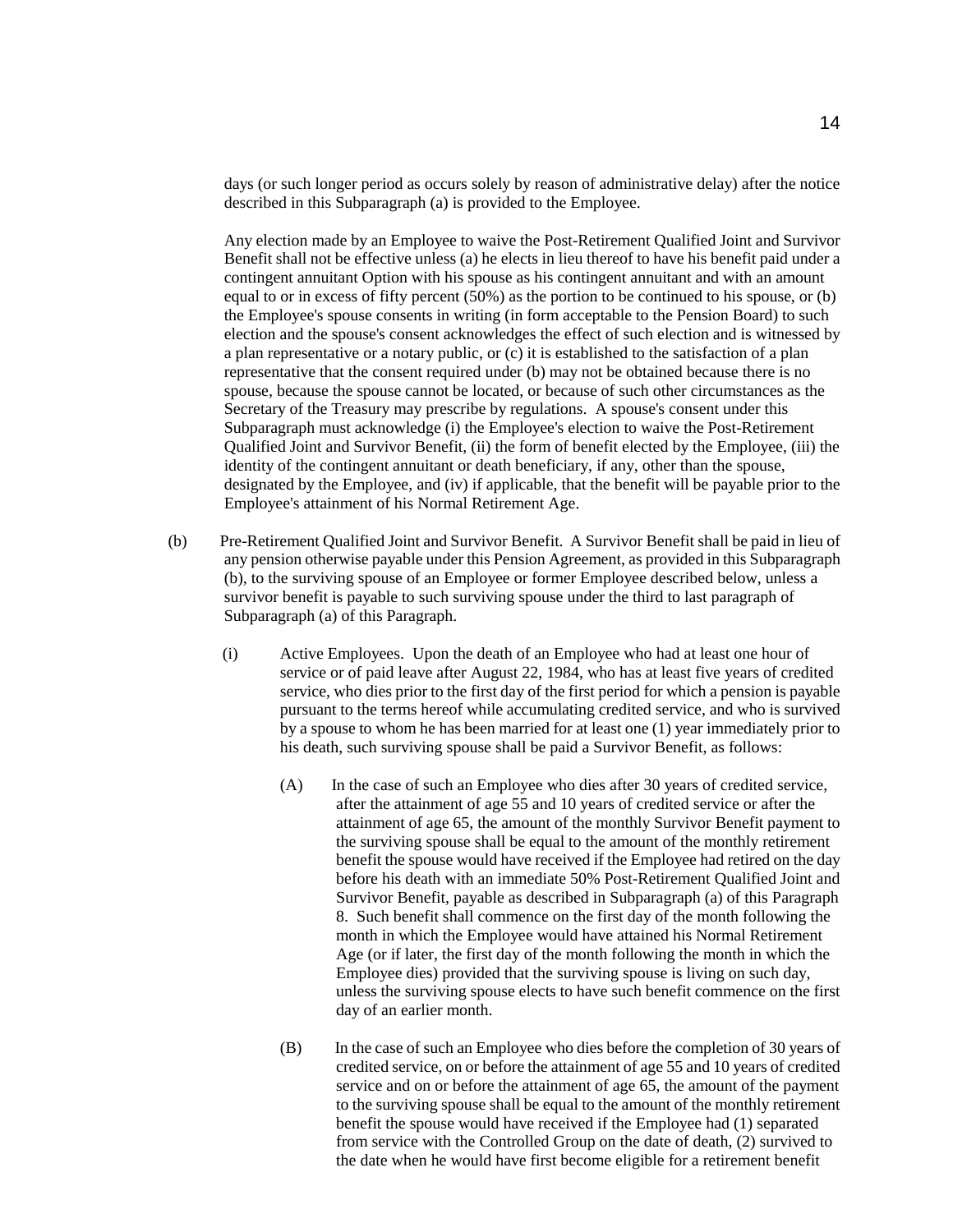under the Plan, (3) retired on such earliest retirement date with an immediate 50% Post-Retirement Qualified Joint and Survivor Benefit as described in Subparagraph (a) of this Paragraph 8, and (4) died on the day after attaining such earliest retirement date. Such benefit shall commence on the first day of the month following the month in which the Employee would have attained his Normal Retirement Age (or if later, the first day of the month following the month in which the Employee dies) provided that the surviving spouse is living on such day, unless the surviving spouse elects to have such benefit commence on the first day of an earlier month; provided, however, that such benefit shall not commence earlier than the later of the first day of the month following the month in which the Employee dies or the first day of the month following the month in which the Employee would have become eligible to receive a retirement benefit under the Plan had he not died.

- (C) Notwithstanding the preceding provisions of this Subparagraph (b)(i), in the case of an Employee who (1) elects the 75% Post-Retirement Qualified Joint and Survivor Benefit or an optional form of pension that satisfies the requirements for a qualified joint and survivor annuity (within the meaning of section 417(b) of the Code), and (2) dies before the first day of the first month for which a retirement benefit is payable under this Pension Agreement, the Survivor Benefit payable to the surviving spouse (who is otherwise eligible pursuant to the provisions of this Subparagraph (b)(i)) shall be determined as if the Employee had retired (or survived to his earliest retirement date) with a retirement benefit payable immediately under the 75% Post-Retirement Qualified Joint and Survivor Benefit or the optional form of benefit elected by the Employee.
- (D) The Survivor Benefit payable to the surviving spouse under this Subparagraph (b)(i) shall be based on the Employee's years of credited service and the provisions of this Pension Agreement in effect as of the date of his death.
- (E) In lieu of the Survivor Benefit otherwise payable under Clause (B), above, the surviving spouse may irrevocably elect to receive an immediate annuity payable for such spouse's life which is the actuarial equivalent of the Survivor Benefit described in Clause (B). The actuarial equivalent benefit shall be computed using the mortality table and interest rate equal to the mortality table and interest rate which would be used (as of the first of the year in which the benefits will commence) by the Pension Benefit Guaranty Corporation for the purpose of calculating annuities. Such reduced immediate annuity will commence on the first day of the month next following the month of the Employee's death and shall continue for the spouse's lifetime.
- (ii) Former Employees. Upon the death of a former Employee who had at least one hour of service or of paid leave after August 22, 1984, who has at least five years of credited service, who dies before the commencement of retirement benefits under this Plan, who is survived by a spouse to whom he has been married for at least one (1) year immediately prior to his death, and who has not effectively waived the Pre-Retirement Qualified Joint and Survivor Benefit provided hereunder, such surviving spouse shall be paid a Survivor Benefit as follows:
	- (A) The amount of the former Employee's pension otherwise payable shall be reduced by five-tenths of one percent  $(5/10$ ths of 1%) for each year that the Pre-Retirement Qualified Joint and Survivor coverage is in effect, calculated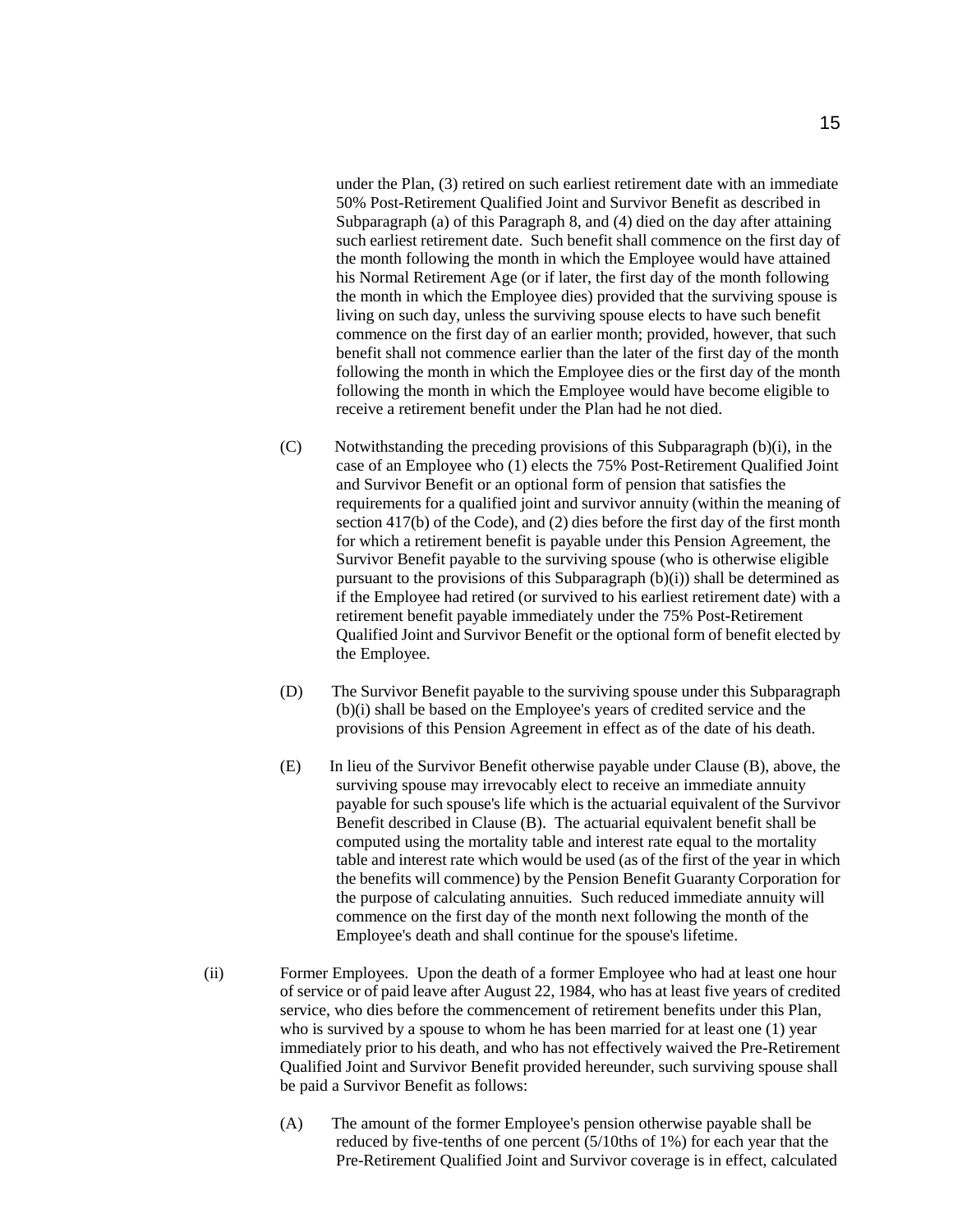to the nearest one twelfth (1/12) of the year and commencing with the later of (i) the date the former Employee was first allowed to waive the Pre-Retirement Qualified Joint and Survivor Benefit and (ii) the date the former Employee was notified of his right to waive the Pre-Retirement Qualified Joint and Survivor Benefit.

- (B) In the case of such a former Employee who dies after 30 years of credited service, after the attainment of age 55 and 10 years of credited service or after the attainment of age 65, the amount of the monthly Survivor Benefit payment to the surviving spouse shall be equal to the amount of the monthly retirement benefit the spouse would have received if the former Employee had retired on the day before his death with an immediate 50% Post-Retirement Qualified Joint and Survivor Benefit payable as described in Subparagraph (a) of this Paragraph 8, with the payments under such Post-Retirement Qualified Joint and Survivor Benefit to be computed based on the accrued benefit of the former Employee reduced pursuant to Clause (A), above. Such benefit shall commence on the first day of the month following the month in which the former Employee would have attained his Normal Retirement Age (or if later, the first day of the month following the month in which the former Employee dies) provided that the surviving spouse is living on such day, unless the surviving spouse elects to have such benefit commence on the first day of an earlier month.
- (C) In the case of such a former Employee who dies before the completion of 30 years of credited service, on or before the attainment of age 55 and 10 years of credited service and on or before the attainment of age 65, the amount of the payment to the surviving spouse shall be equal to the amount of the monthly retirement benefit the spouse would have received if (1) the former Employee had separated from service with the Controlled Group on the date of death, (2) survived to the date when he would have first become eligible for a retirement benefit under the Plan, (3) retired on such earliest retirement date with an immediate 50% Post-Retirement Qualified Joint and Survivor Benefit as described in Subparagraph (a) of this Paragraph 8, and (4) died on the day after attaining such earliest retirement date, with the payments under such Post-Retirement Qualified Joint and Survivor Benefit to be computed based on the accrued benefit of the former Employee as reduced pursuant to Clause (A) above. Such benefit shall commence on the first day of the month following the month in which the former Employee would have attained his Normal Retirement Age (or if later, the first day of the month following the month in which the former Employee dies) provided that the surviving spouse is living on such day, unless the surviving spouse elects to have such benefit commence on the first day of an earlier month; provided, however, that such benefit shall not commence earlier than the later of the first day of the month following the month in which the Employee dies or the first day of the month following the month in which the former Employee would become eligible to receive a retirement benefit under the Plan had he not died.
- (D) Notwithstanding the preceding provisions of this Subparagraph (b)(ii), in the case of a former Employee who (1) elects the 75% Post-Retirement Qualified Joint and Survivor Benefit or an optional form of pension that satisfies the requirements for a qualified joint and survivor annuity (within the meaning of section 417(b) of the Code), and (2) dies before the first day of the first month for which a retirement benefit is payable hereunder, the Pre-Retirement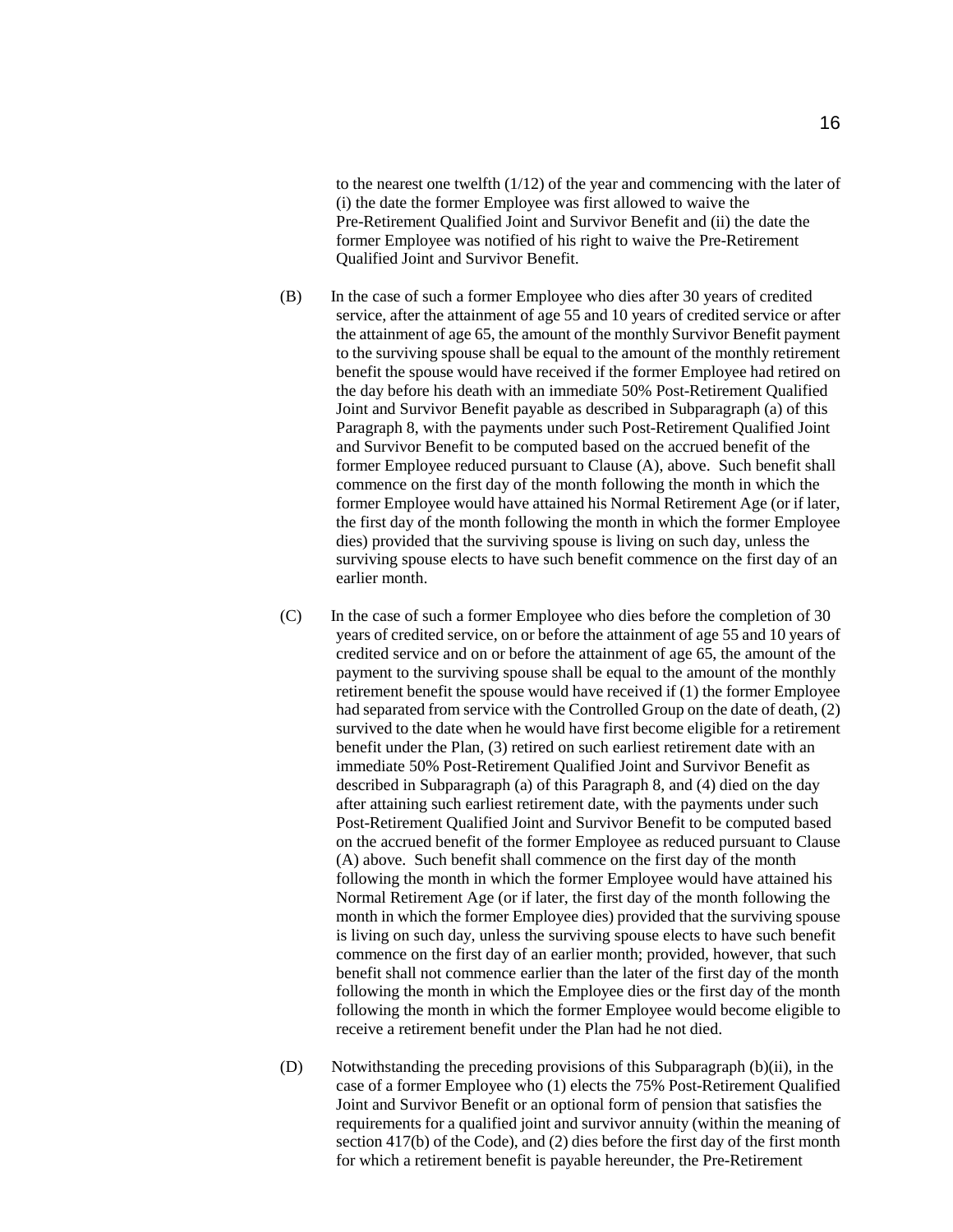Qualified Joint and Survivor Benefit payable to the surviving spouse (who is otherwise eligible pursuant to the provisions of this Subparagraph (b)(ii)) shall be determined as if the former Employee had retired (or survived to his earliest retirement date) with a retirement benefit payable immediately under the 75% Post-Retirement Qualified Joint and Survivor Benefit or the optional form of benefit elected by the former Employee.

- (E) The Survivor Benefit payable to the surviving spouse under this Subparagraph (b)(ii) shall be based on the former Employee's years of credited service and the provisions of this Pension Agreement in effect as of the date of the termination of his employment.
- (F) A former Employee may elect to waive the Pre-Retirement Qualified Joint and Survivor Benefit during the period beginning on the later of his attainment of age 35 and the date of his separation from service and ending on the date of his death, provided that the election period for a former Employee shall not begin later than the date on which he ceases to be an Employee. A waiver of a Pre-Retirement Qualified Joint and Survivor Benefit must be in writing (on a form acceptable to the Pension Board) and must be consented to by the former Employee's spouse unless the Pension Board finds that such written consent may not be obtained because there is no spouse, because the spouse cannot be located, or because of any other reason prescribed in regulations promulgated by the Secretary of the Treasury. The spouse's consent must be witnessed by a plan representative or a notary public. Any consent necessary under this provision will be valid only with respect to the spouse who signs the consent. A former Employee may revoke a prior waiver without the consent of the spouse at any time before the commencement of benefits. The number of revocations or waivers shall not be limited.
- (G) Within whichever of the following periods ends last: (i) the period beginning with the first day of the Plan Year in which the Employee attains age 32 and ending with the close of the Plan Year preceding the Plan Year in which the Employee attains age 35; (ii) a reasonable period after the individual becomes an Employee; or (iii) a reasonable period after separation from service in case of an Employee who separates before attaining age 35, the Pension Board shall provide to each Employee a written explanation of the following:
	- (I) the terms and conditions of the Pre-Retirement Qualified Joint and Survivor Benefit,
	- (II) the Employee's right to make, and the effect of, the election to waive the Pre-Retirement Qualified Joint and Survivor Benefit,
	- (III) the rights of the Employee's spouse under this Subparagraph, and
	- (IV) the right to make, and the effect of, a revocation of an election to waive the Pre-Retirement Qualified Joint and Survivor Benefit.
- (iii) Transitional Rule.
	- (A) The following shall apply to a former Employee who separated from service prior to August 23, 1984 but after October 31, 1976. If such former Employee was credited with one (1) hour of service on or after November 1, 1976, has a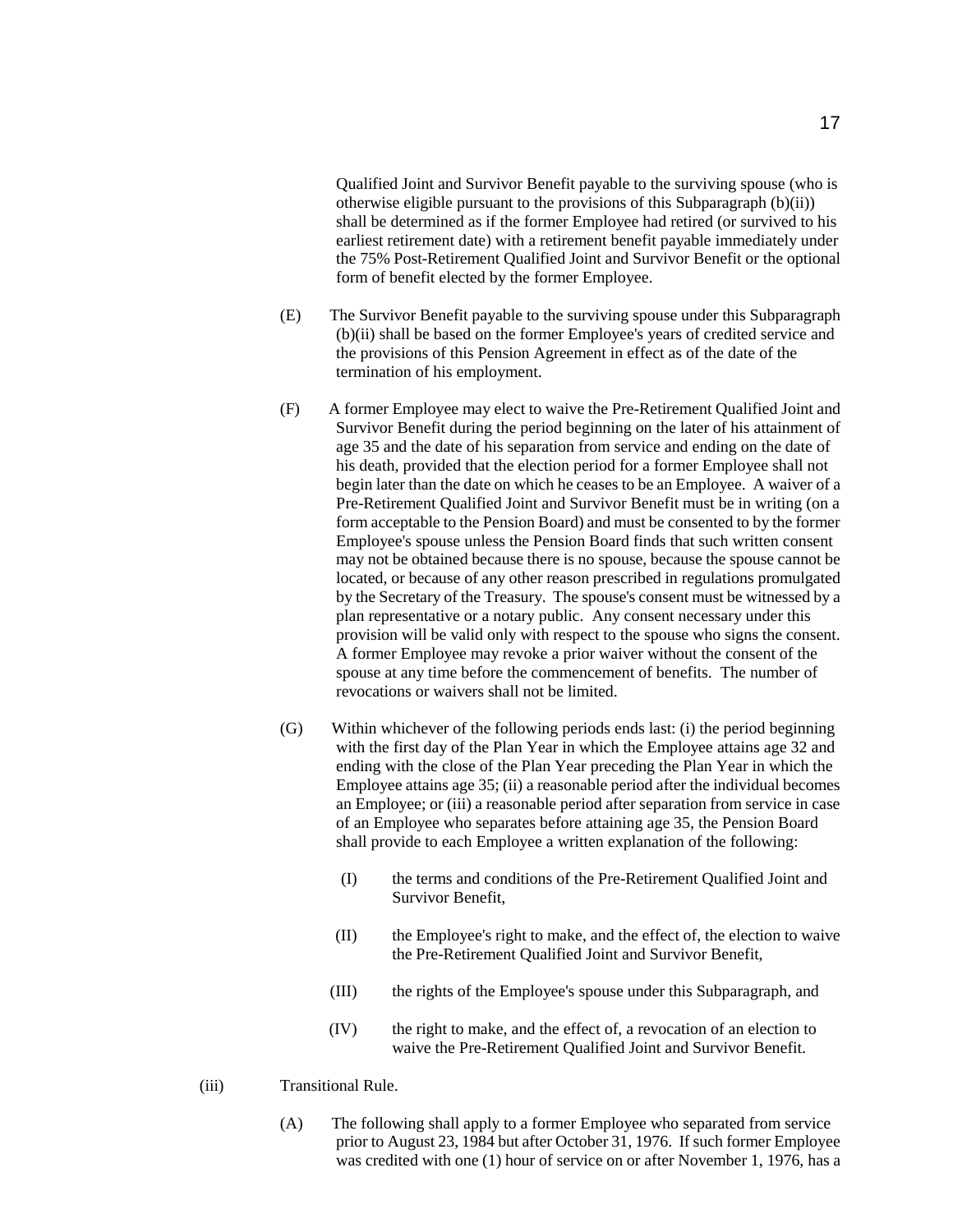right to receive a deferred vested pension under the Plan, and has not begun to receive retirement benefits, such former Employee may elect a Pre-Retirement Qualified Joint and Survivor Benefit on the terms described in Subparagraph (b)(ii). The amount of his pension, and any applicable Survivor Benefit, shall be reduced as described in Clause (A) of Subparagraph (b)(ii).

- (B) The election described above may be made by such former Employee during the period beginning on August 23, 1984 and ending on the earlier of his benefit commencement date or the date of his death.
- (iv) Prior to the commencement of any Survivor Benefit payable pursuant to this Subparagraph (b), in the event that the present value of the surviving spouse's Survivor Benefit does not exceed \$5,000, the Pension Board shall cause to be paid to the surviving spouse in lieu of the Survivor Benefit a single sum equal to the present value of the surviving spouse's Survivor Benefit. Further, in lieu of the Survivor Benefit payable pursuant to this Subparagraph (b), effective on an after November 1, 2013, a surviving spouse may elect to receive the entire Survivor Benefit in a lump sum payment which is equal to the present value of the Survivor Benefit; provided, however, this lump sum option shall not be available to a surviving spouse if the present value (determined as of the first day of the month following the Employee's death) of the Survivor Benefit is more than \$100,000. Such an election may be made (and may be rescinded) solely by an instrument (in a form acceptable to the Pension Board) signed by the spouse and filed with the Pension Board at any time prior to the time such Survivor Benefit commences. This lump sum payment option shall cease to be available if payment is not made on or before the first day of the month immediately following the month that includes the six-month anniversary of the Employee's death For purposes of this Paragraph, the present value of the Survivor Benefit shall be determined as of the date of the distribution and by using the applicable interest rate and applicable mortality table (as such terms are defined in Article VII, Paragraph 16).
- (v) For purposes of this Subparagraph (b), the spouse or surviving spouse shall be the spouse to whom the Employee or former Employee was married at the time of his death, provided that a former spouse will be treated as a surviving spouse to the extent provided under a qualified domestic relations order as described in section 414(p) of the Code.
- (c) In the event an Employee who is eligible for Disability Retirement pursuant to Article IV, Paragraph 3 of this Pension Agreement shall not waive the Pre-Retirement Qualified Joint and Survivor Benefit provided as set forth in Article V, Paragraph 8(b) of this Pension Agreement ("Pre-Retirement Benefit"), such disabled Employee shall receive the benefit as provided pursuant to Article IV, Paragraph 3 of this Pension Agreement and his spouse shall be entitled to the Pre-Retirement Qualified Joint and Survivor Benefit in the event of the disabled Employee's death prior to age 65 (or the applicable Normal Retirement Date). The Employee shall be eligible to make an election with respect to his Normal Retirement benefit pursuant to the provisions of Article V, Paragraphs 7 (a) or (b) of this Pension Agreement.

In the event a disabled Employee who is eligible for Disability Retirement pursuant to Article IV, Paragraph 3 of this Pension Agreement shall

- (i) waive the Pre-Retirement Qualified Joint and Survivor Benefit and
- (ii) elect a 50% or 75% Post-Retirement Qualified Joint and Survivor Benefit as set forth in Article V, Paragraph 8(a) of this Pension Agreement or an optional form of pension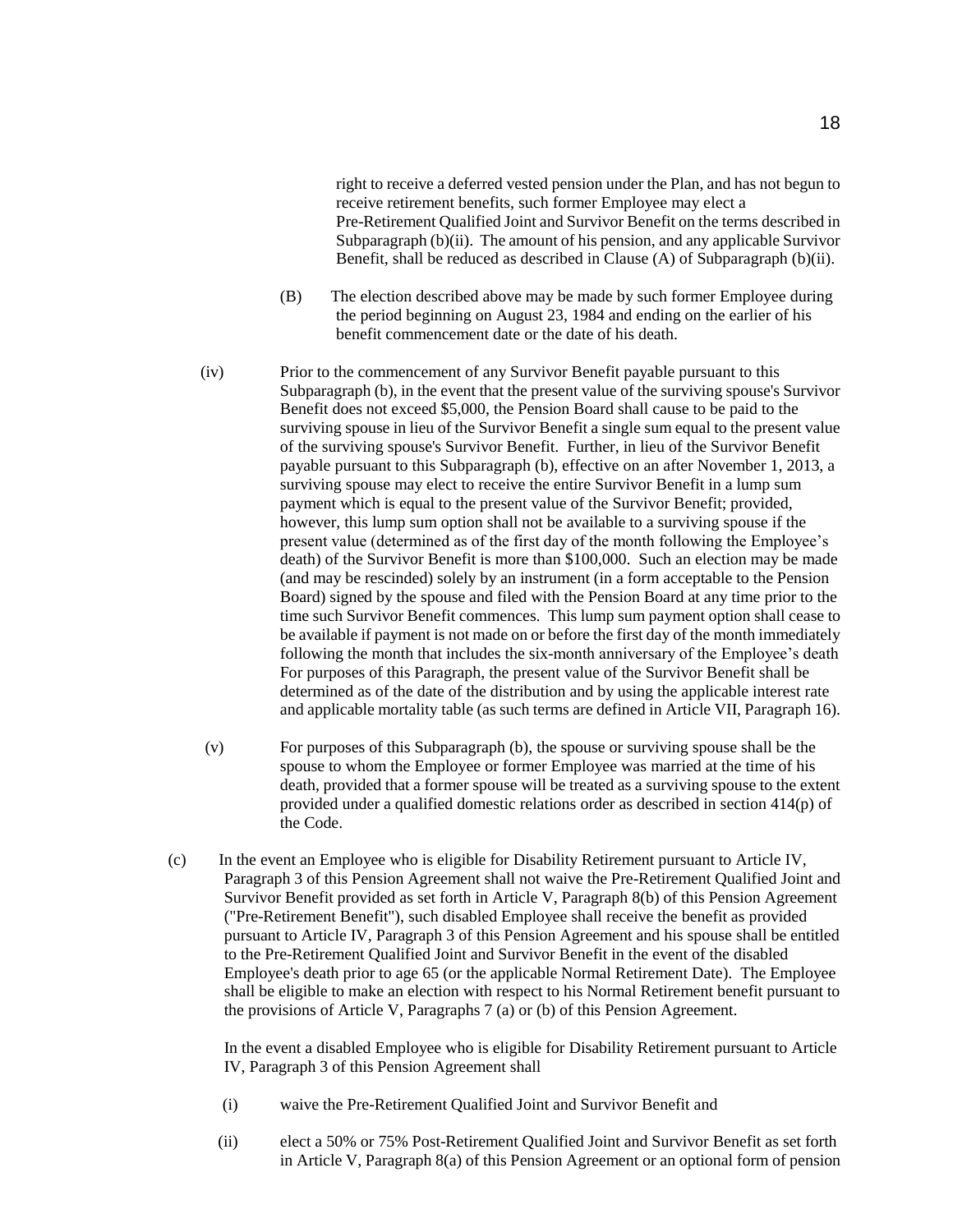pursuant to Article V, Paragraph 7 of this Pension Agreement ("Post-Retirement Benefit"),

such disabled Employee shall receive the benefit as provided by his election and his spouse, contingent annuitant or beneficiary, as applicable, shall be entitled to the survivor benefit attributable to such election. The election of the Post-Retirement Benefit made at the time of his disability retirement will be deemed final and irrevocable. Upon reaching age 65 (or the applicable Normal Retirement Date), the Employee shall not be eligible to make any other election with respect to retirement benefits.

- 9. Death Benefit. Upon the death of a former Employee who shall have retired on or after the effective date of this Pension Agreement and who is receiving a monthly pension pursuant to Paragraph 1 or 2 of this Article V or pursuant to Paragraph 13 of Article VII, a payment in the amount of \$4,500 shall be paid to such former Employee's surviving spouse or Estate. The payment shall be payable within 31 days after due proof of the former Employee's death is received by the Employer.
- 10. Optional Lump Sum Payment. Subject to Paragraph 8(a), in lieu of the forms of payment otherwise provided in this Article V, effective on and after November 1, 2013, an Employee may elect with spousal consent, prior to the commencement of his Normal, Early or Deferred Vested Pension, to receive his entire pension in the form of a single lump sum payment equal to the actuarial equivalent present value (determined at the time of payment) of his pension payable at his normal retirement age; provided, however, that this lump sum option (a) shall not be available to an Employee who is eligible for and elects to receive a Permanent and Total Disability Pension, (b) shall not be available to an Employee whose pension has an actuarial equivalent present value of more than \$100,000, determined as of the first day of the month following the Employee's termination of employment, and (c) shall only be available to an Employee if payment of his pension is made on or before the first day of the month immediately following the month that includes the six-month anniversary of his termination of employment.

# ARTICLE VI

# Claims and Appeals Procedure

- 1. Claims. Any Employee, former Employee or spouse thereof (hereinafter referred to as a "claimant") who believes that he is entitled to receive a benefit under this Pension Agreement shall file a claim in writing with the Company's Pension Department. If the claim is wholly or partially denied by the Pension Department, the Pension Department shall notify the claimant in writing of such denial.
- 2. Appeals
	- (a) If any dispute shall arise between the Employer, the Company, or the Pension Board, and any applicant for a pension or former Employee who is on pension with reference to eligibility, age, credited service or amount of pension, such dispute may be taken up as a grievance under the grievance provisions of the CBA, omitting, however, all steps preceding presentation of the grievance to the Labor Relations Department of the Employer. If any such grievance shall be taken to arbitration in accordance with such procedure, the arbitrator, insofar as it shall be necessary to the determination of such grievance, shall have authority only to interpret and apply the provisions of this Part I - Pension and the provisions of the CBA. He shall have no authority to alter, add to or subtract from any provision of this Part I - Pension and his decision on any grievance properly referred to him shall be binding upon the Employer, the Pension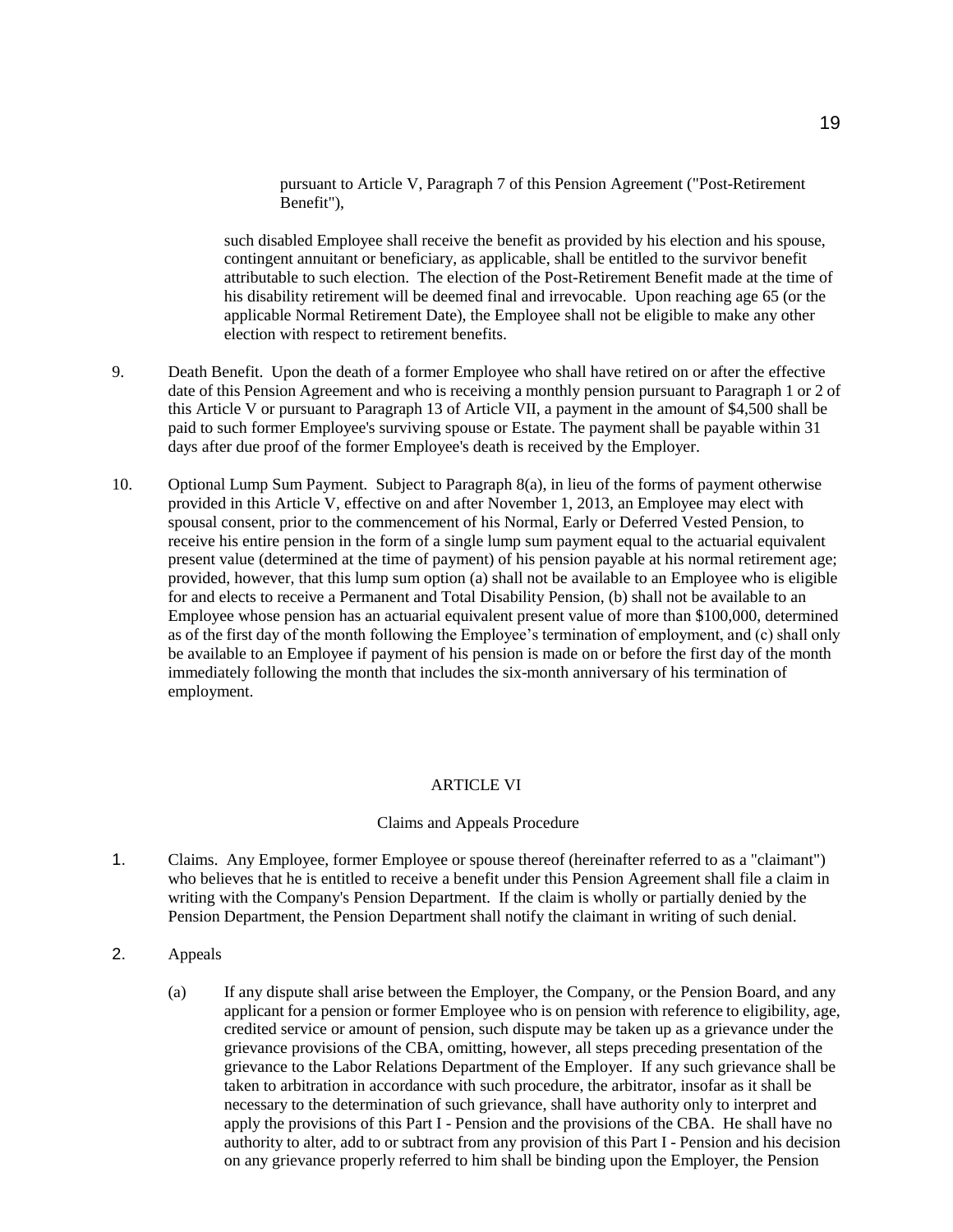Board, the Union, and the Employee, former Employee, spouse, surviving spouse, or contingent annuitant concerned therein.

(b) If after a claim for a Permanent and Total Disability Pension is denied by the Company's Pension Department there remains a dispute with the issue of whether an Employee is, or whether a former Employee continues to be, permanently or totally disabled within the meaning of Paragraph 3 of Article IV, such dispute shall be resolved as follows:

The Employee or former Employee shall be examined by a physician appointed for that purpose by the Pension Board, and by a physician appointed for that purpose by the Local Union representing said Employee or former Employee. If they shall disagree concerning permanent and total disability, the question shall be submitted to a third physician selected by said two physicians. The medical opinion of the third physician, after examination of the Employee or former Employee and reviewing any medical information supplied by the other two physicians, shall decide such question, and such decision shall be binding upon the Employer, the Pension Board, the Union and the Employee or former Employee concerned therewith. The fees and expenses of the third physician shall be shared equally by the Employer and the Local Union. If the third physician consults with the physician appointed by the Pension Board, he or she shall also consult with the physician appointed by the Local Union.

- (c) The procedures in Paragraph 2(b) above shall also apply to a dispute between the Employer and an Employee who has been released from employment under the provisions of Paragraph 11(a) or (b) of Article VII, as to whether such Employee, at the time of his termination, was physically or mentally unable to perform the work of his classification or that of another classification to which he might be eligible for transfer.
- 3. In the event the CBA is terminated during the term of this Pension Agreement, the grievance provisions of the CBA shall be considered to be in effect for the processing of grievances under Paragraph 2(a), above.

# ARTICLE VII

## General Provisions of Pension Agreement

1. Each application for a pension or other benefit payable under the Plan, each selection of any option provided for by the Plan, and each designation of a beneficiary or a contingent annuitant provided for by the Plan, shall be in writing on a form provided by the Pension Board and shall be made to the Pension Board or to such representative as it may designate within, except as specifically otherwise provided, the election period specified in Paragraph 8(a) of Article V. Spousal consent to any election of an option or designation of a beneficiary or a contingent annuitant, when required, shall also be in writing, shall acknowledge the effect of the consent and shall be witnessed by a representative of the Pension Board or acknowledged before a notary public. The Employee shall, upon his application for a Permanent and Total Disability Pension, also make application for a Disability Insurance Benefit under the Social Security law and take reasonable and necessary action, including a request for reconsideration of an initial denial, in order to assure proper consideration of such application. The Pension Board may require any applicant for a pension, or a former Employee on pension to furnish it with such information, including marital status, certificates, and other evidence including a certificate as to the Social Security benefit of such applicant or former Employee, as may reasonably be required. The Employer shall render assistance to an Employee in his request for a reconsideration of an initial denial of an award for a Disability Insurance Benefit under the Social Security law. If such applicant or former Employee fails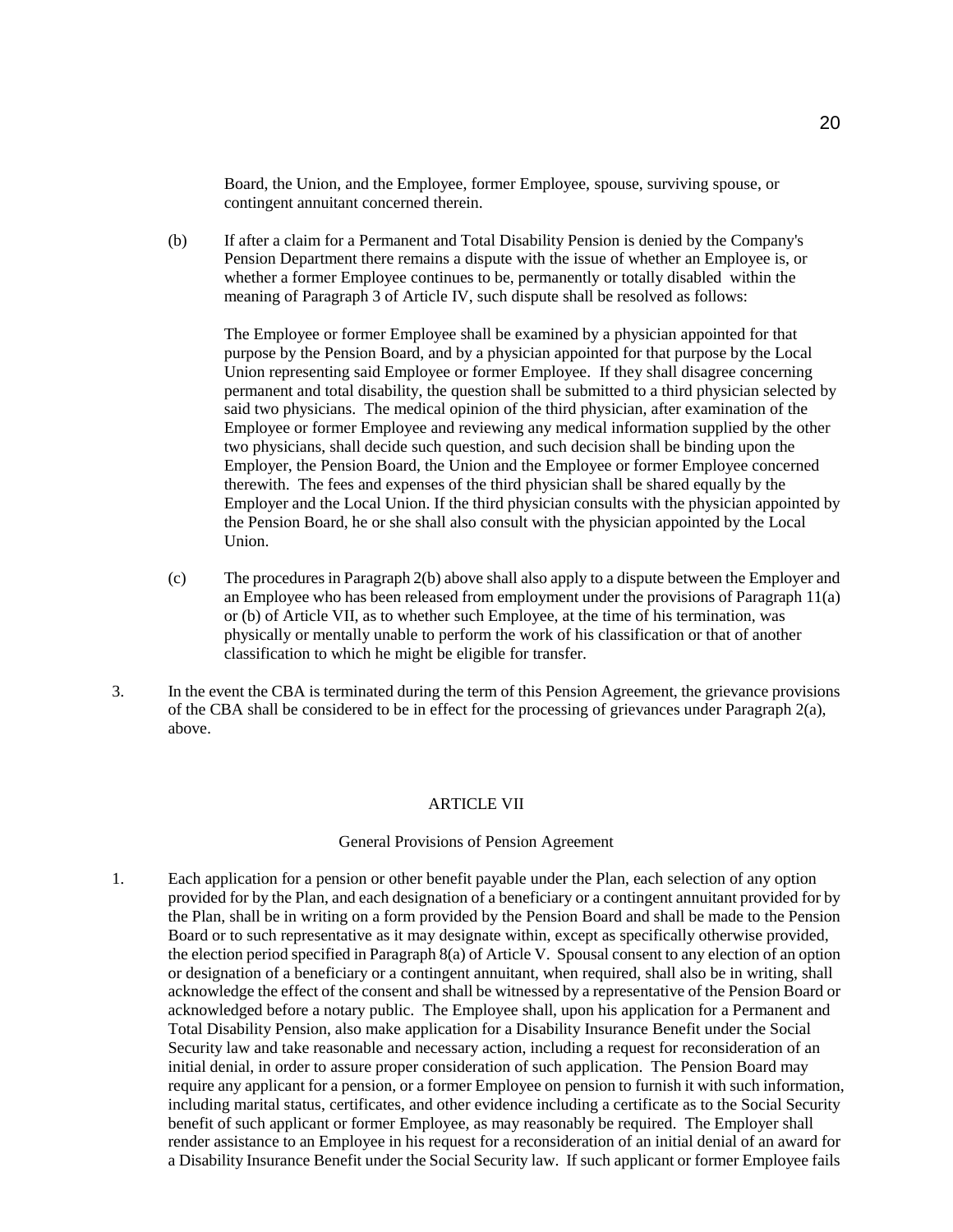or refuses to furnish such information, certificates and other evidence, the Pension Board may compute any pension on the basis of estimates which in its judgment are reasonable. Notwithstanding any other provision of this Pension Agreement, the beneficiary of an Employee who is married at the time of his or her death shall automatically be the surviving spouse of the Employee unless such spouse has consented, in the manner provided above, to the designation of an alternative beneficiary.

- 2. Notwithstanding the provisions of Articles IV and V, if a retired or former Employee should return to employment in any capacity with an Employer or any subsidiary of the Company, the payment of his pension shall be suspended during the period of such employment to the extent permitted by applicable law. Moreover, if he should return to employment as an Employee (as defined in Paragraph 3 of Article II), his right to receive any further pension payments based on his prior retirement or other termination of employment shall terminate; however, the Employee will become entitled to a pension by reason of his subsequent retirement or other termination of employment based on the Plan in effect at such time.
- 3. For purposes of this Pension Agreement, a period of "credited service," or periods of "credited service" shall be a period, or periods during which an Employee accumulates seniority and will be computed on the basis used for computing seniority as provided in the CBA. Credited service shall be computed on one-twelfth (1/12) year for each completed month during which the Employee shall have accumulated seniority. Credited service shall be terminated by retirement. Effective until November 1, 1988, credited service shall not include service with the Employer after the Employee attains age 65.

Except as otherwise provided herein, an Employee's credited service shall be terminated by termination of seniority as provided in the CBA. If an Employee's seniority is terminated prior to the date he would first be eligible for a pension pursuant to Paragraph 4 of Article IV, such period, or periods, of credited service so terminated and successive periods of credited service, if any, may be cumulative and included as credited service as follows: (i) prior to November 1, 1985, successive periods of credited service shall be cumulative and included as credited service unless such periods are separated by a period of consecutive completed months during which the Employee accumulates no seniority and the number of such consecutive completed months equals or exceeds the next preceding number of months of that portion of the Employee's aggregate credited service which, previously, has not been terminated and not included; (ii) if an Employee's credited service is terminated for a reason other than retirement and after he would be eligible for a pension pursuant to Paragraph 4 of Article IV, his then prior credited service which, previously, has not been terminated and not included and any succeeding period or periods of credited service shall be cumulative. Beginning on and after November 1, 1985, such prior credited service shall be included only if (iii) the conditions specified in (i) or (ii) are satisfied or (iv) the period of time (computed to the nearest one-twelfth of a year) between the prior retirement or termination of employment and the date the Employee is rehired is less than five years. If an Employee's credited service is terminated and the Employee subsequently accumulates seniority within the 12-month period immediately following such termination of credited service, the number of completed months during which he did not accumulate seniority shall be considered credited service; provided, however, that if an Employee's credited service is terminated because the Employee is absent from work on unpaid leave for maternity or paternity reasons, provided such absence begins on or after November 1, 1985, and the Employee subsequently accumulates seniority within the 24-month period immediately following such termination of credited service, the number of completed months during which he did not accumulate seniority shall be considered credited service. In addition, an Employee's credited service, for purposes of computing the amount of any pension for which he is eligible under the Plan (as distinguished from his eligibility for a pension), shall not include any period of credited service credited to the Employee while on unpaid leave for maternity or paternity reasons that would not have been credited to him if the absence from work was for any other reason. For purposes of this Pension Agreement, an absence from work for maternity or paternity reasons means an absence

(A) by reason of the pregnancy of the Employee,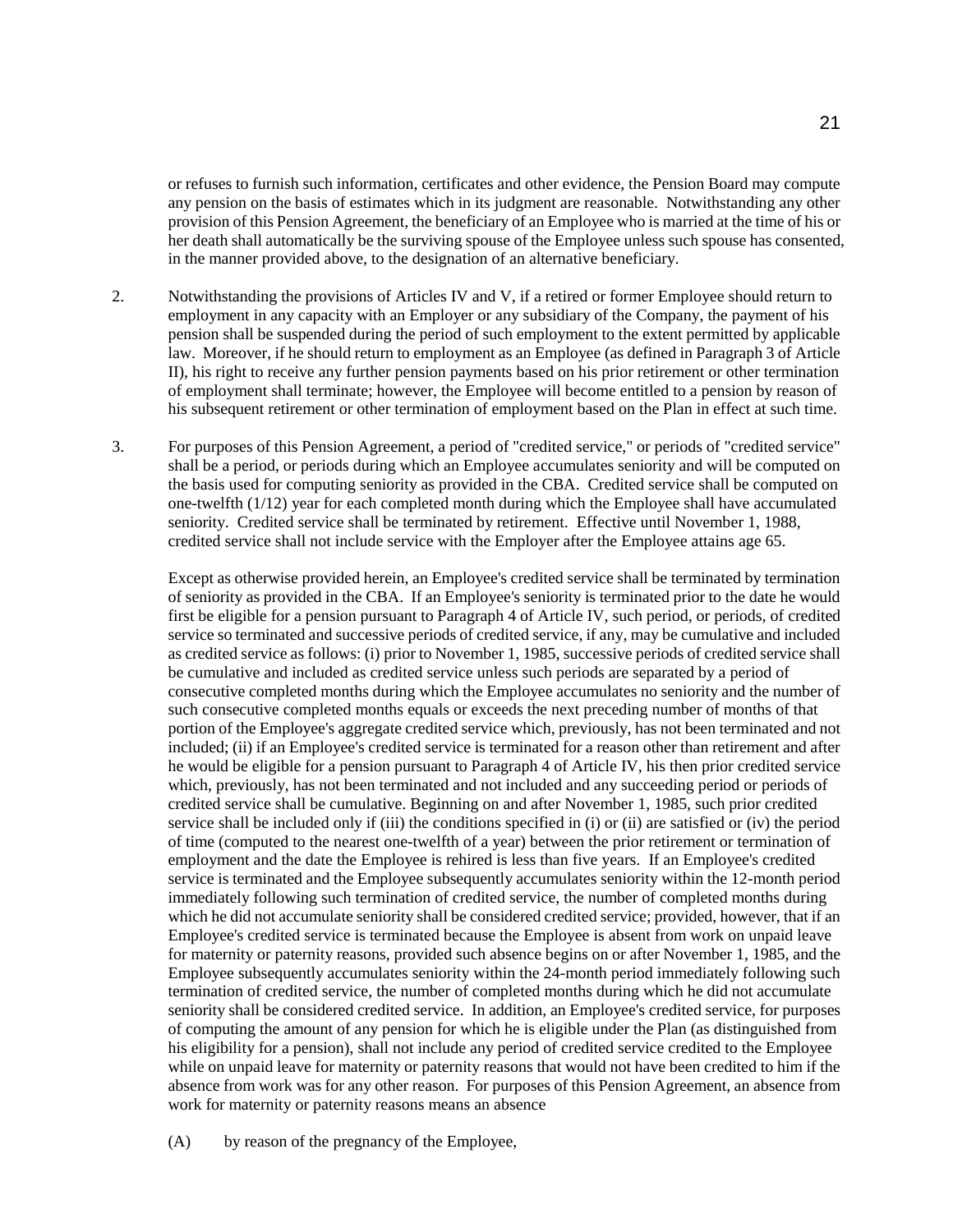- (B) by reason of the birth of a child of the Employee,
- (C) by reason of the placement of a child with the Employee for adoption, or
- (D) for purposes of caring for any such child for a period beginning immediately following the birth or placement.

An absence from work will be treated as an absence for maternity or paternity reasons only if and to the extent that the Employee furnishes to the Pension Board such timely information as it may reasonably require to establish that the absence is for one or more of the four maternity or paternity reasons specified herein and to establish the number of days of absence attributable to such reason or reasons.

(b) No Employee shall receive credited service under this Paragraph 3 for the same period of employment with the Employer.

(c) Except as provided in the preceding paragraphs, no credited service which was terminated and was not included with respect to an Employee prior to the Effective Date shall be included pursuant to this Paragraph 3. In determining the amount of any pension under this Pension Agreement, credited service shall not include any such service with respect to which an Employee shall have received a severance award or special distribution pursuant to Paragraph 11, Paragraph 13 or Paragraph 14 of this Article VII or a special distribution or similar distribution pursuant to the provisions of any other Pension and Insurance Agreement or plan provided for Employees by the Employer.

(d) Notwithstanding the preceding provisions of this Paragraph 3 or any provisions of the Pension Agreement, the Plan or the CBA, an Employee who is a Post-2008 Employee shall not receive credited service under the Pension Agreement or the Plan for any period of time after December 31, 2013 for purposes of determining the amount of any pension or other benefit payable to, or with respect to, such a Post-2008 Employee, but shall receive credit for periods of service after December 31, 2013 for purposes of vesting in or eligibility for a pension under the Plan to the extent such pension had accrued as of December 31, 2013.

- 4. The Employer agrees, so long as this Pension Agreement is in effect, to maintain the Plan and to provide in a pension trust or trusts and/or by means of an insurance company contract or contracts, established or entered into for the purpose of providing pension benefits, assets of an amount estimated, on a sound actuarial basis, to be sufficient to pay all pensions theretofore awarded to Employees on their respective retirement dates under this Pension Agreement. Such estimate and determination shall be made at annual intervals.
- 5. In the event the Internal Revenue Service shall require any modification of the Plan, as modified in accordance with the provisions of this Pension Agreement as a condition of the Company obtaining and retaining the approval referred to in Article I of this Pension Agreement, the Employer shall promptly notify the International Union of the United Steel, Paper and Forestry, Rubber, Manufacturing, Energy, Allied Industrial and Service Workers International Union, if such requested modifications are material to any of the provisions of this Pension Agreement, and said Union and the Employer shall meet within 10 days for the purpose of negotiating regarding such modification.
- 6. No Employee eligible to receive a pension under this Pension Agreement shall receive any other pension under any voluntary non-contributory plan provided for Employees by the Company and in effect prior to May 1, 1950.
- 7. No Employee, prior to his retirement under conditions of eligibility for pension benefits, shall have any right or interest in or to any portion of any funds which may be paid into any pension trust or trusts heretofore or hereafter established for the purpose of paying pensions, and no Employee, beneficiary,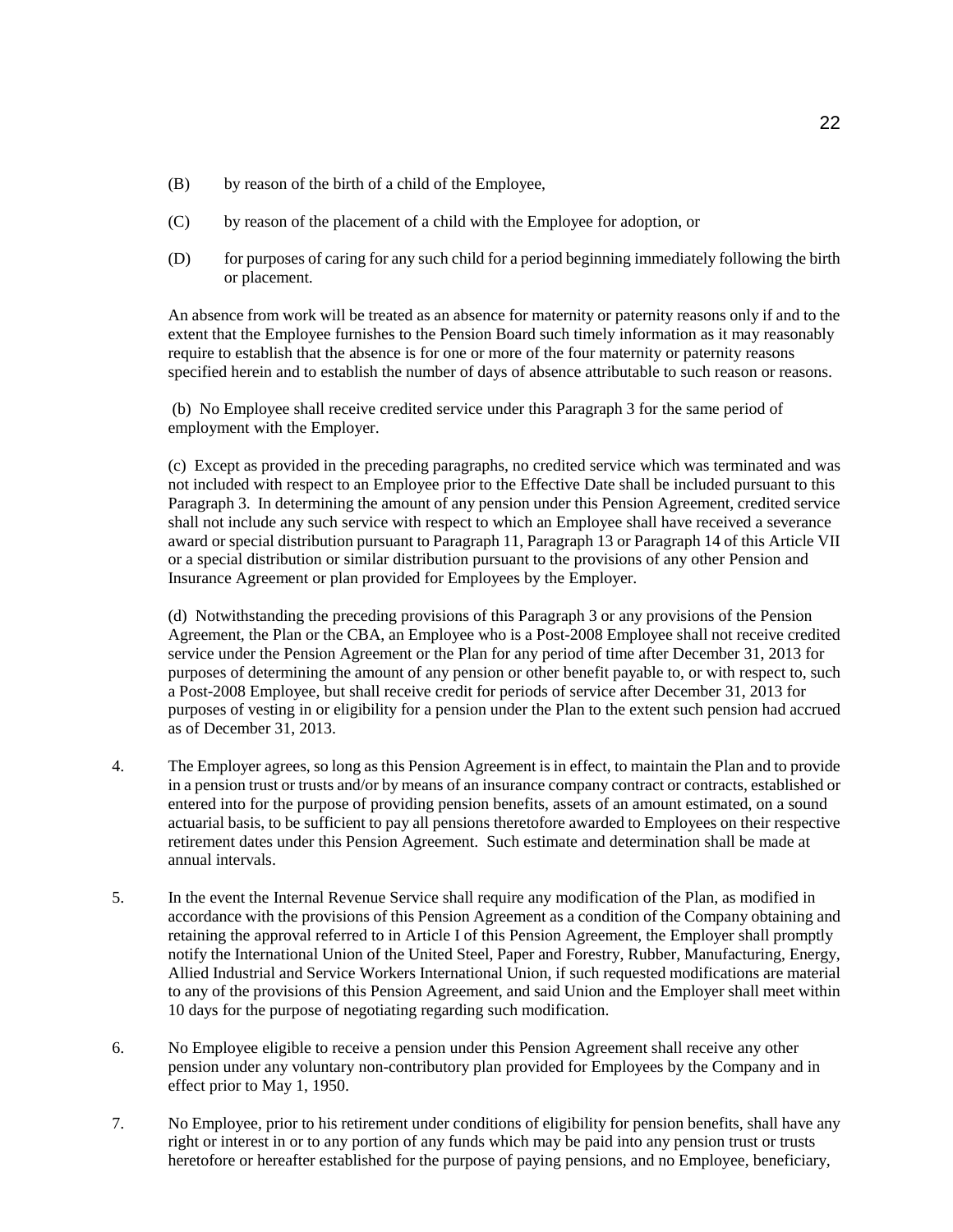contingent annuitant or spouse shall have any right to pension benefits except to the extent provided in this Pension Agreement. Employment rights shall not be affected by reason of this Pension Agreement.

- 8. Except as provided by Code section 414(p) or section 206(d) of the Act relating to qualified domestic relations orders, no assignment, pledge, or encumbrance of any pension will be permitted or recognized and no pension shall be subject to attachment or to legal process for debts of pensioners.
- 9. The Employer shall have the right to terminate this Pension Agreement as hereinafter provided in Paragraph 3 of Part IV, "Duration and Termination."
- 10. Notwithstanding any of the foregoing provisions:
	- (a) The period of any absence of an Employee on leave for employment by any Local Union in other than an official or representative capacity, shall be excluded in determining his credited service for purposes of this Pension Agreement.
	- (b) The period of any absence granted by the Employer to an Employee for the purpose of representing the Local Union in an official or representative capacity on a State, County, or City Council of the AFL-CIO or as representative of a Local Union, for employment with the International Union (but, in the case of Employees employed by the International Union, only for Employees accruing credited services on the Effective Date) or for full-time duty with the credit union of a Local Union shall be included in determining his credited service for purposes of this Pension Agreement.
- 11. (a) Severance Award. The Employer will pay, at the Employee's election, a severance award to an Employee who is released from employment because he becomes physically or mentally unable to perform the work of his classification or that of another classification to which he might be eligible for transfer, provided he has 3 or more years of credited service and is ineligible for a pension. If the amount of such severance award, as determined below, exceeds \$5,000, the payment of such award shall be in the form of a monthly annuity which is actuarially equivalent to the severance award, payable in the same manner as provided for a pension under Paragraph 8 of Article V hereof, unless the Employee and his spouse consent to the payment of the severance award in a lump sum. Subject to the preceding sentence, a severance award shall be payable in a lump sum, as follows:
	- (i) An amount equal to one week's pay for each year of credited service for an Employee having at least 3, but less than 10, years of credited service.
	- (ii) An amount equal to 1 1/4 weeks' pay for each year of credited service for an Employee having at least 10, but less than 15, years of credited service.
	- (iii) An amount equal to 1 1/2 weeks' pay for each year of credited service for an Employee having at least 15, but less than 20, years of credited service.
	- (iv) An amount equal to 2 weeks' pay for each year of credited service for an Employee having 20 or more years of credited service.

In no event will the amount of the severance award as computed above be less than an amount equal to \$500 multiplied by the number of years of credited service.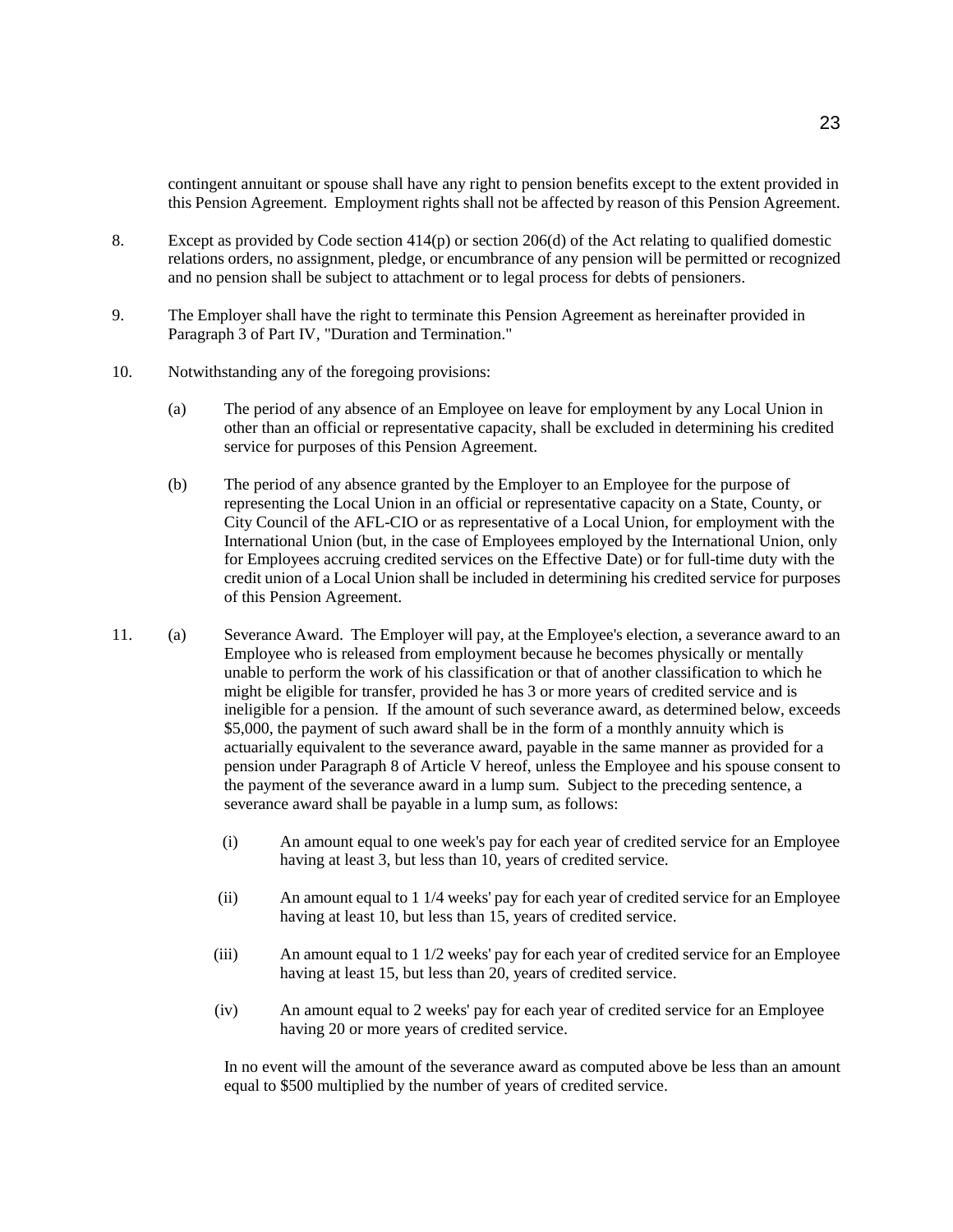#### (b) Special Distribution

- (i) An Employee who is eligible for a pension pursuant to Article IV, but would otherwise be eligible for a severance award pursuant to Paragraph 11(a) above may elect, with spousal consent, to receive, in lieu of such pension, a special distribution equal to the greater of an amount determined in accordance with Paragraph 11(a) above and an actuarially determined amount representing the single sum value of the said pension at the date of such release from employment (expressed as a single life annuity payable commencing at age 65), which single sum value shall be determined as of the date of distribution and by using the "applicable interest rate" and "applicable mortality table" in accordance with the provisions of Paragraph 16 of this Article VII.
- (ii) An Employee
	- (A) who is on layoff and has recall rights;
	- (B) whose layoff has continued for at least one (1) year (except that recall to work for a period of less than three (3) months' duration shall not interrupt the running of the one-year period of continuous layoff and that the Employer may determine on the basis of the Employee's prospects of re-employment by the Employer to permit earlier election); and
	- (C) who was, on the date of his election, eligible for a pension pursuant to Article IV

may elect, with spousal consent, to receive in lieu of such pension, a special distribution equal to the greater of an amount determined in accordance with Paragraph 11(a) above and an actuarially determined amount representing the single sum value of the said pension at the date of the Employee's release from employment (expressed as a single life annuity payable commencing at age 65), which single sum value shall be determined as of the date of distribution and by using the "applicable interest rate" and "applicable mortality table" in accordance with the provisions of Paragraph 16 of this Article VII. An Employee upon his election, with spousal consent, to receive a distribution pursuant to this Paragraph shall be deemed to have terminated his employment with the Employer. No Employee shall receive a special distribution under both Clause (b)(i) and (b)(ii) of this Paragraph 11.

- (c) Severance awards above shall be computed by multiplying the Employee's week's pay by his number of years of credited service, computed to completed months for a fractional year.
- (d) A week's pay shall be computed by multiplying the Employee's average hourly earnings by the number of hours in the standard work week of the Employee's classification.
- (e) The term "average hourly earnings" as used in this Paragraph shall mean the straight time average hourly earnings for the Employee during the last four pay periods during which he worked in the bargaining unit and is to be computed by dividing the total hours worked into the total straight time earnings, including night work differential. In computing the average hourly earnings, hours and earnings will be disregarded for any period during which the Employee has not qualified for regular rate payments on a classification to which he has been transferred or on which he had been rehired. Hours worked immediately prior to the four week period will be used if necessary to provide a base period equivalent to a standard work week.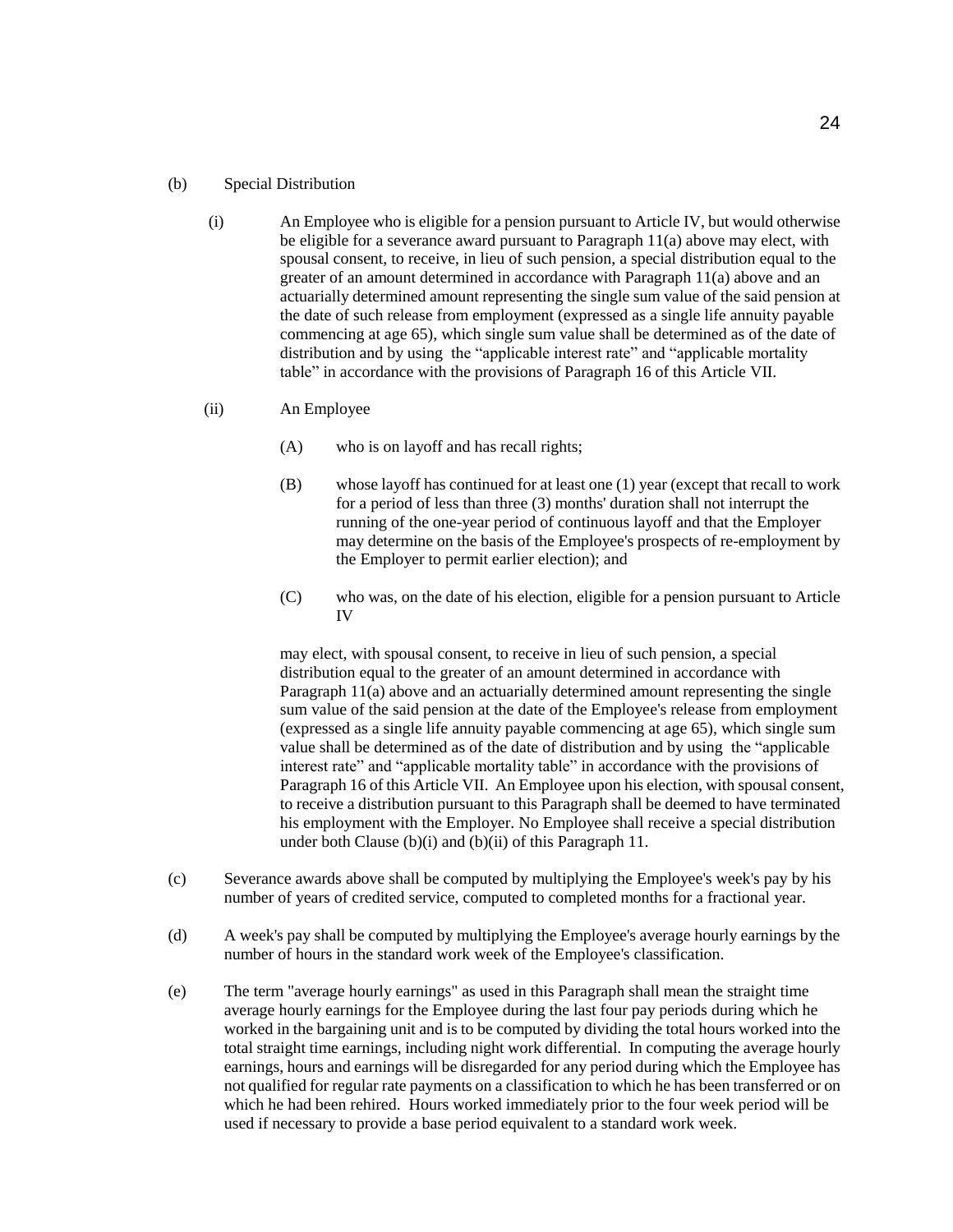- (i) The first four pay periods after the 180th day prior to the last week of active employment during which he worked in the bargaining unit shall be used in determining average hourly earnings if in such period he had higher average straight time hourly earnings than he had in the most recent four pay periods.
- (ii) If, when applying for a severance award, an Employee notifies the Employer of a period of four continuous pay periods in the above-mentioned 180 day period during which he worked in the bargaining unit in which he had higher average straight time hourly earnings than in either period mentioned above, such period shall be used in determining average hourly earnings.
- (f) An election with spousal consent, to receive a special distribution may be made only by a notice in writing on a form provided by the Pension Board, and, in the case of an election pursuant to Paragraph 11(b)(i), within 30 days from the date such Employee was released from employment, or in the case of an election pursuant to Paragraph 11(b)(ii) during that period of consecutive weeks defined in Paragraph 13 of this Article VII; otherwise, such Employee shall be deemed forever to have waived his right to such special distribution in lieu of such pension.
- (g) A special distribution shall be payable on the first day of the month following the Employee's election filed pursuant to subparagraph (f) of this Paragraph (the "Payment Date"). A special distribution with a value of \$5,000 or less shall be paid to the Employee on the Payment Date in a single lump sum equal to such value. A special distribution with a value in excess of \$5,000 shall be paid, to a married Employee, in the form of a Post-Retirement Qualified Joint and Survivor Benefit as provided in Paragraph 8 of Article V, or to an unmarried Employee, in the form of a single life annuity, which, in either case, has a value actuarially equivalent, as of the Payment Date, to the value of the special distribution; provided, however, that if an Employee entitled to a special distribution with a value in excess of \$5,000 so elects (with, in the case of a married Employee, the consent of his spouse), the special distribution shall be paid to the Employee on the Payment Date in a single lump sum equal to such value.
- (h) An Employee who elects either a severance award pursuant to Article VII, Paragraph 11(a) of this Pension Agreement or a special distribution pursuant to Article VII, Paragraph 11(b) of this Pension Agreement shall be deemed to have terminated his seniority with the Employer and shall not have a right to any other pension.
- 12. The International Union shall be furnished with such pertinent information as it may reasonably request, from time to time concerning the operation of and administration of this Pension Agreement, insofar as it affects Employees, or former Employees receiving pensions. Similar information shall be furnished at the local level with reference to Employees of that respective plant.
- 13. In the event of a plant closure (including a partial plant closure as defined in Part IV):
	- (a) An Employee whose employment is terminated due to a plant closure or who elects to terminate his employment due to a partial plant closure and who then has 23 or more years of credited service and is not otherwise eligible for an unreduced pension shall not be eligible for a deferred vested pension but shall be eligible for an immediate pension (the provisions of Paragraph 4, Article IV notwithstanding). The amount of such immediate pension shall be determined in accordance with Paragraph 1 of Article V and based on his then credited service.
	- (b) An Employee whose employment is terminated due to a plant closure or who elects to terminate his employment due to a partial plant closure and who then shall have attained age 55 and completed 5 or more years of credited service shall be eligible for a pension pursuant to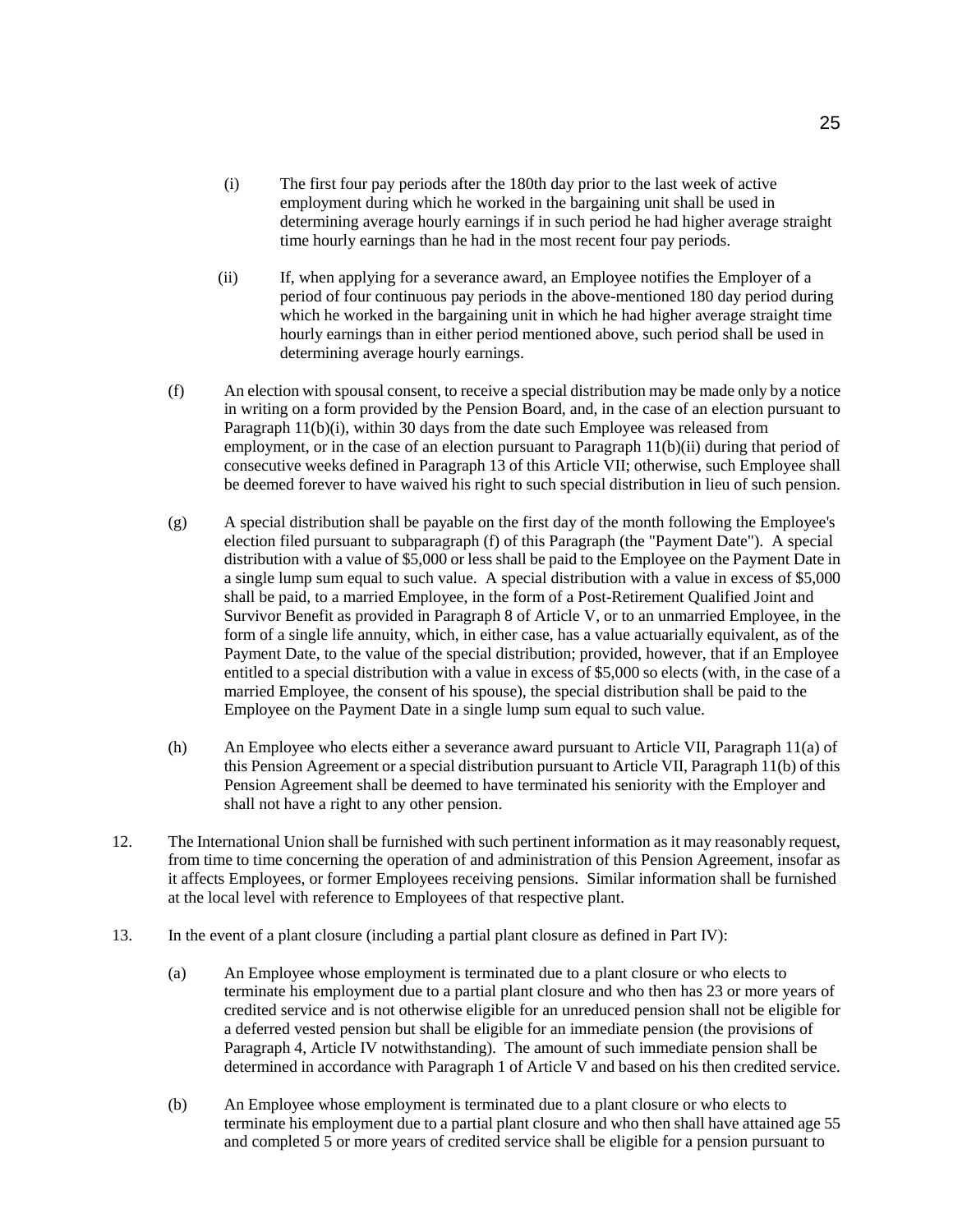Paragraph 2 of Article IV; provided, however, that the early retirement reduction because of age pursuant to Paragraph 2 of Article V shall not be applicable.

- (c) The Employer will pay a severance award determined in accordance with Paragraph 11(a) and subject to Paragraph  $11(g)$  of this Article VII (but no other pension or other benefit under this Pension Agreement) to an Employee at the closed plant who is released from employment as a result thereof, provided such Employee has 3 or more years of credited service and is ineligible for a pension.
- (d) An Employee whose employment is terminated due to a plant closure or who elects to terminate his employment due to a partial plant closure and who is eligible for a pension pursuant to Article IV, may elect, with spousal consent, to receive, in lieu of such pension, a special distribution determined in accordance with Paragraph 11(b)(i) of this Article VII. Such election may be made with the consent of the Employee's spouse, if any, only by a notice in writing on a form provided by the Pension Board, and to be made to such Board within 120 days following the Employee's termination of employment.

The pension payable pursuant to (a) above shall commence in the month following the earlier of his application for such pension and the expiration of the period described in (d) above.

- 14. If at the date an Employee's service with the Controlled Group shall terminate, the then actuarially determined single sum value of any benefit to which he is entitled pursuant to Article IV is not in excess of five thousand dollars (\$5,000) and no other special distribution or severance award may be made under this Pension Agreement, the Employer shall make a distribution to such Employee in a single sum equal to such single sum value in lieu of such benefit.
- 15. Notwithstanding any other provision of this Pension Agreement, distribution of any pension must commence no later than April 1 of the calendar year following the calendar year in which the Employee attains age 70-1/2 without regard to the Employee's actual date of retirement. The Post-Retirement Qualified Joint and Survivor Benefit set forth in Article V, Paragraph 8 of this Pension Agreement shall be the automatic form of benefit for Employees who receive payment pursuant to this Paragraph unless such automatic form of benefit is waived by both the Employee and the Employee's spouse as provided in the last two paragraphs of Article V, Paragraph 8(a) of this Pension Agreement. After commencement of the benefit set forth in this Paragraph, the form of benefit may not be altered, but the amount of the benefit shall be adjusted each January 1 to reflect additional service by the Employee.
- 16. Table of Pension Equivalent Factors. The amount of an actuarially reduced deferred vested pension payable pursuant to Paragraph 4 of Article V; an actuarially reduced pension payable on an optional form pursuant to Paragraph 7 of Article V; an actuarially reduced pension payable pursuant to Subparagraph (a) of Paragraph 8 of Article V; or the amount of a special distribution payable pursuant to Paragraph 11(b) or Paragraph 13 of this Article VII shall be determined by the appropriate pension equivalent factor in the Table of Pension Equivalent Factors which are incorporated herein by reference. Notwithstanding the preceding provisions of this Paragraph 16, the interest rate and mortality assumption used to determine (a) an actuarially reduced deferred vested pension payable pursuant to Paragraph 4 of Article V for the months, if any, preceding the month in which an Employee will attain age 55, or (b) the present value or single sum value for any purpose shall be the applicable interest rate and applicable mortality table (as defined in the following sentences). For purposes of the preceding sentence, (i) for distributions made in Plan Years commencing on or after November 1, 2008 and prior to November 1, 2013, the "applicable interest rate" shall mean the "applicable interest rate" within the meaning of section 417(e)(3) of the Code and regulations and rulings promulgated thereunder, for the second calendar month preceding the month which includes the date of distribution, and (ii) for distributions made in Plan Years commencing on or after November 1, 2013, the "applicable interest rate" shall mean the "applicable interest rate" within the meaning of section  $417(e)(3)$  of the Code and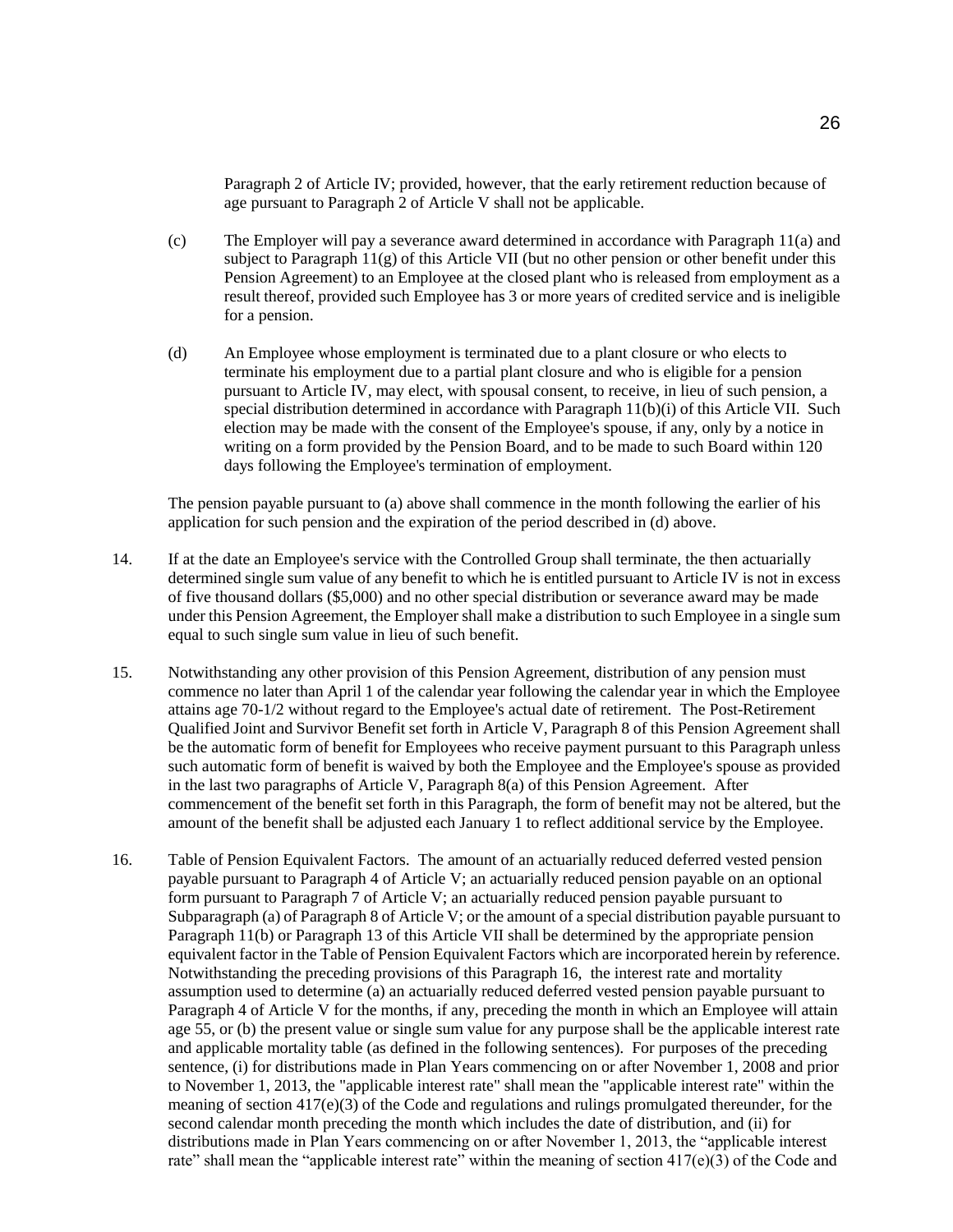regulations and rulings promulgated thereunder, for the month of June in the Plan Year immediately preceding the Plan Year which includes the date of distribution. Notwithstanding the preceding sentence, in determining the present value or single sum value for any purpose during the period from November 1, 2013 through October 31, 2014, such present value or single sum value shall be the greater of the amount determined using the interest rate specified in clause (i) of the preceding sentence and the amount determined using the interest rate specified in clause (ii) of the preceding sentence. For purposes of the preceding provisions of this Paragraph 16, for distributions made in Plan Years commencing on or after November 1, 2008, the "applicable mortality table" shall mean the "applicable mortality table " prescribed by the Internal Revenue Service pursuant to section 417(e)(3) of the Code for the Plan Year which includes the date of distribution.

17. Transfers of Eligible Rollover Distributions. If an Employee, his or her spouse, his or her former spouse who is an alternate payee, or effective January 1, 2007 a beneficiary who is a designated beneficiary within the meaning of section 401(a)(9) of the Code (each of which are hereinafter referred to as the "distributee") is eligible to receive a distribution from the Plan that constitutes an "eligible rollover distribution" (as defined below) and the distributee elects to have all or a portion of such distribution paid directly to an "eligible retirement plan" (as defined in section below) and specifies the eligible retirement plan to which the distribution is to be paid, such distribution (or portion thereof) shall be made in the form of a direct rollover to the eligible retirement plan so specified. A distributee may not elect a direct rollover of a portion of an eligible rollover distribution unless the amount to be rolled over is at least \$500. A direct rollover is a payment made to the eligible retirement plan so specified for the benefit of the distributee. Notwithstanding the preceding provisions of this Section, a direct rollover of an eligible rollover distribution shall not be made if distributee's eligible rollover distributions for a fiscal year of the Plan are reasonably expected to total less than \$200. For purposes of this Paragraph, an "eligible rollover distribution" is any distribution of all or any portion of the balance to the credit of the distributee, except that an "eligible rollover distribution" does not include: (A) any distribution that is one of a series of substantially equal periodic payments (paid not less frequently than annually) over the life (or life expectancy) of the distributee or the joint lives (or life expectancies) of the distributee and the distributee's designated beneficiary or for a specified period of ten years or more; (B) any distribution to the extent required under section  $401(a)(9)$  of the Code; (C) the portion of any distribution that is not includible in gross income; (D) any distribution which is made upon the hardship of the Employee; and (E) such other amounts specified in Treasury regulations and rulings, notices or announcements issued under section 402(c) of the Code. For purposes of this Paragraph, the term "eligible retirement plan" means an individual retirement account or annuity described in section 408 of the Code, a defined contribution plan that meets the requirements of section 401(a) of the Code and accepts rollovers, an annuity plan described in section 403(a) of the Code, or any other type of plan that is included within the definition of "eligible retirement plan" under section  $401(a)(31)(E)$  of the Code. An "eligible retirement plan" shall also mean an annuity contract described in section 403(b) of the Code, an eligible plan under section 457(b) of the Code which is maintained by a state, political subdivision of a state, or any agency or instrumentality of a state or political subdivision of a state and which agrees to separately account for amounts transferred into such plan from this Plan and, effective November 1, 2008, a Roth IRA described in section 408A(b) of the Code. The preceding definition of "eligible retirement plan" shall apply in the case of a distribution to a spouse after an Employee's death, or to a spouse or former spouse who is an alternate payee. However, in the case of a distributee other than the Employee, spouse or former spouse who is an alternate payee, the term "eligible retirement plan" shall mean only an individual retirement account or annuity described in section 408 of the Code. The Pension Board shall prescribe reasonable procedures for elections to be made pursuant to this Paragraph. Effective March 28, 2005, in the case of an eligible rollover distribution that exceeds \$1,000 but does not exceed \$5,000 and that is payable to an Employee prior to his or her Normal Retirement Date without the Employee's consent, if the Employee does not make an election under this Paragraph with respect to the distribution or does not elect to receive the distribution directly, the Pension Board shall (in accordance with applicable regulations prescribed pursuant to section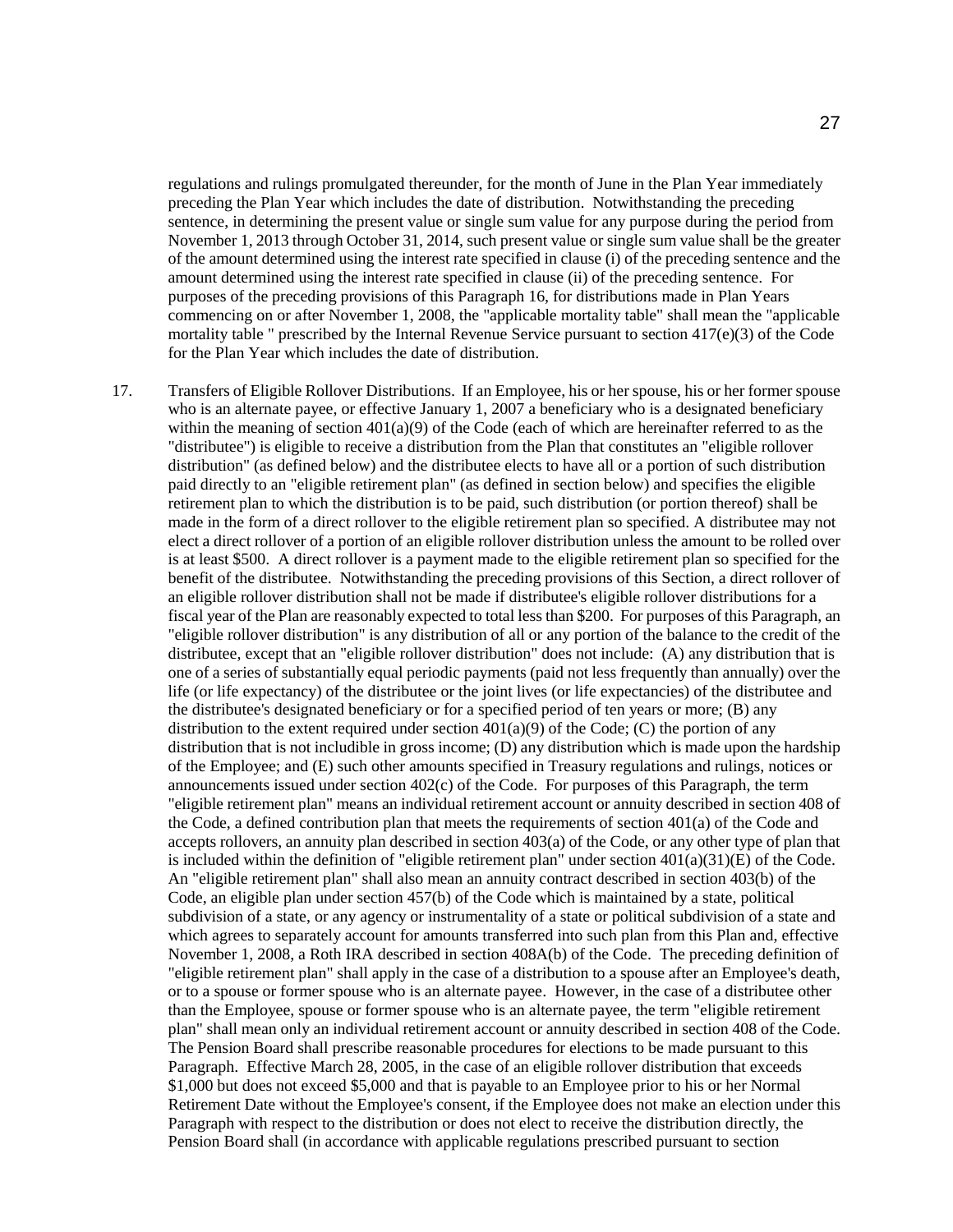401(a)(31)(B) of the Code) cause such distribution to be paid in a direct rollover to an individual retirement account or annuity designated by the Pension Board.

## ARTICLE VIII

# Funding-Based Limitations on Benefits.

- 1. Funding-Based Limitations on Benefits. Effective for Plan Years commencing on and after November 1, 2010, the provisions of this Article VIII shall apply notwithstanding any other provision of the Plan. The funding-based limitations set forth in this Article VIII are intended to comply with the requirements of section 436 of the Code (or any successor provisions) and the Regulations, rulings and other guidance issued thereunder.
- 2. Limitation on Plan Amendments
	- (a) No amendment to the Plan that has the effect of increasing liabilities of the Non-Contributory Pension Plan by reason of increases in benefits, establishment of new benefits, changing the rate of benefit accrual or changing the rate at which benefits become nonforfeitable shall take effect during any Plan Year if the Non-Contributory Pension Plan's Adjusted Funding Target Attainment Percentage for such Plan Year (i) is less than 80% or (ii) would be less than 80% taking into account such amendment.
	- (b) The limitation described in Paragraph 2(a) shall cease to apply with respect to an amendment, effective as of the later of the first day of the Plan Year or the effective date of the amendment, upon payment of a contribution at least equal to the amount described in paragraph  $(f)(2)(iv)$  of the Regulations.
	- (c) Paragraph 2(a) shall not apply to any amendment:
		- (i) That provides for an increase in benefits under a formula that is not based on an Employee's compensation, provided that the rate of increase in benefits is not in excess of the contemporaneous rate of increase in average wages of Employees covered by the amendment; or
		- (ii) To the extent that the amendment provides for a mandatory increase in the vesting of benefits under the Code or the Act that is necessary for the Plan to continue to satisfy the requirements for qualified plans.
- 3. Limitation on Prohibited Payments.
	- (a) An Employee or beneficiary shall not be permitted to elect an optional form of pension that includes a Prohibited Payment, and the Plan shall not pay any Prohibited Payment, with an annuity starting date on or after the applicable Section 436 Measurement Date if the Non-Contributory Pension Plan's Adjusted Funding Target Attainment Percentage for a Plan Year is less than 60%.
	- (b) An Employee or beneficiary shall not be permitted to elect an optional form of pension that includes a Prohibited Payment, and the Plan may not pay any Prohibited Payment, with an annuity starting date that is during any period in which the Plan sponsor is a debtor in a case under title 11, United States Code, or similar federal or state law, except for any payment with an annuity starting date within a Plan Year that is on or after the date on which the Non-Contributory Pension Plan's actuary certifies that the Non-Contributory Pension Plan's Adjusted Funding Target Attainment Percentage for that Plan Year is not less than 100%.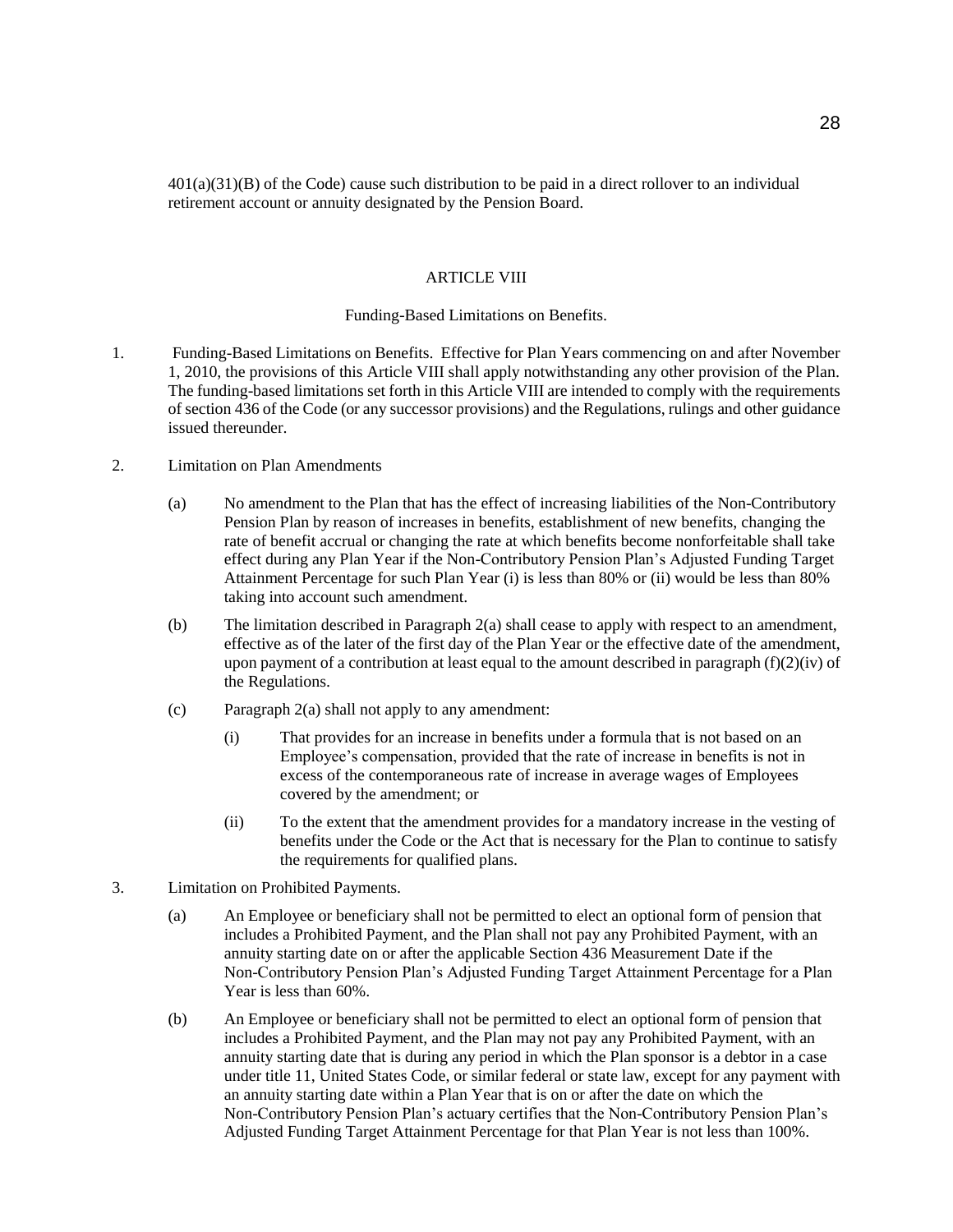- (c) (i) If the Non-Contributory Pension Plan's Adjusted Funding Target Attainment Percentage for a Plan Year is at least 60% but is less than 80%, an Employee or beneficiary shall not be permitted to elect an optional form of pension that includes a Prohibited Payment, and the Plan shall not pay any Prohibited Payment, with an annuity starting date on or after the applicable Section 436 Measurement Date, unless the present value, determined in accordance with section 417(e)(3) of the Code, of the portion of the pension being paid in a Prohibited Payment does not exceed the lesser of:
	- (A) 50% of the present value, determined in accordance with section 417(e)(3) of the Code, of the pension payable in the optional form of pension that includes the Prohibited Payment, or
	- (B) 100% of the present value (determined using the interest and mortality assumptions under section  $417(e)(3)$  of the Code) of the maximum guarantee with respect to the Employee under section 4022 of the Act for the year in which the annuity starting date occurs.
	- (ii) If an optional form of pension that is otherwise available under the Plan is not available because of the limitation of this Paragraph 3(c), the Plan shall permit the Employee or beneficiary to elect to (A) receive the unrestricted portion of that optional form of pension as if it were the Employee's or beneficiary's entire pension under the Plan, (B) commence payment with respect to the Employee's or beneficiary's entire pension under the Plan in any other optional form of pension available under the Plan at the same annuity starting date that does not include a Prohibited Payment, or (C) defer commencement of payment of the pension, subject to any applicable requirements of the Code. If the Employee or beneficiary elects to receive the unrestricted portion of that optional form of pension as provided in clause (A) of the preceding sentence, the Plan shall permit the Employee or beneficiary to elect to have the remainder of the Employee's or beneficiary's pension under the Plan paid in any optional form of pension otherwise available under the Plan that would not have included a Prohibited Payment if that optional form applied to the Employee's or beneficiary's entire benefit. For purposes of this Paragraph 3(c), the "unrestricted portion" with respect to any optional form of pension has the meaning set forth in the Regulations.
	- (iii) In the case of an Employee with respect to whom a Prohibited Payment is made pursuant to this Paragraph 3(c), no additional Prohibited Payment may be made with respect to that Employee during any period of consecutive Plan Years for which Prohibited Payments are limited under this Paragraph 3.
- (d) If a limitation on Prohibited Payments under this Paragraph 3 applied to the Plan as of a Section 436 Measurement Date, but no longer applies to the Plan as of a later Section 436 Measurement Date, such limitation on Prohibited Payments under the Plan shall not apply to benefits with annuity starting dates that are on or after that later Section 436 Measurement Date.
- 4. Limitation on Benefit Accruals.
	- (a) If the Non-Contributory Pension Plan's Adjusted Funding Target Attainment Percentage for a Plan Year is less than 60%, all benefit accruals under the Plan shall cease as of the applicable Section 436 Measurement Date. If the Plan is required to cease benefit accruals under this Paragraph 4(a), then the Plan may not be amended in any manner that would increase the liabilities of the Non-Contributory Pension Plan by reason of an increase in benefits or establishment of new benefits, regardless of whether such amendment would be permitted under Paragraph 2.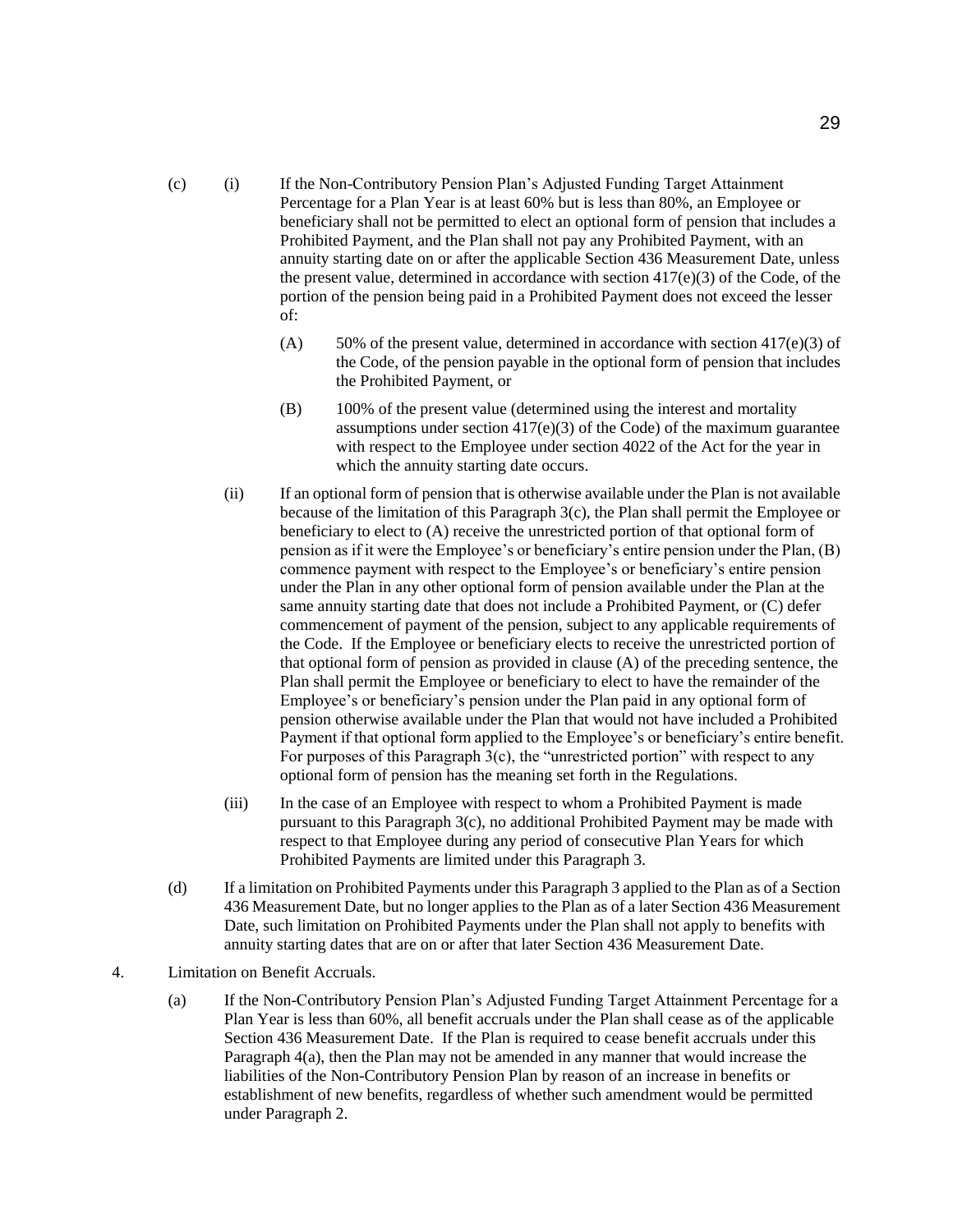- (b) The limitation described in Paragraph 4(a) shall cease to apply with respect to any Plan Year, effective as of the first day of the Plan Year, upon payment of a contribution at least equal to the amount described in paragraph  $(f)(2)(v)$  of the Regulations.
- (c) Benefit accruals under the Plan that ceased by reason of this Paragraph 4 shall resume as of the Section 436 Measurement Date that the limitations of this Paragraph 4 cease to apply. Further, any benefit accruals under the Plan that did not accrue by reason of this Paragraph 4 shall be automatically retroactively restored as of the Section 436 Measurement Date that the limitations of this Paragraph 4 ceased to apply, provided that if benefits had ceased accruing under this Paragraph 4 for more than 12 months, the retroactive restoration of benefit accruals under this Paragraph 4(c) shall be deemed to be a Plan amendment to which Paragraph 2 applies, and provided further that such retroactive restoration of accruals shall not apply to any lump sum payments made during the period that benefit accruals under the Plan ceased by reason of this Paragraph 4.
- 5. Limitation on Unpredictable Contingent Event Benefits.
	- (a) Unpredictable Contingent Event Benefits, if any, under the Plan shall not be paid with respect to any Unpredictable Contingent Event occurring during a Plan Year if the Non-Contributory Pension Plan's Adjusted Funding Target Attainment Percentage for the Plan Year is (i) less than 60% or (ii) would be less than 60% taking into account the occurrence of such Unpredictable Contingent Event during the Plan Year.
	- (b) The limitations described in Paragraph 5(a) shall cease to apply with respect to Unpredictable Contingent Event Benefits attributable to an Unpredictable Contingent Event occurring during the Plan Year, effective as of the first day of the Plan Year, upon payment of a contribution at least equal to the amount described in paragraph  $(f)(2)(iii)$  of the Regulations. If such contribution is made with respect to the Unpredictable Contingent Event, then all Unpredictable Contingent Event Benefits attributable to such Unpredictable Contingent Event occurring during the Plan Year must be paid, including such Benefits for periods during the Plan Year that were prior to the contribution.
- 6. Definitions for Purposes of Article VIII. For purposes of this Article VIII, the following capitalized terms shall have the following meanings:
	- (a) Adjusted Funding Target Attainment Percentage: The adjusted funding target attainment percentage, as defined in section 436(j)(2) of the Code and the Regulations, or the presumed adjusted funding target attainment percentage under section 436(h) of the Code and the Regulations.
	- (b) Non-Contributory Pension Plan: Bridgestone Americas, Inc. Non-Contributory Pension Plan.
	- (c) Prohibited Payment: Prohibited payment, as defined in section  $436(d)(5)$  of the Code and the Regulations.
	- (d) Regulations: Treasury Regulations issued under section 436 of the Code. Any reference to a section of the Regulations shall include a reference to any successor to such section.
	- (e) Section 436 Measurement Date. The date that is used to determine when the limitations of Paragraphs 3 and 4 apply or cease to apply and the date used for calculations with respect to applying the limitations of Paragraphs 2 and 5, as defined in the Regulations.
	- (f) Unpredictable Contingent Event: A plant shutdown (whether full or partial) or similar event, or an event (including the absence of an event) other than the attainment of any age, performance of any service, receipt or derivation of any compensation, or the occurrence of death or disability.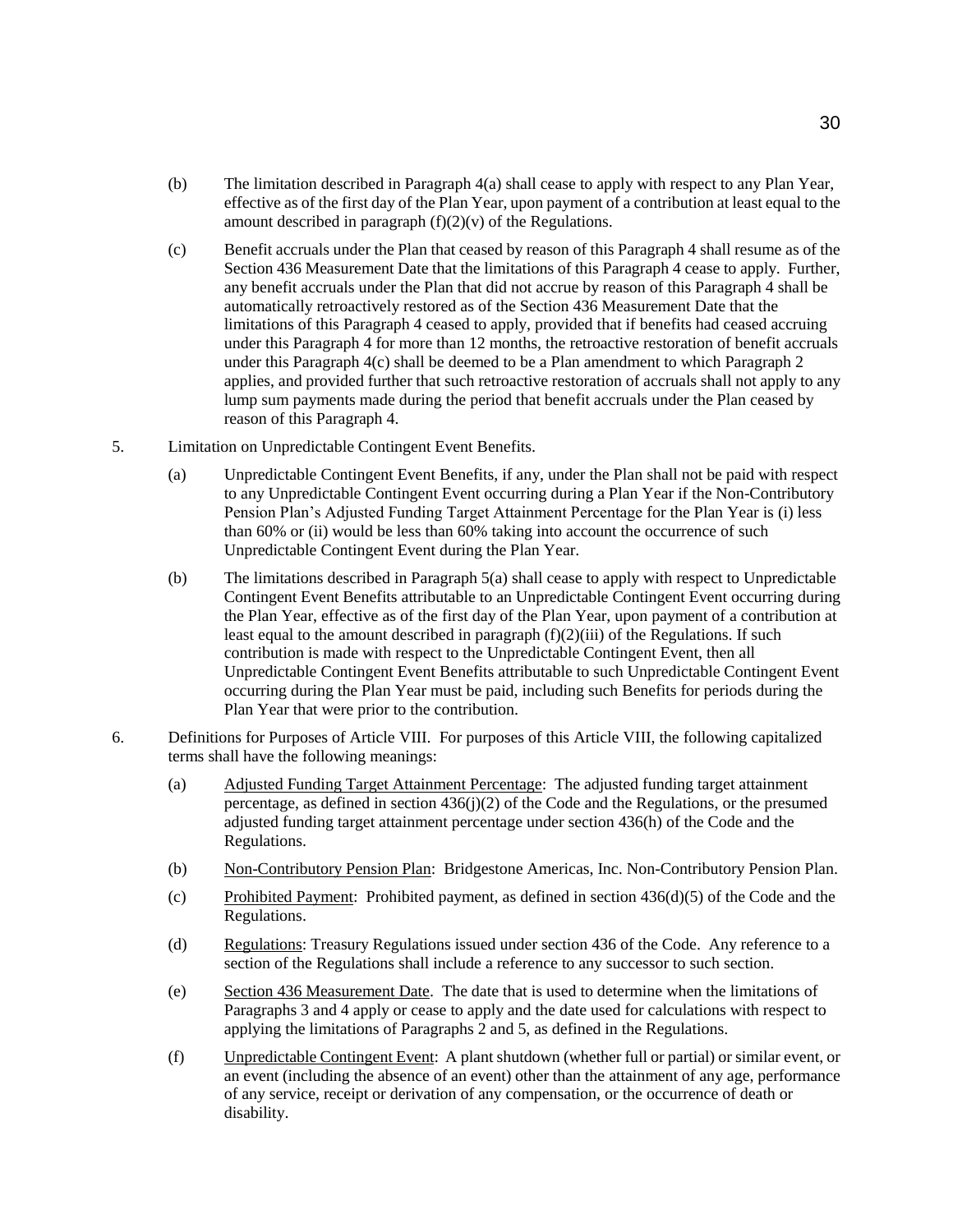(g) Unpredictable Contingent Event Benefit: Any benefit or increase in benefits to the extent the benefit or increase would not be payable nor occur but for the occurrence of an Unpredictable Contingent Event.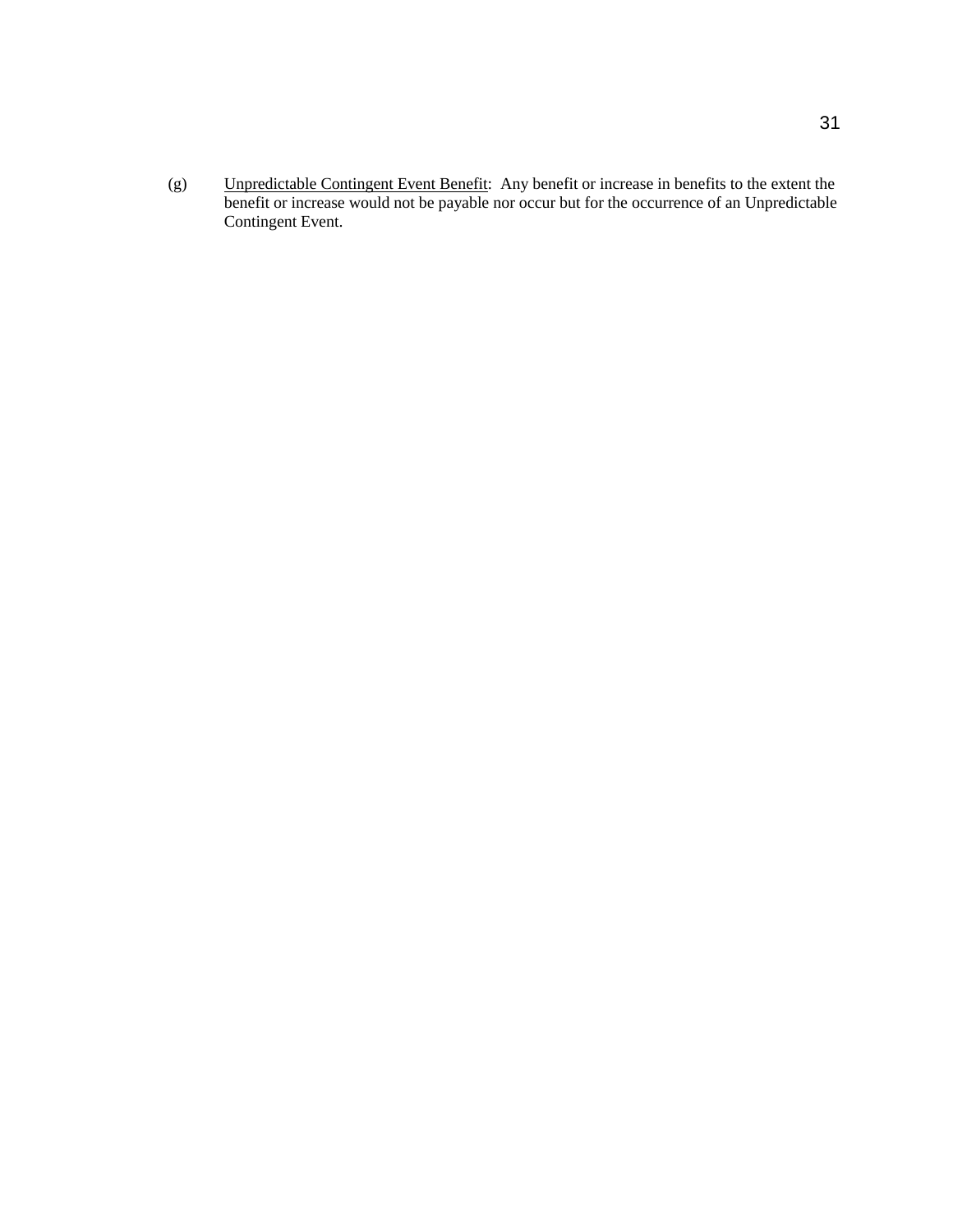## PART II, ARTICLE I

#### Insurance

#### Life Insurance, Accidental Death and Dismemberment Insurance, and Survivor Income Benefits

- 1. Subject to the conditions stated in Part II, Article VI, the Employer agrees to provide the following standard group life insurance, occupational and non-occupational accidental death and dismemberment insurance, and survivor income benefits (the "Plan" for purposes of this Part II, Article I) for full-time Employees commencing on the 31st day of credited service and for New Hire Employees commencing on the  $91<sup>st</sup>$  day of credited service.
- 2. Life Insurance. The amount of life insurance shall be \$50,000.
- 3. Accidental Death and Dismemberment Insurance. The amount of Occupational and Non-Occupational Accidental Death and Dismemberment Insurance shall be \$50,000.

The full amount of accidental death and dismemberment insurance benefit shall be payable if an occupational or non-occupational accident causes the loss of:

| Life               | One hand and one foot         |
|--------------------|-------------------------------|
| Both hands         | One hand and sight of one eye |
| <b>Both</b> feet   | One foot and sight of one eye |
| Sight of both eyes |                               |

One-half of such amount shall be payable if an occupational or non-occupational accident causes the loss of one hand, one foot, or the sight of one eye; provided, however, that the full amount will be paid only once to or on account of any Employee.

With respect to a hand or a foot, "Loss" means dismemberment by severance through or above the wrist or ankle joint. "Loss" also means the partial dismemberment of a hand or foot that results in the loss of all functional use of the partially dismembered hand or foot. With respect to an eye, "Loss" means the entire and irrecoverable loss of the sight of such eye. The partial loss of vision where the best corrective vision is 20/400 shall be deemed to be the entire loss of sight.

To be covered under this Section 3, a death or loss must be due to accidental injury or death while covered, independent of all other causes, and the death or loss must occur within 180 days of the accident. Without limiting the generality of the preceding sentence, death or loss resulting from the following causes shall be excluded from coverage: (a) suicide while sane or insane; (b) bodily or mental infirmity, or disease or medical treatment thereof; (c) ptomaine or bacterial infection, other than septic infection of a visible wound accidentally sustained; (d) war or any act of war or insurrection or participation in a riot; and (e) operating or riding in any kind of aircraft, except as a regularly scheduled flight of a commercial aircraft.

- 4. Supplemental Life Insurance.
	- (a) Employees who are covered for life insurance pursuant to Paragraph 2 of this Article I will also be eligible to enroll for Supplemental Life Insurance. Upon enrollment, eligible Employees must authorize payroll deductions of contributions for such insurance.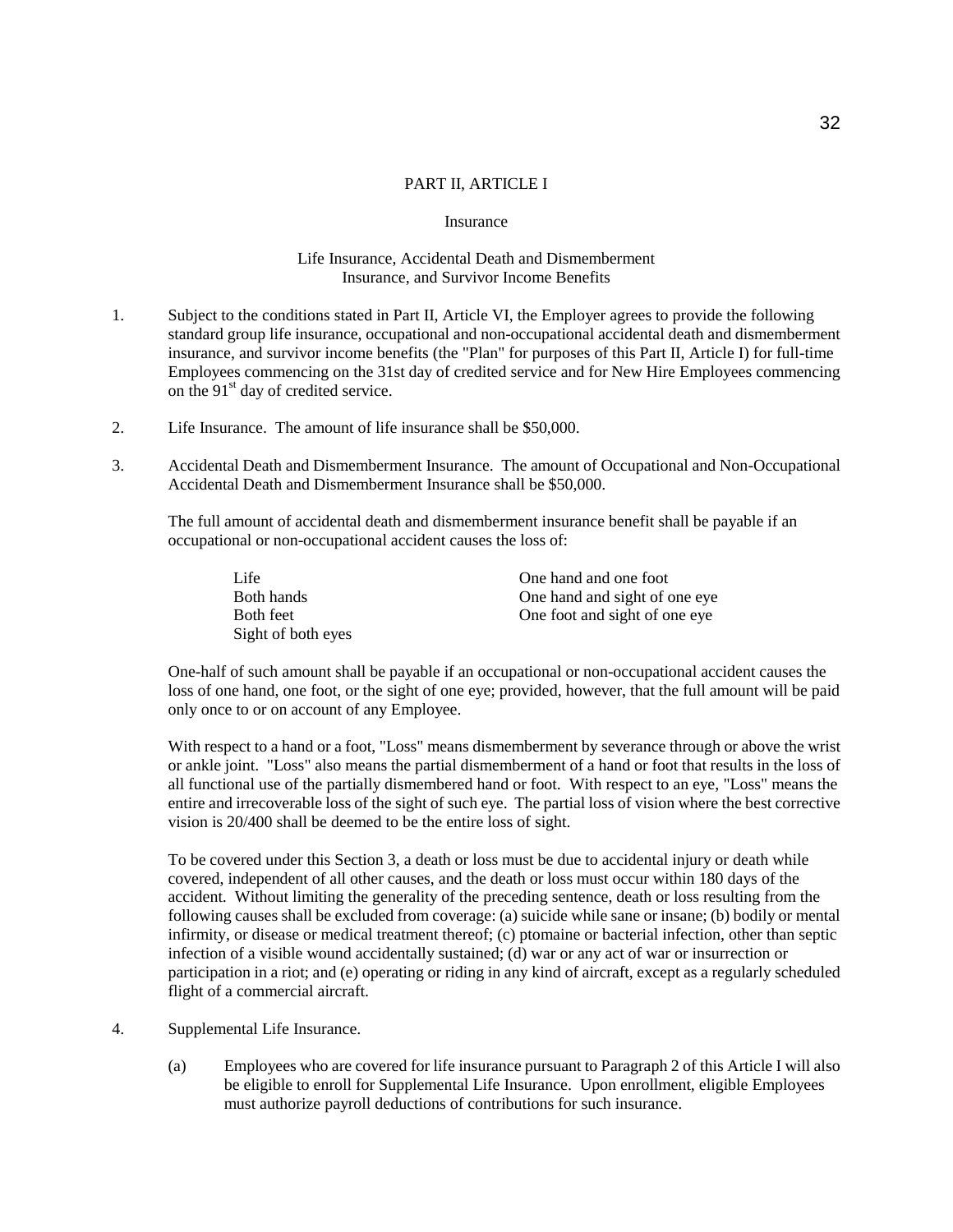The Employer may enter into, or arrange for participation with the Company in, a contract with a licensed insurance company (the "Outside Insurer") in order to provide the Supplemental Life Insurance.

Employees may enroll for the Supplemental Life Insurance within thirty-one (31) days from the date of eligibility without being required to produce evidence of insurability; otherwise this coverage will not be available unless evidence of insurability is submitted to the Outside Insurer and approved, at the Employee's expense.

Employees who have not enrolled within thirty-one (31) days of their initial eligibility date will be required to submit satisfactory evidence of insurability in order to become covered by Supplemental Life Insurance. Employees enroll for the Plan by completing and submitting the enrollment form.

- (b) Employees enrolled for Supplemental Life Insurance may elect to be insured for an amount equal to twenty-five thousand dollars (\$25,000), or, subject to application to and approval by the Outside Insurer, fifty thousand dollars (\$50,000) or seventy-five thousand dollars (\$75,000).
- (c) Supplemental Life Insurance is payable in event of death from any cause while an Employee is insured, except in the event of death caused by suicide within the first two years (one year in North Dakota) of the effective date of the coverage, or payment of increased benefits for death caused by suicide within two years (one year in North Dakota) of an increase in coverage.
- (d) The Employee can name any person or persons, the Employee's estate, most organizations or a trust as a beneficiary. The beneficiary may be changed at any time. If more than one beneficiary is named, the Employee must indicate the share of insurance payable to each; otherwise, they will share equally.
- (e) Supplemental Life Insurance coverage will terminate if the Employee fails to make the required contributions, by payroll deduction while an active Employee or by direct premium payment when not an active Employee, within thirty-one (31) days following written notice of contributions due, mailed to the Employee's last address on file with the Employer.
- (f) Dependent Life Insurance Coverage. An Employee may enroll a spouse in the Supplemental Life Insurance in the amounts of ten thousand dollars (\$10,000), or, subject to application to and approval by the Outside Insurer, twenty thousand dollars (\$20,000) or thirty thousand dollars (\$30,000). The Employee need not be enrolled in order to obtain coverage for a spouse.

An Employee may also obtain coverage for all of his or her children who are unmarried and at least 14 days of age in the amount of five thousand dollars (\$5,000) per child if either the Employee or spouse is enrolled in Supplemental Life Insurance. Coverage will continue for each child until the child attains nineteen (19) years of age or while a child, who is dependent on the Employee for support, is a full-time student or is mentally or physically incapable of self-support, but not to exceed the attainment by such child of twenty-five (25) years of age.

A "child," in addition to the Employee's own child, shall include a legally adopted child or a step-child who depends upon the Employee for support and maintenance and lives with the Employee in a normal parent-child relationship.

No evidence of good health will be required if an Employee enrolls for Dependent Life Insurance Coverage within thirty-one (31) days of being eligible for Supplemental Life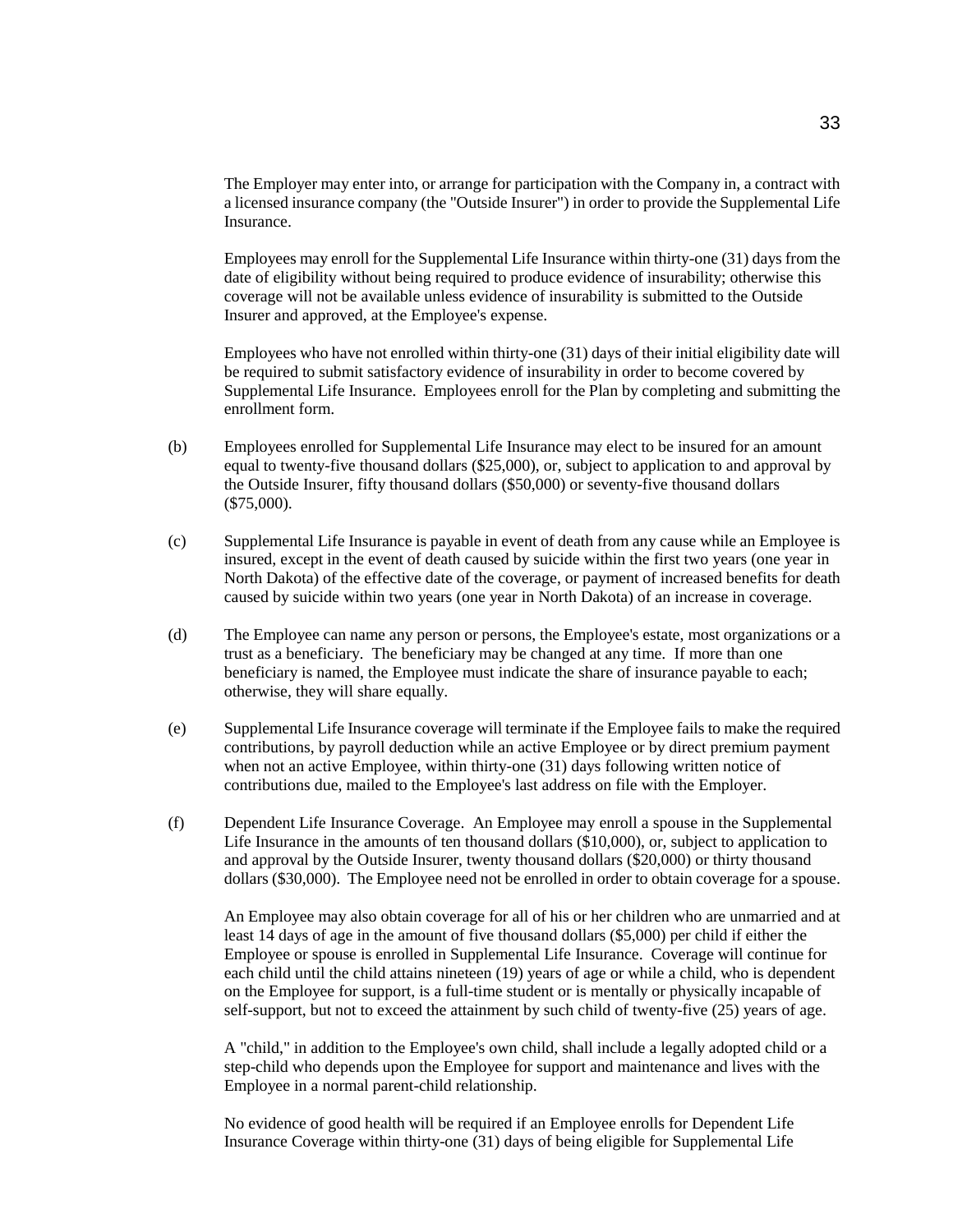Insurance, or if later, within thirty-one (31) days of the date the Employee first has a spouse or dependent who is eligible for Dependent Life Insurance Coverage.

In the event an Employee elects to enroll for Dependent Life Insurance Coverage at any other time, the Employee must furnish, at the Employee's expense, evidence of good health for the spouse and all then eligible dependents who are to be enrolled.

- (g) Accidental Death Benefit. Employees may also choose for themselves and/or their spouses an accidental death benefit which will pay an additional benefit equal to the current Supplemental Life Insurance benefit amount, if death occurs as the result of a covered accident. This coverage is available until age 65.
- (h) Contributions for Supplemental Life Insurance are based on:

1.The employee's age or spouse's age and the amount of benefit selected, plus

2. Accidental Death benefit (if elected) plus

3.Children's coverage of \$5,000 (if elected).

#### **MONTHLY RATE TABLE**

#### **MONTHLY CURRENT INSURANCE RATES FOR EACH \$1,000 UNIT OF COVERAGE**

| Employee/Spouse<br>Entry Age | Life Insurance Coverage<br>Premium Without Accidental Death | Life Insurance Coverage<br>Premium With Accidental Death* |
|------------------------------|-------------------------------------------------------------|-----------------------------------------------------------|
| Under age 25                 | \$.073                                                      | \$.094                                                    |
| $25 - 29$                    | .079                                                        | .101                                                      |
| $30 - 34$                    | .085                                                        | .107                                                      |
| $35 - 39$                    | .106                                                        | .128                                                      |
| $40 - 44$                    | .161                                                        | .184                                                      |
| $45 - 49$                    | .248                                                        | .270                                                      |
| $50 - 54$                    | .424                                                        | .447                                                      |
| $55 - 59$                    | .690                                                        | .712                                                      |
| $60 - 64$                    | 1.200                                                       | 1.222                                                     |
| $65 - 69$                    | 1.772                                                       | N/A                                                       |
|                              |                                                             |                                                           |

\* Accidental Death Insurance is discontinued at age 65.

Rates for ages 70 and older are available upon request.

Add \$1 per month for \$5,000 of coverage for all eligible children. This one premium provides \$5,000 of term coverage for each child.

> The cost of the current benefit will be deducted from the Employee's pay. Each January 1st, that cost will be adjusted to reflect the insured's age on that date.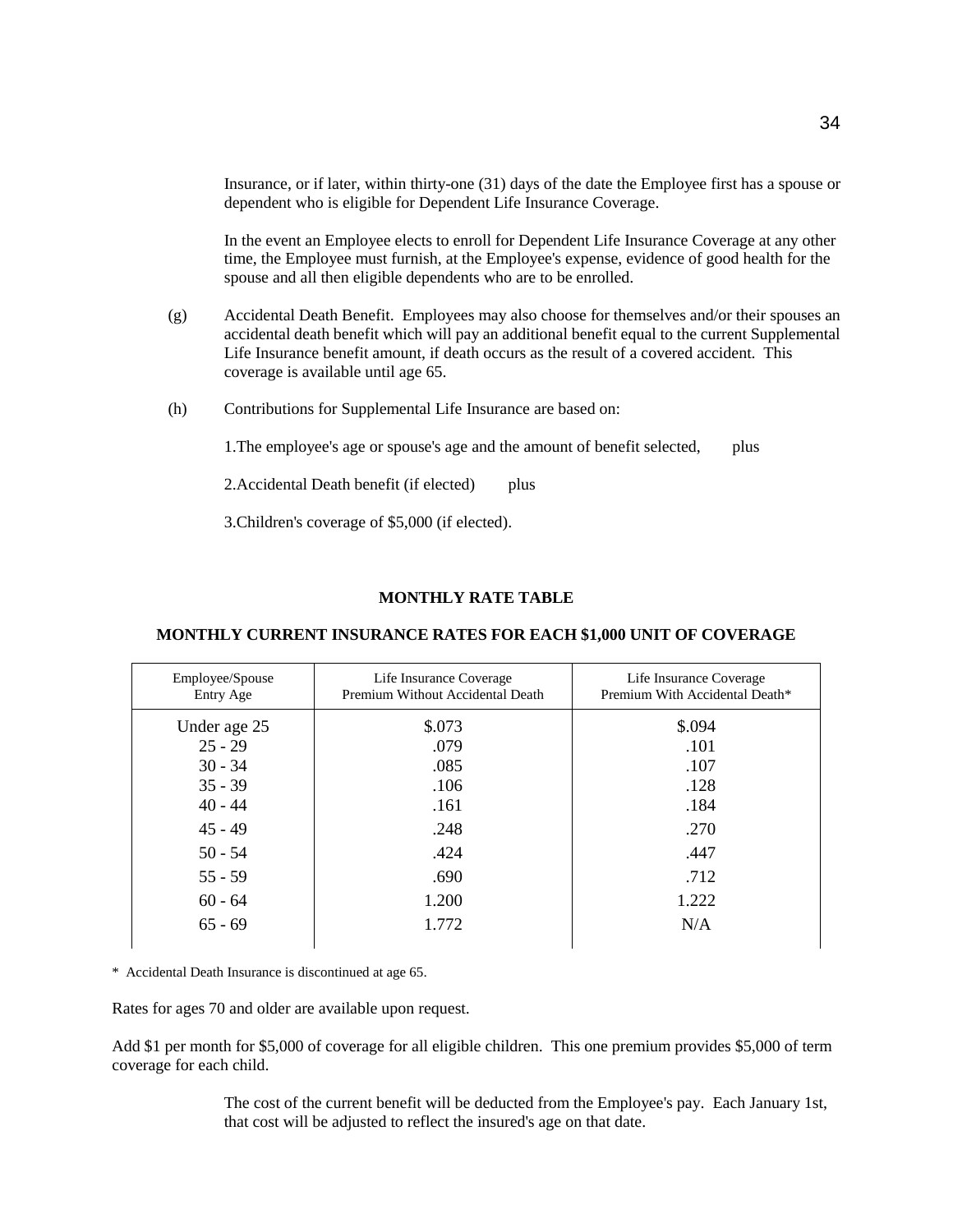5. Optional Contributory Life Insurance.

The Optional Contributory Life Insurance program, as set forth in the April 22, 1991 Pension and Insurance Agreement, shall remain in effect for Employees who are enrolled in that program at the termination of the April 22, 1991 Pension and Insurance Agreement. Such Employees shall neither have the right to change the amount of such insurance expressed as a percentage of basic life insurance under Section 2 of this Article I nor those persons who are covered under such program. Such Employees may at any time cancel such coverage.

- 6. The Optional Contributory Universal Life Insurance, as set forth in the June 29, 2005 Pension and Insurance Agreement, shall remain in effect for Employees who remain enrolled in that program as of January 1, 2006. Such Employees may at any time cancel such coverage, but will not be permitted back into such coverage.
- 7. Survivor Income Benefits
	- (a) If an Employee dies on or after the Effective Date while covered for Survivor Income Benefits, leaving one or more Survivors, as defined below, payment of not more than 24 monthly Survivor Income Benefits ("Transition Survivor Income Benefits") shall begin, provided at least one of such Survivors is living on the first day of the month following the Employee's death and then qualifies as his Survivor.
	- (b) The amount of the monthly Transition Survivor Income Benefit shall be six hundred dollars (\$600) for any month in which there is only one Survivor of the deceased Employee eligible to receive such Benefit. This Benefit will be reduced by the amount payable to the surviving spouse under any automatic pre-retirement Qualified Joint and Survivor Benefit pursuant to Paragraph 8(b) of Article V of Part I - Pensions; provided, however, such reduction will not reduce the Transition Survivor Income Benefit below four hundred dollars (\$400). For any month in which there are two or more Survivors of the deceased Employee eligible for a Transition Survivor Income Benefit, the amount of Benefit payable hereunder to each Survivor for such month shall be a fraction of the Benefit that would be paid to him as a sole Survivor, the numerator of such fraction being one (1) and the denominator of such fraction being a number equal to the total number of all Survivors who are eligible for a Transition Survivor Income Benefit. No monthly Transition Survivor Income Benefit, however, shall be paid for any month to any Survivor who has attained age 62 or is eligible for an old-age, disability, widows' or widowers' unreduced benefit under the Federal Security Act as then in effect.
	- (c) The first such Benefit is payable on the first day of the month following the Employee's death. Thereafter, a monthly Transition Survivor Income Benefit is payable on the first day in each of the next 23 months, but if on the first day of any month after the Employee's death no person then living qualifies as his Survivor, no such Benefit is payable for that month or any subsequent month.
	- (d) Survivors are classified and defined as follows:
		- (1) A "Class A Survivor" means the Employee's spouse whether or not remarried, but only if married to the Employee for at least a year immediately prior to the Employee's death and only if the spouse was wholly or partially dependent on the Employee at the time of the Employee's death.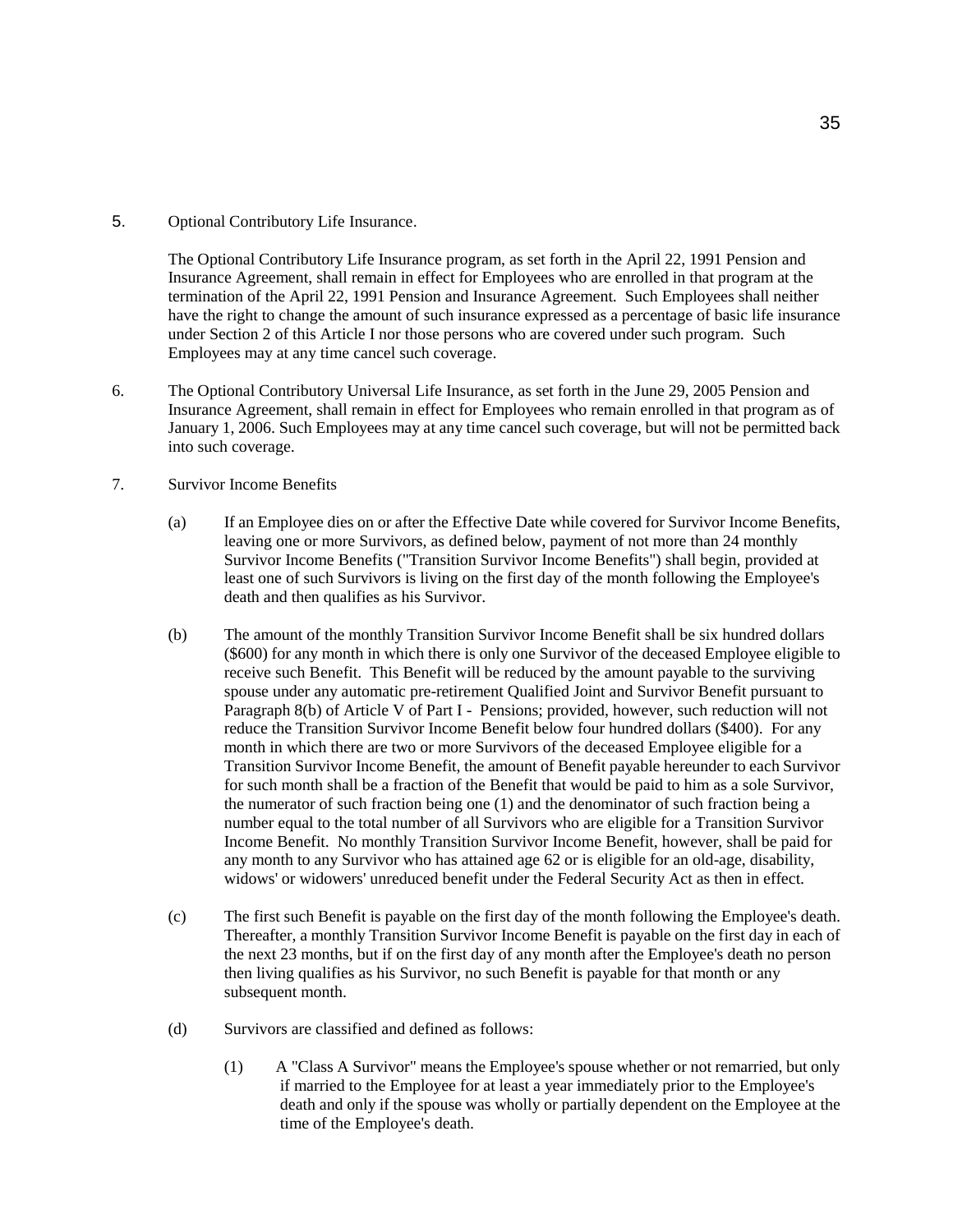- (2) A "Class B Survivor" means the Employee's child who at the Employee's death and at the time a Survivor Income Benefit first becomes payable to such child is both unmarried and either (i) under 21 years of age, or (ii) at least age 21 but under age 25, or (iii) totally and permanently disabled at any age over 20; provided, however, that a child under clause (ii) or (iii) must have been legally residing with and dependent upon the Employee at the time of his death. A child ceases to be a Class B Survivor upon marrying or, if not totally and permanently disabled, upon reaching his or her 25th birthday. To qualify as the Employee's child, the child must be one of the following:
	- (i) the Employee's own child born prior to the first of the month following the Employee's death,
	- (ii) the Employee's legally adopted child or a child with respect to whom he had initiated legal adoption proceedings which were terminated by his death,
	- (iii) the Employee's step-child who resided with him at the time of his death.
- (3) A "Class C Survivor" means the Employee's parent for whom he had, during the calendar year immediately preceding his death, provided at least 50% of such parent's support, if such parent was:
	- (i) the Employee's father or mother by blood relationship, or
	- (ii) the Employee's adopting parent.
- (4) The survivors entitled to each monthly Transition Survivor Income Benefit that becomes payable under this Paragraph 5 shall be determined as follows:
	- (i) the Employee's Class A Survivor who is living on the first day of a month shall be entitled to the Benefit payable for such month;
	- (ii) if the Employee's Class A Survivor is not living on the first day of a month, persons who qualify on that day as his Class B Survivors excluding any then deceased, shall be entitled to the Benefit payable for that month;
	- (iii) if the Employee's Class A Survivor is not living on the first day of a month and no living person qualifies on that day as the Employee's Class B Survivor, persons who qualify on that day as the Employee's Class C Survivors, excluding any then deceased, shall be entitled to the Benefit payable for that month.
- (e) An Employee may not assign his Survivor Income Benefits and his Survivors may not assign any monthly Survivor Income Benefit that becomes payable. To the extent permitted by applicable law, monthly Survivor Income Benefits shall not be subject to attachment or other encumbrance or subject to the debts or liability of any Survivor.
- (f) Survivor Income Benefits become payable only if due proof of the Employee's death is submitted to the Employer. Payment of each monthly Survivor Income Benefit is subject to the condition that the person claiming the Benefit submit to the Employer due proof of entitlement to such Benefit.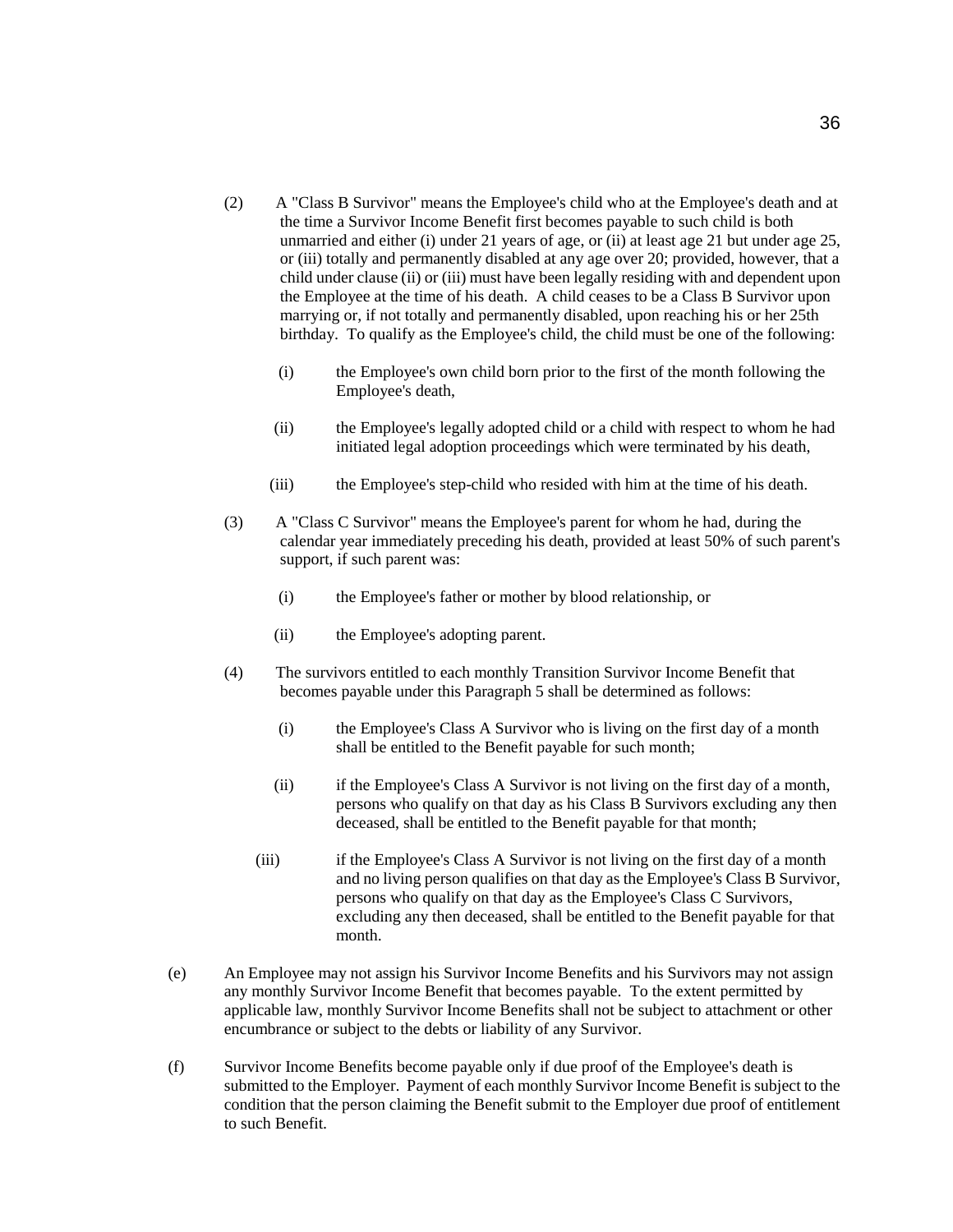(g) If the Employee dies after attaining age 45 while covered for Transition Survivor Income Benefits and if such Employee is survived by a Class A Survivor, such Survivor shall become eligible for a Bridge Survivor Income Benefit. The monthly amount of the Bridge Survivor Income Benefit shall be six hundred dollars (\$600) reduced by the amount payable to the Class A Survivor under any automatic pre-retirement Qualified Joint and Survivor Benefit pursuant to Paragraph 8(b) of Article V of Part I - Pensions; provided, however, such reduction will not reduce the Bridge Survivor Income Benefit below four hundred dollars (\$400).

A Bridge Survivor Income Benefit shall be paid to an eligible Survivor on the first day of each month, beginning with the 25th calendar month following the death of the Employee and ending with the first day of the month in which such Survivor remarries, dies, attains age 62 or attains such lower age at which full widows' or widowers' Insurance Benefits become payable under the Federal Social Security Act as it may be amended; provided, however, that no monthly Bridge Survivor Income Benefit shall be payable for any month for which such Survivor receives a Mother's Insurance Benefit under such Act.

- 8. Termination of Insurance. The insurance coverage provided herein shall terminate upon termination of active employment with the Employer, except as hereinafter provided:
	- (a) Layoff.
		- (1) Life Insurance and Accidental Death and Dismemberment. An Employee shall be covered for Life Insurance and Accidental Death and Dismemberment Insurance while on layoff for a period not to exceed 90 days, and he may, within 90 days following layoff, arrange to continue his Life Insurance and Accidental Death and Dismemberment Insurance for an additional period not to exceed two (2) years after date of layoff by making contributions at the rate of \$.55 per \$1,000 of insurance per month. The contribution must be paid in advance for each three-month period.
		- (2) Survivor Income Benefits. An Employee shall be covered for monthly Transition Survivor Benefits while on layoff for a period not to exceed 90 days, and he may, within 90 days following layoff, arrange to continue his Survivor Income Benefits coverage for an additional period not to exceed two (2) years after date of layoff by making a contribution at the current monthly group premium rate. The contribution must be paid in advance for each three-month period.
	- (b) Leave of Absence. The Employer shall provide the coverage, hereinabove described, for an Employee who is on a leave of absence granted by the Employer. However, such insurance coverage in cases of leaves of absence granted by the Employer for Union activities shall apply only to those leaves of absence granted under Article IV, Section 2(b) of the CBA.
	- (c) Injury or Illness. The coverage provided herein shall be continued in force for an Employee who is off work because of injury or illness for the period in which he is accumulating seniority.
	- (d) Total and Permanent Disability. In the event an Employee shall, prior to attaining age 65, become permanently and totally disabled by bodily injury or disease, and upon due proof of such disability the full amount of his Life Insurance (but not his Accidental Death and Dismemberment Insurance and Survivor Income Benefits) shall be continued in force for the period of such disability, subject to the furnishing of due proof of its continuance. In the event such disability continues after attainment of age 65, the group life insurance coverage will be subject to the same reductions provided in Paragraph (e) below, and shall be continued in force in such reduced amount (subject to the furnishing of due proof of continuance of disability only in the case of a person who is ineligible for a pension or severance award).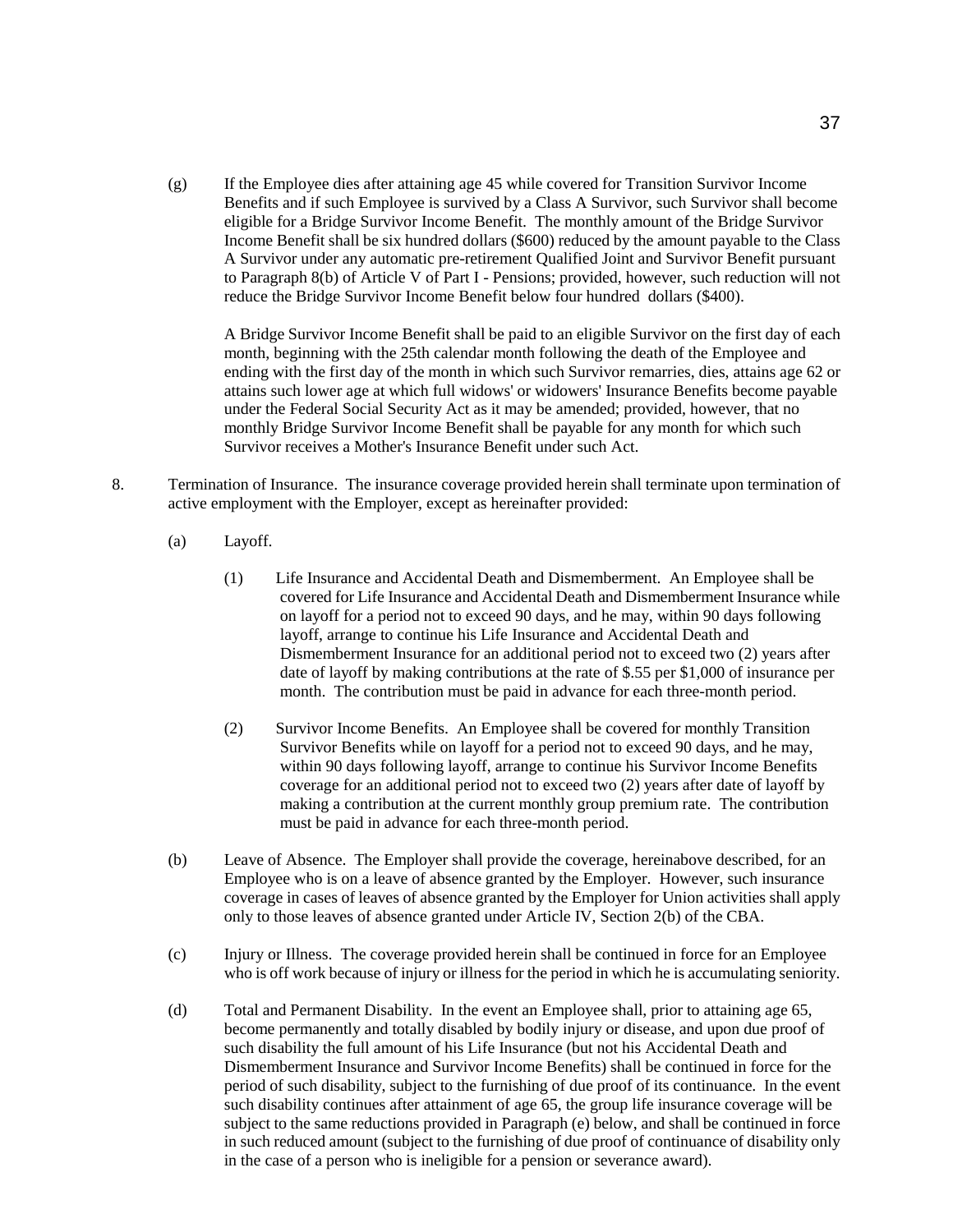- (e) Retirement. Group Life Insurance (but not Accidental Death and Dismemberment Insurance and Survivor Income Benefits) will be provided for an Employee who retires on a Normal, Early or Disability Pension, or an Employee who receives a Severance Award. The amount of Group Life Insurance provided an Employee who retires shall be reduced immediately upon retirement to three thousand (\$3,000).
- (f) Conversion Privilege. If an Employee's group life insurance is reduced because of retirement or terminates because of termination of employment or following layoff, the Employee will be entitled to convert all or part of such group life insurance to an individual policy of insurance issued by the insurance company without a medical examination, provided application is made and premium is paid within 31 days of such termination of insurance. However, if such Employee dies within the 31 day period, the full amount of his life insurance will be paid whether or not he had applied for the converted policy.
- 9. Claims and Appeal Procedures. Any Employee or spouse who believes that he is entitled to receive a benefit under this Article I shall file a claim in writing with the applicable insurance company. If after the claims and appeal procedures of the insurance company (which procedures are hereby incorporated by reference) are exhausted the claim is wholly or partially denied, the Employee or spouse may appeal the decision of the insurance company to the Pension Board by following the procedures set forth in Part II, Article II, Section VIII.B. Adverse decisions made by the Pension Board may be taken up as a grievance under the procedures provided in Article II, Section VIII.F.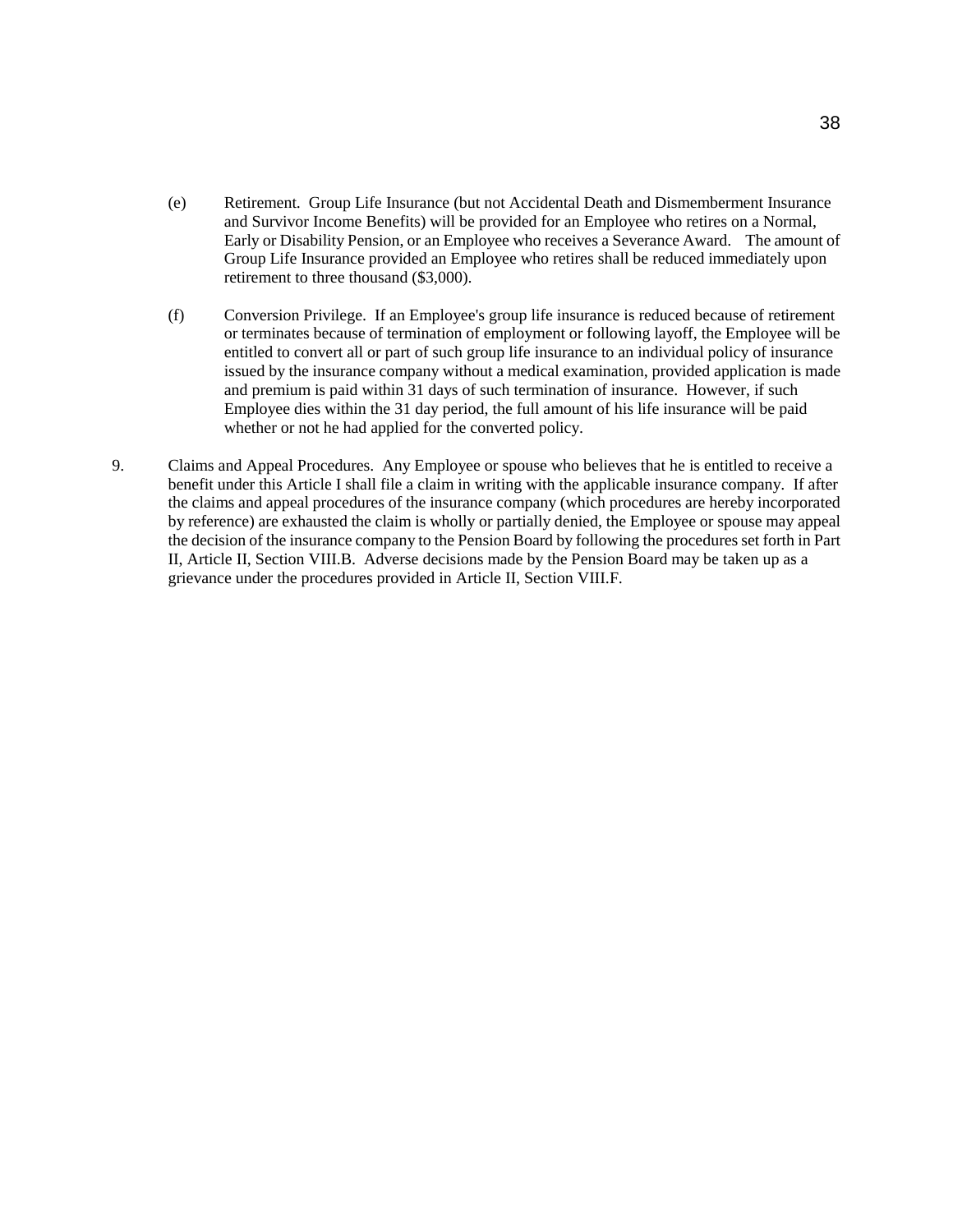# PART II, ARTICLE II

#### Health Incentive Plan

The Employer agrees to provide the benefits of the Health Incentive Plan set forth in this Part II, Article II ("HIP") for eligible Employees and Dependents effective as of the Effective Date and for the duration of the CBA thereafter, on the terms set forth in this Article II.

The Employer may arrange with the Company to provide the HIP benefits under a group health plan maintained by the Company, but in no event shall the Company or any other member of the Controlled Group (other than the Employer) be liable for the HIP benefits under this Part II, Article II. The Employer shall be solely responsible for the HIP benefits under this Part II, Article II.

SECTION I. DEFINITIONS. For the purposes of this Article II, the following terms shall have the following respective meanings:

#### A. DEFINITIONS

- 1. Benefit Payment. The term "Benefit Payment" means a payment issued by the Contract Administrator to a provider or Participant based on the Maximum Allowable Fee Schedule for an in-network service or supply. The Maximum Allowable Fee Schedule is a payment system that reimburses up to a specified dollar amount for services rendered. Payment will never exceed the Maximum Allowable Charge.
- 2. Benefit Year. The term "Benefit Year" means the period commencing on January 1 of any calendar year and terminating at the expiration of December 31 of such calendar year. The first Benefit Year shall commence on the Effective Date. The last Benefit Year shall terminate on the expiration of the CBA.
- 3. Birthing Center. A "Birthing Center" is an institution which is legally organized to offer room and board, skilled nursing services and services of a certified nurse or midwife to expectant mothers.

A qualified Birthing Center has one or more nurses on duty at all times, under the supervision on a 24-hour basis of a Physician or a Registered Nurse. A Physician must be under contract to be available at all times; medical records must be maintained on all patients, and there must be agreement with Hospitals for immediate acceptance of patients requiring Hospital confinement on an inpatient basis.

- 4. Co-Insurance. The term "Co-Insurance" means a percentage of the cost of certain medical expenses covered by the Plan, over and above the Deductible or Copayment, for which each Participant is responsible.
- 5. Company or Employer. The term "Company" means Bridgestone Americas, Inc. The term "Employer" means Bridgestone Americas Tire Operations, LLC.
- 6. Contract Administrator. The term "Contract Administrator" means the independent insurance company or companies or other administrative services company or companies that have been retained by the Employer or the Company to establish and administer networks of health care providers in connection with this Plan and to process claims and provide administrative services.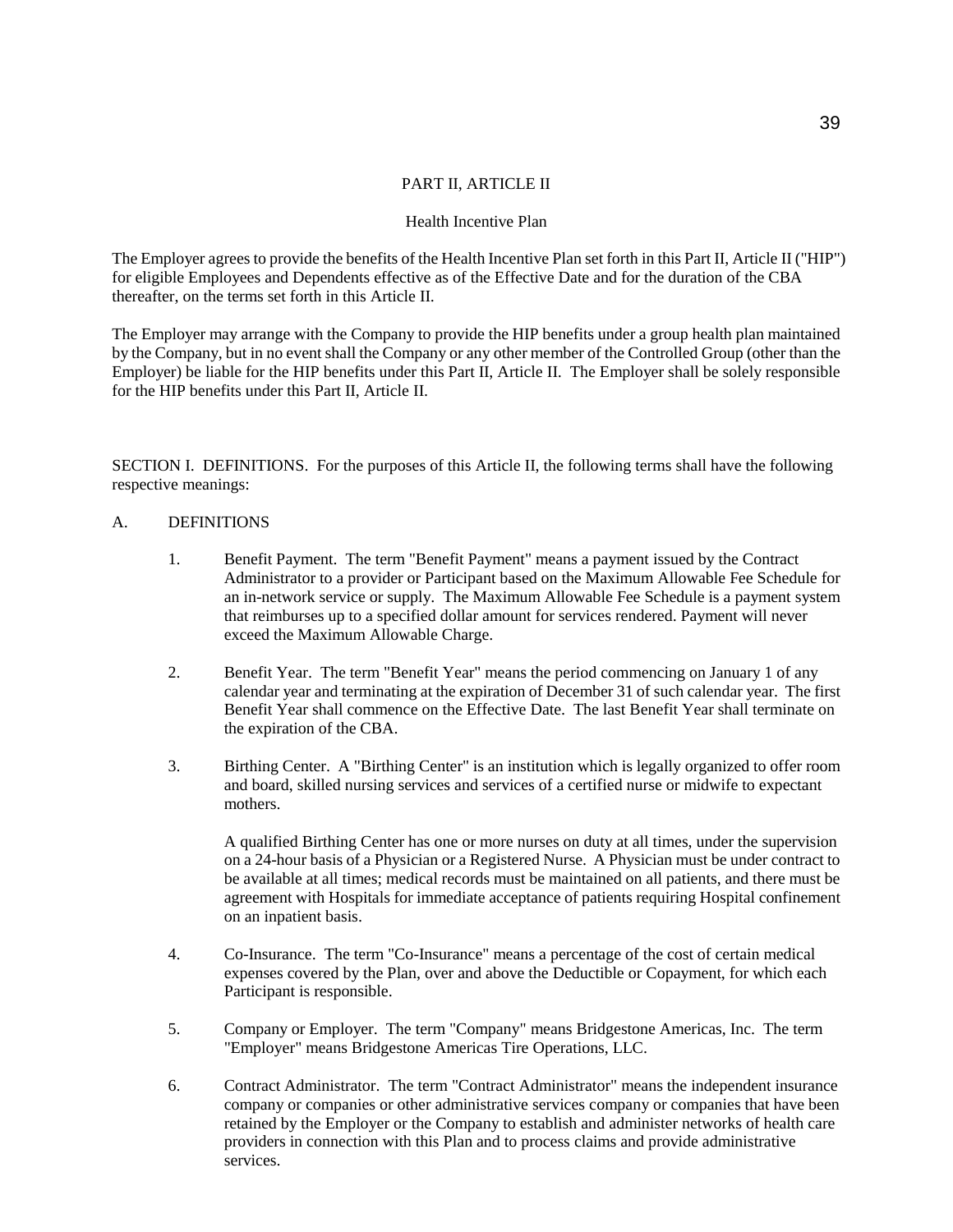- 7. Convalescent Nursing Unit. The term "Convalescent Nursing Unit" means a licensed institution approved by the Social Security Administration pursuant to Title XVIII (Health Insurance for the Aged) of the Social Security Act, as amended in 1965, and also includes those institutions listed as "extended care facilities" in the list titled "Accredited Extended Care Facilities" issued by the Joint Commission on Accreditation of Hospitals, as may be amended from time to time. In no event, however, shall such term include any institution, or part thereof, which is used principally as a rest facility, or as a facility for the aged.
- 8. Copayment. The term "Copayment" means a certain dollar amount of the cost per use of certain medical expenses covered by the Plan, for which each Participant is responsible.
- 9. Deductible. The term "Deductible" means the dollar amount of covered services the Employee is responsible for before benefits are payable. The eligible medical expenses used to satisfy the Deductible applicable to an Employee and his or her Family will be the first eligible charges (exclusive of Copayments) incurred during the Benefit Year in an amount equal to the Deductible.
- 10. Dependent. The term "Dependent" means:
	- (a) A wife or husband of an Employee.
	- (b) A child less than 26 years of age who is the natural child, legally adopted child or step-child of an Employee.
	- (c) Effective January 1, 2015, any other child who, with respect an Employee, meets the definition of "dependent" in guidance issued under Section 4980H of the Internal Revenue Code of 1986, as amended.
	- (d) An unmarried (i.e., never married) child of the Employee who is 26 years or more of age, who is the natural child, legally adopted child or stepchild of an Employee and who is physically or mentally incapable of self-support. The child must have been a covered Dependent under the Plan prior to attaining age 19, and such incapacity must have occurred prior to attaining age 19.
	- (e) Dependent children as described in Paragraph 10(b) who are hired after the contract ratification date as New Hires will be covered as dependents until the earlier of, they become eligible for Appendix 3 of this Plan or they become age 27. Dependent children as described in Paragraph 10(b) who are hired as New Hires prior to this contract ratification date can remain as covered dependents until the earlier of, they elect to be covered under Appendix 3 of this Plan, or they become age 27.
	- (f) The donor of an organ for transplant, when the recipient is covered under this Plan, shall also be covered for such benefits as though he or she were a covered dependent child of such recipient, but only with respect to charges in connection with the procedure in which such organ is removed from the donor.
	- (g) "Child" shall include a legally adopted child of an Employee (including a child living with the adopting parents during the period of probation if the parents live in a state which requires a period of residence; if the parents live in a state which does not require a period of probation, benefits will be provided for covered expenses during the immediately preceding six-month period of residence whenever adoption is final).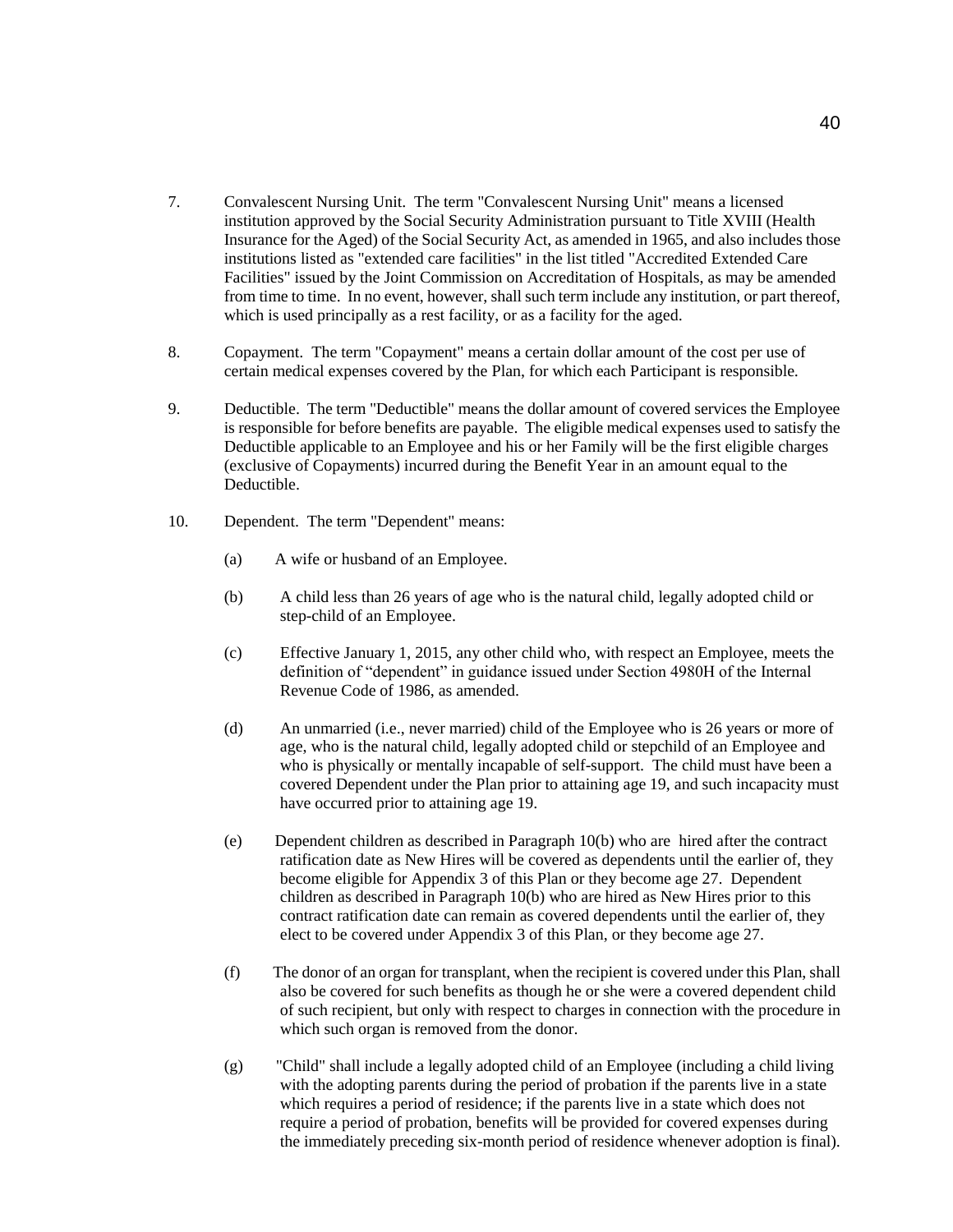- (h) "Dependent" shall include a child of a Participant for whom coverage under this Part II, Article II is required by a valid qualified medical child support order described in Section 609 of ERISA.
- 11. Emergency Treatment. The term "Emergency Treatment" means treatment resulting from a sudden, unexpected onset of a serious illness or injury.
- 12. Employee. The term "Employee" means a regular, full-time employee of the Employer who is classified by the Employer as hourly-rated and who is represented by the Union.
- 13. Family. The term "Family" means an Employee and his or her eligible Dependents.
- 14. Home Health Care. The term "Home Health Care" means care that is provided to persons for recuperation in lieu of regular Hospital confinement. Home Health Care does not include care for persons who suffer from progressive, debilitating conditions unless skilled nursing services will render an improvement in the person's condition or are needed temporarily.
- 15. Home Health Care Agency. The term "Home Health Care Agency" means an institution licensed by state or local law operated primarily for the purpose of providing skilled nursing care and therapeutic services in an individual's home and:
	- (a) Which maintains clinical records on each patient;
	- (b Whose services are under the supervision of a Physician or a Registered Nurse; and
	- (c) Which maintains operational policies established by a professional group including at least one Physician and one Registered Nurse.
- 16. Hospice. The term "Hospice" means a facility that is licensed, accredited or approved by the proper authority to provide a Hospice Care Program and which admits individuals who have no reasonable prospect of a cure and have a life expectancy of six months or less.
- 17. Hospice Care Program. The term "Hospice Care Program" means a coordinated program for meeting the special physical, psychological, spiritual and social needs of dying individuals and their families by providing palliative and supportive medical, nursing and other health services through home, inpatient or outpatient care during the illness and bereavement.
- 18. Hospital. The term "Hospital" means an institution licensed by law which is primarily engaged in providing medical, diagnostic and surgical facilities for the care and treatment of sick and injured persons on an inpatient basis, and which provides such facilities under the supervision of a staff of Physicians licensed to practice medicine and with twenty-four-hour-a-day nursing service by Registered Nurses, but shall not include an institution which is principally a rest home, nursing home, or home for the aged, except as covered under the substance abuse benefits described in Section V.H.3.
- 19. In-Network Services. The term "In-Network Services" means authorized treatment provided by a Network Provider.
- 20. Medically Necessary. The term "Medically Necessary" means:
	- (a) Consistent with the standards of good medical practice which are generally accepted by the medical-scientific community in the United States of America; and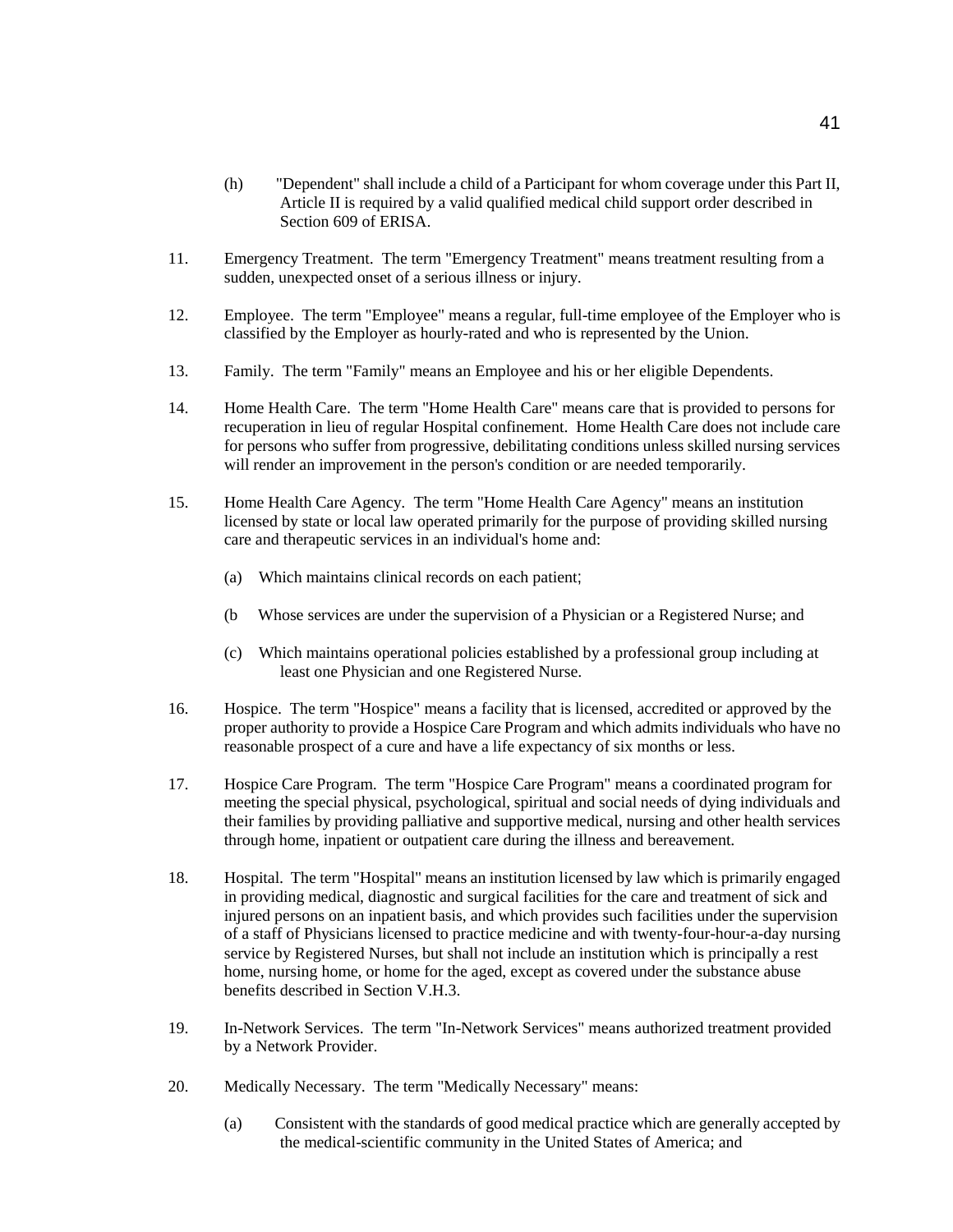- (b) Consistent with the symptoms or diagnosis of the condition for which services or supplies are rendered; and
- (c) Not provided solely for the convenience of the patient or the provider; and
- (d) Necessary for the diagnosis or correction of a condition which is threatening to the life, health or physical well-being of the Participant, or is the source of extreme physical discomfort.
- 21. Miscellaneous Services and Supplies. The term "Miscellaneous Services and Supplies" means all services and supplies furnished in a Hospital for medical care and treatment, other than room and board, and such term shall include "supplementary medical service," or "room and board supplement," or "special room supplement," or similar terms of identical or like meaning, if such services are certified by the Hospital making a charge therefore to be services and supplies furnished by the Hospital for medical care and treatment of a person.
- 22. Network. The term "Network" means the panel of approved Hospitals, Physicians and other providers of health care selected and retained by the Contract Administrator.
- 23. Network Providers. The term "Network Providers" means those Hospitals, Physicians and other providers of health care services selected and retained by the Contract Administrator as the exclusive provider of said services in a specific Network location.
- 24. Out-Of-Network Services. The term "Out-Of-Network Services" means services and supplies provided by an individual, group or an institution that is not a Network Provider.
- 25. Outpatient Surgical Facility. The term "Outpatient Surgical Facility" means an operating facility, either free-standing or Hospital-based, where outpatient surgery is performed and which provides an intermediate level of surgical care for procedures that are too complex to be done in a Physician's office, but do not require inpatient hospitalization.
- 26. Participant. The term "Participant" means an individual who is enrolled in and covered by this Plan. Such term shall include an Employee or Dependent who is enrolled in and covered by this Plan.
- 27. Physician or Doctor. The term "Physician" or "Doctor" as used in the Plan means, depending on the context, a Doctor of Medicine (M.D.), a Doctor of Osteopathy (D.O.) or a Doctor of Dental Surgery (D.D.S). With respect to certain surgical procedures covered by the Plan, the term also means a Doctor of Podiatry (D.P.M.) or Doctor of Surgical Chiropody (D.S.C.) With respect to chiropractic treatments for neuromusculoskeletal conditions coming within the scope of his or her license, the term also means a Chiropractor (D.C.) .
- 28. Plan. For purposes of this Article II, the term "Plan" means the Health Incentive Plan set forth in this Part II, Article II.
- 29. Plan Administrator. The term "Plan Administrator" means the entity described in Section II.B.
- 30. PPACA. The term "PPACA" shall mean the Patient Protection and Affordable Care Act, as amended, and any regulations, rulings or other regulatory guidance issued with respect thereto.
- 31. Primary Plan. The term "Primary Plan" means the benefits program that is determined to be obligated to pay first and to the full extent of its coverage for the incurred medical expense.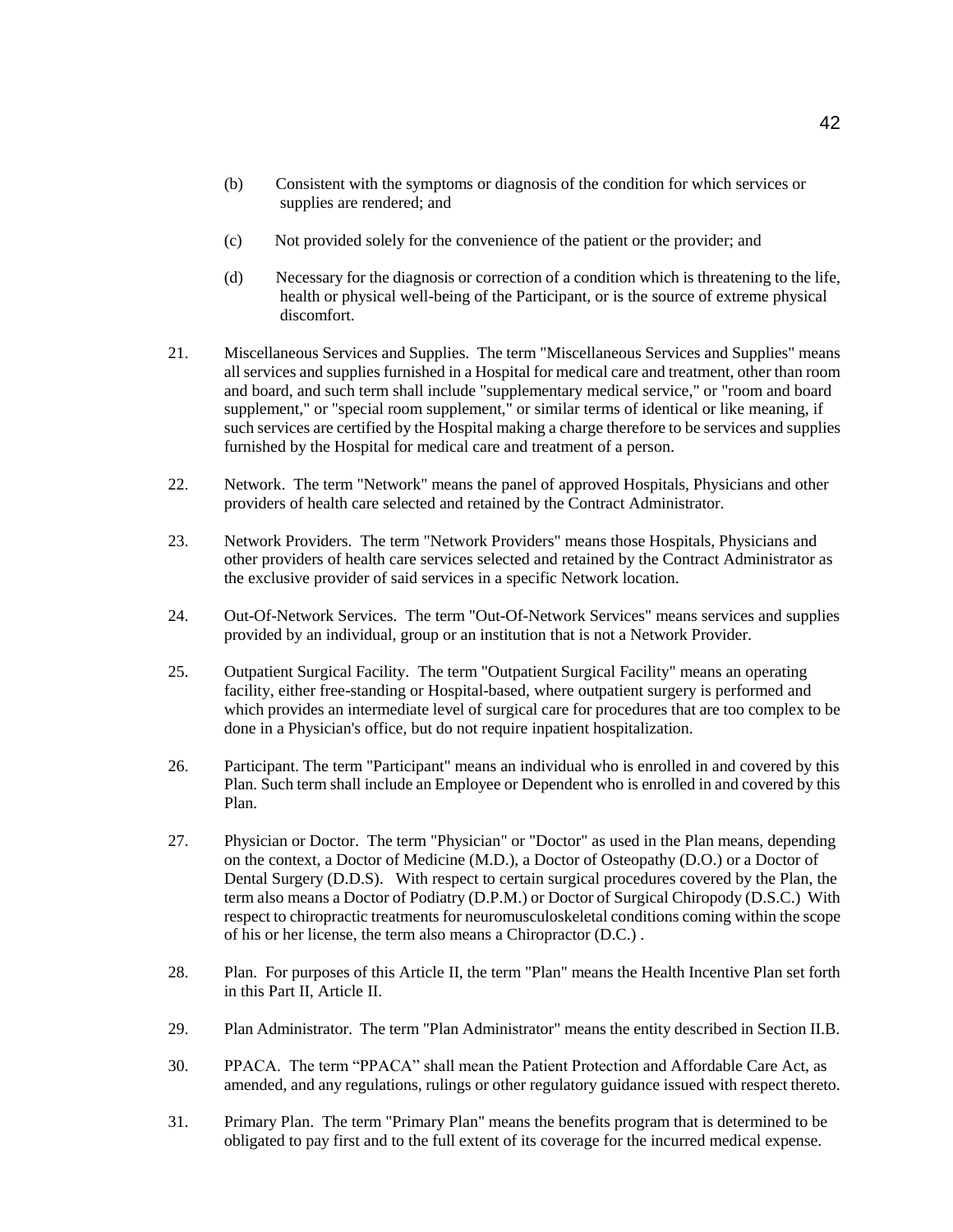- 32. Reasonable and Customary Fee. The term "Reasonable and Customary Fee" means the usual fee which an individual Physician most frequently charges to the majority of his or her patients for a like service or procedure to be determined by the prevailing range of fees in an area charged by most Physicians of similar training and experience for a like service or procedure (including consideration of unusual circumstances or medical complications requiring additional time, skill, or experience). An area may be a municipality or, in the case of a large city, a subdivision thereof, or such greater area as is required to determine prevailing charges. Out-of-network benefit payment is made consistent with the reasonable and customary charge.
- 33. Stop-Loss. The term "Stop-Loss" means a dollar amount which, under the Plan, is the out-of-pocket maximum which includes only Deductibles, Co-Insurance and Copayments that a Participant or Family must pay annually. Stop-Loss initially applies separately to the Deductible and Copayments for prescription drugs under the transition rule for group health plans that utilize different service providers for these benefits, but shall be aggregated with the Stop Loss for other medical benefits under the Plan upon the expiration of the relief afforded by the transition rule. Covered medical expenses in excess of the applicable Stop-Loss amount shall be paid in full by the Plan as described herein.
- 34. Trust. The term "Trust" means the fund that is or may be established with a bank or trust company to be designated by the Employer or the Company to provide the benefit payments provided by the Plan.
- 35. Union. The term "Union" means the United Steel, Paper and Forestry, Rubber, Manufacturing, Energy, Allied Industrial and Service Workers International Union, AFL-CIO, CLC, and it's Local Unions 7L (Akron), 310L (Des Moines), 884L (Russellville), and 1055L (LaVergne).
- 36. Utilization Review Agent. The term "Utilization Review Agent" means the entity appointed by the Plan Administrator to perform the functions of the Utilization Review Agent as set forth herein.

## SECTION II. ESTABLISHMENT OF HIP NETWORKS.

## A. PROVIDER AGREEMENTS

The Contract Administrator shall enter into agreements (in form and substance acceptable to the Plan Administrator) with Hospitals, Physicians and other providers of health care services providing for services to HIP Participants on a Network basis in accordance with the terms and conditions of such contracts. The Contract Administrator shall have sole and complete discretion to add or delete Network Providers as it determines and to modify the terms of any agreement with a Network Provider.

#### B. PLAN ADMINISTRATOR

- 1. In General. The Company shall be the Plan Administrator. The Plan Administrator is responsible for administration of the Plan.
- 2. Powers and Duties. The Plan Administrator shall have the power to administer all aspects of the Plan, including but not limited to interpreting Plan provisions regarding eligibility and coverage, establishing rules and regulations relating to the Plan, and establishing procedures and forms for elections of Participants. The Plan Administrator may delegate its responsibilities to such agents as it deems appropriate, including but not limited to, insurance companies, Health Maintenance Organizations or other benefit management companies.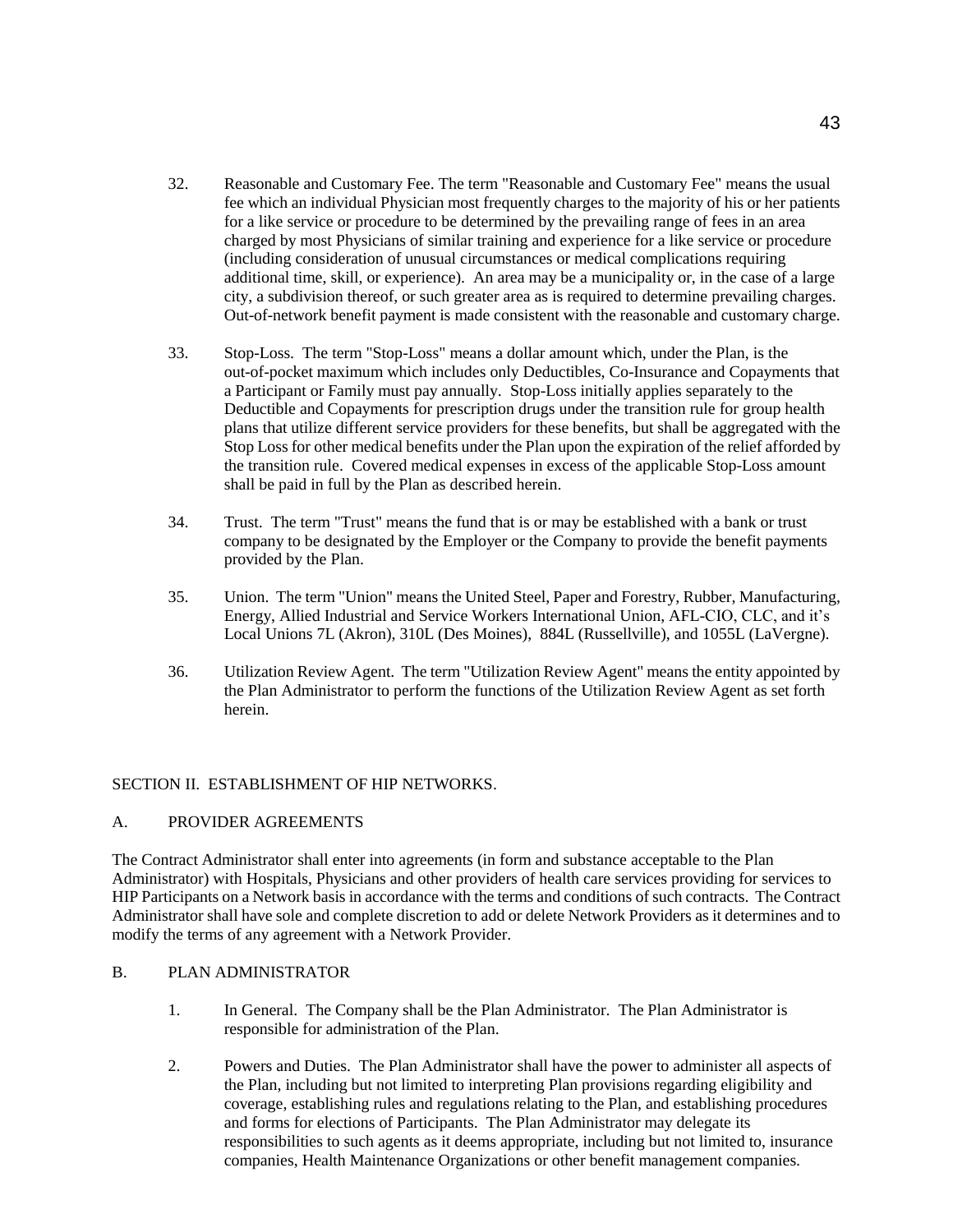# C. IN-NETWORK SERVICES

Services and supplies shall be considered to be provided In-Network and the In-Network provisions of the Schedule of Benefits set forth herein shall apply when such services or supplies are provided by a Network Provider. HIP Participants who receive Emergency Treatment will be considered to have received such treatment In-Network, regardless of whether such treatment was received from an In-Network or Out-of-Network Provider in a Network Area, or from an In-Network or Out-of-Network Provider outside a Network Area.

# D. OUT-OF-NETWORK SERVICES

All services and supplies other than those described in the Paragraph C above that are provided to HIP Participants shall be considered to be provided Out-Of-Network and the Out-Of-Network provisions as set forth in Section V shall apply. Notwithstanding any other provision of this Plan, a Participant in the HIP shall have the option at any time to obtain services or supplies on an Out-Of-Network basis.

# E. CONTRACT ADMINISTRATOR

- 1. The Employer or the Company shall have the right, in accordance with the provisions of this Section II.E, to select, change or remove the Contract Administrator and to enter into such agreements with the Contract Administrator as the Employer or the Company deems appropriate.
- 2. The Employer or the Company shall fully consult with the International and Local Union prior to any selection, change or removal of the Contract Administrator. The Employer agrees:
	- (a) That any new Contract Administrator will provide Networks of at least the depth and breadth of Networks provided by the existing Contract Administrator; and
	- (b) That any new Contract Administrator's track record and contractual commitments regarding the quality of customer service, which the new Contract Administrator has historically provided and commits to provide, will be at least as good as that of the existing Contract Administrator.
- 3. If the Union believes that the Company or Employer has violated these commitments in its selection of a new Contract Administrator, then the dispute on this matter may be resolved through the grievance and arbitration provisions of Article XI of the CBA, omitting, however, all steps preceding presentation of the grievance to Labor Relations.
- 4. If any such grievance is taken to arbitration in accordance with Article XI, the arbitrator, insofar as it shall be necessary to the determination of such grievance, shall have authority only to interpret and apply the provisions of this paragraph. He or she shall have no authority to add to, subtract from or modify any provision of this agreement and his or her decision on any grievance properly referred to him or her pursuant to this agreement shall be binding upon the Employer and the Union.

## SECTION III. ELIGIBILITY

A. TIME OF ELIGIBILITY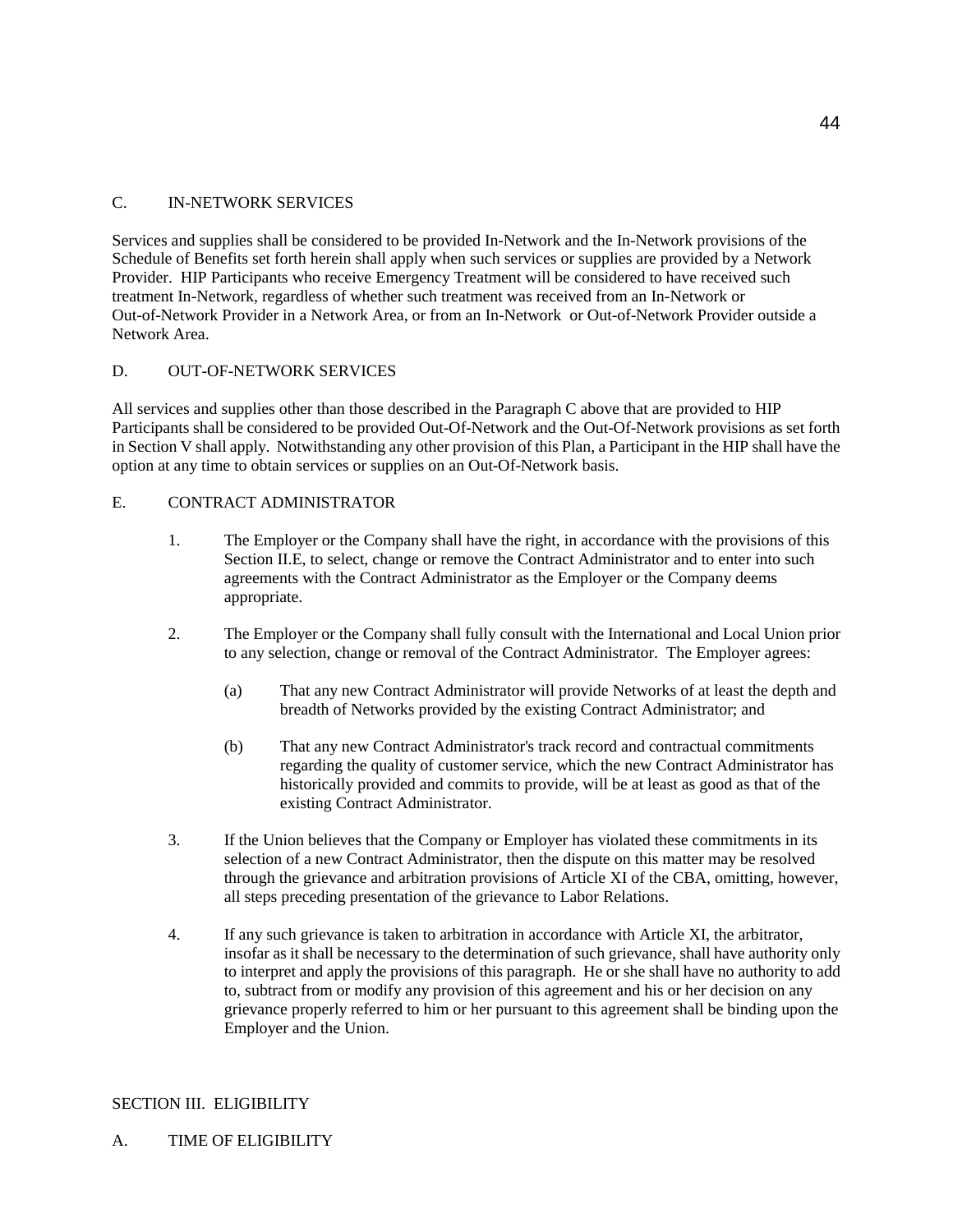All Employees, who have satisfied the applicable waiting period, shall be eligible for participation in this Plan on the Effective Date, subject to the terms set forth herein, provided that coverage of individuals who are New Hires as of the Effective Date shall be under Appendix 3 of this Plan. After the Effective Date, Employees will be eligible to become covered as of the first day on which they are full-time Employees following completion of thirty-one (31) days of credited service on a full-time basis with the Employer, provided that New Hires will be eligible to become covered only under Appendix 3 of this Plan following completion of 90 days of credited service on a full-time basis with the Employer..

# B. DEPENDENTS

The Employee's Dependents are eligible for benefits on the same date as the Employee. In the case of persons who become Dependents after an Employee's coverage is in effect, participation for a spouse who is a Dependent will become effective upon the date of marriage to the Employee, and coverage for a child who is a Dependent will become effective upon the date of birth, date of legal adoption, date of the Employee's marriage to the parent of the child, or other date on which the child initially meets the definition of Dependent.

The Employer shall have the right to require from the Participant a certificate of marriage or of birth or other proof of status in order to determine eligibility for participation under the Plan. Each Employee shall furnish a list of his or her eligible Dependents on a form supplied by the Employer for such purpose. This form must be kept up to date at all times.

Dependents may not become covered under this Plan unless the Employee is a Participant in the Plan.

# C. ORGAN DONOR

The donor of an organ for transplant, when the recipient is covered for hospital, surgical and medical benefits under this Plan, shall also be covered for such benefits as though he or she were a covered Dependent child of such recipient, but only with respect to charges in connection with the procedure in which such organ is removed from the donor.

# D. NO RETIREE COVERAGE UNDER THIS ARTICLE II

Notwithstanding any other provision of this Pension and Insurance Agreement (or the Pension and Insurance Agreement effective October 2, 2009), effective on and after November 1, 2010, all retirees, surviving spouses of deceased employees or retirees and dependents or surviving dependents of deceased employees or retirees shall not be eligible for the benefits of the HIP as set forth in Part II, Article II of the Pension and Insurance Agreement effective October 2, 2009 or of this Pension and Insurance Agreement. Effective on an after November 1, 2010, retirees, surviving spouses of deceased employees or retirees and dependents or surviving dependents of deceased employees or retirees who meet the applicable eligibility requirements shall be eligible for the benefits provided under the separate Medical Plan for Certain USW and Other Collectively Bargained Retirees, effective November 1, 2010, and as further amended (the "Retiree Plan"), provided, however, that (i) retirees, surviving spouses or dependents who are, or become, Employees shall not be eligible for the benefits provided under the Retiree Plan (but shall be eligible as Employees for the benefits set forth in Part II, Article II of the Pension and Insurance Agreement effective October 2, 2009 or of this Pension and Insurance Agreement, as applicable), and (ii) former Employees, dependents of former Employees, surviving spouses of former Employees and surviving dependents of former Employees, of the Employer or any member of the Employer's Controlled Group, who at the time of the Employees' death elect or elected (or from whom an election is or was made to have) medical and prescription drug coverage provided pursuant to the Consolidated Omnibus Budget Reconciliation Act of 1985 (COBRA) shall not be eligible for the benefits provided under the Retiree Plan (but shall be eligible for COBRA benefits under Part II, Article II of the Pension and Insurance Agreement effective October 2, 2009 or of this Pension and Insurance Agreement, as applicable).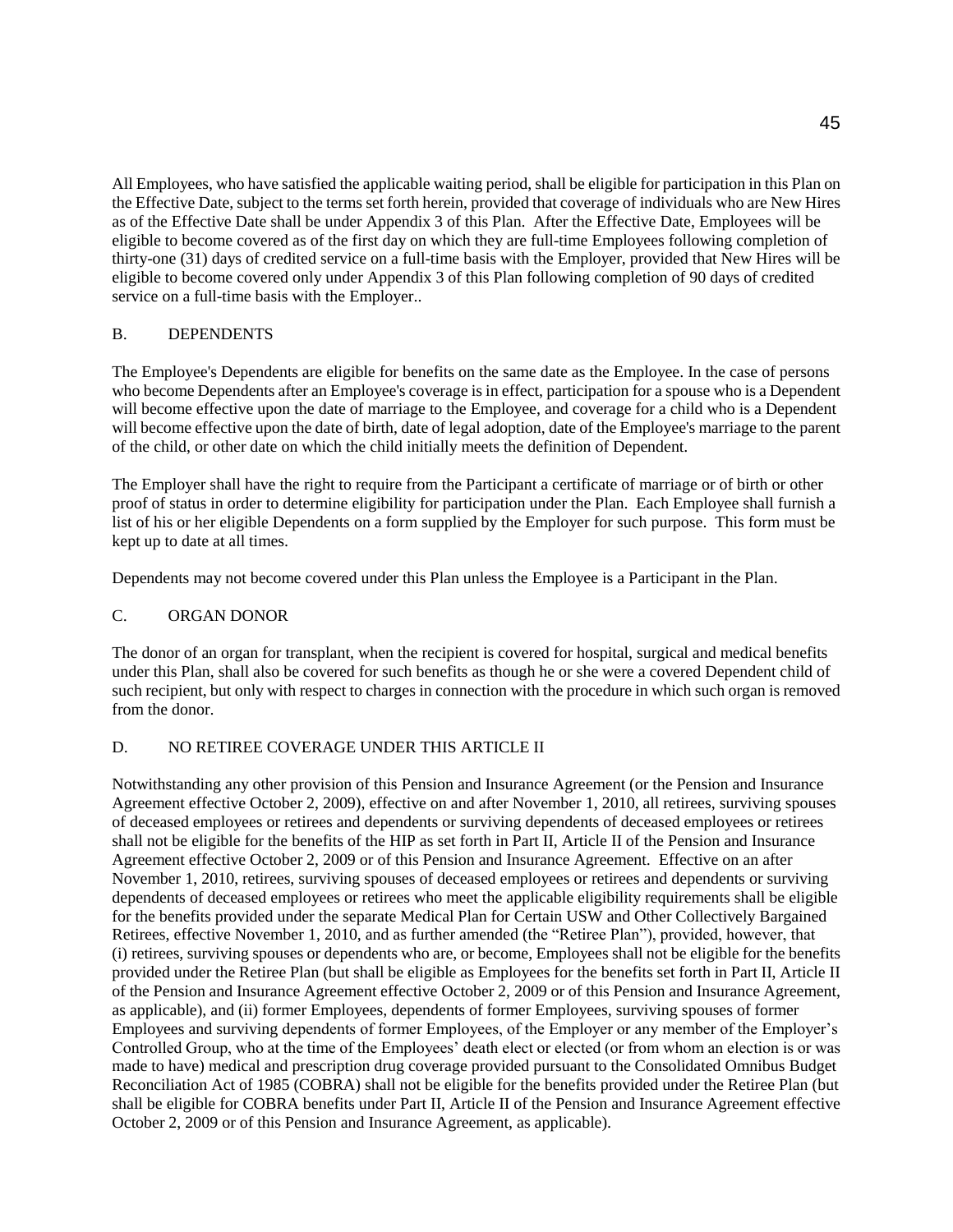#### SECTION IV. ENROLLMENT

All eligible Participants shall be required to enroll in the HIP within thirty-one (31) days of their initial eligibility date in accordance with procedures prescribed by the Plan Administrator. If such enrollment is not completed within such thirty-one (31) day period, or if a Participant attempts to re-enroll after dropping coverage under the Plan, coverage will become effective upon receipt by the Plan Administrator of a properly completed enrollment. Other than annual enrollment an Employee may not enroll, terminate coverage, or change coverage unless there is a "change status" within the meaning of section 125 of the Internal Revenue Code or unless such enrollment, termination or change is permitted by Section 9801 of the Internal Revenue Code and the regulations issued thereunder. If both the husband and wife are Employees and eligible for participation in this Plan, either the husband or the wife should enroll for coverage for himself or herself, as the case may be, and for the other spouse and other Dependents. The spouse not enrolling should decline coverage. In no event may a person be covered as both an Employee and a Dependent or as a Dependent of more than one Employee. An eligible Employee or Dependent may choose to terminate coverage under the Plan at any time.

When final regulations are issued with respect to the automatic enrollment requirement of the Fair Labor Standards Act § 18A, the Plan shall comply with such requirement once effectuated to the extent required to avoid the application of a penalty thereunder. The provisions of this Plan regarding enrollment shall be superceded to the extent required to so comply.

#### SECTION V. SCHEDULE OF BENEFITS

- A. CERTIFICATION.
	- 1. Pre-Admission Certification. Benefits will be paid under either the In-Network or Out-of-Network provisions of Section II and Section V for covered charges only if properly certified by the Utilization Review Agent. Such charges must be for services rendered to a Participant eligible for benefits under the Plan and such services must be covered charges described herein for the type of coverage (In-Network or Out-Of-Network) when applicable.
		- (a) Non-Emergency Certification. Non-emergency medical or surgical admission to a Hospital as an inpatient will require pre-admission certification as to the need for confinement.
		- (b) Pre-Admission Tests. Pre-Admission Testing (PAT) under an approved PAT program at the Hospital in which surgery is to be performed will be required on all inpatient Hospital admissions for non-emergency surgery.
		- (c) Emergency Admission. Emergency admission will require notification to the Utilization Review Agent within 48 hours after the admission (or if longer, on the first business day following a weekend or holiday admission) and certification as to length of stay. When an emergency admission confinement does not exceed 48 hours, certification by the Contract Administrator will not be required.
		- (d) Concurrent Review. Certification of a Hospital confinement admission will require concurrent review certification as to the continued need for confinement and length of stay.
		- (e) Certification Failure. When certification is required and the Utilization Review Agent does not grant such certification, expenses incurred which have not been certified by the Utilization Review Agent will be considered as non-covered and out-of-pocket expenses to the patient. The maximum amount of out-of-pocket expense described in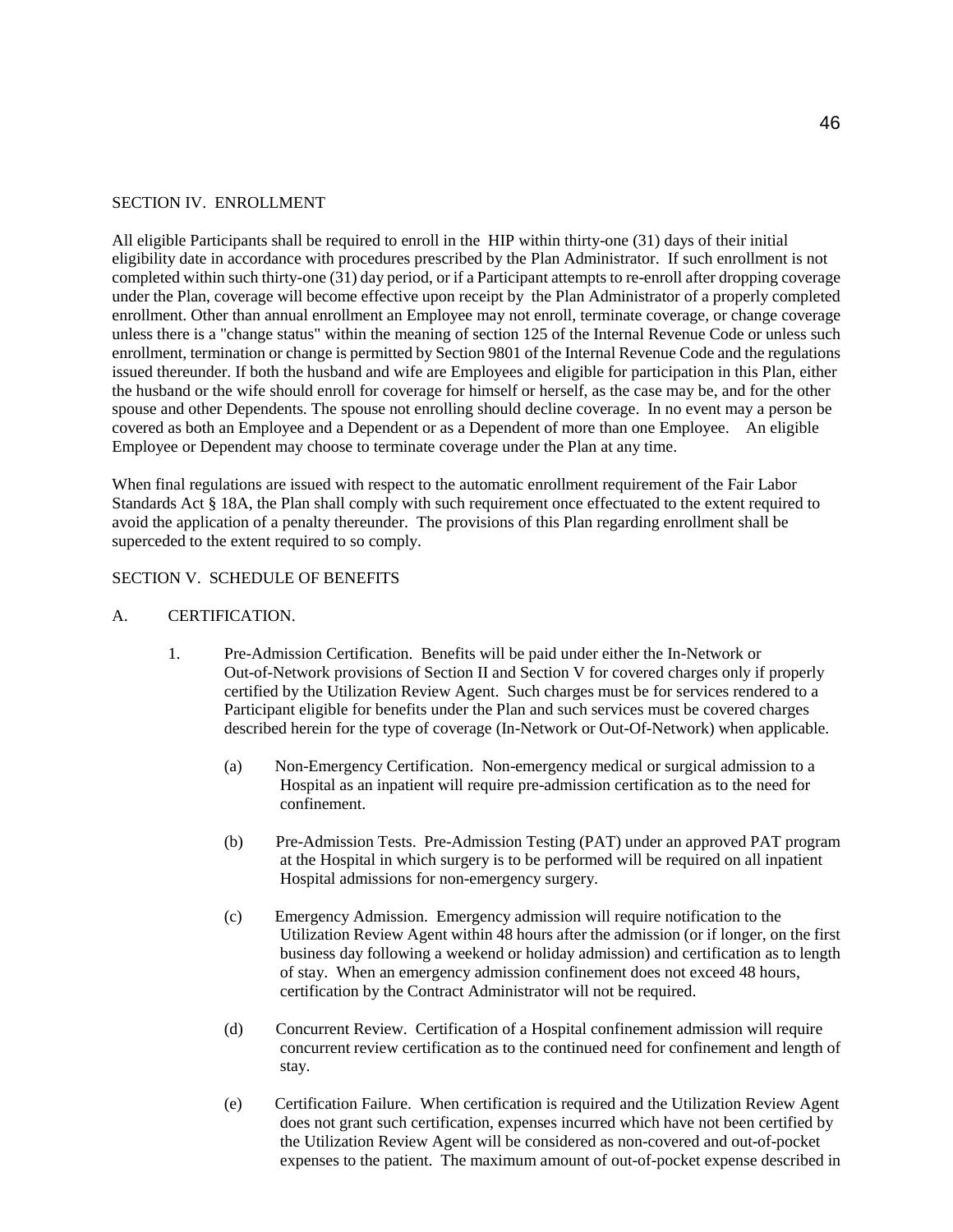this Section V.A.1. in any calendar year will be \$250 per individual. This penalty will not apply towards the In-Network or Out-of-Network Deductible and Stop-Loss regardless of whether the In-Network or Out-of-Network Deductible or Stop-Loss provision has been satisfied during the calendar year.

- 2. Prospective Procedure Review. Benefits will be paid under either the In-Network or Out-of-Network provisions of Section II and Section V for covered charges only if properly certified by the Utilization Review Agent. Such charges must be for services rendered to a Participant eligible for benefits under the Plan and such services must be covered charges described herein for the type of coverage (In-Network or Out-of-Network) when applicable. This program works in conjunction with the Pre-Admission Certification program and does not replace it. The inpatient and outpatient surgical, diagnostic and therapeutic procedures included in this program are as follows (the "Schedule of Prospective Procedure Review"):
	- 1. Magnetic Resonance Imaging (MRI)
	- 2. Computerized Axial Tomography (CAT) scans
	- (a) Non-Emergency Certification. Non-emergency inpatient and outpatient surgical, diagnostic and therapeutic procedures described in the Schedule of Prospective Procedure Review will require certification as to the need and appropriate setting of the procedure.
	- (b) Certification Failure. When certification is required and the Utilization Review Agent does not grant such certification, expenses incurred which have not been certified by the Utilization Review Agent will be considered as non-covered and out-of-pocket expenses to the patient. The maximum amount of out-of-pocket expense described in this Section V.A.2. in any calendar year will be \$250 per individual unless the procedure is done on an emergency basis or is done during a Hospital confinement for another primary unrelated medical condition. This penalty will not apply towards the In-Network or Out-of-Network Deductible and Stop-Loss regardless of whether the In-Network or Out-of-Network Deductible or Stop-Loss provision had been satisfied during the calendar year.

## B. INPATIENT HOSPITAL CARE

1. General. Benefits will be paid for a Hospital confinement due to an accident or sickness which is approved by the Contract Administrator.

For semi-private accommodations, the benefit for a certified day will be equal to the Hospital's daily charge for room and board for a semi-private room.

For private accommodation for a certified day, an allowance will be made equal to the Hospital's average daily charge for room and board for semi-private room.

No benefits will be payable unless the Hospital makes a charge for room and board, except as provided below.

- 2. Benefits. The following Hospital benefits will be provided:
	- (a) Room and Board. Room and board benefits will be paid (pursuant to the In-Network and Out-of-Network schedules) for certified and non-certified (subject to the applicable Co-Payment) days up to a maximum of 730 days for any one confinement,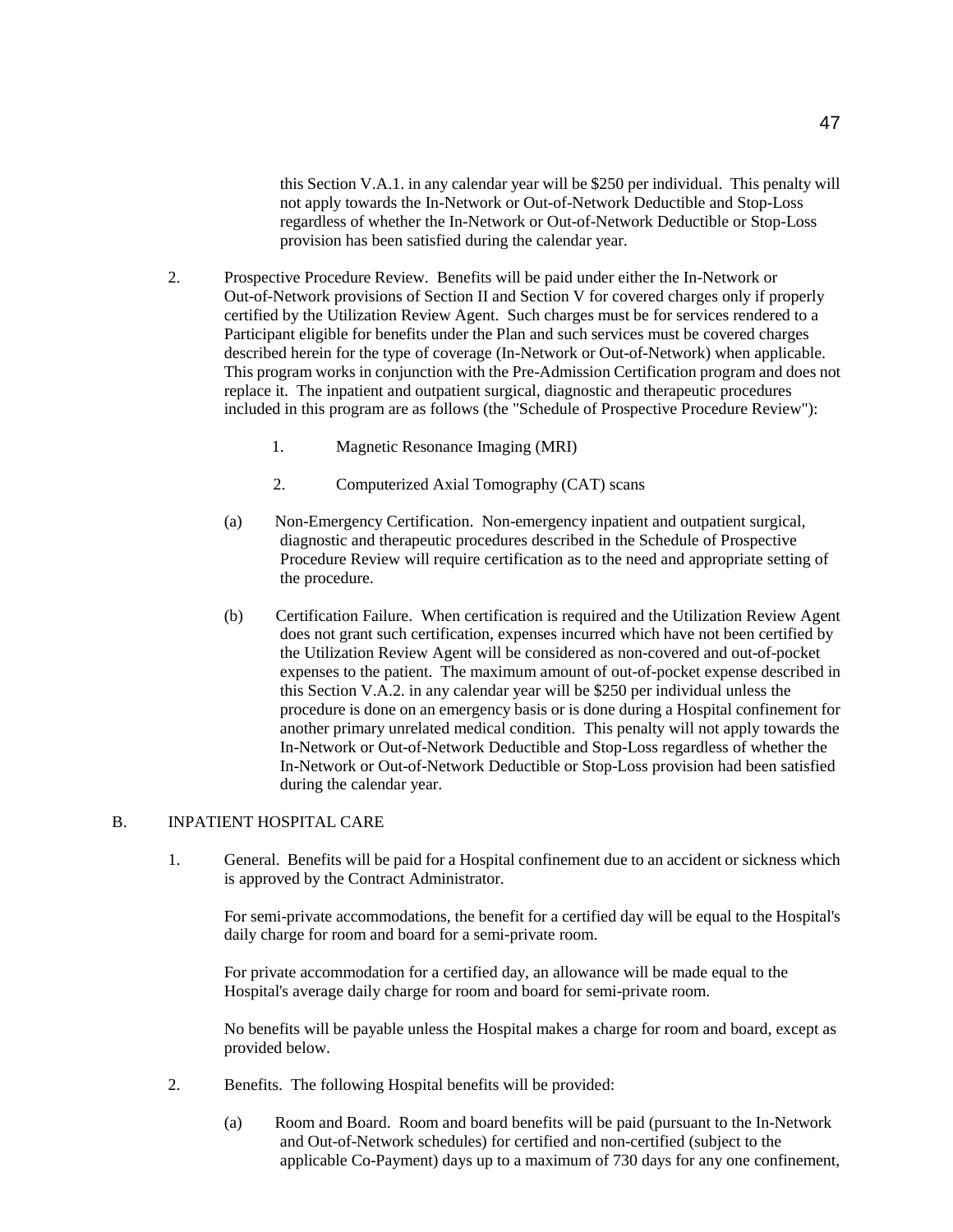including intensive care. There will be no limit to the number of Hospital confinements for which benefits are paid if they are due to different causes, or if they are separated by a complete recovery or a period of 90 days, or in the case of an Employee, if they are separated by a return to full-time work.

- (b) Additional Benefits. Benefits are also payable for the charges which are incurred on the same day as the room and board charge is made by the Hospital to the Participant for Miscellaneous Services and Supplies which are actually furnished to the patient when ordered by a Physician and consistent with the diagnosis and treatment for which care is being provided.
	- (i) When there is a certified or non-certified Hospital charge for room and board, additional benefits will be provided without limit for the following Miscellaneous Services and Supplies: administration of anesthesia, ambulance service provided by any Hospital or professional ambulance service and charges made by Hospital-approved Physicians or other medical technicians for services utilizing Hospital equipment, when such services are not provided by the Hospital or performed by members of the Hospital's staff.

The term Miscellaneous Services and Supplies shall include bandages, crutches, splints, braces and trusses (including services related to initial fitting and adjustment of these items) when provided and billed by the Hospital or other professional qualified personnel.

The term Miscellaneous Services and Supplies shall also include Hospital charges for "supplementary medical service", "room and board supplement", "special room supplement", "isolation", "contagious", "intensive care", "cardiac care unit", or similar terms of like meaning if such services are in fact billed and certified by the Hospital to be hospital medical services and/or hospital medical supplies.

- (ii) The benefits of Subparagraph (i) will also be paid where there is no Hospital charge for room and board if the Participant received electro-shock therapy in a Hospital. The benefits of Subparagraph (i) will also be paid if a Participant is confined in a Hospital either for an operation or for emergency care following an accident (including removal, wherever performed, of sutures, clamps, or casts applied for treatment of injuries sustained in such accident). Such outpatient electro-shock therapy or emergency care for which benefits are payable shall include charges by a Doctor where such services are not routinely provided by the Hospital, provided such Doctor personally treats the patient and is not an employee of the Hospital.
- (iii) When usual miscellaneous hospital-medical services are not available in a Hospital or when for other legitimate reasons a Doctor decides to provide Miscellaneous Services and Supplies in the Hospital, the charges will be paid, provided such charges do not exceed the usual Hospital charges for such services.

## BENEFIT PAYMENT

**IN-NETWORK COVERAGE**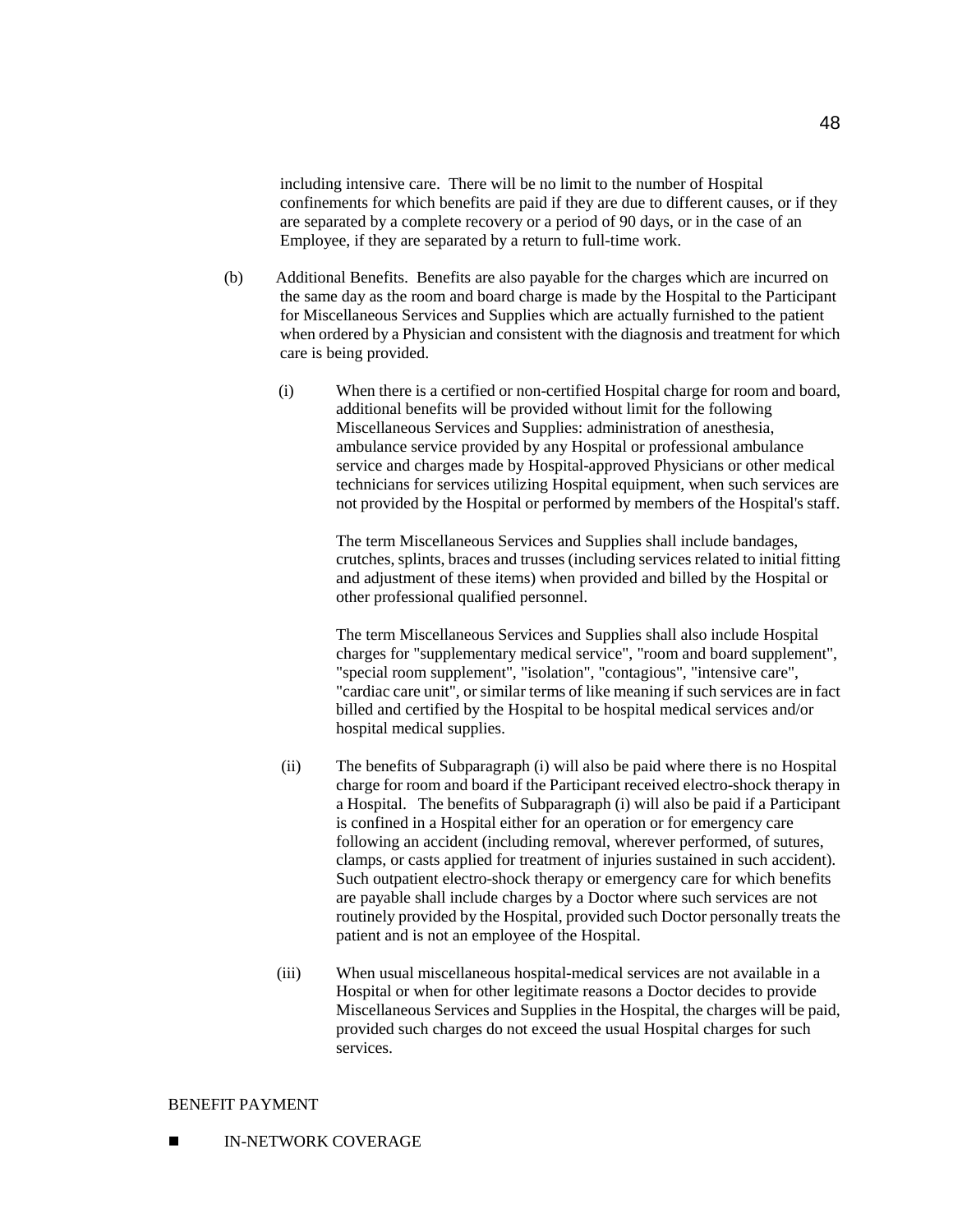IN-NETWORK COINSURANCE FOR ELIGIBLE EXPENSES AFTER THE DEDUCTIBLE UP TO IN-NETWORK STOP-LOSS AND THEN ELIGIBLE EXPENSES COVERED IN FULL

**NUT-OF-NETWORK COVERAGE** 

OUT-OF-NETWORK COINSURANCE OF ELIGIBLE EXPENSES AFTER THE OUT-OF-NETWORK DEDUCTIBLE UP TO OUT-OF-NETWORK STOP-LOSS AND THEN ELIGIBLE EXPENSES COVERED IN FULL

- C. OUTPATIENT CARE
	- 1. Benefits
		- (a) Diagnostic X-rays. Charges directly connected with X-rays or fluoroscopy for diagnostic purposes will be paid wherever performed when authorized by a Doctor, a Doctor of Dental Surgery, or a Doctor of Podiatry or Surgical Chiropody.
		- (b) Diagnostic Lab Tests. Charges made for diagnostic laboratory tests will be paid wherever performed when authorized by a Doctor.
		- (c) CAT/MRI Scans. Charges made for diagnostic Computerized Axial Tomographic (CAT) scans or Magnetic Resonance Imaging (MRI) scans wherever performed when authorized by a Physician.
		- (d) Other Medical Tests. Charges made for such medical tests as basal metabolism, electrocardiographs and electro-encephalograms will be paid wherever performed when authorized by a Physician.
		- (e) Outpatient Medical Care. Charges made by a Hospital for necessary medical care performed in the Hospital's outpatient department for treatment of a physical disorder not arising from an accident when authorized by a Physician. Such medical care shall include all the hospital-medical services and supplies and other charges described above and for emergency care following an accident.
		- (f) Radioactive Therapy. Benefits will be paid for charges made for X-ray, radium and radioactive isotopic therapy wherever performed when authorized by a Physician.
		- (g) Chemotherapy. Benefits are payable for necessary treatment through the use of chemotherapy under the direction of a Physician.
		- (h) Pre-Admission Testing. Benefits will be provided for Pre-Admission Testing at the Hospital in which the authorized surgery is to be performed.
		- (i) Emergency Room. Benefits will be paid for the treatment of injuries within 24 hours of an accident; for the treatment of disorders not arising from an accident, if authorized by a Physician; and for sudden, serious illnesses which require Emergency Treatment.
		- (j) Other Emergency Care. Charges made by a Doctor of Medicine (M.D.) or a Doctor of Osteopathy (D.O.) for emergency care rendered in a medical facility or a Physician's office following an accident.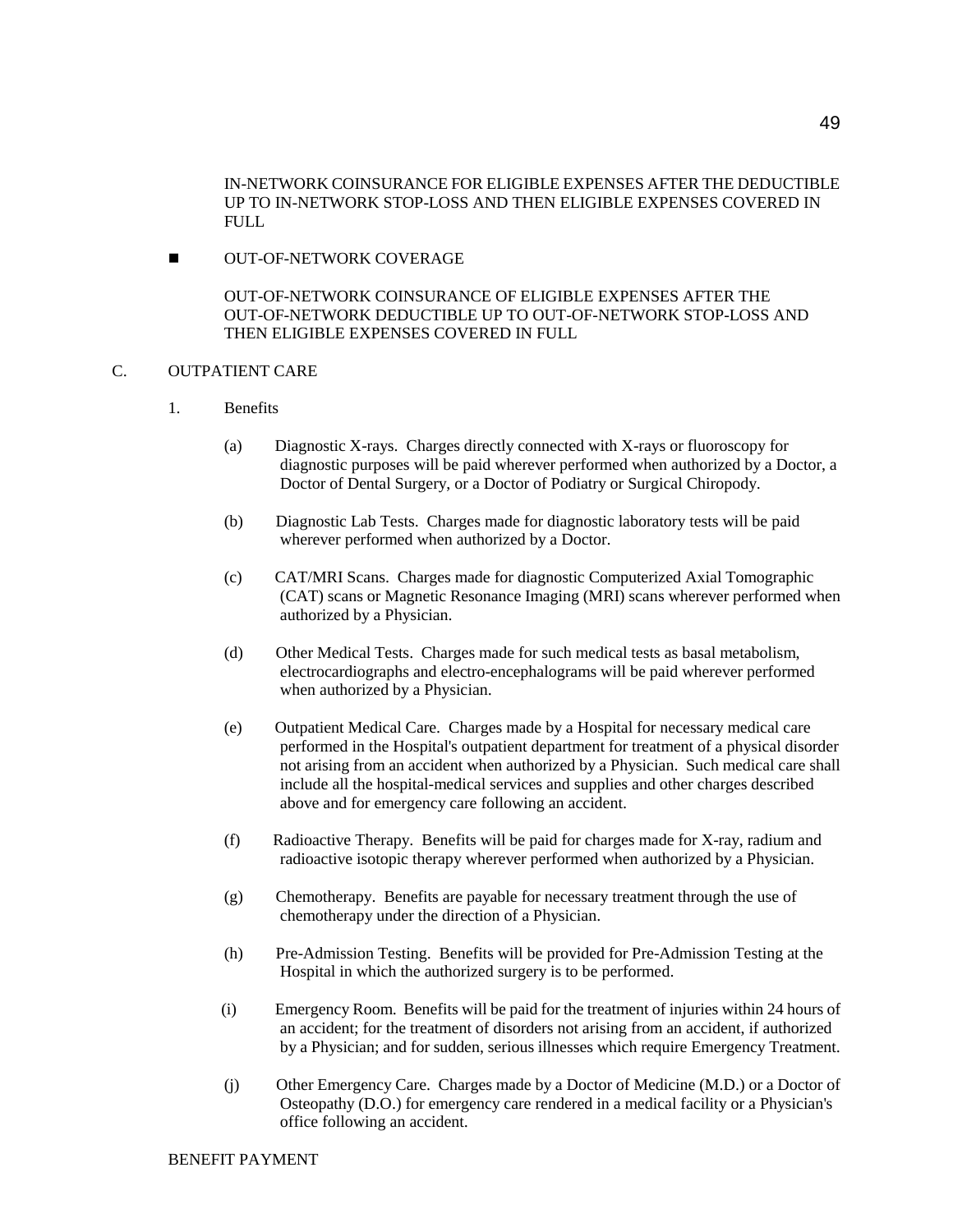FOR EMERGENCY ROOM/URGENT CARE VISITS.

**IN-NETWORK COVERAGE** 

ONE HUNDRED PERCENT (100%) OF ELIGIBLE EXPENSES AFTER A \$200 COPAYMENT FOR EMERGENCY CARE VISITS, AND \$50 COPAYMENT FOR URGENT CARE VISITS

**NUT-OF-NETWORK COVERAGE** 

ONE HUNDRED PERCENT (100%) OF ELIGIBLE EXPENSES AFTER A \$200 COPAYMENT FOR EMERGENCY CARE VISITS, AND \$50 COPAYMENT FOR URGENT CARE VISITS

ALL OTHER OUTPATIENT SERVICES WILL BE COVERED AS FOLLOWS:

**IN-NETWORK COVERAGE** 

IN-NETWORK COINSURANCE FOR ELIGIBLE EXPENSES AFTER THE DEDUCTIBLE UP TO IN-NETWORK STOP-LOSS AND THEN ELIGIBLE EXPENSES COVERED IN FULL.

**NUT-OF-NETWORK COVERAGE** 

OUT-OF-NETWORK COINSURANCE OF ELIGIBLE EXPENSES AFTER THE OUT-OF-NETWORK DEDUCTIBLE UP TO OUT-OF-NETWORK STOP-LOSS AND THEN ELIGIBLE EXPENSES COVERED IN FULL

# D. SURGERY

- 1. Surgical Services. Benefits will be provided for surgical services consisting of operative and cutting procedures (including the usual post-operative care). Such services may be performed in or out of a Hospital by a Physician. Certain operations and procedures require a review by the Utilization Review Agent as described in Section V. A. If the services are performed out of a Hospital, the Co-Payment and coverage level will be determined on the basis of the type of facility (Outpatient Surgical Facility or Physician's office) in which the surgical services are performed. Additional benefits will be provided as follows:
	- (a) Schedule of Surgical Operations-Podiatry. Surgical services performed by a Doctor of Podiatry (D.P.M.) or Surgical Chiropody (D.S.C.) (Podiatrist) acting within the scope of his or her license, which are described in the Schedule of Surgical Operations-Podiatry (Chiropody) contained in Appendix 1.
	- (b) Obstetrical Services. Obstetrical services for pregnancies of female Employees, Dependent children and wives of Employees.
		- (i) Birthing Center or Home Birth Services. Benefits will be provided at a qualified Birthing Center or for a home birth attended by a Physician or midwife for services and supplies normally covered as an inpatient.
		- (ii) Inpatient Maternity Services. Benefits will be provided for inpatient maternity the same as any other inpatient confinement, and for obstetrical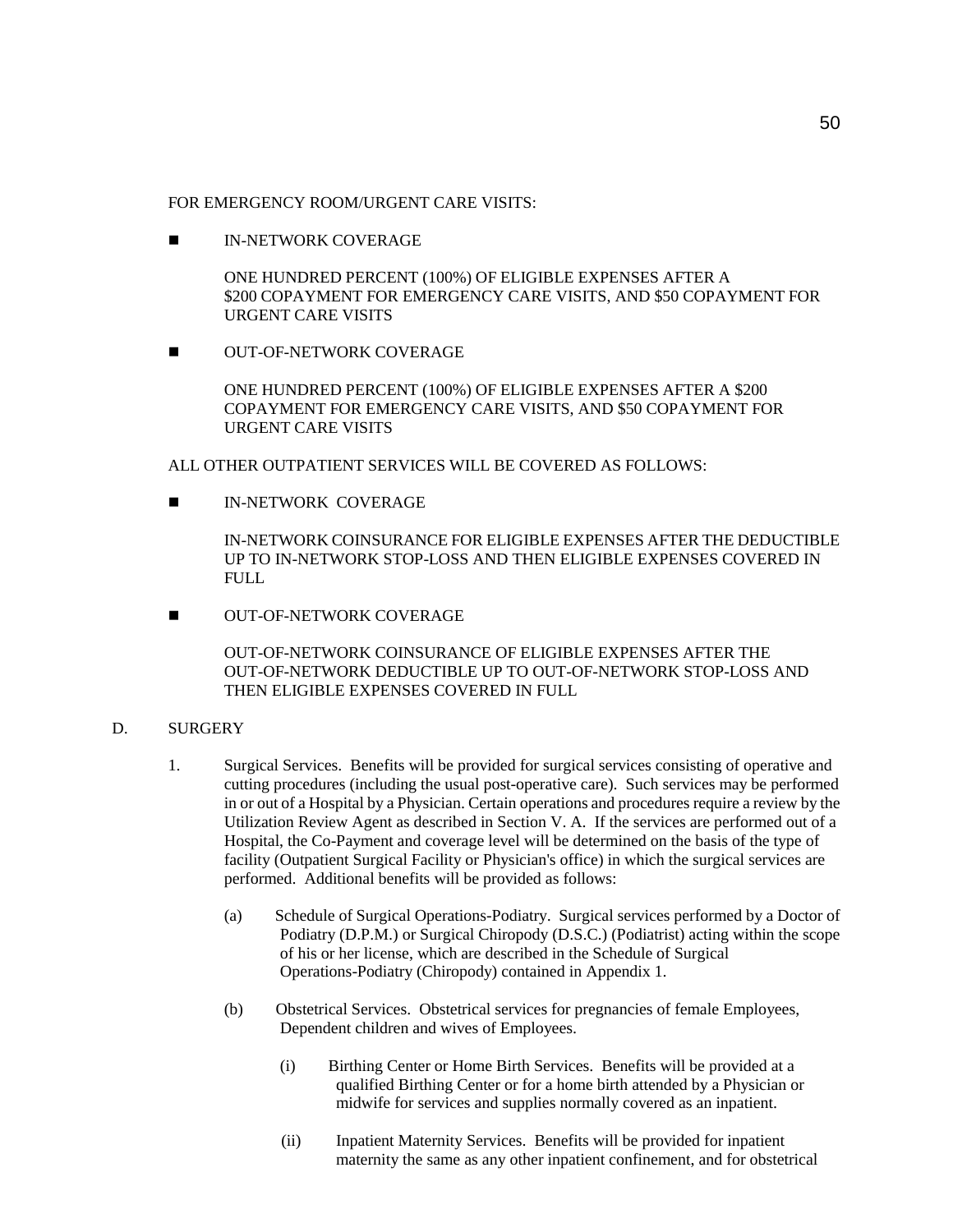services, for pregnancies of Employees or wives of Employees. Notwithstanding any other provision of the Plan, benefits under the Plan for any hospital length of stay of a mother or newborn child shall not be restricted to less than 48 hours following a normal delivery or 96 hours following delivery by cesarean section. Early discharge of less than 48 or 96 hours will be permitted if it is determined to be medically appropriate by the attending physician in consultation with the mother. Benefits under the Plan will be extended to hospital confinements in excess of 48 or 96 hours for a mother or newborn child if such confinement is determined to be Medically Necessary.

- (c) Non-Operative Procedures in Lieu of Surgery. Non-operative procedures performed by a Physician in lieu of surgery.
- (d) Administration of Anesthetics. The administration of anesthetics, except local infiltration anesthetic, other than in a Hospital in connection with surgical or obstetrical services for which benefits are provided under the Plan, when administered and billed by a Certified Registered Nurse Anesthetist or a Physician (other than the operating surgeon or his or her assistant) who is not an employee of, nor compensated by, a Hospital, laboratory or other institution.
- (e) Preparation of casts, made of plaster and other synthetic molded materials, required for medical treatment.
- (f) Outpatient Surgical Dressings. Special bandages, crutches, braces, trusses, and splints, including services related to the initial fitting and adjustment of these items, when provided and charged by a Hospital or other qualified personnel.
- (g) Ambulatory Outpatient Surgery. Facility charge of a free standing ambulatory Outpatient Surgical Facility in connection with a surgical procedure for which benefits are payable under this Plan.
- (h) Assisting Physician. When pre-certified surgical services are performed on an inpatient of a Hospital, benefits will also be provided for the services of a Physician who actively assists the operating surgeon in the performance of such surgical services when the type and complexity of the surgical service and the condition of the patient requires such assistance and when the Hospital does not have an approved intern or resident training program or a house officer or does not have surgical assistance routinely available as a service provided by a Hospital intern, resident or house officer.
- (i) Sterilizations and Abortions. Vasectomies and tubal ligations and medically-necessary abortions.
- 2. Second Surgical Opinions. Benefits will be provided for examinations for second surgical opinions in connection with a non-emergency surgical procedure. A non-emergency surgical procedure is defined as a procedure which has been scheduled at the patient's or Physician's convenience without jeopardizing the patient's life or causing serious impairment to the patient's bodily functions.
- 3. Review of Certain Procedures. Certain non-emergency surgical procedures are deemed to be elective surgery and may require a review by the Utilization Review Agent in order to be eligible for maximum benefits under this Plan. These procedures are subject to Prospective Procedure Review as described in Section V.A.2.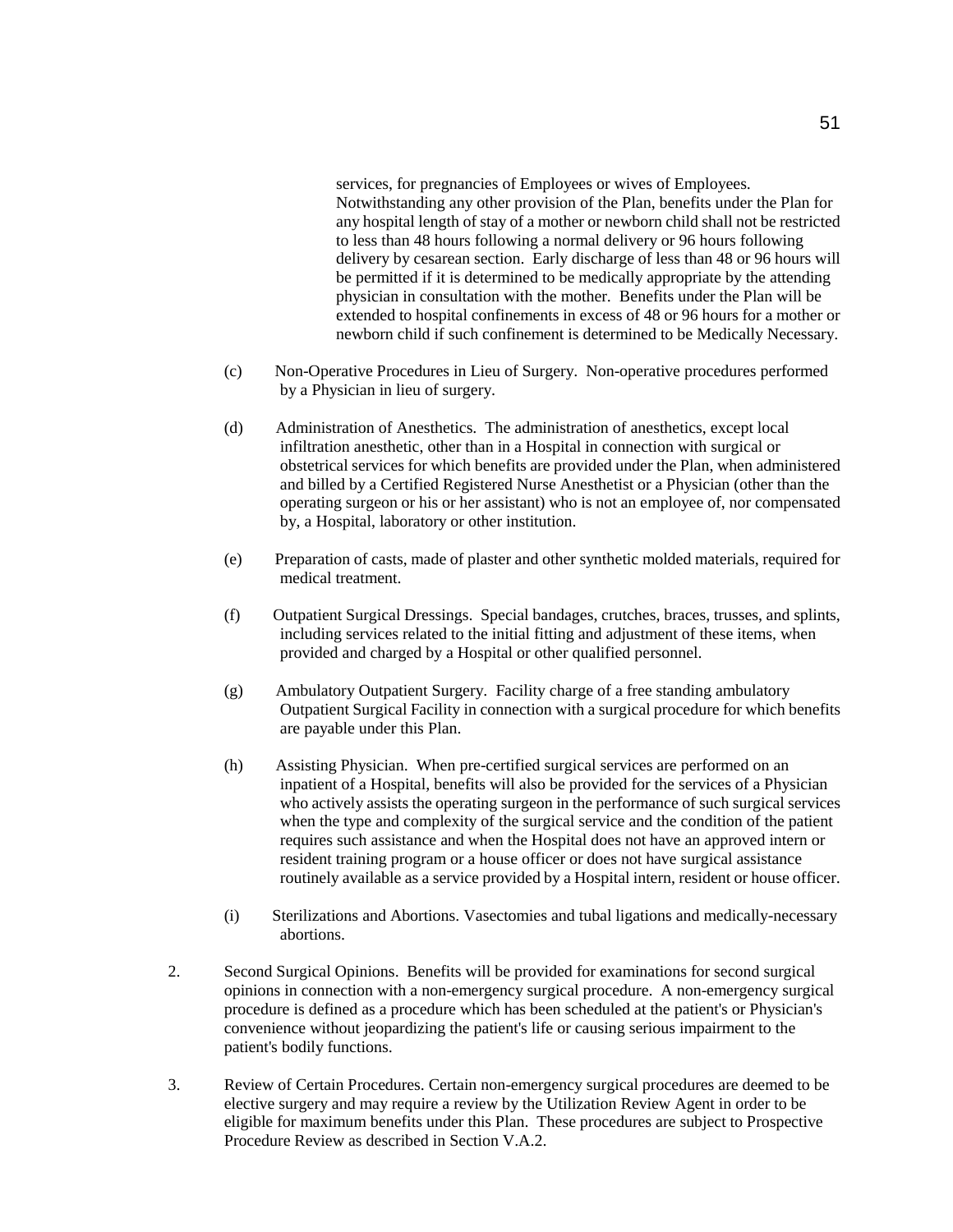#### BENEFIT PAYMENT

## IN-NETWORK COVERAGE

IN-NETWORK COINSURANCE FOR ELIGIBLE EXPENSES AFTER THE DEDUCTIBLE UP TO IN-NETWORK STOP-LOSS AND THEN ELIGIBLE EXPENSES COVERED IN FULL

IF PERFORMED IN A DOCTOR'S OFFICE, ONE HUNDRED PERCENT (100%) OF ELIGIBLE CHARGES AFTER A \$30 COPAYMENT PER OFFICE VISIT WITH A GENERAL PRACTITIONER OF FAMILY PRACTICE, A PEDIATRICIAN OR AN INTERNIST AND A \$40 COPAYMENT PER OFFICE VISIT WITH A SPECIALIST.

# **NUT-OF-NETWORK COVERAGE**

OUT-OF-NETWORK COINSURANCE OF ELIGIBLE EXPENSES AFTER THE OUT-OF-NETWORK DEDUCTIBLE UP TO OUT-OF-NETWORK STOP-LOSS AND THEN ELIGIBLE EXPENSES COVERED IN FULL

# E. PROFESSIONAL SERVICES

1. In-Hospital Physician Services. Benefits will be paid for visits during a Hospital confinement by a Physician. Benefits will not be payable for calls made at the time of an operation or obstetrical procedure or for calls made after an operation or obstetrical procedure if due to the condition which caused the operation or obstetrical procedure unless such calls were during a subsequent confinement separated by a non-confinement period of at least 7 days.

The Pediatrician's initial post delivery charge will be covered.

There is no limit to the number of periods of services for which benefits will be paid if the confinements are due to different causes, or if they are separated by complete recovery or by a period of at least 90 days, or, in the case of an Employee, if they are separated by a return to full-time work.

#### BENEFIT PAYMENT

#### IN-NETWORK COVERAGE

IN-NETWORK COINSURANCE FOR ELIGIBLE EXPENSES AFTER THE DEDUCTIBLE UP TO IN-NETWORK STOP-LOSS AND THEN ELIGIBLE EXPENSES COVERED IN FULL.

**OUT-OF-NETWORK COVERAGE** 

OUT-OF-NETWORK COINSURANCE OF ELIGIBLE EXPENSES AFTER THE OUT-OF-NETWORK DEDUCTIBLE UP TO OUT-OF-NETWORK STOP-LOSS AND THEN ELIGIBLE EXPENSES COVERED IN FULL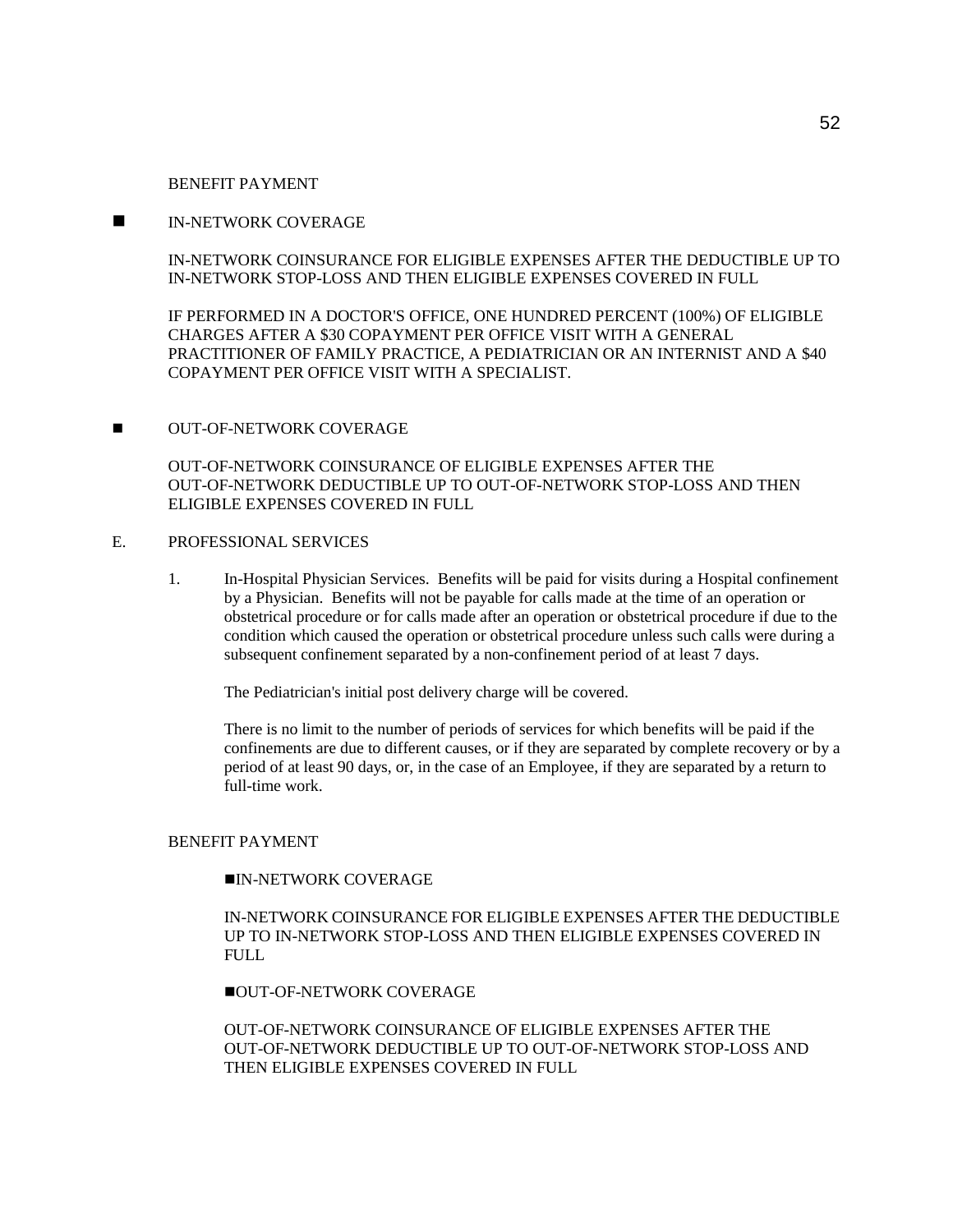2. Physician Office Visits. Treatment and diagnostic care benefits will be provided for visits to a Physician's office for diagnostic procedures or treatment due to accident or illness, unless otherwise provided in Section V. E. 3 or V. G. of the Plan.

Physician Office Examinations. Benefits will be provided for visits to a Physician's office for examinations and evaluations that fall under the following descriptions and classifications:

CPT Code Description of Service

| 99201     | New Patient Office Visit                                         |
|-----------|------------------------------------------------------------------|
| 99202     | New Patient Office Visit-Expanded                                |
| 99203     | New Patient Office Visit-Detailed                                |
| 99204     | New Patient Office Visit-Comprehensive, moderate complexity      |
| 99205     | New Patient Office Visit-Comprehensive, high complexity          |
| 99211     | <b>Established Patient Office Visit</b>                          |
| 99212     | <b>Established Patient Office Visit-Problem Focused</b>          |
| 99213     | Established Patient Office Visit-Problem Focused, low complexity |
| 99214     | Established Patient Office Visit-Detailed, moderate complexity   |
| 99215     | Established Patient Office Visit-Comprehensive, high complexity  |
| 99241     | Office Consultation                                              |
| 99242     | Office Consultation-Expanded                                     |
| 99243     | <b>Office Consultation-Detailed</b>                              |
| 99244     | Office Consultation-Comprehensive, moderate complexity           |
| 99245     | Office Consultation-Comprehensive, high complexity               |
| 99271     | <b>Confirmatory Consultation</b>                                 |
| 99272     | <b>Confirmatory Consultation-Expanded</b>                        |
| 99273     | <b>Confirmatory Consultation-Detailed</b>                        |
| 99274     | Confirmatory Consultation-Comprehensive, moderate complexity     |
| 99275     | Confirmatory Consultation-Comprehensive, high complexity         |
| 92002     | New Patient Ophthalmological Examination (non-refractive)        |
| 92004     | New Patient Ophthal. Exam (non-refractive)-Comprehensive         |
| 92012     | Established Patient Ophthal. Exam (non-refractive)               |
| 92014     | Established Patient Opththal. Exam (non-refract.)-Comprehensive  |
| 99050 and | Examinations after normal business hours                         |
| 99052     |                                                                  |
| 99054 and | Examinations on weekends                                         |
| 99058     |                                                                  |

# BENEFIT PAYMENT

**• IN NETWORK COVERAGE** 

ONE HUNDRED PERCENT (100%) OF ELIGIBLE EXPENSES AFTER A \$30 COPAYMENT PER OFFICE VISIT WITH A GENERAL PRACTITIONER OF FAMILY PRACTICE, A PEDIATRICIAN OR AN INTERNIST AND A \$40 COPAYMENT PER OFFICE VISIT WITH A SPECIALIST . THERE IS ONLY ONE COPAYMENT PER VISIT.

**• OUT-OF-NETWORK COVERAGE**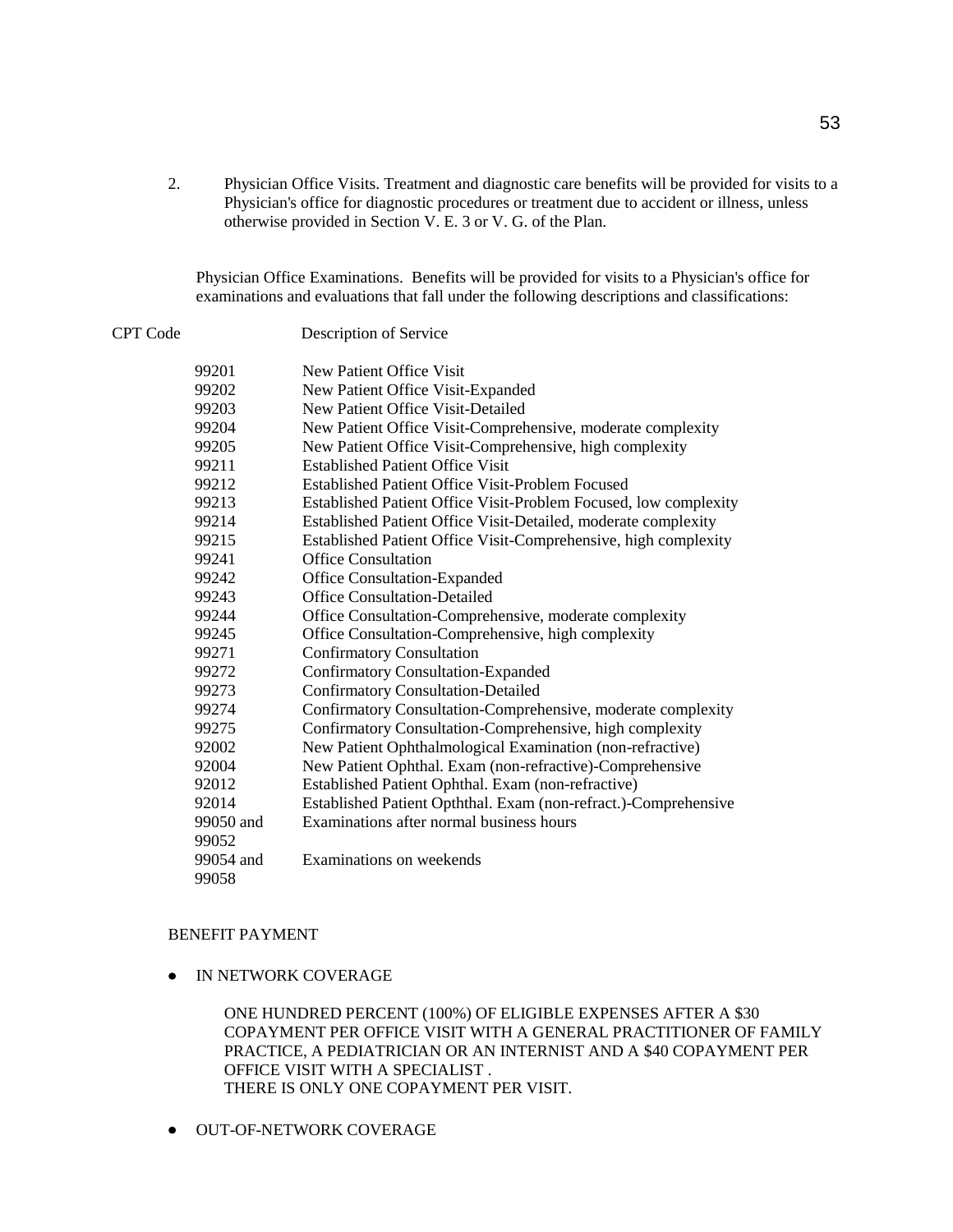OUT-OF-NETWORK COINSURANCE OF ELIGIBLE EXPENSES AFTER THE OUT-OF-NETWORK DEDUCTIBLE UP TO OUT-OF-NETWORK STOP-LOSS AND THEN ELIGIBLE EXPENSES COVERED IN FULL.

3. Chiropractic Services. Benefits will be provided for charges for chiropractic services of manipulations or adjustments for the treatment of neuromusculoskeletal conditions by a licensed Chiropractor (D.C.) or a Doctor of Osteopathy (D.O.). Benefits will also be provided for X-rays made during visits to a Chiropractor when necessary for the diagnosis and analysis of neuromusculoskeletal conditions.

#### BENEFIT PAYMENT

#### **COVERAGE**

# IN-NETWORK COINSURANCE FOR ELIGIBLE EXPENSES AFTER THE DEDUCTIBLE UP TO 30 VISITS PER YEAR

## F. OTHER CONFINEMENTS

1. Extended Intermediate Care. Charges made by an approved Convalescent Nursing Unit for room and board will be paid up to a maximum of 100 days in a calendar year providing the Participant has been confined in a Hospital for at least 3 days and then admitted to such Convalescent Nursing Unit within 21 days following the Hospital confinement upon the written recommendation of the attending Physician certifying that the care is not custodial and that the patient's condition would require Hospital confinement if Convalescent Nursing Unit care were not available. Re-admission, upon the attending Physician's recertification, to such Convalescent Nursing Unit within 14 days following discharge will be considered a continuation of the same confinement for purposes of this Paragraph F. l.

## BENEFIT PAYMENT

#### IN-NETWORK COVERAGE

## IN-NETWORK COINSURANCE FOR ELIGIBLE EXPENSES AFTER THE DEDUCTIBLE UP TO IN-NETWORK STOP-LOSS AND THEN ELIGIBLE EXPENSES COVERED IN FULL UP TO 100 DAYS PER CALENDAR YEAR

#### **OUT-OF-NETWORK COVERAGE**

# OUT-OF-NETWORK COINSURANCE OF ELIGIBLE EXPENSES AFTER THE OUT-OF-NETWORK DEDUCTIBLE UP TO OUT-OF-NETWORK STOP-LOSS AND THEN ELIGIBLE EXPENSES COVERED IN FULL

2. Home Health Care. Benefits will be provided for home care for 100 days per calendar year when provided by a Home Health Care Agency upon the written recommendation of the attending Physician that the care is in lieu of inpatient confinement in an acute care Hospital or Convalescent Nursing Unit. Such benefits shall include nursing care; services of a home health aide; physical, occupational, respiratory or speech therapy; nutrition counseling; medical social services; and medical supplies and services to the extent covered if the patient required confinement in the Hospital or Convalescent Nursing Unit.

#### BENEFIT PAYMENT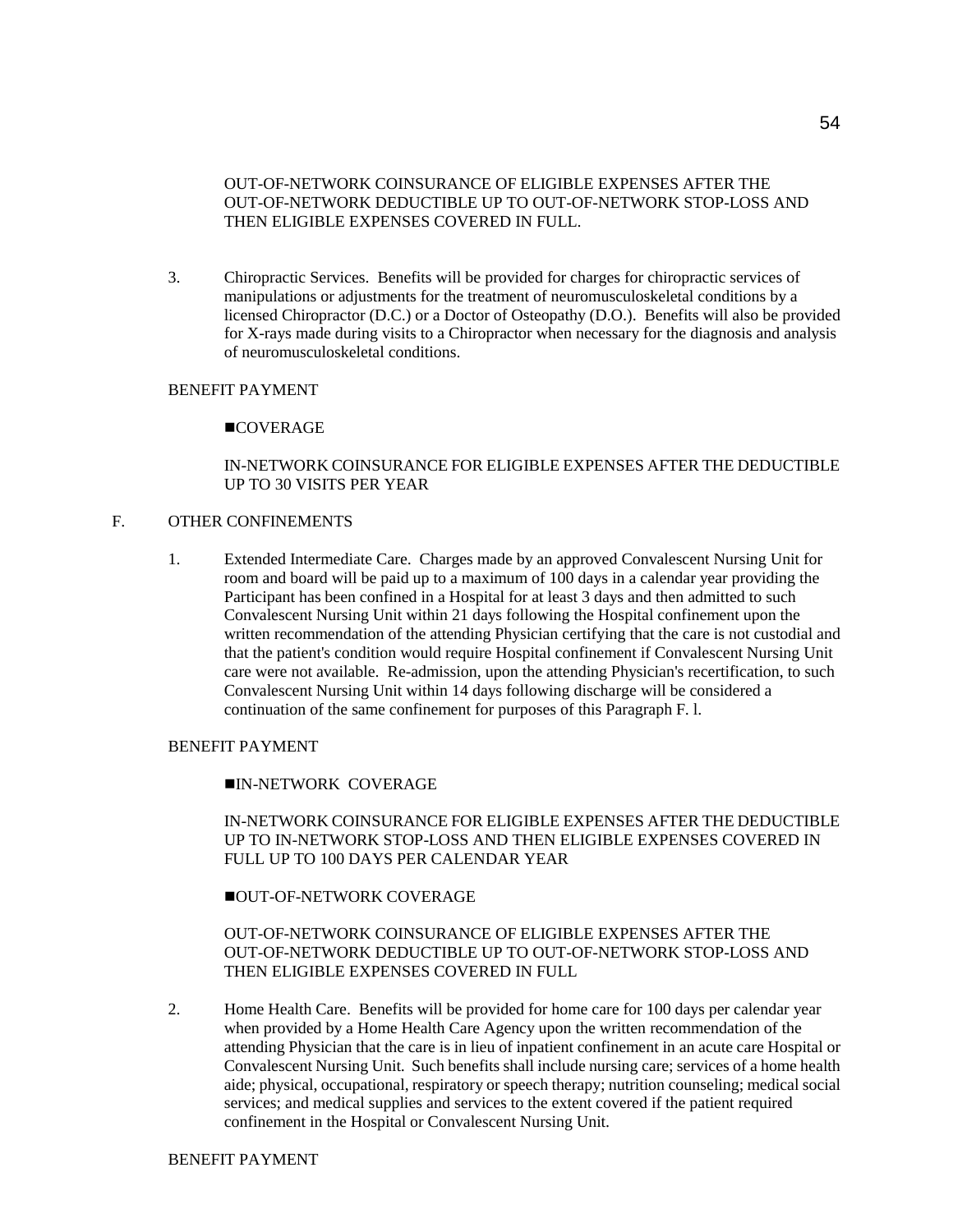## IN-NETWORK COVERAGE

# IN-NETWORK COINSURANCE FOR ELIGIBLE EXPENSES AFTER THE DEDUCTIBLE UP TO IN-NETWORK STOP-LOSS AND THEN ELIGIBLE EXPENSES COVERED IN FULL UP TO 100 DAYS PER CALENDAR YEAR

# **OUT-OF-NETWORK COVERAGE**

# OUT-OF-NETWORK COINSURANCE OF ELIGIBLE EXPENSES AFTER THE OUT-OF-NETWORK DEDUCTIBLE UP TO OUT-OF-NETWORK STOP-LOSS AND THEN ELIGIBLE EXPENSES COVERED IN FULL

3. Hospice Care. Benefits will be provided for terminally ill patients for care provided by a Hospice Care Program provided the care is recommended by the attending Physician and included in the patient's treatment plan. Benefits shall include: inpatient care for acute intervention, medical crisis or pain management; up to \$500 of bereavement support for the immediate Family within three months of the patient's death; and covered services and supplies shall include nursing care, Home Health Care services, respiratory and inhalation therapy, medical social services, individual and Family counseling and respite care.

# BENEFIT PAYMENT

# ■ COVERAGE

# IN-NETWORK COINSURANCE FOR ELIGIBLE EXPENSES AFTER THE DEDUCTIBLE UP TO IN-NETWORK STOP-LOSS AND THEN ELIGIBLE EXPENSES COVERED IN FULL

# G. WELL CARE

- 1. Pre-Natal Physician Visits. Benefits are provided for visits to a Doctor prior to the birth of a child.
- 2. Well Child Care Prior To Age 18. Benefits will be provided for routine preventive care of a child while not confined in a Hospital.
- 3. Immunization of Children Prior To Age 18. Benefits will be provided for immunizations for preventive care of children prior to the age of 18.
- 4. Annual Pap Smear. Benefits are payable for a routine annual Pap Smear.
- 5. Annual Mammogram. Benefits are payable for routine annual mammograms for women age 40 and over.
- 6. Annual Prostate Examinations. Benefits are payable for routine annual prostate exams for men over age 40.
- 7. Contraceptive methods that meet the definition of "preventive health services" as defined by PPACA, other than prescription drug methods covered under Section V.K.5 below.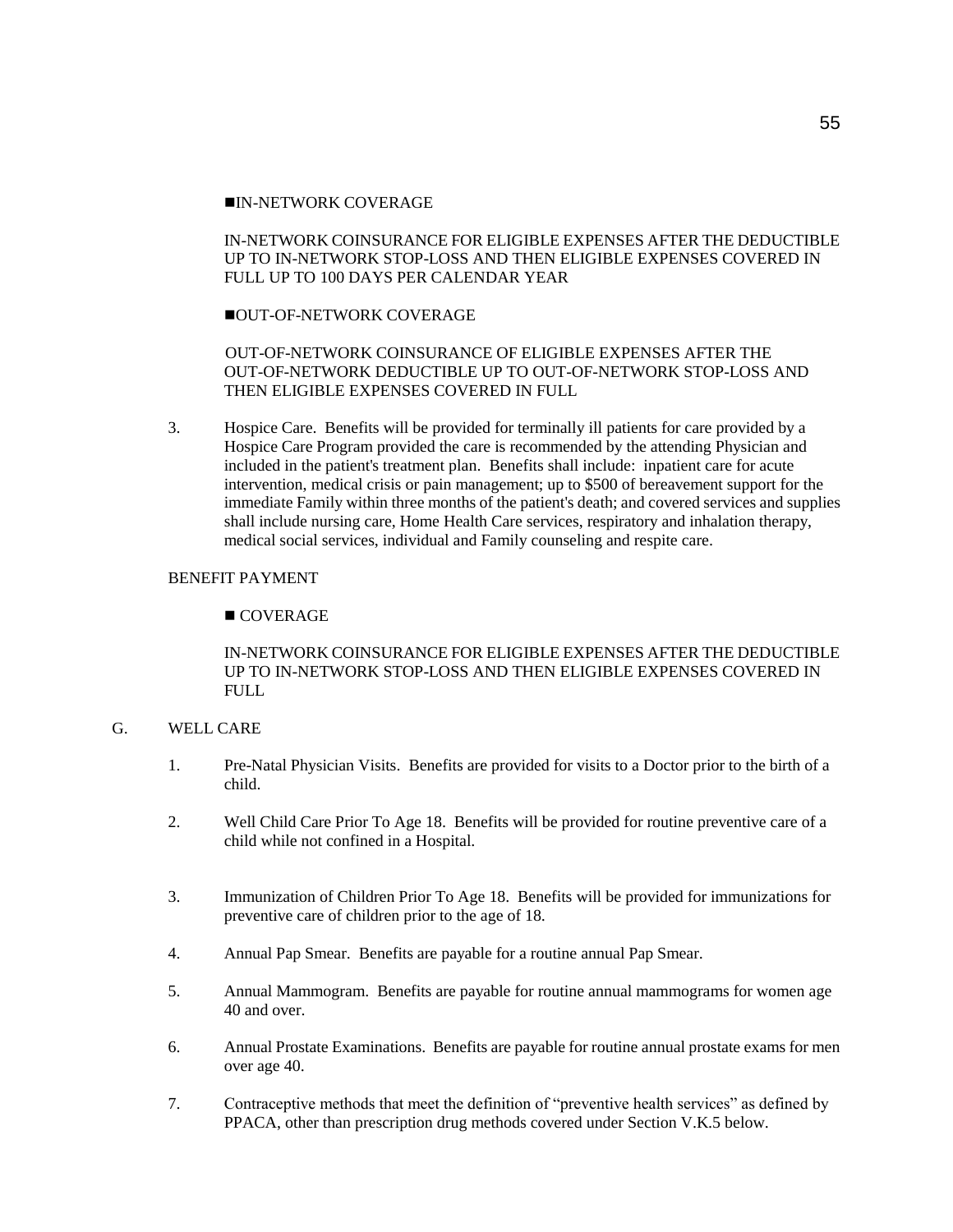# BENEFIT PAYMENT FOR SECTION V.G

# IN-NETWORK COVERAGE

ONE HUNDRED PERCENT (100%) OF ELIGIBLE EXPENSES WITH NO COPAYMENT, COINSURANCE, OR DEDUCTIBLE FOR "PREVENTIVE HEALTH SERVICES AS DEFINED BY PPACA, TO THE EXTENT REQUIRED BY PPACA

FOR WELL SERVICES THAT DO NOT QUALIFY UNDER THE PRECEDING SENTENCE, ONE HUNDRED PERCENT (100%) OF ELIGIBLE EXPENSES AFTER A \$30 COPAYMENT PER OFFICE VISIT WITH A GENERAL PRACTITIONER OF FAMILY PRACTICE, A PEDIATRICIAN, OR AN INTERNIST AND A \$40 COPAYMENT PER OFFICE VISIT WITH A SPECIALIST.

# OUT-OF-NETWORK COVERAGE

## NO COVERAGE FOR WELL CARE OR OTHER PREVENTIVE HEALTH SERVICES

# H. REHABILITATION

- 1. Prescribed Physical Therapy. Benefits will be provided for physical therapy provided by a licensed physical therapist upon the written recommendation of a Physician. Benefits are for a maximum 60 visits in a calendar year.
- 2. Cardiac Rehabilitation Phase II. Benefits are payable for a maximum of 60 visits in a calendar year for cardiac rehabilitation Phase II which includes treatments which result from bypass coronary surgery or myocardial infarction (heart attack) in a monitored exercise program in a clinical setting for the following groups of high-risk patients who need careful monitoring during exercise:
	- (a) Angina patients failing to respond to any conventional therapies;

(b) Patients who fail to show expected spontaneous improvement normally seen with implementation of the cardiac rehabilitation program;

(c) Patients unable to maintain heart rate within the prescribed safety zone during exercise for whatever reason.

- A primary criterion for coverage is the patient's maximal functional capacity as expressed in mets (a multiple of the patient's resting oxygen capacity). Patients who have a mets level of less than 8 at three weeks after a cardiac event would be considered for coverage. Other determining factors are ventricular function and history of cardiac arrest and myocardial infarction.
- Eligibility for the benefit described in this Section V. H. 2. will be determined by the Utilization Review Agent upon review of the following documentation obtained from the attending physician:
	- (a) Physician's letter of medical necessity
	- (b) Current history and physical exam findings, including surgeries
	- (c) Patient progress notes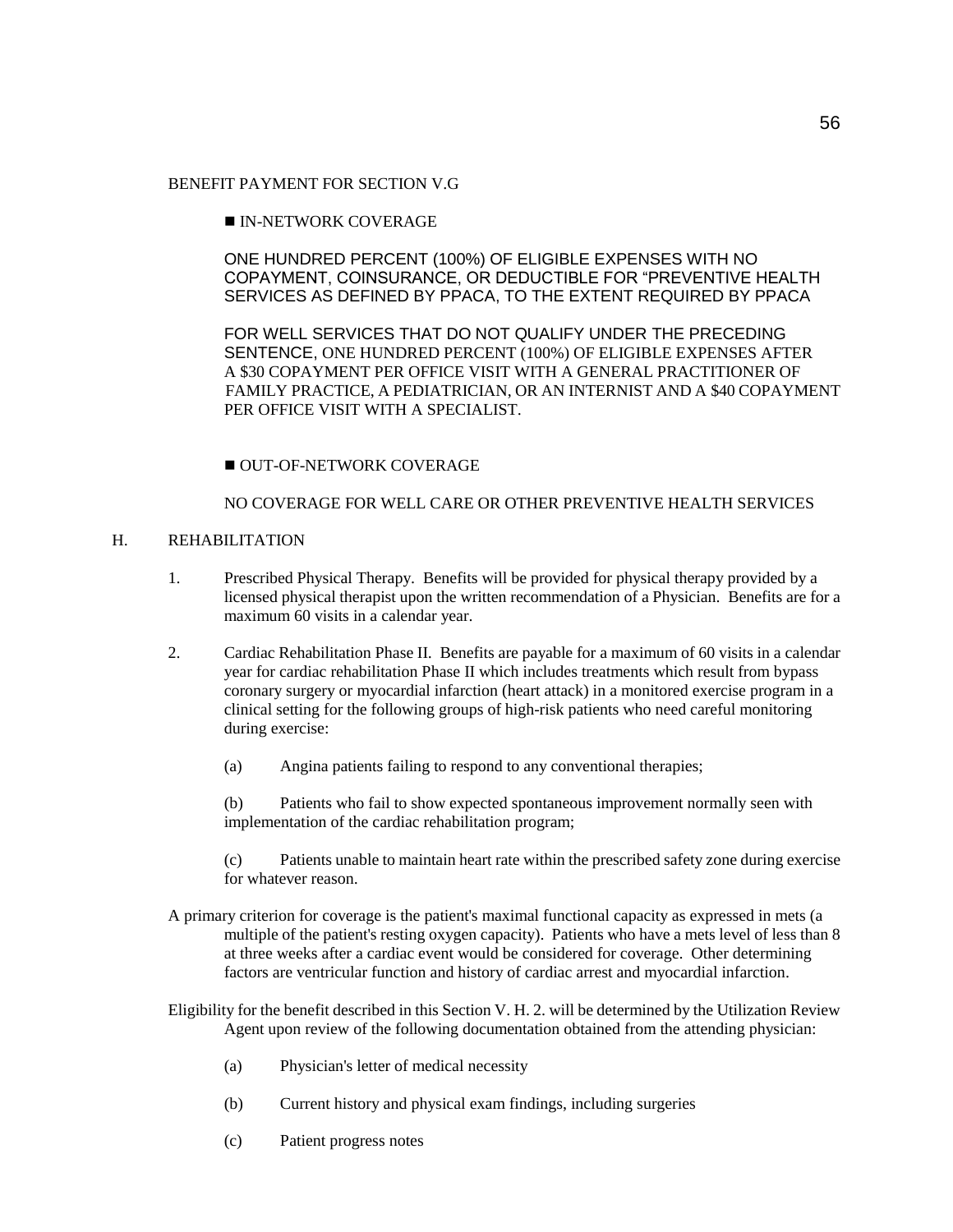- (d) Initial and current evaluations from all providers
- (e) Treatment schedule
- (f) Hospital discharge summary
- (g) All laboratory tests

Phase III cardiac rehabilitation is not covered by this Plan.

BENEFIT PAYMENT FOR SECTION V. H. 1. AND 2.

IN-NETWORK COVERAGE

 IN-NETWORK COINSURANCE FOR ELIGIBLE EXPENSES AFTER THE DEDUCTIBLE UP TO IN-NETWORK STOP-LOSS AND THEN ELIGIBLE EXPENSES COVERED IN FULL UP TO A MAXIMUM OF 60 VISITS PER CALENDAR YEAR

OUT-OF-NETWORK COVERAGE

 OUT-OF-NETWORK COINSURANCE OF ELIGIBLE EXPENSES AFTER THE OUT-OF-NETWORK DEDUCTIBLE UP TO OUT-OF-NETWORK STOP-LOSS AND THEN ELIGIBLE EXPENSES COVERED IN FULL

3. Inpatient Substance Abuse Treatment. Covered as specified in a contractual arrangement with a Network Provider.

#### BENEFIT PAYMENT

**IN-NETWORK COVERAGE** 

IN-NETWORK COINSURANCE FOR ELIGIBLE EXPENSES AFTER THE DEDUCTIBLE UP TO IN-NETWORK STOP-LOSS AND THEN ELIGIBLE EXPENSES COVERED IN FULL.

OUT-OF-NETWORK COVERAGE

 OUT-OF-NETWORK COINSURANCE OF ELIGIBLE EXPENSES AFTER THE OUT-OF-NETWORK DEDUCTIBLE UP TO OUT-OF-NETWORK STOP-LOSS AND THEN ELIGIBLE EXPENSES COVERED IN FULL.

4. Outpatient Substance Abuse Treatment. Benefits are payable for group therapy and for individual therapy.

# BENEFIT PAYMENT

**IN-NETWORK COVERAGE** 

 ONE HUNDRED PERCENT (100%) OF ELIGIBLE EXPENSES AFTER A \$30 COPAYMENT FOR EACH GROUP THERAPY SESSION.

 ONE HUNDRED PERCENT (100%) OF ELIGIBLE EXPENSES AFTER A \$30 COPAYMENT FOR EACH INDIVIDUAL THERAPY VISIT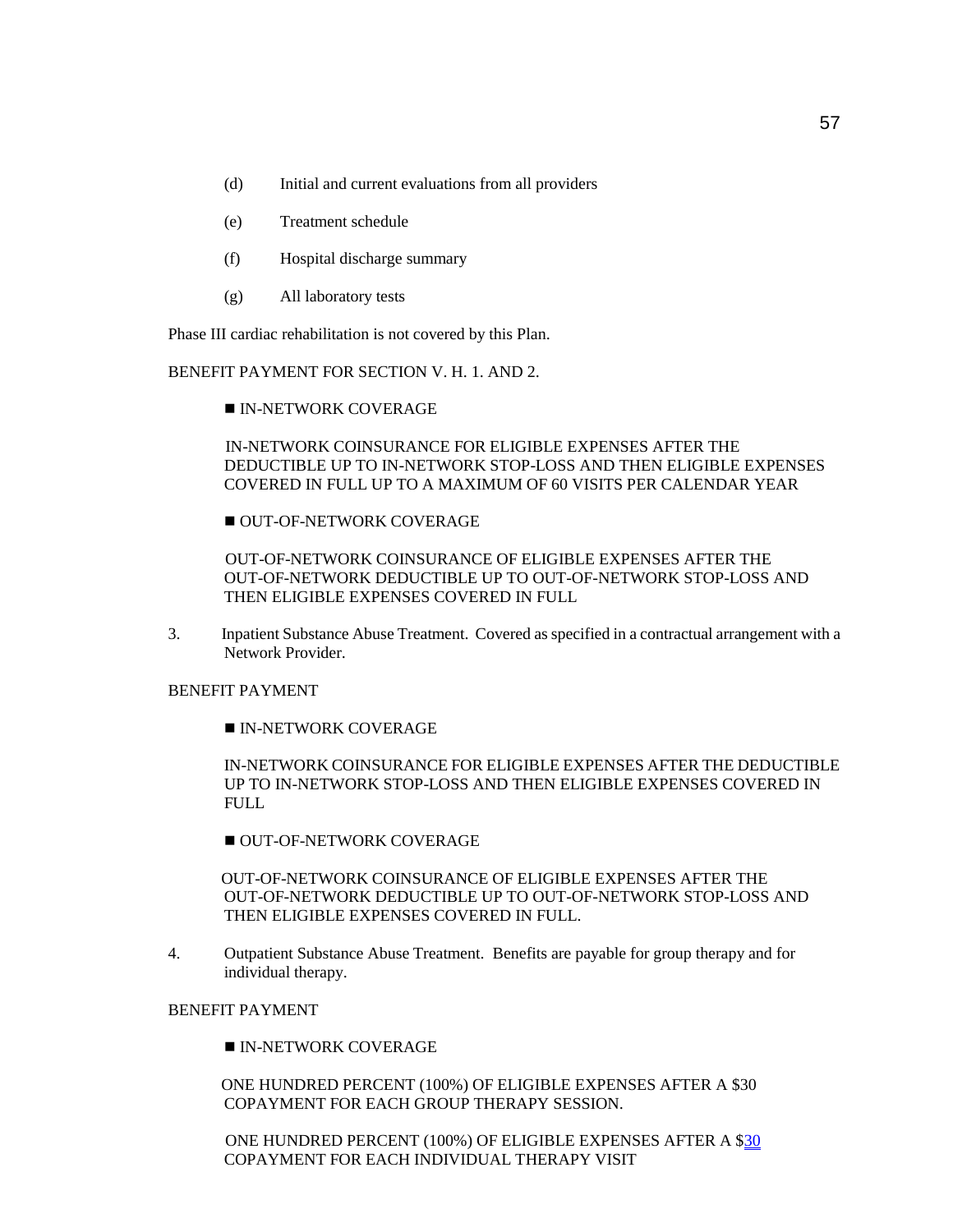OUT-OF-NETWORK COINSURANCE OF ELIGIBLE EXPENSES AFTER THE OUT-OF-NETWORK DEDUCTIBLE UP TO OUT-OF-NETWORK STOP-LOSS AND THEN ELIGIBLE EXPENSES COVERED IN FULL.

## I. MENTAL/NERVOUS DISORDERS

1. Inpatient Mental and Nervous Disorders. Covered as specified in a contractual arrangement with a Network Provider.

## BENEFIT PAYMENT

**IN-NETWORK COVERAGE** 

IN-NETWORK COINSURANCE FOR ELIGIBLE EXPENSES AFTER THE DEDUCTIBLE UP TO IN-NETWORK STOP-LOSS AND THEN ELIGIBLE EXPENSES COVERED IN FULL

OUT-OF-NETWORK EXPENSES

OUT-OF-NETWORK COINSURANCE OF ELIGIBLE EXPENSES AFTER THE OUT-OF-NETWORK DEDUCTIBLE UP TO OUT-OF-NETWORK STOP-LOSS AND THEN ELIGIBLE EXPENSES COVERED IN FULL

2. Outpatient Treatment of Mental and Nervous Disorders. Benefits are payable for group therapy and for individual therapy.

# BENEFIT PAYMENT

**IN-NETWORK COVERAGE** 

 ONE HUNDRED PERCENT (100%) OF ELIGIBLE EXPENSES AFTER A \$30 COPAYMENT FOR EACH GROUP THERAPY VISIT

 ONE HUNDRED PERCENT (100%) OF ELIGIBLE EXPENSES AFTER A \$30 COPAYMENT FOR EACH INDIVIDUAL THERAPY VISIT

OUT-OF-NETWORK COVERAGE

 OUT-OF-NETWORK COINSURANCE OF ELIGIBLE EXPENSES AFTER THE OUT-OF-NETWORK DEDUCTIBLE UP TO OUT-OF-NETWORK STOP-LOSS AND THEN ELIGIBLE EXPENSES COVERED IN FULL

# J. HEARING, SPEECH THERAPY, AND ORAL SURGERY

1. Hearing Care. Benefits will be provided for audiological tests upon written referral by a Physician.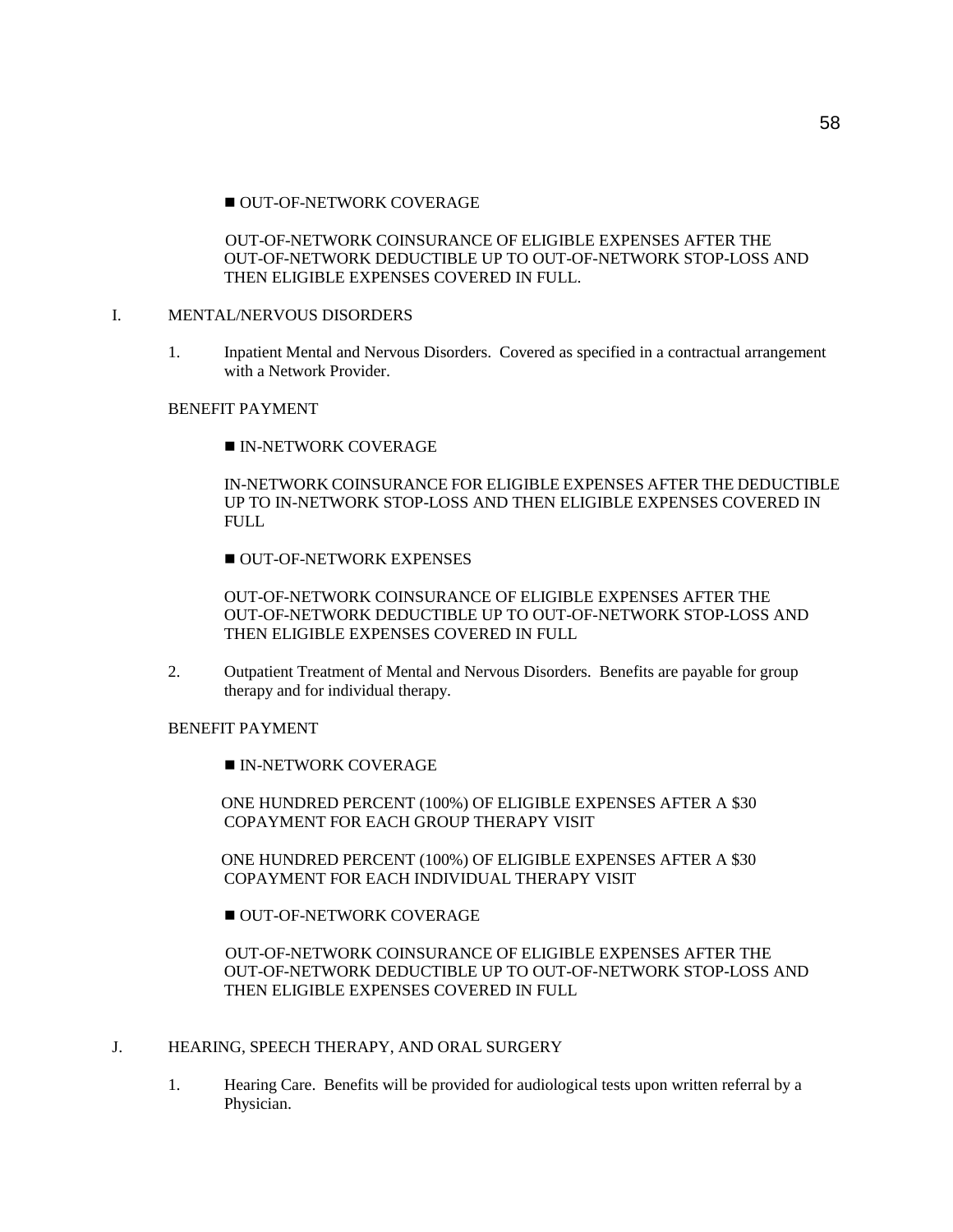#### BENEFIT PAYMENT

# **COVERAGE**

IN-NETWORK COINSURANCE FOR ELIGIBLE EXPENSES AFTER THE DEDUCTIBLE UP TO IN-NETWORK STOP-LOSS AND THEN ELIGIBLE EXPENSES COVERED IN FULL

2. Speech Therapy. Benefits will be provided for up to 60 visits in a calendar year for restorative or rehabilitative speech therapy or speech therapy to correct speech impairment due to a structural, physiological or neurological disorder as certified by a Physician, whether or not congenital, rendered by a qualified speech therapist for speech loss or impairment upon the written recommendation of a Physician.

## BENEFIT PAYMENT

#### IN-NETWORK COVERAGE

IN-NETWORK COINSURANCE FOR ELIGIBLE EXPENSES AFTER THE DEDUCTIBLE UP TO IN-NETWORK STOP-LOSS AND THEN ELIGIBLE EXPENSES COVERED IN FULL UP TO A MAXIMUM OF 60 VISITS PER CALENDAR YEAR

OUT-OF-NETWORK SERVICES COVERAGE

 OUT-OF-NETWORK COINSURANCE OF ELIGIBLE EXPENSES AFTER THE OUT-OF-NETWORK DEDUCTIBLE UP TO OUT-OF-NETWORK STOP-LOSS AND THEN ELIGIBLE EXPENSES COVERED IN FULL

3. Oral Surgery. Benefits will be payable for eligible charges, including local and general anesthesia charges for procedures performed by a Doctor of Dental Surgery (D.D.S.) or Doctor of Medicine (M.D.) described in the Schedule of Oral Surgical Procedures contained in Appendix 2 including treatment of a fractured jaw or of accidental injuries to natural teeth within 12 months of the accident (including replacement of such natural teeth within such period).

#### BENEFIT PAYMENT

#### COVERAGE

IN-NETWORK COINSURANCE FOR ELIGIBLE EXPENSES AFTER THE DEDUCTIBLE UP TO IN-NETWORK STOP-LOSS AND THEN ELIGIBLE EXPENSES COVERED IN FULL

# K. MEDICAL SERVICES AND SUPPLIES

- 1. Medical Supplies and Durable Medical Equipment. Benefits will be payable for the purchase or rental of a wheelchair, hospital bed, iron lung, glucometer and similar equipment, provided, in the case of purchase, that the criteria below have been fulfilled:
	- (a)The use of such equipment is certified by the attending Physician to be Medically Necessary; and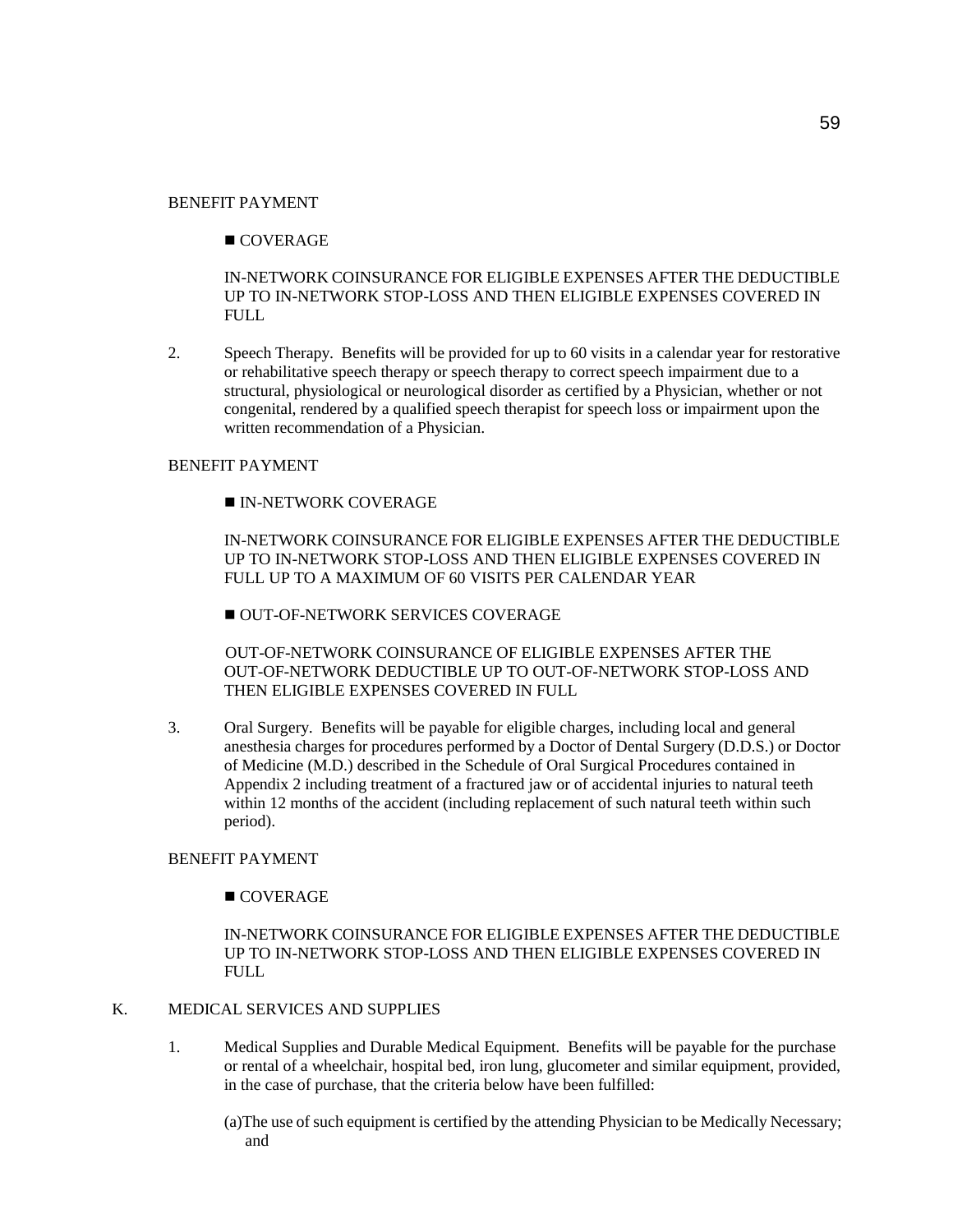(b)The rental cost of the equipment for the period of use prescribed by the attending Physician exceeds the purchase price.

Whenever the purchase price of the equipment exceeds \$500, prior approval of the Employer will be required. Benefits also will be provided for catheters, colostomy bags and jobst stockings if prescribed as Medically Necessary by a Physician.

#### BENEFIT PAYMENT

**IN-NETWORK COVERAGE** 

IN-NETWORK COINSURANCE FOR ELIGIBLE EXPENSES AFTER THE DEDUCTIBLE UP TO IN-NETWORK STOP-LOSS AND THEN ELIGIBLE EXPENSES COVERED IN FULL

OUT-OF-NETWORK COVERAGE

OUT-OF-NETWORK COINSURANCE OF ELIGIBLE EXPENSES AFTER THE OUT-OF-NETWORK DEDUCTIBLE UP TO OUT-OF-NETWORK STOP-LOSS AND THEN ELIGIBLE EXPENSES COVERED IN FULL

2. Diabetic Care Supplies. Benefits are payable for diabetic care supplies (which include only syringes, needles, and test tapes) if prescribed as Medically Necessary by a Physician.

# BENEFIT PAYMENT

IN-NETWORK COVERAGE

ONE HUNDRED PERCENT (100%) OF ELIGIBLE EXPENSES AFTER A \$12 PRESCRIPTION DRUG CO-PAYMENT THROUGH THE RETAIL PRESCRIPTION DRUG NETWORK OR \$30 THROUGH THE MAIL ORDER PRESCRIPTION SERVICE. .

OUT-OF-NETWORK COVERAGE

OUT-OF-NETWORK COINSURANCE OF ELIGIBLE EXPENSES AFTER THE OUT-OF-NETWORK DEDUCTIBLE UP TO OUT-OF-NETWORK STOP-LOSS AND THEN ELIGIBLE EXPENSES COVERED IN FULL

3. Artificial Limbs, Larynx and Eyes. Benefits will be provided for artificial limbs, larynx and eyes.

# BENEFIT PAYMENT

■ COVERAGE

IN-NETWORK COINSURANCE FOR ELIGIBLE EXPENSES AFTER THE DEDUCTIBLE UP TO IN-NETWORK STOP-LOSS AND THEN ELIGIBLE EXPENSES COVERED IN FULL

4. Ambulance (Local/Air). Benefits will be provided for ambulance service (a) to a Hospital from an accident scene or (b) upon written recommendation by a Physician, for transportation between Hospitals or Convalescent Nursing Units, or between home and a Hospital or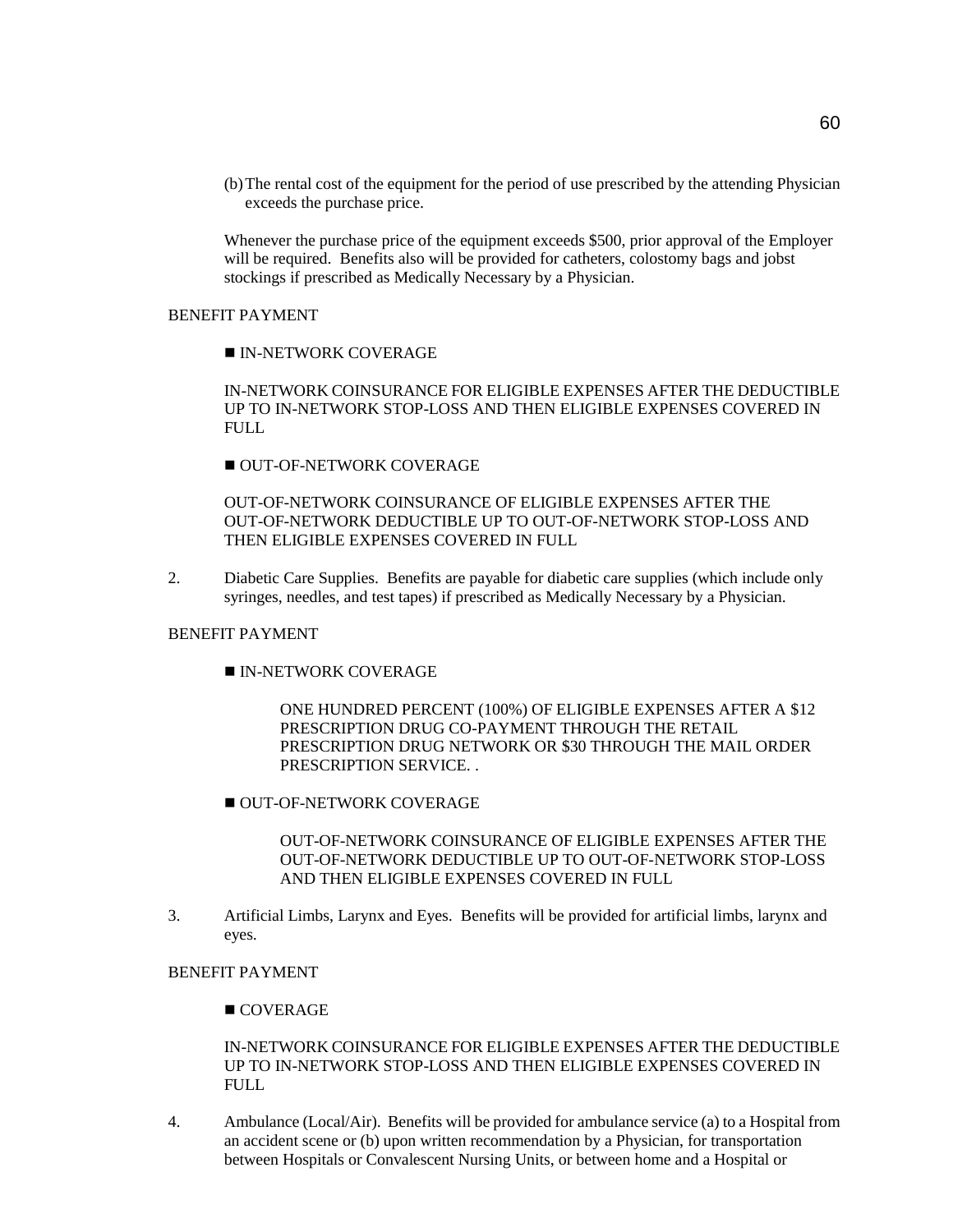Convalescent Nursing Unit. If an ambulance service is required because of a life-threatening accident or condition, it will be considered In-Network regardless of whether the ambulance service is a Network Provider.

#### BENEFIT PAYMENT

# ■ COVERAGE

IN-NETWORK COINSURANCE FOR ELIGIBLE EXPENSES AFTER THE DEDUCTIBLE UP TO IN-NETWORK STOP-LOSS AND THEN ELIGIBLE EXPENSES COVERED IN FULL.

- 5. Prescription Drug Benefits
	- (a) General. Prescription drug benefits will be payable if a Participant, as a result of an accident or sickness, incurs expenses for covered prescription drugs dispensed by any person or organization legally licensed to dispense drugs, upon the order of a Physician.
	- (b) Benefits
		- (i) Benefits will be provided through participating providers who have agreed to accept an assignment of the benefit claim hereunder by the Participant to the provider plus a the applicable Copayment by the Participant as full payment for an A-rated generic prescription drug or brand name prescription drug when an A-rated generic prescription drug is not available. If the brand name prescription drug is dispensed when an A-rated generic prescription drug is available, the Participant is required to pay the applicable Copayment plus the cost difference between the brand name and A-rated generic prescription drug. The Copayment amount and cost difference, if applicable, is to be paid by the Participant and is applicable to the initial requirement for a prescription drug of 30 days or less.

Prescription drug requirements in excess of an initial 30-day supply, up to and including a 90 day supply, must be filled through the Mail Order Prescription Service established by the Employer or the Company with the applicable Copayment as full payment for an A-rated generic prescription drug or brand name prescription drug when an A-rated generic prescription drug is not available or when the Doctor specifies that a brand name drug be dispensed.

If the Mail Order Prescription Service is not used when required, the benefit reimbursement will be handled as if the drug has been dispensed by a non-participating provider except the amount of reimbursement of the Participant will be equal to the Employer's cost as if the Mail Order Prescription Service had provided the prescription drug.

(ii) If a covered prescription drug is dispensed by a non-participating provider, the amount of the benefit for the initial requirement of a prescription drug of 30 days or less will be: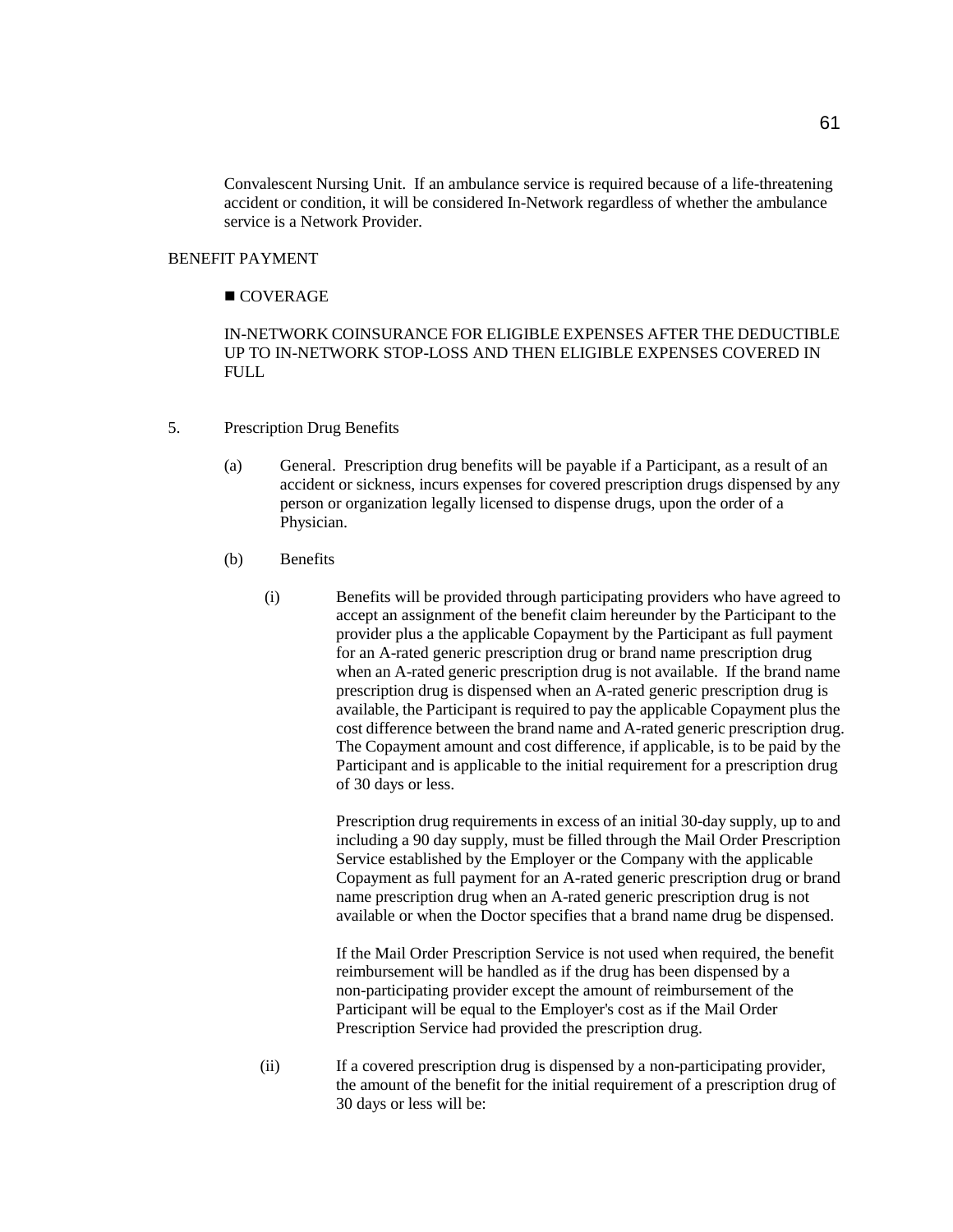- (A) The dispensing fee for the covered prescription drug which the individual provider most frequently charges his/her customers for dispensing similar drugs, plus
- (B) The actual cost of the covered prescription drug to the provider, plus
- (C) Any applicable state sales tax for the covered prescription drug, less
- (D) The applicable minimum Copayment or 20 percent of the cost, whichever is higher, of the A-rated generic prescription drug or brand name prescription if an A-rated generic prescription drug is not available. If a brand name prescription drug is dispensed when an A-rated generic prescription drug is available, the Participant is required to pay the minimum Copayment described in the preceding sentence plus the cost difference between the brand name and A-rated generic prescription drugs.
- (c) Covered Prescription Drugs

The prescription drugs covered by this Section V.K.5. are:

- (i) Injectable insulin, or any Prescription Legend Drug for which a prescription is required;
- (ii) A compound medication of which at least one ingredient is a Prescription Legend Drug;
- (iii) Generic oral contraceptives that are a "preventive health service" as defined under PPACA, or a brand equivalent if no generic oral contraceptive is effective and safe for the Participant to use, in either case, such drug shall be covered with no cost sharing; and
- (iv) Any other drug which under applicable state law may only be dispensed upon the prescription of a Physician;

 provided that a prescription drug shall not be covered under this Section V.K.5. if (A) the cost thereof is included in the cost of other services or supplies provided to or prescribed for the Participants, or (B) such drug is consumed at the time and place the prescription is ordered; except, however, a drug dispensed by a licensed pharmacy doing business with the public will be covered.

 "Prescription Legend Drug" means, for the purpose of this Section V.K.5., any medical substance, the label of which, under the federal Food, Drug, and Cosmetic Act, as from time to time amended, is required to bear the legend: "Caution: Federal Law prohibits dispensing without a prescription".

- (d) Exclusions
	- (i) No benefit shall be payable to a Participant who is entitled to receive reimbursement under any workers' compensation law or is entitled to benefits from any municipal, state, federal or other governmental program of any sort for the same medical condition or injury.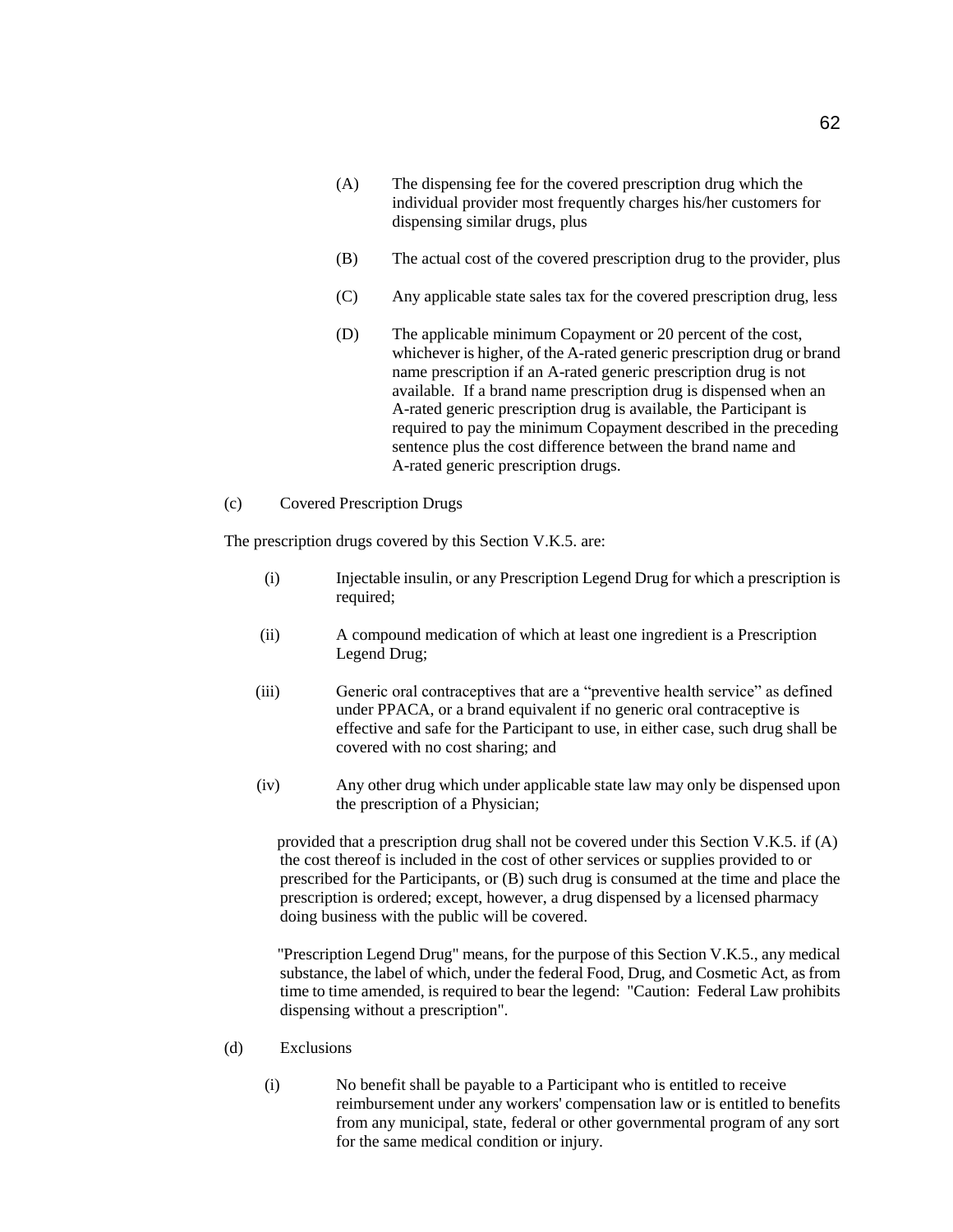- (ii) Except as specifically provided in (c)(iii) above, no benefit shall be payable for any medication or device which is to be used for contraceptive purposes. In addition, no benefit shall be payable for any therapeutic device or appliance (e.g., hypodermic needles, syringes, support garments and other non-medicinal substances).
- (iii) No benefit shall be payable for the administration of any medication.
- (iv) No benefit shall be payable for any medication for which the customary and usual charge is less than the applicable copayment.
- (v) No benefit shall be payable for more than a 90 day supply of any medication, for any refill in excess of the number specified by the Physician, or for any refill dispensed after one year from the Physician's order.
- (vi) No benefit will be paid for sexual dysfunction drugs

#### HIP COVERAGE

An annual deductible separate from medical will be applied to prescription drug benefits of \$150 for individual and \$300 for family.

**IN-NETWORK COVERAGE** 

| APPLICABLE COPAYMENTS        | <b>RETAIL PHARMACY</b>       | <b>MAIL ORDER</b>  |
|------------------------------|------------------------------|--------------------|
| A-Rated Generic Drug         | \$12.00                      | \$30.00            |
| <b>Formulary Brand Drug</b>  | Higher of \$20.00 or 20%     | Higher of \$50.00  |
|                              | coinsurance                  | or 20%             |
|                              |                              | coinsurance        |
| Non-Formulary Brand Drug     | Higher of $$40.00$ or $40\%$ | Higher of \$100 or |
|                              | coinsurance                  | 40% coinsurance    |
| <b>Maximum Days Supplied</b> | 30 Days                      | 90 Days            |
| Maximum Copay                | \$100.00                     | \$200.00           |

## A 50% COPAYMENT WILL BE REQUIRED FOR ANY NON-SEDATING ANTIHSTAMINES AND GASTRO-ESOPHAGEAL DRUGS

IF A BRAND NAME PRESCRIPTION DRUG IS DISPENSED WHEN AN A-RATED GENERIC PRESCRIPTION DRUG IS AVAILABLE THE APPLICABLE COPAYMENT IS REQUIRED PLUS THE COST DIFFERENCE BETWEEN THE BRAND NAME AND A-RATED GENERIC PRESCRIPTION DRUG.

## **NUT-OF-NETWORK COVERAGE**

| APPLICABLE COPAYMENTS       | <b>RETAIL PHARMACY</b>                  | <b>MAIL ORDER</b>                          |
|-----------------------------|-----------------------------------------|--------------------------------------------|
| A-Rated Generic Drug        | \$12.00                                 | \$30.00                                    |
| <b>Formulary Brand Drug</b> | Higher of \$20.00 or 20%<br>coinsurance | Higher of \$50.00<br>or 20%<br>coinsurance |
| Non-Formulary Brand Drug    | Higher of $$40.00$ or $40\%$            | Higher of \$100 or                         |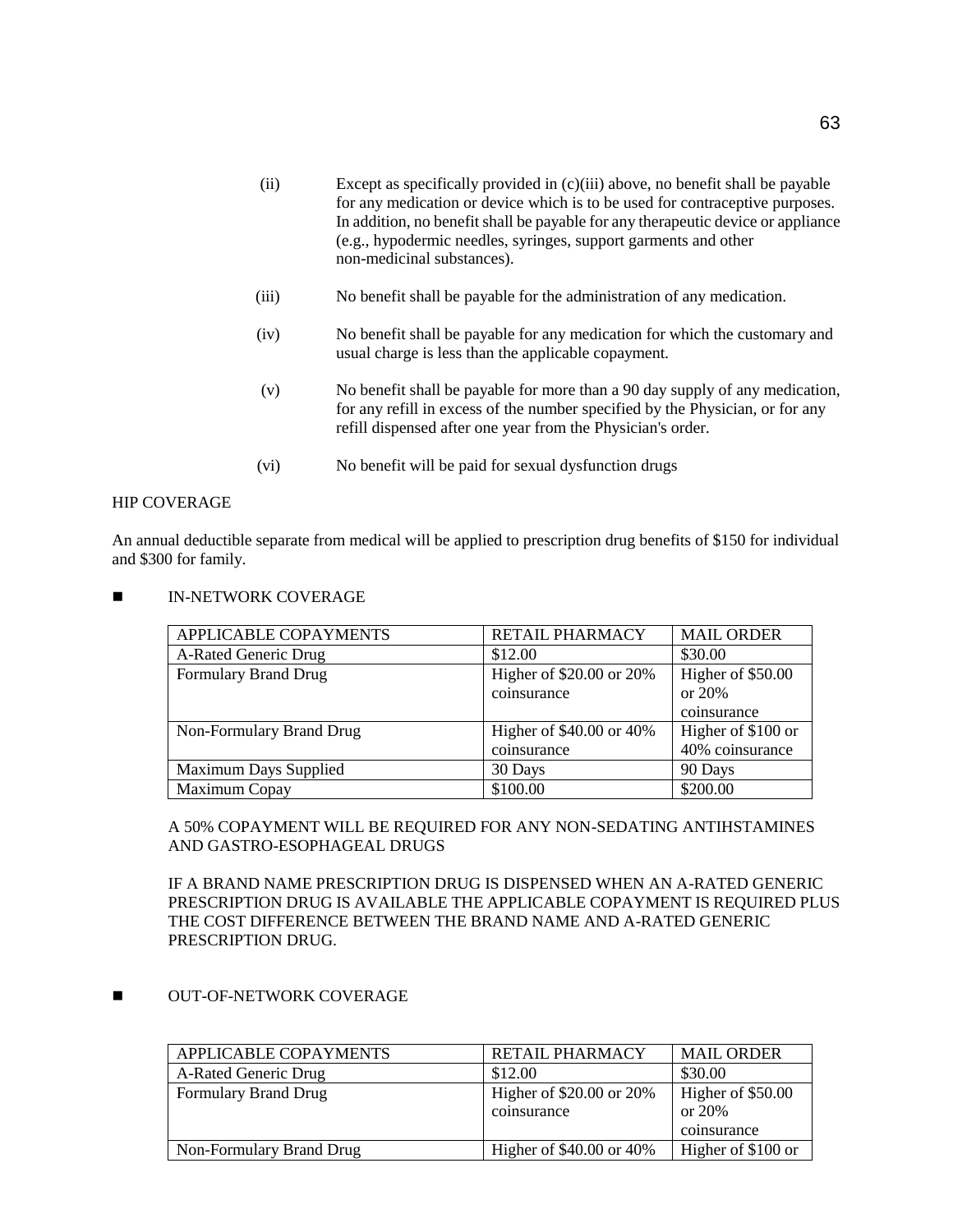|                              | coinsurance | 40% coinsurance |
|------------------------------|-------------|-----------------|
| <b>Maximum Days Supplied</b> | 30 Days     | 90 Days         |
| Maximum Copay                | \$100.00    | \$200.00        |

#### A 50% COPAYMENT WILL BE REQUIRED FOR ANY NON-SEDATING ANTIHSTAMINES AND GASTRO-ESOPHAGEAL DRUGS

IF A BRAND NAME PRESCRIPTION DRUG IS DISPENSED WHEN AN A-RATED GENERIC PRESCRIPTION DRUG IS AVAILABLE THE APPLICABLE COPAYMENT IS REQUIRED PLUS THE COST DIFFERENCE BETWEEN THE BRAND NAME AND A-RATED GENERIC PRESCRIPTION DRUG.

Prescription drugs that are ongoing and used for maintenance may be filled three times at retail and then must be refilled through mailorder or pay a double co-pay at retail.

# SECTION VI. EXCLUSIONS AND LIMITATIONS

- A. CHARGES NOT COVERED. The following charges are not covered under this Plan:
	- 1. Non-Compliance with Pre-Certification Procedures. Charges that would otherwise have been payable under this Plan if the Participant had followed the required procedures for:

Pre-Admission Certification

Concurrent Review After Admission

Pre-Admission Testing

Weekend Admissions

Prospective Procedure Review

- 2. Workers' Compensation. Charges incurred in connection with an accident or sickness arising out of, or in the course of, any employment for wage or profit, or disease covered by a workers' compensation law or similar legislation.
- 3. Check Up Examinations. Charges for medical examinations for "check up" purposes when not incident and necessary to the treatment of an illness, except as otherwise provided for herein or required to be covered by applicable law.
- 4. Cosmetic Surgery. Charges incurred in connection with remedying a condition by means of cosmetic surgery unless such condition is the result of accidental bodily injury sustained while a Participant. Notwithstanding any other provision of the Plan, in the event that a Participant undergoes a mastectomy that is covered by the Plan and such Participant elects breast reconstruction in connection with such mastectomy, coverage for reconstruction of the breast on which such mastectomy has been performed, surgery and reconstruction of the other breast to produce a symmetrical appearance, prostheses and the cost of physical complications at any stage of the mastectomy, including lympedemas, in a manner determined in consultation with the attending physician and the patient, shall be provided under this Plan.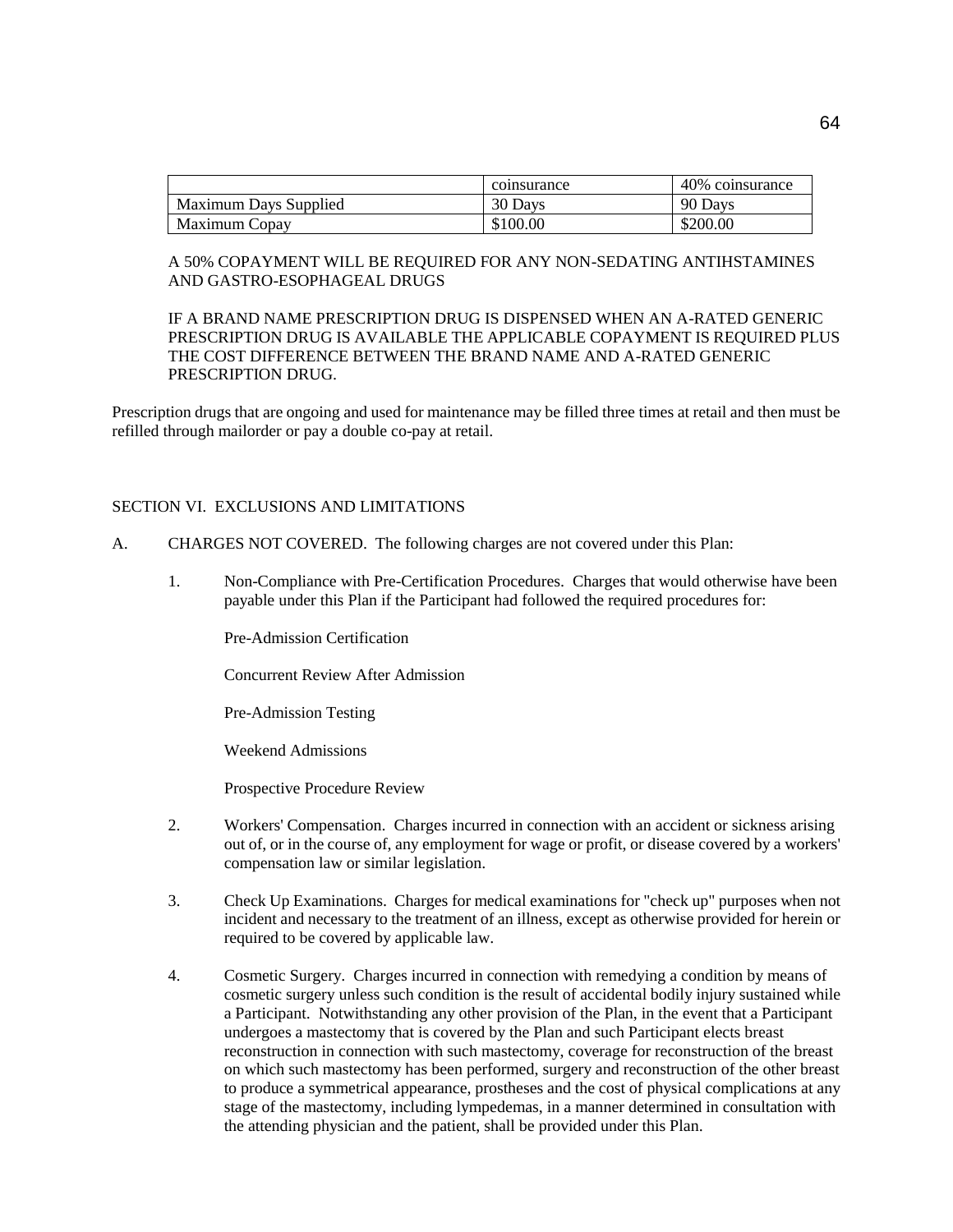- 5. Government Facility. To the extent not required to be covered by applicable law, charges incurred during confinement in a Hospital owned or operated by the United States Government or agency thereof, charges for services, treatments or supplies furnished by or for the United States Government or any agency thereof, and charges incurred during confinement in a Hospital owned or operated by a state, province or political subdivision unless there is an unconditional requirement to pay these last mentioned charges without regard to any rights against others, contractual or otherwise, or charges for services or supplies that are furnished or paid for because of service in the armed forces of any government.
- 6. Act of War. Charges incurred in connection with illness or injury due to an act of war, including but not limited to, any war declared or undeclared, and armed aggression resisted by the armed forces of any country, combinations of countries or international organization, if such act occurs while the Participant is a covered individual.
- 7. Mouth Conditions. Charges for Physician's services in connection with mouth conditions due to periodontal or periapical disease, or involving any of the teeth, their surrounding tissue or structure, the alveolar process or the gingival tissue, unless the charges are for treatment in connection with eligible dental surgical procedures.
- 8. Flat Feet. Charges for Physician's services in connection with weak, strained or flat feet, any instability or imbalance of the foot or any metatarsalgia or bunion, unless the charges are for an open cutting operation or services provided by a Doctor of Medicine or a Doctor of Osteopathy.
- 9. Corns, etc. Charges for Physician's services in connection with corns, calluses or toenails, unless the charges are for the partial or complete removal of nail roots or for services prescribed by a Doctor (M.D. or D.O.) who is treating the patient for a metabolic or peripheral-vascular disease.
- 10. Medicare and Government Coverage. Charges incurred for services, treatment and supplies in connection with an illness of a covered individual, to the extent such services, treatments and supplies, or payment of such charges, or any benefit for or in connection with such charges, services, treatments or supplies, is provided for the covered individual under or by any law or plan of any government or political sub-division (including but not limited to Medicare and Medicare Part B benefits).
- 11. Sterilization Reversal. Charges for sterilization reversal procedures.
- 12. Certain Confinements. Expenses for confinement in any institution or any part of any institution which is not a Hospital, Hospice or Convalescent Nursing Unit.
- 13. Self-Inflicted Injuries. Charges for intentionally self-inflicted injuries or charges incurred for medical care resulting from the commission of a serious crime.
- 14. Charges for Completing Forms. Charges for completing claim forms.
- 15. T.V. or Telephone. Personal comfort, entertainment or convenience items, such as television or telephone use while hospitalized.
- 16. Custodial Care. Charges for custodial care.
- 17. Certain Eye and Hearing Care. Charges for eye refractions or examinations for the fitting of glasses or hearing aids.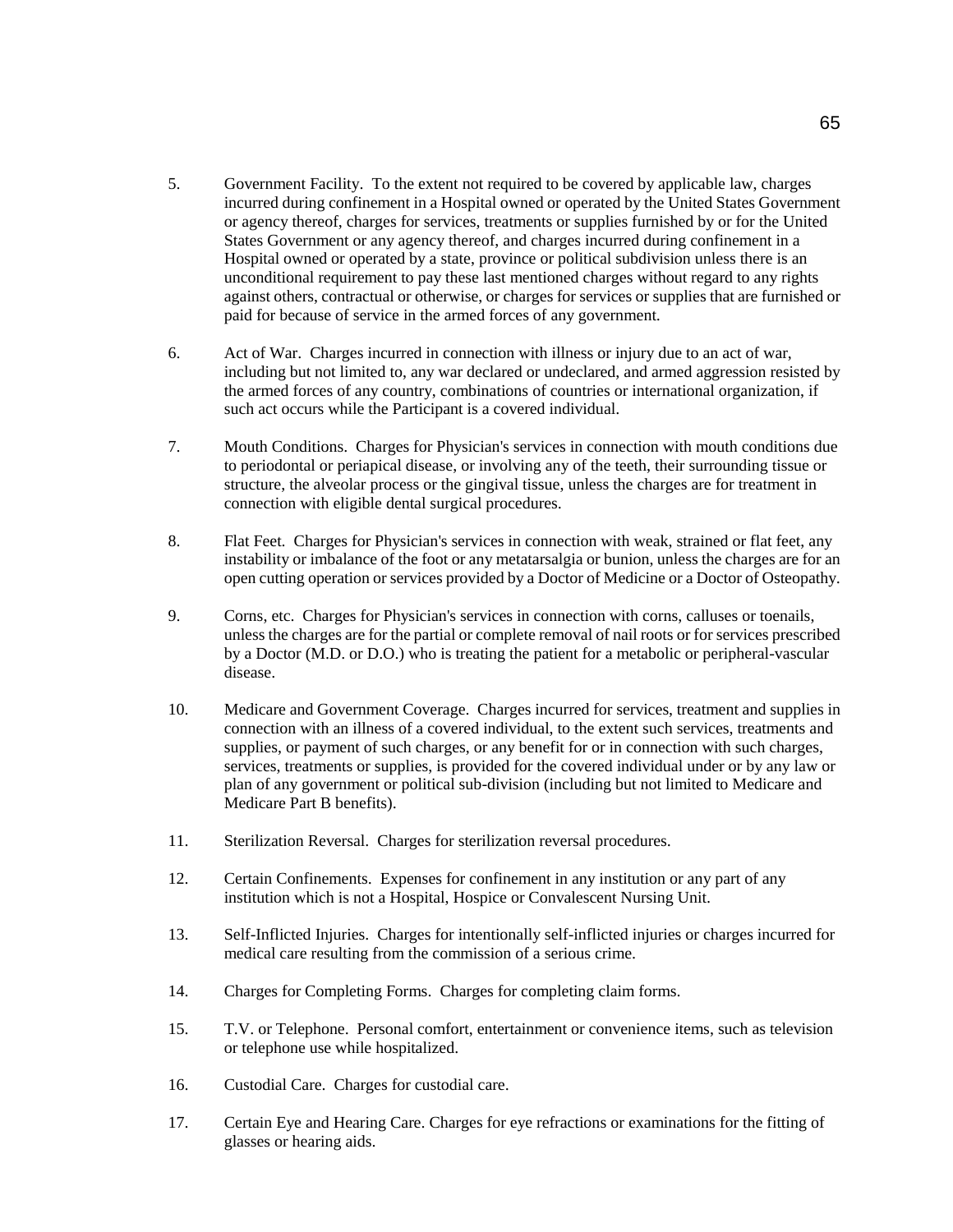If, after benefits have been paid on account of services, treatments and supplies given to the Participant in connection with an illness or injury of such person, it is determined that any such services, treatments or supplies are described above, the Employer will be entitled to a refund from the Employee of the amount paid by it in connection with such illness or injury which is in excess of the benefits which would have been payable based on the actual eligible charges incurred.

# B. LIMITATIONS

- 1. Duplication of Benefits. The benefits provided by the Employer under this Plan shall be reduced when and to the extent they are hereafter duplicated or supplemented, in whole or in part, by federal or state statute or by payments made under any "No Fault" auto insurance. Refer also to Section IX., Coordination of Benefits.
- 2. Medically Necessary Abortions. The benefits under this Plan shall apply only to abortions that are Medically Necessary, that is, where the life of the mother would be endangered if the pregnancy continued, and medical complications arising from a Medically Necessary abortion.
- 3. Medically Necessary Services. Coverage hereunder excludes charges for any service or supply which is not Medically Necessary for the care of the patient's sickness, injury or condition.

## SECTION VII. EMPLOYEE PAYMENTS

## A. DEDUCTIBLES

- 1. Annual Individual Deductible. The amount of the annual individual In-Network Deductible is \$250 and Out-of-Network Deductible is \$500, as set forth throughout the Plan. For New Hires see Appendix 3.
- 2. Deductible Carryover. There are no Deductible carryovers applicable to a subsequent Benefit Year.
- 3. Maximum Annual Family Deductible. The maximum annual family In-Network Deductible is \$500 and Out-of-Network Deductible is \$1,000, as set forth throughout the Plan. For New Hires see Appendix 3.
- 4. Charges in excess of the Reasonable and Customary Fee shall not apply to the applicable Deductible.

## B. COPAYMENTS

Copayments are \$30, \$40, \$50 for Urgent Care Facilities and \$200 for Emergency Room Facilities as set forth throughout the Plan.

## C. CO-INSURANCE

Co-Insurance is 90% for In-Network and 70% for Out-of-Network as set forth throughout the Plan. For New Hires see Appendix 3.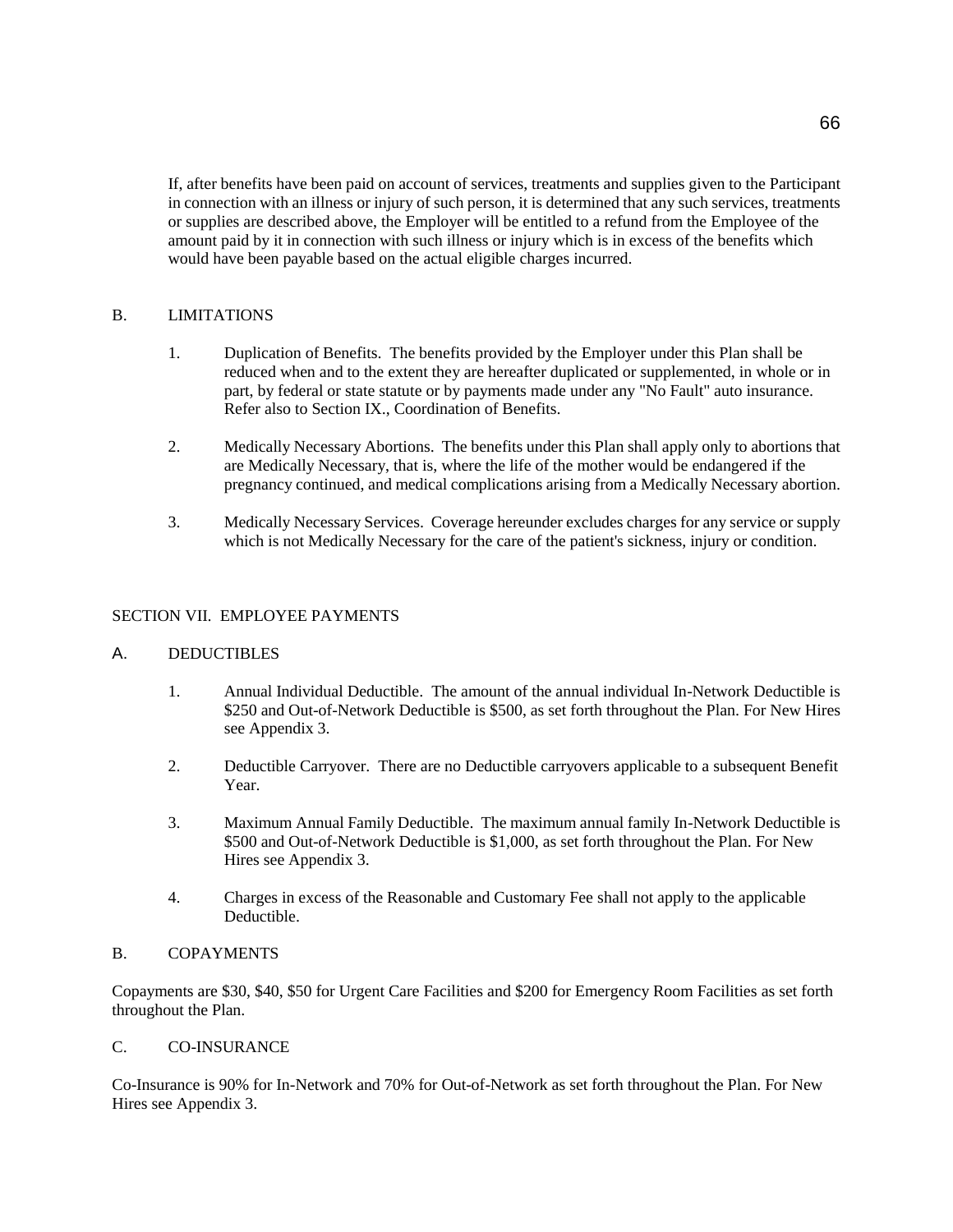## D. STOP-LOSS

The individual In-Network Stop-Loss per year is \$2,000. The Family In-Network Stop-Loss per year is \$4,000. The individual Out-of-Network Stop-Loss per year is \$4,000. The Family Out-of-Network Stop-Loss charge per year is \$8,000. Charges in excess of the Reasonable and Customary Fee shall not apply to the applicable Stop-Loss. For New Hires see Appendix 3.

## E. EMPLOYEE PREMIUMS

Effective January 1, 2014, weekly premiums of \$15.02 for single coverage, \$27.97 for employee plus spouse, \$29.25 for employee plus child(ren), and \$47.38 for family coverage. Premiums will be increased by 10% over the premium amount in effect in the previous year for each of 2015, 2016, and 2017.

# SECTION VIII. CLAIMS

# A. PROOF OF CLAIM

.

Written proof of charges upon which a claim may be based must be furnished to the Contract Administrator not later than twelve (12) months after the end of the Benefit Year in which the charges were incurred.

## B. INITIAL CLAIM DETERMINATION

All claims of Employees for benefits under the Plan, including those claims for benefits that require notification or approval prior to receiving medical care, shall be filed and processed in accordance with procedures established by the applicable Contract Administrator. The claims procedures of each Contract Administrator that are applicable to the Plan are hereby incorporated by reference. Claims and review procedures shall comply with applicable law, including the requirements under PPACA regarding the internal claims and appeals process and the availability of external review.

A claimant is entitled to a full review of his or her claim by the Company's Pension Board after he or she has been notified by the Contract Administrator of a denial or a reduction of benefits. A claimant desiring a review must make a written request to the Pension Board requesting such a review, which may include whatever comments or arguments such claimant wishes to submit. During the review, the claimant may represent himself or herself or appoint a representative to do so, and will have the right to inspect all documents pertaining to the claim.

A request for a review must be filed with the Pension Board within sixty (60) days after the date the claim for benefits under the Plan was denied or reduced by the Contract Administrator. If no request is received within the time limit, the denial or reduction of benefits will be final. However, if a request for a review is filed, the Pension Board must render its decision under normal circumstances within thirty (30) days of the receipt of the request for review. In special circumstances the decision may be delayed, but must in any event be rendered no later than sixty (60) days after the receipt of the request. All decisions of the Pension Board shall be in writing and shall include specific reasons for whatever action has been taken and the Plan provisions on which the decision is based.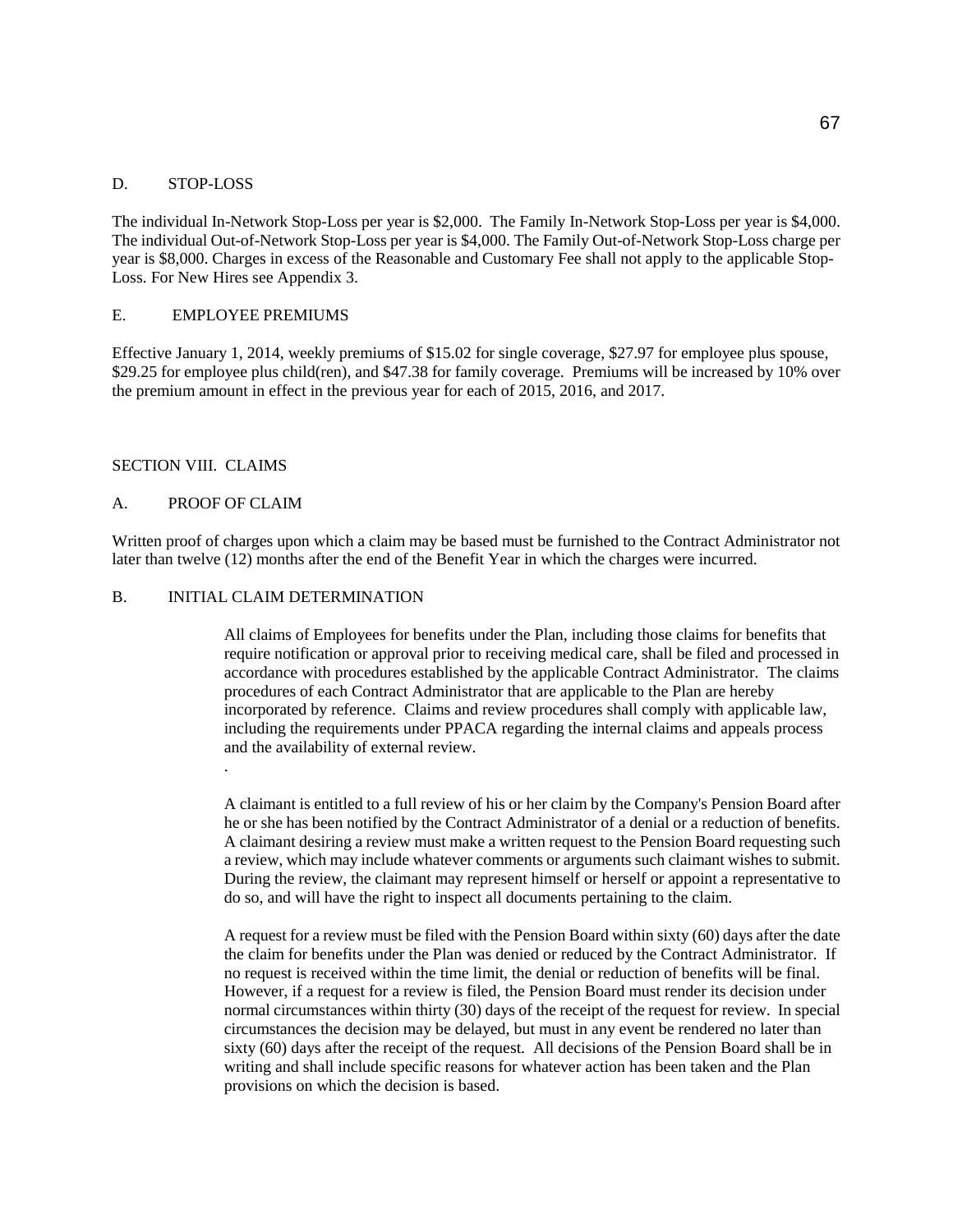# C. LEGAL ESTOPPEL

No action at law or in equity shall be brought to recover under the Plan prior to the exhaustion of administrative remedies provided by the Plan. No such action shall be brought more than two (2) years after the expiration of the time within which proof of such a loss is required.

# D. REPAYMENT OF IMPROPER CLAIMS

If, after benefits have been paid on account of services, treatments and supplies furnished to a Participant, it is determined that benefits have been allowed or paid on ineligible expenses under the Plan, the Employer shall be entitled to a refund from the Participant of the amount paid in connection with such claim which is in excess of the benefits which would have been payable based on the actual eligible charges incurred. The Employer shall have the right to make deduction of said amount from future claim payments or from the Employee's pay.

# E. PROPER DATING

An expense will be deemed to be incurred as of the date of service, treatment or purchase giving rise to the charge, rather than on the date the bill is received.

# F. GRIEVANCE PROCEDURE

If any difference shall arise between the Employer and any Employee with respect to whether or not the Employer has provided the benefits under this Plan such difference may be taken up as a grievance under the grievance procedure provided for under the CBA at the Labor Relations Department level. If any such grievance shall be taken before the impartial arbitrator in accordance with such procedure, then the impartial arbitrator shall have the authority only to decide the question pursuant to the provisions of this Plan applicable to the question, but he or she shall have no authority in any way to alter, add to or subtract from any such provisions. The decision of the impartial arbitrator shall be binding upon the Employer, such Employee, the Pension Board and all other interested parties. Termination of the CBA shall not invalidate the use of its grievance procedure for the purposes of this Plan.

# G. SUBROGATION AND REIMBURSEMENT

- 1. In the event a Participant is legally entitled to recover all or a portion of the cost of a service or a prescription drug covered by this Plan from a third party, the Employer will, upon making payment under this Plan, succeed to any rights of recovery the Participant may have or acquire (with respect to such service or prescription drug) against any individual or organization except insurers of individual hospital, surgical or medical policies issued to the Participant.
- 2. Participants, by acceptance of such benefit payments, agree to furnish such information and assistance and execute such assignments and other instruments as the Employer may reasonably request to facilitate enforcement of the successor rights of the Employer. Participants shall take no action prejudicing such rights of the Employer.
- 3. An Employee who is required to appear and defend against a civil action involving this subrogation provision shall be compensated for time lost from his or her regular scheduled shift. The rate of pay shall be the Employee's "average hourly earnings" (as determined pursuant to Part II, Article IV).
- 4. In the event a Participant recovers all or a portion of the cost of a service or a prescription drug covered by this Plan from a third party or first party insurer, the Employer shall have the right to reimbursement from the Participant for all sums which the Employer may pay or has paid under this Plan. In such event, the Employer shall be entitled to require from such Participant a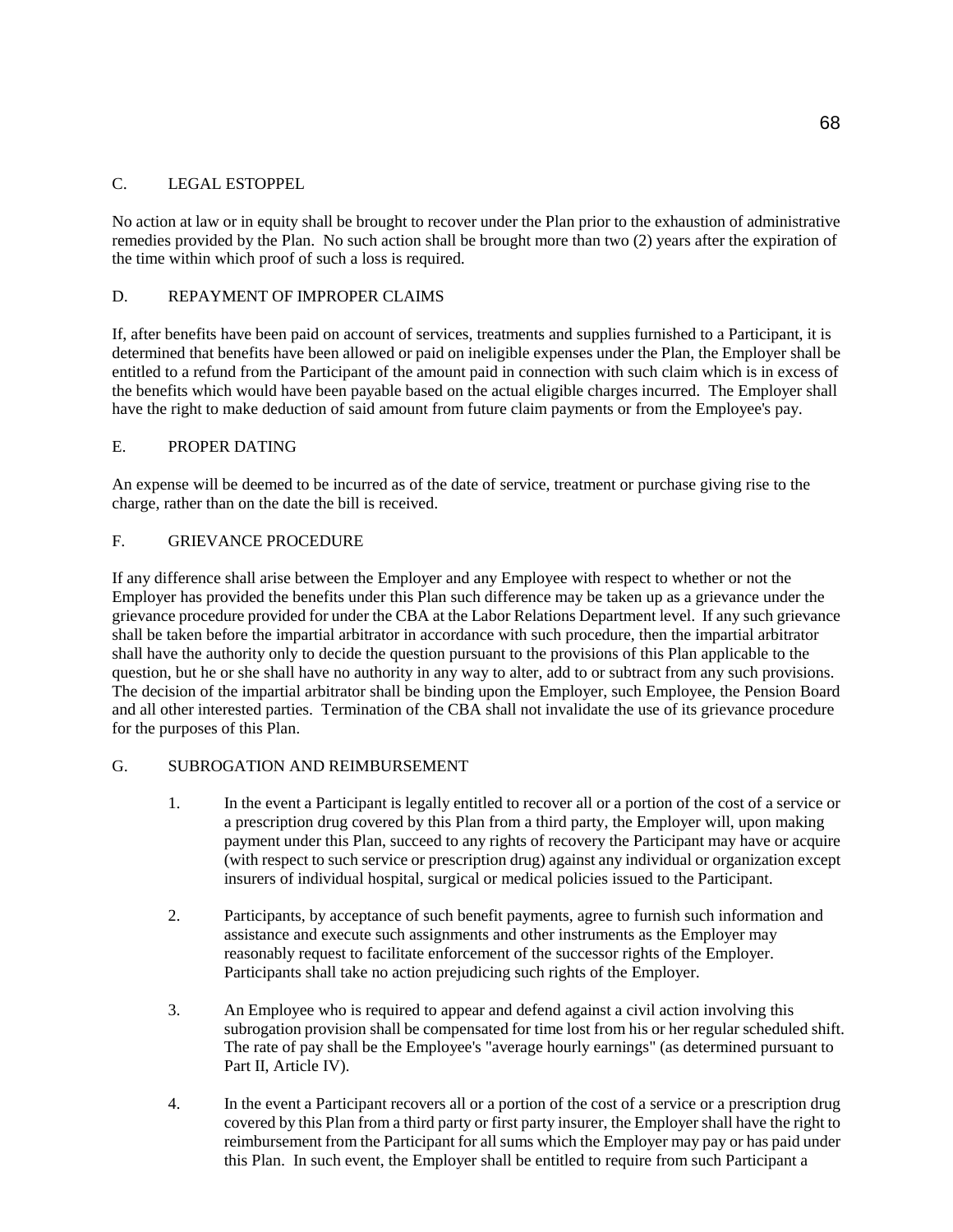reimbursement agreement (in a form to be provided by the Plan Administrator) to the extent of any payments so made. If such Participant fails to execute a reimbursement agreement as directed by the Plan Administrator or fails to reimburse the Plan, such Participant's benefits under this Plan shall terminate immediately upon such failure.

# SECTION IX. COORDINATION OF BENEFITS

## A. NON-DUPLICATION OF BENEFITS

- 1. Non-Duplication. There will be no duplication of benefits from this Plan and other group medical benefit plans in those cases where the total payments would exceed total covered expenses.
- 2. Where There Is Duplication. When there is duplicate coverage, benefits will be determined as follows:
	- (a) Other Than As A Dependent. The benefits of a plan that cover a person as other than a Dependent shall be determined before the benefits of a plan that cover the person as a Dependent.
	- (b) Employee/Retiree. The benefits of a plan that cover the person as an Employee or as a Dependent shall be determined before the benefits of a plan that cover the person as a retiree or as a Dependent of a retiree.
	- (c) Husband/Wife. In those cases where both husband and wife are employed, the program of the parent whose birthday (month and day only) falls earlier in the calendar year will be considered primary, and the parent whose birthday (month and day only) falls later in the calendar year will be considered secondary with respect to the Dependent children of the husband and wife. If the husband and wife have the same birthday (month and day only) the program covering the parent longer is primary and the program covering the other parent for the shorter time is secondary. When the program of the Employee's spouse does not determine primary coverage for Dependent children based on birthday, the program covering the husband as an Employee will be considered as primary with respect to the husband and his Dependent children. The program covering the wife as an Employee will be considered as primary with respect to the wife except that:
		- (i) Divorced/Not Remarried. In the case where parents are separated or divorced and the parent with custody of Dependent children has not remarried, the Dependent coverage of the parent with custody of the children will be primary to the Dependent coverage of the parent without custody.
		- (ii) Divorced/Remarried. In the case where parents are separated or divorced and the parent with custody of Dependent children has remarried, the Dependent coverage of the parent with custody of the children will be primary to the Dependent coverage of the step-parent. The Dependent coverage of the step-parent will be primary to the Dependent coverage of the parent without custody.
		- (iii) Court Decree. Notwithstanding (i) and (ii) above, if there is a court decree which establishes financial responsibility for the medical care expenses with respect to Dependent children, the Dependent coverage of the parent with such financial responsibility will be primary.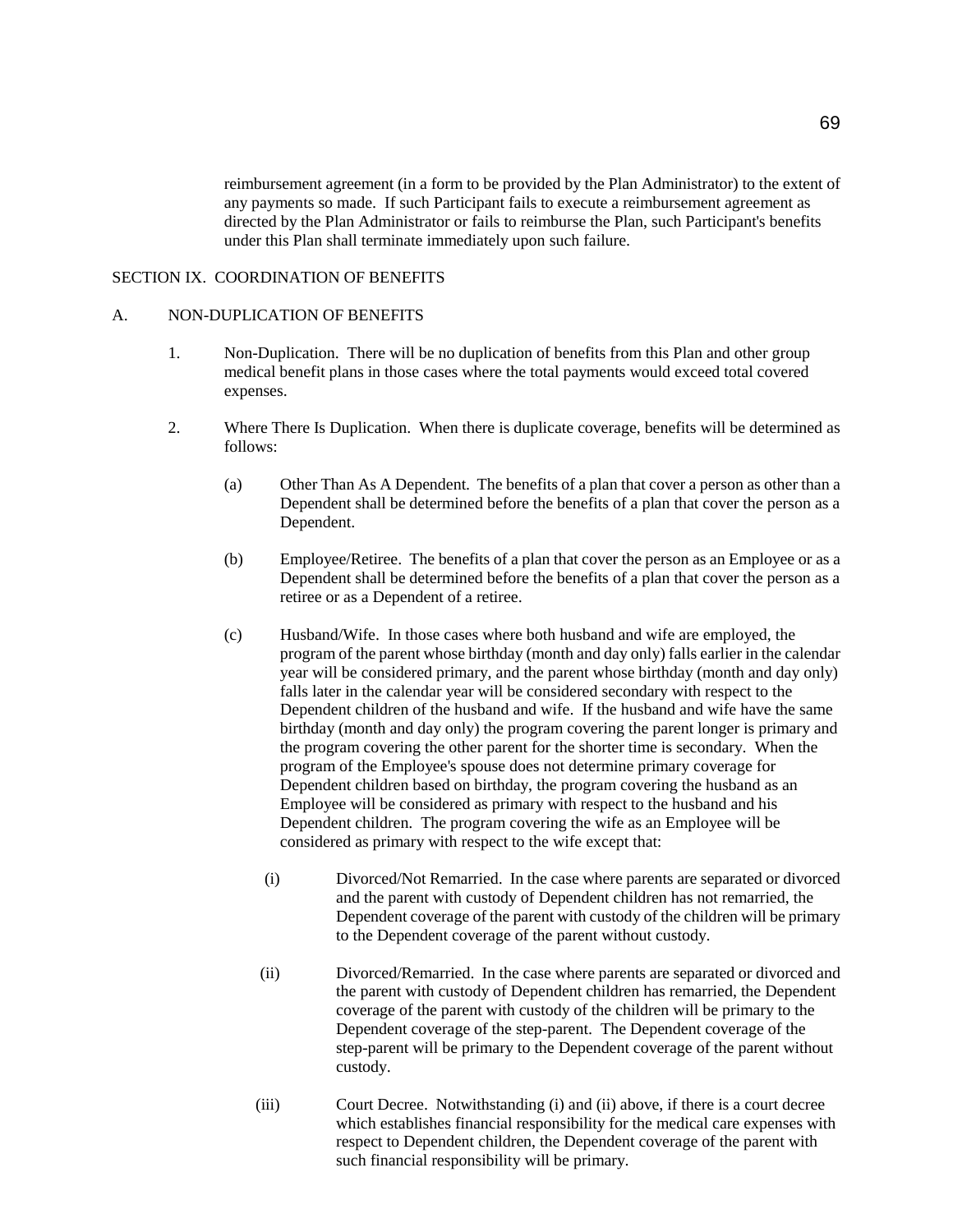- (d) More Credited Service. When (a), (b) or (c) above does not establish an order of benefit determination, the benefits of a plan sponsored by an employer with which an Employee has more credited service shall be determined before the benefits of a Plan sponsored by an employer with which an Employee has less credited service.
- 3. Plan Silent On Duplication. If a plan does not contain a non-duplication or coordination of benefits provision, the benefits of that plan shall be determined before the benefits of the plan which contains such a provision, regardless of the order of benefit determination stated above. When this Plan is determined to be the Primary Plan, full payment of the benefits of this Plan will be made without regard to the benefits of the other group plans.
- 4. When This Plan Is Not Primary. When this Plan is determined not to be the Primary Plan, this Plan will determine benefits on remaining expenses, which are eligible covered expenses under the Plan, after benefits have been determined by the Primary Plan. This Plan will process benefits on the eligible balance unpaid by the Primary Plan and determine benefits taking in consideration all Plan provisions, such as Deductibles, Copayments and Co-Insurance. When such other group program has been determined to be the Primary Plan, the payment allowable under this Plan for any service covered by the Plan will be determined as follows:
	- (a) Primary Plan Payment. First, a calculation will be made to determine the amount that would be payable had this plan been primary for such service under the Plan;
	- (b) Payment Deducted. Second, from such calculation, the amount payable under such other group program will be deducted;
	- (c) Balance Payment. Third, the balance determined in (b) will be paid under this Plan
- 5. Dependents Of Male Employee. In those cases where an Employee and his or her spouse are both employed by the Employer and eligible for coverage under the Plan, all eligible Dependent children should be covered as Dependents of the male. This assignment of Dependents will not deprive eligible children of coverage by reason of death of the male or termination of his coverage.

If a Dependent is entitled to coverage from another group health benefits plan, available on a non-contributory basis, this Plan will coordinate benefit payments as if such Dependent is in fact enrolled and covered by that plan. This Plan will not provide benefits in the absence of other coverage which was available to the claimant without cost to him or her and which would have been determined to be the Primary Plan.

For purposes of company-sponsored flexible benefit programs of other employers, an individual will be considered "entitled to coverage" within the meaning of the preceding paragraph whenever hospital-surgical-medical coverages were available and such coverage was not elected.

- 6. Release Of Information. The Employer has the right to release to or obtain from any other organization or person any information that is deemed to be necessary for the purpose of administering this Section IX.
- 7. Recovery of Excess Payments. The Employer may recover any amounts it has paid in excess of the maximum necessary at any time to satisfy the intent of this Section IX from the person to, or for, or with respect to whom such payments were made, or from any other insurance company or other organization.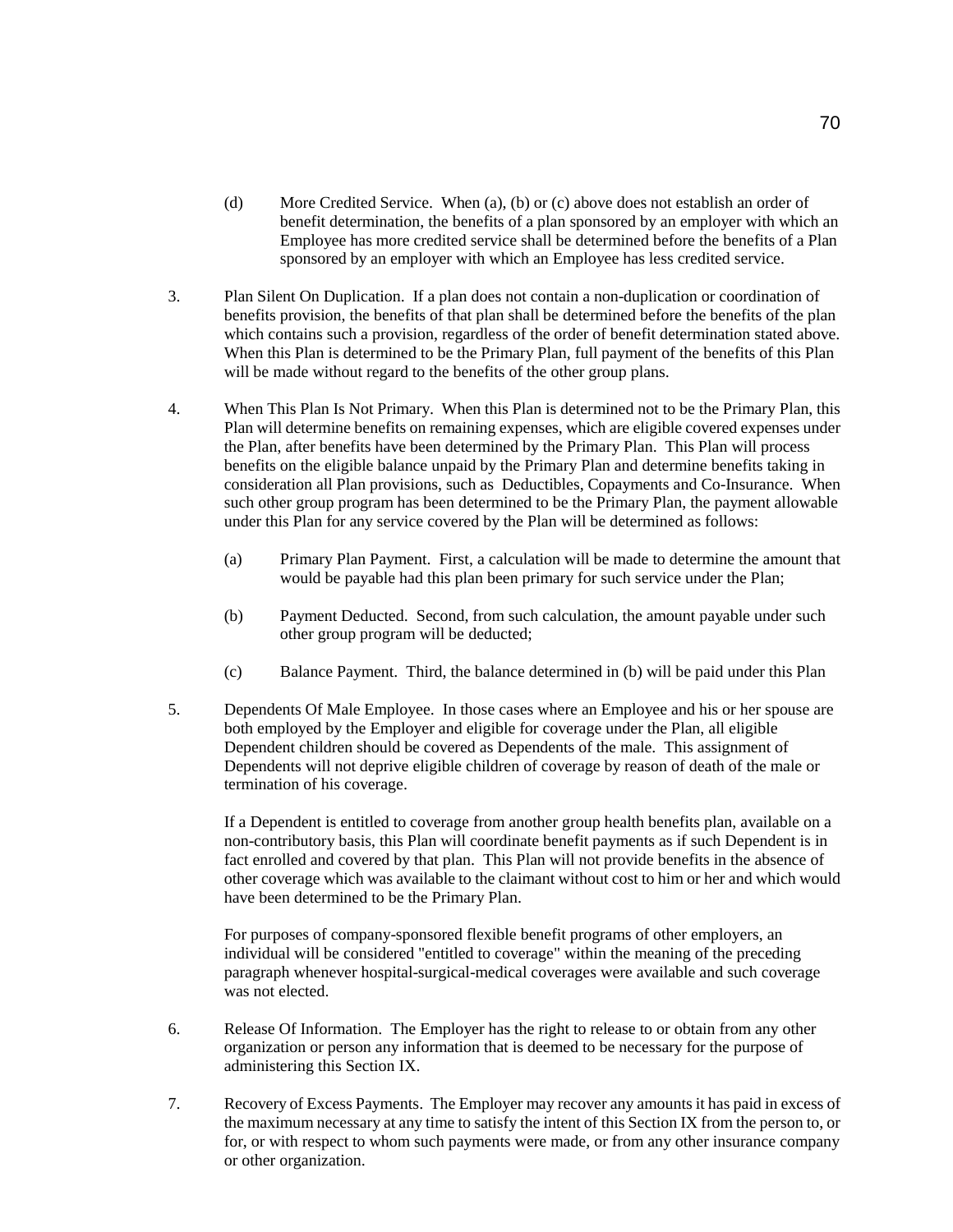# B. OFFSET COORDINATION OF BENEFITS WITH MEDICARE

If it is determined that this Plan is not the Primary Plan, the benefits provided under this Plan shall be coordinated with those provided under Medicare Part A and Part B, regardless of whether a person eligible for Medicare has enrolled for Medicare Part A and Part B, following the determination of benefit payment as described in Paragraph A.4. of this Section IX.

Medicare and any other federal, state, or government sponsored hospital, surgical, medical, dental, or prescription drug program will always be considered as a Primary Plan. However, this Plan will be the Primary Plan for Employees actively working for the Employer at age 65 and after.

# C. COORDINATION OF BENEFITS WITH MANAGED CARE PLANS

For Participants enrolled in a managed care plan (Health Maintenance Organization, Exclusive Provider Organization, Preferred Provider Organization or Point-of-Service Plan) offered by the Employer, such plan will coordinate benefits with other group plans in the manner specified in Paragraphs A and B of this Section IX. Managed care plans will coordinate benefits according to plan provisions in effect for the use of participating providers and non-participating providers.

# SECTION X. TERMINATION OF COVERAGE

## A. TERMINATION OF COVERAGE

Coverage under this Plan will automatically terminate as follows:

- 1. Termination of Employment. The Employee ceases to be a member of the class of Employees eligible for benefits because of termination of employment (as defined in Section X.B.) or for any other reason.
- 2. Dependent No Longer Covered. With respect to a qualified Dependent, such Dependent ceases to be a qualified Dependent.
- 3. Coverage After Termination. All coverage will terminate when employment with the Employer terminates except as follows (provided that applicable contributions are paid):
	- (a) Disability Began Before Termination. Subject to Section X.D., coverage under this Plan for an Employee or eligible Dependent will be extended for a maximum of three (3) months following termination of coverage to cover a Hospital confinement or an operation resulting from a continuous total disability which began while the coverage was in effect.
	- (b) Dependent Coverage After Employee's Death. Subject to Section X.D., coverage will be extended for the spouse and/or eligible Dependent children of an Employee who dies and who, as of the date of death, had in effect the coverage provided under this Plan, for up to thirty-six (36) months by payment in advance of the monthly premium described in the following sentence, unless such surviving spouse and/or eligible Dependent children elect coverage under the Bridgestone Americas, Inc. Medical Plan for Certain USW and Other Collectively Bargained Retirees. The monthly cost of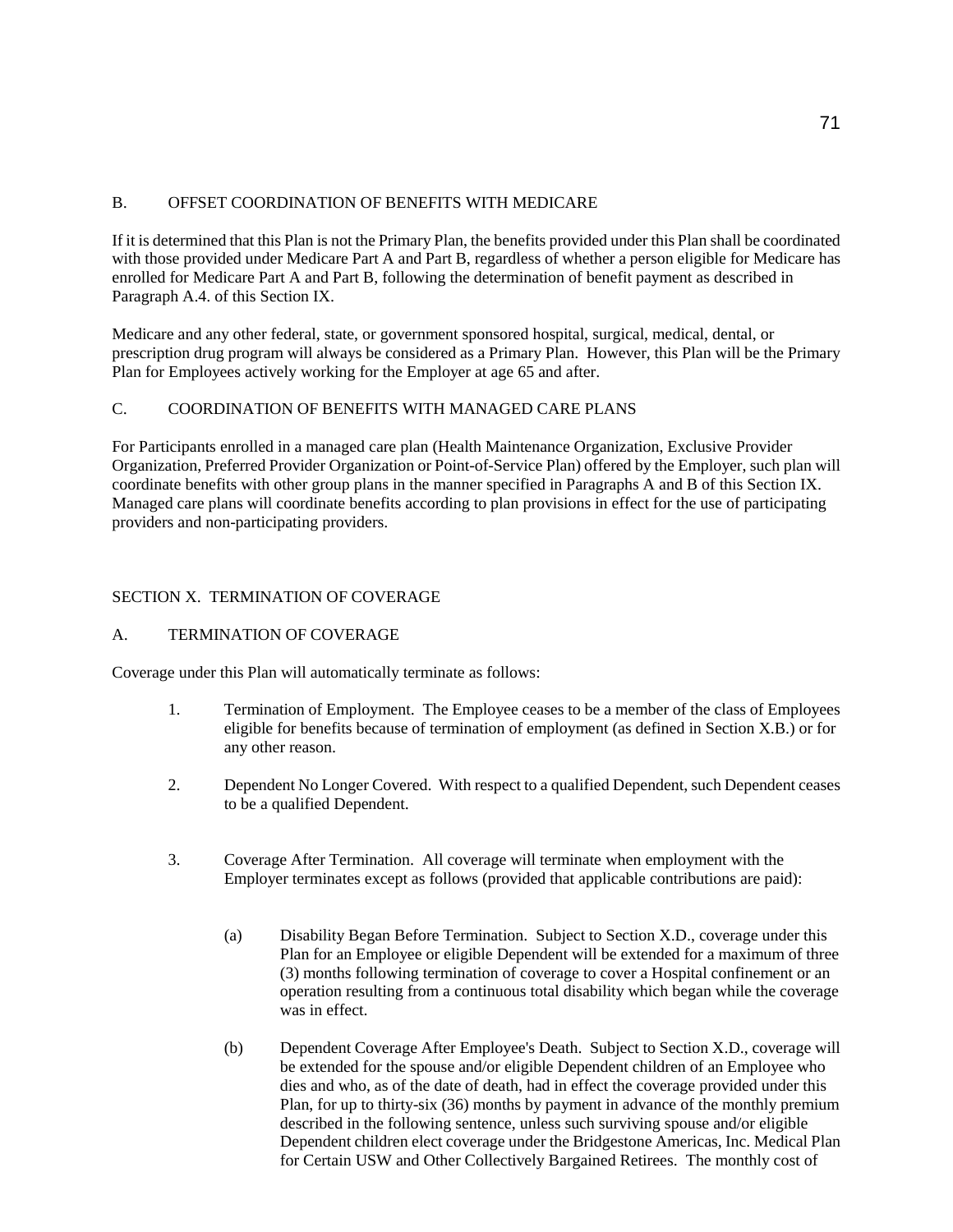coverage (i) for the first three months shall be the applicable premium for dependent coverage that was in effect immediately before the Employee's death and (ii) for the additional thirty-three (33) months after the first three (3) months of extended coverage shall be based on the COBRA rate (as described in Section X.C.1).

# B. TERMINATION OF EMPLOYMENT

For the purpose of this Plan, an Employee's employment will be considered to terminate when he or she is no longer actively engaged in work on a full-time basis for the Employer. However, if absence from such full-time work is of a type set forth below, the Employer may, without discrimination among persons in like circumstance, consider the Employee as not having terminated employment for purposes of coverage under the Plan and, while such absence is of such type as specified below, the Employee may, subject to Section X.D., continue to be a member of an eligible class up to the applicable time limit set forth below, and coverage under the Plan may continue during such time, provided that applicable contributions are paid.

The types of absences and time limits referred to in this Paragraph B of this Section X for considering an Employee as continuing to be a member of an eligible class are:

## 1. Leave of Absence

(a) Coverage. During authorized leaves of absence (other than leaves for which coverage is provided in Subparagraphs (b), (c) and (d) below), coverage under this Plan will be continued for a period not to exceed ninety (90) days, without cost to the Employee. Employees on leave of absence extending beyond such ninety (90) day period may, by application to the Employer during such period and payment of the contribution amount established by the Plan Administrator, continue such coverage during the period of such leave of absence. An Employee who leaves the employ of the Employer as the result of being elected or appointed to public office, or to an office in a Local Union cooperative enterprise serving the Employer's Employees, may, by application to the Employer prior to leaving his or her employment with the Employer and upon payment of the contribution amount established by the Plan Administrator, continue such coverage during such period of his or her service in such office. Notwithstanding the foregoing, coverage shall be continued during the period of an Employee's authorized leave of absence granted by the Employer for service with a Local Union in an official or representative capacity, for service with the International Union as a casual employee or while representing a Local Union in a State, County or City Council of the AFL-CIO, CLC.

(b) Armed Forces. During an authorized leave of absence for active duty in Armed Forces for a period of up to twenty-four (24) months, an Employee (and his or her eligible Dependents) shall continue to be eligible for benefits provided in this Plan. However, for the last 18 months of such coverage, the cost to the Participant for such coverage shall be 102% of the cost to the Employer for such coverage (as such cost is calculated by the Employer pursuant to COBRA).

(c) Pregnancy. During an authorized leave of absence for pregnancy, Employees (and their eligible Dependents) will continue to be covered, subject to the provisions of this Plan, during the period in which they accumulate seniority.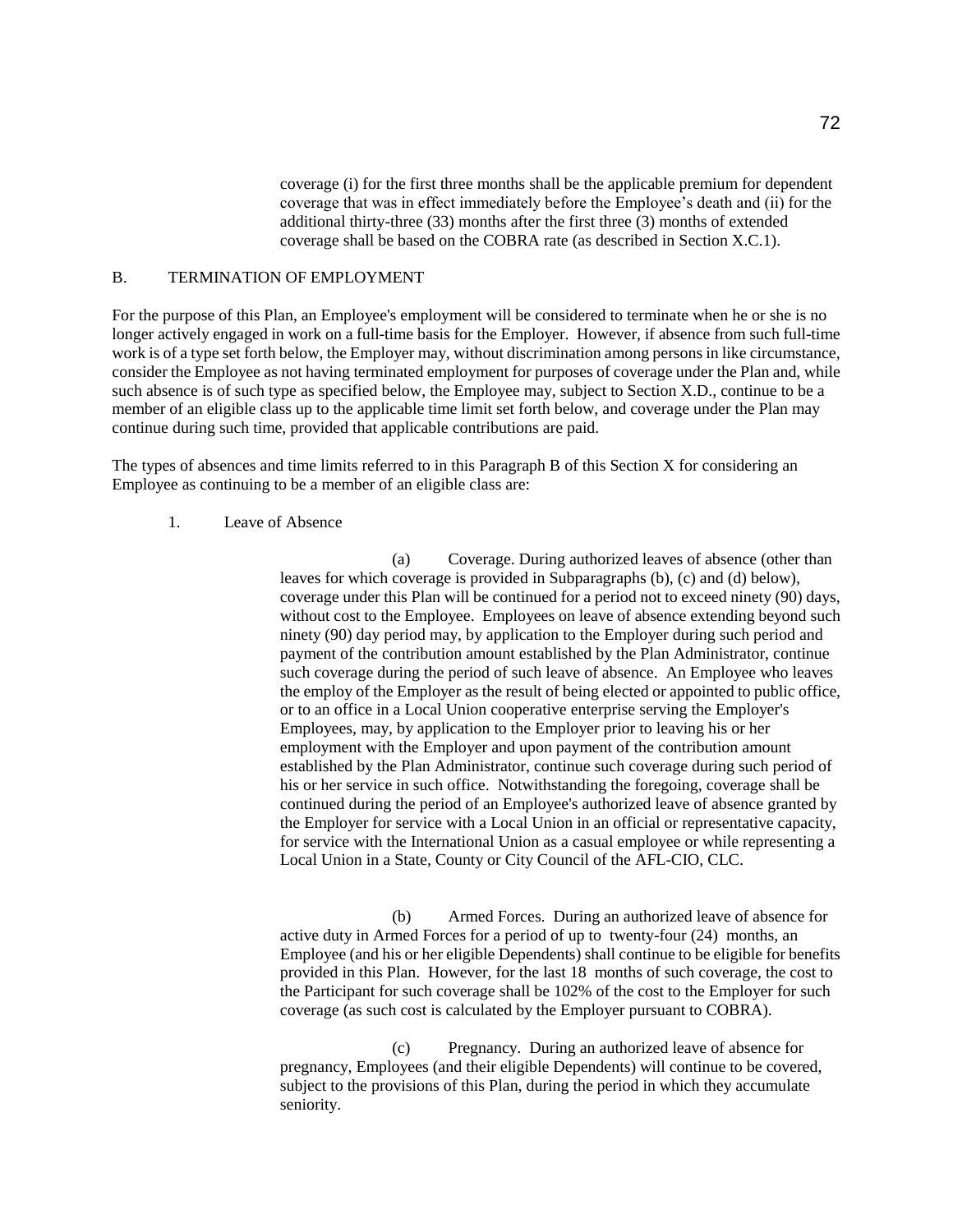(d) Injury or Sickness. Employees off work due to injury or sickness will continue to be covered by this Plan during the period in which they accumulate seniority.

2. Layoff. Employees who have more than one year of credited service will, at the time of layoff, be entitled to one month of coverage under this Plan (up to a maximum of 12 months) for each two months they have been continuously employed by the Employer immediately prior to their layoff. Employees who are recalled to employment before such coverage expires will be entitled upon any subsequent layoff to continued coverage under this Paragraph for the number of months of available extended coverage not exhausted after the previous layoff plus one month of coverage for each two months of continuous employment following recall (up to a maximum of 12 months). For the purpose of this clause, fractional periods (one-month or two-month periods) shall be considered as full periods if one-half or more, and disregarded if less than one-half.

Notwithstanding the foregoing provision, employees who have become eligible under this Plan will in no event receive less than ninety (90) days of such coverage when laid off, commencing with the day of layoff. An individual's eligibility will permanently cease upon loss of recall rights and benefits will not be paid for any period in which he or she becomes eligible under any other employer-sponsored Plan.

The maximum period of coverage upon being laid off shall be 24 months following the date of layoff. For any month in this period not covered by Employer-furnished coverage, the Employee may continue the coverage by payment in advance of the contribution amount established by the Plan Administrator if arranged for prior to the expiration of such Employer-furnished coverage.

When the Employee is re-employed with credit for prior service, benefits under this Plan will be immediately reinstated.

# C. CONTINUATION OF COVERAGE

The Employer shall offer to the Employee or an eligible Dependent the right to continue coverage pursuant to the Consolidated Omnibus Budget Reconciliation Act of 1985 ("COBRA") notwithstanding any other provision of the Plan that would cause an Employee or Dependent to lose coverage under the Plan.

- 1. Cost. The cost of such coverage shall be (a) 102% of the cost to the Employer for such coverage (as such cost is calculated by the Employer pursuant to COBRA), less any subsidy provided pursuant to the American Recovery and Reinvestment Act of 2009 and, (b) in the case of a Participant who becomes disabled (as described in Section X.C.4(c)), 150% of such cost for the 19th through the 29th month of coverage, less any subsidy provided pursuant to the American Recovery and Reinvestment Act of 2009.
- 2. Qualifying Events
	- (a) Reduction of Hours or Termination of Employment. An Employee may elect to continue coverage at his or her own expense for a period of eighteen (18) months if he or she loses coverage due to a reduction in his or her hours of employment or due to termination of employment with the Employer for a reason other than gross misconduct on the part of the Employee.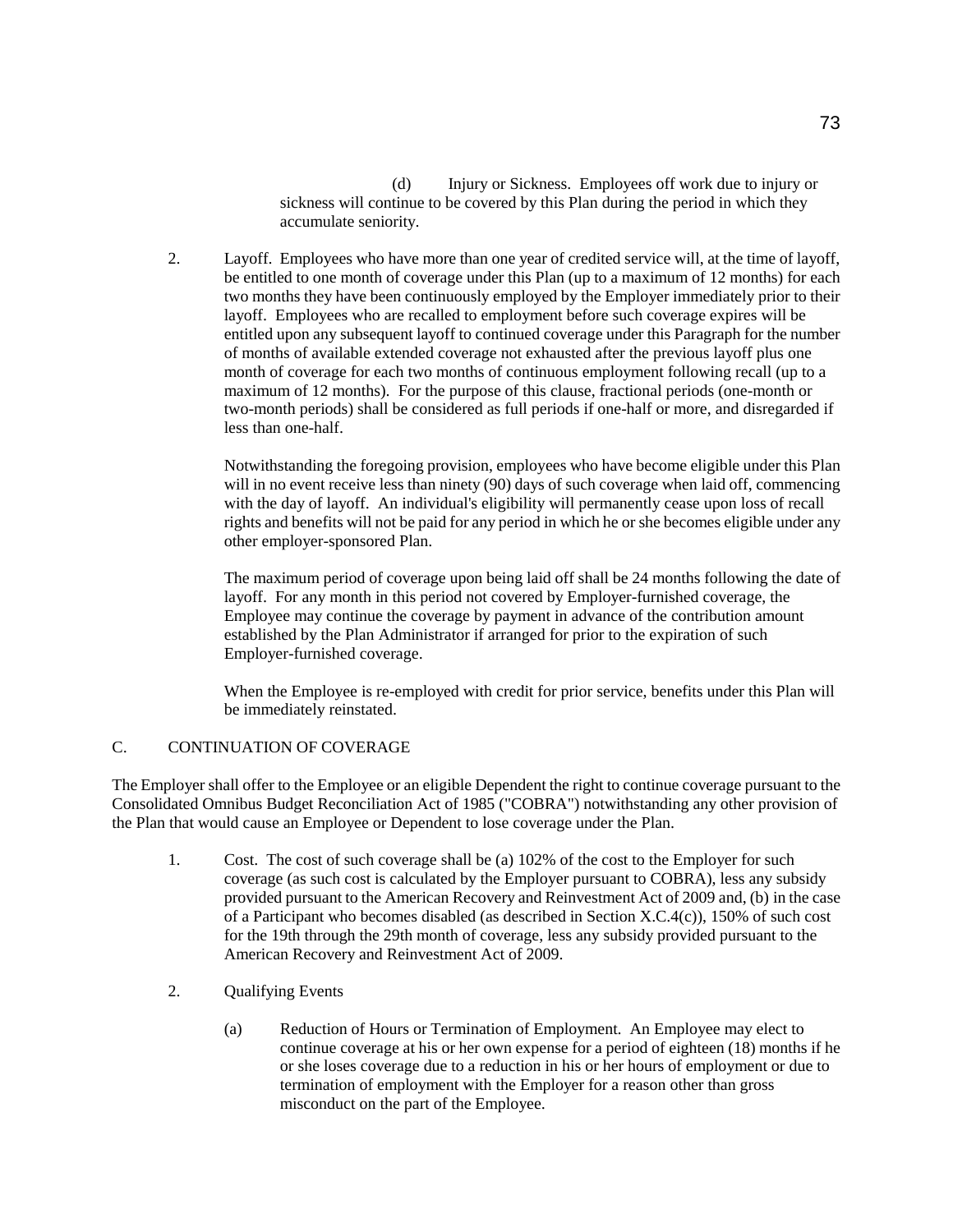- (b) Loss of Coverage. A Dependent can elect to continue coverage at his or her own expense for a period of 36 months if he or she loses coverage for any of the following reasons:
	- (i) Termination of Employee. Termination of the Employee's employment with the Employer (for reasons other than gross misconduct of the Employee) or for a reduction in the Employee's hours of employment.
		- (ii) Death of Employee.
		- (iii) Divorce. Divorce or legal separation of the Employee and his or her spouse.
		- (iv) Employee Becomes Eligible for Medicare.
		- (v) Ineligible Child. In the case of a Dependent child, the child ceases to be eligible for coverage under the Plan.
- 3. Disabled Participants. If the Social Security Administration determines within the eighteen (18) month period described in Section X.C.2.(a) that the Employee or a Dependent was disabled at the time of the Employee's termination of employment or reduction in hours, or at anytime during the first sixty (60) days of continuation coverage, the Employee or Dependent shall have the right to continue coverage for an additional 11 months for a total of 29 months subject to the provisions of Section X.C.4(a).
- 4. Notwithstanding the foregoing provisions of this Section X.C., however, continuation coverage shall terminate prior to the expiration of the applicable 18, 29 or 36 month period upon the occurrence of any of the following events:
	- (a) Premium Non-Payment. The premium for coverage is not paid within thirty (30) days of the date the premium is due.
	- (b) Covered By Another Plan. The person receiving continuation coverage becomes covered under another group health plan with no pre-existing condition limitation or exclusion. For plan years beginning on or after June 30, 1997, however, a pre-existing exclusion or limitation in the other group health plan will not prevent COBRA continuation coverage from being terminated if the exclusion or limitation does not apply (or is otherwise satisfied) due to the applicable group health plan portability, access and renewability provisions of the Health Insurance Portability and Accessibility Act.
	- (c) Medicare Eligibility. The person receiving continuation coverage becomes eligible for Medicare.
	- (d) Employer No Longer Provides Coverage. The Employer (and other members of its controlled group) no longer provides any group health plan to any Employee.
- 5. Election To Continue Coverage. The election to continue coverage must be made within sixty (60) days after the Employee and/or Dependent(s) have received from the Plan Administrator a notice that indicates that one of the events listed in Section X.C. 2 has occurred and that describes the election procedure. The Employee and/or Dependent(s) must notify the Plan Administrator if the Employee is divorced or legally separated or if a Dependent child ceases to be eligible for coverage. No COBRA continuation coverage will be provided if the Employee and/or Dependent does not send such notice to the Plan Administrator within sixty (60) days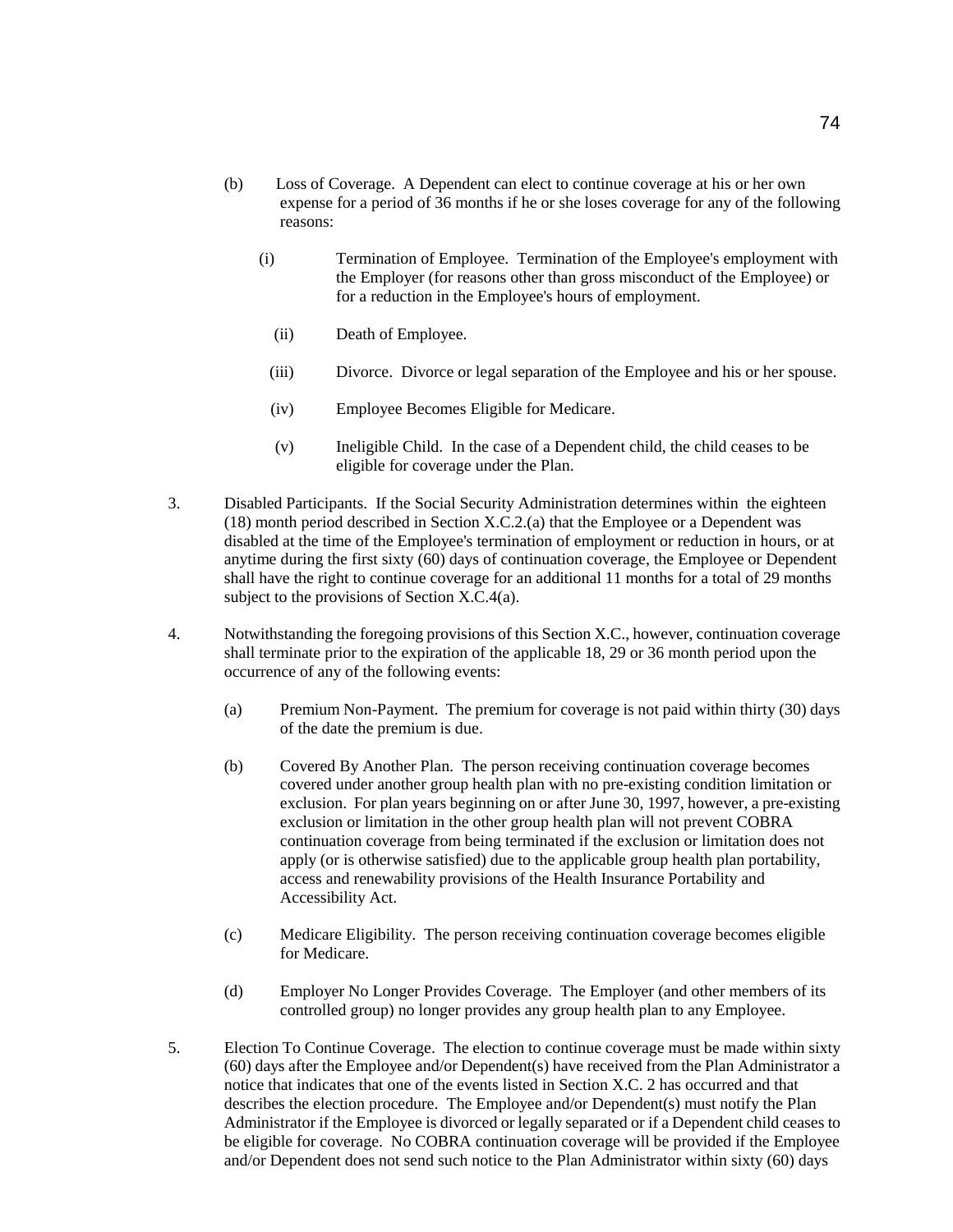after the later of (a) the date of the divorce, legal separation or termination of eligibility or (b) the date when coverage would terminate because of the divorce, separation or termination of eligibility. The Employee and/or Dependent(s) must pay the contribution amount for coverage within the time period specified in the notice from the Plan Administrator.

- 6. The COBRA continuation coverage provisions of this Section X.C. are intended to comply with Sections 601-608 of the Employee Retirement Income Security Act, as amended from time to time, and the American Recovery and Reinvestment Act of 2009, and the COBRA continuation coverage provisions in this Section shall be interpreted accordingly.
- 7. To the extent required by the Uniformed Services Employment and Reemployment Rights Act ("USERRA"), COBRA continuation coverage shall be offered to employees who leave employment with the Employer to perform military service.

# D. EFFECT OF TERMINATION OF AGREEMENT

Notwithstanding any other provision of the Plan, subject to Paragraph 3 of Part IV, all coverage provided hereunder shall terminate no later than the termination of the CBA.

## SECTION XI. MISCELLANEOUS

## A. GOVERNMENT COMPLIANCE

This Plan may be appropriately modified by the Employer as necessary to comply with federal law.

# B. EMPLOYMENT AFTER AGE 65

HIP coverage shall continue for the Employee and his or her Dependent(s) if the Employee continues to work after age 65. Benefits under the Plan are coordinated with benefits which are available under Medicare Part A and Part B. This Plan coverage will be considered primary to Medicare to the extent required by applicable federal law.

# C. MISTAKE OF FACT

Any misstatement or any other mistake of fact in any Employee enrollment form, certificate, notice or other document filed with the Plan Administrator, the Pension Board or any other person providing medical benefits or claims administration services hereunder shall be corrected when it becomes known and proper adjustment made therefor. Neither the Plan Administrator, the Pension Board, nor any Contract Administrator shall be liable in any manner for any determination of fact made in good faith on the basis of such misstatement.

#### D. CONSTRUCTION OF PLAN

To the extent that state law shall not be preempted by the Employee Retirement Income Security Act, as amended from time to time, or any other laws of the United States heretofore or hereafter enacted, as the same may be amended from time to time, this Plan shall be administered, construed and enforced according to the laws of the State of Ohio.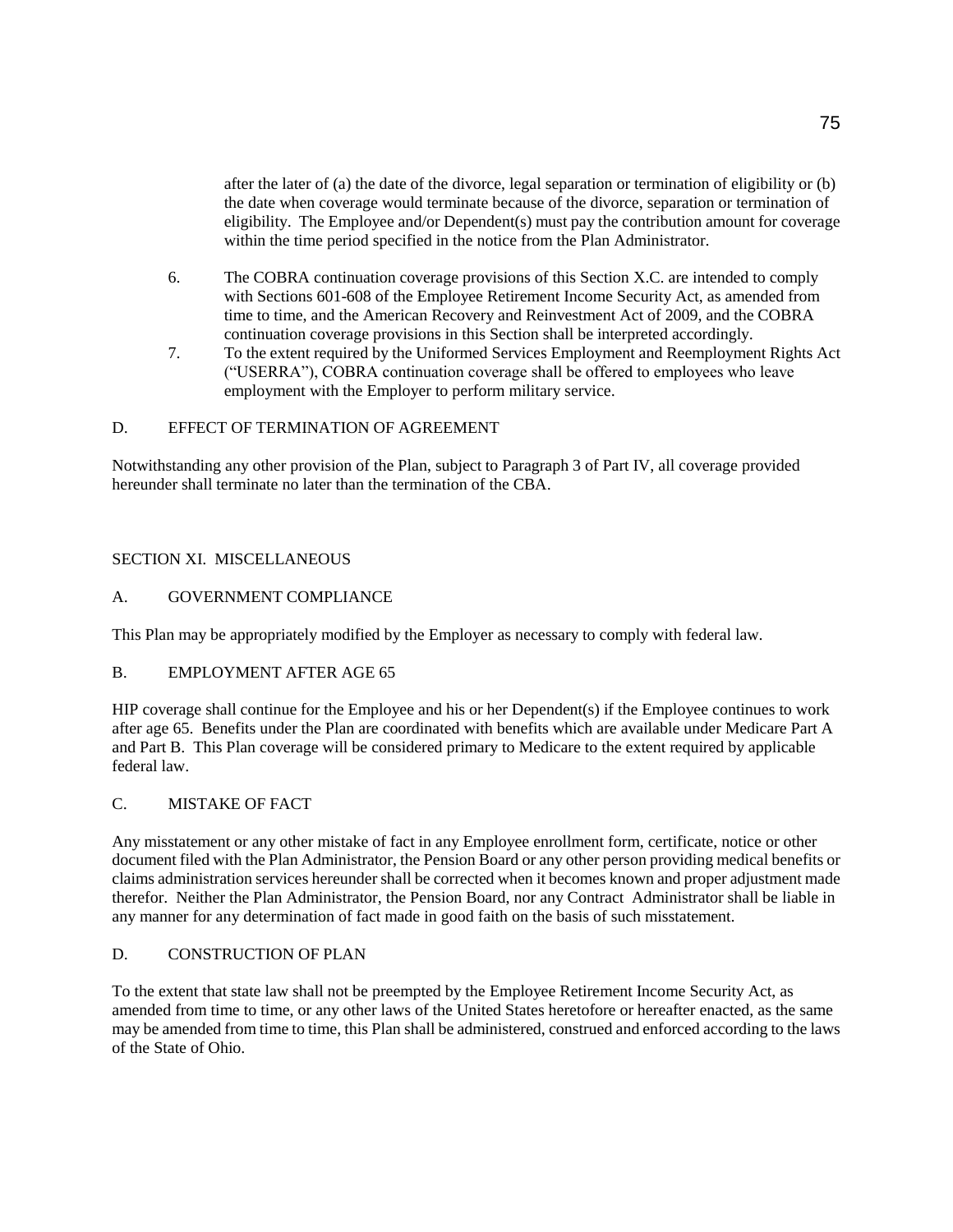# SCHEDULE OF SURGICAL PROCEDURES

# PODIATRY

Any podiatric procedure not listed may be included in this Schedule if it is determined that such procedure falls within the intent and scope of this Schedule and is performed by a Doctor of Podiatric Medicine (D.P.M.) or Doctor of Surgical Chiropody (D.S.C.) provided such procedure would usually be performed by a Physician.

## INCISION

Drainage of infected steatoma Drainage of a furuncle Drainage of a small subcutaneous abscess Drainage of carbuncle Drainage of a large subcutaneous abscess Drainage of onychia or paronychia, with or without complete or partial evulsion of nail

Incision and removal of foreign body Drainage of hematoma Puncture aspiration of abscess or hematoma

## **EXCISION**

Biopsy of skin or subcutaneous tissue Local excision of small benign neoplastic cicatricial, inflammatory or congenital lesion Excision of carbuncle Wide excision of lesion with or without graft or plastic closure Excision of a nail, nail bed or nail fold, simple/radical Excision of bone cyst, chondroma, small bone Excision of exostosis - small bone Excision of calcaneal spur

#### SUTURE

Primary, secondary or delayed suture of wounds.

#### REPAIR

Bankhart Operation for recurrent dislocation of toe or toes, one or more joints on each toe Metatarso-phalangeal joint, bunion operation, simple, unilateral or bilateral, radical, unilateral or bilateral Arthrodesis fusion of joint with or without tendon transplant

hammer toe operation

hallux rigidus, repair of tarsal joints, one or more other joints of lower extremity

Foot, triple arthrodesis, unilateral or bilateral

Foot, with tendon transplantation

Club foot and application of cast, unilateral or bilateral

FRACTURES (Including the application of plaster casts, traction or other devices, such as skeletal traction or introduction of wire or pins.)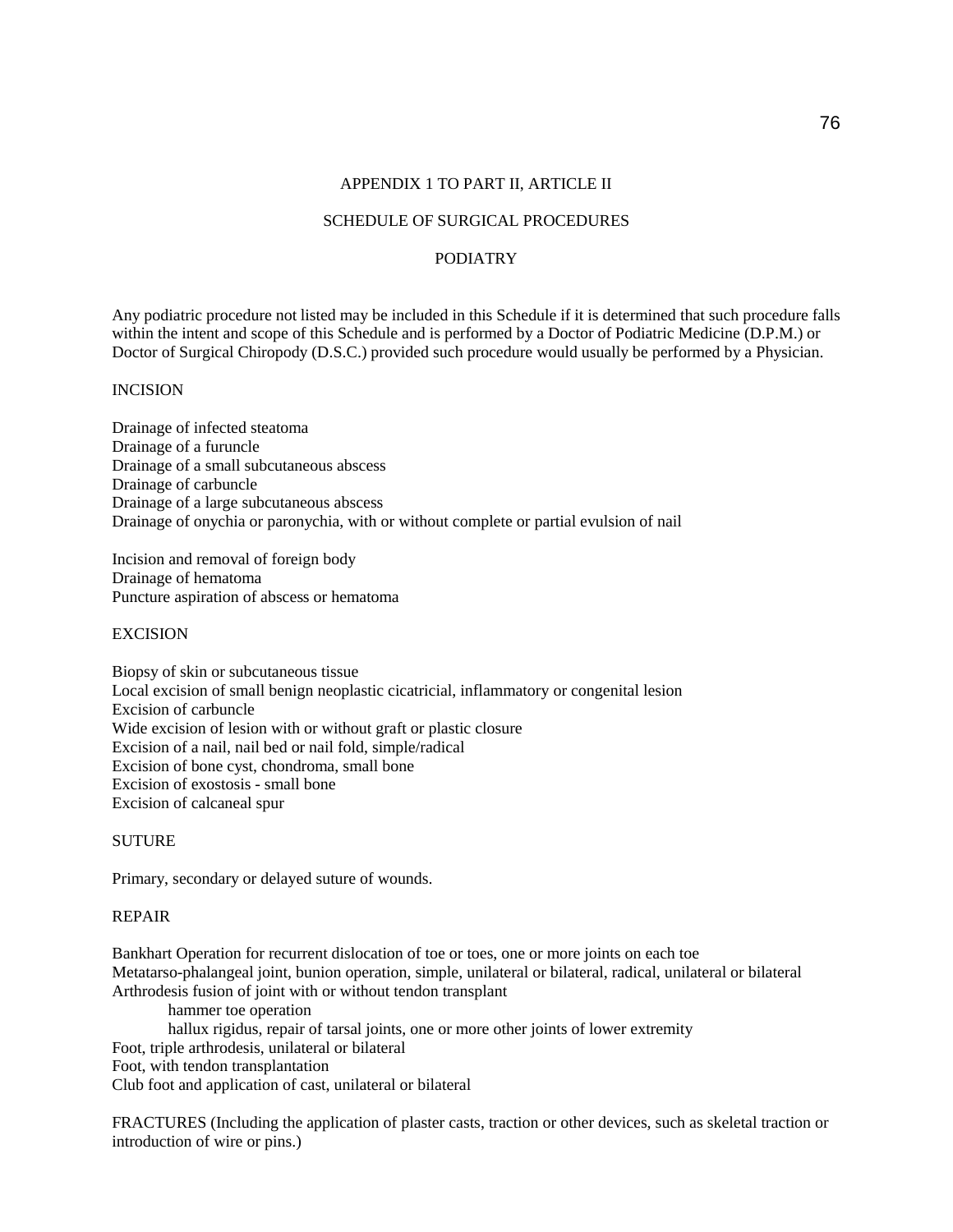Tarsal (except astragalus and calcis), simple closed reduction Tarsal, one or more, open reduction Astragalus, simple closed reduction Astragalus, open reduction Os calcis, simple, closed reduction simple or compound, open reduction Metatarsal, one, simple, closed reduction one, simple or compound, open reduction more than one toe, simple, closed reduction Phalanx or phalanges, one toe, simple, closed reduction one toe, compound more than one toe, simple, closed reduction

## DISLOCATIONS

Phalanx, one toe, simple closed reduction Phalanx, more than one toe, simple, closed reduction Metatarsal, one bone, simple, closed reduction Metatarsal, more than one toe, simple, closed reduction Tarsal, one bone, simple, closed reduction Astragalo tarsal, simple closed reduction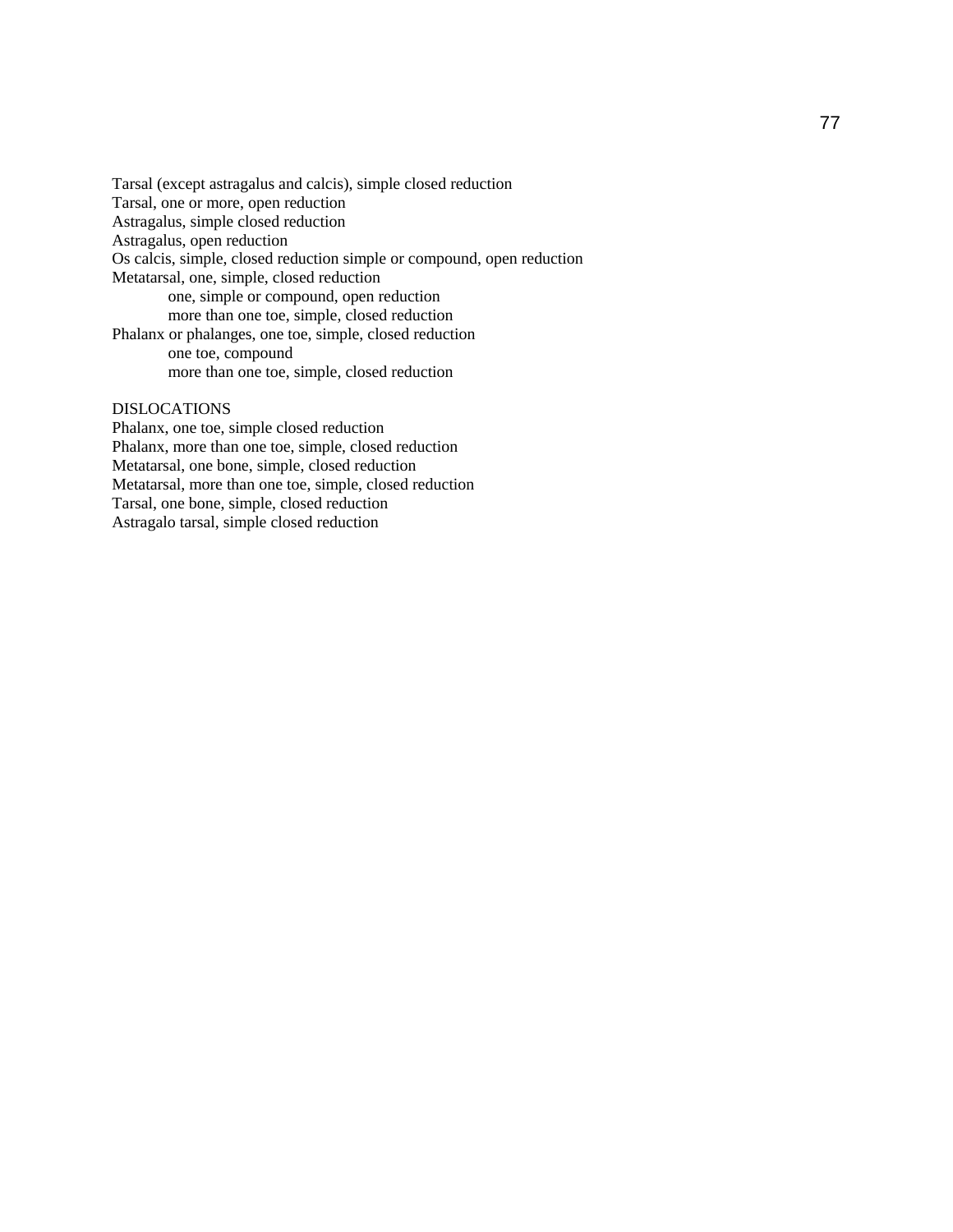# APPENDIX 2 TO PART II, ARTICLE II

# SCHEDULE OF ORAL SURGICAL PROCEDURES

| Description of Procedure                                                                                 | <b>CPT</b><br>Physician Current<br>Procedural<br>Terminology |
|----------------------------------------------------------------------------------------------------------|--------------------------------------------------------------|
| ORAL SURGERY                                                                                             |                                                              |
| Removal of metal plate, screw & wire (subject to X-ray examination and<br>pathological report)           | 21089                                                        |
| <b>LIPS</b>                                                                                              |                                                              |
| Cheiloplasty - plastic reconstruction operation on lip                                                   | 40650                                                        |
| Plastic repair of hare-lip                                                                               | 40760                                                        |
| <b>PALATE</b>                                                                                            |                                                              |
| Uvulectomy                                                                                               | 42140                                                        |
| Palatoplasty for cleft palate (primary, secondary, minor, major, unilateral,<br>bilateral, soft or hard) | 42200                                                        |
| TREATMENT OF FRACTURES                                                                                   |                                                              |
| Maxilla, open reduction, teeth immobilized (if present)                                                  | 21346                                                        |
| Maxilla, closed reduction, teeth immobilized (if present)                                                | 21345                                                        |
| Mandible, open reduction, teeth immobilized (if present)                                                 | 21462                                                        |
| Mandible, closed reduction, teeth immobilized (if present)                                               | 21453                                                        |
| Malar and/or zygomatic arch, open reduction                                                              | 21360                                                        |
| Malar and/or zygomatic arch, closed reduction                                                            | 21355                                                        |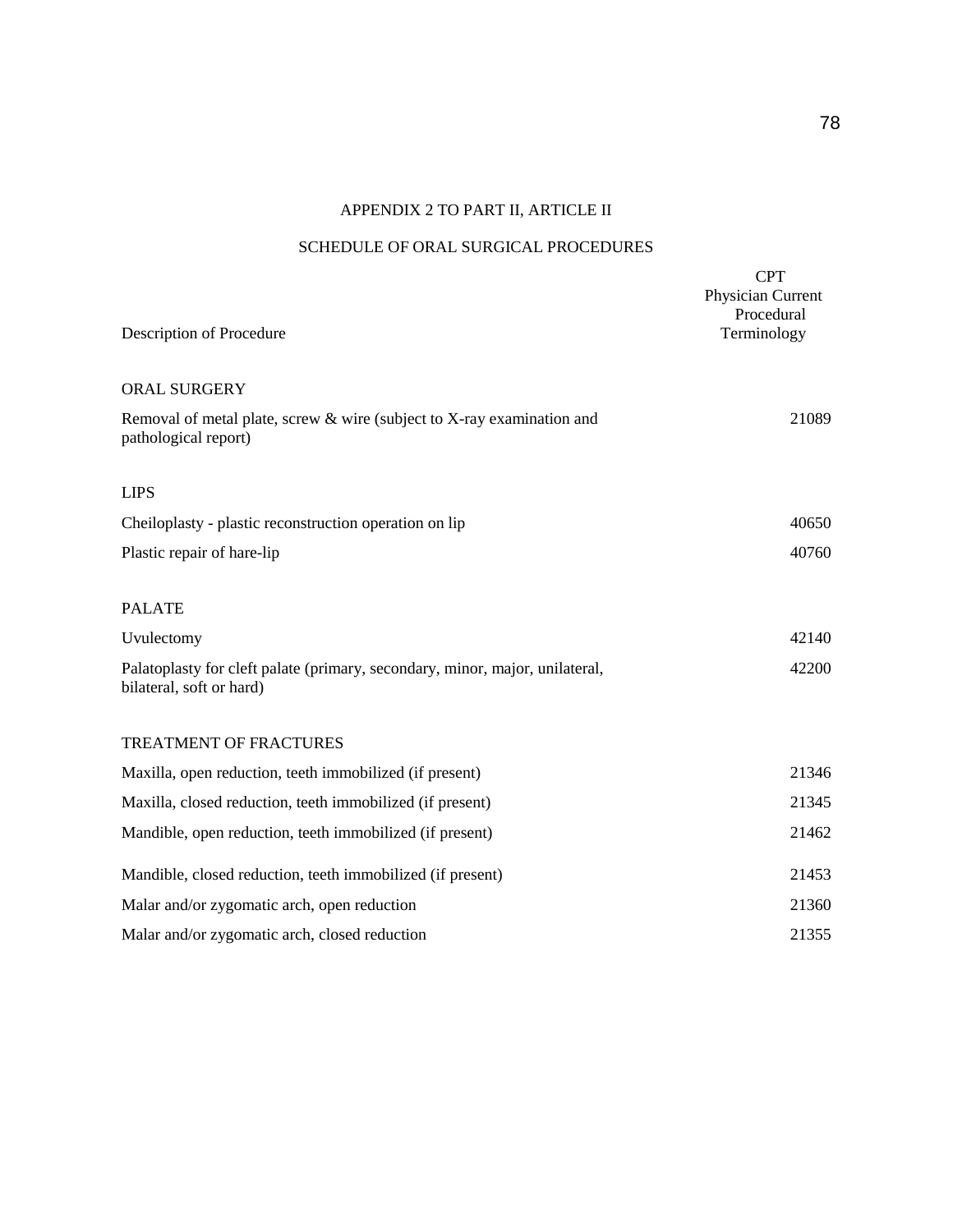# TREATMENT OF COMPOUND FRACTURES

| Maxilla, open reduction, teeth immobilized    | 21423 |
|-----------------------------------------------|-------|
| Maxilla, closed reduction, teeth immobilized  | 21421 |
| Mandible, open reduction, teeth immobilized   | 21470 |
| Mandible, closed reduction, teeth immobilized | 21450 |
| Malar and/or zygomatic arch, open reduction   | 21365 |
| Malar and/or zygomatic arch, closed reduction | 21355 |
|                                               |       |
| REDUCTION OF DISLOCATIONS                     |       |
|                                               |       |

| Closed reduction of dislocation, temporomandibular joint |  | 21480 |
|----------------------------------------------------------|--|-------|
|----------------------------------------------------------|--|-------|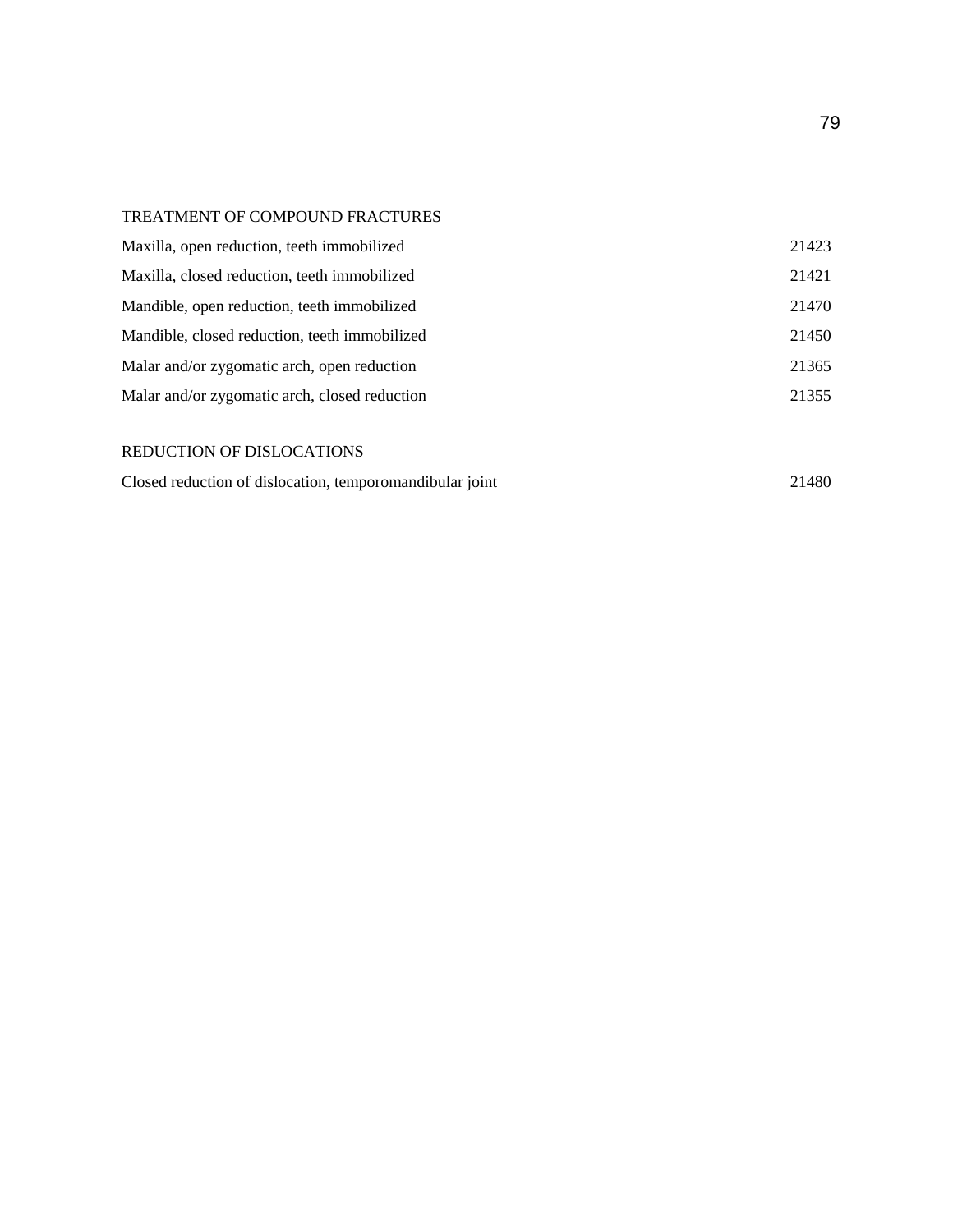# BENEFIT SCHEDULE FOR NEW HIRES AFTER COMPLETION OF 90 DAYS OF CREDITED SERVICE. EXCEPT FOR THE BENEFIT SCHEDULE BELOW ALL OTHER BENEFITS DESCRIBED IN PART II, ARTICLE II, THE HEALTH INCENTIVE PLAN, WILL APPLY.

In-Network Coinsurance 80%<br>
Out-of-Network Coinsurance 60% Out-of-Network Coinsurance

.

In-Network Deductible \$500 individual and \$1,000 family Out-of-Network Deductible \$1,000 individual and \$2,000 family

In-Network Stop loss \$3,000 individual and \$6,000 family<br>Out-of-Network Stop loss \$5,000 individual and \$10,000 family \$5,000 individual and \$10,000 family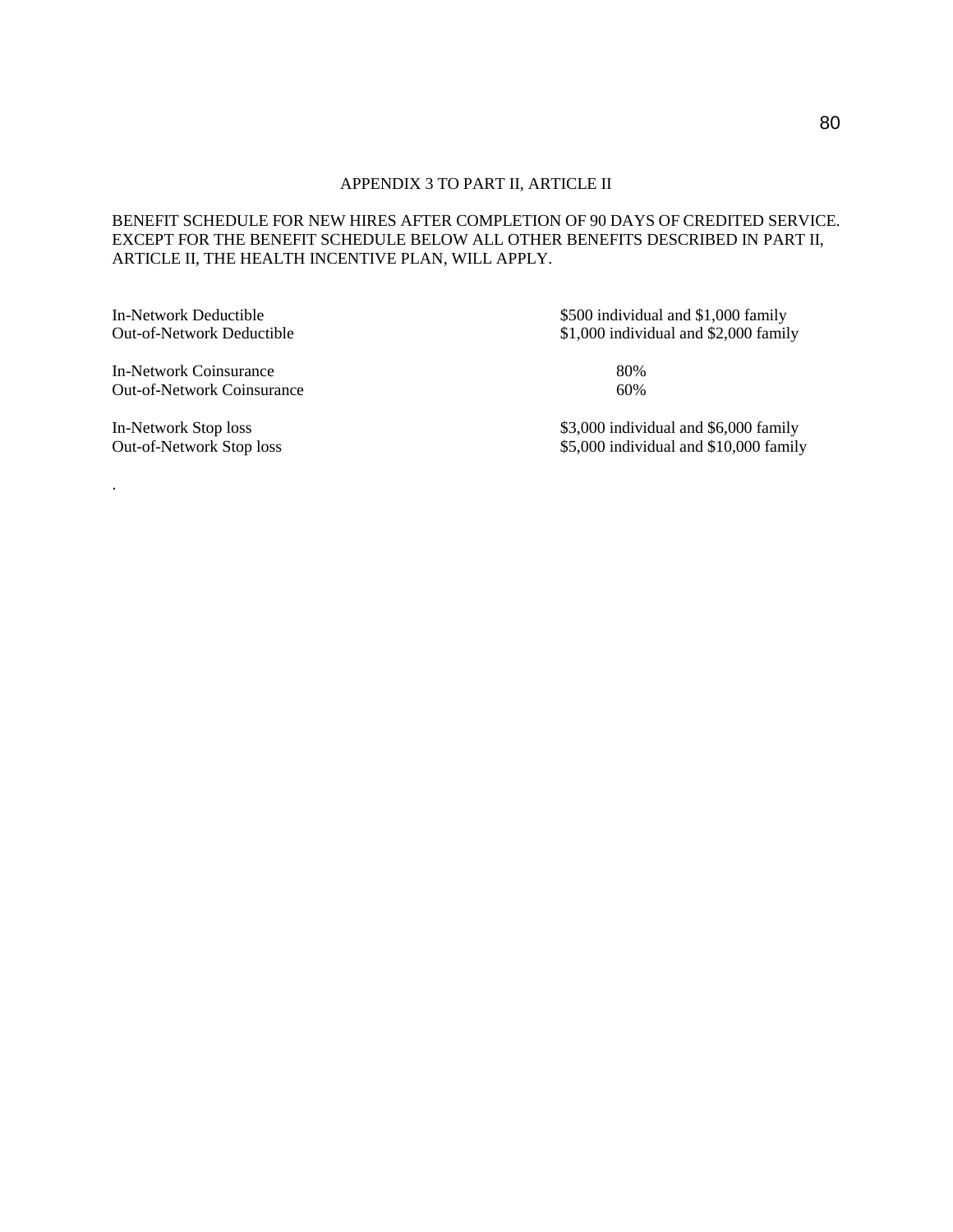#### PART II, ARTICLE III

## Health Care Expense Account & Supplemental Health Care Expense Account & Dependent Care Expense Account

Subject to the conditions stated in Article VI, the Employer agrees to provide the benefits of its Health Care Expense Account and Supplemental Health Care Expense Account and Dependent Care Expense Account set forth in this Part II, Article III (the "Plan" for purposes of this Article III) effective as of the Effective Date and for the duration of the CBA thereafter on the terms hereinafter set forth in this Article III. The Employer may arrange with the Company to provide the Plan benefits under a plan maintained by the Company, but in no event shall the Company or any other member of the Controlled Group (other than the Employer) be liable for the benefits under this Part II, Article III. The Employer shall be solely responsible for the benefits under this Part II, Article III.

#### SECTION I

#### ELIGIBILITY AND ENROLLMENT

#### A. Employee Eligibility

Regular full-time Employees and full-time New Hires with 90 days of credited service who are classified by the Employer as hourly-rated and who are represented by the Union, are eligible to participate.

An Employee will be eligible to participate in the Plan on the first day of the month following the month in which he/she becomes a regular full-time Employee in the eligible class referred to in this Section I.

If an Employee is not actively at work on a full-time basis at a business establishment of the Employer (the "Active Work Requirement") when he/she would otherwise become eligible for participation, the eligibility date for participation will be deferred until the first day thereafter on which he/she does comply with the Active Work Requirement.

The foregoing shall not be construed to exclude Employees from eligibility who are on vacation, who are on leave of absence for Union activities, who are working less than their standard shift, who are not actively at work because of a temporary disability or who are absent from work due to a health factor (as defined in 26 C.F.R. section 54.9802-1).

## B. Enrollment

An Employee shall become an automatic participant in the Health Care Expense Account and the Plan upon completing enrollment for participation in an Employer-sponsored medical, dental or vision benefit plan, which enrollment shall include the Employee's election to participate in the Plan. The Employer will reduce the Employee's taxable earnings in an amount equal to the required employee contribution premium toward the cost of medical, dental and/or vision benefit coverage as directed by the Employee upon enrolling in the medical or dental benefit plan. Employees desiring participation in the Supplemental Health Care Expense Account must also enroll for participation in such Account. For new Employees, participation in the Supplemental Health Care Expense Account shall become effective upon the first day of the month following the month in which enrollment is received by the Human Resources Department. Other eligible Employees not participating in the Supplemental Health Care Expense Account may enroll only during November for participation effective the following January 1.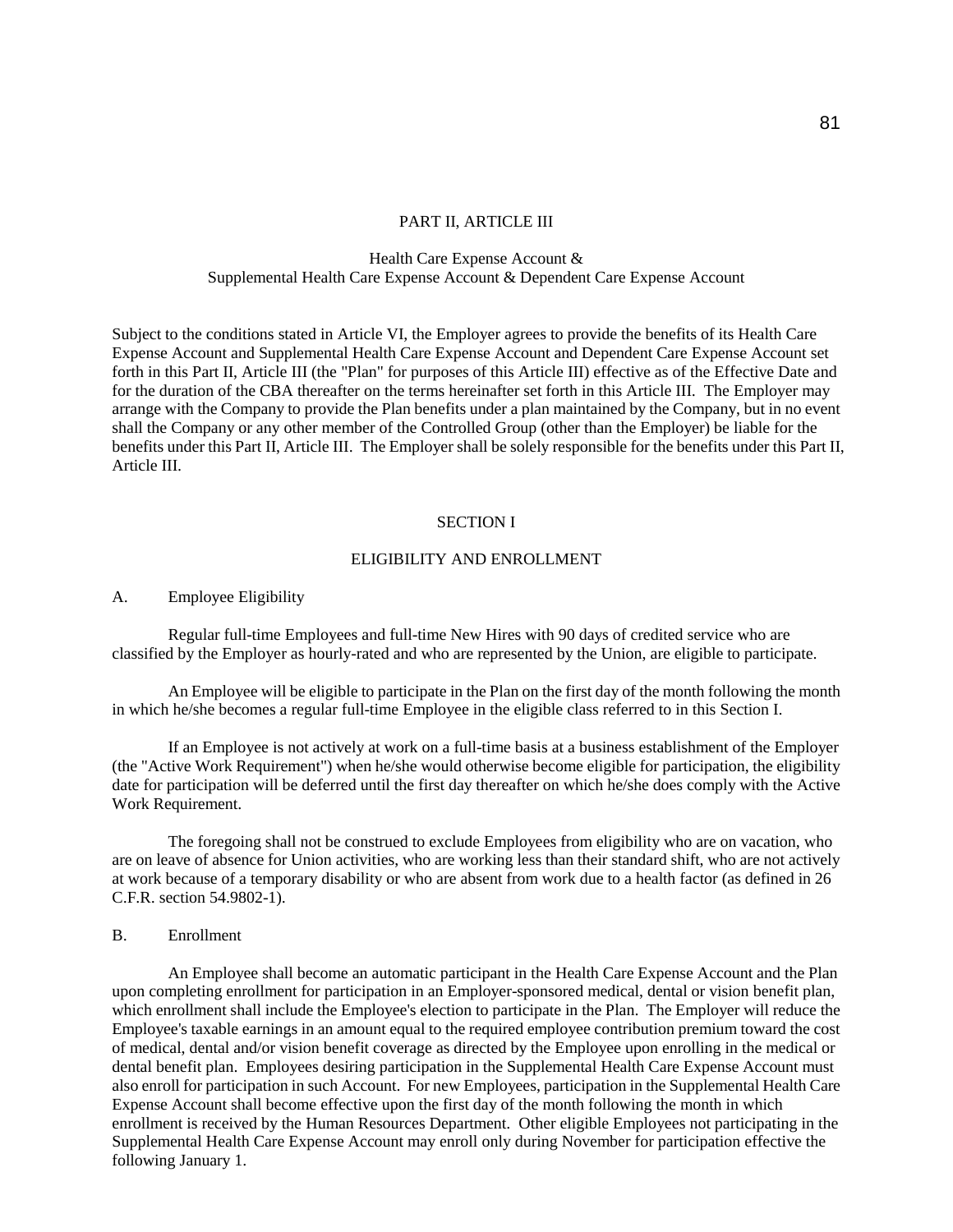# SECTION II

#### **CONTRIBUTIONS**

#### A. Contributions to the Supplemental Account

1. A Participant may elect to designate an amount of wages ranging from five dollars (\$5.00) to two hundred eight dollars and thirty-three cents (\$208.33 ) per month for the months of January through December (the "Plan Year") for contribution to his Supplemental Health Care Expense Account ("Supplemental Account"). For Plan Years commencing on or after January 1, 2014, the maximum permissible contribution shall be increased to the extent permitted by applicable law. The elected contribution shall be deducted on a pro-rata basis from the Participant's weekly pay. The portion of the Participant's monthly earnings which is contributed to the Supplemental Account will be an amount which is not subject to federal, state, city or FICA income taxation provided that current law and regulations permit such exemption.

Contribution amounts may be increased or decreased, effective each January 1, provided that the Participant submits the appropriate form to the Human Resources Department and it is received prior to the preceding December 1.

Amounts contributed to the Supplemental Account will be deducted from each pay of each month.

2. A Participant will not be permitted to make any change in his/her contribution for a Plan Year during such Plan Year, other than a change that (i) is related to the exercise of a "special enrollment right" under the Health Insurance Portability and Accountability Act of 1996, as amended, or is on account of and consistent with a "change in status" within the meaning of section 125 of the Internal Revenue Code or the regulations thereunder, and (ii) is reported by the Participant to the Akron Benefits Administration Department within thirty-one (31) days (sixty-one (61) days in the case of a change related to the exercise of a special enrollment right under the Children's Health Insurance Program Reauthorization Act of 2009) of the event.

#### SECTION III

# APPLICATION OF SUPPLEMENTAL ACCOUNT FUNDS

#### A. Application

Funds contained in the Participant's Supplemental Account may be applied as follows:

- 1. Payment of deductibles under the Health Incentive Plan or any other medical or dental expense benefits plan in which the Employee participates, including the deductibles under the Vision Care Benefits and Prescription Drug Benefits.
- 2. Payment of co-payments or co-insurance amounts under the Health Incentive Plan or any other medical or dental expense benefits plan in which the Employee participates.
- 3. Any other medical expense of the Employee or his/her dependents for medical care, as defined in section 213(d) of the Internal Revenue Code; provided, however, that expenses incurred for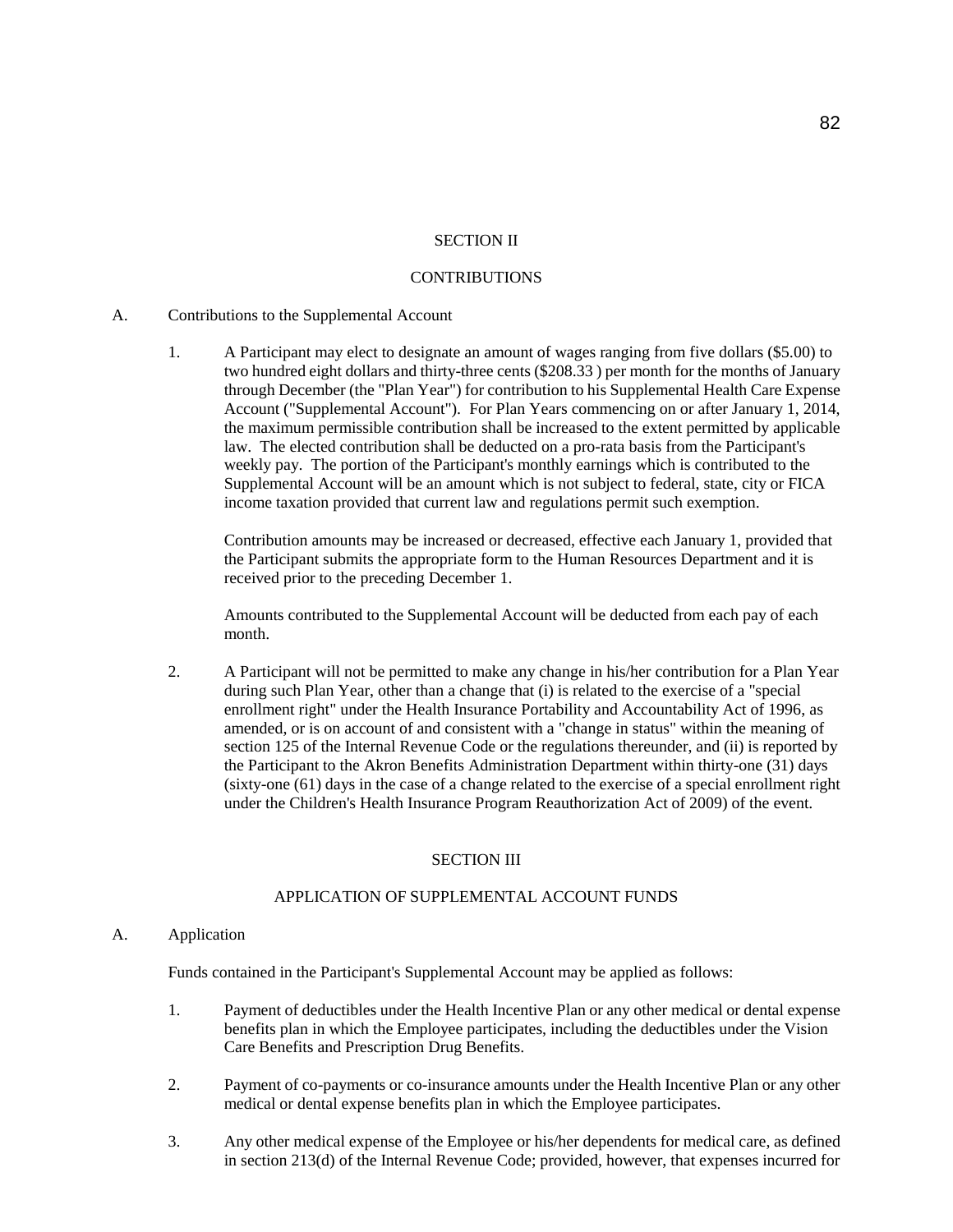medicines or drugs shall not be considered a "medical expense" for purposes of this Article III unless the medicine or drug (a) requires a prescription, (b) is available without a prescription (an over-the-counter medicine or drug) and the individual obtains a prescription, or (c) is insulin.

## B. Claiming Reimbursement

Participants will be given the opportunity, on a monthly basis, to receive reimbursement from the Supplemental Account for expenses listed in Paragraph A above. Such reimbursements will be contained in the final pay of the month following the month in which proper application is received for said reimbursement.

To make proper application for reimbursement, a Participant must submit to the Akron Benefits Administration Department a completed Request For Reimbursement accompanied by evidence of incurral of an expense as described in Paragraph A above. In the case of an expense incurred under the Health Incentive Plan, such evidence will consist of a Group Benefits Explanation of Benefits Form or a prescription drug receipt (containing the required information to claim benefit payment under the Health Incentive Plan). In the case of an expense incurred under the Vision Care Benefits Program, such evidence will consist of the Vision Service Plan Vision Care Benefits Reimbursement Form or receipt from the doctor or optician. In the case of an expense incurred under the dental expense benefits plan in which the Employee participates, such evidence will consist of the Dental Plan Explanation of Benefits Form. Such items of evidence must clearly indicate the Participant's name, dependent name (if applicable), nature of service, date of service, amount of service, and indication of deductible or co-insurance amount.

The funds in the Supplemental Account need not equal or exceed the amount requested for reimbursement of a covered medical, dental, prescription drug or vision care expense. The total reimbursement amount for a year shall be based upon the annual amount the Employee has elected to set aside, not the amount the Employee has accumulated in the Supplemental Account at the time he/she submitted a request for reimbursement.

The amount reimbursable to a Participant shall not exceed the amount by which subparagraph (i) exceeds subparagraph (ii), where:

- (i) equals the total contributions which the Participant will make to the Plan for the Plan Year if the participant's Participation in the Plan is not terminated in accordance with Section V.A.2, and
- (ii) equals the amount of benefits previously received under the Plan by the Participant for such Plan Year.

Supplemental Accounts shall be maintained on a calendar year basis and all funds contributed in the Supplemental Account which are not applied to reimbursements must be forfeited on December 31 of each year (the "Forfeitures"). There will be no carrying forward of funds from one Supplemental Account year to the next with the following exception: the Supplemental Account balance comprised of Employee contributions on December 31 of any year shall be preserved until June 30 of the next year. Such balance will be used to reimburse qualified expenses which were incurred before December 31 but were not submitted for reimbursement by December 31. Such reimbursement request must be received by Akron Benefits Administration Department no later than May 31. Reimbursement requests received after May 31 will not be processed. Any balance of Employee contributions will be then forfeited on June 30.

Reimbursements from the Supplemental Account will be made only to the Participant, or, if the Participant has died, to the Participant's beneficiary as recorded under the Employer's group life insurance plan in the event of the Participant's death.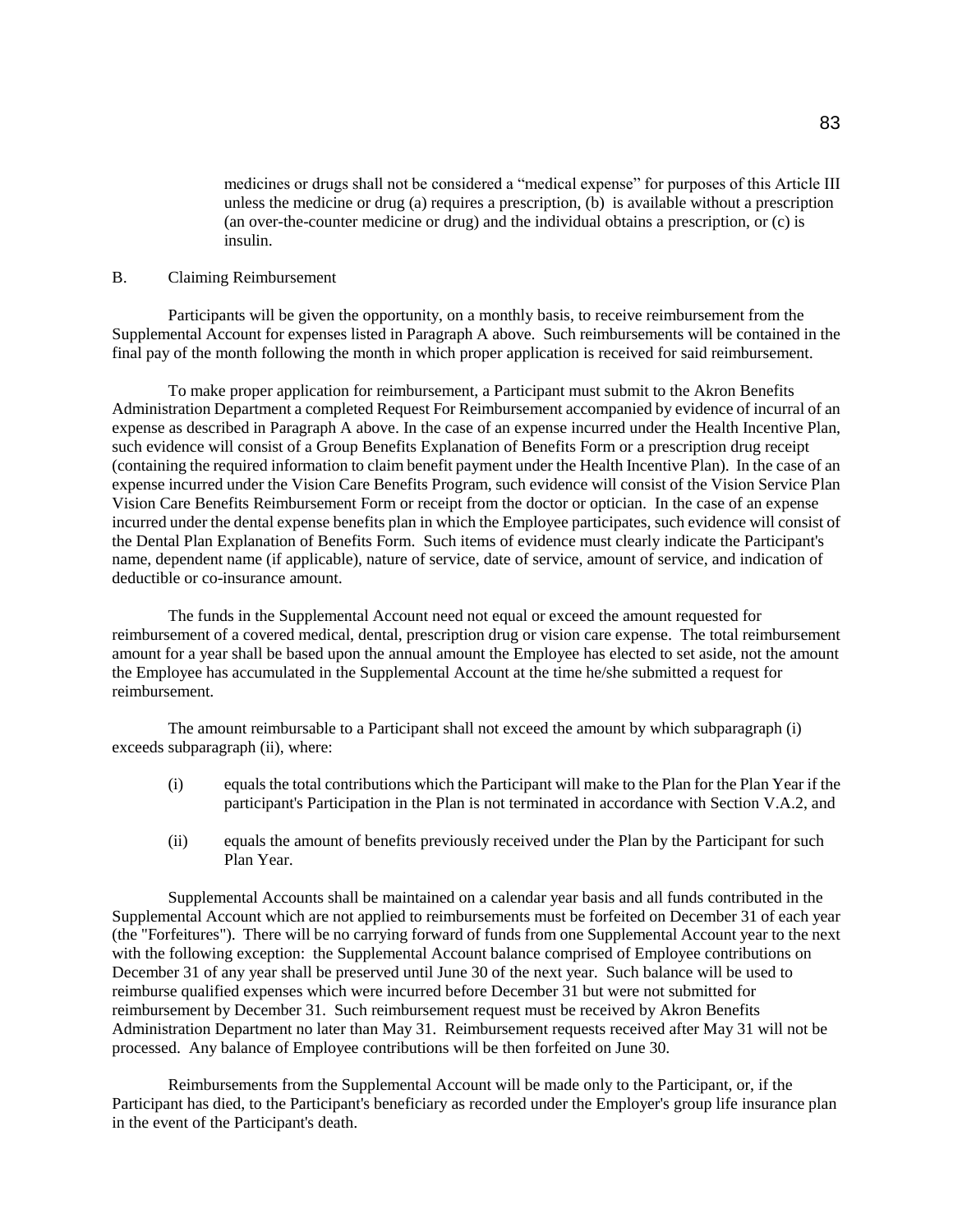Reimbursable expenses, as described in Paragraph A above, will include expenses incurred by the participant and by the Participant's dependents provided such dependents meet the eligibility for participation requirements of the medical and dental expense benefits plan in which the Employee participates.

If, after a reimbursement has been made, it is determined that such reimbursement was made in error, the Employer shall have the right to rescind such reimbursement. Such correction shall be made as an adjustment to the Participant's earnings.

During the Plan Year immediately following a Plan Year in which Forfeitures occur from Participants' Supplemental Accounts, the Employer shall make a charitable contribution for that amount of the Forfeitures to a charitable organization designated by the union.

## SECTION IV

#### Dependent Care Expense Account:

The Company adopts, effective as of January 1, 2006, a dependent care expense account for Bargaining Unit Employees. The Plan is intended to provide participants with reimbursements for qualifying dependent care expenses for which a dependent care tax credit is not taken under Section 21 of the Internal Revenue Code. It is the intention of the Company that the plan qualify as a "dependent care assistance program" within the meaning of Section 129(d) of the Internal Revenue Code and that expenses which are reimbursed to a participant will be eligible for exclusion from income under Section 129(a) of the Internal Revenue Code. Accordingly, the plan shall be construed consistently with Section 129 of the Internal Revenue Code and any regulations thereunder.

#### SECTION V

## TERMINATION AND RE-ENROLLMENT

- A. Termination of Supplemental Account
	- 1. A Supplemental Account will be automatically terminated upon December 31 of each year. It will be necessary that each Participant re-enroll for the Supplemental Health Care Expense Account effective January 1 of each year. To re-enroll, a newly completed enrollment must be received by the Company no later than December 1 of the previous year.
	- 2. A Supplemental Account will also be terminated upon the date that:
		- (a) the Participant ceases to be a member of the eligible class of Employees to participate in the Plan as described in Section I.
		- (b) the Participant terminates active employment with the Employer.
		- (c) except to the extent otherwise required by applicable law in the case of an Employee who is on unpaid leave pursuant to the Family and Medical Leave Act, the Participant is no longer receiving pay, because of such reasons as leave of absence from work or absence due to illness or injury.
	- 3. In the event a Participant's participation in the Supplemental Health Care Expense Account is terminated for any of the reasons described in Section V.A.2., such Participant may submit claims for benefits in accordance with Section III for reimbursable expenses incurred prior to the Participant's termination of participation. Such claims must be submitted by the March 31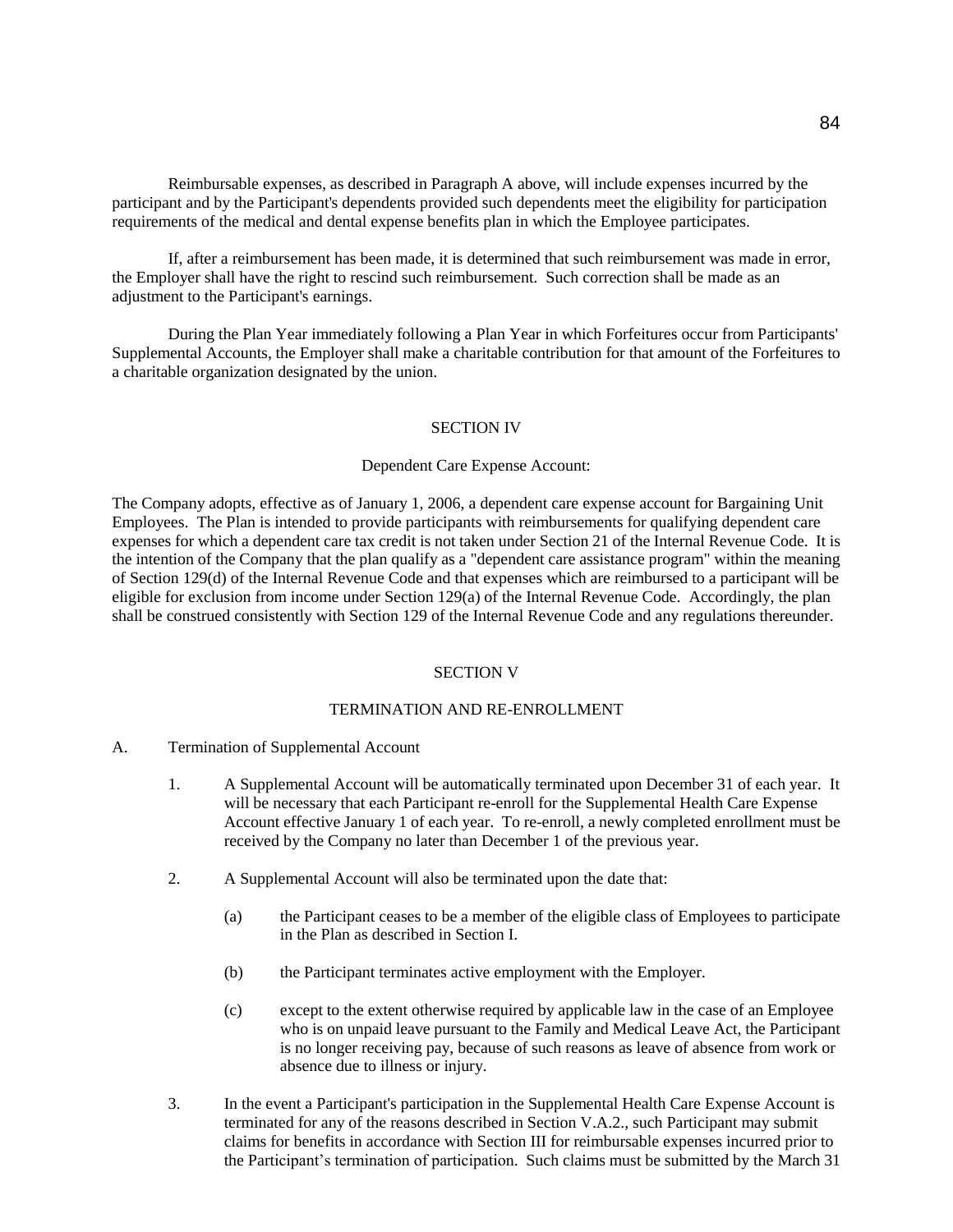following the end of such Plan Year. A Participant whose participation is terminated for any of the reasons described in Section V.A.2. may continue to participate in the Plan for the remainder of the Plan year and receive benefits for Reimbursable Expenses incurred after his/her termination of participation, provided the Participant continues to make monthly contributions to the Supplemental Health Care Expense Account on an after-tax basis in accordance with rules and procedures established by the Company.

## SECTION VI

# **MISCELLANEOUS**

- A. The Plan shall be administered by a Committee to be appointed by the Employer or the Company. The Committee shall have such authority and perform such duties, consistent with the Plan, as may be determined from time to time by the Employer or the Company.
- B. Government Compliance

The Plan may be appropriately modified to accommodate federal, state or municipal statute or regulation.

C. All claims of Employees for benefits under the Plan shall be filed with the Company's Benefits Department. Any claim that is wholly or partially denied by the Benefits Department may be taken up as a grievance under the grievance procedure provided for under the CBA at the Labor Relations Department level.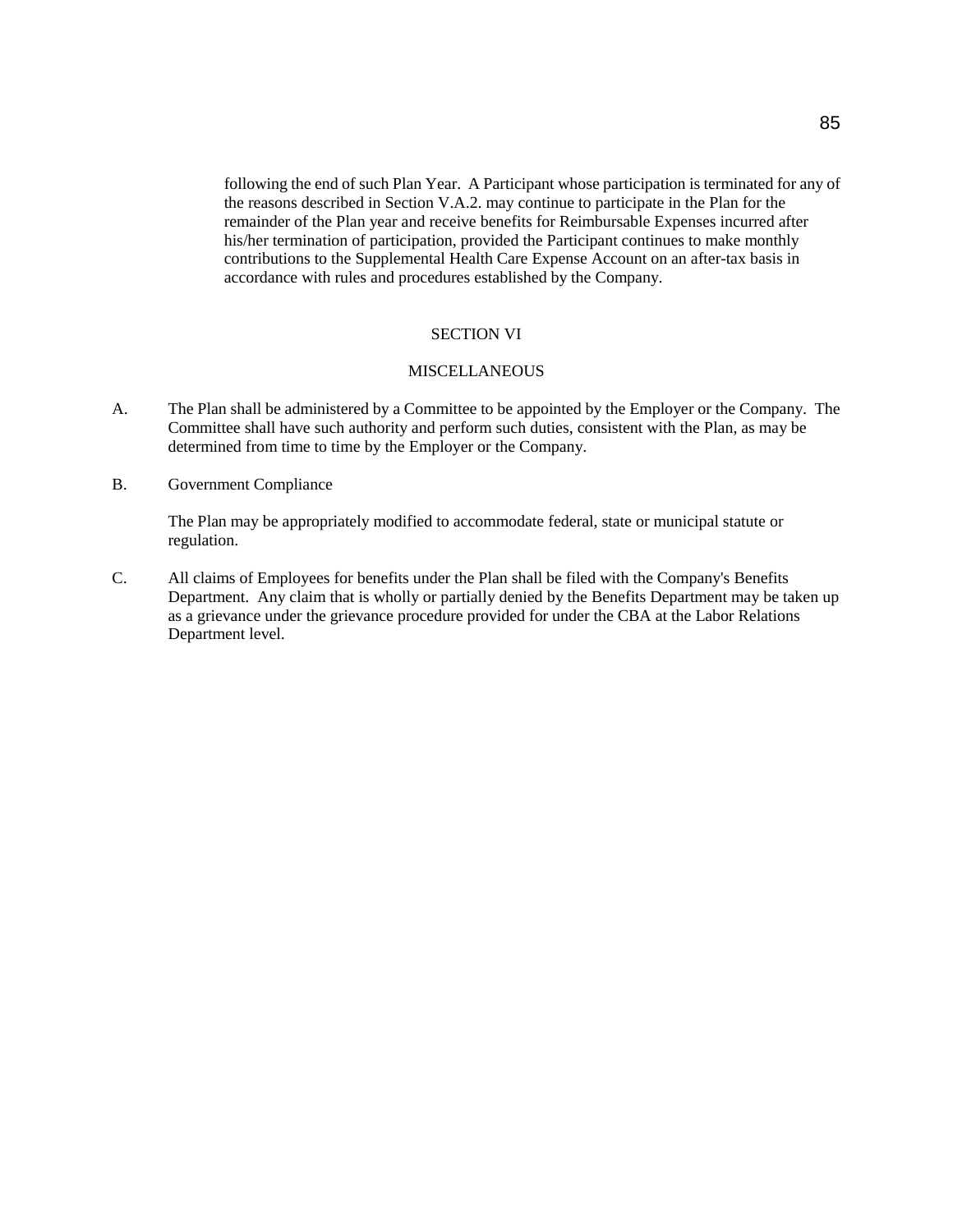#### PART II, ARTICLE IV

#### Non-Occupational Accident and Sickness Benefits

- 1. The Employer will provide a plan of non-occupational accident and sickness benefits for Employees as follows:
	- A. Non-Occupational Accident and Sickness Benefits for Employees
		- (1) General

Benefits will be paid because of an accident or sickness not covered by a workers' compensation act while under the care of a doctor licensed to practice medicine. Benefits will be payable from the latter of the fourth day of disability or the second normal working day missed, or the first day of hospital confinement as a registered bed patient. Benefits will also be payable from the first day of disability due to outpatient surgery, and for one day of outpatient testing preceding inpatient surgery if (i) the tests are performed within five (5) days of the hospital confinement (unless such confinement is delayed by the attending physician or the hospital), (ii) the tests are not repeated during the confinement and (iii) the employee is not admitted to the hospital any earlier than the day prior to the day of surgery. Benefits will be paid for the duration of the disability, not to exceed 52 weeks for each period of disability. Periods of disability due to the same cause will be considered the same period of disability unless separated by return to full-time work for at least two weeks. Periods of disability due to different causes will be considered different periods of disability if separated by return to full-time work. However, New Hires will be eligible for 26 weeks of A&S in a rolling 52 week period and do not convert to the 52 week benefit upon completion of their five years of employment**.**

> Accident and sickness benefits will be paid to the donor of an organ for transplant when such donor is covered for accident and sickness benefits under this Article.

The properly completed Accident and Sickness claim form must be received by the Employer within thirty (30) days of the first day of absence in order for benefits to be paid unless the Employee was unable to submit such form because of hospital confinement or total incapacity.

For purposes of administration of the Non-Occupational Accident and Sickness Benefits Plan, a Physician's Assistant and a Nurse Practitioner working under the supervision of a doctor shall be qualified to certify an Employee's disability and complete the Accident and Sickness claim form.

(2) The Benefits

For Employees hired after April 26, 2007, and once they become eligible for Non-occupational Accident and Sickness benefits, the amount of weekly benefits will be computed by multiplying 18 hours times the current wage rate.

For Employees hired prior to April 26, 2007, and once they become eligible for Non-occupational Accident and Sickness benefits, the amount of weekly benefits will be the greater of 18 hours times the current wage rate or the following schedule: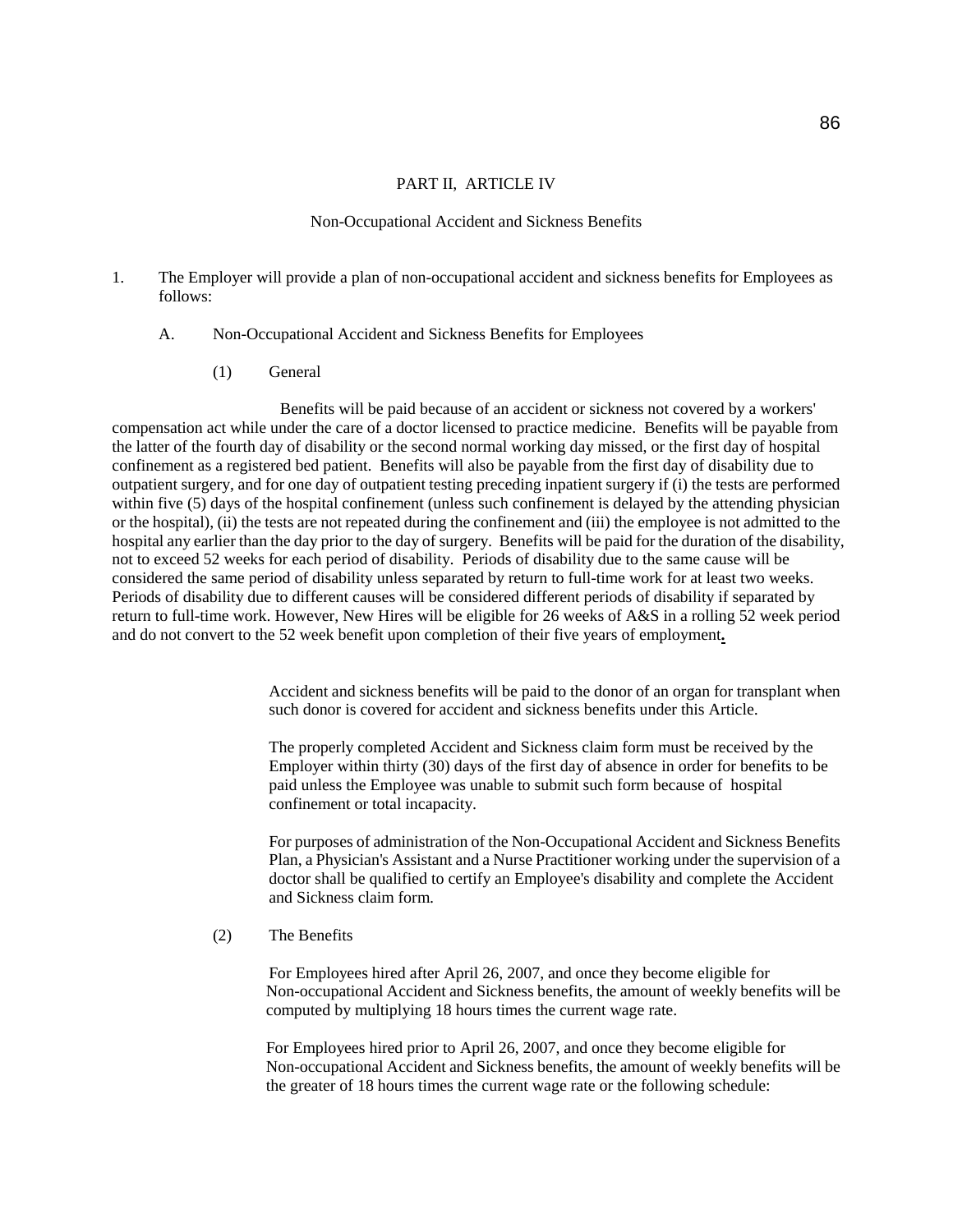| <b>Average Hourly Earnings</b> | <b>Weekly Benefit Amount</b> |
|--------------------------------|------------------------------|
| Up to \$15.99                  | \$320                        |
| \$16.00 to \$18.50             | \$350                        |
| \$18.51 to \$20.99             | \$390                        |
| $$21.00$ or more               | \$420                        |

An Employee who is receiving benefits under this Article IV on a date when new maximum benefits become effective, as shown above, will be eligible to receive the new maximum benefits if his or her average hourly earnings qualify for the maximum benefits.

> The term "average hourly earnings" as used above shall mean the straight time average hourly earnings (shall include available PBP) for the Employee during the most recent pay period in which he or she worked on his or her regular classification and is to be computed by dividing the total hours worked into the total straight time earnings.

> The amount of weekly accident and sickness benefits otherwise payable will be reduced for each week in excess of 21 weeks of benefits during any one continuous period of disability by:

- (a) the amount of pension for which the Employee is eligible under Part I, and
- (b) the amount of any primary disability benefits or unreduced primary old age benefits under the Social Security Act which the Employee is entitled to receive, or
- (c) the amount of the reduced primary old age benefits the Employee receives under the Social Security Act

but only when actually paid to the Employee for the same week of benefits.

The monthly payments of the above will be converted to weekly amounts in determining the amount of such deductions.

- B. Eligibility for Coverage
	- (1) Active Employees represented by the Union will receive coverage on the Effective Date. Employees not actively at work on the date their coverage would otherwise become effective will immediately become covered upon return to active work.

The foregoing shall not be construed to exclude Employees from coverage who are on vacation, who are on leave of absence for Union activities, who are working less than their standard shift or who are not actively at work because of a temporary disability.

(2) Coverage for new Employees hired after the Effective Date will commence on the earlier of (i) the 31st day of credited service provided such Employees are actively at work on that date or (ii) the first day thereafter they are actively at work. However coverage for those hired as New Hires will commence after one year of credited service provided such New Hires are actively at work on that date or the first day thereafter they are actively at work.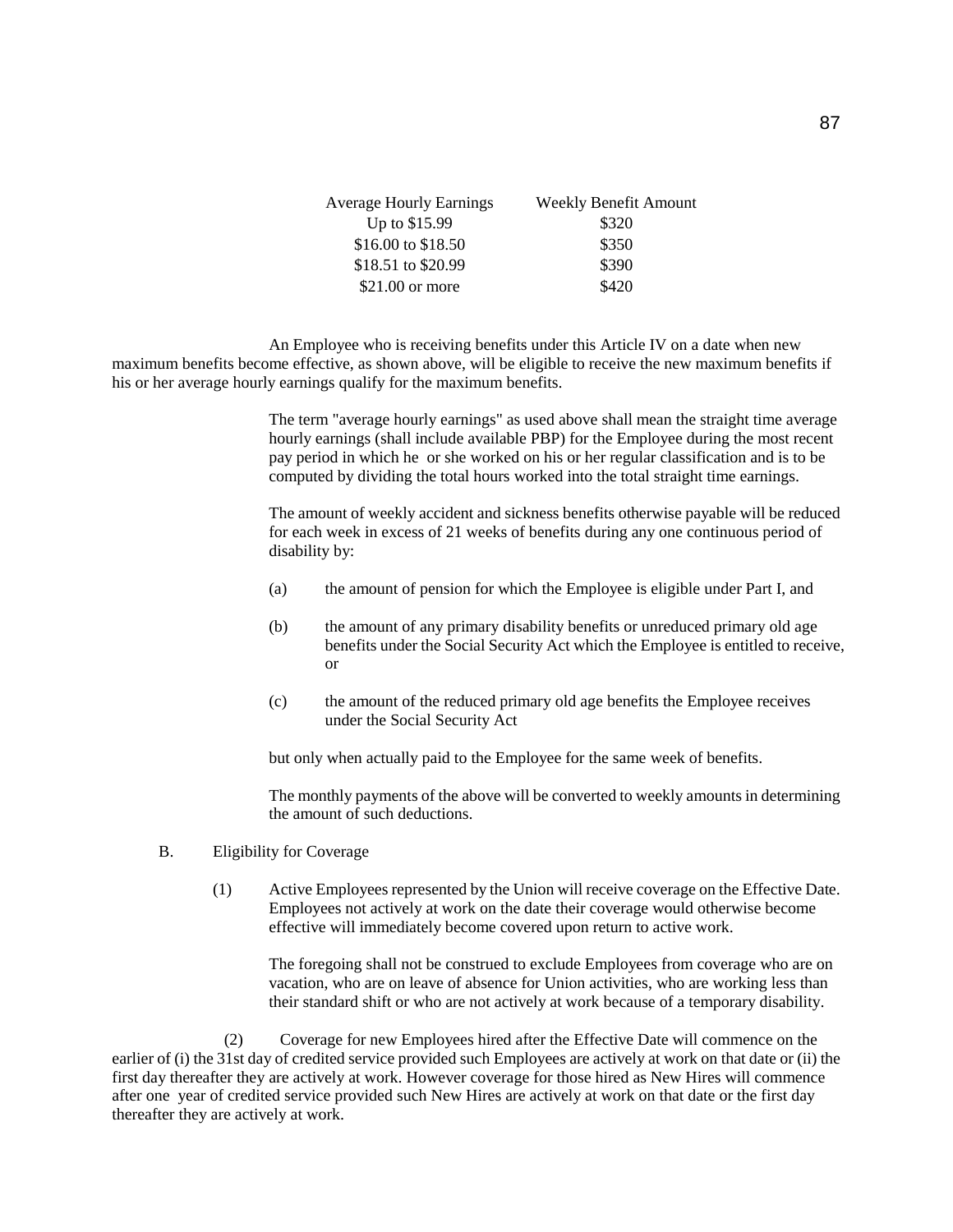# C. Layoff

- (1) In the event of layoff, coverage under this Article IV will be continued for ninety (90) days following layoff.
- (2) Employees re-employed with credit for prior service will have an immediate reinstatement of coverage under this Article IV.
- D. Leave of Absence
	- (1) During authorized leave of absence, except for military service, coverage under this Article IV will be continued for a period not to exceed ninety (90) days.
	- (2) Notwithstanding the aforementioned, the coverage provided herein shall continue in force during the period of any leave of absence granted by the Employer for Union activities under Article IV, Section 2(b) of the CBA.
- E. Injury or Sickness

Employees off work due to injury or sickness will continue to be covered, subject to the provisions of this Article IV, during the period in which they accumulate seniority.

F. Termination of Coverage

Except as described in the "Layoff" and "Leave of Absence" sections above, all coverage will terminate when employment with the Employer terminates.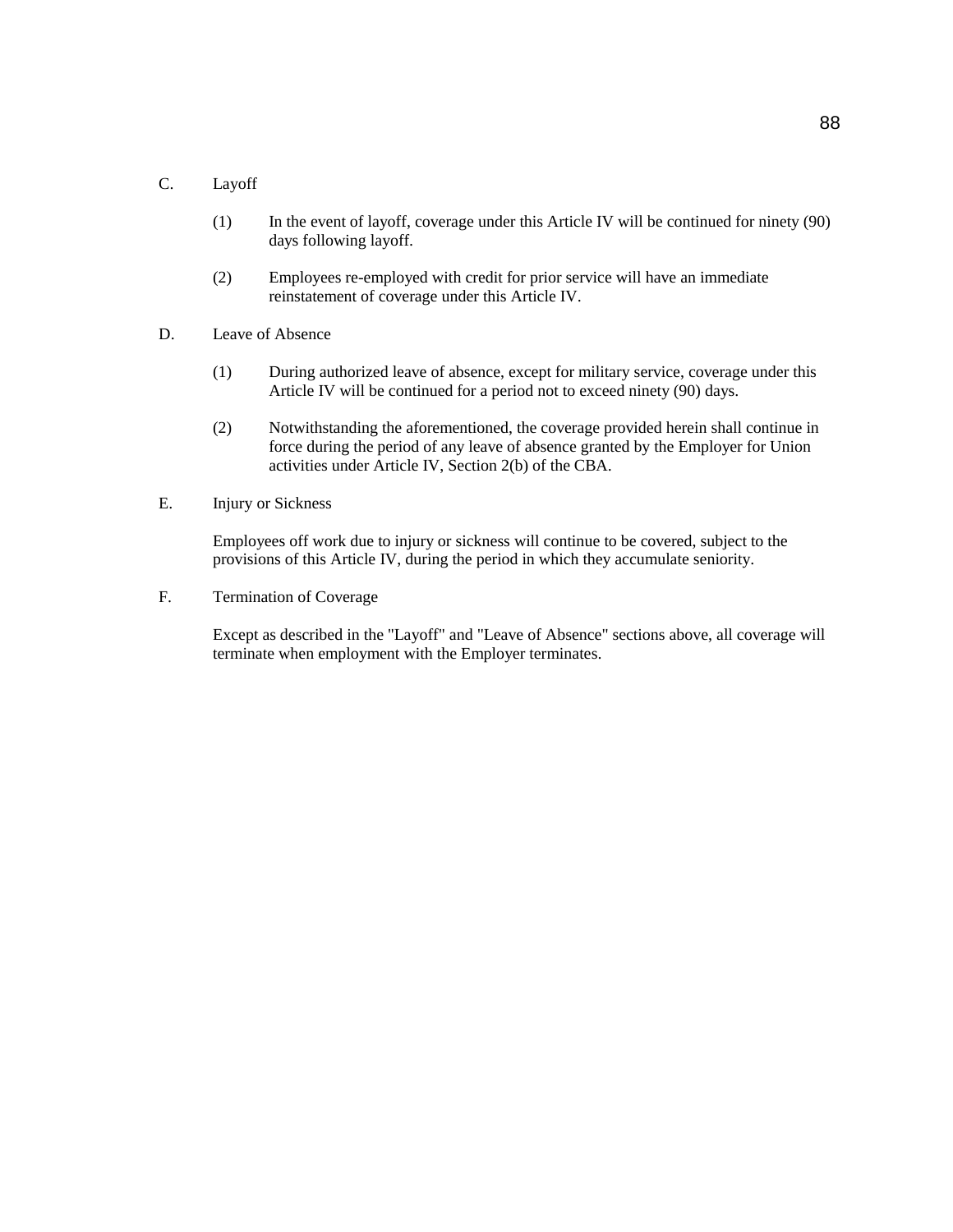#### PART II, ARTICLE V

#### Vision Care Benefits

Effective on January 1, 2014 and for the duration of this Pension and Insurance Agreement thereafter, the Employer will provide the following vision care benefits (the "Plan" for purposes of this Article V).. Employees actively at work on the Effective Date may enroll for coverage on such date providing they have attained thirty-one (31) days' continuous service credit (ninety-one (91) days' continuous service credit for New Hires). Employees who are on vacation, leave of absence for Union activities granted to those Employees by a Local Union in an official or a representative capacity, who are working for the Employer but less than their standard work shift or who are not at work because of a temporary disability shall be deemed, for the purpose of this Paragraph, to be actively at work on such date. All other Employees may enroll for coverage in accordance with Article II. The Employer may arrange with the Company to provide the Plan benefits under a plan maintained by the Company, but in no event shall the Company or any other member of the Controlled Group (other than the Employer) be liable for the benefits under this Part II, Article V. The Employer shall be solely responsible for the benefits under this Part II, Article V. Employees may enroll for coverage pursuant to procedures established by the Employer, which shall include the agreement by Employees to pay the premiums for coverage set forth below. Failure to pay the applicable premium shall cause coverage to terminate.

#### (a) Benefits.

(i) Benefits for covered vision care services will be provided to eligible Employees and their dependents through participating providers who have agreed to accept an assignment of the benefit claim hereunder by the Participant to the provider plus a Copayment by the Participant of five dollars (\$5.00) for a vision examination and fifteen dollars (\$15.00) for ophthalmic materials. The Copayment amount is to be paid by the Participant at the time covered vision care services are received. There, however, will be no Copayment required for contact lenses.

> To receive covered vision care service from participating providers, a Participant must make an appointment and identify themselves as a participating member in the plan. The participating provider will verify eligibility and plan coverage and obtain authorization for services and materials. If covered vision care service is received by an Participant from a participating provider before following the proper procedures of obtaining the proper benefit approval in advance, benefits shall be payable in accordance with the reimbursement schedule set forth in Paragraph (a)(ii) and subject to the terms of such Paragraph (a)(ii).

(ii) If covered vision care services are received from a non-participating provider, the amount of the benefit reimbursed directly to the Participant shall be in accordance with the following schedule, which shall be reduced by a deductible amount of five dollars (\$5.00) for a vision examination and fifteen dollars (\$15.00) for ophthalmic materials. There, however, will not be any reduction for contact lenses.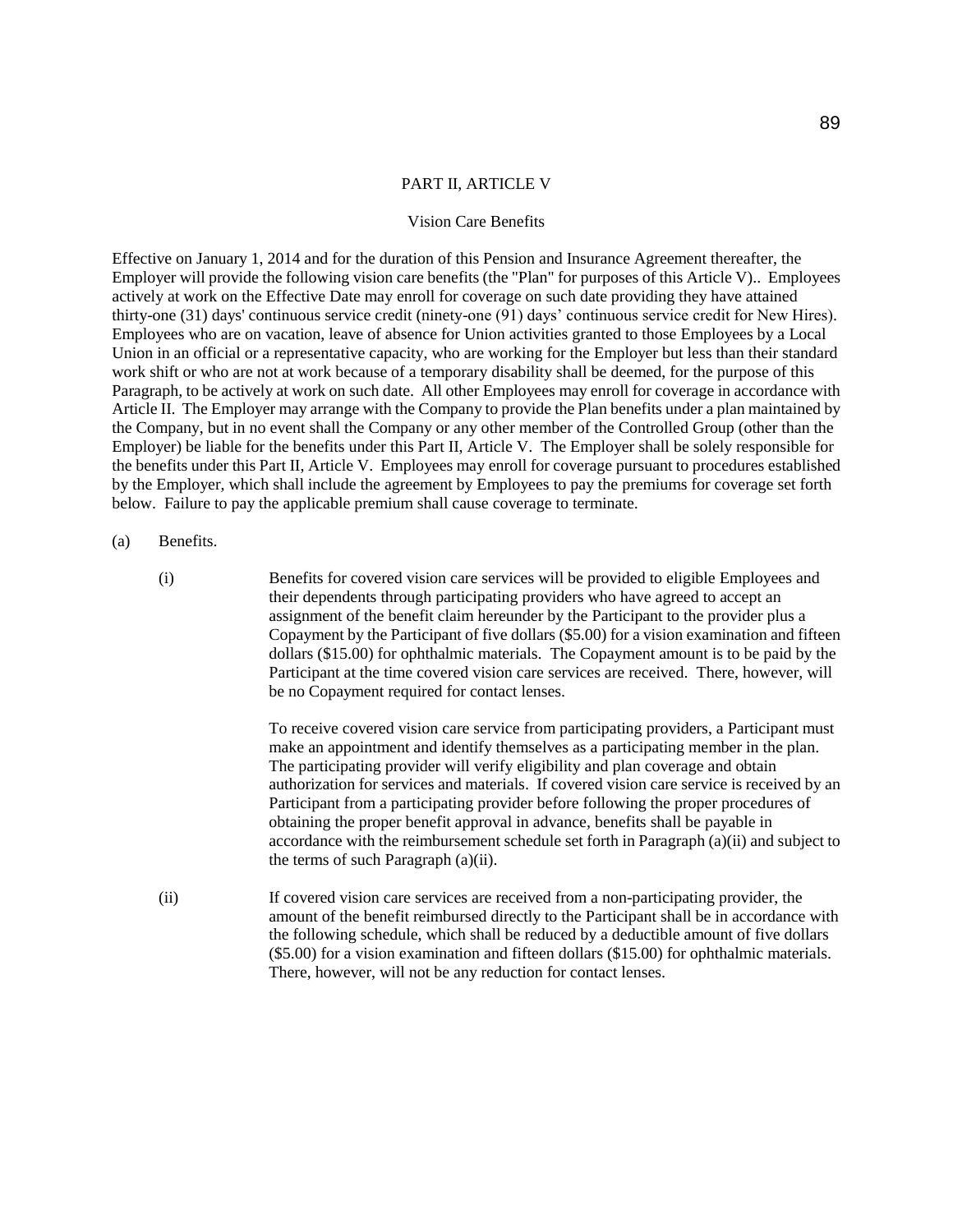#### Reimbursement Schedule

| <b>Professional Fees</b>           |          |
|------------------------------------|----------|
| Vision Examination                 | \$60.00  |
| Materials                          | Pair     |
| Single Vision                      | \$79.00  |
| <b>Bifocals</b>                    | \$95.00  |
| <b>Trifocals</b>                   | \$120.00 |
| Lenticular                         | \$140.00 |
| Frames                             | \$ 70.00 |
| <b>Contact Lenses</b>              |          |
| In lieu of all other Plan benefits |          |
| Necessary                          | \$195.00 |
| Cosmetic                           | \$120.00 |

The schedule amounts are maximum and the actual amount of reimbursement shall be the lesser of: (a) the maximum shown in the reimbursement schedule, (b) the amount charged, or (c) the amount usually charged by the provider for services to his private patients, less the deductible amounts indicated. The lens allowances are for two lenses; if only one lens is needed, the allowance will be one-half the pair allowance.

- (iii) All claims for Out-of-Network services must be filed within six (6) months of the date services were completed.
- (b) Covered Vision Care Services

The vision care services covered by this Article V are:

- (i) Vision Examination. Benefits shall be payable for a vision examination only when performed by a participating or non-participating ophthalmologist or optometrist. Payment of such benefits shall be limited to one such vision examination for each Participant in any period of twenty-four (24) consecutive months, except that if a subsequent vision examination is performed within such twenty-four (24) month period for which benefits are payable for a lens or set of lenses by reason of the exception to the limitation of benefits for a lens or lenses as provided in Subparagraph (ii) below, then such vision examination shall be considered a covered vision benefit.
- (ii) Lens or Lenses. Benefits shall be payable for lenses only when prescribed by a participating or non-participating ophthalmologist or optometrist. Payment of such benefits shall be limited to one such lens, or set of lenses, for each Participant in any period of twenty-four (24) consecutive months, except that if a subsequent lens or set of lenses is received during such twenty-four (24) month period by reason of a prescription change and the new lens or set of lenses differs from the most recent one by an axis change of 20 degrees or .50 diopter sphere or cylinder change and improves visual acuity by at least one line of the standard chart, such new lens or set of lenses shall be considered a covered vision benefit.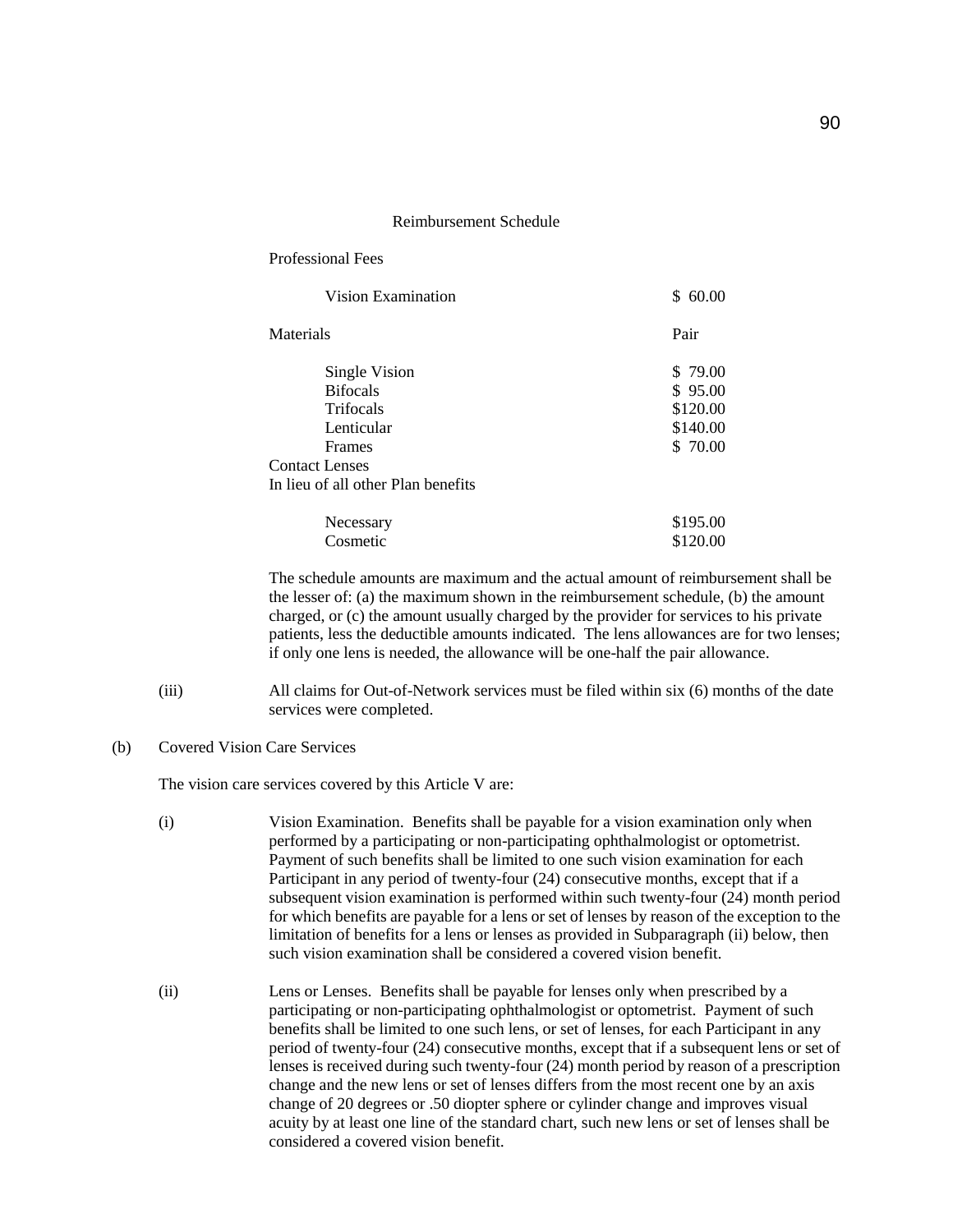- (iii) Frame. Benefits shall be payable for a frame when such frame is for use with a lens or pair of lenses which are prescribed by a participating provider or non-participating optometrist or ophthalmologist, or for a frame, if replacement is necessary. Payment of such benefits shall be limited to one frame for each Participant in any period of twenty-four (24) consecutive months.
- (iv) Contact Lens or Lenses.
	- (A) Necessary. In lieu of the benefits provided above, benefits shall be payable for a contact lens or contact lenses only when prescribed by a participating provider or a non-participating optometrist or ophthalmologist for any of the following conditions:
		- Original or replacement lenses following cataract surgery;
		- To correct extreme visual acuity problems that cannot be corrected with spectacle lenses;
		- To correct for significant anisometropia; and
		- Keratoconus.

If prescribed by a non-participating optometrist or ophthalmologist, benefits shall be payable in accordance with the contact lenses fees as described in the reimbursement schedule under Paragraph (a)(ii) of this Article V.

- (B) Cosmetic. In lieu of the benefits provided above, benefits shall be payable for a contact lens or contact lenses when prescribed for cosmetic purposes by a participating provider or a non-participating optometrist or ophthalmologist. If prescribed by a non-participating optometrist or ophthalmologist, benefits shall be payable in accordance with the contact lenses fees as described in the reimbursement schedule under Paragraph (a)(ii) of this Article V. If prescribed by a participating provider, an allowance of one hundred twenty dollars (\$120.00) will be made in lieu of all other benefits.
- (C) Payment of such benefits shall be limited to one such lens or pair of lenses for each Participant in any period of twenty-four (24) consecutive months and provided that such Participant has not received benefits for lenses under Paragraph (b) (ii) in such period of twenty-four (24) consecutive months.

# (c) EMPLOYEE PREMIUMS

Effective January 1, 2014, coverage under the Plan shall be subject to payment of weekly premiums of \$0.70 for single coverage, \$1.60 for employee plus spouse, \$1.60 for employee plus child(ren), and \$2.80 for family coverage. Premiums will be deducted from Employees' pay on a pre-tax basis as provided in Part II, Article III, Section I.B.

(d) Limitations.

Payments for the following materials will not be made for any amount that exceeds benefits allowable under the Plan:

Oversize lenses: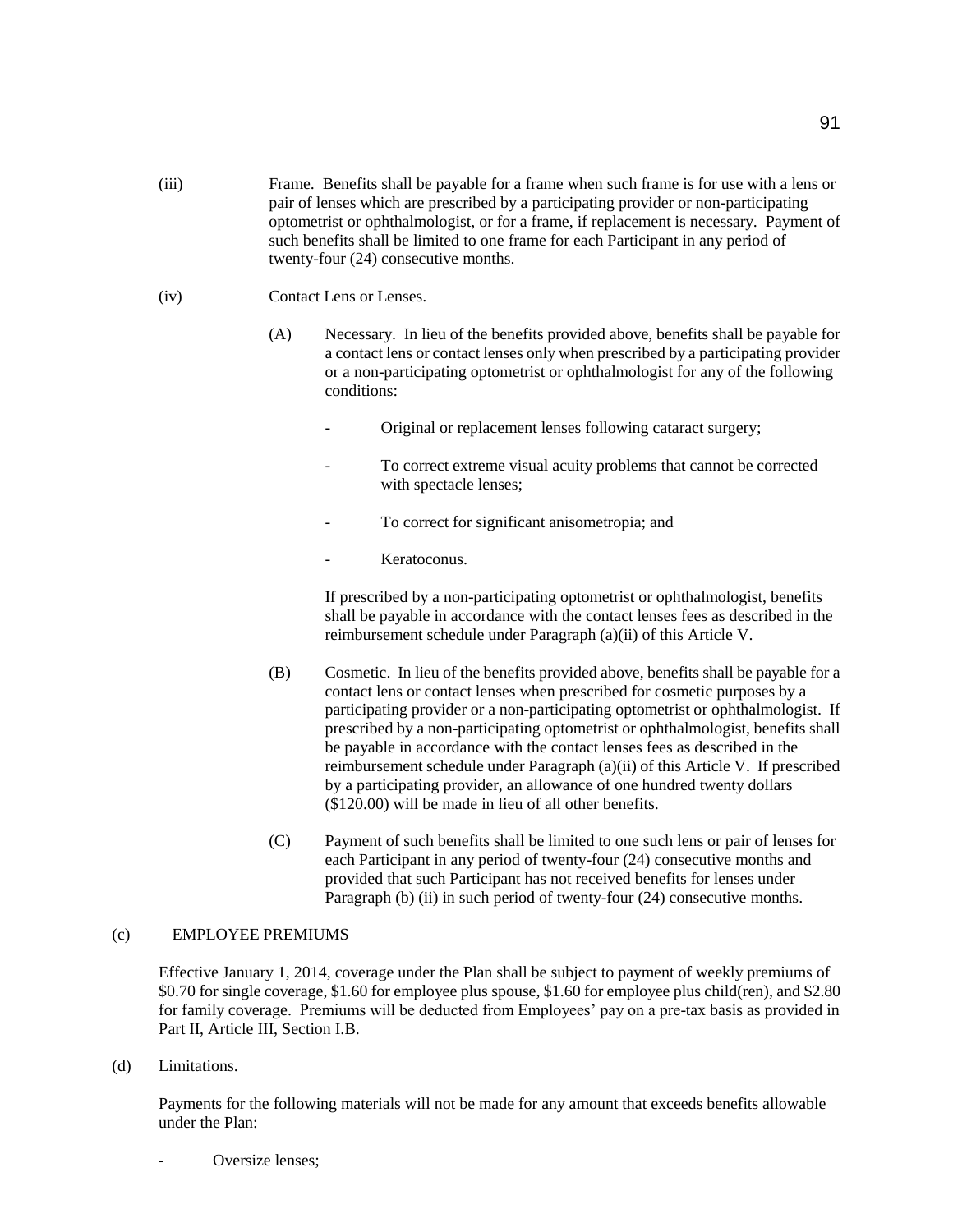- Blended lenses:
- Progressive multifocal lenses;
- A frame that costs more than the Plan allowance;
- Contact lenses, except as specifically provided elsewhere herein;
- Photochromic, tinted, coated or laminated lenses (other than pink #1 or #2);
- Cosmetic lenses or optional cosmetic processes; and
- UV protected lenses.

(e) Exclusions.

No benefits are payable for the following services, including supplies:

- (i) Orthoptics or vision training or subnormal vision aids.
- (ii) Lenses and frames furnished under this Plan which are lost or broken, except at the normal intervals when services are otherwise provided for.
- (iii) Medical or surgical treatment of the eyes.
- (iv) Eye examinations or corrective eye wear required by an Employer as a condition of employment.
- (v) Services or materials for which the Participant may be compensated under any workers' compensation law or other employers' liability laws regardless of jurisdiction; or services for which the Participant, without cost, can obtain the needed care from any federal, state, county, municipality, or special district organization or agency.
- (vi) Two pairs of glasses in lieu of bifocals.
- (vii) Plano lenses (non-prescription).
- (viii) Services or materials rendered or supplied Out-of-Network more than six months prior to the submission of a claim therefor.
- (f) Termination.

Notwithstanding the other provisions of this Article V and except as described in Article VI, Paragraph 8, eligibility for vision care benefits will terminate at termination of active employment with the Employer, death or retirement.

(g) Claims and Appeal Procedures.

Any Employee who believes that he is entitled to receive a benefit under this Article V shall file a claim in writing with the third party administrator engaged by the Company to administer the Plan provided for in this Article V. If after the claims and appeals procedures of such administrator (which procedures are hereby incorporated by reference) are exhausted the claim is wholly or partially denied, the Employee may appeal the decision to the Pension Board by following the procedures set forth in Part II, Article II, Section VIII.B. Adverse decisions made by the Pension Board may be taken up as a grievance under the procedures provided in Article II, Section VIII.F.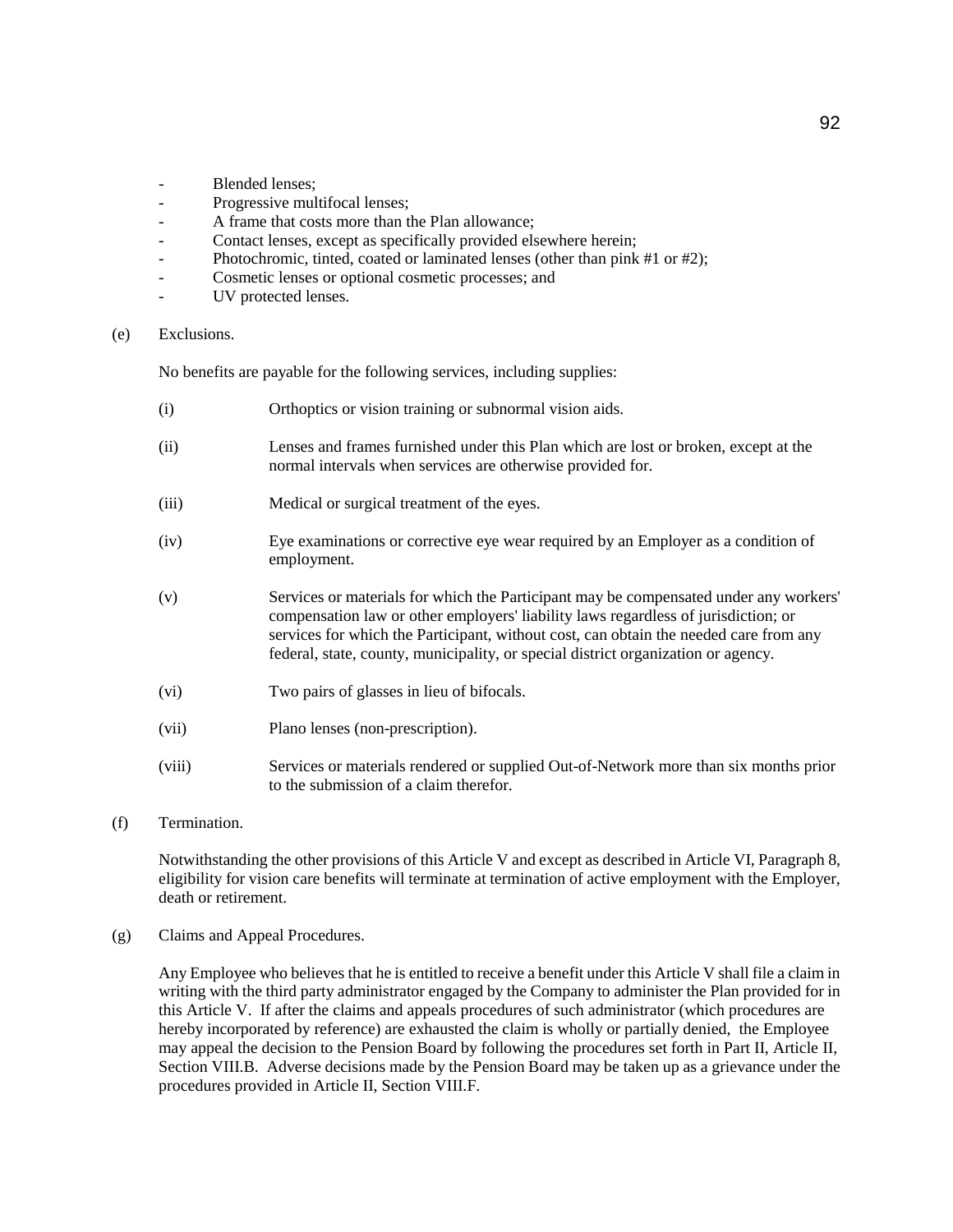#### PART II, ARTICLE VI

## General Provisions of Part II

- 1. The Employer or the Company may enter into a contract or contracts with an insurance company or companies to provide the benefits described herein, and upon so doing, the Employer shall be relieved of any individual liability to any Employee other than to maintain such contract or contracts in force. In the event any dispute shall arise as to whether the Employer has provided the insurance benefits described in this Part II, such dispute shall be subject to the grievance procedure of the CBA, omitting all steps preceding presentation of the grievance to the Labor Relations Department of the Employer.
- 2. In the event the CBA is terminated during the term of this Part II, the grievance provisions of the CBA shall be considered to be in effect for the processing of insurance disputes.
- 3. The term "credited service" means seniority on record with the Employer. "Credited service" with respect to the period beginning on the Effective Date will be computed on the basis used for computing seniority as provided in the CBA. An Employee's credited service shall be terminated by retirement or payment of a special distribution or severance award, or by termination of seniority as provided in the CBA.
- 4. If any dispute shall arise between the Employer and an Employee as to whether such Employee is or continues to be disabled under of this Part II, such dispute shall be resolved as follows:

The Employee shall be examined by a doctor appointed for that purpose by the Employer and by a doctor appointed for that purpose by the Local Union representing the Employee. If they shall disagree concerning the disability, the question shall be submitted to a third doctor selected by said two doctors. The medical opinion of the third doctor after examination of the Employee and reviewing any medical information supplied by the other two doctors, shall decide such question, and such decision shall be binding upon the Employer, the Local Union and the Employee concerned therewith. If the third physician consults with the physician appointed by the Pension Board, he/she shall also consult with the physician appointed by the Local Union. The fees and expenses of the third doctor shall be shared equally by the Employer and the Local Union.

- 5. Other than for purposes of the Health Incentive Plan, the terms "physician," "doctor," "doctor licensed to practice medicine," or "doctor licensed to practice dental surgery" as used in this Part II mean only a Doctor of Medicine (M.D.), a Doctor of Osteopathy (D.O.) or a Doctor of Dental Surgery (D.D.S.) except for surgical operations (and hospital admissions therefor) coming within the scope of the Schedule of Surgical Operations and Anesthesia Benefits-Chiropody for which said terms will also mean a Doctor of Surgical Chiropody or Podiatry (D.S.C.), and with respect to chiropractic treatments for neuromusculoskeletal conditions coming within the scope of his license, the terms shall also mean a Chiropractor.
- 6. The provisions of Part II shall become effective, subject to the conditions contained therein, on the Effective Date for Employees who are actively at work on that date. Employees not actively at work on the date their coverage would otherwise become effective will become covered upon return to active work.
- 7. The foregoing shall not be construed to exclude Employees from coverage who are on vacation, who are on leave of absence for Union activities, who are working less than their standard shift, who are not actively at work because of a temporary disability or who are absent from work due to a health factor (as defined in 26 C.F.R. section 54.9802-1).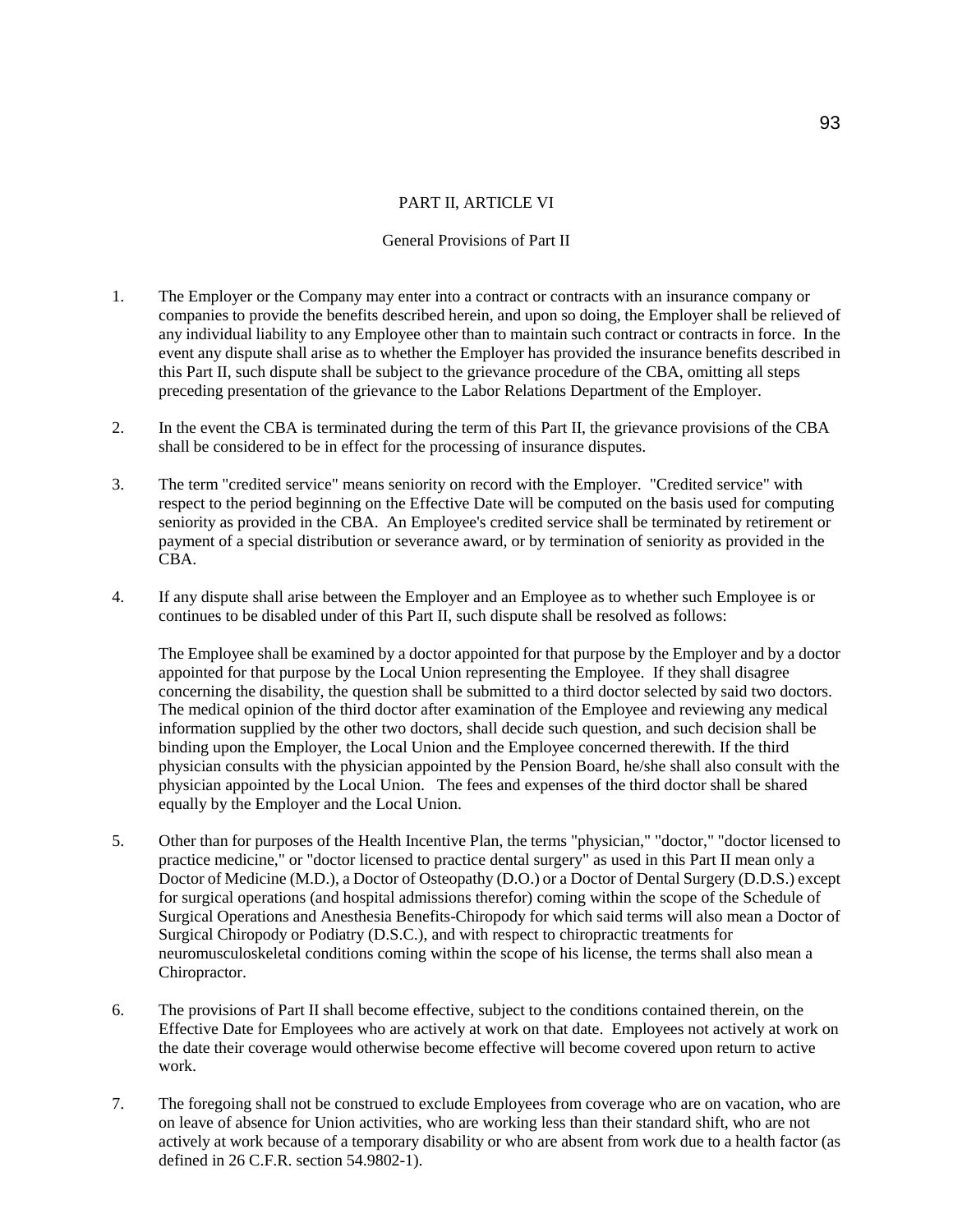8. In the event of a plant closure covered by the CBA, coverage under Articles I and II of Part II will be extended following such plant closure, provided the Employee makes any contributions required of active Employees under Article I or II.

With respect to the Employer-furnished coverage provided under Article I, the maximum period of extended Employer-furnished coverage under this Paragraph 8 shall be twenty-seven (27) months following the month in which the plant closure occurs.

With respect to the Employer-furnished coverage provided under Article II, the maximum period of extended Employer-furnished coverage under this Paragraph 8 shall be twenty-four (24) months. The Employee may continue the coverage for an additional six (6) months by payment in advance at the monthly group rate determined annually in advance by the Employer. The maximum period of extended coverage under Article II pursuant to this Paragraph 8 shall be thirty (30) consecutive months.

Coverage under Article II will not continue as provided above while the Employee is covered by any other Employer-furnished hospital, medical and surgical benefit program; however, when he ceases to be covered by any such other program, he may then resume coverage hereunder for the remainder of the 30-month maximum period. In order to remain eligible for continued coverage as provided above, the Employee must maintain such coverage continuously except as provided in this Paragraph.

The extended coverage under this Paragraph 8 is provided in lieu of all other coverages under Articles I and II of this Part II. However, upon termination of coverage under this Paragraph 8 , the termination and conversion privilege provisions of Article I, Paragraph 7(f) and Article II shall apply.

- 9. The periods of absence of an Employee who is on leave of absence as an officer on full-time duty with a local Credit Union or for service with a Local Union in an official or representative capacity will be included in determining his or her credited service for purposes of Part I - Pensions. During such leave of absence, an Employee will continue to be covered by Life Insurance, Accidental Death and Dismemberment Insurance, Survivor Income Benefits, Health Incentive Plan, Accident and Sickness Benefits and Vision Care Benefits, provided the Employee makes any contributions required of active Employees under any applicable Article of this Part II.
- 10. During any leave of absence of an Employee granted by an Employer for employment as a casual employee of the International Union, such Employee will continue to be covered by Life Insurance, Accidental Death and Dismemberment Insurance, Survivor Income Benefits, Health Incentive Plan, Accident and Sickness Benefits and Vision Care Benefits, provided the Employee makes any contributions required of active Employees under any applicable Article of this Part II.
- 11. An Employee who becomes a full time Employee of the International Union shall receive credited service for purposes of eligibility and vesting for the period the Employee remains an employee of the International Union. An Employee who becomes a full time employee of the International Union shall receive credited service for purposes of benefit accrual for a period of 30 months following the month that the Employee becomes an employee of the International Union.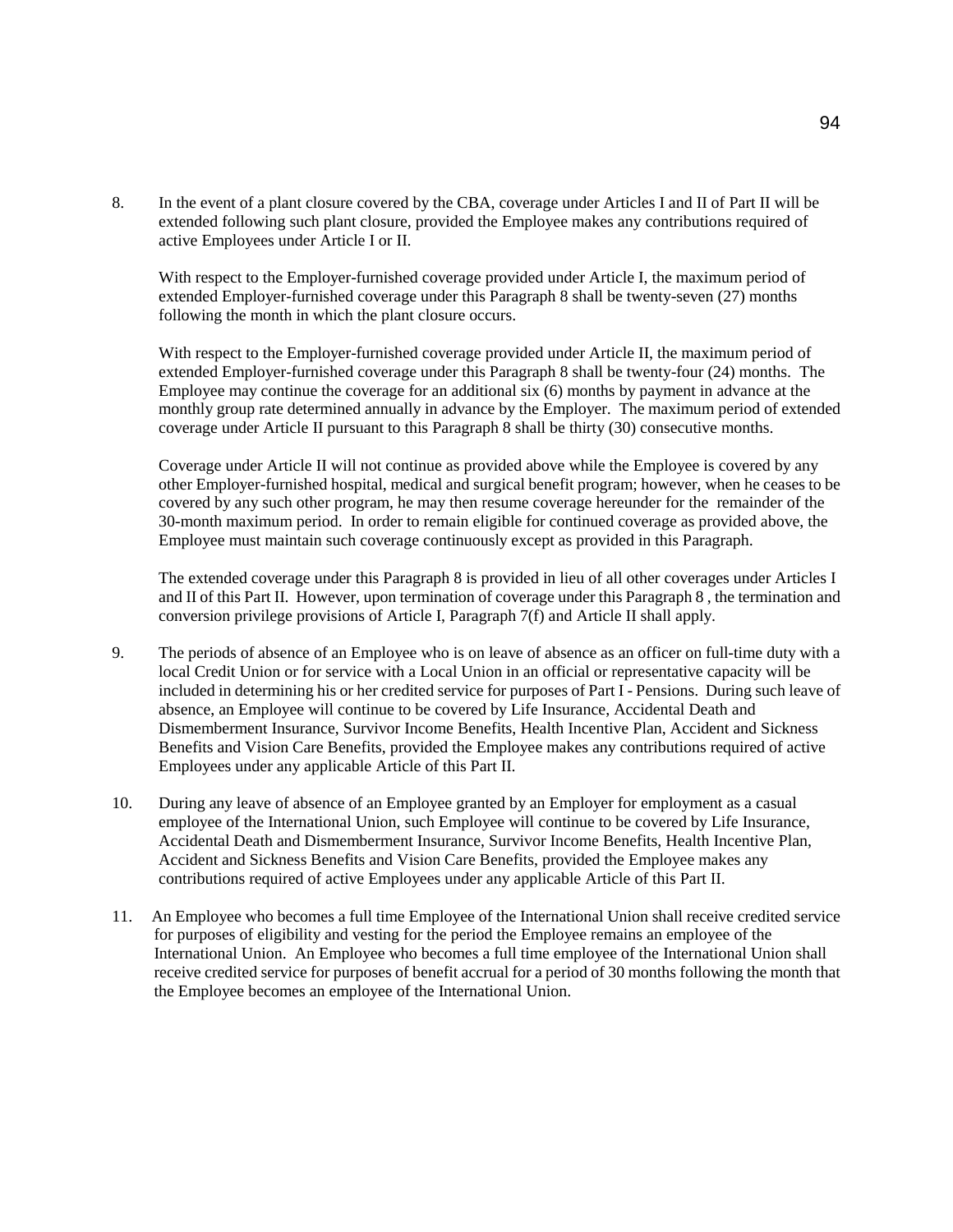- 12. The responsibility for the provision of any benefit or the payment of any amount required by this Part II to be provided or paid to or on behalf of an Employee or former Employee (or the spouse, Survivor or Dependent of an Employee or former Employee) shall be solely that of the Employer that employs the Employee at the time that such payment is due (or, in the case of a former Employee, at the time such Employee ceased to be an Employee).
- 13. The provisions of Part II of the 2009 Pension & Insurance Agreement and the benefits provided thereunder will remain in effect through December 31, 2013. The provisions of this Part II of this Pension and Insurance Agreement and the benefits provided hereunder shall be effective January 1, 2014 through the duration of this Pension and Insurance Agreement.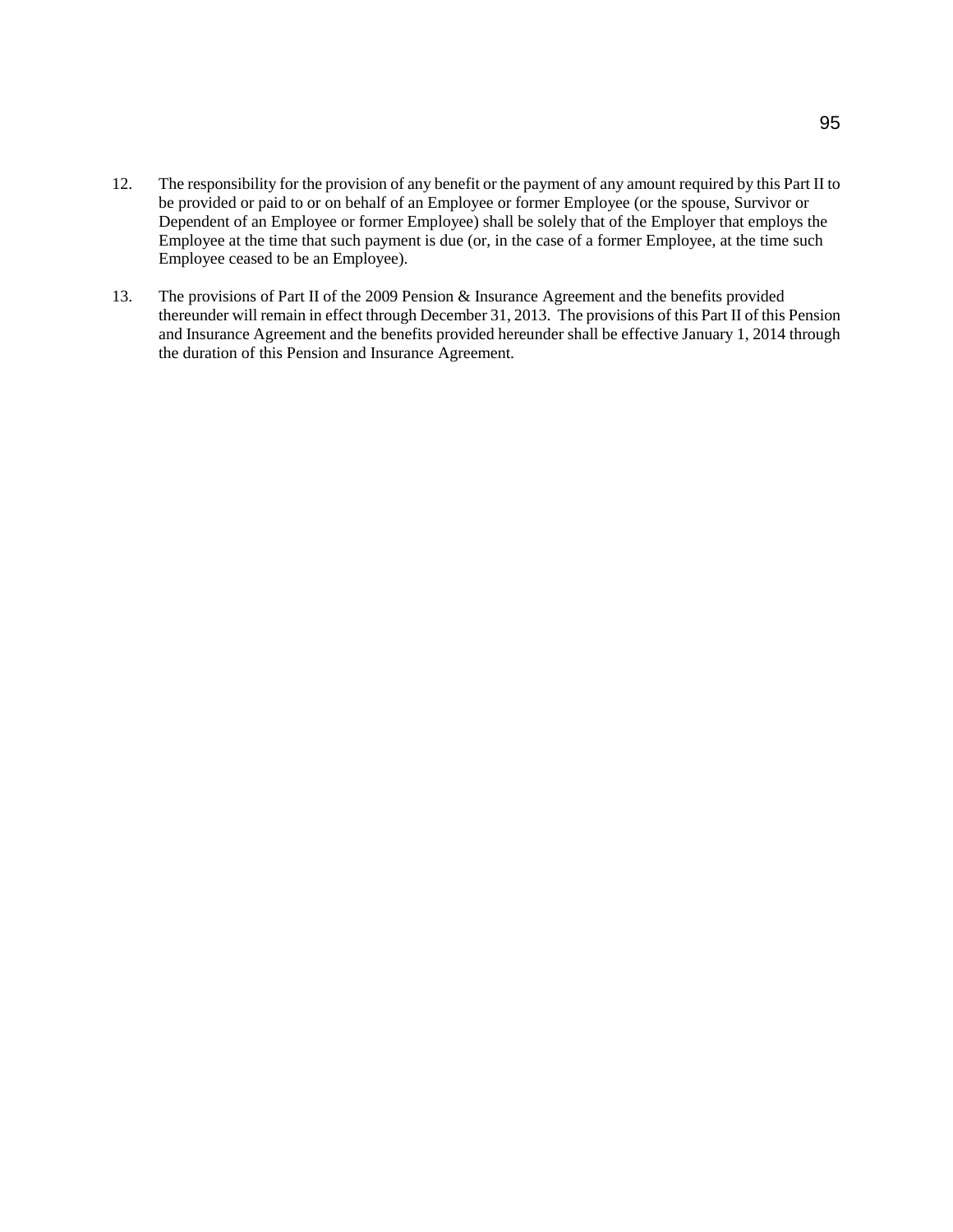#### PART III

#### Savings Plan

Subject to the conditions stated in Article IV, the Employer agrees to provide the benefits of the Company's Bridgestone Americas, Inc. Employee Savings Plan for Bargaining Unit Employees (the "Plan" for purposes of this Part III) effective as of the Effective Date and, subject to Paragraph 3 of Part IV, for the duration of the CBA thereafter on the terms hereinafter set forth in this Part III:

## ARTICLE I

#### **DEFINITIONS**

- 1.1 Definitions. The following terms when used herein with initial capital letters, unless the context clearly indicates otherwise, shall have the following respective meanings:
	- (1) Account: A Participant's entire account in the Plan, consisting of his Deferred Salary Contributions Account, Roth Contributions Account, Rollover Contributions Account, Transfer Account, Matching Employer Contributions Account, Additional Employer Contributions Account and Age and Service Employer Contributions Account.
	- (2) Additional Employer Contribution: An amount contributed by the Employer pursuant to Section 4.3.
	- (3) Additional Employer Contributions Account: A Member's Account reflecting Additional Employer Contributions and earnings thereon.
	- (4) Administrative Committee or Committee: The Administrative Committee provided for in Section 7.2, which is also known as the Company's Pension Board. The members of such Committee are herein sometimes called "Committeemen."
	- (5) Administrator or Plan Administrator: The Administrator of the Plan, as defined in ERISA section  $3(16)(A)$  and Code section  $414(g)$ , shall be the Company, which may delegate all or any part of its powers, duties and authorities in such capacity (without ceasing to be the Administrator of the Plan) as hereinafter provided.
	- (6) Age and Service Employer Contribution: An amount contributed by the Employer pursuant to Section 4.11.
	- (7) Age and Service Employer Contributions Account: A Member's Account reflecting Age and Service Employer Contributions and earnings thereon.
	- (8) Beneficiary: A Participant's Spouse or, if he has no Spouse or his Spouse consents (in the manner hereinafter described in this Subsection (8)) to the designation hereinafter provided for in this Subsection (8), such person or persons other than, or in addition to, his Spouse as may be designated by a Participant as his death beneficiary under the Plan. Such a designation may be made, revoked or changed only by an instrument (in form acceptable to the Administrative Committee) which is signed by the Participant, which includes his Spouse's written consent to the action to be taken pursuant to such instrument (unless such action results in the Spouse being named as the Participant's sole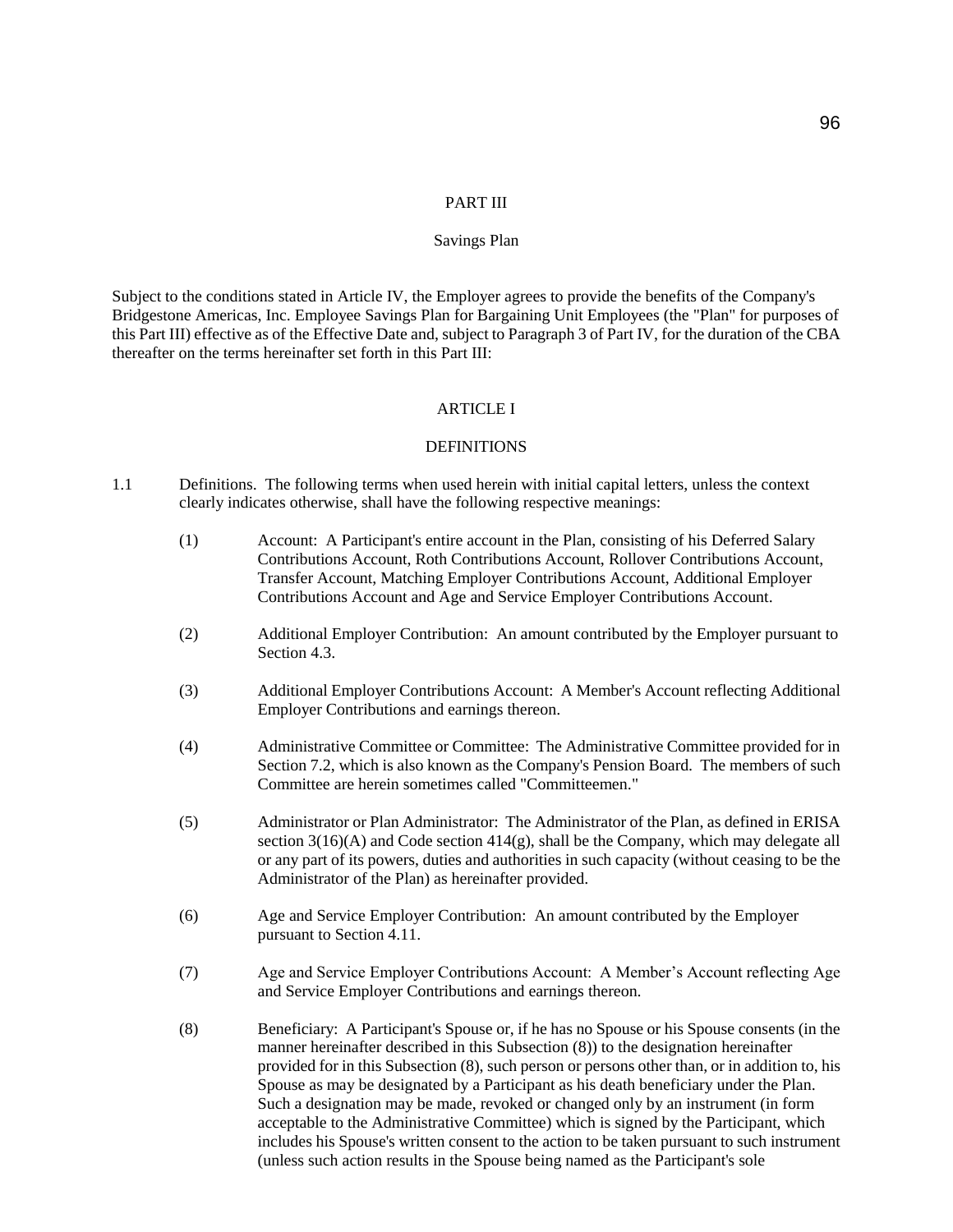Beneficiary), and which is filed with the Administrative Committee before the Participant's death. A Spouse's consent required by this Subsection (8) shall be signed by the Spouse, shall designate a Beneficiary (or a form of benefits) which may not be changed without spousal consent (unless the consent of the Spouse expressly permits designations by the Participant without any requirement of further consent by the Spouse), shall acknowledge the effect of such consent, shall be witnessed by a notary public and shall be effective only with respect to such Spouse. At any time when all the persons designated by the Participant as his Beneficiary have ceased to exist, his Beneficiary shall be his Spouse or, if he does not then have a Spouse, the Participant's estate. If a Participant has no Spouse and he has not made an effective Beneficiary designation pursuant to this Subsection (8), his Beneficiary shall be his estate. For purposes of the Plan, (a) a person shall be the "Spouse" of a Participant if such person and the Participant are legally married at the relevant time and (b) the term "Spouse" shall be defined as it is defined for purposes of ERISA.

- (9) Board: The Board of Directors of the Company.
- (10) Code: The Internal Revenue Code of 1986, as it has been and may be amended from time to time and any successor United States taxing or revenue law.
- (11) Company: Bridgestone Americas, Inc.
- (12) Compensation Reduction Agreement: A qualified cash or deferred arrangement pursuant to which an Employee agrees to reduce, or to forego an increase in, his Eligible Earnings and his Employer agrees to contribute the amount so reduced or foregone to the Plan as a Deferred Salary Contribution, as a Roth Contribution, or partly as a Deferred Salary Contribution and partly as a Roth Contribution, as elected by the Member.
- (13) Continuous Service: The period of time, between the Employment Commencement Date of a Member and his most recent Severance Date. Periods of employment are aggregated on the basis that 12 months of employment equals one year and each additional 30 days equals one-twelfth of a year. Notwithstanding any other provision of this Plan, to the extent required by section 414 of the Code, service as an employee of any Controlled Group Member will be counted as Continuous Service in the same manner as if it was service with the Employer.
- (14) Contribution Period: If the Participant (i) is paid semi-monthly, the period which ends on the 15th or last day of each month unless such day is not a working day at the location of his employment in which case the next preceding working day, (ii) is paid weekly, the period of one week which ends on the day he is customarily paid or (iii) is paid monthly, the period of one calendar month.
- (15) Controlled Group: The Company and any and all other corporations, trades and/or businesses, the employees of which together with Employees of the Company are required, by the first sentence of subsection (b) or by subsections (c), (m) or (o) of section 414 of the Code, including regulations prescribed by the Secretary of the Treasury thereunder, to be treated as if they were employed by a single employer. The Controlled Group shall also include, with respect to any "leased employee" (within the meaning of section 414(n) of the Code) of any member of the Controlled Group as determined under the preceding sentence, any "leasing organization" (within the meaning of such section) which provides any leased employees to any such Controlled Group Member, but only during the time that such leasing organization provides such leased employees. Each corporation or unincorporated trade or business that is or was a member of the Controlled Group shall be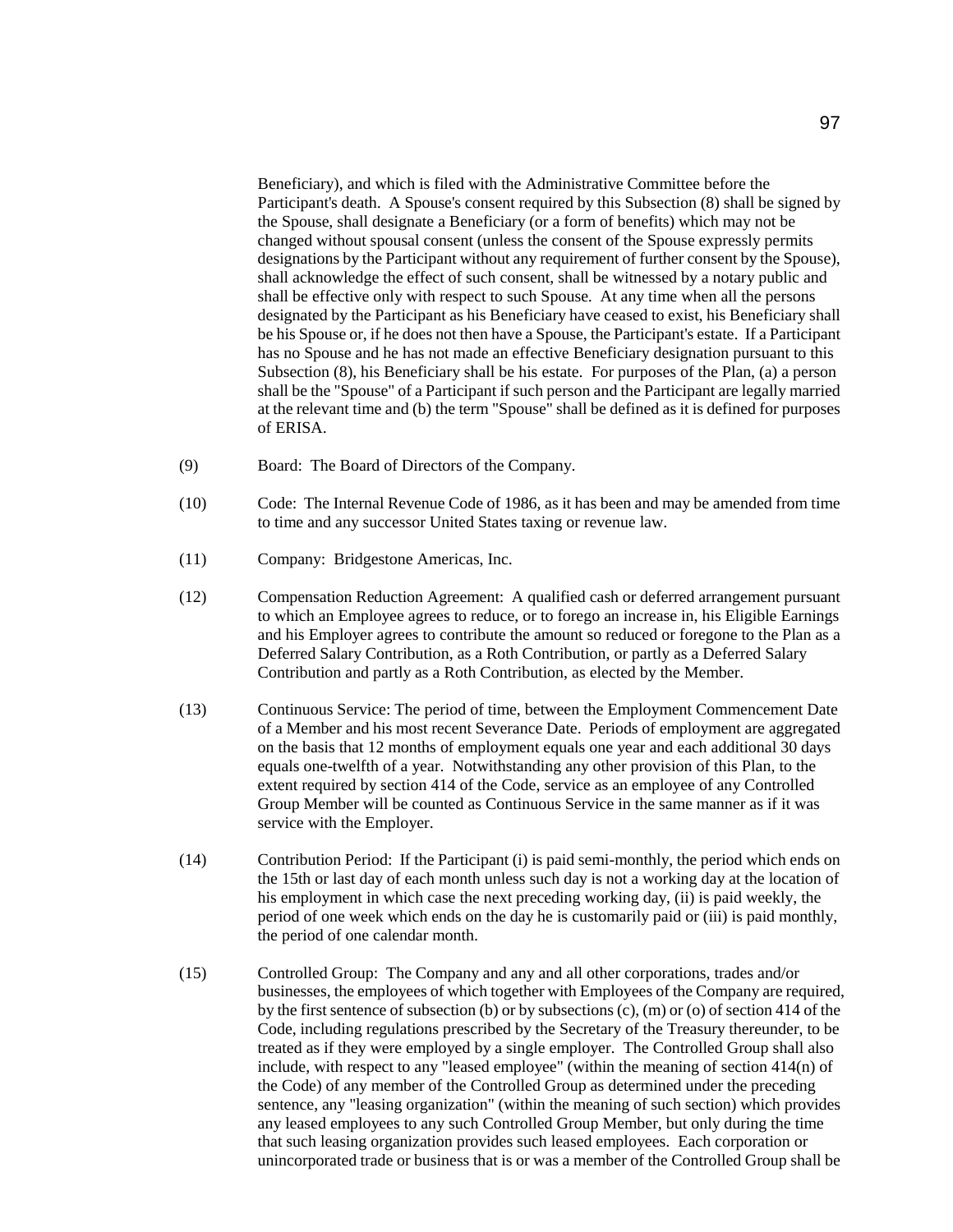referred to herein as a "Controlled Group Member", but only during such period as it is or was such a member.

- (16) Deferred Salary Contribution: The amount of before-tax contributions which the Employer is required to contribute pursuant to a Compensation Reduction Agreement, and which are excludable from the gross income of the Member pursuant to section 402(e)(3) of the Code. Except as otherwise specifically provided in the Plan, the term "Deferred Salary Contributions" shall include Catch-up Deferred Salary Contributions, as defined in Section 3.6 of the Plan.
- (17) Deferred Salary Contributions Account: A Member's Account reflecting Deferred Salary Contributions made for him and earnings thereon, subject to the provisions of Section 5.2.
- (18) Disability or Disabled: Physical or mental inability of a permanent nature which lasts for at least six months.
- (19) Effective Date: As defined in the recitals to this Pension and Insurance Agreement.
- (20) Eligible Earnings: The entire amount of compensation paid, or which would have been paid except for the provisions of the Plan, to the Employee during any period by reason of his employment, including overtime and vacation pay, as recorded in the records of his Employer, but excluding any imputed income, any accident and sickness benefits, any supplemental unemployment benefit payments, any payments under plans imposed by governments other than the United States, any payments made for transportation, or any special allowance. The Eligible Earnings of an Employee taken into account for any purpose under the Plan for any year shall not exceed the limitation in effect for such year under section  $401(a)(17)$  of the Code. The term "Eligible Earnings" shall also include any differential wage payments (within the meaning of section 3401(h)(2) of the Code) made to an Employee by the Employer.
- (21) Employee: Any employee, excluding "leased employees" and individuals who are treated as employees of an Employer pursuant to regulations under section 414(o) of the Code, who (i) is represented by a collective bargaining representative with whom his Employer has in effect a contract providing for coverage by the Plan, but no such employee shall be covered by the Plan until the effective date specified in such contract and (ii) either (A) was hired prior to July 2, 2013, or (B) is hired on or after July 2, 2013 and has accumulated six months of Continuous Service with the Employer. For purposes of this Section, a "leased employee" means any person who, pursuant to an agreement between a Controlled Group Member and any other person ("leasing organization"), has performed services for the Controlled Group Member on a substantially full-time basis for a period of at least one year and such services are performed under the primary direction or control of the Controlled Group Member. A leased employee will not be considered an Employee of a Controlled Group Member, however, if (a) leased employees do not constitute more than 20 percent of the Controlled Group Member's non-highly compensated work force (within the meaning of section  $414(n)(5)(C)(ii)$  of the Code), and (b) such leased employee is covered by a money purchase pension plan maintained by the leasing organization that provides (I) a nonintegrated employer contribution rate of at least 10 percent of compensation, (II) immediate participation and (III) full and immediate vesting.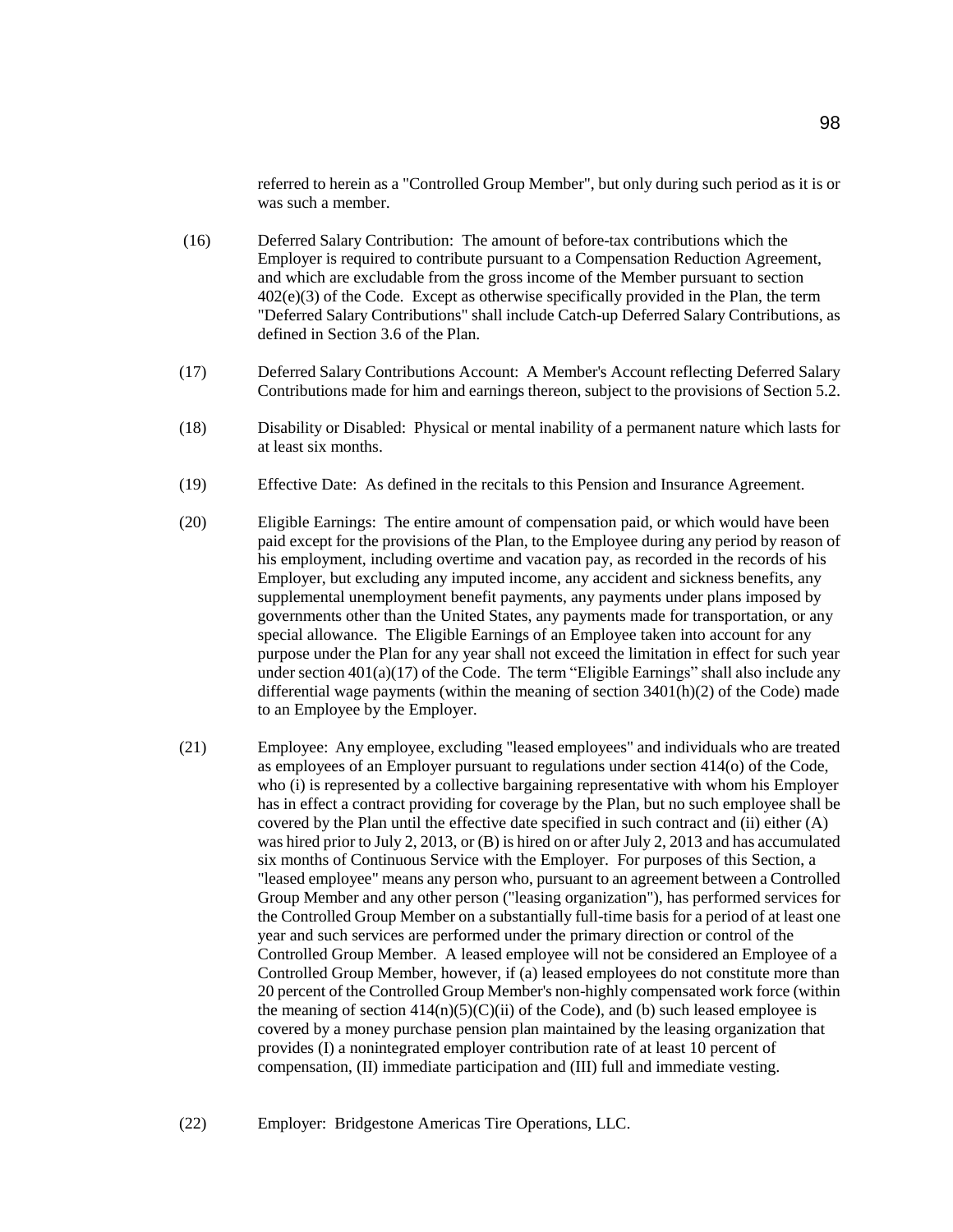(23) Employment Commencement Date: The date on which an Employee first performed an Hour of Service with the Employer, subject to the following provisions:

> (a) If more than 12 months after an Employee's Severance Date such Employee again performs an Hour of Service, his Employment Commencement Date shall be advanced by the period of time between such Severance Date and the date he again performed an Hour of Service unless Paragraph (b) or (d) of this Subsection applies.

> (b) If an Employee, who has no vested interest in his Account as of a Severance Date, again performs an Hour of Service more than 12 months after such Severance Date, his Employment Commencement Date shall be advanced pursuant to Paragraph (a) of this Subsection, but only if the period of time between such Severance Date and the date such Employee again performed an Hour of Service equals or exceeds the greater of (i) the period of time between his Employment Commencement Date and such Severance Date or (ii) 60 months.

> (c) If an Employee's Severance Date occurs by reason of entering active military service with the armed forces of the United States and if he has re-employment rights with the Employer, his Employment Commencement Date shall not be advanced so long as he returns to employment with the Employer within the time prescribed by federal law.

> (d) If an Employee is absent from work for any period which commences on or after the Effective Date -

- (i) by reason of the pregnancy of the Employee,
- (ii) by reason of the birth of a child of the Employee,
- (iii) by reason of the placement of a child with the Employee in connection with the adoption of such child by the Employee, or

(iv) for purposes of caring for any such child for a period beginning immediately following such birth or placement, and the absence is permitted under the Employer's employment practices,

the Employee's Severance Date will not occur until the date two years after the commencement of such absence if the Employee does not perform an Hour of Service within such two-year period. In the case of such a two-year absence, for purposes of this Section 1.1(23)(d), the first one-year period of absence shall be counted as service and the second one-year period of absence shall not count as a period of service or a period of severance.

- (24) ERISA: The Employee Retirement Income Security Act of 1974, as it has been and may be amended from time to time.
- (25) Fiduciary: Any person who is a "fiduciary" as defined by ERISA section 3(21).
- (26) Hardship: An immediate and heavy financial need of the Participant on account of any of the following: (a) expenses for (or necessary to obtain) medical care that would be deductible under section 213(d) of the Code (determined without regard to whether the expenses exceed 7.5% of adjusted gross income); (b) costs directly related to the purchase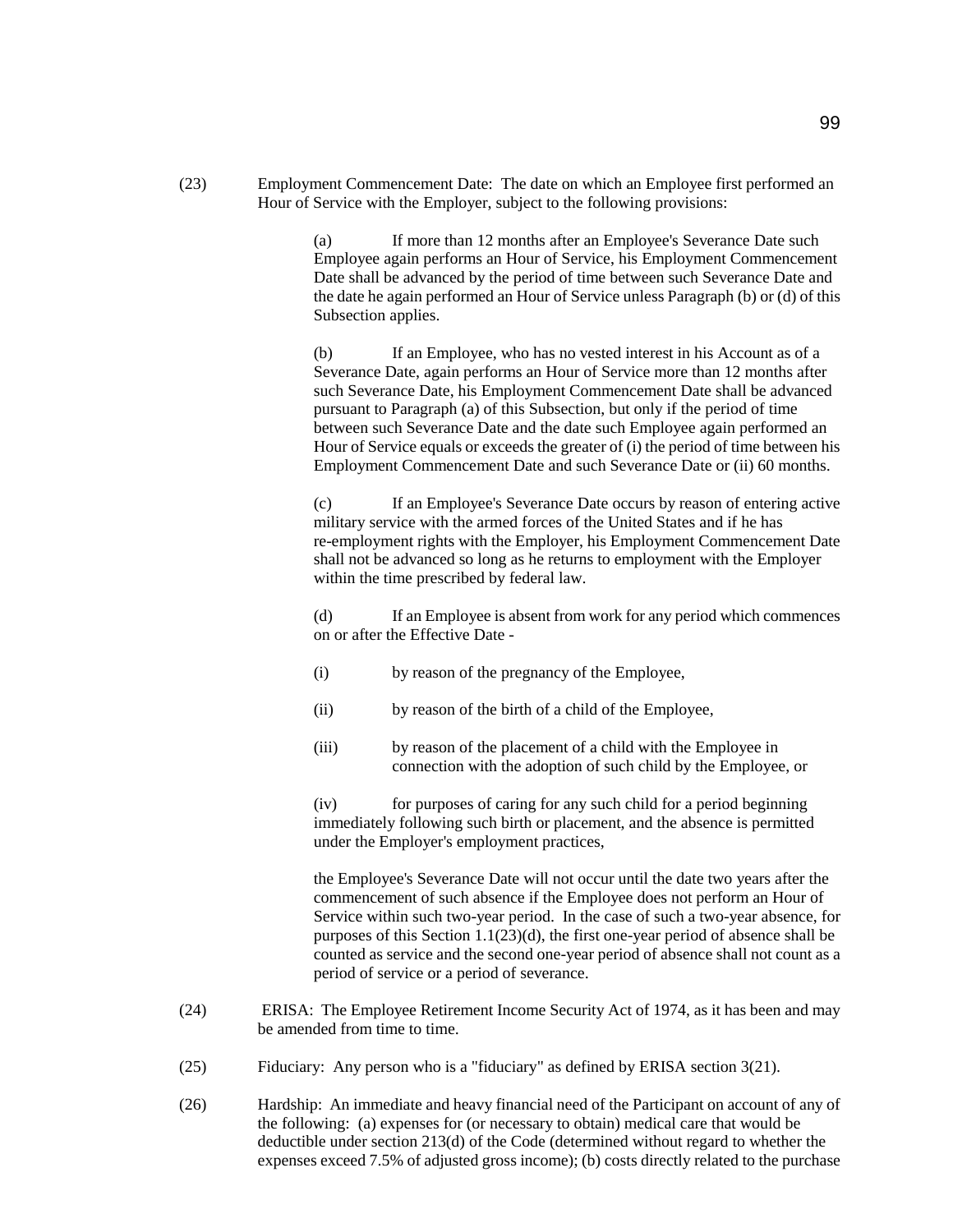(excluding mortgage payments) of a principal residence for the Participant (c) the payment of tuition and related educational fees and room and board expenses for up to the next twelve months of post-secondary education for the Participant, or the Participant's Spouse, children, or dependents (as defined in section 152 of the Code, without regard to section 152(b)(1), (b)(2) or (d)(1)(B) of the Code.); (d) the need to prevent the eviction of the Participant from his principal residence or foreclosure on the mortgage of the Participant's principal residence; (e) burial or funeral expenses for the Participant's deceased parent, Spouse, children or dependents (as defined in section 152 of the Code, without regard to section  $152(d)(1)(B)$  of the Code); (f) expenses for the repair of damage to the Participant's principal residence that would qualify for the casualty deduction under section 165 of the Code (determined without regard to whether the loss exceeds 10% of adjusted gross income); or  $(g)$  any other financial need which the Commissioner of Internal Revenue, through the publication of revenue rulings, notices and other documents of general applicability, may from time to time designate as a deemed immediate and heavy financial need.

(27) Highly Compensated Employee:

(a) For a particular Plan Year, an Employee (i) who, during the current or preceding Plan Year, was at any time a 5-percent owner (as such term is defined in section 416(i)(1) of the Code, or (ii) for the preceding Plan Year, received compensation from the Controlled Group in excess of the amount in effect for such Plan Year under section  $414(q)(1)(B)$  of the Code.

(b) "Highly Compensated Employee" shall include a former Employee whose Severance Date occurred prior to the Plan Year and who was a Highly Compensated Employee for the Plan Year in which his Severance Date occurred or for any Plan Year ending on or after his 55th birthday.

(c) For purposes of this Section, the term "compensation" shall mean an Employee's compensation as defined in Section 4.5(4).

- (28) Hour of Service: Each hour for which an Employee is paid, or entitled to payment, for the performance of duties for the Employer. As used in Section 1.1.(21), the term "Hour of Service" shall also include each hour for which an Employee is paid, or entitled to payment, by the Employer for reasons other than the performance of duties and each hour for which back pay, irrespective of mitigation of damages, is either awarded or agreed to by the Controlled Group; and the manner of determining Hours of Service for reasons other than the performance of duties and the crediting of Hours of Service to an applicable 12-month period following an Employee's employment date shall be in accordance with the rules and regulations promulgated by the Secretary of Labor in DOL Regulation 2530.200b-2(b) and (c).
- (29) Investment Advisor: An investment manager, as defined in ERISA.
- (30) Investment Committee: The Investment Committee provided for in Section 9.2.
- (31) Investment Funds: The Funds provided for in Section 5.1.
- (32) Loan Account: The separate recordkeeping account within a Participant's Account established by the Administrator pursuant to Section 5.5(4).
- (33) Matching Employer Contribution: An amount determined pursuant to Section 4.1.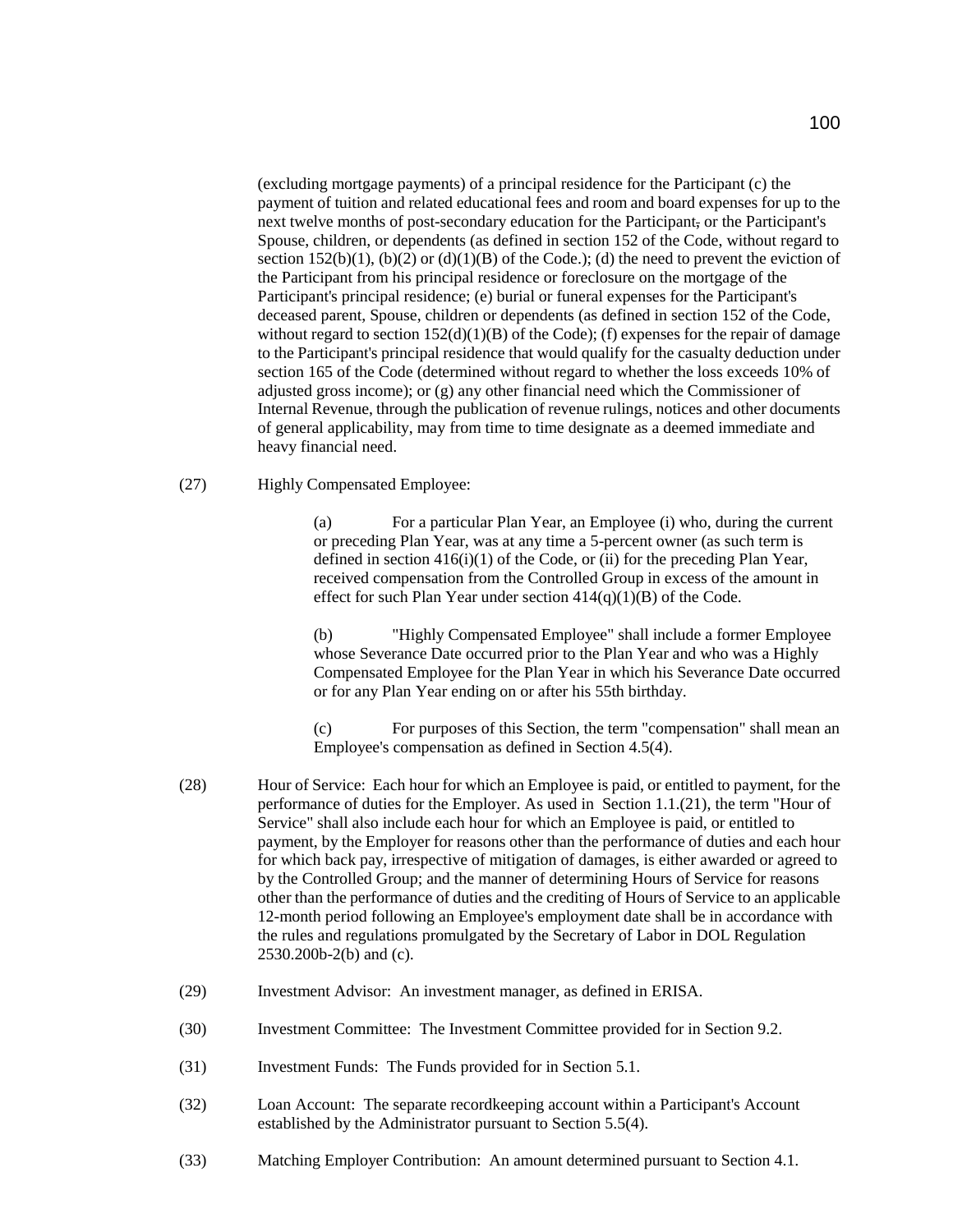- (34) Matching Employer Contributions Account: A Member's Account reflecting Matching Employer Contributions and earnings thereon, subject to the provisions of Section 5.2.
- (35) Medical Plan: The Health Incentive Plan set forth in Part II, Article II of this Pension and Insurance Agreement between the Employer and the Union.
- (36) Member: An Employee who has become and continues to be a Member of the Plan in accordance with the provisions of Article II.
- (37) Named Fiduciaries: The Named Fiduciaries under the Plan shall be the Company, the Administrative Committee and the Investment Committee, each of which shall have such powers, duties and authorities as shall be specified in the Plan and Trust Agreement and may delegate all or any part of such powers, duties and authorities as hereinafter provided. Any other person may be designated as a Named Fiduciary as provided in Section 9.2.
- (38) Participant: A Member or former Member for whose benefit a part of the Trust Fund is held.
- (39) Plan: Bridgestone Americas, Inc. Employee Savings Plan for Bargaining Unit Employees, the terms and provisions of which are herein set forth, as the same may be amended, supplemented or restated from time to time.
- (40) Plan Year: The 12-month period commencing on January 1st of each year and ending on the next following December 31st, and on which the primary records of the Plan and Trust Fund are to be kept.
- (41) Post-2008 Employee: An Employee (as defined in Section 1.1(21) without regard to clause (ii) thereof) who is not eligible to accrue a benefit under Part I - Pensions of this Pension and Insurance Agreement with respect to any period of time commencing on or after January 1, 2014.
- (42) Rollover Contribution: A contribution to the Plan of (a) an "eligible rollover distribution" (as defined below), or (b) the entire amount of a distribution that is attributable solely to a rollover contribution from a qualified plan and otherwise satisfies the requirements of section  $408(d)(3)(A)(ii)$  of the Code (relating to individual retirement rollover accounts). An "eligible rollover distribution" is any distribution of all or any portion of the balance to the credit of the distributee from a plan that meets the requirements for qualification under section 401(a) of the Code, except (a) any distribution that is one of a series of substantially equal periodic payments (not less frequently than annually) made for the life (or life expectancy) of the distributee or the joint lives (or joint life expectancies) of the distributee and the distributee's designated beneficiary, or for a specified period of ten years or more, (b) any distribution to the extent the distribution is required under section 401(a)(9) of the Code, (c) the portion of any distribution that is not includible in gross income (other than a distribution from a designated Roth account, as defined in section 402A of the Code), (d) any distribution which is made upon the hardship of the distributee, and (e) such other amounts specified in Treasury regulations, rulings, notices or announcements issued under section 402(c) of the Code. For purposes of this Subsection, a portion of a distribution shall not fail to be an "eligible rollover distribution" merely because the portion consists of after-tax contributions which are not includible in gross income, including any amounts distributed from a Roth account (as defined in section 402A of the Code). However, such portion may be transferred only to an individual retirement account or annuity described in section 408(a) or (b) of the Code, or to a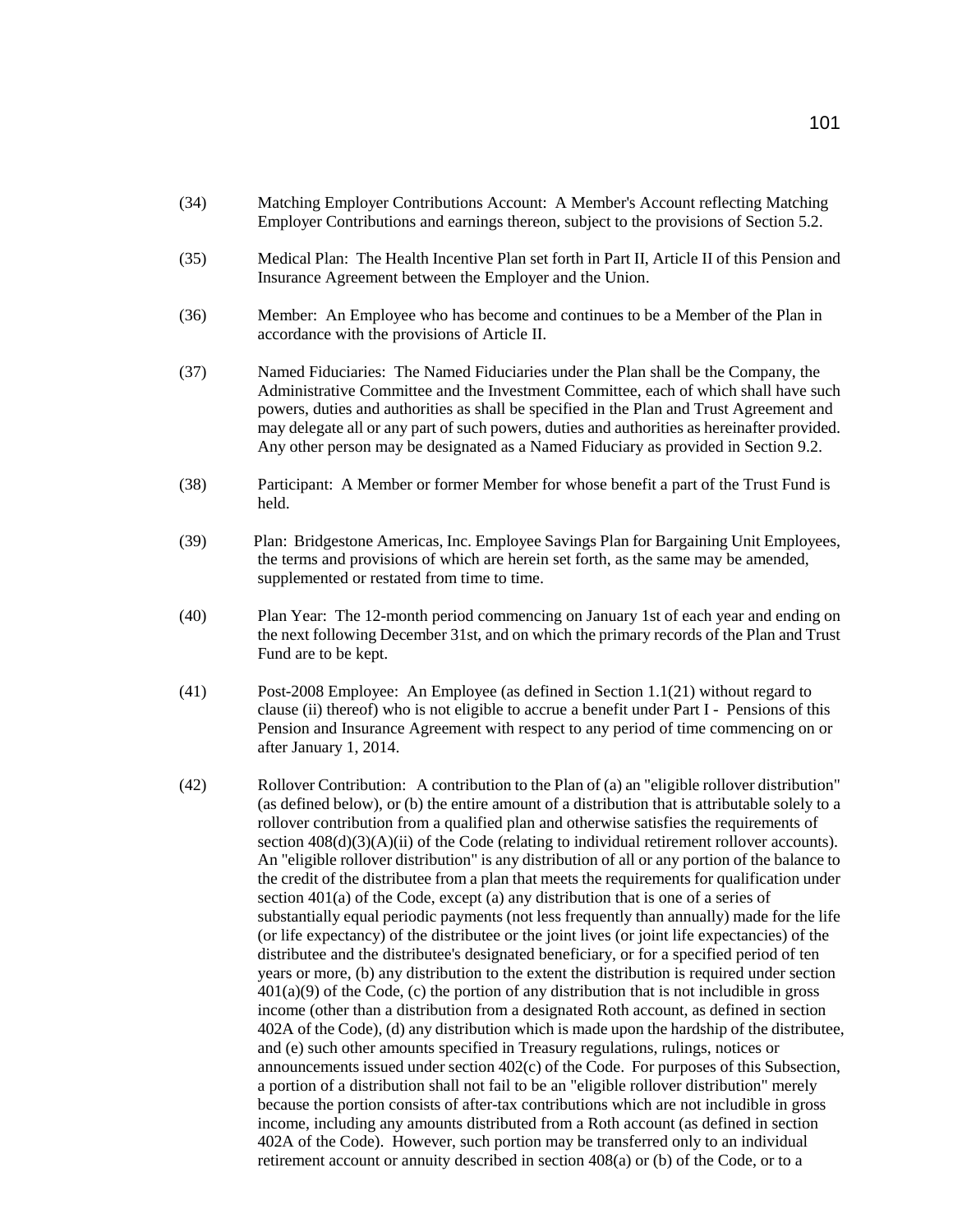qualified trust (within the meaning of section 402(c) of the Code) or an annuity contract described in section 403(b) of the Code that agrees to separately account for amounts so transferred (and earnings thereon), including separately accounting for the portion of such distribution which is includible in gross income and the portion of such distribution which is not so includible.

- (43) Rollover Contributions Account: A Member's Account reflecting Rollover Contributions made and earnings theron.
- (44) Roth Contribution: A contribution made to the Plan pursuant to a Compensation Reduction Agreement as provided in Section 3.1 which the Employee has irrevocably designated as being contributed in lieu of all or a portion of the Deferred Salary Contribution that the Employee is otherwise entitled to make under the Plan and which is treated by the Employer as includible in the Employee's gross income pursuant to section 402A of the Code at the time the Employee would have received that amount in cash if the Employee had not made such election. Except as otherwise specifically provided in the Plan, the term "Roth Contributions" shall include "Catch-Up Roth Contributions", as defined in Section 3.6 of the Plan.
- (45) Roth Contributions Account: A Member's Account reflecting Roth Contributions made for him and earnings thereon, subject to the provisions of Section 5.2.
- (46) Severance Date: Subject to Section 1.1(23)(d), the earliest of (i) the date on which an Employee retires, dies, quits, or is discharged, or (ii) the date on which he ceased to accrue Continuous Service credit as specified under the terms of the contract between his collective bargaining representative and his Employer with respect to leaves of absence or layoffs, but in no event earlier than the first anniversary of the first day of a period in which he remains absent (with or without pay) from the service of the Employer.
- (47) Transfer Account: A Participant's Account reflecting amounts transferred by or for him from Bridgestone Americas, Inc. Employee Stock Ownership Plan for Bargaining Unit Employees or Bridgestone Americas, Inc. Employee Savings Plan II for Bargaining Unit Employees, and earnings thereon, subject to the provisions of Section 5.2.
- (48) Trust: The trust created by the Trust Agreement.
- (49) Trust Agreement: The Trust Agreement between the Company and the Trustee dated as of January 1, 1986, providing among other things, for the Trust, the investment of the Trust Fund and allocation of responsibilities among Trustees, as such Trust Agreement may be amended, supplemented or restated from time to time, or any successor to such Trust Agreement.
- (50) Trustee: The Trustee or Trustees designated in the Trust Agreement, or their successor or successors in trust under the Trust Agreement. Allocation of responsibilities among Trustees shall be as set forth in the Trust Agreement.
- (51) Trust Fund: The entire trust estate held by the Trustee under the provisions of the Plan and the Trust Agreement, without distinction as to principal or income, and which shall be comprised of the Investment Funds and the Loan Accounts.
- (52) Valuation Date: Each day on which the New York Stock Exchange is open for trading.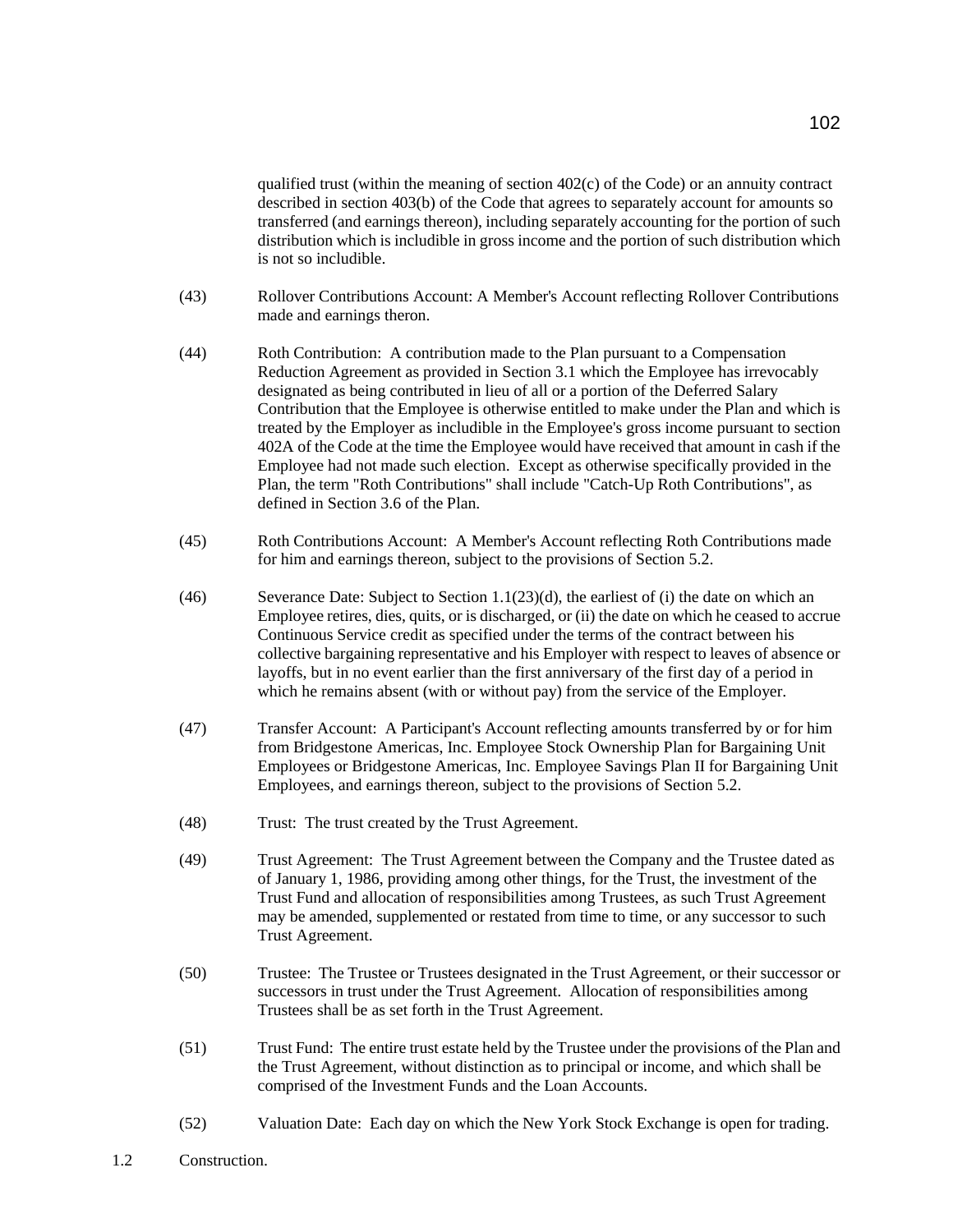- (1) Unless the context otherwise indicates, the masculine wherever used herein shall include the feminine and neuter, the singular shall include the plural and words such as "herein", "hereof", "hereby", "hereunder" and words of similar import refer to the Plan as a whole and not to any particular part thereof.
- (2) Where headings have been supplied to portions of the Plan they have been supplied for convenience only and are not to be taken as limiting or extending the meanings of any of its provisions.
- (3) Wherever the word "person" appears in the Plan, it shall refer to both natural and legal persons.
- (4) Except to the extent federal law controls, the Plan shall be governed, construed and administered according to the laws of the State of Ohio. All persons accepting or claiming benefits under the Plan shall be bound by and deemed to consent to its provisions.

## ARTICLE II

### ELIGIBILITY AND MEMBERSHIP

- 2.1 Commencement of Membership.
	- (1) For purposes other than eligibility to receive an allocation of Age and Service Employer Contributions, each Employee who was a Member on the Effective Date and who continues to be an Employee on the Effective Date shall continue to be a Member on that date.
	- (2) For purposes other than eligibility to receive an allocation of Age and Service Employer Contibutions, each other person shall become a Member on the first payroll date that is as soon as administratively practicable following the date on which he becomes an Employee, or any subsequent payroll date, if he has timely enrolled in the Plan pursuant to a Compensation Reduction Agreement. An Employee's Compensation Reduction Agreement shall contain his authorization for his Employer to reduce his Eligible Earnings and to make Deferred Salary Contributions and/or Roth Contributions on his behalf in accordance with the provisions of Section 3.1. A Compensation Reduction Agreement shall remain in effect until revised, revoked or terminated.
	- (3) For the purpose of eligibility to receive an allocation of Age and Service Employer Contributions pursuant to Section 4.11, an Employee who is a Post-2008 Employee shall become a Member as of the later of (a) January 1, 2014 if he is then an Employee, or (b) the date that he becomes an Employee.
- 2.2 Duration of Membership. Once an Employee becomes a Member, he shall remain a Member so long as he is an Employee. However, a Member who has ceased Deferred Salary Contributions and Roth Contributions may make no further Deferred Salary Contributions or Roth Contributions until the date specified in Section 3.3 and until he has again enrolls pursuant to Section 2.1(2).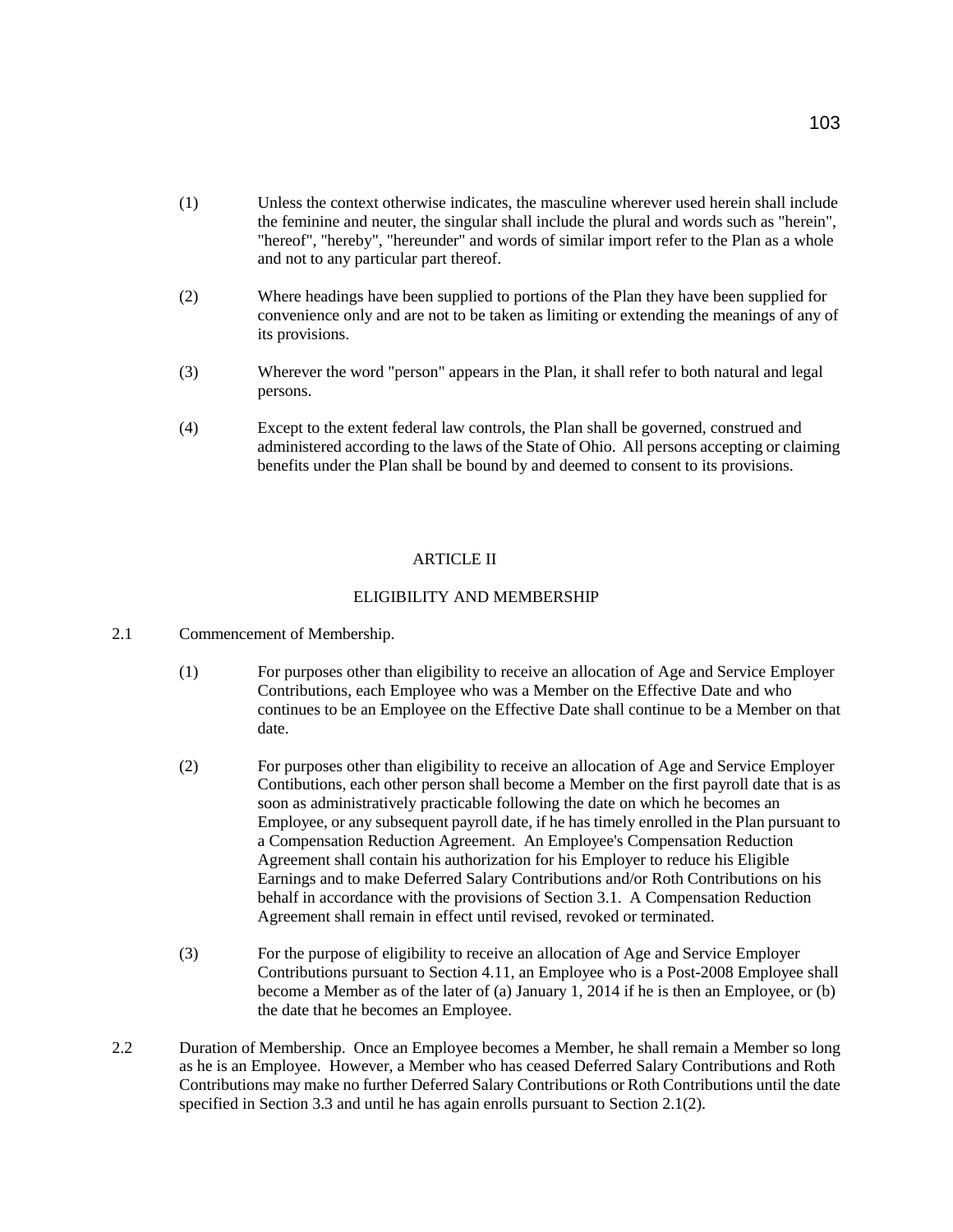2.3 Reemployment. A Member who has ceased to be an Employee by reason of termination of employment with the Controlled Group but who is subsequently reemployed as an Employee shall become a Member at the time provided in Section 2.1.

#### ARTICLE III

#### EMPLOYEE CONTRIBUTIONS

- 3.1 Deferred Salary and Roth Contributions. Deferred Salary Contributions and/or Roth Contributions for an Employee shall be made at the end of each Contribution Period as specified in the Compensation Reduction Agreement. Such amount shall be not less than the equivalent, per Contribution Period, of one percent of his Eligible Earnings and not more than the maximum amount permitted by Sections 4.5 and 4.7 through 4.9; provided, however, that an Employee's Deferred Salary Contributions and Roth Contributions when added to the other deductions from his paycheck cannot exceed 100% of the Employee's paycheck before such deductions and Deferred Salary Contributions. and Roth Contributions. In the event an Employee does not designate on his Compensation Reduction Agreement whether the contributions elected to be made are Deferred Salary Contributions or Roth Contributions, all contributions elected on such Compensation Reduction Agreement shall be deemed for all purposes of the Plan to be Deferred Salary Contributions.
- 3.2 Change in Contributions. A Member who has entered into a Compensation Reduction Agreement may amend such Agreement to increase or decrease the amount of Deferred Salary Contributions and/or Roth Contributions thereunder in accordance with procedures established by the Administrative Committee (or its delegate) and such amendment shall be effective as soon as practicable after it is made.
- 3.3 Suspension of Contributions. A Compensation Reduction Agreement may be suspended at any time as to Deferred Salary Contributions and/or Roth Contributions not theretofore accrued. After any such suspension, a Member may resume Deferred Salary Contributions and/or Roth Contributions by entering into a Compensation Reduction Agreement which shall be effective as soon as practicable after such Agreement is entered into.
- 3.4 Special Deferred Salary or Roth Contributions. Any Employee who becomes entitled to receive from the Employer lump sum payments with respect to C.O.L.A., signing bonus or supplemental bonus, reduced by any applicable taxes under the Federal Insurance Contributions Act (collectively, the "Lump Sums"), in connection with the ratification of the Collective Bargaining Agreement between the Employer and the Union may enter into a special Compensation Reduction Agreement pursuant to which all or a portion of the Lump Sums, in increments of \$100, will be contributed to the Plan as a Deferred Salary Contribution and/or Roth Contribution on behalf of the Employee. Any Employee who enters into a special Compensation Reduction Agreement pursuant to the preceding sentence who is not already a Member shall become a Member with respect to the amount so contributed. Such special Compensation Reduction Agreement shall be effective upon its execution by the Employee. The Lump Sums described in this Section shall not be considered Eligible Earnings for purposes of the Plan. Deferred Salary Contributions and/or Roth Contributions made pursuant to this Section shall be subject to the limitations of Sections 4.7 and 4.8, but any such Contributions limited by such Sections shall not be subject to Section 3.1. Deferred Salary Contributions and/or Roth Contributions made pursuant to this Section shall not be considered Deferred Salary Contributions or Roth Contributions for purposes of Sections 4.1 and 4.2. In the event an Employee does not designate on his special Compensation Reduction Agreement whether the contributions elected to be made are Deferred Salary Contributions or Roth Contributions, all contributions elected on such special Compensation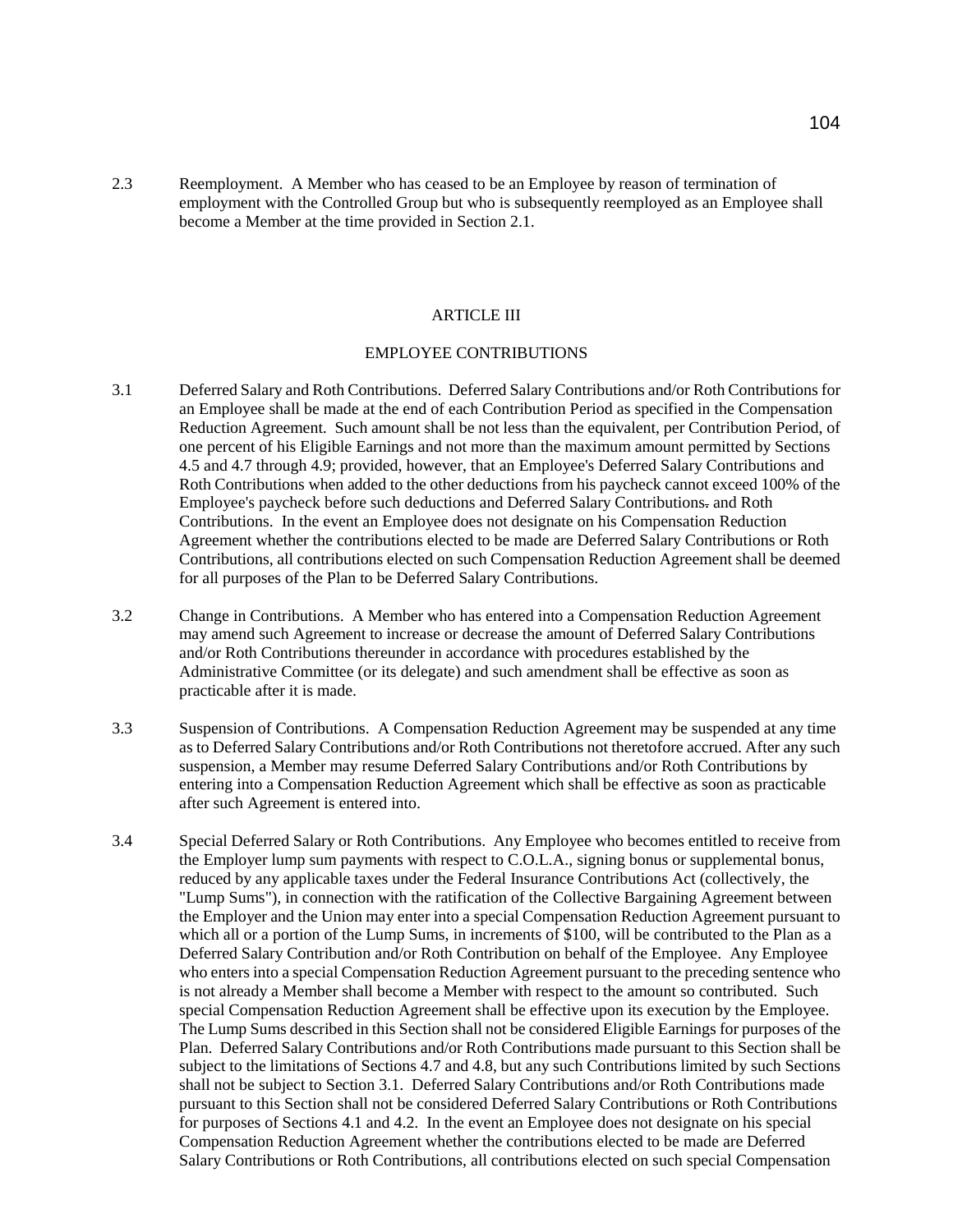Reduction Agreement shall be deemed for all purposes of the Plan to be Deferred Salary **Contributions** 

- 3.5 Payments to Trustee. Deferred Salary Contributions and/or Roth Contributions shall be transmitted by the Employers to the Trustee at least as rapidly as is required by applicable law.
- 3.6 Catch-Up Contributions. All Members who have elected to make Deferred Salary Contributions and/or Roth Contributions to this Plan and who have attained age 50 before the end of a particular Plan Year shall be eligible to make catch-up contributions for such Plan Year (the "Catch-Up Deferred Salary Contributions" and "Catch-Up Roth Contributions" referred to collectively herein as "Catch-Up Contributions") in accordance with, and subject to the limitations of, section 414(v) of the Code; provided, however, that Catch-Up Contributions shall not be eligible for Matching Employer Contributions under Section 4.1 of the Plan and; provided, further, that Catch-Up Contributions shall not be taken into account for purposes of the provisions of the Plan implementing the required limitations of Sections 401(a)(30) and 415(c) of the Code (i.e., Section 4.5 of the Plan). In addition, notwithstanding any provision of the Plan to the contrary, the Plan shall not be treated as failing to satisfy the requirements of sections  $401(k)(3)$ ,  $401(k)(11)$ ,  $410(b)$ , or  $416$  of the Code, as applicable, by reason of the making of any such Catch-Up Contributions. In furtherance of, but without limiting the foregoing, (1) Deferred Salary Contributions and/or Roth Contributions made by Members eligible to make Catch-Up Contributions for a Plan Year that exceed (a) the statutory limits described in Sections 4.5(1) and 4.7(1) of the Plan or (b) the limits specified by the Company under Section 4.9 of the Plan for the Plan Year, shall be treated as Catch-Up Contributions; and (2) Catch-Up Contributions shall be permitted to be made pro-rata throughout the Plan Year on a payroll-by-payroll basis; provided, however, that whether Deferred Salary Contributions and/or Roth Contributions are in excess of any applicable limit and therefore shall be treated as Catch-Up Contributions shall be determined as of the end of the Plan Year. In addition, a Member who is eligible to make Catch-Up Contributions may elect to make them in accordance with procedures established by the Committee and, if such election is made, shall designate whether he is electing to make Catch-Up Deferred Salary Contributions or Catch-Up Roth Contributions. In the event a Member does not designate whether the Catch-Up Contrbutions to be made are to be Deferred Salary Contributions or Roth Contributions, all such contributions shall be deemed for all purposes of the Plan to be Catch-Up Deferred Salary **Contributions**

#### ARTICLE IV

# EMPLOYER CONTRIBUTIONS

4.1 Amount of Matching Employer Contributions. For each Employee who pays monthly contributions with respect to coverage under the Health Incentive Plan, each Employer shall cause to be paid to the Trustee, out of current or accumulated earnings and profits, as its Matching Employer Contribution hereunder for each calendar month an amount which is equal to the Employer Contribution Rate multiplied by the lesser of (1) six percent of the Member's Eligible Earnings during such calendar month or (2) the Deferred Salary Contribution made by such Employer during such calendar month on behalf of each Member. Notwithstanding any other provision of the Plan to the contrary, no Matching Employer Contributions shall be made with respect to any Catch-Up Contributions (as defined in Section 3.6 of the Plan).

"Employer Contribution Rate" means, for the period from January 1, 1995 through December 31, 1996, fifty percent (50%), and, for the period after January 1, 1997, zero percent (0%).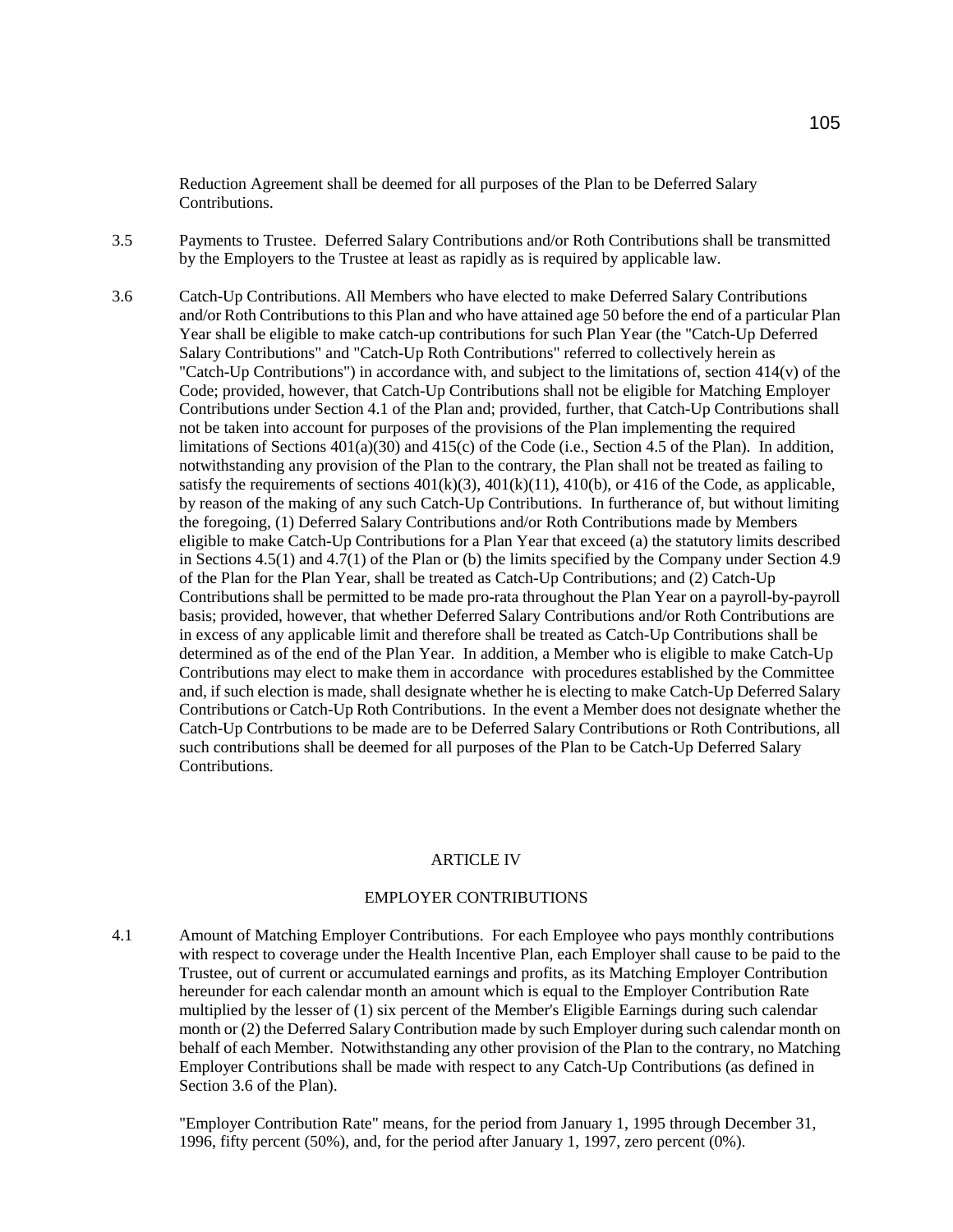# 4.2 Payment and Allocation of Matching Employer Contributions.

- (1) All Matching Employer Contributions for any month shall be paid in cash to the Trustee not later than the 30th day of the next succeeding calendar month. In any case, the Matching Employer Contribution for each calendar month, regardless of when actually paid, shall for all purposes of the Plan be deemed to have been made on the last day of such month.
- (2) Matching Employer Contributions shall be allocated and credited by the Trustee each month that they are made by the Employers to the Account of each Member who is eligible therefor and for whom a Deferred Salary Contribution is made during the month in proportion to the Employer Contribution Rate. Notwithstanding the foregoing, for purposes of this Section, the term "Deferred Salary Contribution(s)" shall not include any Catch-Up Deferred Salary Contributions (as defined in Section 3.6 of the Plan).
- 4.3 Additional Employer Contributions.
	- (1) Each Employer shall cause to be paid to the Trustee as its Additional Employer Contribution hereunder for each eligible Employee for the period from January 1, 1995 (January 1, 1997 for LaVergne) through the last pay period of the month of September 2000, the amount determined for each such Employee pursuant to Schedule I attached hereto.
	- (2) All Additional Employer Contributions described in Subsection (1) of this Section for any period shall be paid in cash to the Trustee for the Account of each Employee who is eligible therefor on the same basis that Matching Employer Contributions are paid to the Trustee.
- 4.4 Returns of Contributions to Employers.
	- (1) Except as provided in Subsection (2) of this Section, the Trust Fund shall never inure to the benefit of any Employer and shall be held for the exclusive purpose of providing benefits to Participants and their Beneficiaries and defraying reasonable expenses of administering the Plan.
	- (2) If the Internal Revenue Service shall determine that an Employer has contributed an amount for any Plan Year which is in excess of the amount which is deductible by it under Code section 404 for such Year, such contribution (to the extent the deduction is disallowed) shall, upon written request of the Employer filed with the Trustee, be returned to the Employer within one year after the deduction was disallowed. If any contribution is made by an Employer due to a mistake of fact, such contribution shall, upon written request of the Employer filed with the Trustee, be returned to the Employer within one year after it is made.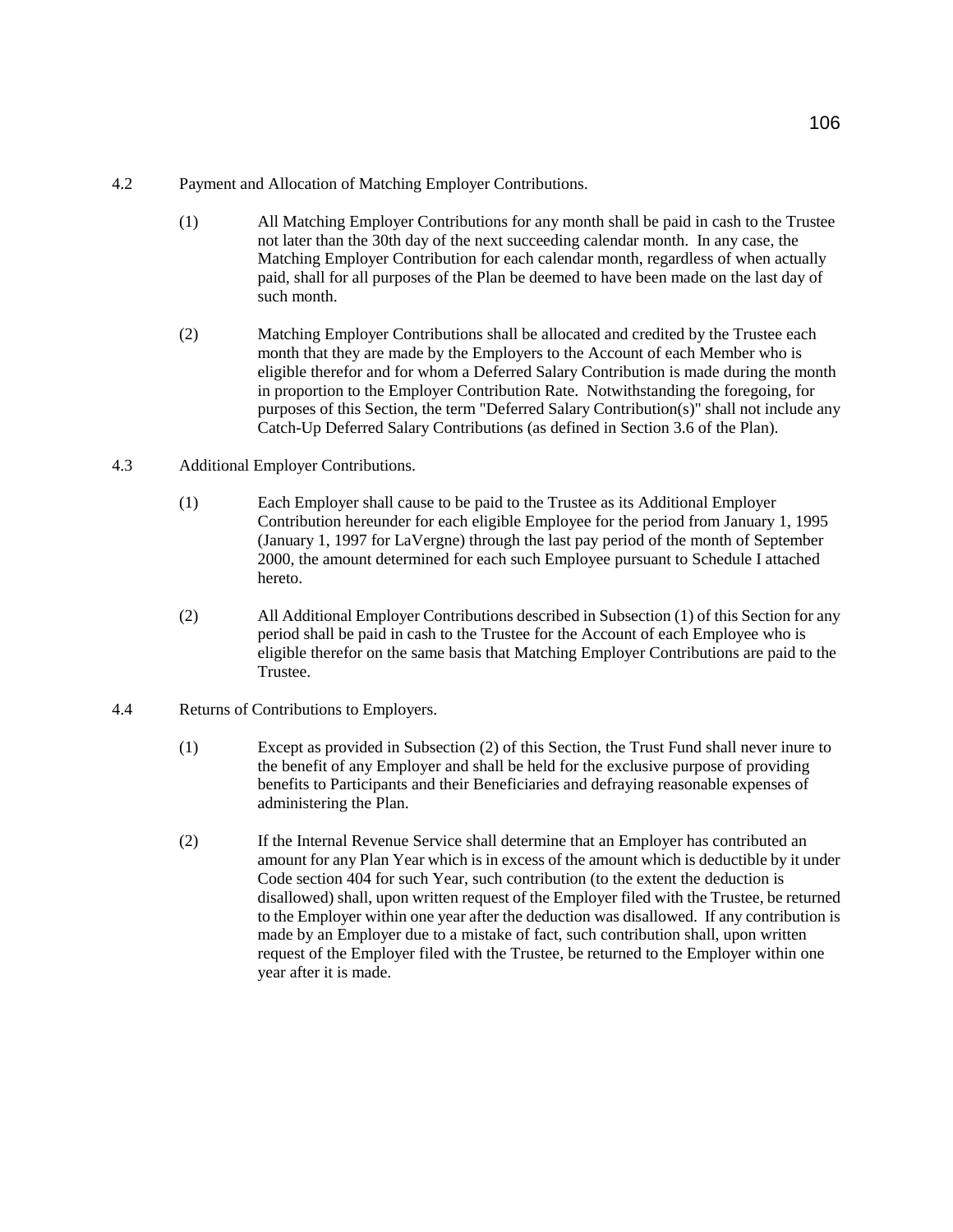# 4.5 Provision Pursuant to Code Section 415(c).

- (1) Notwithstanding any other provision of the Plan (except to the extent permitted under section 414(v) of the Code and Section 3.6 of the Plan), the maximum annual addition (as defined in Subsection (2) of this Section) to a Participant's Account (and to any account for him under any other defined contribution plan, whether or not terminated, maintained by any Controlled Group Member) shall in no event exceed the lesser of (a) 100% of the participant's compensation, (as defined Subsection (4) of this Section) or (b) \$40,000 (as such amount may be adjusted by the Secretary of the Treasury pursuant to section 415(d) of the Code and Treasury Regulation section 1.415(d)-1(b)), except that this compensation limitation shall not apply to: (i) any contribution for medical benefits (within the meaning of section  $419A(f)(2)$  of the Code) after separation from service which is otherwise treated as an annual addition, or (ii) any amount otherwise treated as an annual addition under section  $415(1)(1)$  of the Code.
- (2) For the purpose of this Section, the term "annual addition" means the sum for any Plan Year (which shall be the limitation year) of:

(a) all contributions made by the Controlled Group which are allocated to the Participant's Account pursuant to a defined contribution plan maintained by a Controlled Group Member,

(b) all employee contributions made by the Participant to a defined contribution plan maintained by a Controlled Group Member,

(c) all forfeitures allocated to the Participant's Account pursuant to a defined contribution plan maintained by a Controlled Group Member, and

- (d) amounts described in section  $415(l)(1)$  and  $419A(d)(2)$  of the Code.
- (3) For purposes of this Section, the definition of "Controlled Group" set forth in Subsection 1.1(15) shall be modified as provided by Code section 415(h).
- (4) For purposes of this Section, effective as of January 1, 2008, the term "compensation" shall mean compensation as defined in Treasury Regulation section 1.415(c)-2(d)(4), including "deemed section 125 compensation" as defined in Treasury Regulation section  $1.415(c) - 2(g)(6)(ii)$  (subject to the limitation described in Section 1.1(20)). The term "compensation" as defined in the preceding sentence shall include any payments made by the later of (a) two and one-half  $(2 \frac{1}{2})$  months after the date of the Participant's severance from employment with the Controlled Group or (b) the end of the limitation year that includes the date of the Participant's severance from employment with the Controlled Group, provided that, absent a severance from employment, such payments (i) would have been paid to the Participant if the Participant had continued in employment with the Controlled Group and (ii) are regular compensation for services performed during the Participant's regular working hours, compensation for services outside the Participant's regular working hours (such as overtime or shift differential pay), commissions, bonuses or other similar compensation. Effective as of January 1, 2009, the term "compensation" shall also include any differential wage payments (within the meaning of section 3401(h)(2) of the Code) made to a Participant by the Controlled Group.
- 4.6 Funding Policy. To the extent not already done, the Investment Committee shall (1) determine, establish and carry out a funding policy and method consistent with the objectives of the Plan and the requirements of applicable law and (2) furnish from time to time to the person responsible for the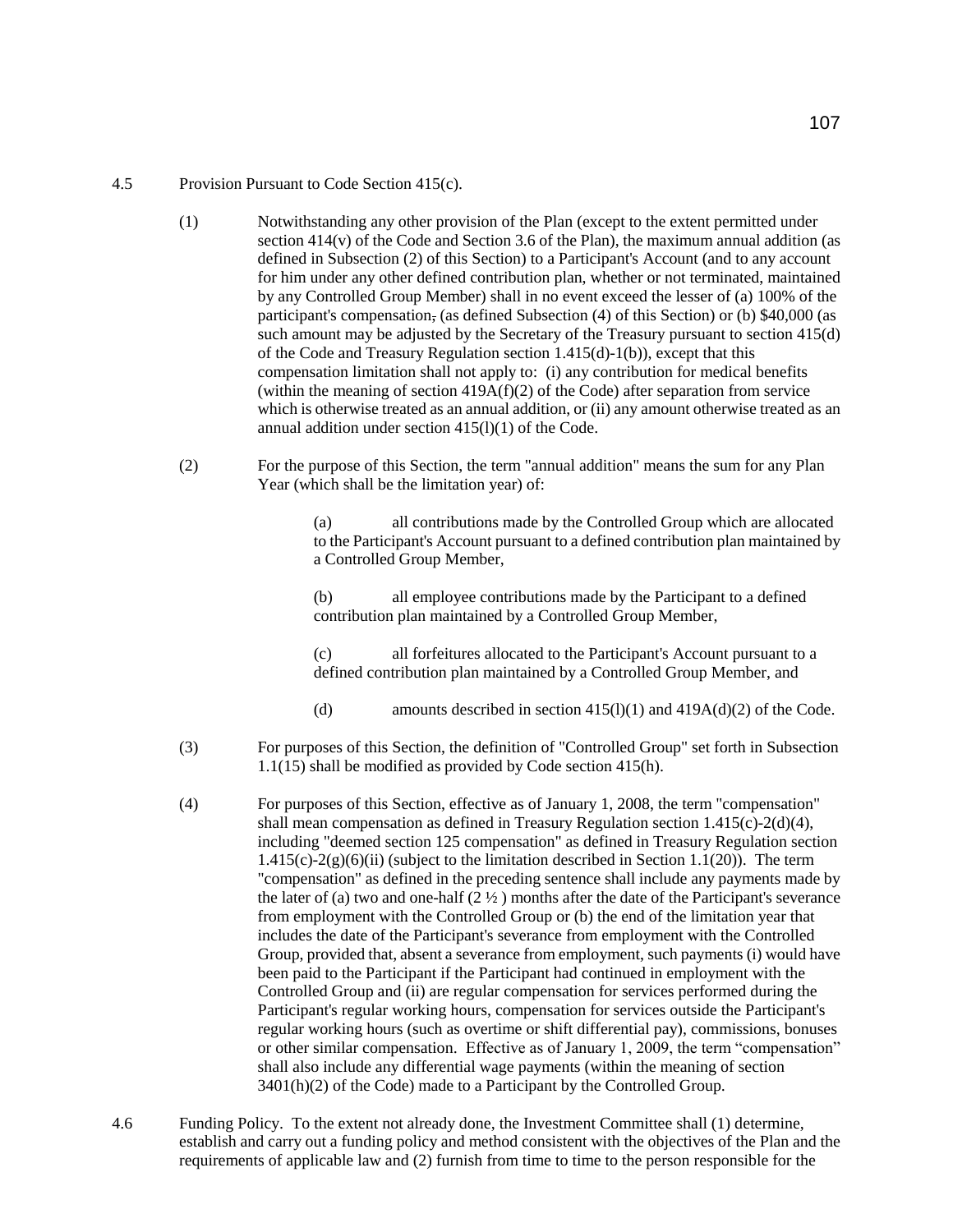investment of the assets held under the Trust Agreement information such Committee may have relative to the Plan's probable short-term and long-term financial need, including any need for probable short-term liquidity, and such Committee's opinion (if any) with respect thereto.

## 4.7 Excess Deferrals.

- (1) Notwithstanding the foregoing provisions of this Article or Article III, and except to the extent permitted under section  $414(v)$  of the Code and Section 3.6 of the Plan, the sum of a Member's before-tax contributions and/or a Member's Roth Contributions shall not, for any taxable year of such Member commencing on or after January 1,2009, exceed \$16,500 (as such amount may be adjusted for increases in the cost of living pursuant to section  $402(g)$  of the Code). Except as otherwise provided in this Section, a Member's before-tax contributions for purposes of this Section shall include (a) any employer contribution made under any qualified cash or deferred arrangement as defined in section 401(k) of the Code to the extent not includible in gross income for the taxable year under section 402(e)(3) of the Code or to the extent includible in gross income for the taxable year under section 402A of the Code (determined without regard to section 402(g) of the Code), (b) any employer contribution to the extent not includible in gross income for the taxable year under section 402(h)(1)(B) of the Code (determined without regard to section 402(g) of the Code), (c) any employer contribution to purchase an annuity contract under section 403(b) of the Code under a salary reduction agreement within the meaning of section  $3121(a)(5)(D)$  of the Code and (d) any elective contributions under section  $408(p)(2)(A)(i)$  of the Code.
- (2) To the extent that a Member's before-tax contributions and/or Roth Contributions exceed the amount described in Subsection (1) of this Section (collectively, hereinafter called the "excess deferrals"), such excess deferrals (and effective January 1, 2008 any income allocable thereto to the end of the Plan Year for which such contributions were made, as determined in accordance with Section 5.4) shall be distributed to the Member by April 1 following the close of the taxable year in which such excess deferrals occurred if (and only if), by March 1 following the close of such taxable year, the Member (a) allocates the amount of such excess deferrals among the plans under which the excess deferrals were made and (b) notifies the Administrative Committee of the portion allocated to this Plan.
- (3) In the event that a Member with respect to whom excess deferrals must be distributed has made both Deferred Salary Contributions and Roth Contributions, the Plan shall distribute Deferred Salary Contributions first.
- (34) In the event that a Member's Deferred Salary Contributions and/or Roth Contributions under this Plan exceed the amount described in Subsection (1) of this Section, or in the event that a Member's Deferred Salary Contributions or Roth Contributions made under this Plan do not exceed such amount but he allocates a portion of his excess deferrals to his Deferred Salary Contributions or Roth Contributions made to this Plan, Matching Employer Contributions, if any, made with respect to such Deferred Salary Contributions (and any income allocable thereto) or Roth Contributions (and any income allocable thereto) shall be forfeited.

# 4.8 Excess Contributions.

- (1) Notwithstanding the provisions of this Article or Article III, for any Plan Year,
	- (a) the actual deferral percentage (as defined in Subsection (2) of this Section) for the group of eligible Highly Compensated Employees (as defined in Subsection (3)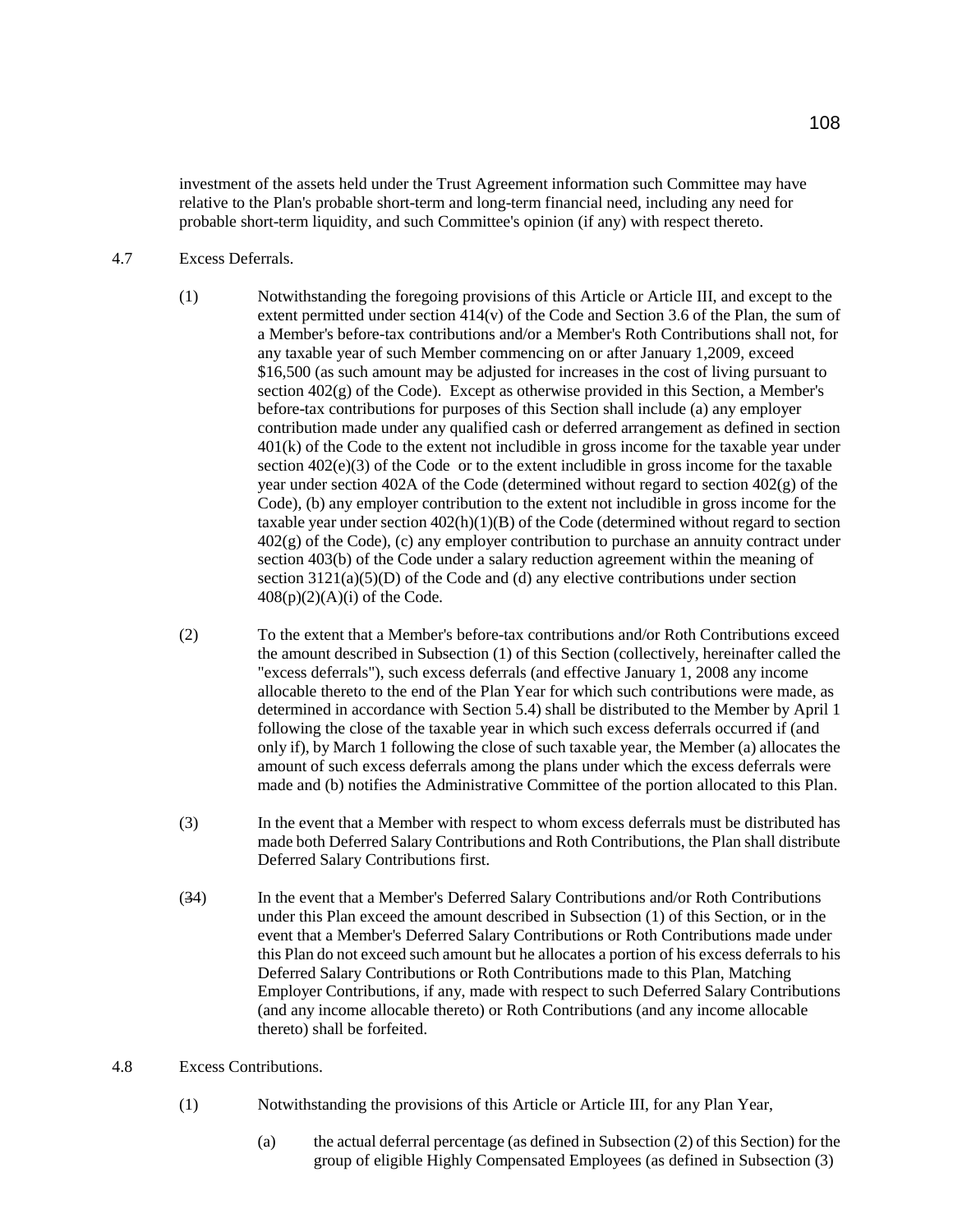of this Section) for such Plan Year shall not exceed the actual deferral percentage for all other eligible Employees for the preceding Plan Year multiplied by 1.25, or

(b) the excess of the actual deferral percentage for the group of eligible Highly Compensated Employees for such Plan Year over the actual deferral percentage for all other eligible Employees for the preceding Plan Year shall not exceed 2 percentage points, and the actual deferral percentage for the group of eligible Highly Compensated Employees for such Plan Year shall not exceed the actual deferral percentage for all other Employees for the preceding Plan Year multiplied by 2.

If two or more plans which include cash or deferred arrangements are considered as one plan for purposes of Section 401(a)(4) or 410(b) of the Code, such arrangements included in such plans shall be treated as one arrangement for the purposes of this Subsection. If any eligible Highly Compensated Employee is a participant under two or more cash or deferred arrangements of the Controlled Group, all such arrangements shall be treated as one cash or deferred arrangement for purposes of determining the deferral percentage with respect to such Employee, and in the event that such arrangements have different plan years, all Deferred Salary Contributions and/or Roth Contributions made during the Plan Year under all such arrangements shall be aggregated. Notwithstanding the foregoing, cash or deferred arrangements that are not permitted to be aggregated under Treasury Regulations issued under section 401(k) of the Code shall be treated as separate arrangements.

- (2) For the purposes of this Section, the actual deferral percentage for a specified group of Employees for a Plan Year shall be the average of the ratios (calculated separately for each Employee in such group) of (a) the amount of Deferred Salary Contributions and/or Roth Contributions actually paid to the Trust for each such Employee for such Plan Year (excluding any "excess deferrals" described in Section 4.7 with respect to non-Highly Compensated Employees), to (b) the Employee's compensation for such Plan Year. For the purposes of this Subsection (2), the term "compensation" shall have the meaning set forth in Section 4.5(4).
- (3) For the purposes of this Section, the term "eligible Highly Compensated Employee" means a Highly Compensated Employee eligible to become a Member under Article II.
- (4) In the event that excess contributions (as such term is hereinafter defined) are made to the Trust for any Plan Year, then, prior to March 15 of the following Plan Year, such excess contributions (and effective January 1, 2008 any income allocable thereto to the end of the Plan Year for which such contributions were made, as determined in accordance with Section 5.4) shall be distributed to the Highly Compensated Employees on the basis of the respective portions of the excess contributions attributable to each such Highly Compensated Employee in order of the dollar amount of Deferred Salary Contributions and/or Roth Contributions made by or on behalf of such eligible Highly Compensated Employees beginning with the Highly Compensated Employee with the highest dollar amount of Deferred Salary Contributions and Roth Contributions. In the event that a Member who has excess contributions has made both Deferred Salary Contributions and Roth Contributions, the Plan shall distribute the Deferred Salary Contributions first. For the purposes of this Subsection (4), the term "excess contributions" shall mean, for any Plan Year, the excess of (i) the aggregate amount of Deferred Salary Contributions and/or Roth Contributions actually paid to the Trust on behalf of Highly Compensated Employees for such Plan Year over (ii) the maximum amount of Deferred Salary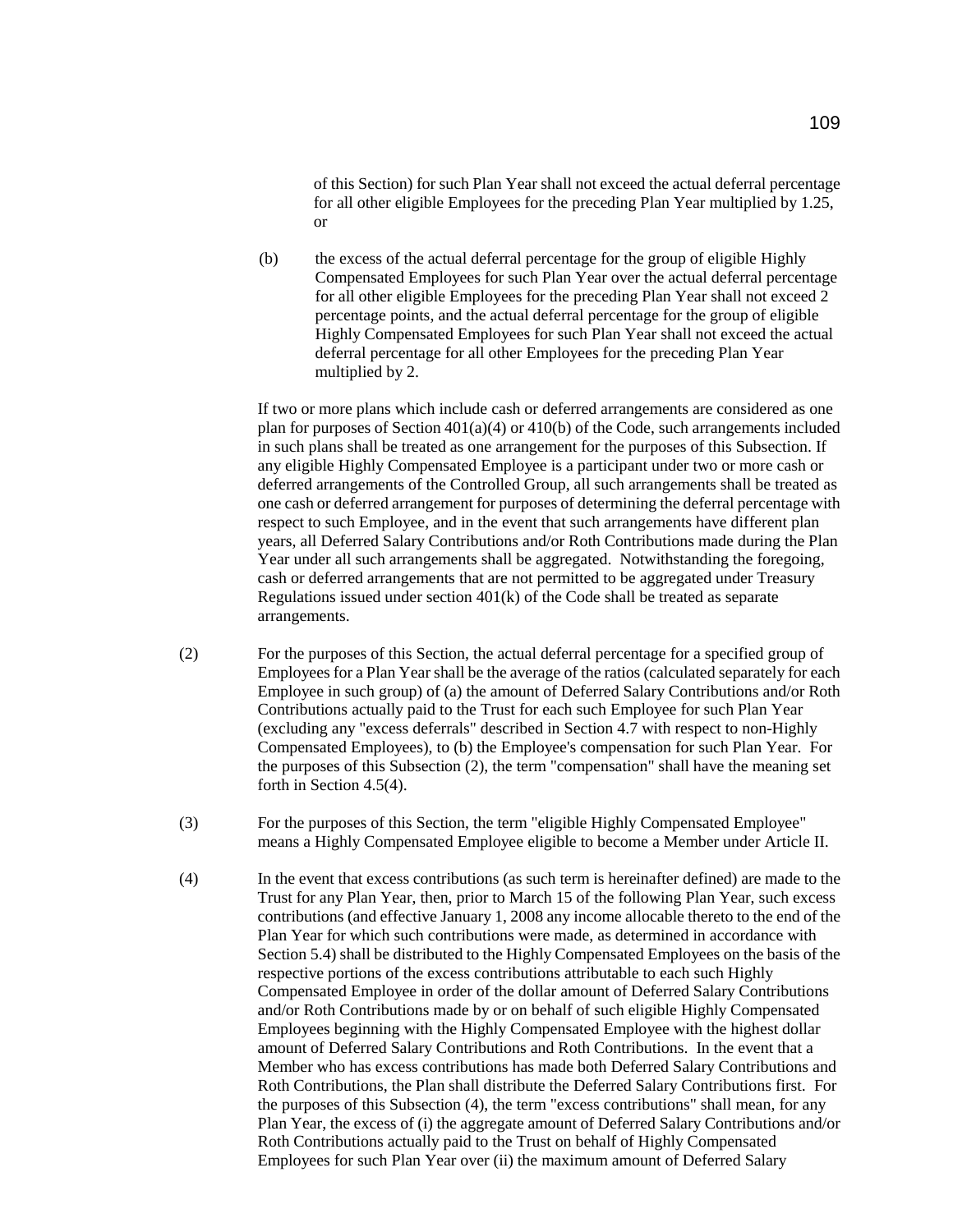Contributions and Roth Contributions permitted for such Plan Year under Subsection (1) of this Section, determined by hypothetically reducing Deferred Salary Contributions and/or Roth Contributions made on behalf of Highly Compensated Employees in order of the actual deferral percentages (as defined in Subsection (2) of this Section) beginning with the highest of such percentages.

- (5) Matching Employer Contributions made with respect to a Member's excess contributions (and any income allocable thereto) shall be forfeited.
- (6) Notwithstanding the foregoing provisions of this Section, (a) the amount of a Member's excess contributions to be distributed shall be reduced by any excess deferrals previously distributed to the Member for the Member's taxable year ending with or within the Plan Year in accordance with section  $402(g)(2)$  of the Code, and (b) the amount of excess deferrals that may be distributed with respect to a Member for a taxable year is reduced by any excess contributions previously distributed with respect to the Member for the Plan Year beginning with or within the taxable year.

## 4.9 Monitoring Procedures.

- (1) In order to ensure that at least one of the actual deferral percentages specified in Section 4.8(1) is satisfied for each Plan Year, the Committee shall monitor (or cause to be monitored) the amount of Deferred Salary Contributions and/or Roth Contributions being made to the Plan by or for each Employee during each Plan Year. In the event that the Committee determines that neither of such actual deferral percentages will be satisfied for a Plan Year, the Deferred Salary Contributions and/or Roth Contributions being made by or for each Highly Compensated Employee shall be appropriately suspended or adjusted (pursuant to non-discriminatory rules adopted by the Committee) or, in the case of contributions which have not been allocated to the Accounts of Members, returned or treated as some other type of contribution.
- (2) In order to ensure that excess deferrals (as such term is defined in Section 4.7(2)) shall not be made to the Plan for any taxable year for any Member, the Committee shall monitor (or cause to be monitored) the amount of Deferred Salary Contributions and/or Roth Contributions being made to the Plan for each Member during each taxable year and shall take such action (pursuant to non-discriminatory rules adopted by the Committee) to prevent Deferred Salary Contributions and/or Roth Contributions made for any Member under the Plan for any taxable year from exceeding the maximum amount applicable under Section 4.7.

## 4.10 Rollover Contributions.

The Trustee, at the direction of the Committee and subject to such uniform and nondiscriminatory rules as the Committee may establish, shall receive and thereafter hold as part of the Trust Fund all cash and other property transferred to the Plan in a Rollover Contribution. Assets added to the Plan by reason of a Rollover Contribution shall be held under the Plan for the benefit of the Employee by or with respect to whom such Rollover Contribution was made in accordance with the other terms of the Plan applicable thereto.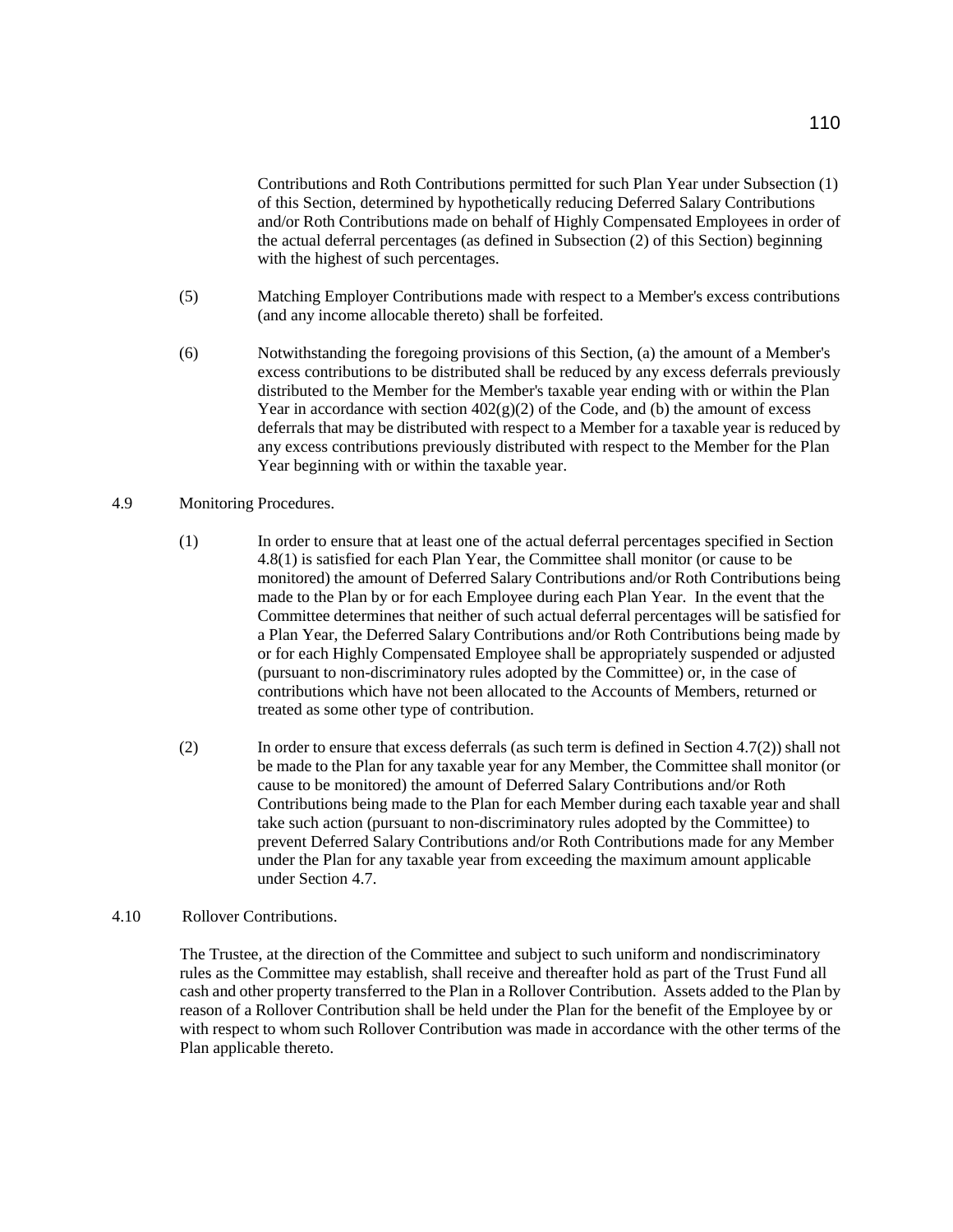## 4.11 Age and Service Employer Contributions.

- (1) Effective on and after January 1, 2014, with respect to each Contribution Period, the Employer shall cause to be paid to the Trustee an Age and Service Employer Contribution on behalf of each Employee who is a Post-2008 Employee and a Member at any time during such Contribution Period. All Age and Service Employer Contributions for a Contribution Period shall be paid in cash to the Trustee not later than the end of the calendar month immediately following the calendar month in which the Contribution Period ends.
- (2) The amount of the Age and Service Employer Contribution to be made for a Contribution Period on behalf of an Employee who is a Post-2008 Employee and a Member shall be the amount determined in accordance with the following schedule, based on such Employee's age (in full years and full months) and years of Continuous Service at the beginning of such Contribution Period and the hours for which the Employee is paid by the Employer during such Contribution Period:

| <b>Age Plus Years of Continuous</b><br><b>Service Equals:</b> | <b>Age and Service Employer</b><br><b>Contribution per Hour Paid</b> |
|---------------------------------------------------------------|----------------------------------------------------------------------|
| Less than 30 years                                            | \$0.31 per Hour Paid                                                 |
| 30 to 39 years                                                | \$0.48 per Hour Paid                                                 |
| 40 to 49 years                                                | \$0.75 per Hour Paid                                                 |
| 50 to 59 years                                                | \$0.98 per Hour Paid                                                 |
| $60$ to $69$ years                                            | \$1.41 per Hour Paid                                                 |
| 70 to 79 years                                                | \$2.01 per Hour Paid                                                 |
| 80 or more years                                              | \$3.13 per Hour Paid                                                 |

- (3) If a Member who is a Post-2008 Employee is laid off and again becomes an Employee and a Member, the Employer shall cause to be paid to the Trustee an Age and Service Contribution on behalf of such Employee in cash in an amount equal to the amount of Age and Service Employer Contributions that such Employee would have received if he had not been laid off.
- (4) If a Member who is a Post-2008 Employee is on authorized leave of absence for reasons of accident or sickness or for employment with the Union during a Contribution Period, an Age and Service Employer Contribution shall be made on behalf of such an Employee in accordance with this Section 4.11 but based on the greater of 40 hours or the actual number of hours for which the Employee was paid by the Employer during such Contriution Period.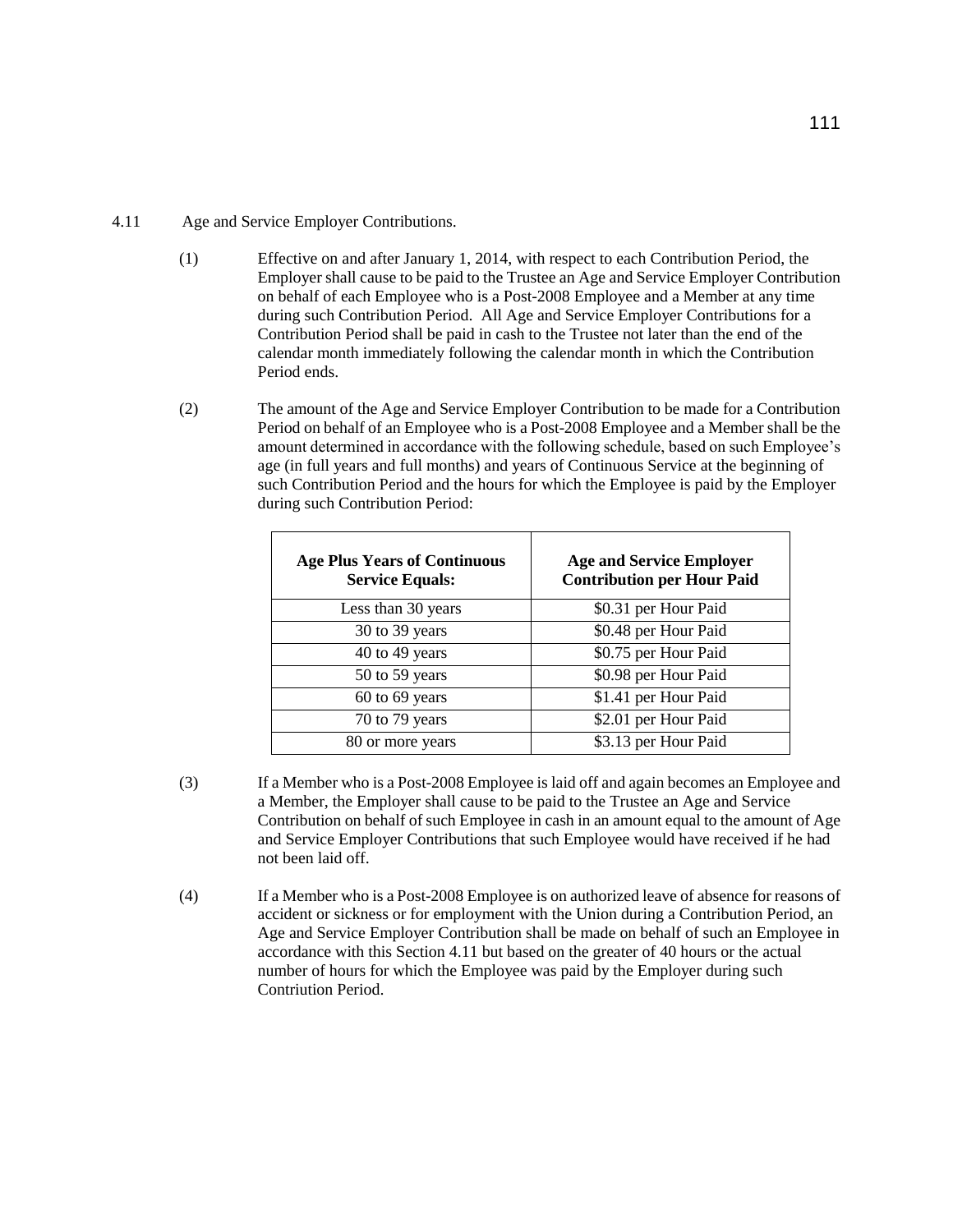#### **ARTICLE V**

# **INVESTMENTS**

# 5.1 Investment of Funds.

- (1) The Trust Fund (other than the portion of the Trust Fund consisting of the Loan Accounts) shall be divided into Investment Funds, as the Investment Committee in its discretion shall select or establish. Each such Investment Fund shall comply with applicable law, including ERISA. The Trustee shall hold, manage, administer, invest reinvest, account for and otherwise deal with the Trust Fund and each separate Investment Fund as provided in the Trust Agreement.
- (2) Upon becoming a Member or at any time thereafter, each Member may elect, pursuant to rules and procedures adopted by the Investment Committee, and effective at such times as prescribed by the Investment Committee, that future Deferred Salary Contributions, Roth Contributions and Rollover Contributions, as well as repayments of a loan made pursuant to Section 5.5, shall be invested in any proportion in any one or more of the Investment Funds designated by the Investment Committee as available for investment pursuant to Member direction. Each Member with respect to whom assets are transferred to the Plan may elect, pursuant to rules and procedures adopted by the Investment Committee, and effective at such times as prescribed by the Investment Committee, upon such transfer that the assets contributed to the Plan on his behalf in such transfer and held in his Transfer Account be invested in any proportion in any one or more Investment Funds designated by the Investment Committee as available for investment pursuant to Member direction. The Investment Committee may adopt rules and procedures that permit a Member to delegate his authority to direct the investment of amounts contributed or transferred to the Plan on his behalf to an Investment Advisor designated by the Committee that will invest such amounts among such Investment Funds as the Investment Advisor deems appropriate. In the absence of a Member's effective direction pursuant to this Section 5.1(2) as to the investment of all or a portion of the amounts in a Member's Account, the amounts for which there is no such direction shall be invested in the Investment Fund or Funds designated by the Investment Committee for such purpose (each of which shall be a "qualified default investment alternative" within the meaning of the Department of Labor regulations).
- (3) Subject to rules established by the Investment Committee, a Member, or the Investment Advisor to which he has delegated investment authority pursuant to Section 5.1(2), may direct that any portion of his Account (other than his Loan Account and Additional Employer Contribution Account), be reallocated in any proportion among the Investment Funds designated by the Investment Committee as available for investment pursuant to Member direction.
- (4) The Additional Employer Contributions Accounts of all Members shall be reallocated to an Investment Fund or Funds designated by the Investment Committee which shall be available only for the investment of Additional Employer Contributions as directed by the Investment Committee.
- 5.2 Account. Each Participant shall have established for him by the Administrator an Account which reflects, to the extent applicable, his Deferred Salary Contributions Account, Roth Contributions Account, Rollover Contributions Account, Transfer Account, Matching Employer Contributions Account, Additional Employer Contributions Account and Age and Service Employer Contributions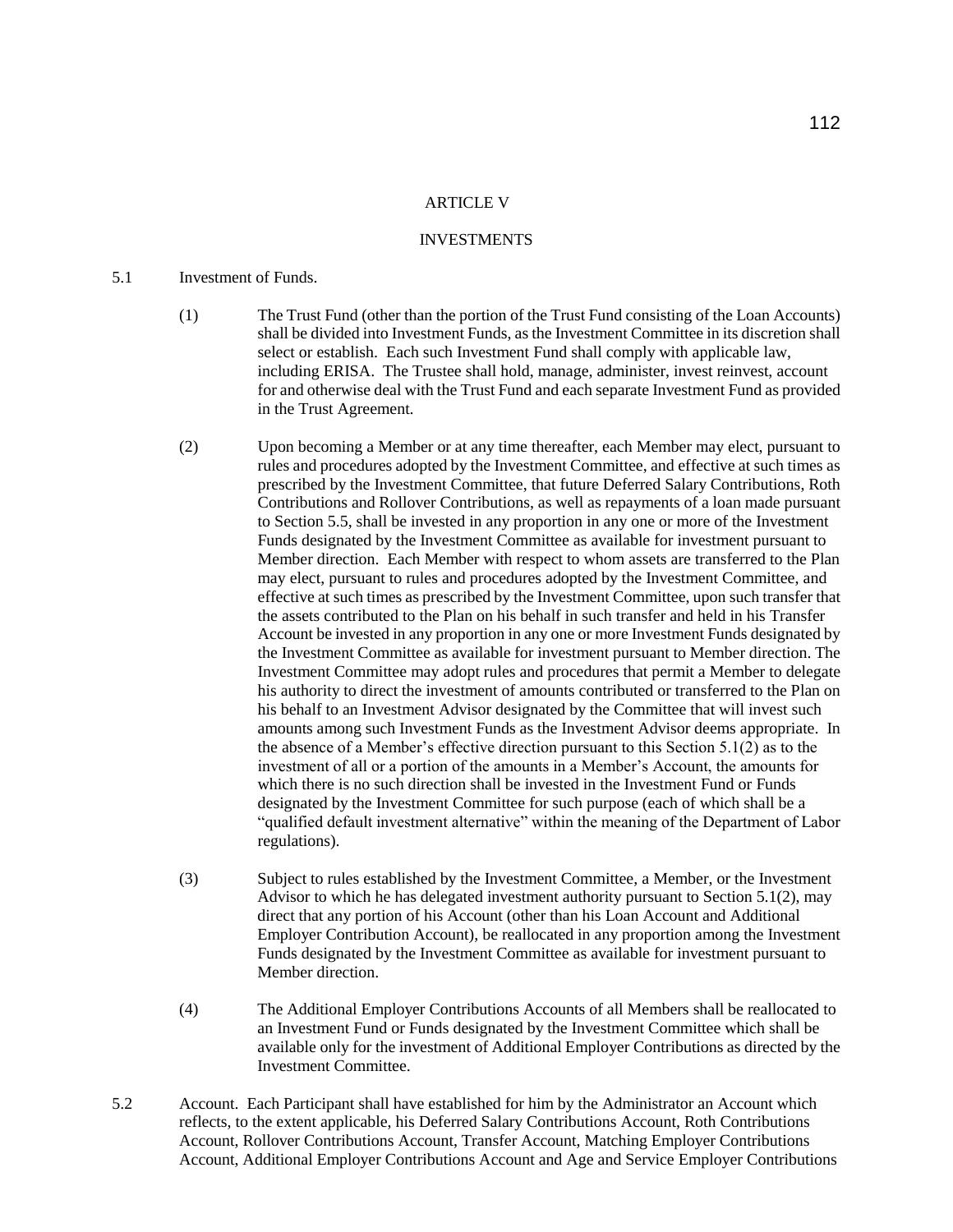Account. The Transfer Account shall be further subdivided and separate records maintained to reflect the Participant's after-tax Employee contributions to the plan from which the transfer originated, the earnings thereon, the Employer contributions made on behalf of the Participant to the plan from which the transfer originated and the earnings thereon. A Participant's Roth Contributions Account shall be comprised of Roth Contributions and properly attributable income, gains, losses, withdrawals, and other credits and debits thereto. The Administrator also shall maintain for each such Account separate records showing the amount of contributions thereto, payments, withdrawals and loans pursuant to Section 5.5 therefrom and the amount of income, expenses, gains and losses attributable thereto. The interest of each Participant hereunder at any time shall consist of the amount standing to his Account (as determined in Section 5.4 below) as of the last preceding Valuation Date plus credits and minus debits to such Account since that Date.

- 5.3 Reports. The Company shall cause reports to be made quarterly to each Participant as to the value of his Account. In addition, the Company shall cause such a report to be made to each Participant who terminates his employment with the Controlled Group.
- 5.4 Valuation of Accounts.
	- (1) As of the close of business on each Valuation Date, the Trustee shall determine the value of each Participant's Account as provided in the Plan and the Trust Agreement. Except as may otherwise be provided by the Investment Committee, Deferred Salary Contributions, Roth Contributions and Matching Employer Contributions shall each be credited to each Participants' Account as of the close of business on the Valuation Date on which the Trustee has received such Contributions.
	- (2) The Trustee shall make each valuation described in Subsection (1) on the basis of the market value (as determined by the Trustee) of the assets of each Investment Fund, except that property which the Trustee determines does not have a readily determinable market value shall be valued at fair market value as determined by the Trustee in such manner as it deems appropriate.
	- (3) The Trustee shall determine, from the change in value of each Investment Fund between the current Valuation Date and the then last preceding Valuation Date, the net gain or loss of each such Investment Fund during such period resulting from expenses paid and realized and unrealized earnings, profits and losses of such Investment Fund during such period. Contributions allocated to an Investment Fund described in this Subsection and payments, distributions and withdrawals from any such Investment Fund to provide benefits under the Plan for Participants or Beneficiaries shall not be deemed to be earnings, profits, expenses or losses of such Investment Fund.

The net gain or loss of each Investment Fund determined pursuant to this Subsection (3) shall be allocated as of each Valuation Date by the Trustee to the Accounts of Participants in such Investment Fund in proportion to the amounts of such Accounts invested in such Investment Fund on such Valuation Date, exclusive of amounts to be credited or debited to such Accounts as of such Valuation Date.

(4) The total value of a Participant's Account on each Valuation Date shall be the value determined under the preceding provisions of this Section for the portions of the Account invested in the respective Investment Funds described in such provisions, plus the value of a Participant's Loan Account on the last preceding Valuation Date on which the Administrator valued such Loan Account pursuant to Section 5.5(4) reduced by any fees or expenses charged against the Account on any Valuation Date in accordance with the terms of the Plan or Trust.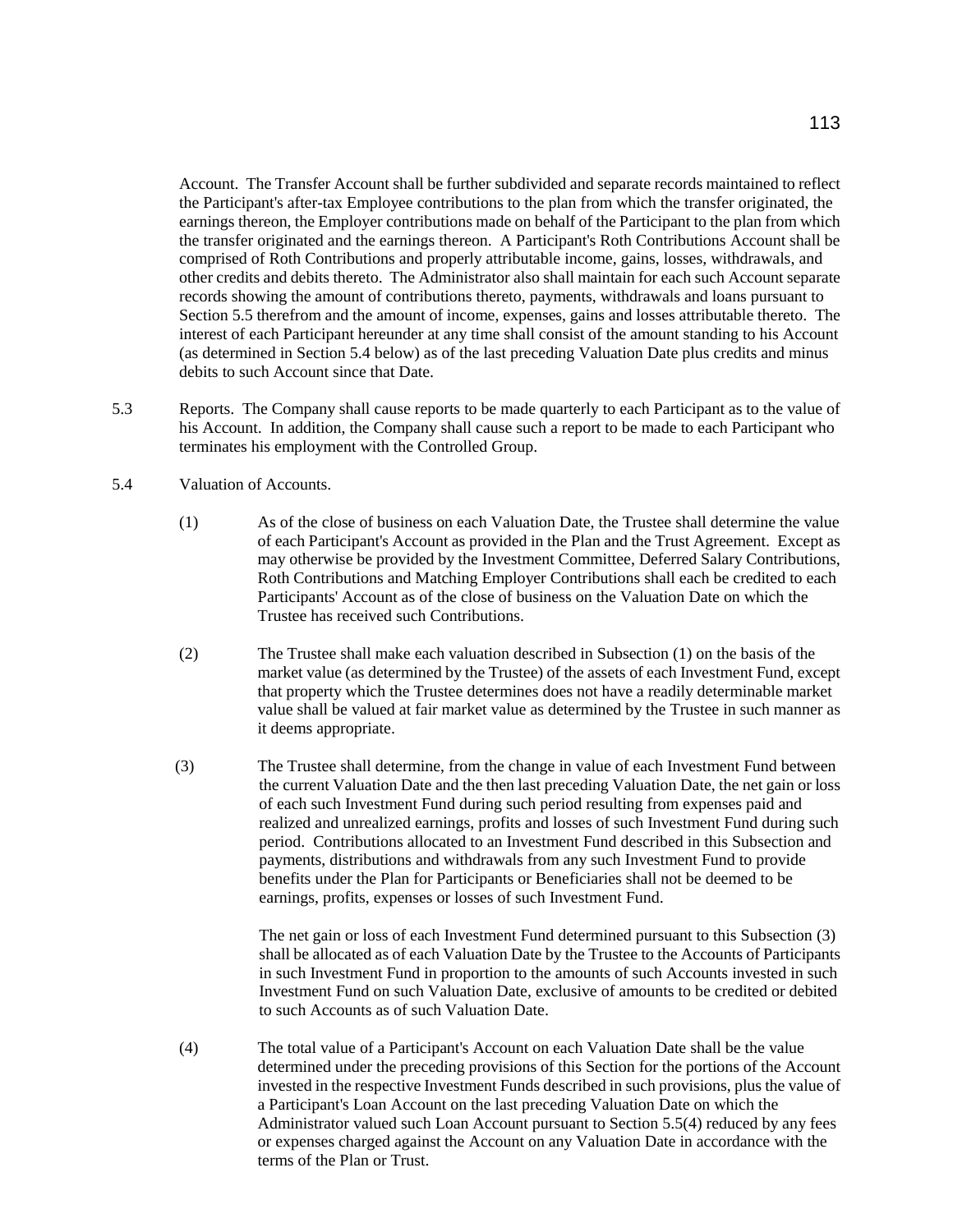(5) The reasonable and equitable decision of the Trustee as to the value of each Investment Fund, and as to the value of each Participant Account, as of each Valuation Date shall be conclusive and binding upon all persons having any interest, direct or indirect, in such Investment Fund or Account.

#### 5.5 Loans to Members.

- (1) A Member and a former Member who is a "party in interest" within the meaning of section 3(14) of ERISA may apply on the form provided by the Committee for a loan from his Account. As used in this Section, the term "Member" shall refer to each Member or former Member who may apply for a loan pursuant to this Section. If the Committee determines that the Member is not in bankruptcy or similar proceedings and is entitled to a loan in accordance with the following provisions of this Section, the Committee shall direct the Trustee to make a loan to the Member from his Account. Each loan shall be charged against the Member's Account in the order established by the Committee. No loans may be made from the Member's Additional Employer Contributions Account or from the Member's Age and Service Employer Contributions Account.
- (2) A Member shall not be entitled to a loan under this Section unless the Member, consents to (a) the use of the Member's Account as security as provided in Subsection (5)(c) of this Section and (b) the possible reduction of the Member's Account as provided in Subsection (6) of this Section.
- (3) Each loan shall be in an amount which is not less than \$1,000 and shall be expressed in a multiple of \$100. A Member may have only one loan outstanding at any one time. The maximum loan to any Member (when added to the outstanding balance of all other loans to the Member from all qualified employer plans (as defined in section 72(p)(4) of the Code) of the Controlled Group) shall be an amount which does not exceed the lesser of

(a) \$50,000, reduced by the excess (if any) of (i) the highest outstanding balance of such other loans during the one-year period ending on the day before the date on which such loan is made, over (ii) the outstanding balance of such other loans on the date on which such loan is made, or

(b) 50% of the value of such Member's Account on the date on which such loan is made.

(4) For each Member for whom a loan is authorized pursuant to this Section, the Administrator shall (a) direct the Trustee to liquidate the Member's interest in the Investment Funds as directed in writing by the Member or, in the absence of such written direction, on a default basis determined by the Committee, to the extent necessary to provide funds for the loan, (b) direct the Trustee to disburse such funds to the Member upon the Member's execution of the promissory note and security agreement referred to in Subsection (5)(d) of this Section, (c) transmit to the Trustee the executed promissory note and security agreement referred to in Subsection (5)(d) of this Section, and (d) establish and maintain a separate recordkeeping account within the Member's Account (the "Loan Account") (i) which initially shall be in the amount of the loan, (ii) to which the funds for the loan shall be deemed to have been allocated and then disbursed to the Member, (iii) to which the promissory note shall be allocated and (iv) which shall show the unpaid principal of and interest on the promissory note from time to time. All payments of principal and interest by a Member shall be credited initially to his Loan Account and applied against the Member's promissory note, and then invested in the Investment Funds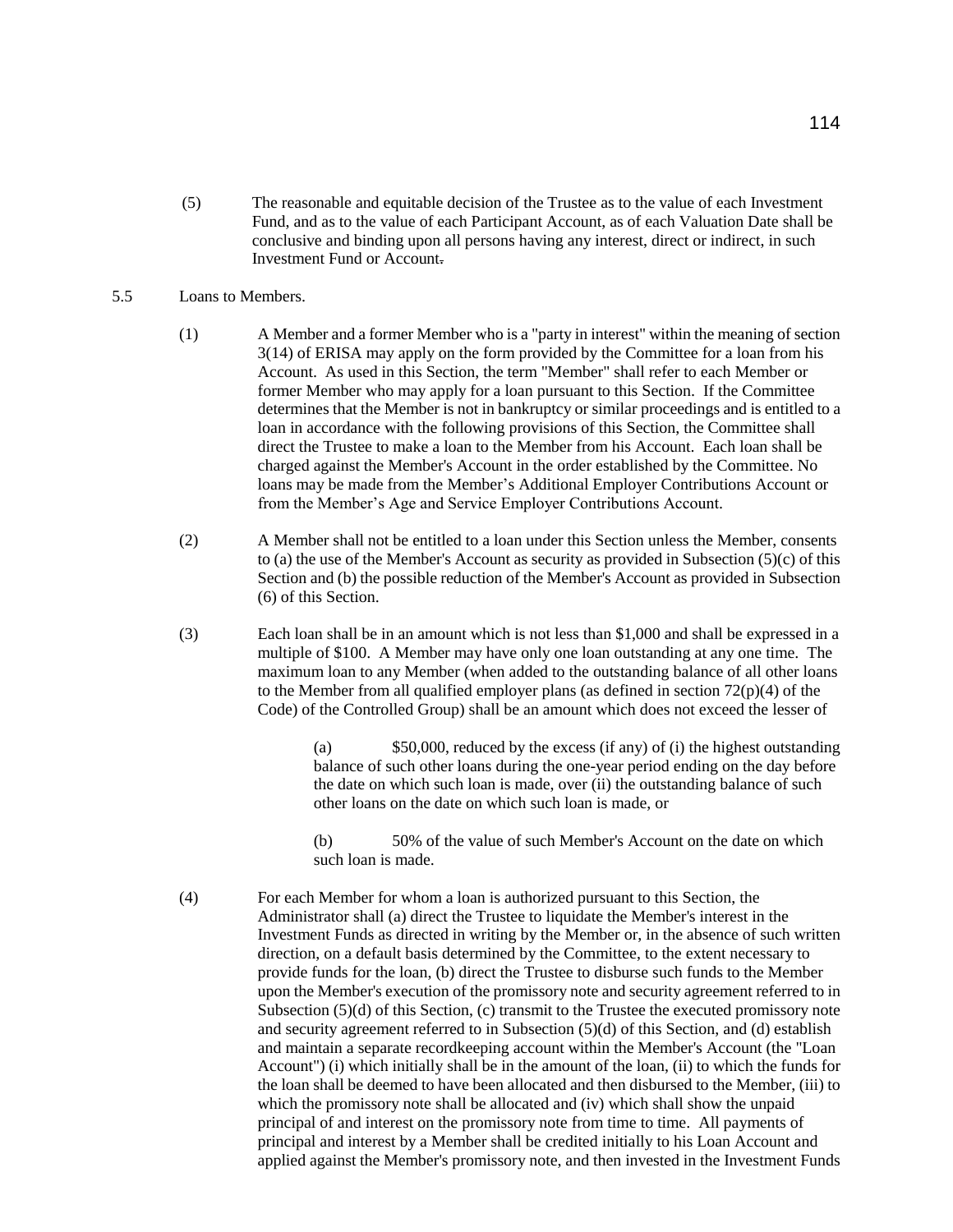pursuant to the Member's direction under Section 5.1(2). The Administrator shall value each Member's Loan Account for purposes of Section 5.4 at such times as the Administrator shall deem appropriate, but not less frequently than monthly.

(5) Loans made pursuant to this Section:

(a) shall be made available to all Members on a reasonably equivalent basis;

(b) shall not be made available to Highly Compensated Employees in a percentage amount greater than the percentage amount made available to other Members;

(c) shall be secured by the Member's Loan Account; and

(d) shall be evidenced by a promissory note and security agreement executed by the Member which provides for:

- (i) the security referred to in Paragraph (c) of this Subsection;
- (ii) a rate of interest equal to the prime rate of interest as reported by Reuters for the last business day immediately preceding the calendar quarter in which the loan is requested;
- (iii) repayment within a specified period of time, which shall not extend beyond five years;
- (iv) repayment in equal payments over the term of the loan, with payments not less frequently than quarterly; and
- (v) for such other terms and conditions as the Committee shall determine, which shall include provisions that:

(A) with respect to a Member who is an Employee, the loan will be repaid pursuant to authorization by the Member of equal payroll deductions over the repayment period sufficient to amortize fully the loan within the repayment period, provided, however, the Committee may waive the requirement of equal payroll deductions if the Employer payroll through which the Member is paid cannot accommodate such deductions;

(B) the loan shall be repayable in whole or in part at any time without penalty by payment in accordance with procedures established by the Committee; and

(C) the loan shall be in default and become immediately due and payable upon the first to occur of the following events:

> (I) the Member's failure to make required payments on the promissory note;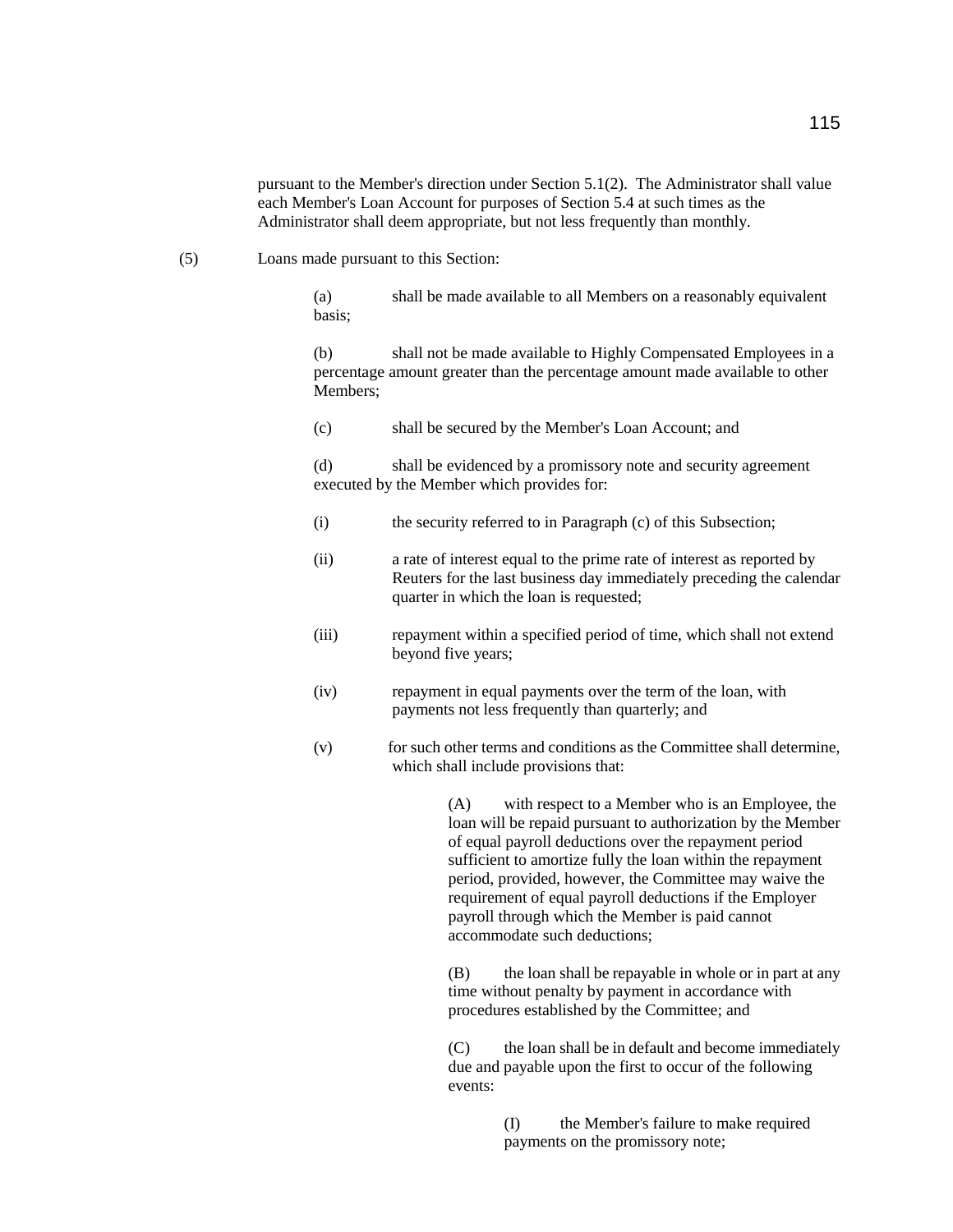(II) in the case of a Member who is not an Employee, distribution of his Account; or

(III) the filing of a petition, the entry of an order or the appointment of a receiver, liquidator, trustee or other person in a similar capacity, with respect to the Member, pursuant to any state or federal law relating to bankruptcy, moratorium, reorganization, insolvency or liquidation, or any assignment by the Member for the benefit of his creditors.

(6) Notwithstanding any other provision of the Plan, a loan made pursuant to this Section shall be a first lien against the Member's Loan Account. Any amount of principal or interest due and unpaid on the loan at the time of any default on the loan, shall be satisfied by deduction from the Member's Loan Account, and shall be deemed to have been distributed to the Member, as follows:

> (a) in the case of a Member who is an Employee and who is not, at the time of the default, eligible (without regard to the required filing of an application pursuant to Section 6.1(1)) to receive distribution of his Account under the provisions of Article VI (other than a withdrawal on account of Hardship), or by order of a court, at such time as he first becomes eligible (without regard to the required filing of an application pursuant to Section 6.1(1)) to receive distribution of his Account under the provisions of Article VI (other than a withdrawal on account of Hardship), or by order of a court; or

- (b) in the case of any other Member, immediately upon such default.
- (7) Notwithstanding any other provision of the Plan, loan repayments will be suspended under the Plan as permitted under section  $414(u)(4)$  of the Code for Participants on a leave of absence for "qualified military service" (as defined in Section 10.6).

#### **ARTICLE VI**

## DISTRIBUTIONS AND WITHDRAWALS

- 6.1 Distributions Only as Provided.
	- (1) Participants' interests hereunder shall only be distributable as provided in this Article VI. A Participant or Beneficiary eligible to receive a distribution under the Plan shall obtain a blank application for that purpose from the Administrative Committee and file with such Committee his application in writing on such form, furnishing such information as such Committee may reasonably require, including satisfactory proof of his age and any authority in writing that the Administrative Committee may request authorizing it to obtain pertinent information, certificates, transcripts and/or other records from any public office. Except as otherwise provided in Subsection (2) of this Section or in Section 6.6, no distribution shall be made to a Participant or Beneficiary unless a properly completed application and all other required information are submitted to the Administrative Committee.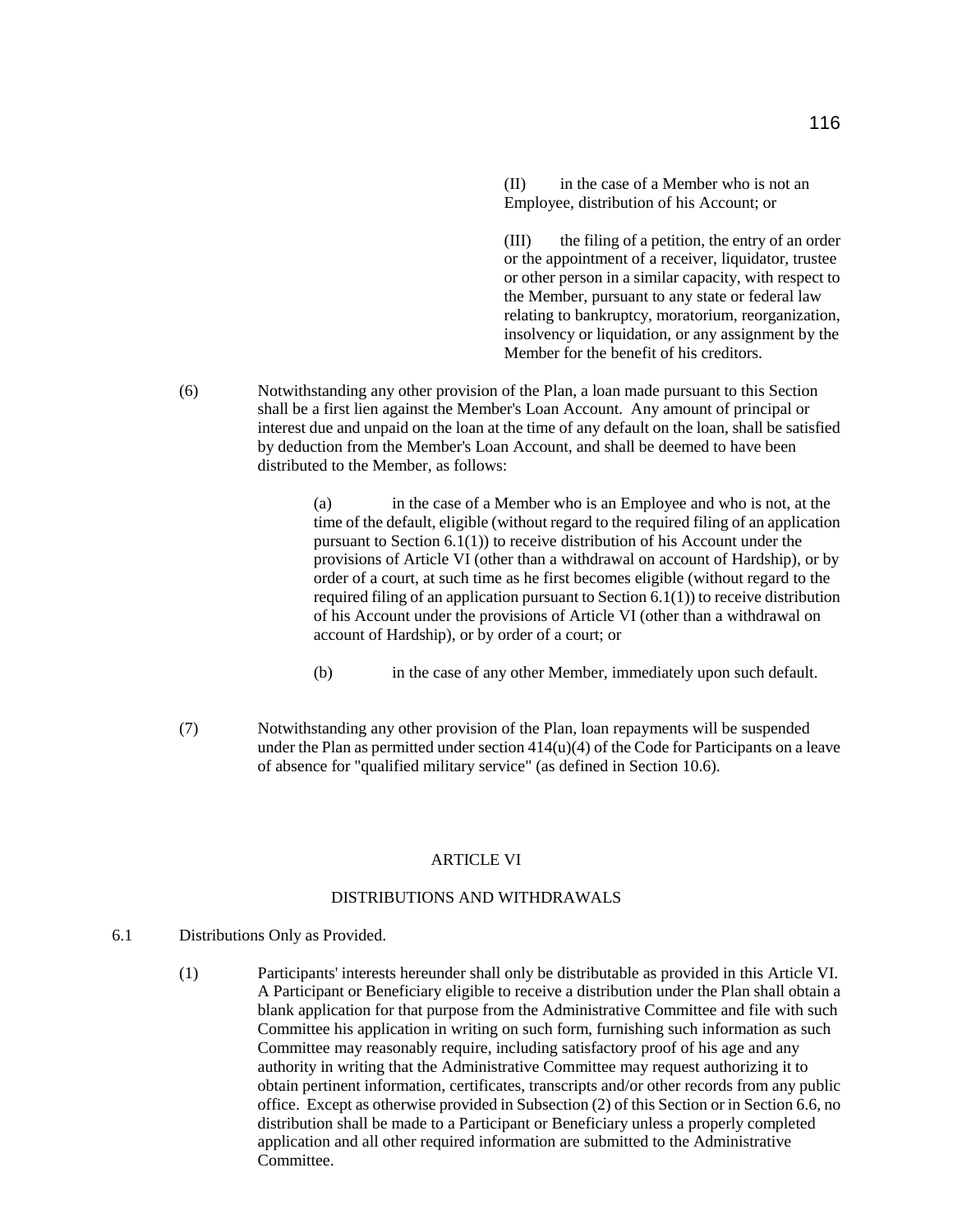- (2) The Administrative Committee shall (a) direct that the Account of a Participant eligible to receive distribution of his Account under Section 6.3 or 6.5 be distributed to the Participant if the value of the vested portion of the Account is \$5,000 or less, or (b) direct the distribution of the vested portion of an Account payable to a Beneficiary.
- 6.2 Vesting. The balance of the Participant's Account (including sub-accounts) shall be vested as follows:

(a) In the event such Participant's distribution occurs under the conditions specified in Sections 6.3 or 6.4, such Participant shall be 100% vested in the entire balance of his Account.

(b) In the event such Participant's distribution occurs under the conditions stated in Section 6.5,

- (i) such Participant shall be 100% vested in his Deferred Salary Contributions Account, his Roth Contributions Account, his Rollover Contributions Account, his Transfer Account, and his Additional Employer Contributions Account;
- (ii) such Participant shall have no vested interest in his Matching Employer Contribution Account, unless he
	- (A) has been a Member for three continuous years,

(B) has completed 5 years of Continuous Service with respect to amounts attributable to Matching Employer Contributions made prior to January 1, 2004, and has completed 3 years of Continuous Service with respect to amounts attributable to Matching Employer Contributions, if any, made on or after January 1, 2004, or

(C) has attained age 65 while an Employee,

in which event he shall be 100% vested in his entire Matching Employer Contributions Account;

(iii) such Participant shall have no vested interest in his Age and Service Employer Contributions Account, unless he

> (A) has completed at least 2 years of Continuous Service, or

(B) has attained age 65 while an Employee,

in which event he shall be 100% vested in his entire Age and Service Employer Contributions Account.

- 6.3 Distributions on Retirement or Disability.
	- (1) The entire Account of a Participant, other than a Participant who is or was a Post-2008 Employee, shall be distributed as provided in Subsection (2) of this Section if his employment with the Controlled Group terminates because of his retirement under a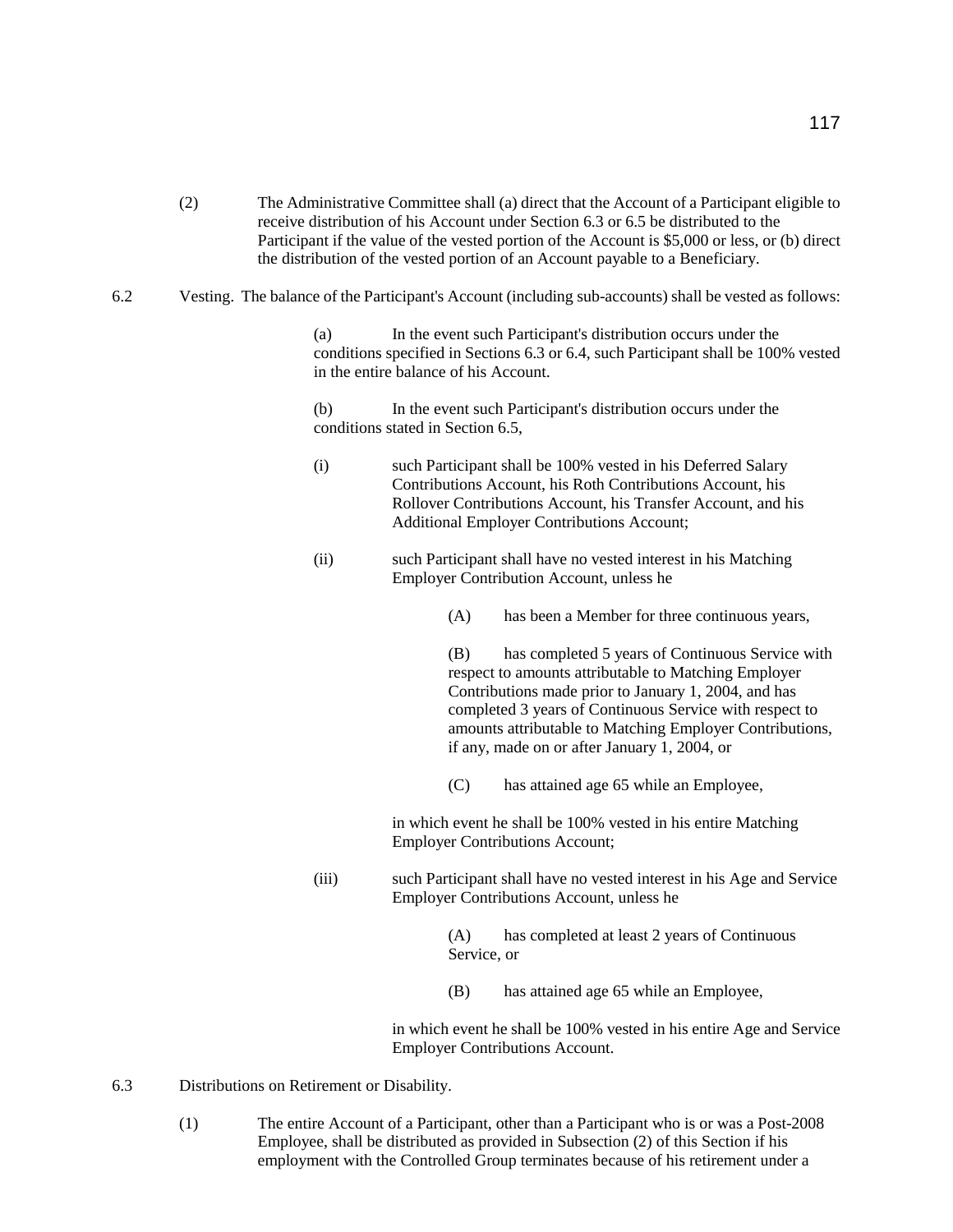retirement or pension plan adopted by an Employer, by reason of military or government service or by reason of his Disability; provided, however, that distributions to a Participant who is Disabled shall be deferred until his retirement under a retirement or pension plan adopted by an Employer unless such Participant elects otherwise.

- (2) (a) The Account of a Participant (other than a Participant who is or was a Post-2008 Employee) who terminates his employment with the Controlled Group as provided in Subsection (1) of this Section (including any Contributions which have not yet been transmitted to the Trustee, but after giving effect to any applicable deduction under the Plan's loan repayment provisions) shall be paid to him in a lump sum in cash.
	- (b) Each distribution hereunder shall be based on the value of the Participant's Account (including any contributions which have not been transmitted to the Trustee, but after giving effect to any applicable deduction under the Plan's loan repayment provisions) on the Valuation Date on which his Account is liquidated to provide funds for such

Notwithstanding the foregoing provisions of this Subsection, if a Participant to whom this Section applies dies before his Account has been distributed, Section 6.4 shall govern the distribution of such undistributed Account.

- 6.4 Distributions on Death. After the death of a Participant while in the employ of an Employer or while performing "qualified military service" as defined in Code Section 414(u)(5), his entire Account (including any contributions which have not yet been transmitted to the Trustee, but after giving effect to any applicable deductions under the Plan's loan repayment provisions) shall be paid by the Trustee to his Beneficiary as soon as possible after the Trustee is notified of the Participant's death. A Participant shall have the right to designate that after his death his Account shall be paid to or for his Beneficiary as set forth in Subsection  $6.3(2)(a)$ . Any designation by a Participant of the method of payment of death benefits hereunder may be made, changed or revoked by the Participant in writing on a form prescribed by the Administrative Committee and filed with the Committee prior to the Participant's death.
- 6.5 Distribution on Termination of Employment.
	- (1) If a Participant ceases to be an Employee under circumstances other than those covered by Sections 6.3 and 6.4, the vested portion of his Account, after any applicable deduction from such Account pursuant to the Plan's loan repayment provisions, shall be distributed in accordance with this Section, except that if a Participant to whom this Section applies dies before his vested Account balance has been distributed, Section 6.4 shall govern this distribution of the vested portion of his Account.
	- (2) A Participant's vested Account balance (including any contributions which have not yet been transmitted to the Trustee, but after giving effect to any applicable deductions under the Plan's loan repayment provisions) shall be distributed to him as set forth in Paragraphs (a) and (b) of Subsection 6.3(2) as determined by the Participant.
	- (3) Whenever distribution is made with respect to a Participant whose Account balance is not fully vested, the unvested portion shall be forfeited on the first anniversary of his Severance Date, unless he returns to the employ of the Employer prior to such anniversary. Any such forfeiture shall be used, if necessary, to restore previously forfeited amounts in accordance with Subsection (4) of this Section and shall then be applied against the current Matching Employer Contribution obligation of the Employer.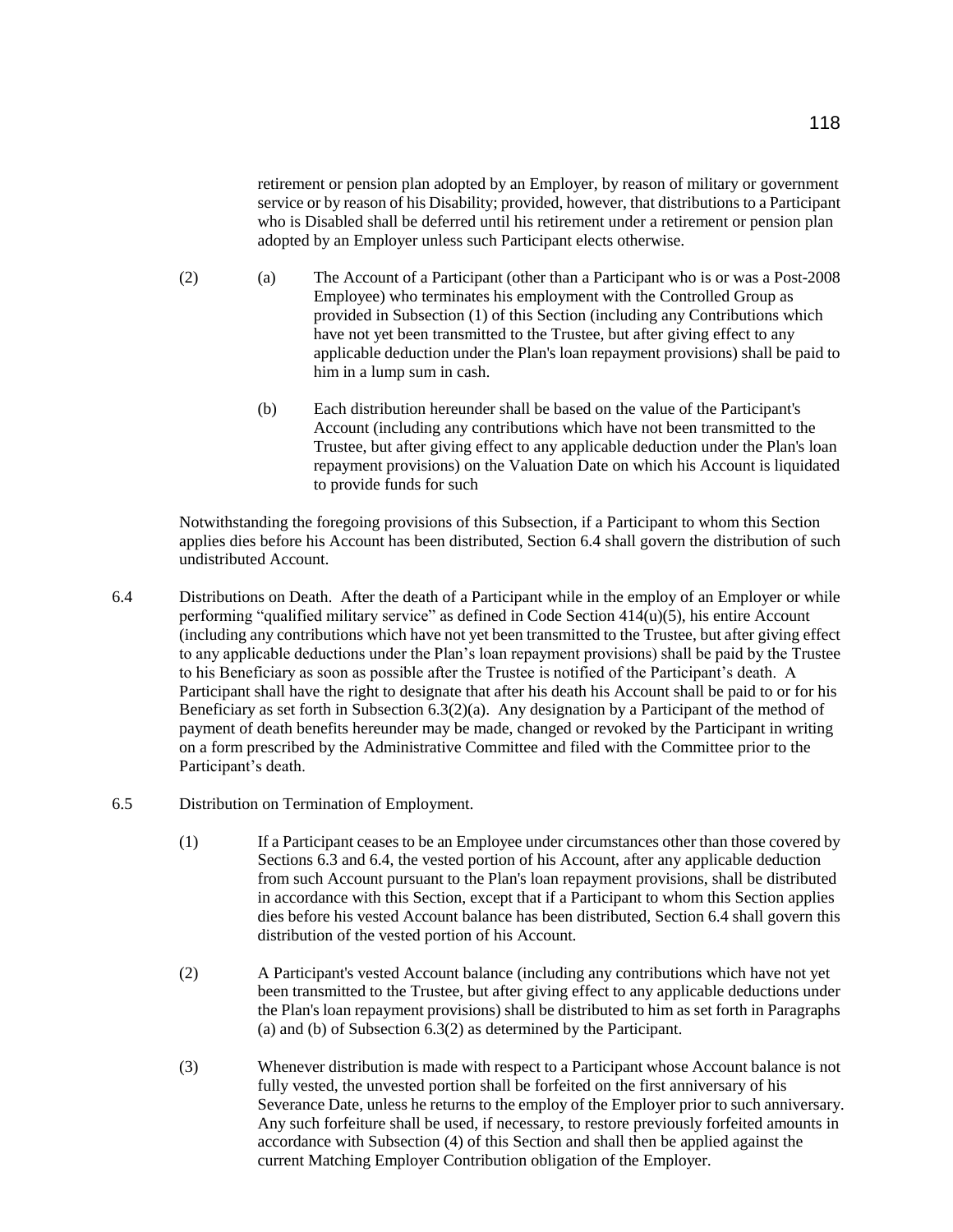(4) If a Participant who forfeited the unvested portion of his Account in accordance with Subsection (3) of this Section returns to the employ of the Employer within the 60-month period commencing on the date of the distribution of his Account, the forfeited portion of his Account shall be immediately restored by means of current forfeitures, if any, and/or a special contribution by the Employer. If a Participant forfeits a portion of his Account pursuant to Subsection (3) of this Section and is rehired by the Employer after the conclusion of the 60-month period commencing on the date of the distribution of his Account, his rehire shall have no effect on the forfeiture.

#### 6.6 Provision Pursuant to Section 401(a)(9) of the Code.

- (1) Definitions. For the purposes of this Section, the following terms, when used with initial capital letters, shall have the following respective meanings:
	- (a) Designated Beneficiary: The person who is designated as the Beneficiary as defined in Section 1.1(8) of the Plan and is the designated beneficiary under section  $401(a)(9)$  of the Code and section 1.401(a)(9)-4, Q&A-1, of the Treasury Regulations.
	- (b) Distribution Calendar Year: A calendar year for which a minimum distribution is required. For distributions beginning before the Participant's death, the first Distribution Calendar Year is the calendar year immediately preceding the calendar year which contains the Participant's Required Beginning Date. For distributions beginning after the Participant's death, the first Distribution Calendar Year is the calendar year in which distributions are required to begin under paragraph (b) of Subsection (3) below. The required minimum distribution for the Participant's first Distribution Calendar Year will be made on or before the Participant's Required Beginning Date. The required minimum distribution for other Distribution Calendar Years, including the required minimum distribution for the Distribution Calendar Year in which the Participant's Required Beginning Date occurs, will be made on or before December 31 of that Distribution Calendar Year.
	- (c) Life Expectancy: Life expectancy as computed by use of the Single Life Table in section 1.401(a)(9)-9 of the Treasury Regulations.
	- (d) Participant's Account Balance: The Account balance as of the last Valuation Date in the calendar year immediately preceding the distribution calendar year (the 'Valuation Calendar Year') increased by the amount of any contributions made and allocated or forfeitures allocated to the Account balance as of dates in the Valuation Calendar Year after the Valuation Date and decreased by distributions made in the Valuation Calendar Year after the Valuation Date. The Account balance for the Valuation Calendar Year includes any amounts rolled over or transferred to the Plan either in the Valuation Calendar Year or in the Distribution Calendar Year if distributed or transferred in the Valuation Calendar Year.
	- (e) Required Beginning Date: The applicable date specified in Subsection (3) below.
- (2) General Rules. Notwithstanding any provision of the Plan to the contrary, at the times provided in this Section, distributions under the Plan shall be made in accordance with the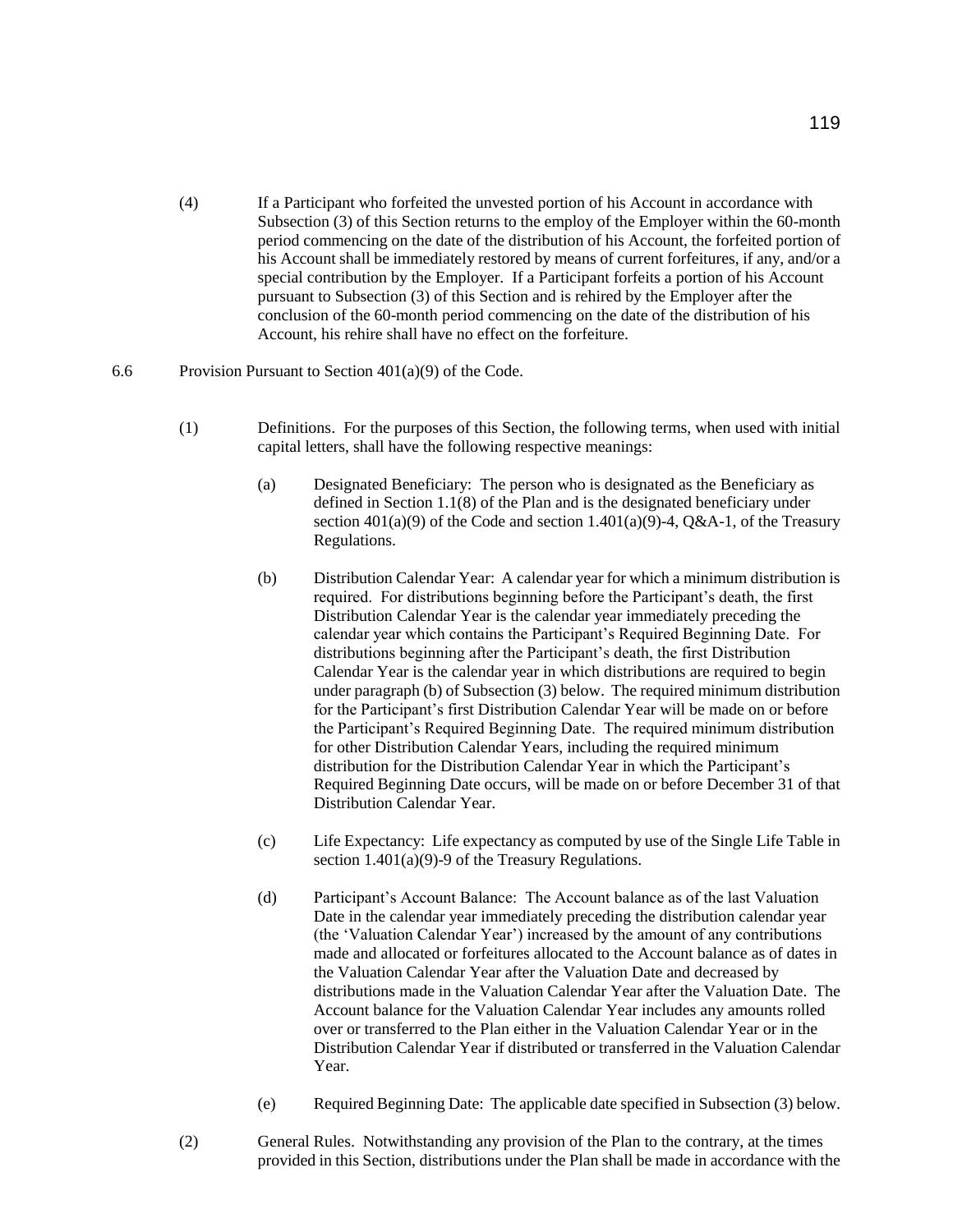minimum distribution requirements of this Section and the Treasury Regulations issued under section  $401(a)(9)$  of the Code; provided, however, that distributions may be made more rapidly than required by this Section and such Treasury Regulations to the extent permitted under any other applicable provisions of the Plan.

- (3) Time of Distribution. (a) The Participant's entire vested interest will be distributed, or begin to be distributed, to the Participant no later than the Participant's Required Beginning Date. Except as described in paragraph (b) below, the Required Beginning Date of a Participant who is a 5% owner (as defined in section 416 of the Code) shall be the April 1 of the calendar year following the calendar year he attains age 70½ and the Required Beginning Date of any other Participant shall be the April 1 of the calendar year following the later of (i) the calendar year he terminates employment with the Controlled Group or (ii) the calendar year he attains age 70<sup>1</sup>/<sub>2</sub>.
	- (b) If the Participant dies before distributions begin, the Participant's entire vested interest will be distributed, or begin to be distributed, no later than as follows:
		- (i) If the Participant's surviving Spouse is the Participant's sole Designated Beneficiary, then, unless the election described in paragraph (d) below is made, distributions to the surviving Spouse will begin by December 31 of the calendar year immediately following the calendar year in which the Participant died, or by December 31 of the calendar year in which the Participant would have attained age 70½, if later.
		- (ii) If the Participant's surviving Spouse is not the Participant's sole Designated Beneficiary, then, unless the election described in paragraph (d) below is made, distributions to the Designated Beneficiary will begin by December 31 of the calendar year immediately following the calendar year in which the Participant died.
		- (iii) If there is no Designated Beneficiary as of September 30 of the year following the year of the Participant's death, the Participant's entire vested interest will be distributed by December 31 of the calendar year containing the fifth anniversary of the Participant's death.
		- (iv) If the Participant's surviving Spouse is the Participant's sole Designated Beneficiary and the surviving Spouse dies after the Participant, but before distributions to the surviving Spouse begin, this paragraph (b), other than subparagraph (i) above, will apply as if the surviving Spouse were the Participant.
	- (c) For purposes of this Section, unless subparagraph (iv) of paragraph (b) above applies, distributions are considered to begin on the Participant's Required Beginning Date. If subparagraph (iv) of paragraph (b) above applies, distributions are considered to begin on the date distributions are required to begin to the surviving Spouse under subparagraph (i) of paragraph (b) above.
	- (d) Notwithstanding the foregoing, if a Participant dies before distributions begin and there is a Designated Beneficiary, distribution to the Designated Beneficiary is not required to begin by the Required Beginning Date specified above if the Participant or the Beneficiary elects, on an individual basis, that the Participant's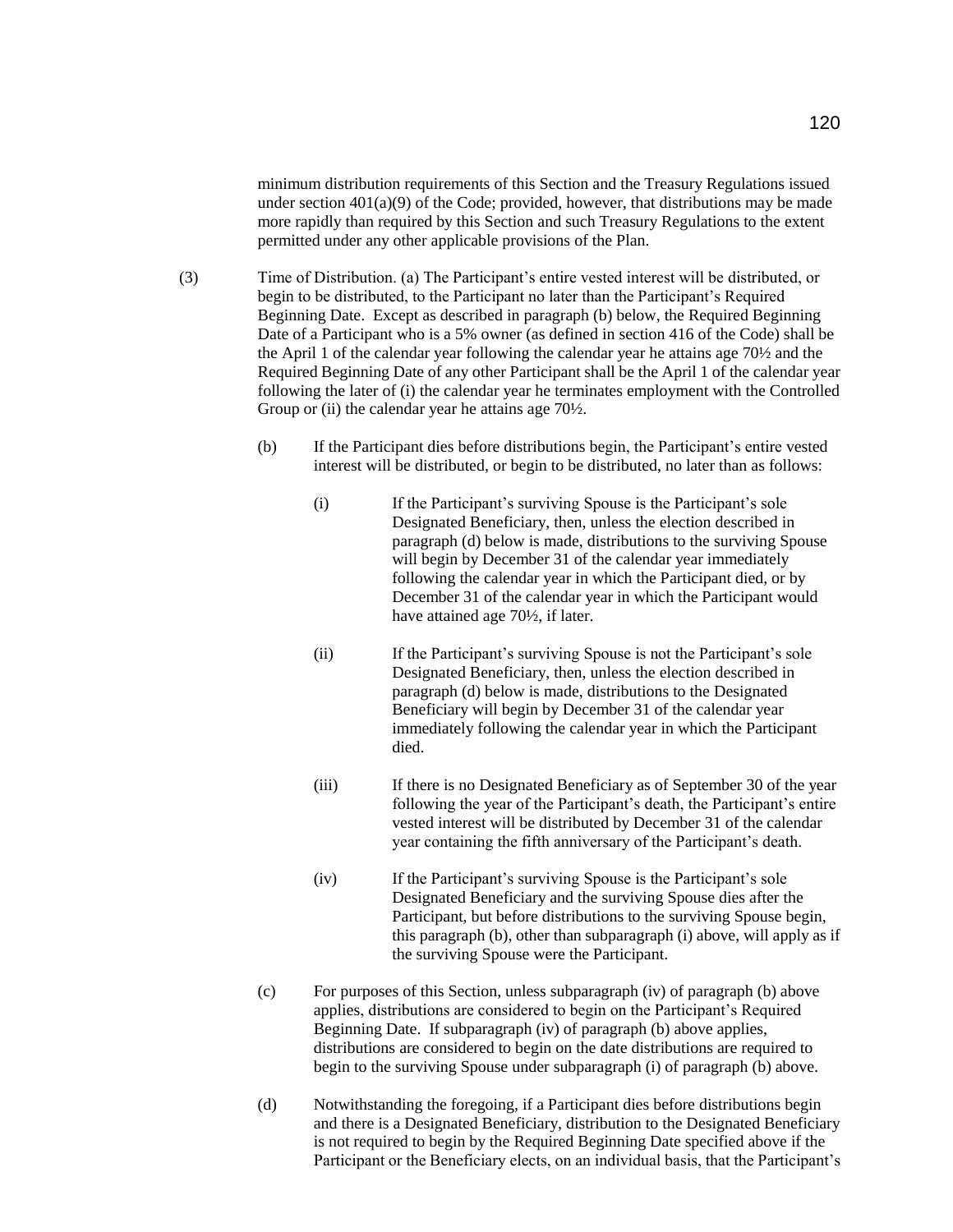entire vested interest will be distributed to the Designated Beneficiary by December 31 of the calendar year containing the fifth anniversary of the Participant's death; provided, however, that if the Participant's surviving Spouse is the Participant's sole Designated Beneficiary and the surviving Spouse dies after the Participant, but before distributions to either the Participant of the surviving Spouse begin, this election will apply as if the surviving Spouse were the Participant. The election provided in this paragraph (d) must be made no later than the earlier of September 30 of the calendar year in which distribution would be required to begin, or by September 30 of the calendar year which contains the fifth anniversary of the Participant's (or, if applicable, surviving Spouse's) death.

- (4) Required Minimum Distributions During Participant's Lifetime.
	- (a) During the Participant's lifetime, the minimum amount that will be distributed for each Distribution Calendar Year is the lesser of:
		- (i) the quotient obtained by dividing the Participant's Account balance by the distribution period in the Uniform Lifetime Table set forth in section 1.401(a)(9)-9 of the Treasury Regulations, using the Participant's age as of the Participant's birthday in the Distribution Calendar Year; or
		- (ii) if the Participant's sole Designated Beneficiary for the Distribution Calendar Year is the Participant's Spouse, the quotient obtained by dividing the Participant's Account balance by the number in the Joint and Last Survivor Table set forth in section 1.401(a)(9)-9 of the Treasury Regulations, using the Participant's and Spouse's attained ages as of the Participant's and Spouse's birthdays in the Distribution Calendar Year.
	- (b) Required minimum distributions will be determined under this Subsection (4) beginning with the first Distribution Calendar Year and up to and including the Distribution Calendar Year that includes the Participant's date of death.
- (5) Required Minimum Distributions After Participant's Death.
	- (a) Death on or after date distributions begin:
		- (i) If the Participant dies on or after the date distributions begin and there is a Designated Beneficiary, the minimum amount that will be distributed for each Distribution Calendar Year after the year of the Participant's death is the quotient obtained by dividing the Participant's Account balance by the longer of the remaining Life Expectancy of the Participant or the remaining Life Expectancy of the Participant's Designated Beneficiary, determined as follows:

(A) The Participant's remaining Life Expectancy is calculated using the age of the Participant in the year of death, reduced by one for each subsequent year.

(B) If the Participant's surviving Spouse is the Participant's sole Designated Beneficiary, the remaining Life Expectancy of the surviving Spouse is calculated for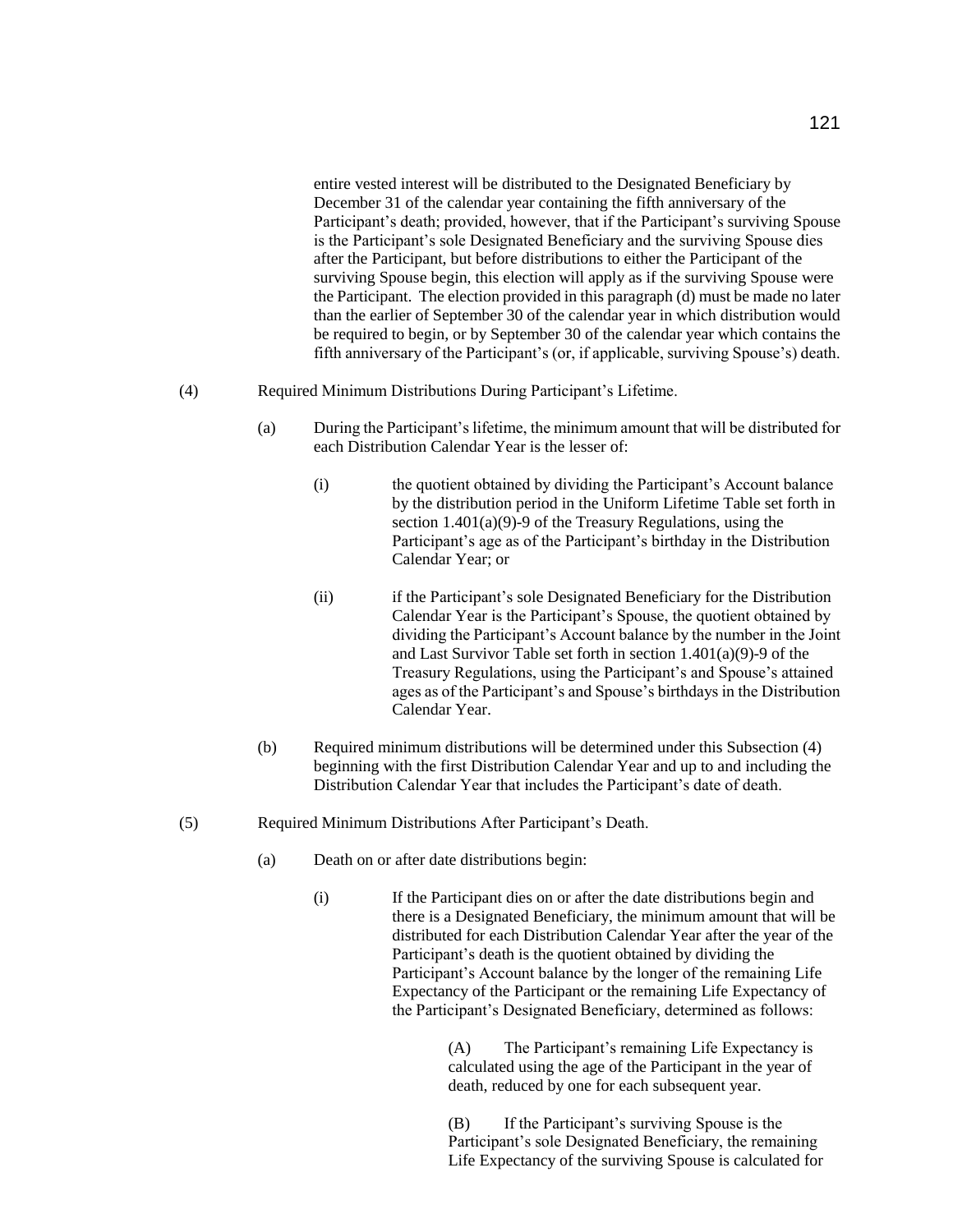each Distribution Calendar Year after the year of the Participant's death using the surviving Spouse's age as of the Spouse's birthday in that year. For Distribution Calendar Years after the year of the surviving Spouse's death, the remaining Life Expectancy of the surviving Spouse is calculated using the age of the surviving Spouse as of the Spouse's birthday in the calendar year of the Spouse's death, reduced by one for each subsequent calendar year.

(C) If the Participant's surviving Spouse is not the Participant's sole Designated Beneficiary, the Designated Beneficiary's remaining Life Expectancy is calculated using the age of the Beneficiary in the year following the year of the Participant's death, reduced by one for each subsequent year.

- (ii) If the Participant dies on or after the date distributions begin and there is no Designated Beneficiary as of September 30 of the year after the year of the Participant's death, the minimum amount that will be distributed for each Distribution Calendar Year after the year of the Participant's death is the quotient obtained by dividing the Participant's Account balance by the Participant's remaining Life Expectancy calculated using the age of the Participant in the year of death, reduced by one for each subsequent year.
- (b) Death before date distributions begin:
	- (i) If the Participant dies before the date distributions begin and there is a Designated Beneficiary, then, unless the election described in paragraph (d) of Subsection (3) above is made, the minimum amount that will be distributed for each Distribution Calendar Year after the year of the Participant's death is the quotient obtained by dividing the Participant's Account balance by the remaining Life Expectancy of the Participant's Designated Beneficiary, determined as provided in paragraph (a) above.
	- (ii) If the Participant dies before the date distributions begin and there is no Designated Beneficiary as of September 30 of the year following the year of the Participant's death, distribution of the Participant's entire vested interest will be completed by December 31 of the calendar year containing the fifth anniversary of the Participant's death.
	- (iii) If the Participant dies before the date distributions begin, the Participant's surviving Spouse is the Participant's sole Designated Beneficiary, and the surviving Spouse dies before distributions are required to begin to the surviving Spouse under subparagraph (i) of Subsection (3)(b) above, this paragraph (b) will apply as if the surviving Spouse were the Participant.
- (6) 2009 Required Minimum Distributions. Notwithstanding the preceding provisions of this Section 6.6, a Participant or Beneficiary who would have been required to receive required minimum distributions for 2009 but for the enactment of section  $401(a)(9)(H)$  of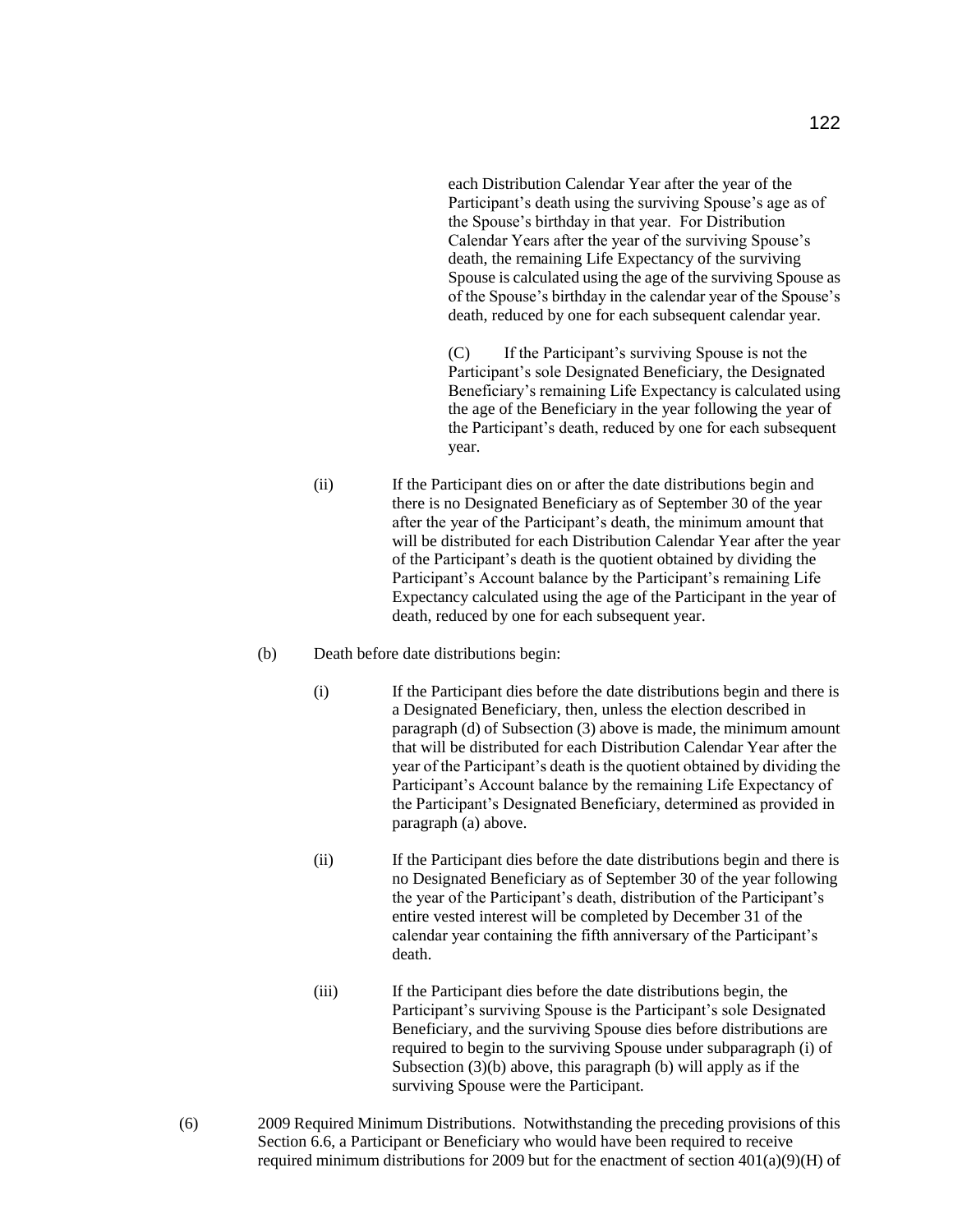the Code ('2009 RMDs'), and who would have satisfied that requirement by receiving distributions that are (a) equal to the 2009 RMDs or (b) one or more payments in a series of substantially equal distributions (that include the 2009 RMDs) made at least annually and expected to last for the life (or life expectancy) of the Participant, the joint lives (or joint life expectancy) of the Participant and the Participant's Designated Beneficiary, or for a period of at least 10 years, will not receive those distributions for 2009 unless the Participant or Beneficiary chooses to receive such distributions. Participants and Beneficiaries described in the preceding sentence will be given the opportunity to elect to receive the distributions described in the preceding sentence. The opportunity to make a direct rollover pursuant to Section 6.9 of the Plan will be offered for 2009 RMDs.

### 6.7 Withdrawal of Contributions.

(1) Participants may withdraw amounts from their vested Account balance attributable to Matching Employer Contributions, Additional Employer Contributions, Age and Service Employer Contributions, Rollover Contributions, Deferred Salary Contributions and Roth Contributions only under the circumstances described in, and in accordance with, this Subsection, but subject to a minimum withdrawal amount as may be established by the Administrative Committee. A Participant who has terminated employment with the Controlled Group may, not more frequently than four times during any calendar year, elect to withdraw a portion of his vested Account. A Participant who is an Employee and who is at least 59-1/2 years old may, not more frequently than four times during any calendar year, withdraw all or a part of his vested Account balance attributable to Matching Employer Contributions, prior to October 1, 2000 his Additional Employer Contributions, Rollover Contributions, Deferred Salary Contributions and Roth Contributions. A Participant who is an Employee, who has not attained age 59- 1/2 and who has obtained all distributions and all nontaxable loans currently available under all plans maintained by the Employer may withdraw from his Deferred Salary Contributions Account (excluding net earnings thereon), his Roth Contributions Account (excluding net earnings thereon), his Rollover Contributions Account, his Matching Employer Contributions Account, and prior to October 1, 2000 his Additional Employer Contributions Account, an amount not in excess of the amount necessary to meet a Hardship of the Participant (as determined by the Administrative Committee). Age and Service Employer Contributions may not be withdrawn by a Participant until the Participant's employment with the Controlled Group has terminated. For purposes of this Subsection, a distribution shall be considered "necessary to meet a Hardship of the Participant" if the distribution is made following a determination by the Administrative Committee, based on a consideration of all relevant facts and circumstances, that (a) the amount of the distribution is not in excess of the amount required to relieve the Hardship (including any amounts necessary to pay federal, state or local income taxes or penalties reasonably anticipated to result from the withdrawal) and (b) the Hardship cannot be satisfied from other resources reasonably available to the Participant. For purposes of this Subsection, a Participant's resources shall include those assets of his Spouse and minor children that are reasonably available to the Participant. In making the determinations described in this Subsection, the Administrative Committee may rely (provided such reliance is reasonable) on the Participant's written certification that the Hardship cannot be relieved --

(a) Through reimbursement or compensation by insurance or otherwise;

(b) By reasonable liquidation of the Employee's assets, to the extent such liquidation would not itself cause an immediate and heavy financial need;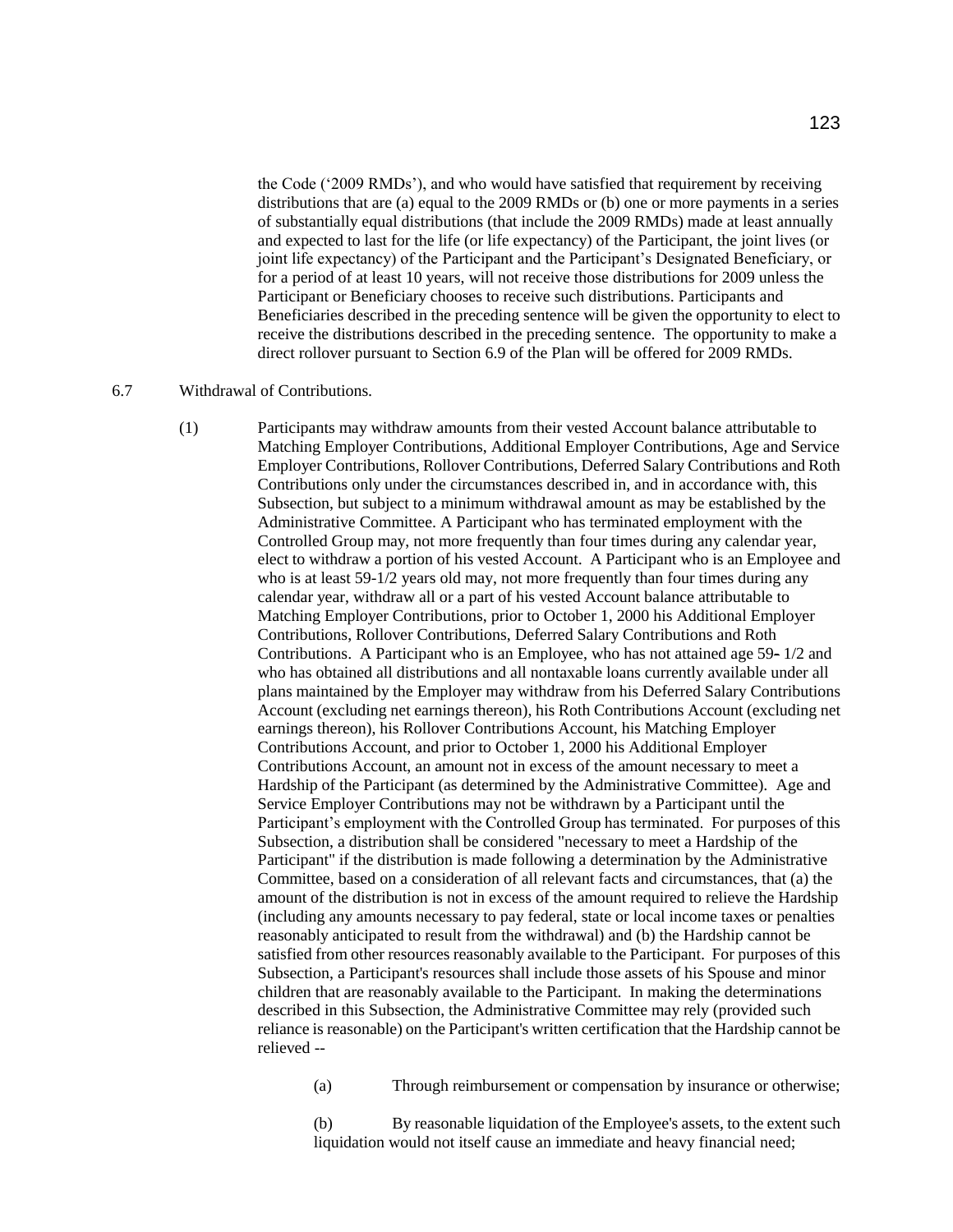(c) By cessation of Deferred Salary Contributions and/or Roth Contributions; or

(d) By other currently available distributions (including distributions of ESOP dividends under section 404(k) of the Code) and nontaxable (at the time of the loan) loans available under the Plan or any other plan maintained by the Controlled Group or by any other employer (including, without limitation, any qualified and non-qualified deferred compensation plan and any cash or deferred arrangement that is part of a cafeteria plan under section 125 of the Code (other than mandatory employee contributions under a welfare or pension plan)), or by borrowing from commercial sources on reasonable commercial terms.

The Administrative Committee shall prescribe such additional rules and procedures and require such information, certifications, documents or other proofs as may be necessary to administer the provisions of this Subsection in accordance with applicable regulations of the Secretary of the Treasury or any other administrative pronouncements of the Secretary of the Treasury or the Commissioner of Internal Revenue. Any such rules, procedures or requirements shall operate in an objective and nondiscriminatory manner. For purposes of this Section, in the case of Participants with a Transfer Account, deferred salary contributions to the plan from which the transfer originated shall be treated as Deferred Salary Contributions hereunder.

- 6.8 Order of Distributions. In accordance with rules and procedures established by the Committee, any distributions (including withdrawals) to a Participant (or his Beneficiary) of his interest in the Trust Fund shall be made by liquidation of his interests in the Investment Funds in the order requested by the Participant or his Beneficiary. Any distributions (including withdrawals) to the Participant (or his Beneficiary) of his interest in the Trust Fund will be distributed from his Accounts in the order established by the Committee.
- 6.9 Transfers of Eligible Rollover Distributions.
	- (1) If a Participant, Spouse or effective January 1, 2007 a Beneficiary who is a designated beneficiary within the meaning of section  $401(a)(9)(E)$  of the Code (each of which are hereinafter referred to as the "distributee") is eligible to receive a distribution from the Plan that constitutes an "eligible rollover distribution" (as defined in Subsection (3) of this Section) and the distributee elects to have all or a portion of such distribution paid directly to an "eligible retirement plan" (as defined in Subsection (3) of this Section) and specifies the eligible retirement plan to which the distribution is to be paid, such distribution (or portion thereof) shall be made in the form of a direct rollover to the eligible retirement plan so specified. A distributee may not elect a direct rollover of a portion of an eligible rollover distribution unless the amount to be rolled over is at least \$500. A direct rollover is a payment made by the Plan to the eligible retirement plan so specified for the benefit of the distributee. Notwithstanding the preceding provisions of this Section, a direct rollover of an eligible rollover distribution shall not be made if a distributee's eligible rollover distributions for a Plan Year are reasonably expected to total less than \$200. Unless otherwise specifically provided herein, for purposes of this Section, the term "Spouse" shall include a former spouse who is an alternate payee under a qualified domestic relations order, as defined in section 414(p) of the Code.
	- (2) The Company shall prescribe reasonable procedures for elections to be made pursuant to this Section. Not earlier than 180 days (effective January 1, 2008) or later than 30 days before the payment of an eligible rollover distribution (or such other time as is prescribed by Treasury regulations or rulings), the Company shall provide a written notice to the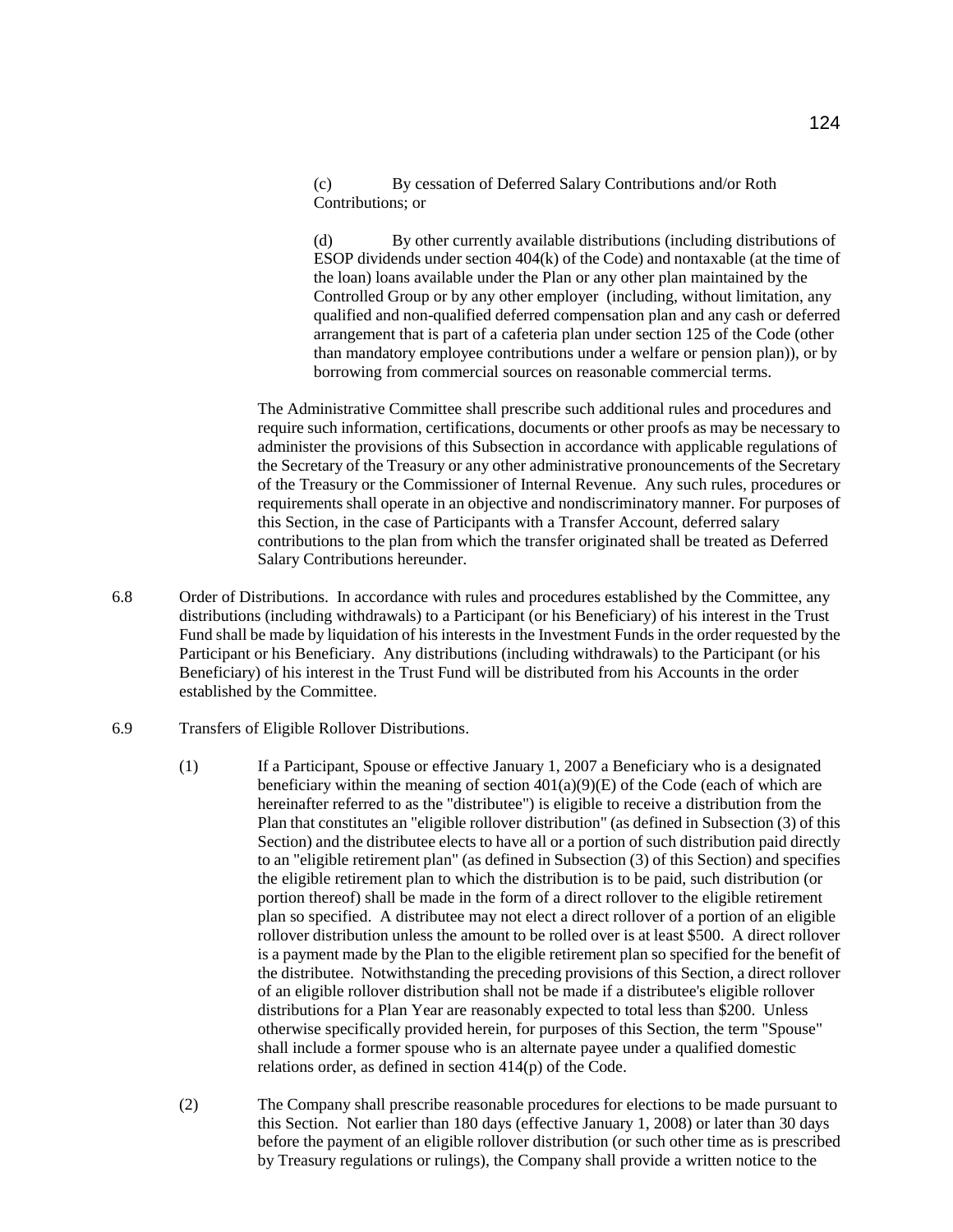distributee describing his or her rights under this Section and such other information required to be provided under section 402(f) of the Code. If an eligible rollover distribution in excess of \$1,000 but not in excess of \$5,000 is payable to a Participant without his consent pursuant to Section 6.1(2)(a) prior to the Participant's attainment of age 65 and the Participant does not make an election under Subsection (1) with respect to the distribution or does not elect to receive the distribution directly, the Company shall (in accordance with applicable regulations prescribed pursuant to section  $401(a)(31)(B)$  of the Code) cause such distribution to be paid in a direct rollover to an individual retirement account or annuity designated by the Company.

(3) For purposes of this Section, an "eligible rollover distribution" is any distribution of all or any portion of the balance to the credit of the distributee from the Plan, except (a) any distribution that is one of a series of substantially equal periodic payments (not less frequently than annually) made for the life (or life expectancy) of the distributee or the joint lives (or joint life expectancies) of the distributee and the distributee's designated beneficiary, or for a specified period of ten years or more, (b) any distribution to the extent the distribution is required under section  $401(a)(9)$  of the Code, (c) the portion of any distribution that is not includible in gross income (other than a distribution from a designated Roth account, as defined in section 402A of the Code), (d) any distribution which is made upon the hardship of the distributee, and (e) such other amounts specified in Treasury regulations, rulings, notices or announcements issued under section 402(c) of the Code. For purposes of this Section, a portion of a distribution shall not fail to be an "eligible rollover distribution" merely because the portion consists of after-tax contributions which are not includible in gross income, including any amounts distributed from a designated Roth account (as defined in section 402A of the Code). However, such portion may be transferred only to an individual retirement account or annuity described in section 408(a) or (b) of the Code, or to a qualified trust (within the meaning of section 402(c) of the Code) or an annuity contract described in section 403(b) of the Code that agrees to separately account for amounts so transferred (and earnings thereon), including separately accounting for the portion of such distribution which is includible in gross income and the portion of such distribution which is not so includible. For purposes of this Section, the term "eligible retirement plan" means an individual retirement account or annuity described in section 408 of the Code, a defined contribution plan that meets the requirements of section 401(a) of the Code and accepts rollovers, an annuity plan described in section 403(a) of the Code, an annuity contract described in section 403(b) of the Code, an eligible plan under section 457(b) of the Code which is maintained by a state, political subdivision of a state, or any agency or instrumentality of a state or political subdivision of a state and which agrees to separately account for amounts transferred into such plan from this Plan, effective January 1, 2008, a Roth IRA described in section 408A(b) of the Code, or any other type of plan that is included within the definition of "eligible retirement plan" under section  $401(a)(31)(E)$  of the Code. The preceding definition of "eligible retirement plan" shall apply in the case of a distribution to a Spouse after a Participant's death, or to a Spouse or former Spouse who is an alternate payee. However, in the case of a distributee other than the Participant, Spouse or former Spouse who is an alternate payee, the term "eligible retirement plan" shall mean only an individual retirement account or annuity described in section 408 of the Code.

(4) Notwithstanding the foregoing Subsections of this Section, a direct rollover of a distribution from a Roth Contributions Account will only be made to another designated Roth account (as defined in section 402A of the Code) under an applicable retirement plan described in section 402A(e)(1) of the Code or to a Roth IRA described in section 408A of the Code, and only to the extent the rollover is permitted under the rules of section 402(c) of the Code.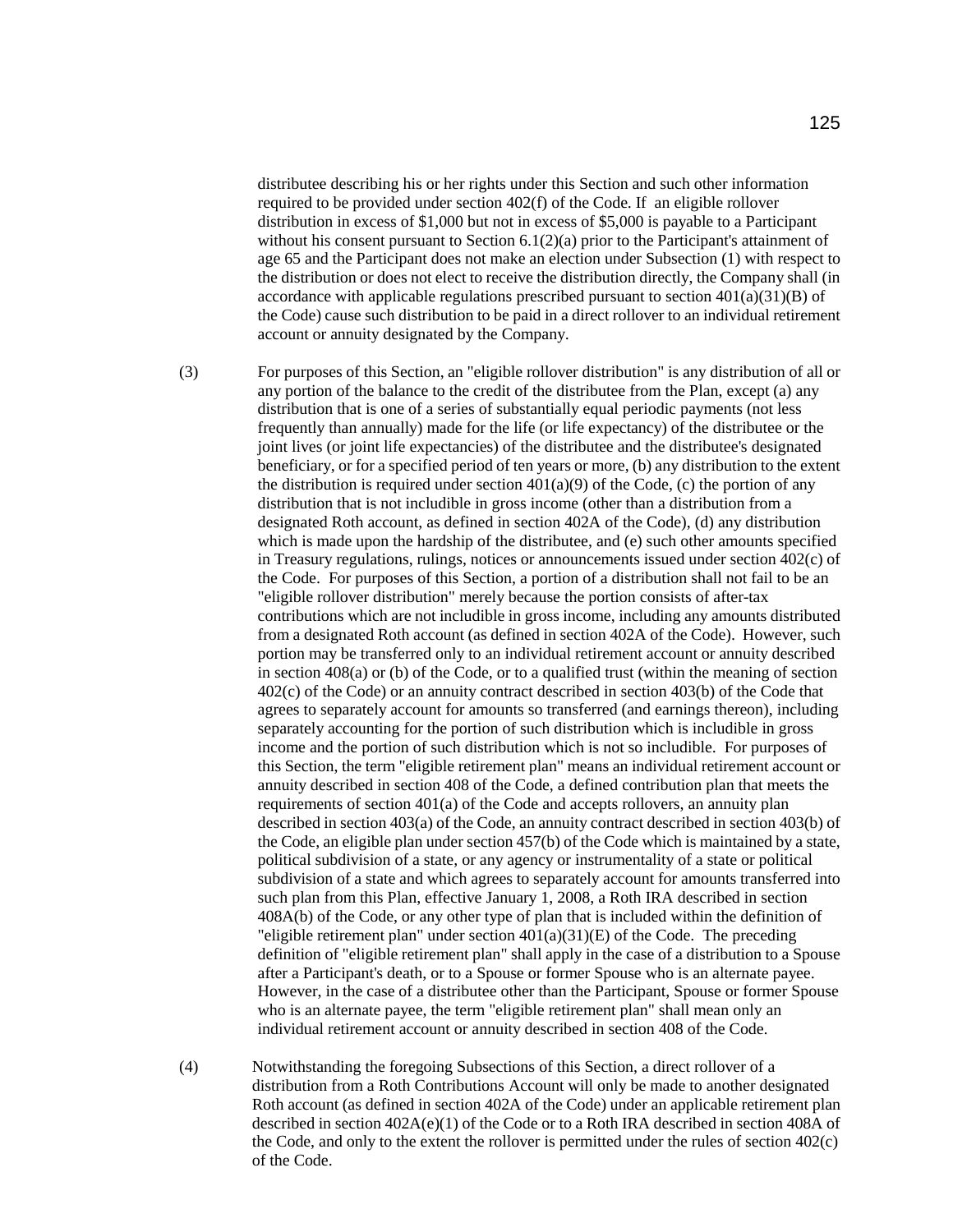- (5) The provisions of Subsection (1) of this Section that allow a Member to elect a direct rollover of only a portion of an eligible rollover distribution shall be applied by treating any amount distributed from the Member's Roth Contributions Account as a separate distribution from any amount distributed from the rest of the Member's Account, even if the amounts are distributed at the same time.
- 6.10 Distributions to Certain Individuals Performing Military Service. For purposes of eligibility to receive a distribution under this Article VI, a Participant shall be treated as having terminated employment with the Controlled Group during any period that the Participant is performing service in the uniformed services described in section  $3401(h)(2)(A)$  of the Code. A Participant who receives a distribution from the Plan by reason of this Section shall have his Deferred Salary Contributions and Roth Contributions suspended for a period of 6 months beginning on the date of distribution.

#### ARTICLE VII

# ADMINISTRATION OF THE PLAN AND TRUST

- 7.1 Responsibility for Administration. As Administrator, the Company shall be responsible for the administration of the Plan, including but not limited to the preparation and delivery to Participants, Beneficiaries and governmental agencies of all information, descriptions and reports required by applicable law. Each other Fiduciary shall have such powers, duties and authorities as shall be specified in the Plan or Trust Agreement or as shall be delegated to it pursuant to Section 9.2.
- 7.2 Administrative Committee. The Administrative Committee shall consist of three or more Committeemen (who may be, but are not required to be, Participants, Employees or directors of an Employer). The Committeemen and their successors shall be appointed by the Board to serve for such terms as the Board may fix. Any Committeeman may be removed at any time by the Board, which may also increase, or decrease to not less than three, the number of Committeemen. Any Committeeman may resign by delivering his written resignation to the Board. Upon the existence of any vacancy in the membership of the Administrative Committee, the Board shall, in accordance with the provisions of this Section, appoint a successor, unless the number of Committeemen is decreased as provided above.
- 7.3 Certificate of Membership. The Company shall certify the number and names of the Committeemen to the Trustee which may rely upon such certification until it receives written notice from the Company as to a change in the membership of the Administrative Committee.
- 7.4 Authority. The Administrative Committee may interpret where necessary the provisions of the Plan. The Administrative Committee shall determine the rights and status of Participants and other persons under the Plan, decide disputes arising under the Plan and make any determinations and findings with respect to the benefits payable thereunder and the persons entitled thereto as may be required for the purposes of the Plan, including, but not limited to, the amount of an Employee's compensation and Eligible Earnings during any year and the eligibility for membership of an Employee. In addition, the Administrative Committee shall remedy possible ambiguities, inequities or inconsistencies in the Plan and shall correct deficiencies and supply omissions therein. Subject to the provisions of Section 7.7 and Article VIII, such determinations and findings shall be final and conclusive, to the extent permitted by law, as to all persons for all purposes of the Plan. The Administrative Committee shall instruct the Trustee as to the benefits to be paid hereunder and shall furnish the Trustee with any further information reasonably required by it for the purpose of the distribution of such benefits.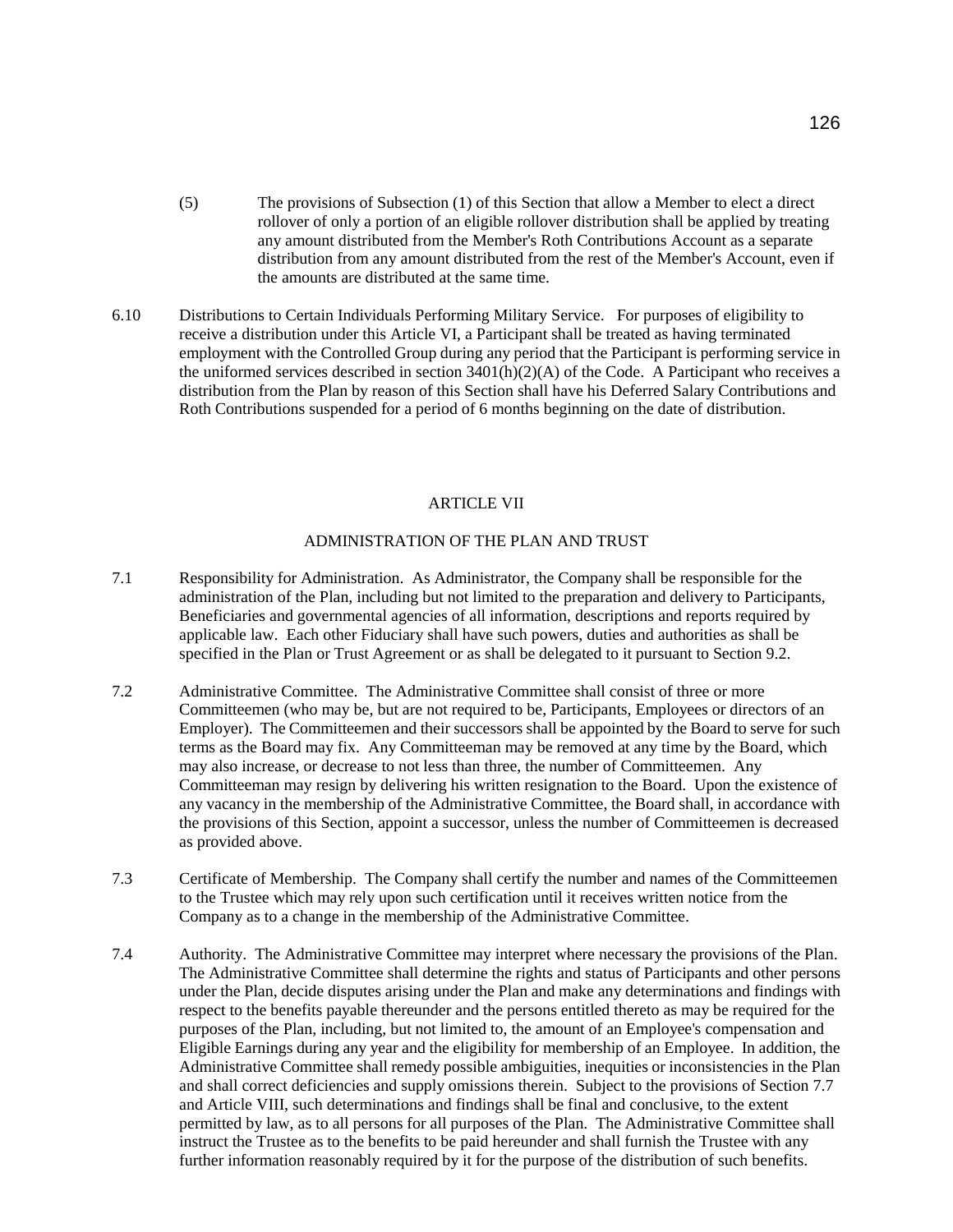# 7.5 Formalities of Committee Action.

- (1) The Board shall appoint a chairman and a secretary for the Administrative Committee. The Committee may elect other officers who need not be Committeemen. The Administrative Committee shall hold its meeting at such times and places as it may determine, and it may adopt, and amend from time to time, such rules for its government and the conduct of its business as it deems advisable. Except as may otherwise be provided by such rules adopted by the Administrative Committee, a majority of its members shall constitute a quorum and all decisions and determinations of such Committee shall be made by a majority of its members. Any decision or determination reduced to writing and signed by a majority of the Committeemen shall be as fully effective as if it had been made by a majority vote at a meeting duly called and held. The Administrative Committee may from time to time delegate to one or more of its members or officers, to a subcommittee or subcommittees or to an agent or agents of such Committee, such of the Committee's functions and duties as such Committee deems advisable.
- (2) The Administrative Committee may adopt, and amend from time to time, rules for the administration of the Plan. Such rules, insofar as they apply to the rights of Participants, shall be uniform in their application to all Participants who are similarly situated and shall not be inconsistent with the terms of the Plan or Trust Agreement.
- 7.6 Expenses and Duties. The Committeemen shall serve without compensation for such services unless the Company shall provide for compensation for such services, provided, however, that Committeemen shall be reimbursed by the Company for all expenses incurred in connection with their performance of Committee duties. The Administrative Committee shall have such functions and duties and only such functions and duties as are specifically conferred upon it by the Plan or the Trust Agreement or as may be delegated to it pursuant to Section 9.2. Members of such Committee shall not be disqualified from acting because of any interest, benefit or advantage, inasmuch as Committeemen may be Participants, Employees or directors of an Employer, but no Committeeman shall vote or act in connection with the Administrative Committee's action relating solely to himself. Except as may be required by law, no bond or other security need be required of any Committeeman in such capacity in any jurisdiction.
- 7.7 Revocability of Committee Action. Any action taken by the Administrative Committee with respect to the rights or benefits under the Plan of any Participant or Beneficiary shall be revocable by such Committee as to payments, distributions or deliveries not theretofore made hereunder pursuant to such action. Appropriate adjustments may be made in future payments or distributions to a Participant or Beneficiary to offset any excess payment or underpayment theretofore made hereunder to such Participant or Beneficiary.
- 7.8 Employment of Assistance. The Administrative Committee may employ such clerical, legal, accounting, investment or other assistance as it deems necessary or advisable for the proper administration of the Plan and the Trust Fund. Any expenses incurred as a result of such employment shall be paid from the Trust Fund, unless paid by the Employer.
- 7.9 Uniform Administration of Plan. All action taken by the Administrative Committee under the Plan shall treat all persons similarly situated in a uniform and consistent manner.
- 7.10 The Trust Fund. The Trust Fund shall be held by the Trustee for the exclusive benefit of the Participants and their Beneficiaries, and the Trust Fund shall be invested by the Trustee upon such terms and in such property as is provided in the Plan and in the Trust Agreement. The Trustee will,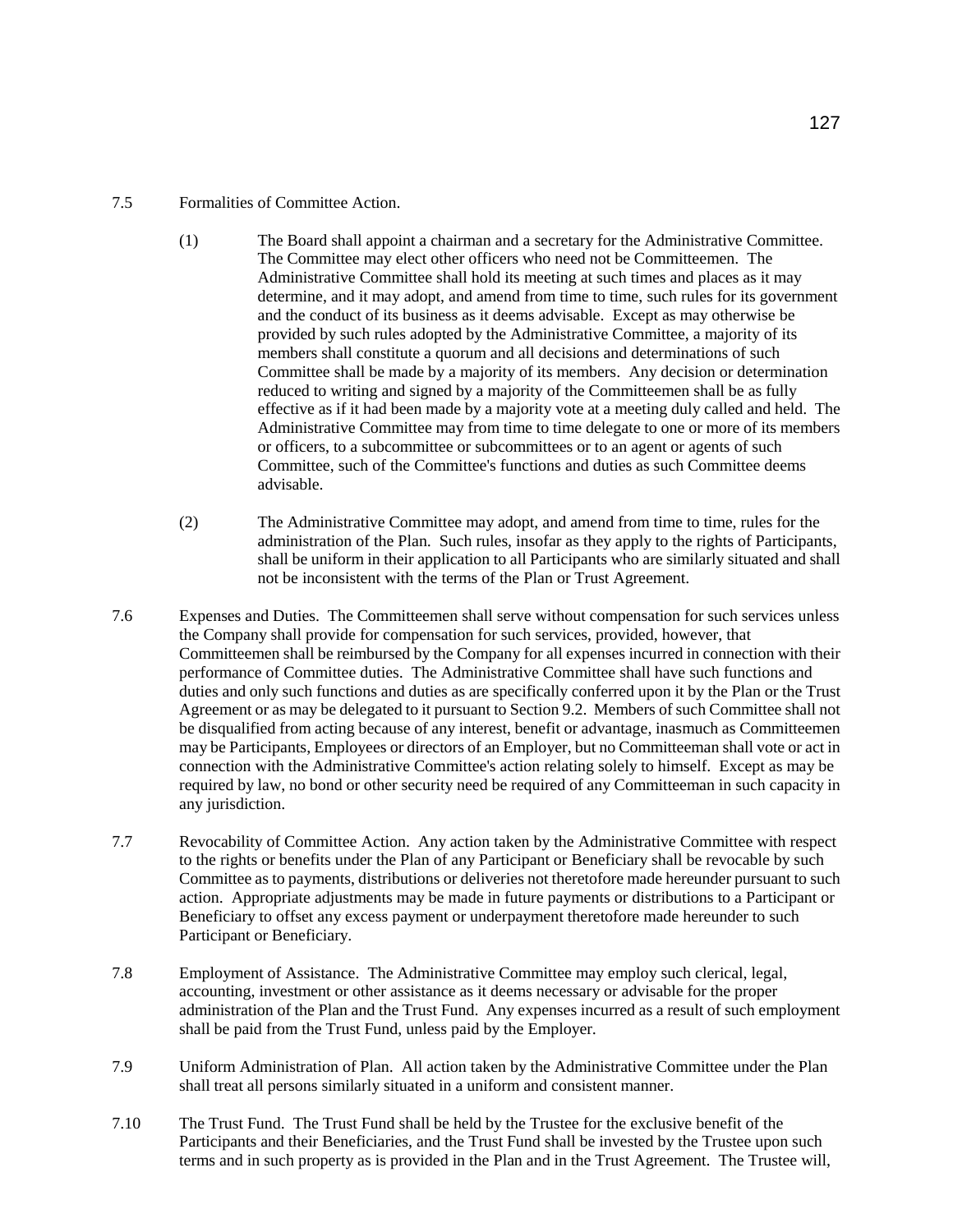from time to time, make payments, distributions and deliveries from the Trust Fund as provided in the Plan. The Trustee in its relation to the Plan shall be entitled to all of the rights, privileges, immunities and benefits conferred upon it and shall be subject to all of the duties imposed upon it under the Trust Agreement. The Trust Agreement is hereby incorporated in the Plan by reference, and each Employer, by adopting the Plan, authorizes the Company to execute the Trust Agreement (including any amendment or supplement thereof) in its behalf with respect to the Plan.

- 7.11 No Guarantee Against Loss; Exercise of Investment Discretion. Each Participant shall assume all risk in connection with any decrease in the market value of any investment in the respective Investment Funds in which he participates, and such Funds shall be the sole source of all payments to be made under the Plan from his Accounts.
- 7.12 Payment of Benefits. All payments of benefits provided for by the Plan (less any deductions provided for by the Plan) shall be made solely out of the Trust Fund in accordance with instructions given to the Trustee by the Administrative Committee pursuant to the terms of the Plan, and no Employer shall otherwise be liable for any benefits payable under the Plan.

## ARTICLE VIII

## CLAIMS PROCEDURES

- 8.1 Method of Filing Claim. Any Participant or Beneficiary who thinks that he is entitled to receive a benefit under the Plan shall file an application with the Administrative Committee in accordance with Section 6.1.
- 8.2 Notification by Committee. Unless such claim is allowed in total by the Administrative Committee, it shall, within 90 days after such claim was filed (plus an additional period of 90 days if required for processing, provided that notice of the extension of time is given to the claimant within the first 90 day period), cause written notice to be mailed to the claimant of the total or partial denial of such claim. Such notice shall be written in a manner calculated to be understood by the claimant and shall include (1) the specific reasons for the denial of the claim, (2) specific reference to the provisions of the Plan and/or Trust Agreement upon which the denial of the claim was based, (3) a description of any additional material or information necessary for the claimant to perfect the claim and an explanation of why such material or information is necessary, and (4) an explanation of the review procedure specified in Section 8.3. If a claimant does not receive any such notice from the Committee within 90 days after the date of filing the claim, his claim shall be deemed to have been denied.
- 8.3 Review Procedure. Within six months after the denial of his or her claim, the claimant can appeal such denial as a grievance under the grievance provisions of the CBA, omitting, however, all steps preceding presentation of the grievance to the Labor Relations Department of the Employer. If any such grievance shall be taken to arbitration in accordance with such procedure, the arbitrator, insofar as it shall be necessary to the determination of such grievance, shall have authority only to interpret and apply the provisions of this Part III - Savings Plan and the provisions of the CBA. He shall have no authority to alter, add to or subtract from any provision of this Part III - Savings Plan and his decision on any grievance properly referred to him shall be binding upon the Employer, the Administrative Committee, the Union, and the claimant concerned therein. In the event the CBA is terminated during the term of this Pension and Insurance Agreement, the grievance provisions of the CBA shall be considered to be in effect for the processing of grievances under this Section 8.3.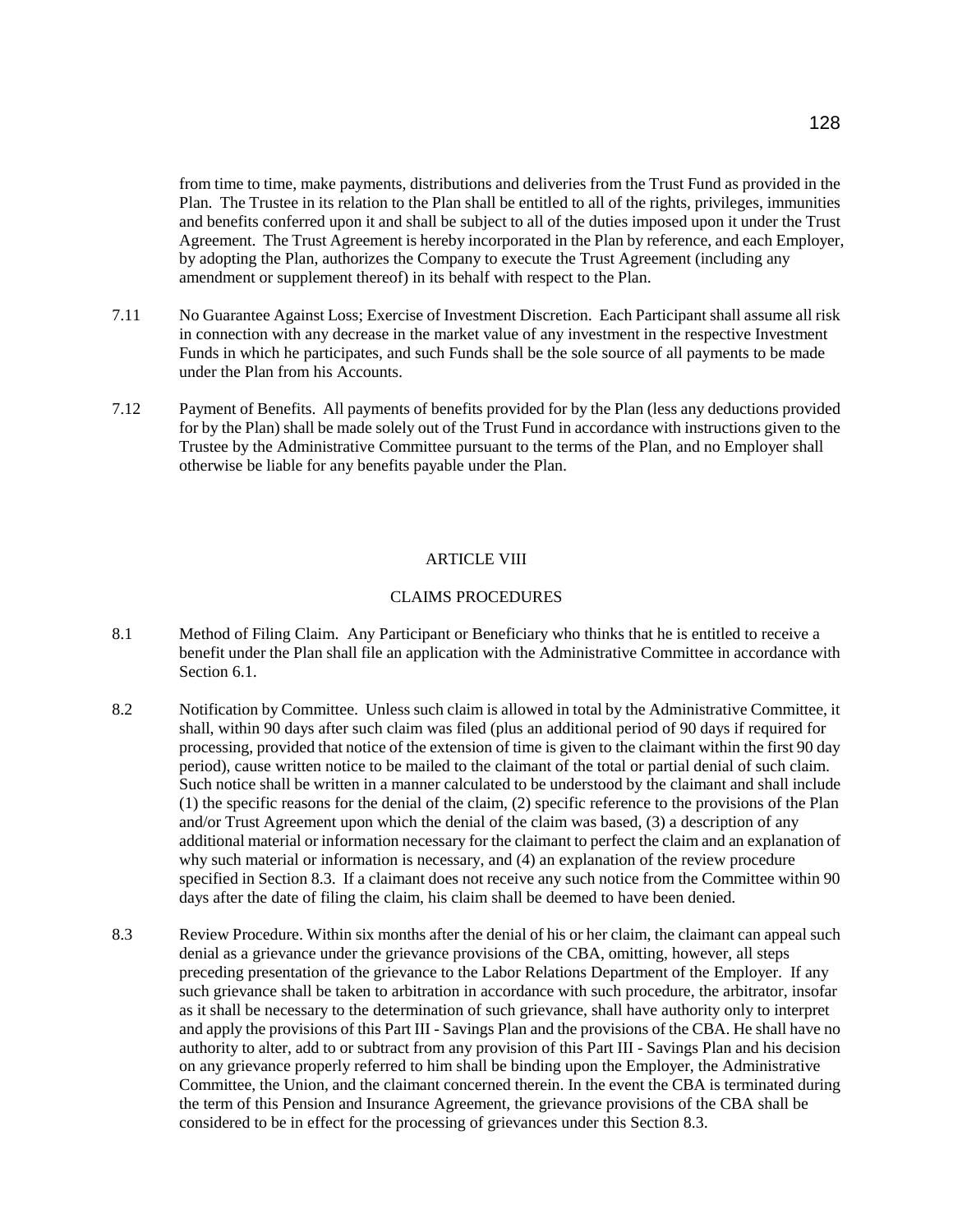## ARTICLE IX

#### FIDUCIARY RESPONSIBILITY

- 9.1 Immunities. Except as otherwise provided by applicable law, (1) no Fiduciary shall be liable for any action taken or not taken in good faith with respect to the Plan except for his own willful misconduct; (2) no Fiduciary shall be personally liable upon any contract, agreement or other instrument made or executed by him or in his behalf in the administration of the Plan; (3) no Fiduciary shall be liable for the neglect, omission or wrongdoing of another Fiduciary nor shall any Fiduciary be required to make inquiry into the propriety of any action by another Fiduciary; (4) each Employer, its directors, officers, and employees, the Administrative Committee and its members, and the Investment Committee and its members, and any other person to whom the Company delegates (or the Plan or Trust Agreement assigns) any duty with respect to the Plan, may rely and shall be fully protected in acting upon the advice of counsel, who may be counsel for an Employer, upon the records of an Employer, upon the opinion, valuation, report, or determination of the auditor of the Company, or upon any certificate, statement or other representation made by an Employee, a Participant, a Beneficiary or the Trustee concerning any fact required to be determined under any of the provisions of the Plan; (5) if any responsibility of a Fiduciary is allocated to any other person, then such Fiduciary shall not be responsible for any act or omission of such person in carrying out such responsibility and (6) no Fiduciary shall have the duty to discharge any duty, function or responsibility which is assigned by the terms of the Plan or Trust Agreement or delegated pursuant to the provisions of Section 9.2 to another person.
- 9.2 Allocation and Delegation of Fiduciary Responsibilities.
	- (1) The Fiduciaries shall have only such powers, duties, responsibilities and authorities as are specified in the Plan or Trust Agreement or as shall be delegated to them pursuant to this Section. The Administrative Committee shall have the responsibility and authority to carry out the duties assigned or allocated to it hereunder or under the Trust Agreement, and to interpret and administer the Plan, subject to the provisions hereof. The Trustee shall have the responsibility and authority for the administration of the Trust Fund subject to the provisions of the Trust Agreement. The Company shall be the Plan Administrator, shall have the responsibility (along with the other Employers) for making contributions under the Plan, and shall have the authority to amend or terminate the Plan in whole or in part.

The Investment Committee shall be appointed by the Board and shall have the responsibility and authority:

(a) to monitor the performance of the Trustee;

(b) to appoint and remove Investment Advisors with respect to the Plan, and any Trustee or any successor Trustee under the Trust Agreement; and

(c) to direct the segregation of all or a portion of the assets of any Investment Fund of the Trust into an Investment Advisor Account or Accounts at any time and from time to time and to add or withdraw assets from such Investment Advisor Account or Accounts as it deems desirable or appropriate.

(2) The Company, the Investment Committee and the Administrative Committee may each designate any person (in addition to those specifically designated in the Plan) as a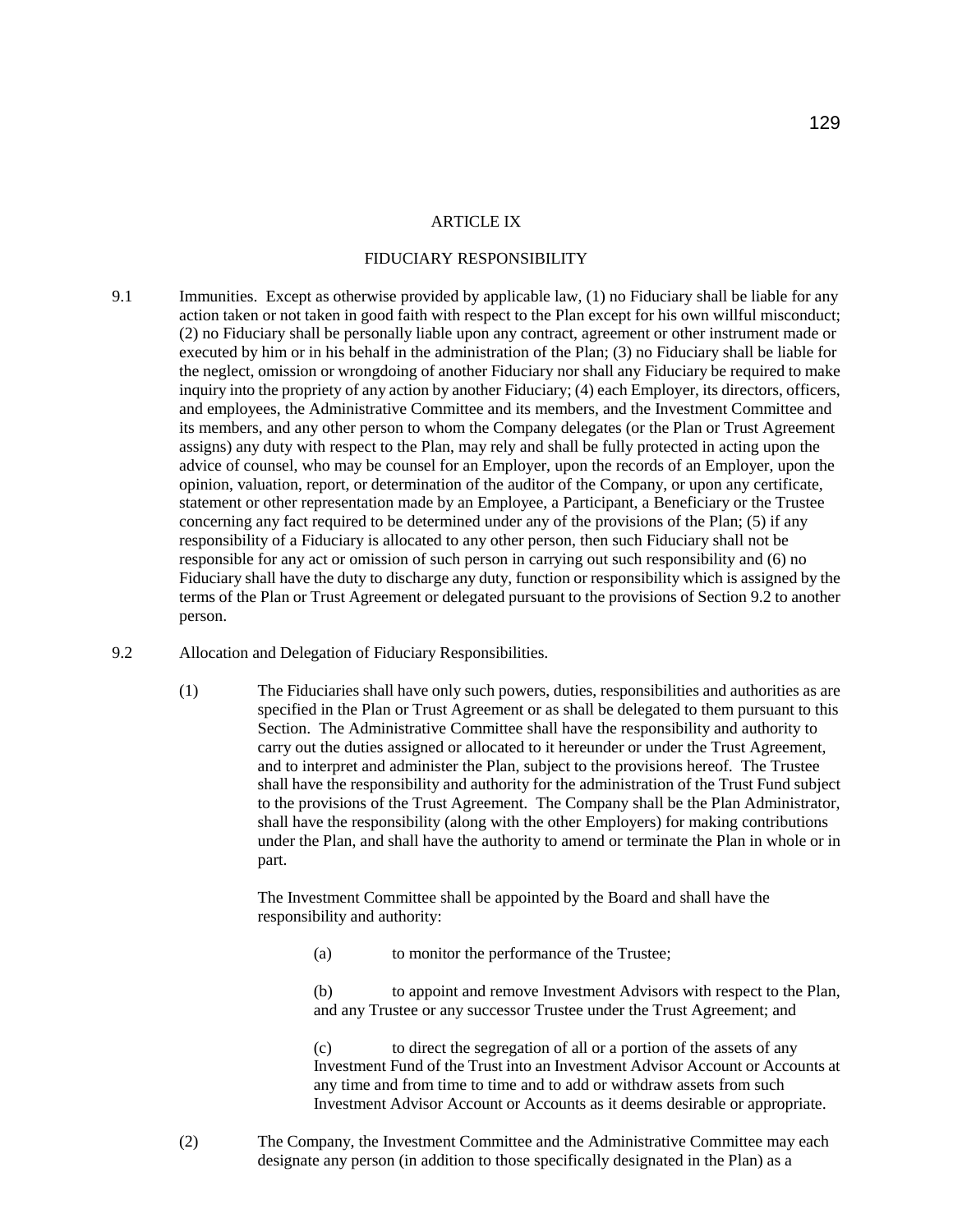Fiduciary or Named Fiduciary and may delegate to any such person any one or more powers, functions, duties and/or responsibilities with respect to the Plan, provided that no such power, function, duty or responsibility which is assigned to a Fiduciary (other than the delegator) pursuant to some other Section of the Plan or Trust Agreement shall be so delegated without the written consent of such Fiduciary.

(3) Any delegation pursuant to Subsection (2) of this Section, (a) shall be signed by the delegator, be delivered to and accepted in writing by the delegatee and be delivered to the Administrative Committee, (b) shall contain such provisions and conditions relating to such delegation as the delegator deems appropriate, (c) shall specifically designate the powers, functions, duties and responsibilities therein delegated, (d) may be amended from time to time by written agreement signed by the delegator and the delegatee and delivered to the Administrative Committee and (e) may be revoked (in whole or in part) at any time by written notice from the delegator delivered to the delegatee and the Administrative Committee or from the delegatee delivered to the delegator and the Administrative Committee.

### ARTICLE X

# MISCELLANEOUS

- 10.1 Prohibition of Assignment of Interest. Except as provided in a qualified domestic relations order as defined in Code section 414(p), and to the extent permitted by law and except as otherwise provided in the Plan, no interest, right or claim of any kind of a Participant or Beneficiary hereunder shall be assignable or transferable by the Participant or Beneficiary, nor shall any such right or interest be subject to sale, mortgage, pledge, hypothecation, commutation, alienation, anticipation, encumbrance, garnishment, attachment, execution or levy of any kind, voluntary or involuntary.
- 10.2 Facility of Payment. In the event the Administrative Committee finds that any Participant or Beneficiary to whom a benefit is payable under the Plan is (at the time such benefit is payable) unable to care for his affairs because of physical, mental or legal incompetence, the Administrative Committee, in its sole discretion, may cause any payment due to him hereunder, for which prior claim has not been made by a duly qualified guardian or other legal representative, to be paid to the person or institution deemed by the Administrative Committee to be maintaining or responsible for the maintenance of such Participant or Beneficiary; and any such payment shall be deemed a payment for the account of such Participant or Beneficiary and shall constitute a complete discharge of any liability therefor under the Plan.
- 10.3 No Enlargement of Employment Rights. A Participant by accepting benefits under the Plan does not thereby agree to continue for any period in the employ of his Employer, and the Employers by adopting the Plan, making contributions or taking any action with respect to the Plan do not obligate themselves to continue the employment of any Participant for any period.
- 10.4 Merger or Transfer of Assets. Notwithstanding any other provision of the Plan, in the case of any merger or consolidation with, or the transfer of assets or liabilities to, any other plan, in no event shall any Participant (if the other plan then terminated) receive a benefit immediately after the merger, consolidation or transfer which is less than the benefit he would have been entitled to receive immediately before the merger, consolidation, or transfer (if the Plan had then terminated).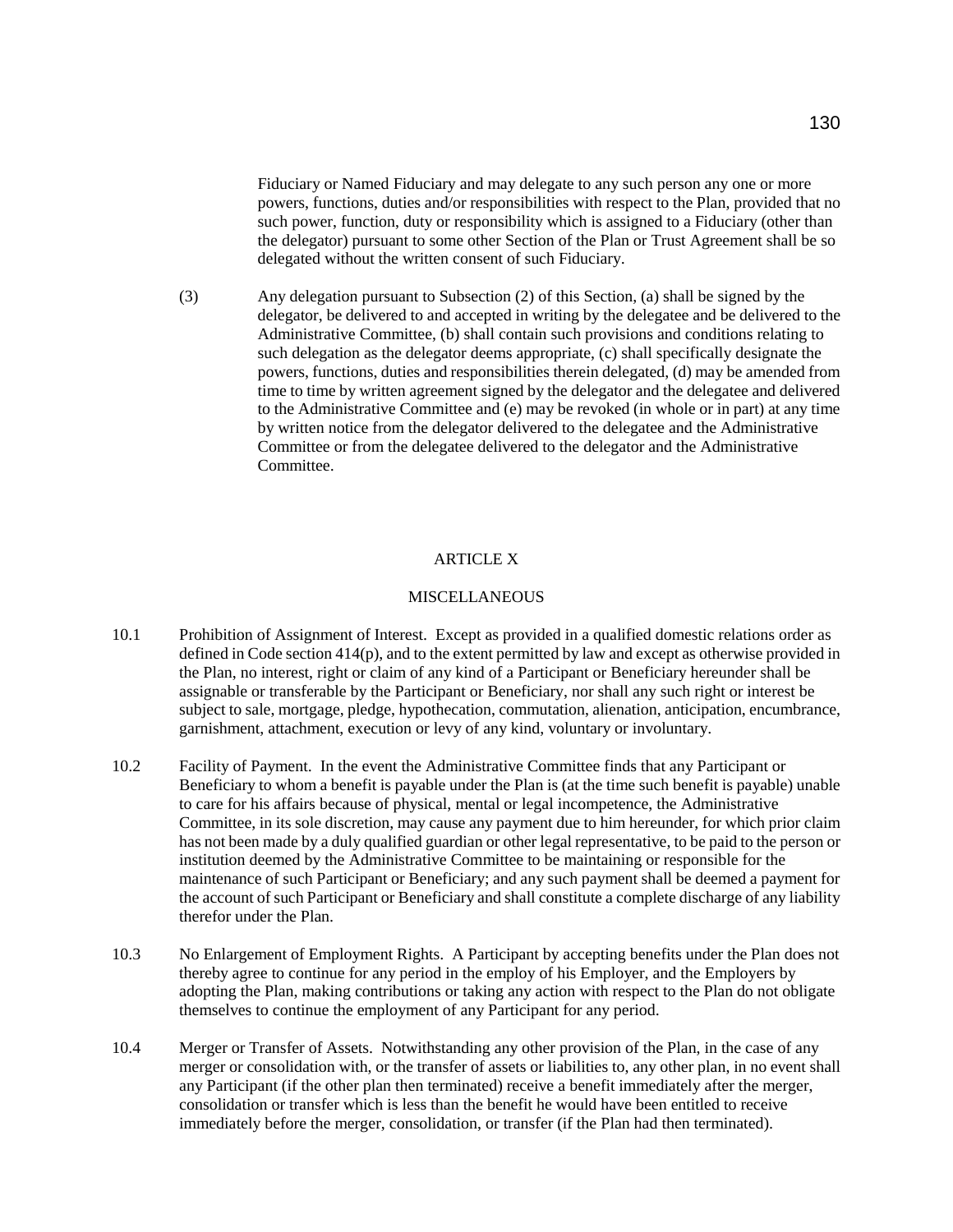- 10.5 Severability Provision. If any provision of the Plan or the application thereof to any circumstance or person is invalid, the remainder of the Plan and the application of such provision to other circumstances or persons shall not be affected thereby.
- 10.6 Military Service. Notwithstanding any provisions of the Plan to the contrary, contributions, benefits and service credit with respect to qualified military service will be provided in accordance with section 414(u) of the Code. "Qualified military service" means any service in the uniformed services (as defined in chapter 43 of title 38 of the United States Code) by any individual if such individual is entitled to reemployment rights under such chapter with respect to such service.
	- 10.7 Electronic Media. Notwithstanding any provision of the Plan to the contrary, including any provision which requires the use of a written instrument, to the extent permitted by applicable law, the Committee may establish procedures for the use of electronic media in communications and transactions between the Plan or the Committee and Participants and Beneficiaries. Electronic media may include, but are not limited to, e-mail, the Internet, intranet systems and telephone response systems.
	- 10.8 Limitations on Investments and Transactions/Conversions. Notwithstanding any provision of the Plan to the contrary:
		- (1) The Administrative Committee, in its sole and absolute discretion, may temporarily suspend, in whole or in part, certain Plan transactions, including, without limitation, the right to change or suspend contributions, and/or the right to receive a distribution, loan or withdrawal from an Account in the event of any conversion, change in recordkeeper and/or Plan merger or spinoff.
		- (2) The Administrative Committee, in its sole and absolute discretion, may suspend, in whole or in part, temporarily or permanently, Plan transactions dealing with investments, including without limitation, the right of a Participant to change investment elections or reallocate Account balances in the event of any conversion, change in recordkeeper, change in investment funds and/or Plan merger or spinoff.
		- (3) In the event of a change in investment funds and/or a Plan merger or spinoff, the Administrative Committee, in its sole and absolute discretion, may decide to map investments from a Participant's prior investment fund elections to the then available investment funds under the Plan. In the event that investments are mapped in this manner, the Participant shall be permitted to reallocate funds among the investment funds (in accordance with the terms of the Plan and any relevant rules and procedures adopted for this purpose) after the suspension period described in Subsection (2) of this Section (if any) is lifted.
		- (4) Notwithstanding any provision of the Plan to the contrary, the investment funds shall be subject to, and governed by, all applicable legal rules and restrictions and the rules specified by the investment fund providers in the fund prospectus(es) or other governing documents thereof (to the extent such rules and procedures are imposed and enforced by the investment fund provider against the Plan or a particular Participant). Such rules, procedures and restrictions may limit the ability of a Participant to make transfers into or out of a particular investment fund and/or may result in additional transaction fees or other costs relating to such transfers. In furtherance of, but without limiting the foregoing, Trustee, recordkeeper, Administrative Committee, Investment Committee or investment fund provider (or their delegate, as applicable) may decline to implement any investment election or instruction where it deems appropriate.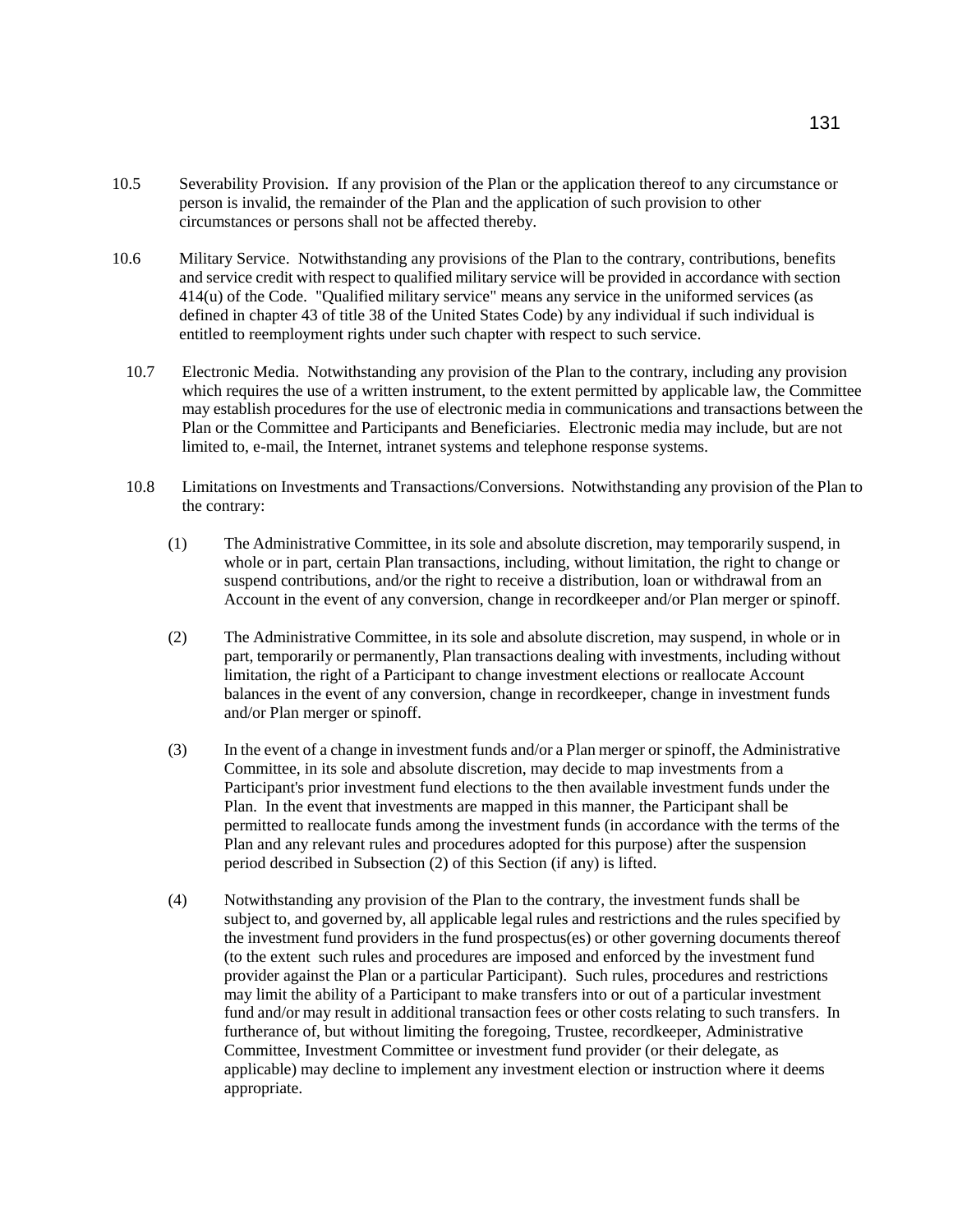# OTHER EMPLOYERS

- 11.1 Adoption by Other Employers. Any corporation other than the Company may, with the consent of the Company, adopt the Plan and thereby become an Employer hereunder by executing an instrument evidencing such adoption on the order of its Board of Directors and filing a copy thereof with the Company. Such adoption may be subject to such terms and conditions as the Company requires or approves.
- 11.2 Contribution of Employers. The contribution of the Employers under the Plan may be paid by the Company on behalf of itself and other Employers. Each Employer shall pay for that portion of the contribution of the Employers under the Plan for each year that is allocated to Employees or former Employees of such Employer, but if such costs as so allocated would (in the opinion of the Company) not be fully and currently deductible for any Plan Year, the allocation among the Employers of the costs of the Plan, including the contribution of the Employers, may be made in such manner as is agreed to by the Employers and as will permit to the extent possible the deduction (for purposes of federal taxes on income) by each such Employer of its payments toward such costs.
- 11.3 Withdrawal of Employer. Any Employer (other than the Company) which adopts the Plan may elect separately to withdraw from the Plan, and such withdrawal shall constitute a termination of the Plan as to it. Amendments to the Plan, however, may be made only by the Company. Any such withdrawal shall be expressed in an instrument executed by the withdrawing Employer on the order of its Board of Directors and filed with the Company and the Trustee. In the event of such a withdrawal of an Employer or in the event the Plan is terminated as to an Employer or a group of Employees (but not all the Employers) pursuant to Subsection 12.1 (i) such Employer shall cease to be an Employer, (ii) the interests of Participants who do not remain Employees shall be distributed at that time as if each such Participant had retired pursuant to Section 6.3 at the time of such withdrawal or termination, and (iii) the interest of Participants who remain Employees shall be determined in accordance with the terms of the Plan.

#### ARTICLE XII

#### AMENDMENT OR TERMINATION

- 12.1 Right to Amend or Terminate. The Company has reserved, and does hereby reserve, the right, at any time after the expiration of the Pension and Insurance Agreement pursuant to Paragraph 3 of Part IV of the Pension and Insurance Agreement, without the consent of any other Employer or of the Participants, Beneficiaries or any other person, (1) to terminate the Plan, in whole or in part or as to any or all of the Employers or as to any designated group of Employees, Participants and their Beneficiaries, or (2) to amend the Plan, in whole or in part. No such termination or amendment shall decrease the amount to be contributed by the Employers on account of any Plan Year preceding the Plan Year in which such termination or amendment is approved by the Company.
- 12.2 Procedure for Termination or Amendment. Any termination or amendment of the Plan pursuant to Section 12.1 shall be expressed in an instrument executed by the Company and shall become effective as of the date designated in such instrument or, if no date is so designated, on its execution.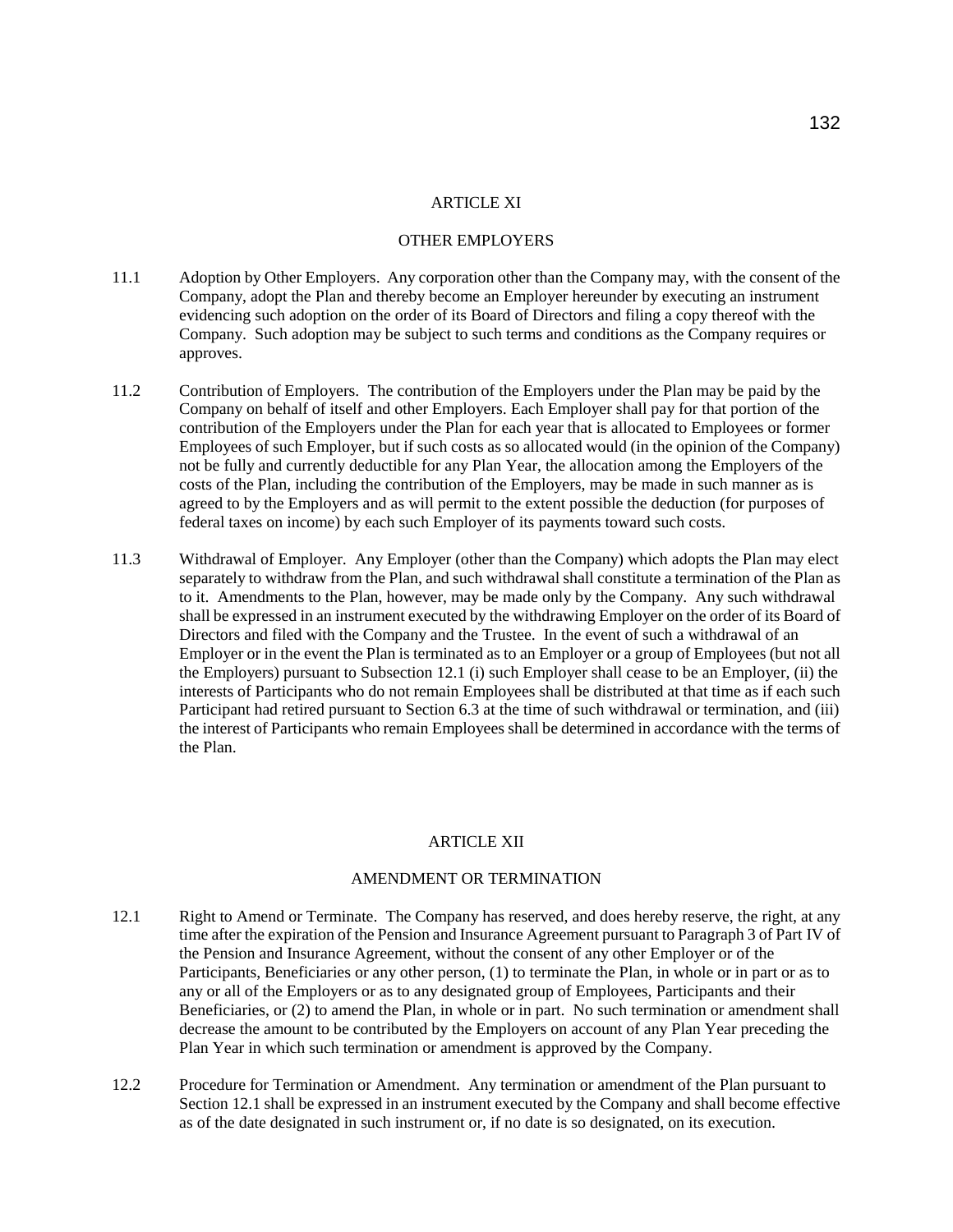- 12.3 Distribution Upon Termination. In the event of termination of the Plan in whole or in part, or upon the complete discontinuance of Employer Contributions, subject to the last sentence of Section 12.1, Accounts of affected Members in the Trust Fund shall be settled and distributed under the provisions of Article VI, or, at the direction of the Company, as if each Member of the Plan had then terminated employment with the Controlled Group, provided, however, that Deferred Salary Contributions and Roth Contributions may only be distributed upon termination of the Plan if the Company (and any related employer, as defined in Treas. Reg. Section 1.401(k)-6) does not establish or maintain another defined contribution plan (other than an employee stock ownership plan as defined in section 4975(e)(7) or 409(a) of the Code, a simplified employee pension plan under section 408(k) of the Code, a SIMPLE IRA under section 408(p) of the Code, or a plan or program described in section 403(b), 457(b), or 457(f) of the Code).
- 12.4 Provision Pursuant to section 411(d)(3) of the Code. Notwithstanding any other provision of the Plan, upon the termination or partial termination of the Plan or upon complete discontinuance of contributions under the Plan, the rights of all Employees to benefits accrued to the date of such termination or partial termination or discontinuance, to the extent then funded, or the amounts credited to the Employees' Accounts shall be nonforfeitable.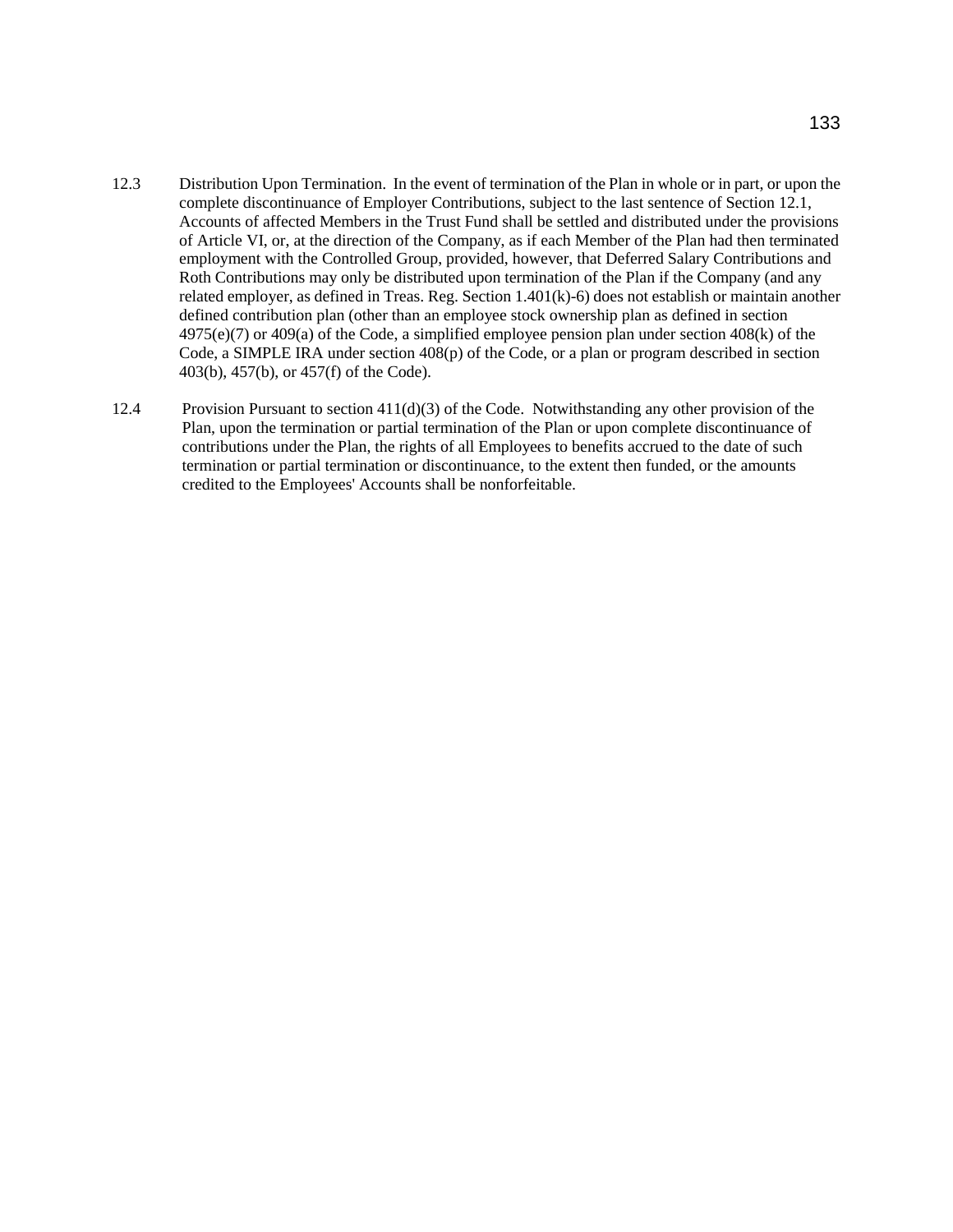| Schedule 1                                                                     |  |  |  |  |  |  |
|--------------------------------------------------------------------------------|--|--|--|--|--|--|
| Bridgestone Americas, Inc. Employee Savings Plan For Bargaining Unit Employees |  |  |  |  |  |  |

The Additional Employer Contribution for each eligible Employee for each year (or portion thereof) during the period from January 1, 1995 (January 1, 1997 for LaVergne) through the last pay period of the month of September 2000, shall be the amount determined from the chart set forth below multiplied by the number of hours worked by such eligible Employee during the year (or portion thereof):

| Age on<br>January 1,<br>1995 <sup>*</sup> | Akron, Des Moines, & Russellville<br>Years of Service on January 1, 1995 |        |         |         |           |        |        |         |
|-------------------------------------------|--------------------------------------------------------------------------|--------|---------|---------|-----------|--------|--------|---------|
|                                           | $1 - 4$ <sup>*</sup>                                                     | $5-9$  | $10-14$ | $15-19$ | $20 - 24$ | 25-29  | 30-34  | Over 34 |
| Under 25                                  | \$0.05                                                                   | \$0.06 |         |         |           |        |        |         |
| $25-29$                                   | 0.07                                                                     | 0.08   | \$0.09  |         |           |        |        |         |
| 30-34                                     | 0.09                                                                     | 0.10   | 0.12    | \$0.13  |           |        |        |         |
| 35-39                                     | 0.12                                                                     | 0.13   | 0.15    | 0.17    | \$0.19    |        |        |         |
| 40-44                                     | 0.15                                                                     | 0.18   | 0.21    | 0.24    | 0.27      | \$0.30 |        |         |
| 45-49                                     | 0.19                                                                     | 0.25   | 0.29    | 0.34    | 0.39      | 0.44   | \$0.49 |         |
| 50-54                                     | 0.25                                                                     | 0.34   | 0.42    | 0.50    | 0.59      | 0.67   | 0.75   | \$0.81  |
| 55-59                                     | 0.34                                                                     | 0.50   | 0.67    | 0.84    | 1.01      | 1.18   | 1.35   | 1.45    |
| 60-64                                     | 0.55                                                                     | 1.10   | 1.64    | 2.19    | 2.44      | 2.44   | 2.44   | 2.44    |
| Over <sub>64</sub>                        | 0.71                                                                     | 2.44   | 2.44    | 2.44    | 2.44      | 2.44   | 2.44   | 2.44    |

| Age on                                                                                                                          |                      |        |           | LaVergne | Years of Service on January 1, 1997 |        |        |         |
|---------------------------------------------------------------------------------------------------------------------------------|----------------------|--------|-----------|----------|-------------------------------------|--------|--------|---------|
| January 1,<br>1997                                                                                                              | $1 - 4$ <sup>*</sup> | $5-9$  | $10 - 14$ | $15-19$  | $20 - 24$                           | 25-29  | 30-34  | Over 34 |
| Under 25                                                                                                                        | \$0.05               | \$0.05 |           |          |                                     |        |        |         |
| $25-29$                                                                                                                         | 0.06                 | 0.07   | \$0.08    |          |                                     |        |        |         |
| 30-34                                                                                                                           | 0.08                 | 0.10   | 0.11      | \$0.12   |                                     |        |        |         |
| 35-39                                                                                                                           | 0.11                 | 0.13   | 0.14      | 0.16     | \$0.18                              |        |        |         |
| 40-44                                                                                                                           | 0.14                 | 0.17   | 0.20      | 0.23     | 0.25                                | \$0.28 |        |         |
| 45-49                                                                                                                           | 0.18                 | 0.23   | 0.27      | 0.32     | 0.36                                | 0.40   | \$0.45 |         |
| 50-54                                                                                                                           | 0.24                 | 0.31   | 0.39      | 0.47     | 0.54                                | 0.63   | 0.70   | \$0.75  |
| 55-59                                                                                                                           | 0.31                 | 0.47   | 0.63      | 0.78     | 0.94                                | 1.10   | 1.25   | 1.35    |
| 60-64                                                                                                                           | 0.51                 | 1.02   | 1.52      | 2.03     | 2.54                                | 3.05   | 3.56   | 3.87    |
| Over <sub>64</sub><br>For Employees hired after January 1, 1005 (January 1, 1007 for LaVargna), ago is determined as of data of | 0.71                 | 2.49   | 4.26      | 4.81     | 4.81                                | 4.81   | 4.81   | 4.81    |

For Employees hired after January 1, 1995 (January 1, 1997 for LaVergne), age is determined as of date of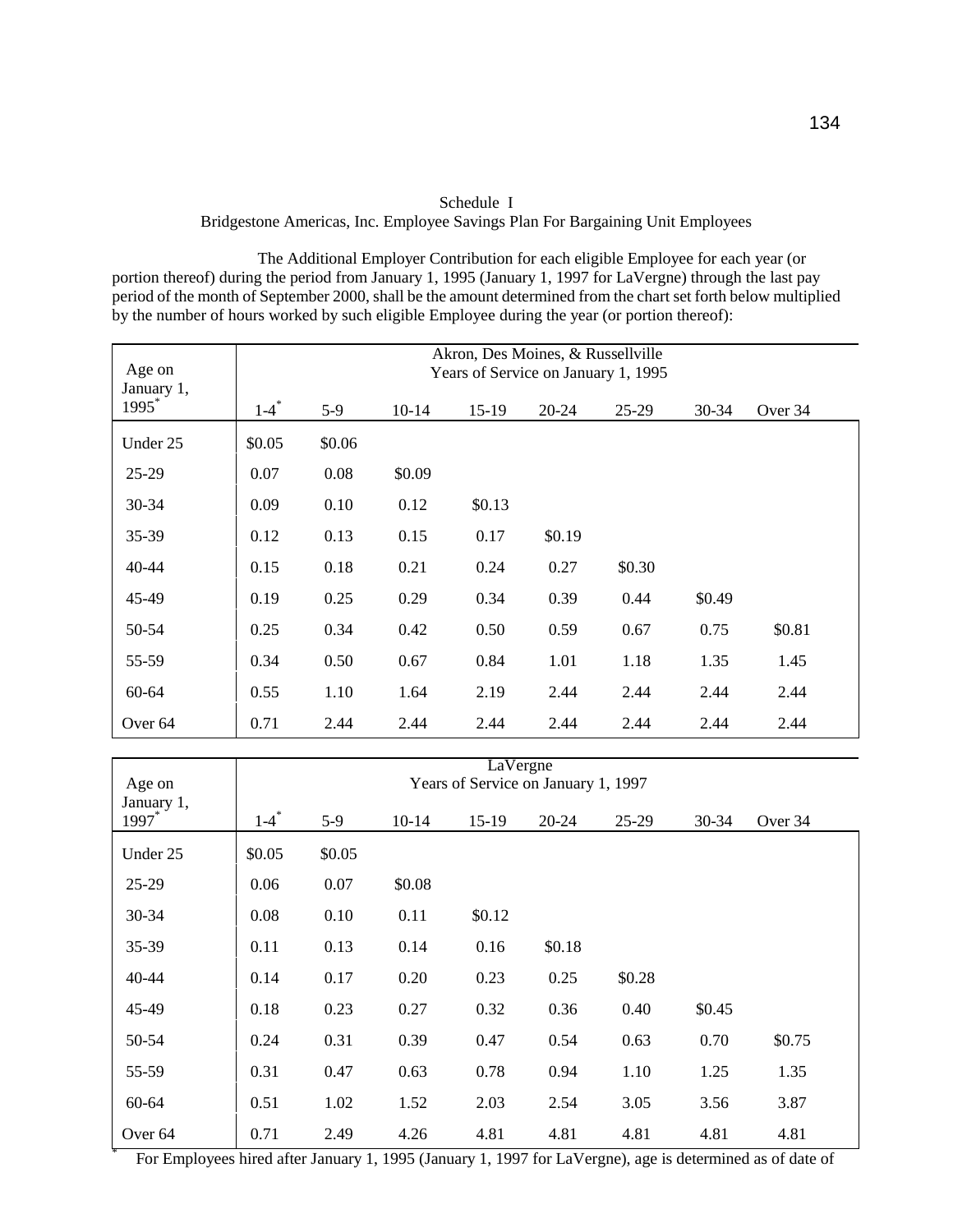hire, and the "1-4" service column is utilized.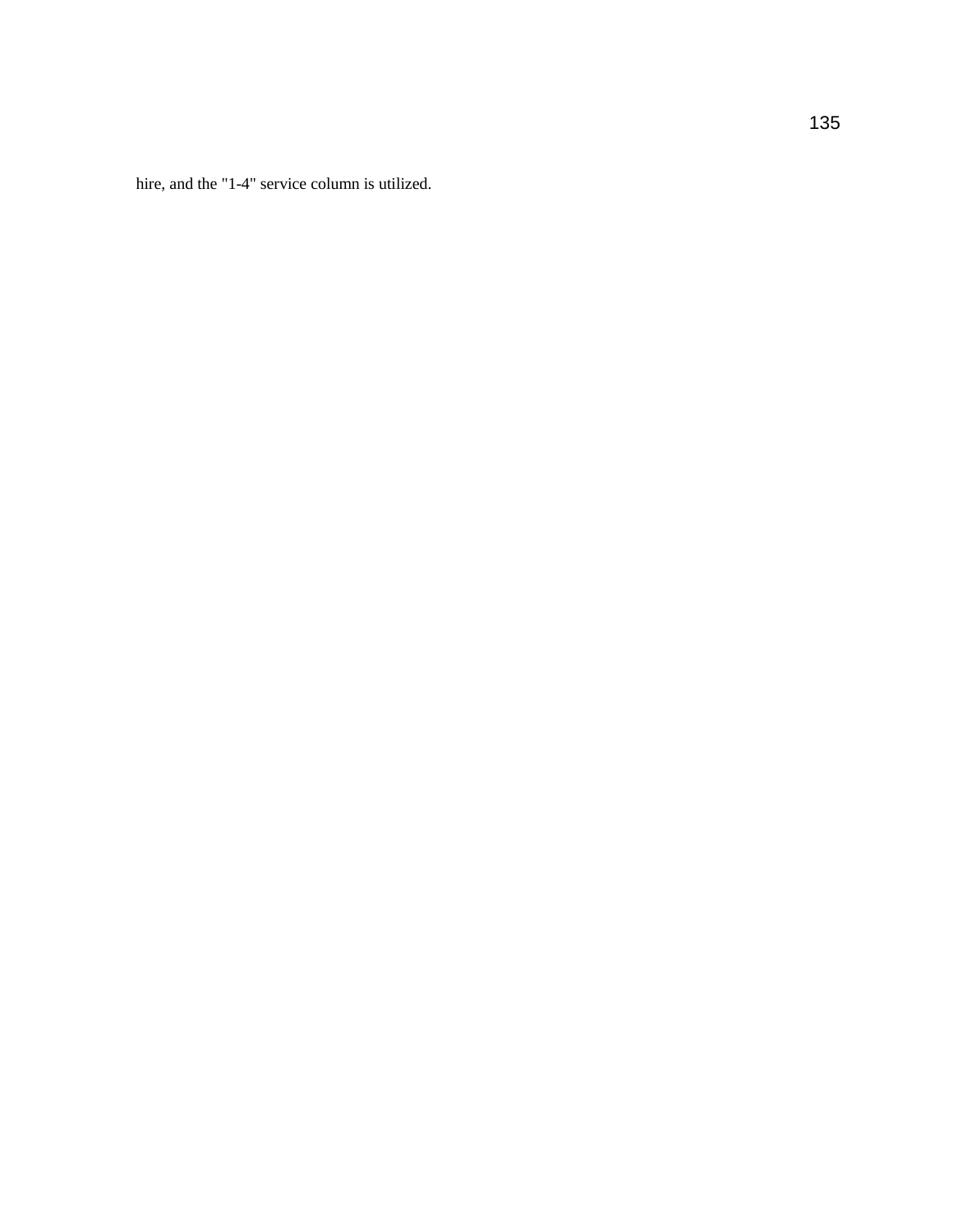### PART IV

#### Duration, Termination and General Provisions

1. Notwithstanding any other provision of this Pension and Insurance Agreement, the Employer, with the approval of the United Steel, Paper and Forestry, Rubber, Manufacturing, Energy, Allied Industrial and Service Workers International Union and the requisite Local Unions thereof, may make such revisions in the Pension and Insurance Agreement not inconsistent with the purpose, structure and basic provisions thereof as shall be necessary to comply with any applicable provisions of the Internal Revenue laws, the Employee Retirement Income Security Act of 1974 or any other federal or state statute affecting this Pension and Insurance Agreement. Any such revision shall adhere as closely as possible to the language and intent of the Pension and Insurance Agreement.

Where, in this Pension and Insurance Agreement, the male gender or some other comparable identity appears, it is agreed that the term applies to male and female Employees alike wherever applicable.

- 2. This Pension and Insurance Agreement shall become effective on the Effective Date.
- 3. This Pension and Insurance Agreement shall continue in effect through the date of the termination of the CBA. Notwithstanding the termination of the Pension and Insurance Agreement pursuant to the preceding sentence, the benefits described therein shall be provided for ninety (90) days following termination.
- 4. A partial plant closure shall be deemed to be: (a) complete and permanent discontinuance of a specific product resulting in the permanent layoff of ten percent (10%) or more Employees of the total work force in a local bargaining unit with no reasonable likelihood of these Employees being recalled within one year or, (b) a permanent layoff of thirty percent (30%) or more employees of the total work force in a manufacturing plant with no reasonable likelihood of these employees being recalled within one year. The terms and conditions of this Pension and Insurance Agreement shall be applicable to a partial plant closure in the same manner as a complete and permanent plant closure.

The interpretation of this definition and the procedures for application will be discussed by the Employer and the Union.

- 5. In the event that right, title or possession to any or all of the plants covered by this Pension and Insurance Agreement shall pass to any subsequent owner by merger, acquisition, sale, or any other method of disposition or acquisition, the benefits provided in this Pension and Insurance Agreement shall be binding upon the Employer and its successors and assigns.
- 6. For purposes of this Pension and Insurance Agreement, the term "spouse" shall refer to a person who is the legal "spouse" of another person, as such term "spouse" is defined for purposes of the Employee Retirement Income Security Act of 1974, as amended
- 7. In the event of an erroneous payment by a plan subject to this Pension and Insurance Agreement or payment amount by such a plan in excess of the plan's obligation, such plan may reduce future benefits by the amount of the error or may recover the excess directly from the person to or for whom the payments was made. This right of recovery does not limit such plan's right to recover an erroneous payment or an overpayment in any other manner.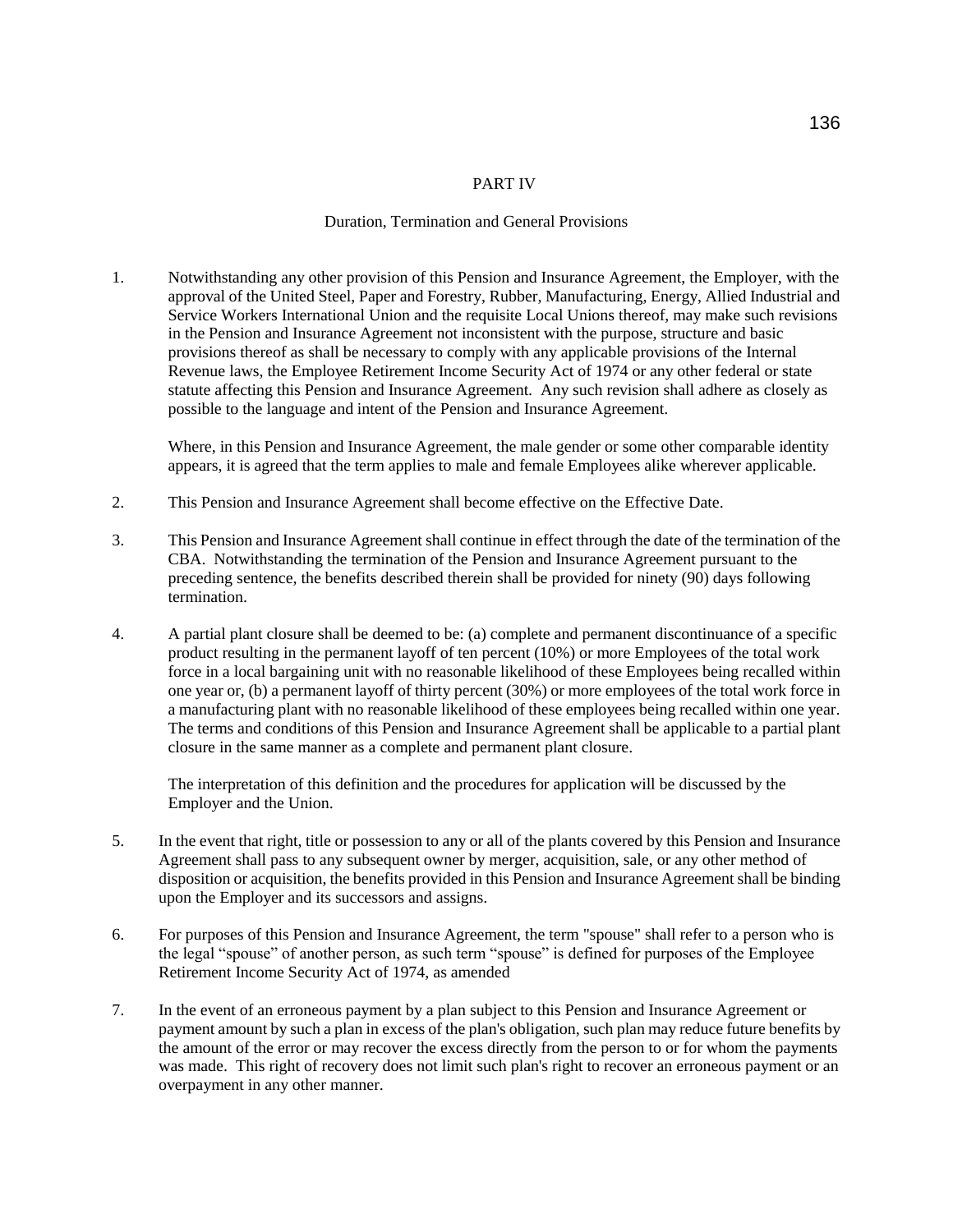Letter #1

August 8, 2013

Mr. Randy Boulton USW BATO Coordinator Five Gateway Center – 7<sup>th</sup> Floor Pittsburgh, Pennsylvania 15222

Dear Mr. Boulton:

This will confirm our commitment made during the recent negotiations of the Pension and Insurance Agreement with respect to Employees who are terminated as a result of Plant Closure (including a partial plant closure as defined) with a Deferred Vested Pension.

Employees who are terminated on or after October 2, 2009, as a result of a Plant Closure (including a partial plant closure as defined) and are eligible for a Deferred Vested Pension may elect one of the optional forms of payment pursuant to Paragraph 7 of Article V, Part I - Pensions and subject to the terms of such Paragraph 7. The effective date of any elected optional form of payment shall be the date pension payments commence.

Yours truly,

Bill Phillips Vice President, Labor Relations & Benefits Bridgestone Americas Tire Operations, LLC

(Original letter dated July 14, 1979 from John H. Zimmerman to Jake Miller. Revised December 13, 1996. Revised September 2, 2000.)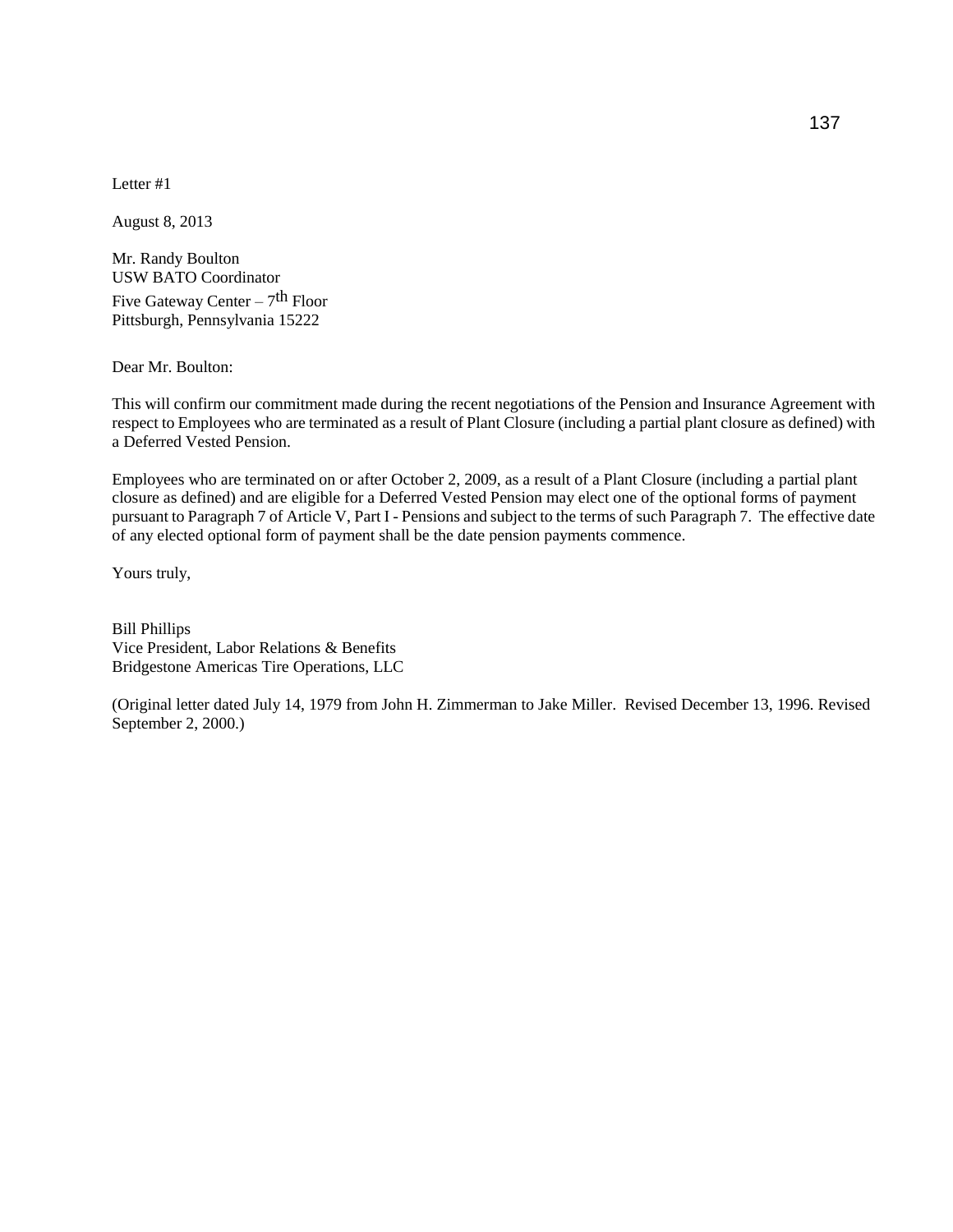Letter #2

August 8, 2013

Mr. Randy Boulton USW BATO Coordinator Five Gateway Center  $(7<sup>th</sup>$  floor) Pittsburgh, PA 15222

Dear Mr. Boulton:

During the course of negotiations, the parties agreed that, subject to mutual agreement between the Employer and the Local Union, the Employer may make available to Employees an option to be covered by a Health Maintenance Organization (HMO) or other alternative health care plan.

Upon implementation of the Health Incentive Plan, if an Employee elects coverage under an HMO and the HMO subsequently changes from an open panel to a closed panel or from a closed panel to an open panel, the Employee will be given an opportunity to elect coverage under either another HMO made available by the Employer to Employees at that location or the Health Incentive Plan.

Yours truly,

Bill Phillips Vice President, Labor Relations & Benefits Bridgestone Americas Tire Operations, LLC

(Original letter dated May 6, 1985 from W. K. Rusak to Julian D. Evans. Revised April 22, 1991. Revised December 13, 1996. Revised September 2, 2000.)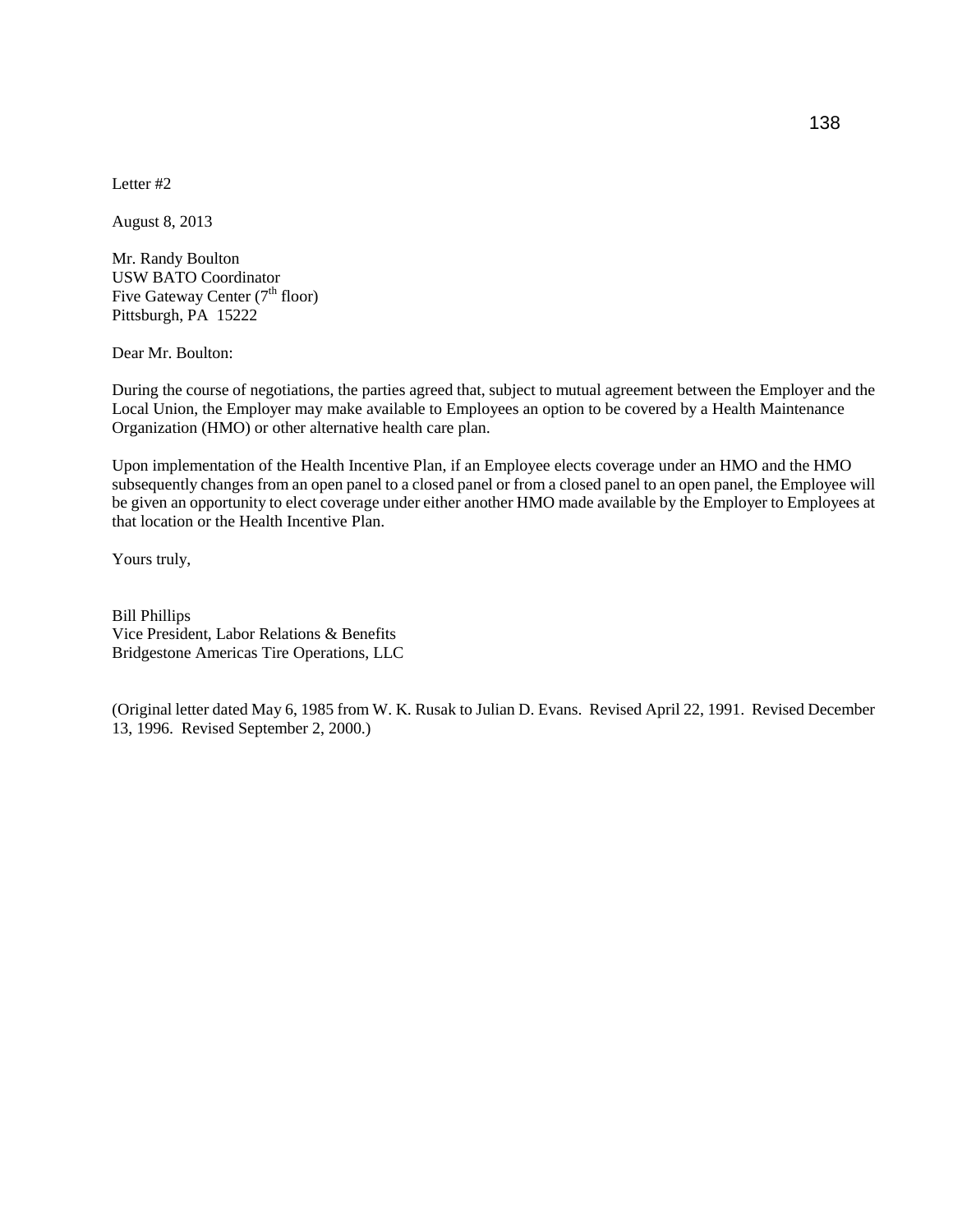August 8, 2013

Mr. Randy Boulton USW BATO Coordinator Five Gateway Center (7<sup>th</sup> floor) Pittsburgh, PA 15222

Dear Mr. Boulton:

The BATO USW Coordinator and a representative of the Employer will review medical claims of Employees (and their eligible dependents) where payment of any such claim was reduced, or a penalty was assessed, as a result of non-compliance with applicable utilization controls under this Pension and Insurance Agreement.

If it is determined that there was reasonable cause as to why the utilization controls were not complied with, the claim will be paid as if there had been compliance with the utilization controls.

Yours truly,

Bill Phillips Vice President, Labor Relations & Benefits Bridgestone Americas Tire Operations, LLC

(Original letter dated May 6, 1985 from W. R. Rusak to Julian D. Evans. Revised December 13, 1996. Revised September 2, 2000.)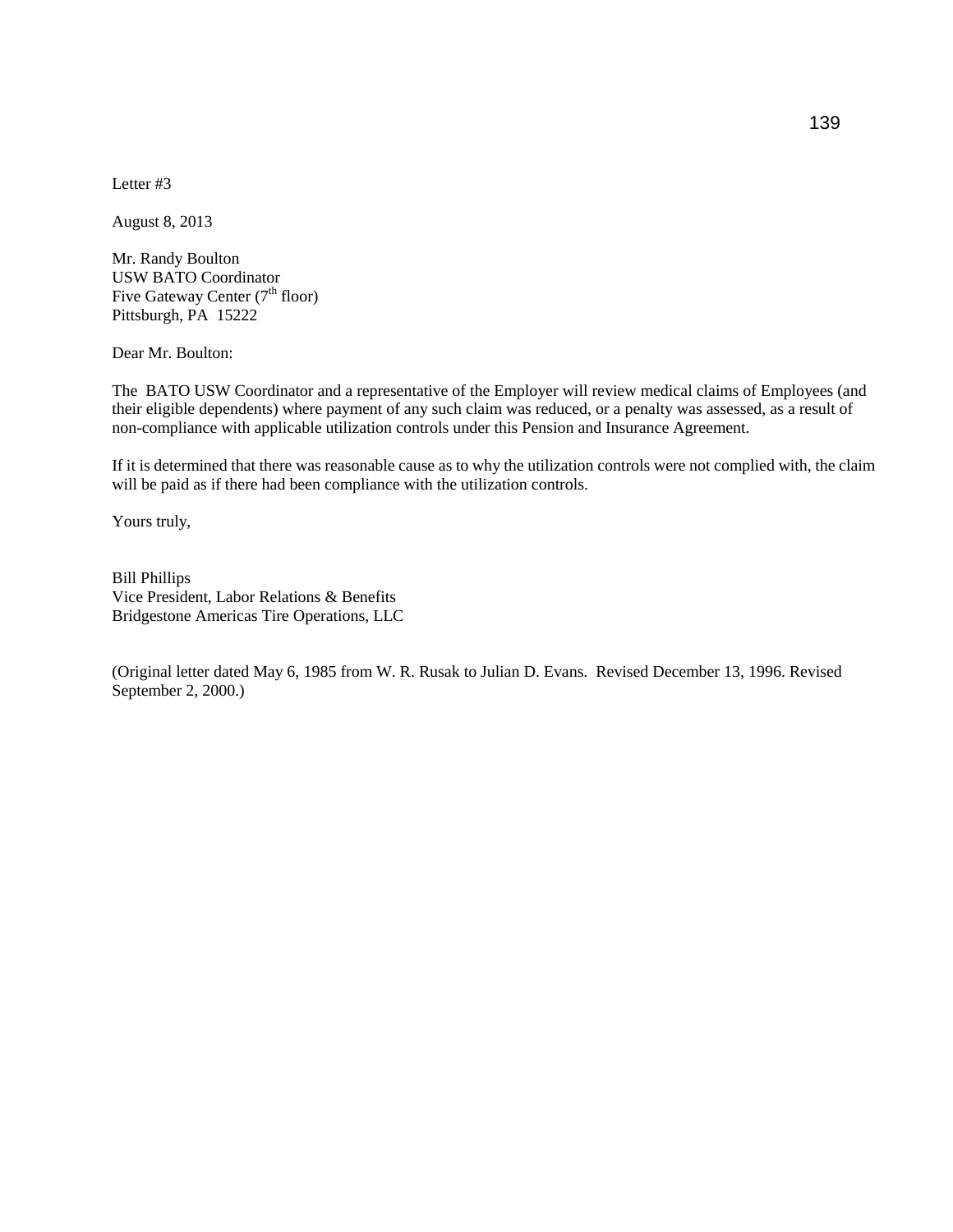August 8, 2013

Mr. Randy Boulton USW BATO Coordinator Five Gateway Center  $(7<sup>th</sup>$  floor) Pittsburgh, PA 15222

Dear Mr. Boulton:

This will confirm the commitment made during negotiations of the Pension and Insurance Agreement with respect to Employees who are eligible for a Disability Pension and have received an additional monthly benefit because of the denial of a disability benefit by Social Security and Employees who are eligible for a Special Early Pension and retire, and are receiving an additional Special Early Pension monthly benefit.

The Social Security law provides for the payment of attorney fees, not to exceed twenty-five percent (25%) of past-due benefits in the event it is necessary that an applicant retain counsel for representation on appeal of a denial of a request for reconsideration for Social Security Disability benefits.

When an Employee is subsequently determined to be disabled by Social Security, the award is often made retroactive to a date for which he received an additional monthly benefit. Under those circumstances the Employee is required to repay the additional monthly benefit paid after the date Social Security determined he was disabled. In the past, the Employee was not allowed to deduct the payment made to the attorney from the Social Security Award.

In order to encourage Employees to pursue their rights to a Social Security Award, the Employer agrees to reduce the amount the Employee owes as a result of the additional monthly benefit overpayment by the amount of actual attorney's fees paid, not to exceed the above mentioned statutory limitation, on any successful appeal; provided that the Employee voluntarily repays such overpayment made to him without legal action.

Additionally, in the case of a Disability Pensioner who while receiving Social Security disability benefits receives notice that his benefits will be terminated, such Pensioner will be provided assistance with attorney's fees incurred to contest the termination of benefits as follows:

1. In the event that his benefits are terminated, such Pensioner would have the same rights as are described above for those Pensioners who are initially denied eligibility for Social Security Benefits.

2. In the event that his benefits are continued during the processing of his appeal, the Employer will reimburse the Pensioner in an amount not to exceed three (3) times the monthly amount of the additional Pension payment for which the Pensioner would be eligible if denied Social Security disability status. The payment hereunder will be made only if the attorney represented the Pensioner on a contingency fee basis before the Social Security Administration and will be based only on fees authorized for such representation by the Social Security Administration.

Yours truly,

Bill Phillips Vice President, Labor Relations & Benefits Bridgestone Americas Tire Operations, LLC (Original letter dated May 6, 1985 from W. K. Rusak to Julian D. Evans.)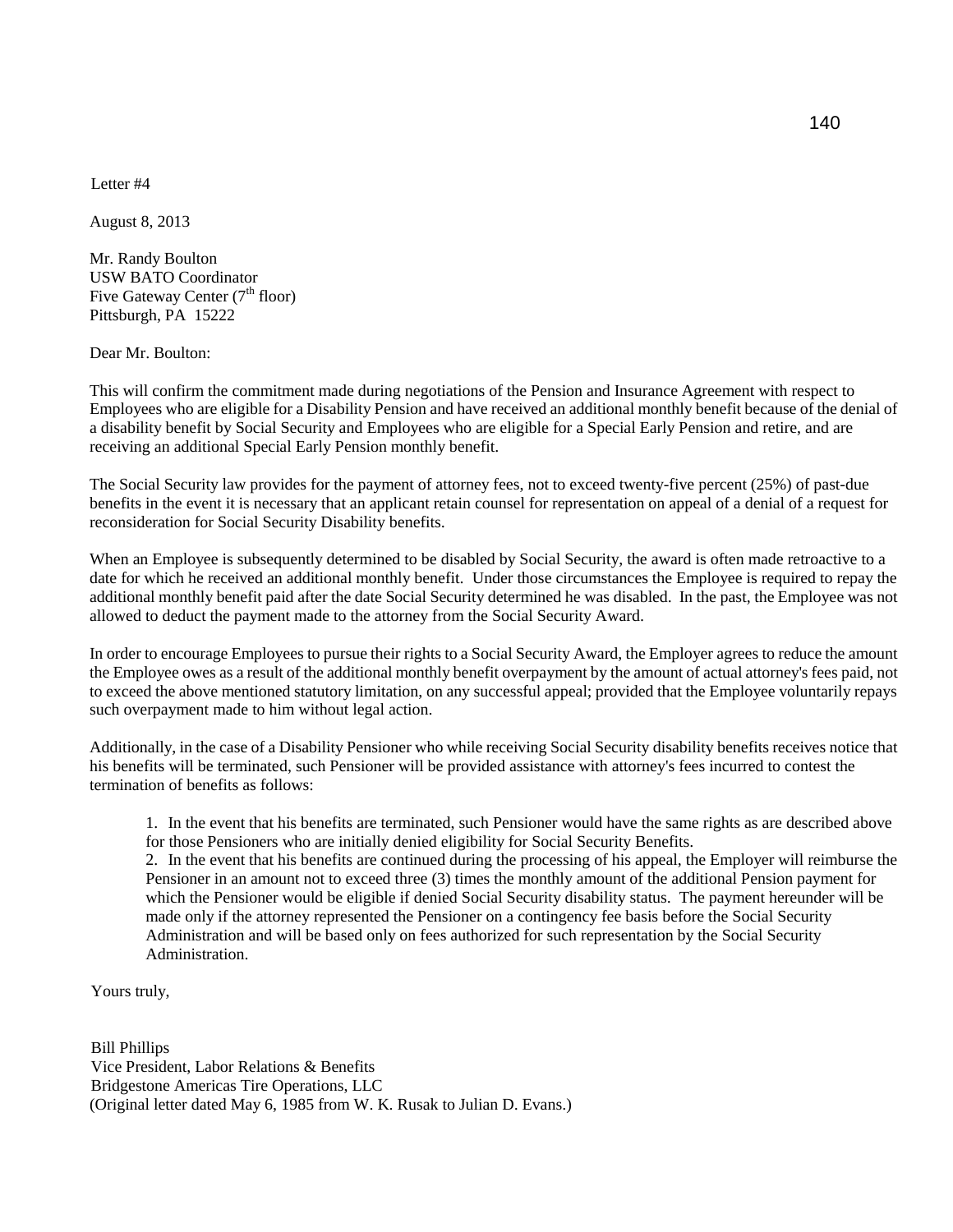August 8, 2013

Mr. Randy Boulton USW BATO Coordinator Five Gateway Center  $(7<sup>th</sup>$  floor) Pittsburgh, PA 15222

Dear Mr. Boulton:

Reference is made to the monthly amount of disability pension payable under Paragraph 3 of Article V of Part I of this Pension and Insurance Agreement.

In the administration of such Paragraph 3, it is hereby agreed that:

- 1. In the event an Employee who is approved for disability pension under Paragraph 3 of Article V has both salary and hourly continuous service, an additional monthly amount will be provided equal to the number of years of salaried continuous service (as of the date of disability retirement as approved under the Pension Agreement) multiplied by \$50.00. Such monthly amount will be payable until the earliest of the following events:
	- a. the date such Employee is no longer disabled; or
	- b. the date such Employee attains normal retirement age; or
	- c. the date such Employee receives a pension benefit under the Retirement Plan for Salaried Employees. Moreover, the benefits under the Paragraph will also be applicable to such years of salaried continuous service subject to the conditions of the Pension Agreement.

The purpose of this letter is to provide, in total, the same benefits, rights and privileges for eligible employees as though the benefits of this letter had been included in Part I of this Pension and Insurance Agreement. The Employer agrees to administer this letter so that no such benefit, right or privilege is abridged.

Yours truly,

Bill Phillips Vice President, Labor Relations & Benefits Bridgestone Americas Tire Operations, LLC

(Original letter dated May 22, 1988 from Peter L. Schofield to Joseph M. Zagnoli. Revised December 13, 1996. Revised September 2, 2000.)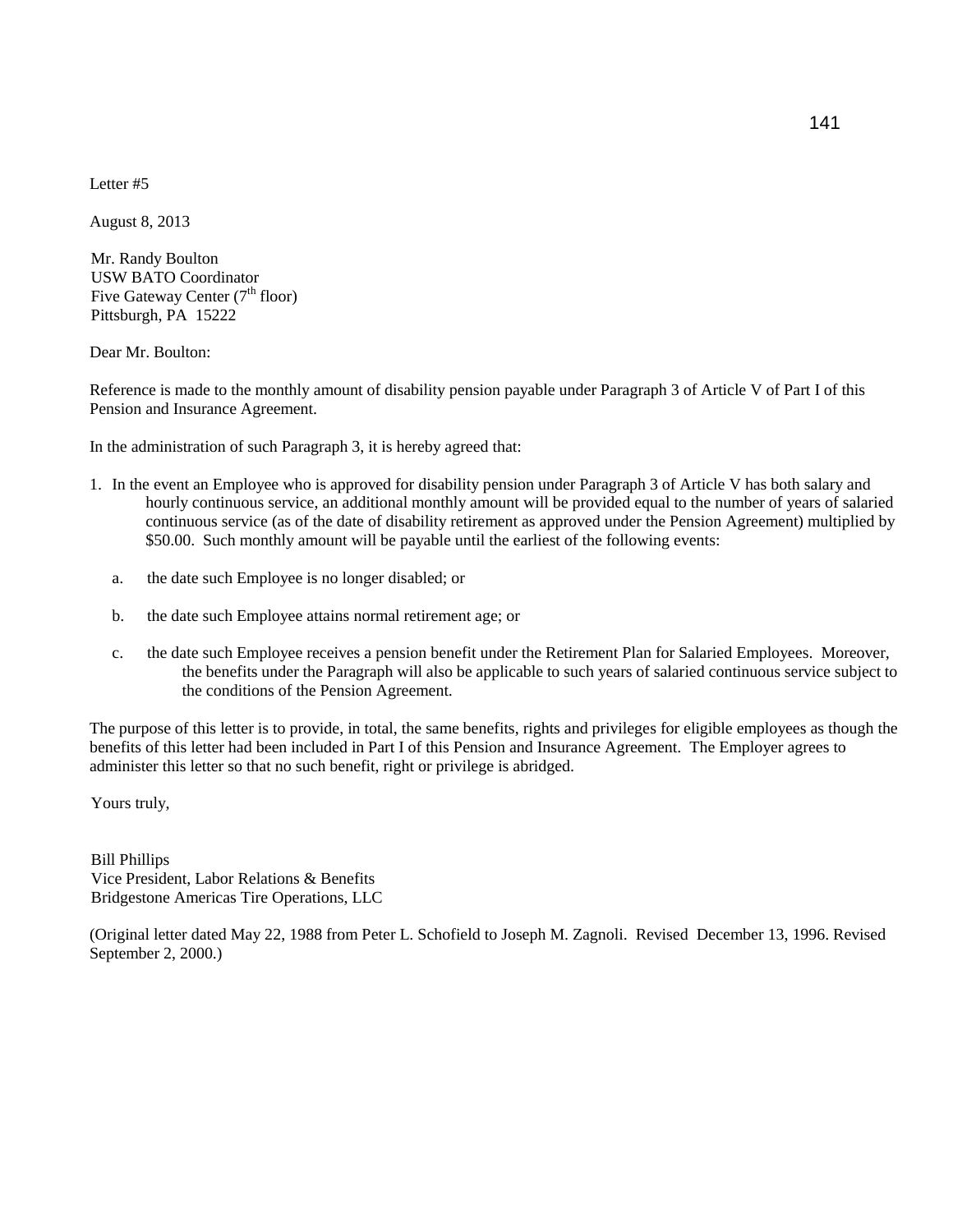August 8, 2013

Mr. Randy Boulton USW BATO Coordinator Five Gateway Center  $(7<sup>th</sup>$  floor) Pittsburgh, PA 15222

Dear Mr. Boulton:

During the negotiations of the 2009 Pension and Insurance Agreement, the parties discussed reimbursement of employees' costs of adoption of a child under age 18 not related to the employee by blood or marriage.

It was agreed that an employee who, while accumulating continuous service during the term of this Agreement, wishes to adopt such a child through an adoption agency licensed by appropriate state or county government authorities, will, at the time of court finalization of the adoption, be reimbursed for the agency's investigative, counseling, and supervision costs, attributed to that adoption, not to exceed seven hundred fifty dollars (\$750.00).

Yours truly,

Bill Phillips Vice President, Labor Relations & Benefits Bridgestone Americas Tire Operations, LLC

(Original letter dated May 22, 1988 from Peter L. Schofield to Joseph M. Zagnoli. Revised September 2, 2000.)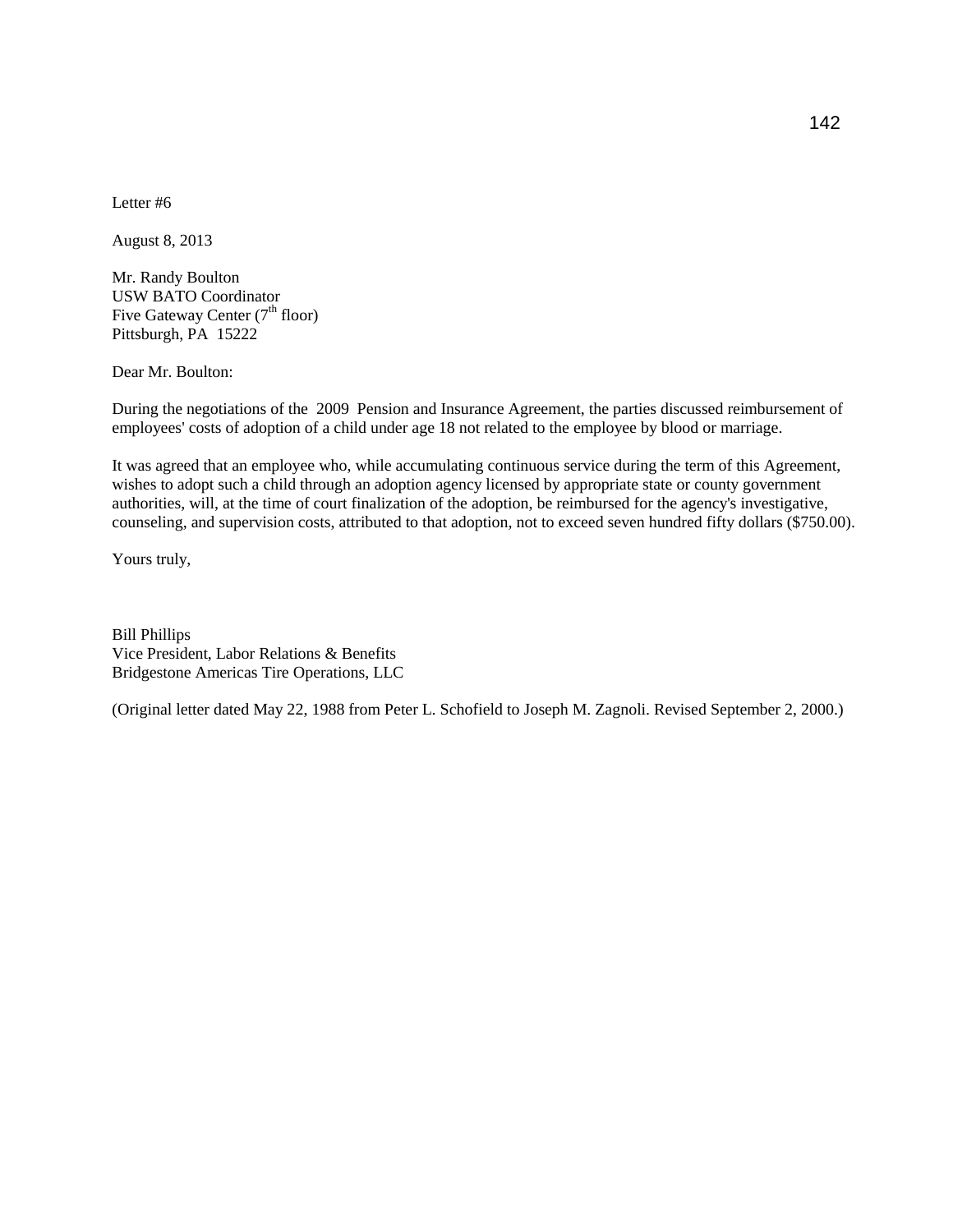August 8, 2013

Mr. Randy Boulton USW BATO Coordinator Five Gateway Center  $(7<sup>th</sup>$  floor) Pittsburgh, PA 15222

Dear Mr. Boulton:

Effective May 1, 1991, the Medical Necessity Benefits Program, the Major Medical Benefits Program, the Comprehensive Medical Expense Benefits Plan, the Health Incentive Plan and effective November 1, 2010 the Medical Plan for Certain USW and Other Collectively Bargained Retirees to be provided by the Employer (referred to herein as the "Plan") shall collectively provide benefits (as described below) for any year which are limited to an amount equal to \$6,000 times the number of retirees and surviving spouses of retirees and employees ("covered household").

In the event the amount of the Employer's cash outlay for any year for medical and prescription drug benefits, administration fees and Medicare Part B premium reimbursements exceeds \$6,000 per covered household, the excess shall be allocated to and paid on a pro rata basis by those retirees who retired on or after May 1, 1991, the surviving spouses of any such retiree who died on or after May 1, 1991 and the surviving spouses of employees who died on or after May 1, 1991. Notwithstanding the foregoing, no covered household shall be required to make any contribution toward the premium costs for Plan coverage until July 1, 2007. Notwithstanding Pittsburgh Plate Glass or any Board or court decision to the contrary, the parties agree that the subject of the \$6,000 maximum set forth herein shall be considered a mandatory subject of bargaining in any subsequent negotiations occurring on or after July 23, 2006.

Yours truly,

Bill Phillips Vice President, Labor Relations & Benefits Bridgestone Americas Tire Operations, LLC

(Original letter dated April 22, 1991 from Jeffrey C. Claypool to A. L. Bess. Revised December 13, 1996. Revised September 2, 2000.)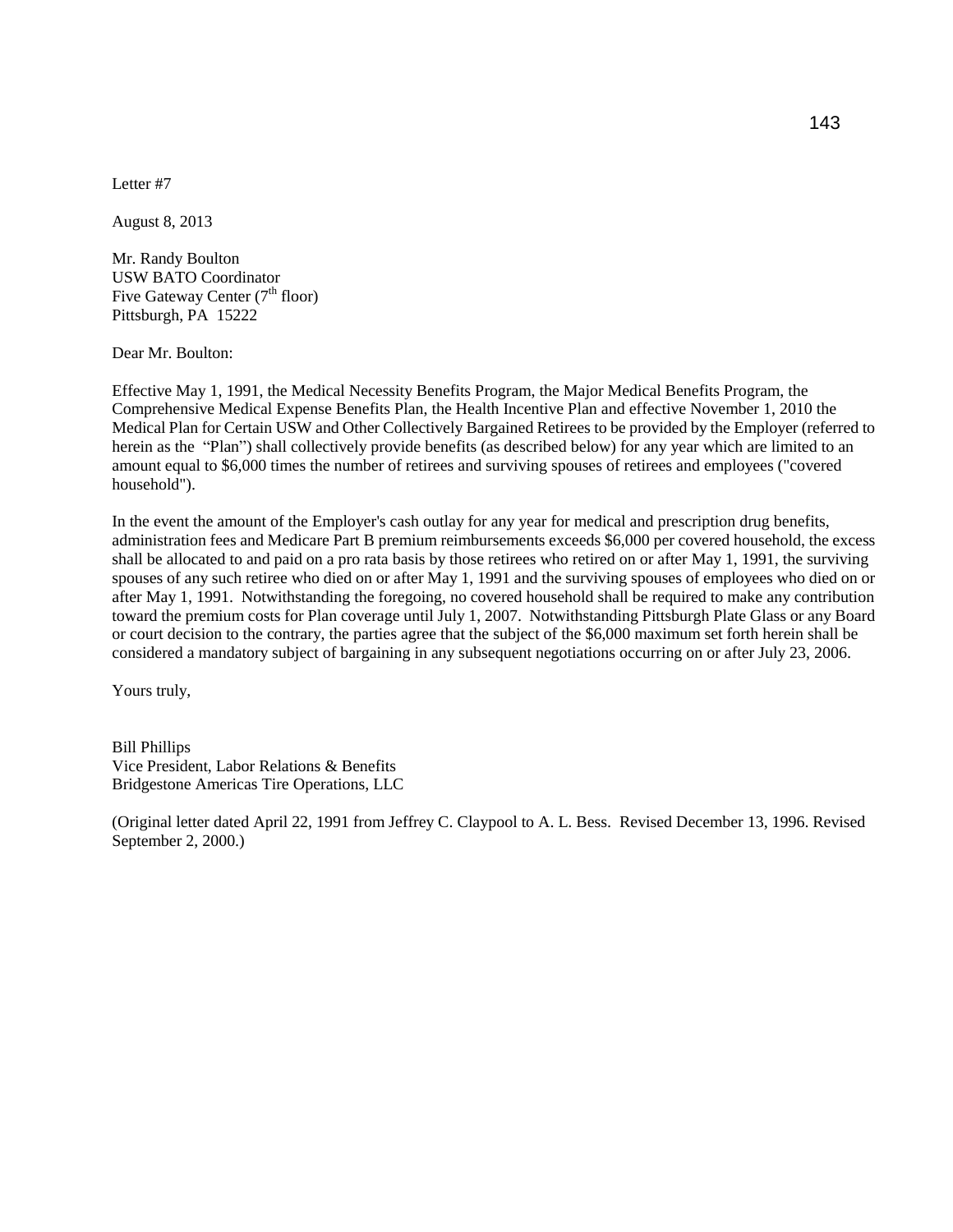August 8, 2013

Mr. Randy Boulton USW BATO Coordinator Five Gateway Center  $(7<sup>th</sup>$  floor) Pittsburgh, PA 15222

Dear Mr. Boulton:

During the course of negotiations, we discussed patients covered under the Health Incentive Plan (Part II, Article II of the Pension and Insurance Agreement) whose medical condition might warrant an organ transplant that can best be provided by a "Center of Excellence." The Participants in the Health Incentive Plan who require an organ transplant will be required to use a "Center of Excellence" which is contracted with the Contract Administrator in order to receive the in-network level of benefit payment.

When the patient is treated at a Center of Excellence, the local Health Incentive Plan network will coordinate this with the Employer's case manager. This treatment will be provided in accordance with Section V.B of the Health Incentive Plan. The case manager will coordinate admission requirements, specialty referrals, hospital billing, transport and lodging of the patient and one adult (or two adults if the patient is a minor under the age of 18).

The Employer shall provide annually to the Local Unions a list of the carriers' Centers of Excellence.

The provisions of this Letter shall also apply to the Health Incentive Plan provided under the Medical Plan for Certain USW and Other Collectively Bargained Retirees.

Yours truly,

Bill Phillips Vice President, Labor Relations & Benefits Bridgestone Americas Tire Operations, LLC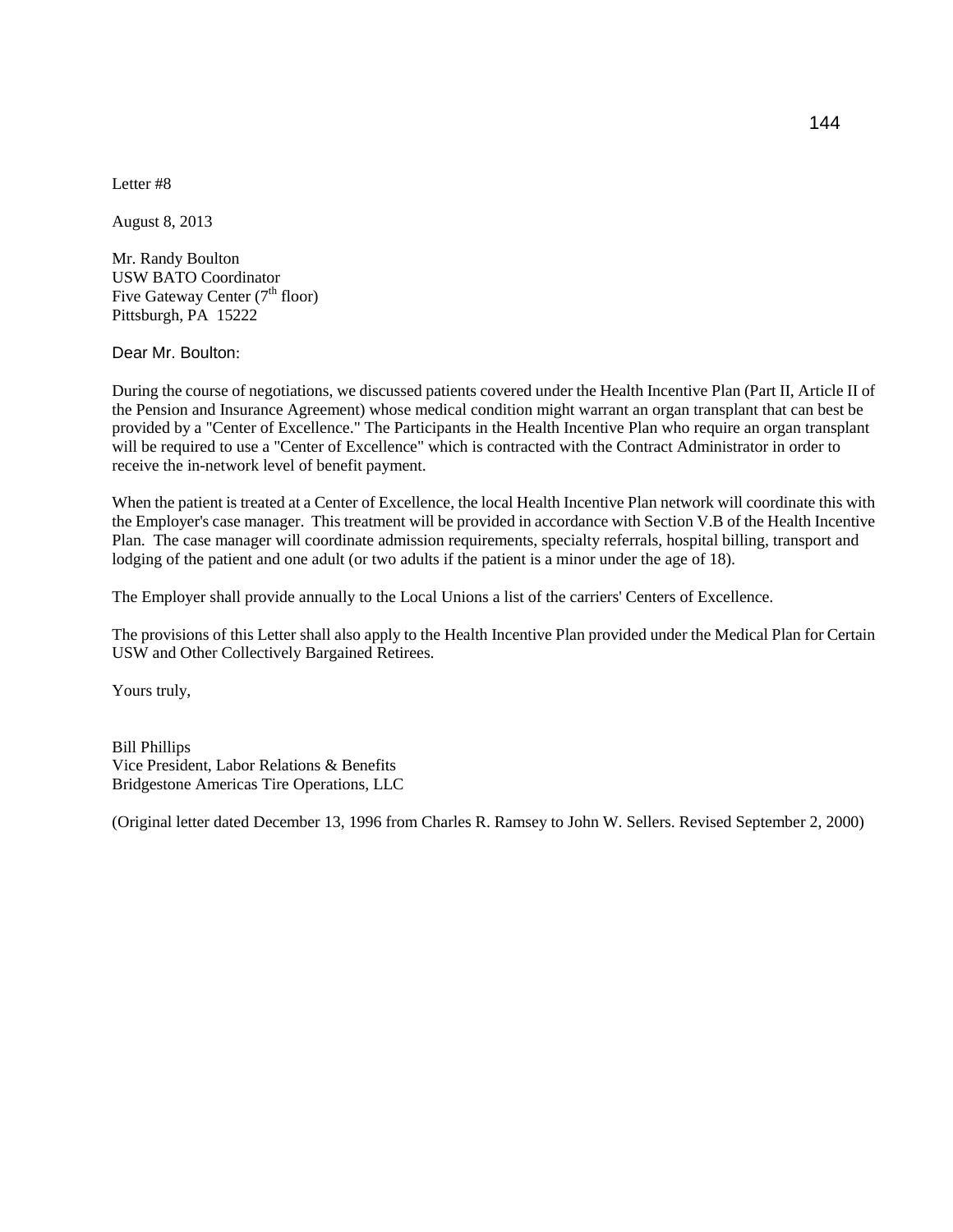August 8, 2013

Mr. Randy Boulton USW BATO Coordinator Five Gateway Center  $(7<sup>th</sup>$  floor) Pittsburgh, PA 15222

Dear Mr. Boulton:

The Employer will make arrangements such that the Company's Dental Expense Benefit Plan (the "Plan") for salaried employees, certain hourly employees, and certain retirees will be available to Employees and their dependents pursuant to the terms of the Plan as in effect from time to time. Participation will be permitted only for those Employees who also participate in and make contributions to the Health Care Expense Account offered by the Employer under Part II, Article III to the extent of such employee's monthly contribution. Employees' monthly contribution rates shall equal 82 percent of the Plan cost. Employee contributions are as follows: \$20.46 for individual coverage and \$52.42 for family coverage through December 2013 and will be adjusted in 2014, 2015, 2016, and 2017 to rerpresent 82 percent of the plan cost. Retirees who elect to particiapate in this Plan will be required to pay 100 percent of the Plan cost starting January 1, 2010. For 2013 the retiree contributions will be \$29.50 for individual coverage, \$59 for retiree plus 1, and \$88.50 for family coverage. Retiree contributions will be adjusted annually to represent 100% of the Plan cost. Retirees may not add dependents for coverage after retirement, and may not reinstate coverage following any lapse in coverage. Although the Company retains the right to amend the Plan, the Employer agrees that it will not terminate the Plan or change the Plan to result in a net reduction in the benefits provided by the Plan during the term of the 2013 Pension and Insurance Agreement.

New Hire Employees (as defined for purposes of Part II of this Pension and Insurance Agreement) will be eligible to participate in the Plan after completion of 90 days of credited service.

The Union may wish to establish a Dental Plan for Bargaining Unit Employees sponsored by the Company. The Company agrees to provide eligibility, demographic and claims information necessary for the Union to prepare such Request for Dental Proposal. Should the Union determine that it wishes to establish and include in the P&I Agreement a Company sponsored Dental Plan for Bargaining Unit Employees and Retirees only, the Company's contribution per participating employee will be no less than it is under the terms of the 2013 Labor Agreement. In no event will such program be established prior to January 1, 2014.

During layoff and leave of absence, Dental Expense Benefits will continue at the monthly Employee contribution rates applicable to active Employees for the period that coincides with medical expense benefits continuation under Part II, Article II, Section X. B. 1. and 2. Following expiration of continued coverage pursuant to the previous sentence, a Participant may opt for continued coverage under C.O.B.R.A.

An open enrollment for Dental Expense Benefits will be conducted in November of each year.

Yours truly,

Bill Phillips Vice President, Labor Relations & Benefits Bridgestone Americas Tire Operations, LLC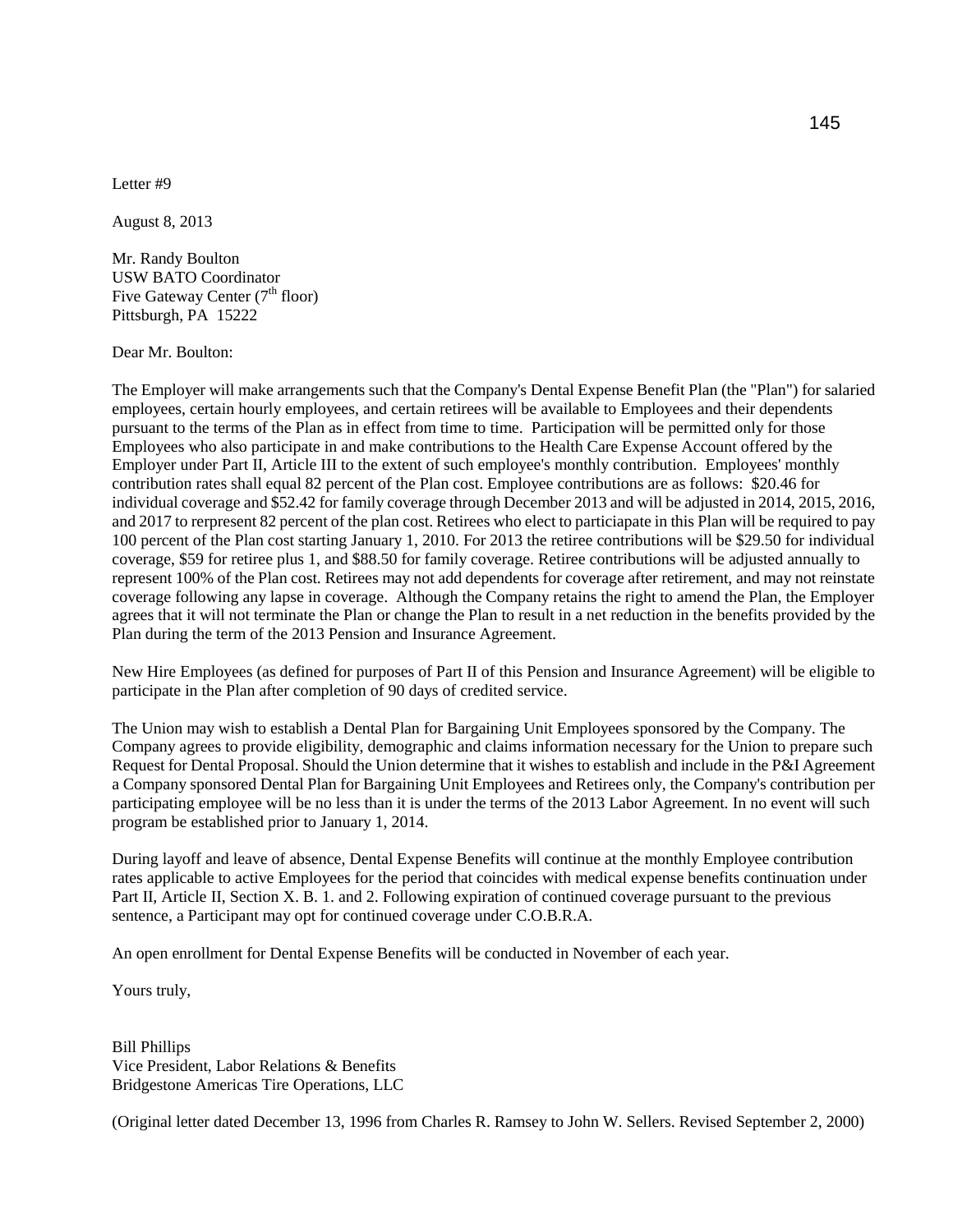August 8, 2013

Mr. Randy Boulton USW BATO Coordinator Five Gateway Center  $(7<sup>th</sup>$  floor) Pittsburgh, PA 15222

Dear Mr. Boulton:

During the course of negotiations, the Employer and the Union agreed that the Company may permit other represented employee groups to participate in the Employee Savings Plan for Bargaining Unit Employees (the terms of which, as applicable to Master Unit Employees, are set forth in Part III of the Pension and Insurance Agreement) (the "Savings Plan"), and may merge the assets of other similar savings plans for represented employee groups with the assets of the Savings Plan. However, no such action may alter the wording of the Savings Plan as applied to Master Unit Employees, or affect the interest of any Master Unit Employee under the Savings Plan.

Yours truly,

Bill Phillips Vice President, Labor Relations & Benefits Bridgestone Americas Tire Operations, LLC

(Original letter dated December 13, 1996 from Charles R. Ramsey to John W. Sellers)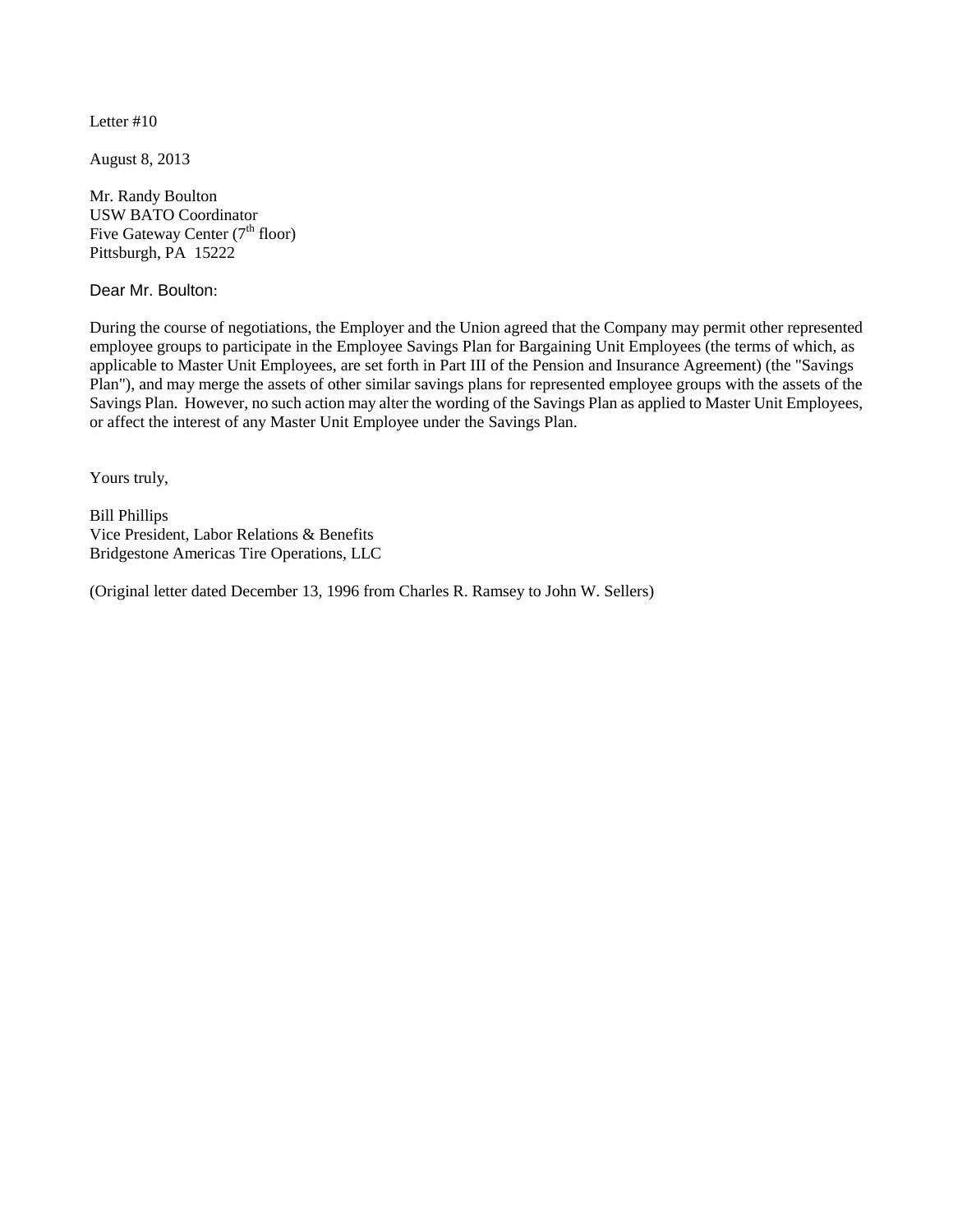August 8, 2013

Mr. Randy Boulton USW BATO Coordinator Five Gateway Center  $(7<sup>th</sup>$  floor) Pittsburgh, PA 15222

Dear Mr. Boulton:

During the course of negotiations, the Employer and the Union agreed as follows with respect to premiums for Supplemental Life Insurance under paragraph 4 of Part II, Article I of the Pension and Insurance Agreement. The premiums set forth in paragraph 4 of Part II, Article I are guaranteed by the insurer through December 31, 2013.

Yours truly,

Bill Phillips Vice President, Labor Relations & Benefits Bridgestone Americas Tire Operations, LLC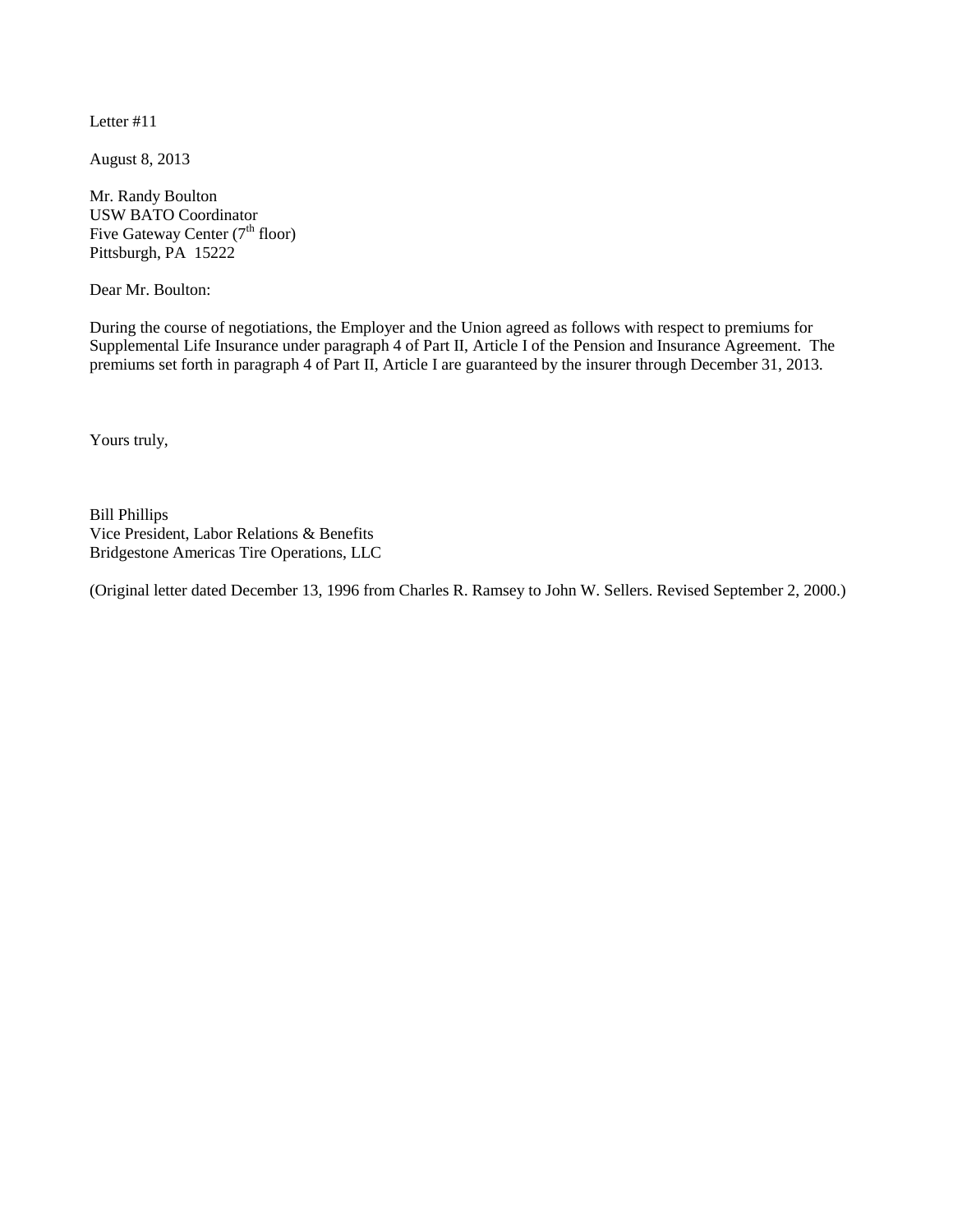August 8, 2013

Mr. Randy Boulton USW BATO Coordinator Five Gateway Center  $(7<sup>th</sup>$  floor) Pittsburgh, PA 15222

Dear Mr. Boulton:

During the course of 2009 Pension and Insurance negotiations, the parties agreed that the Table of Pension Actuarial Equivalent Factors referred to in Paragraph 16 of Article VII of Part I of the Pension & Insurance Agreement are the tables provided by the Employer to the Union during negotiations, two copies of which were initialed by representatives of each party, one of each such copies having been retained by each party.

Yours truly,

Bill Phillips Vice President, Labor Relations & Benefits Bridgestone Americas Tire Operations, LLC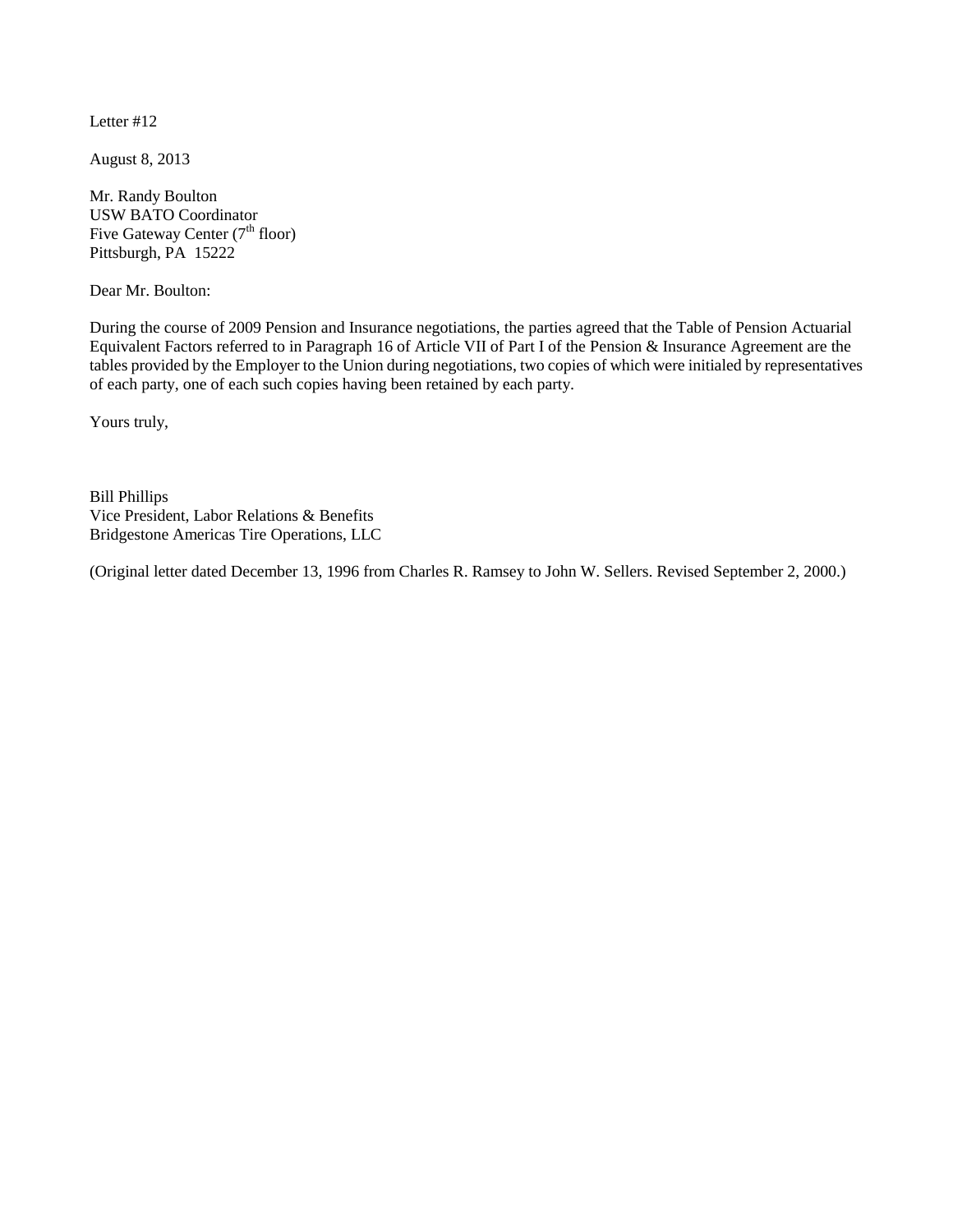August 8, 2013

Mr. Randy Boulton USW BATO Coordinator Five Gateway Center  $(7<sup>th</sup>$  floor) Pittsburgh, PA 15222

Dear Mr. Boulton:

This is to confirm understandings reached between the Employer and the Union during the course of 2009 negotiations concerning the Health Incentive Plan, Part II, Article II of the 2009 Pension & Insurance Agreement (the "HIP").

The provider networks under the HIP currently are managed by United Healthcare and Blue Cross & Blue Shield of Tennessee. The Employer has no intention of directing the network adminsitrators to reduce the number of providers in the networks for the purpose of forcing employees and their eligible dependents out of the networks for their medical care.

In connection with the foregoing, the Union has agreed that it will not impede efforts by the Employer to expand the networks during the term of the 2009 Pension & Insurance Agreement, by replacing United Healthcare as the network manager in one or more locations with a local Blue Cross/Blue Shield affiliate or otherwise. It is the intent of the Union to support these and other efforts to improve the quality of the health care program offered by the Employer to the employees and their eligible dependents.

Yours truly,

Bill Phillips Vice President, Labor Relations & Benefits Bridgestone Americas Tire Operations, LLC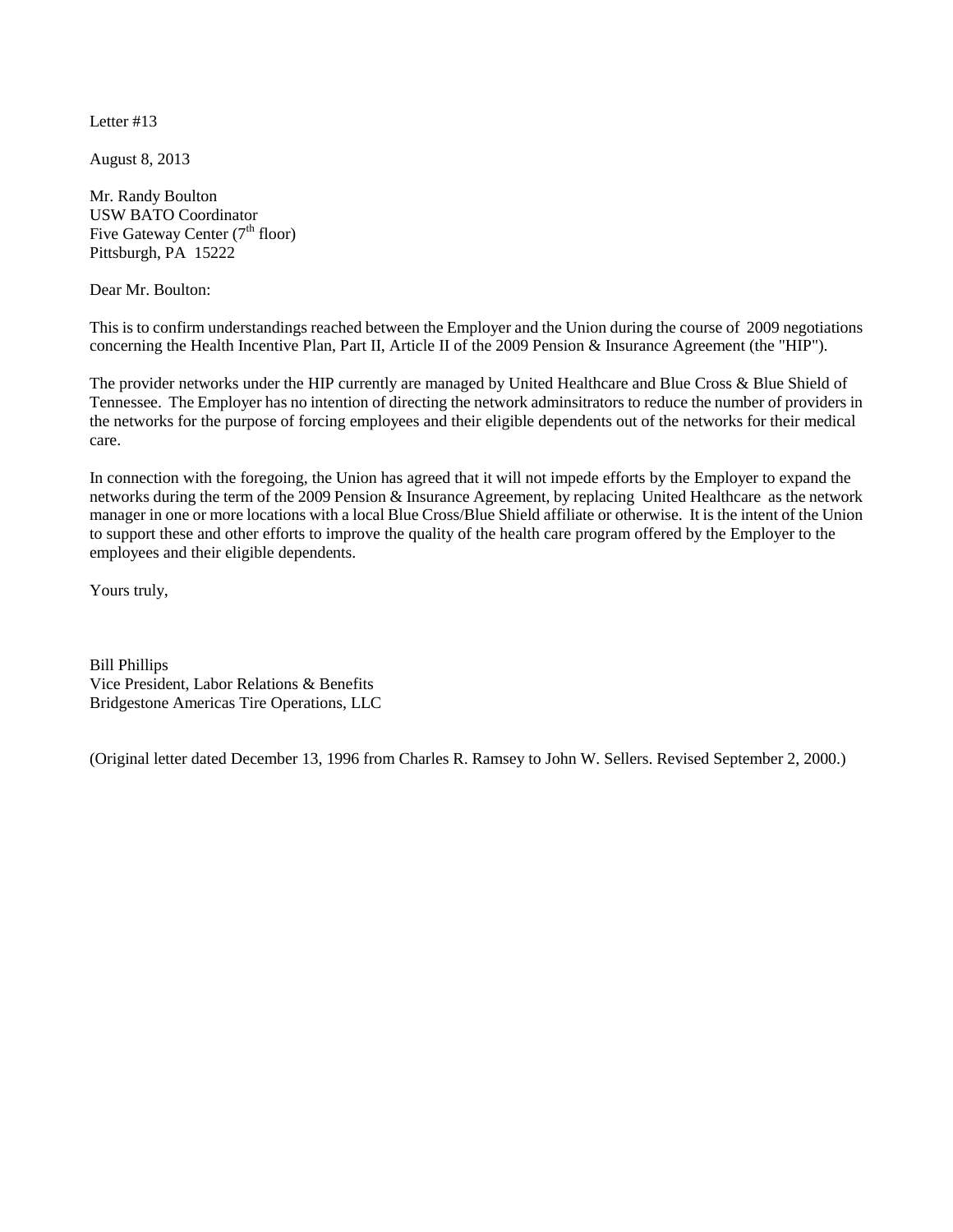August 8, 2013

Mr. Randy Boulton USW BATO Coordinator Five Gateway Center  $(7<sup>th</sup>$  floor) Pittsburgh, PA 15222

Dear Mr. Boulton:

The Company and Union recognize that the administrative process associated with an application for Permanent Incapacity Retirement has become unduly cumbersome over the past several years.

In an effort to expedite the process the Union and Company agree to the following:

Permanent Incapacity Retirement Packets will be kept at each Facility location: The packets will be available on request and will include an application for Permanent Incapacity Pension, a Bridgestone Personal Physician's Certificate of Disability, a Company Certificate of Disability for an Hourly Disability Retirement and instructions to assist the applicant in completing the forms.

Date Stamp Procedure: Permanent Incapacity Retirement Packets will be date stamped when distributed and date stamped when submitted to the Company for processing. At each subsequent stage of the application process submitted documents will be date stamped.

Advance Application Permitted: An Employee may submit an application for a Permanent Incapacity Retirement prior to the sixth month of total disability absence. However the actual date of retirement will be the later of the first day following the end of the fifth month of disability or the date of application.

Identify Jobs: The Union and Company will identify jobs at each location that employees with Medical Restrictions may work. A complete description of each job so identified will be compiled. Such description will include, but will not necessarily be limited to, detailed components of the job, physical strength and agility necessary to perform all facets of the job and the physical and environmental conditions under which such job must be performed.

The Company will identify and attach to the employee's application for Permanent Incapacity Retirement the job(s) it alleges, if any, the applicant can perform. The Union may challenge such assertion. These attached descriptions will be included with the information provided to physicians involved in any subsequent Pension Appeal.

Disability Committee Decision: The initial decision of whether or not an Employee will be granted a Permanent Incapacity Retirement will be based on the above referenced completed Forms, which are included in the Retirement Packet. The Employee, the Company, the Personal Physician, or the Company Physician may submit additional medical documentation if they wish, but no additional information will be required.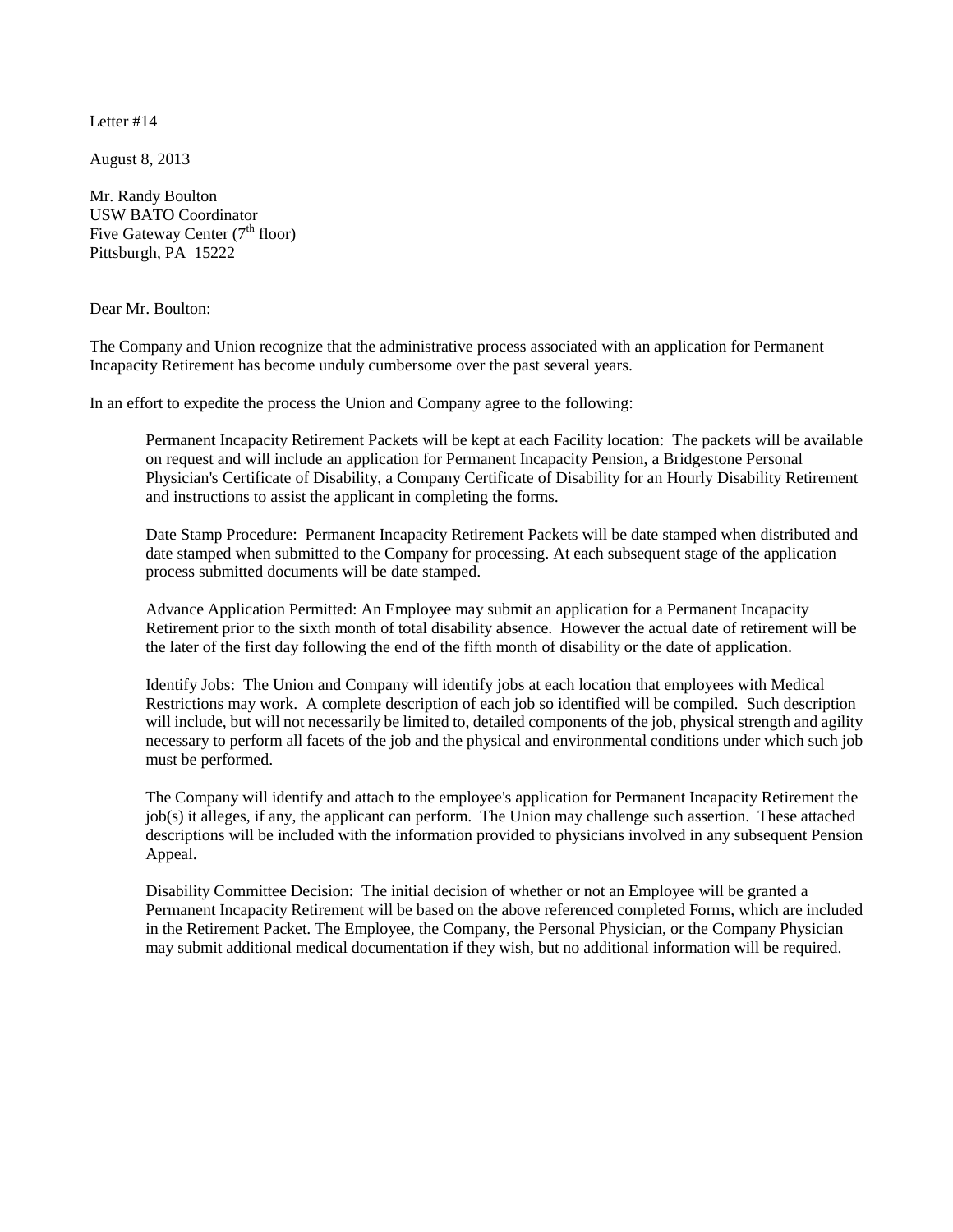The Company will add a sentence to the Personal Physician's Certificate of Disability stating the following.

Please include any additional medical records and/or documentation and/or comments that may support your medical determination.

Yours truly,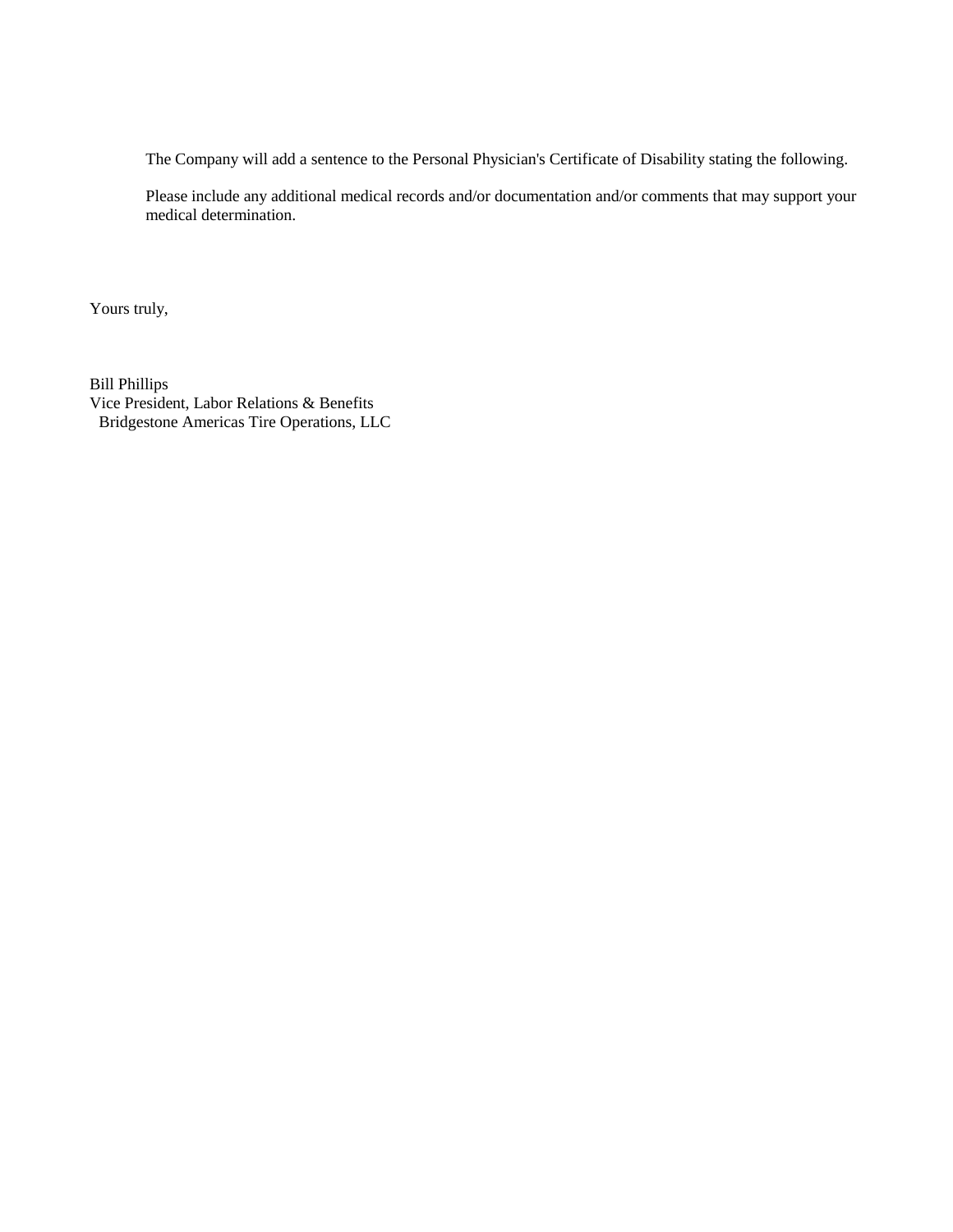August 8, 2013

Mr. Randy Boulton USW BATO Coordinator Five Gateway Center  $(7<sup>th</sup>$  floor) Pittsburgh, PA 15222

Dear Mr. Boulton:

This is to confirm understandings reached between the Employer and the Union during the course of 2013 negotiations concerning coverage of certain retirees under the Medical Plan for Certain USW and Other Collectively Bargained Retirees .

Employees who retired on or after November 1, 1994 (on or after January 1, 1997 for LaVergne) and surviving spouses of deceased retirees who have coverage under the Medical Plan for Cetain USW and Other Collectively Bargained Retirees, will be covered under the Medical Plan for Cetain USW and Other Collectively Bargained Retirees, on the same basis as Employees who retire, or surviving spouses who become covered under such Plan, on or after the implementation of this Pension and Insurance Agreement.

Yours truly,

Bill Phillips Vice President, Labor Relations & Benefits Bridgestone Americas Tire Operations, LLC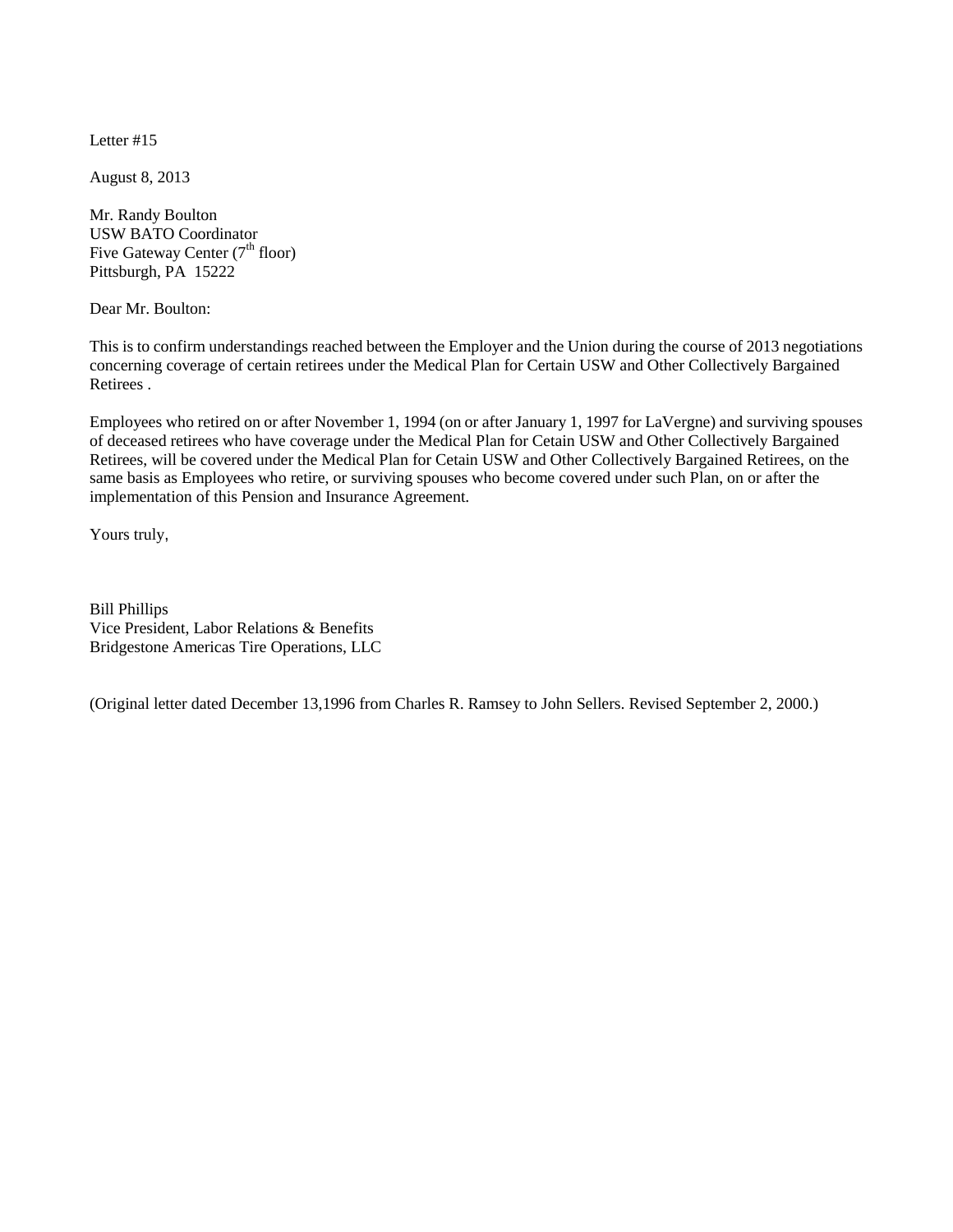August 8, 2013

Mr. Randy Boulton USW BATO Coordinator Five Gateway Center  $(7<sup>th</sup>$  floor) Pittsburgh, PA 15222

Dear Mr. Boulton:

This is to confirm understandings reached between the Employer and the Union during the course of 2013 negotiations concerning coverage of certain medical services under the Health Incentive Plan, Part II, Article II of this Pension and Insurance Agreement (the "HIP"). Capitalized terms used herein that are defined in the HIP are used herein as so defined.

If the Contract Administrator determines in any particular case that the services of a specialist Physician are Medically Necessary and that there is no Physician within the Network who can provide such services, the services may be provided by a specialist Physician who is not a Network Provider, and such services will be covered under the HIP as if they had been provided by a Network Provider.

In addition, all services of hospital-based Physicians at Network Hospitals shall be covered under the HIP as if they had been provided by a Network Provider.

If the Contract Administrator determines that at any plant location there are no Network Providers for any medical service or supply, any provider of such service or supply shall be treated as a Network Provider.

The provisions of this letter shall also apply to the Health Incentive Plan provided under the Medical Plan for Certain USW and Other Collectively Bargained Retirees.

Yours truly,

Bill Phillips Vice President, Labor Relations & Benefits Bridgestone Americas Tire Operations, LLC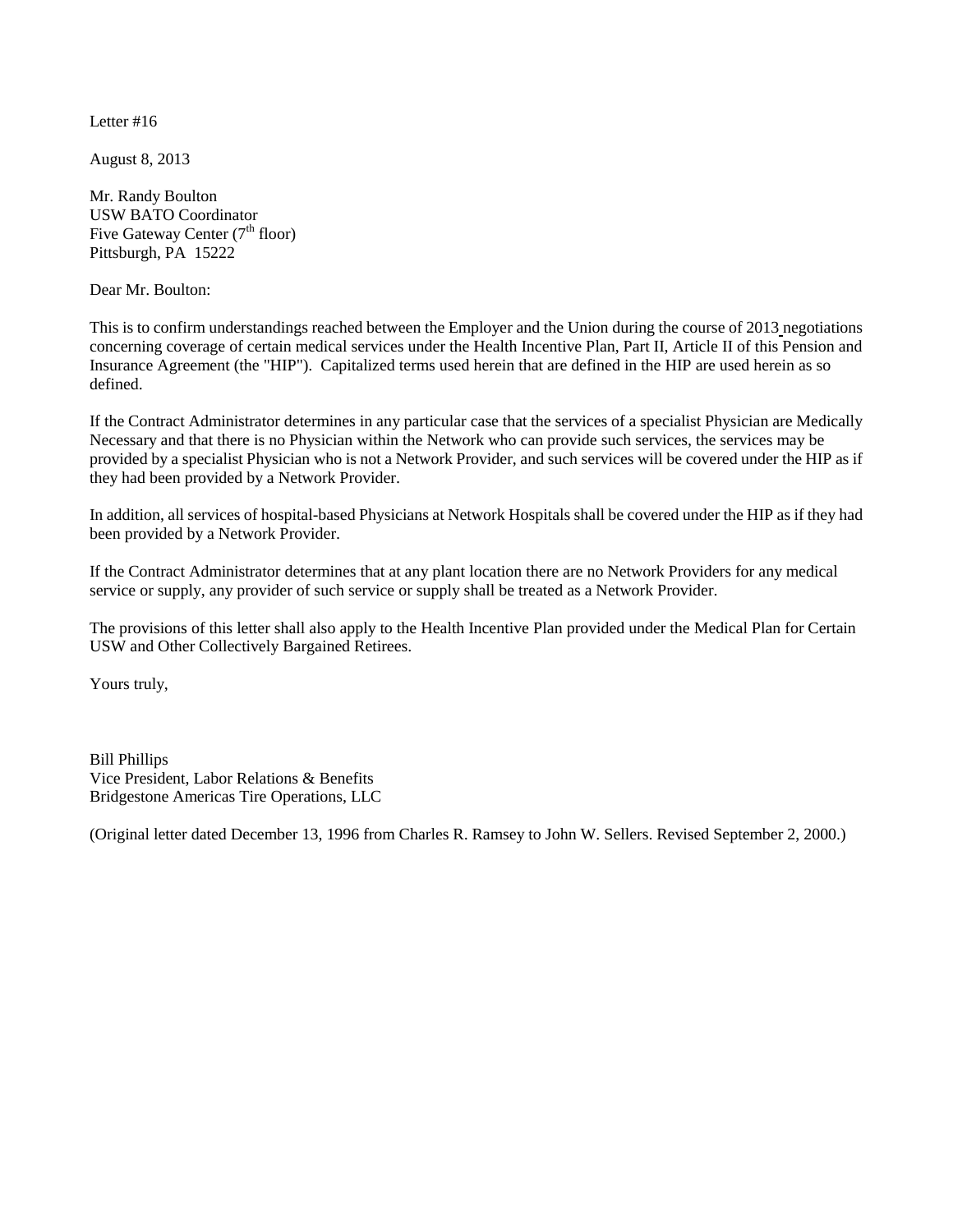August 8, 2013

Mr. Randy Boulton USW BATO Coordinator Five Gateway Center  $(7<sup>th</sup>$  floor) Pittsburgh, PA 15222

Dear Mr. Boulton:

This is to confirm understandings reached between the Employer and the Union during the course of 2013 negotiations concerning the 2013 Pension and Insurance Agreement ("2013 P&I").

- 1. At the request of any employee who is applying or has applied for a disability pension pursuant to Part I of the 2013 P&I, the Employer will release to the Local Union of the plant at which the employee is employed documents in the possession of the Employer that will be used in determining whether the employee is eligible for disability pension.
- 2. In November or December of 2014, and 2015, the Employer will provide the Union with the following: (i) the zip code listing for each local plant that comprises the Network area for that plant for the following year; and (ii) a list of employees at each such plant who, based on the Employer records, reside outside the Network area.
- 3. The Employer will continue to use its best efforts, consistent with prior practice, to cause doctors not to balance bill Comprehensive Plan participants for amounts initially charged by such doctors in excess of a "reasonable and customary" level, or, if any such doctor insists on balance billing, to negotiate a reduced balance bill charge for the employee.
- 4. If a HIP participant is balance billed by a Network Provider, the participant may submit the bill to the Employer, which shall resolve the matter with the provider.
- 5. The Employer agrees to conduct an open enrollment for all insurance programs except Supplemental Life Insurance in November, 2013 providing a January 1, 2014effective date.
- 6. The Employer will provide written notification to retirees, dependents and surviving spouses on an annual basis when they become eligible for the Special Medicare Benefit as described in the Medical Plan for Certain USW and Other Collectively Bargained Retirees.
- 7. The Employer acknowledges that the Union has the right to accompany and assist a bargaining unit Employee or retiree at proceedings before the Pension Board. The Employer agrees that in the event an Employee is denied disability pension, notification of such denial will be sent to the affected participant and such notification will include information concerning the participant's right to seek the assistance of his/her Local Union Pension & Insurance (P&I) Representative. A copy of such notice will be sent to the respective USW Local Union P&I Representative. Providing such Participant agrees the USW Local Union P&I Representative will promptly receive a copy of any Appeal request filed by the participant and a copy of the notice indicating the time, date and place of any Appeal proceedings to be held on behalf of such participant.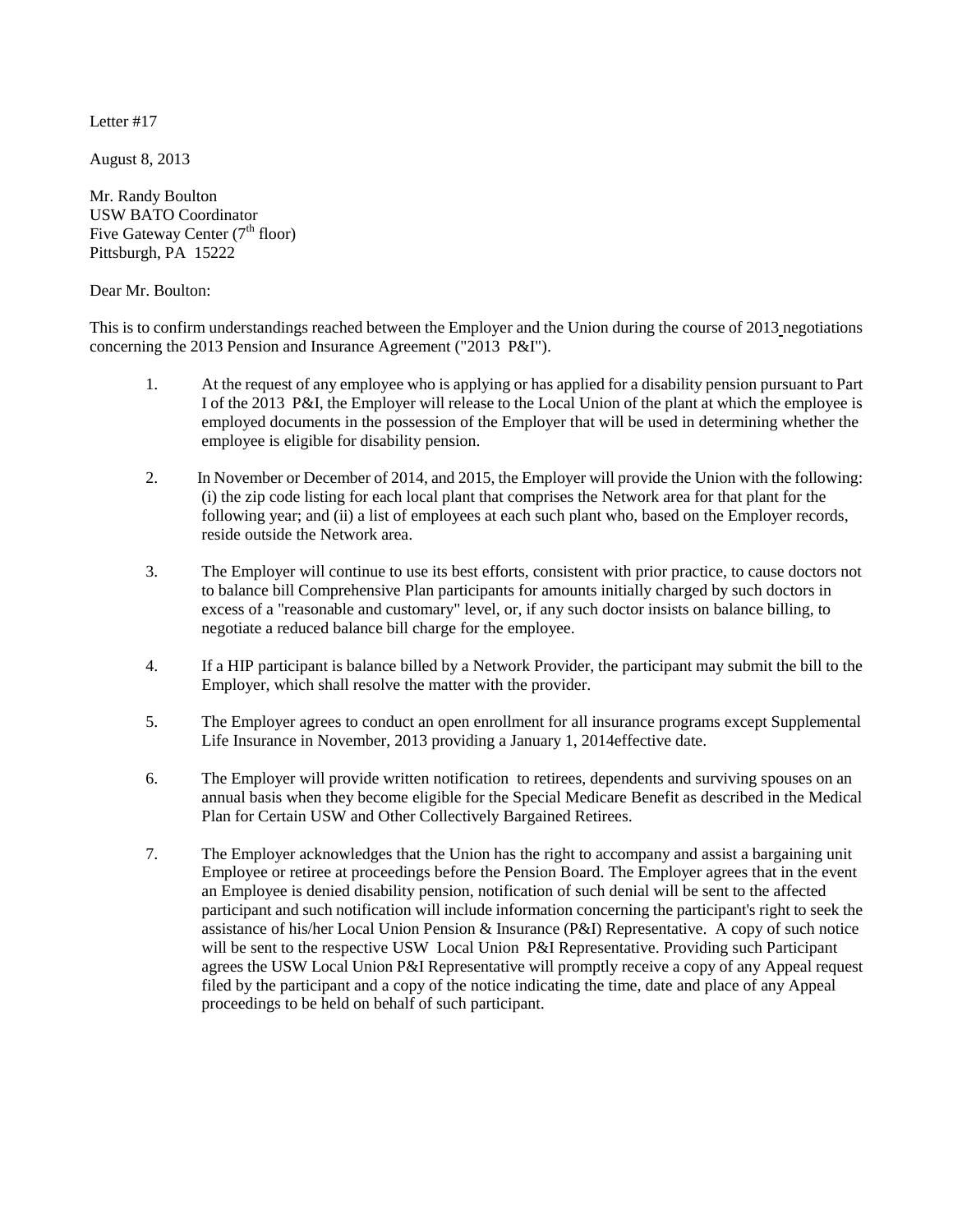Yours truly,

Bill Phillips Vice President, Labor Relations & Benefits Bridgestone Americas Tire Operations, LLC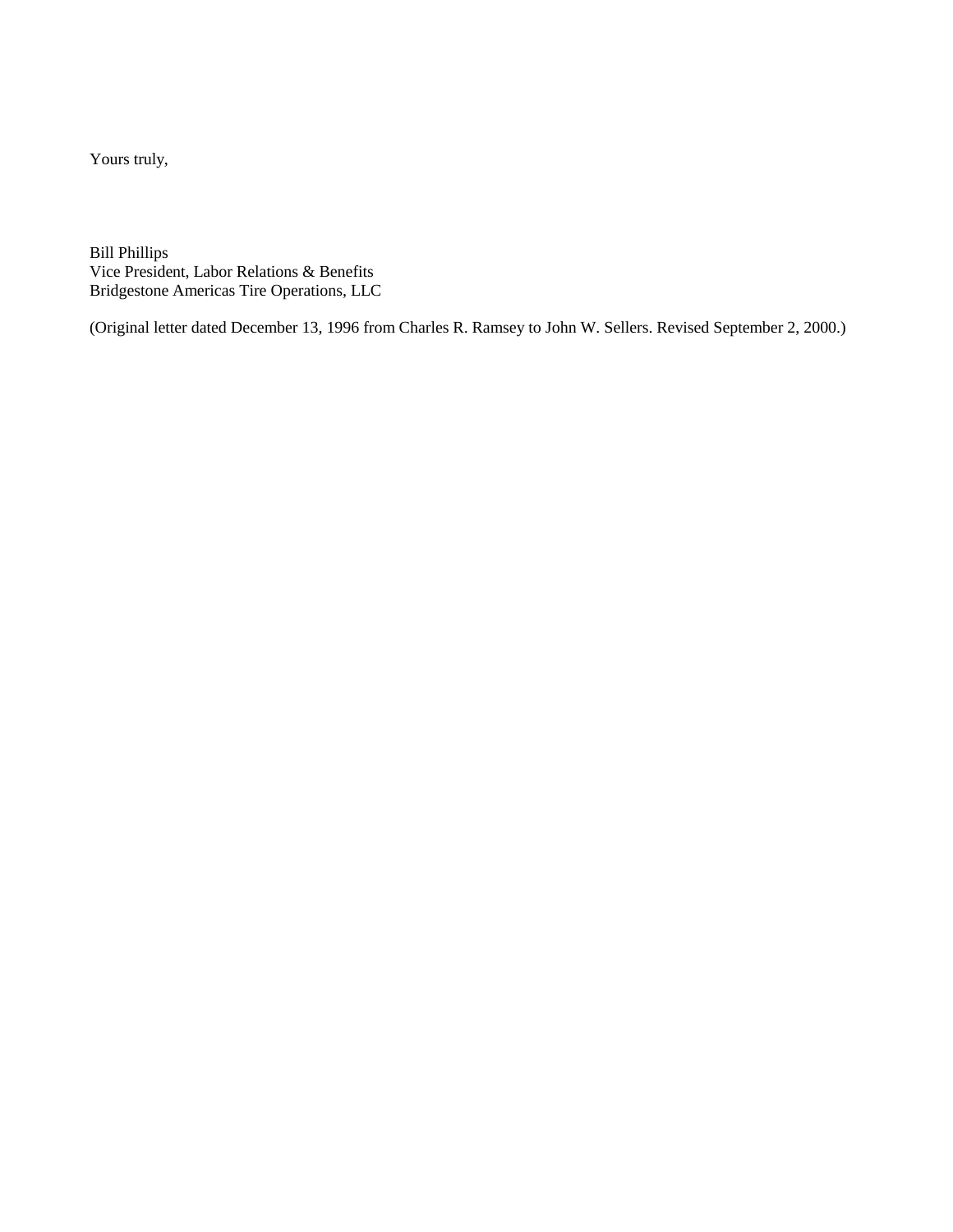August 8, 2013

Mr. Randy Boulton USW BATO Coordinator Five Gateway Center  $(7<sup>th</sup>$  floor) Pittsburgh, PA 15222

Dear Mr. Boulton:

The Employer and the Union agreed that, to the extent permitted by applicable law, no foster children, grandchildren or other children not listed as covered Dependents in Part II, Article II, Section I.A.10 of the Health Incentive Plan or in Section III.B. of the Medical Plan for Certain USW and Other Collectively Bargained Retirees will be covered Dependents under either of such plans. Adopted children must be legally adopted in order to be covered Dependents under either of such plans. However, those foster children, grandchildren or other children of Employees or retirees who were covered Dependents under either of such plans (or a predecessor plan) on or before December 20, 1996 will continue to be covered dependents.

Yours truly,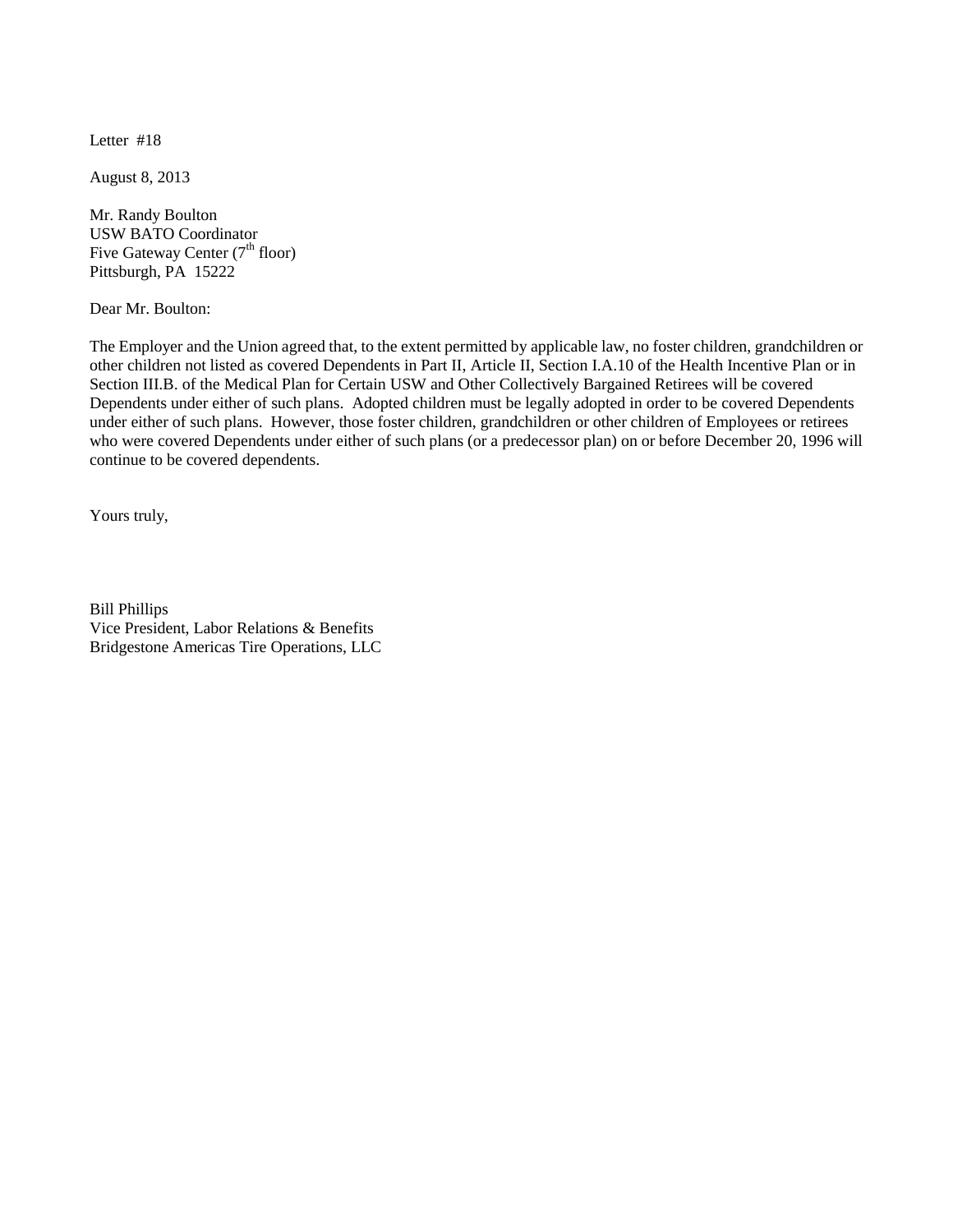August 8, 2013

Mr. Randy Boulton USW BATO Coordinator Five Gateway Center  $(7<sup>th</sup>$  floor) Pittsburgh, PA 15222

Dear Mr. Boulton:

The Employer agrees to forward the total of the Bargaining Unit Health Care Expense Account Forfeiture amount to a charity of the Union's choice. The Union selected for the period of this Labor Agreement the Make a Wish Foundation, located at: Make a Wish Foundation Gift Center, P.O. Box 29119, Phoenix, Arizona 85038.

A letter will accompany the contribution check indicating that this donation has been made by the United Steel, Paper and Forestry, Rubber, Manufacturing, Energy, Allied Industrial and Service Workers International Union, Local Unions 7-L, 310-L, 884-L, and 1055-L.

A copy of the check letter will be forwarded to the respective Local Union P&I Representative for their records.

Yours truly,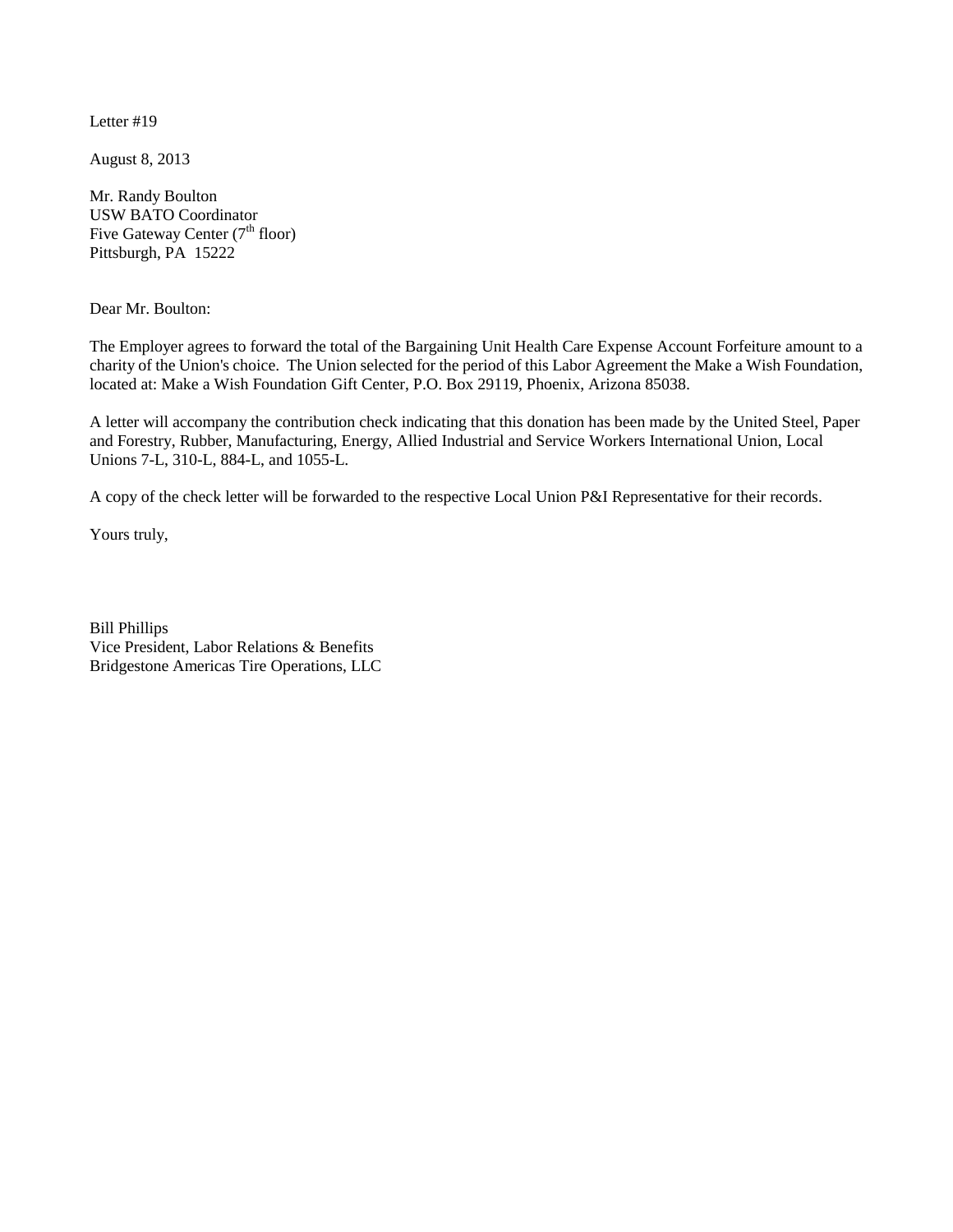August 8, 2013

Mr. Randy Boulton USW BATO Coordinator Five Gateway Center  $(7<sup>th</sup>$  floor) Pittsburgh, PA 15222

Dear Mr. Boulton:

During the course of 2000 negotiations it was agreed to include USW Local Union #1055L, LaVergne, Tennessee, into the USW Master Contract. The complete Pension & Insurance Agreement for Local Union #1055L will be incorporated into the 2000 USW Master Contract Pension and Insurance Agreement. However, the following variances will apply to Local Union #1055L:

The effective date for Optional Contributory Life Insurance is June 18, 1992 (Part II, Article I, Section 5).

The effective date for the purposes of post-retirement medical benefits coverage is January 10, 1989 under Part II, Article II, Section III. C. The effective date for purposes of survivors medical benefits coverage is January 1, 1997 under Part II, Article II, Section III. D. 1 and 2. Notwithstanding the foregoing, effective November 1, 2010, post-retirement medical benefits coverage and survivors medical benefits coverage will be provided under the Medical Plan for Certain USW and Other Collectively Bargained Retirees but only to the extent provided under such Plan.

The effective date for the purposes of termination of medical benefits under Part II, Article II, Section X. D is January 1, 1997.

Regarding USW Master Contract P&I Letter of Understanding #7, the effective date for retirements applicable to this Letter is May 1, 1992.

Yours truly,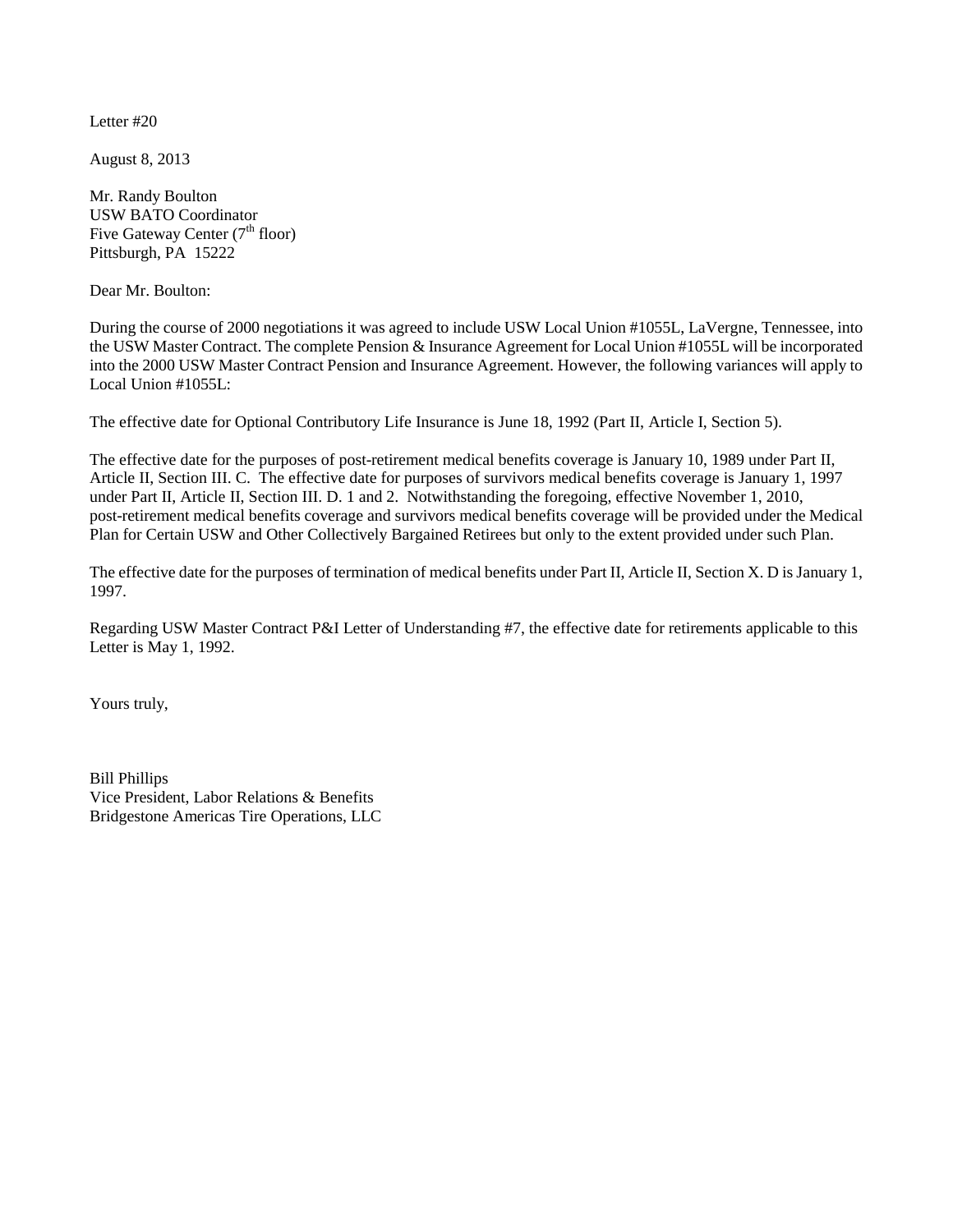August 8, 2013

Mr. Randy Boulton USW BATO Coordinator Five Gateway Center  $(7<sup>th</sup>$  floor) Pittsburgh, PA 15222

Dear Mr. Boulton:

This is to confirm understandings reached between the Employer and the Union during the course of 2009 negotiations concerning the 2009 Pension and Insurance Agreement.

In calculating the offset to pension benefits for employees' Additional Employer Contributions Account under the Savings Plan pursuant to Paragraphs 1, 2, and 3 or Article V of the Pension Agreement, the actual amount in an employee's Additional Employer Contributions Account as of the date his pension commences shall be deemed to be equal to the amount in such Account on the date one month prior to the date his pension commences plus interest on that amount for such one-month period at the rate of 7.75% per annum.

Yours truly,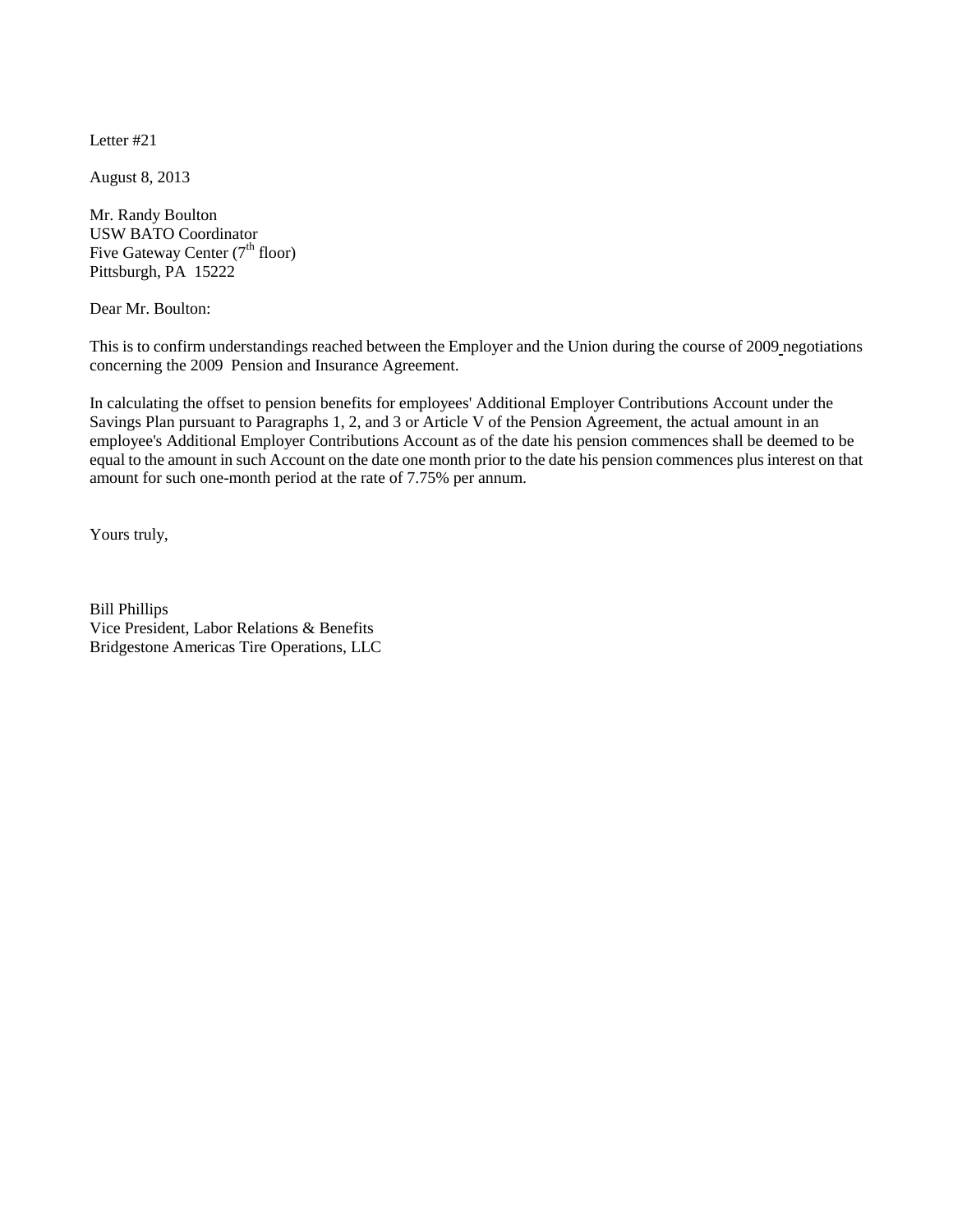August 8, 2013

Mr. Randy Boulton USW BATO Coordinator Five Gateway Center  $(7<sup>th</sup>$  floor) Pittsburgh, PA 15222

Dear Mr. Boulton:

During the course of the negotiations on the 1996 Collective Bargaining Agreement, the parties agreed that there would be a \$ .16 reduction in Cost-of-Living Adjustments (C.O.L.A.) to fund certain employer contributions to the Bridgestone Americas, Inc. Employee Savings Plan. Under the Collective Bargaining Agreement effective April 23, 2000, said contributions will cease. The parties have agreed, however, that the \$ .16 reduction in C.O.L.A. shall remain and shall be used to increase the pension multiplier.

The parties have also agreed that C.O.L.A. shall be future reduced, as provided in the Wage Agreement, by an additional \$ .26 which shall also be used to increase the pension multiplier to \$50.

Yours truly,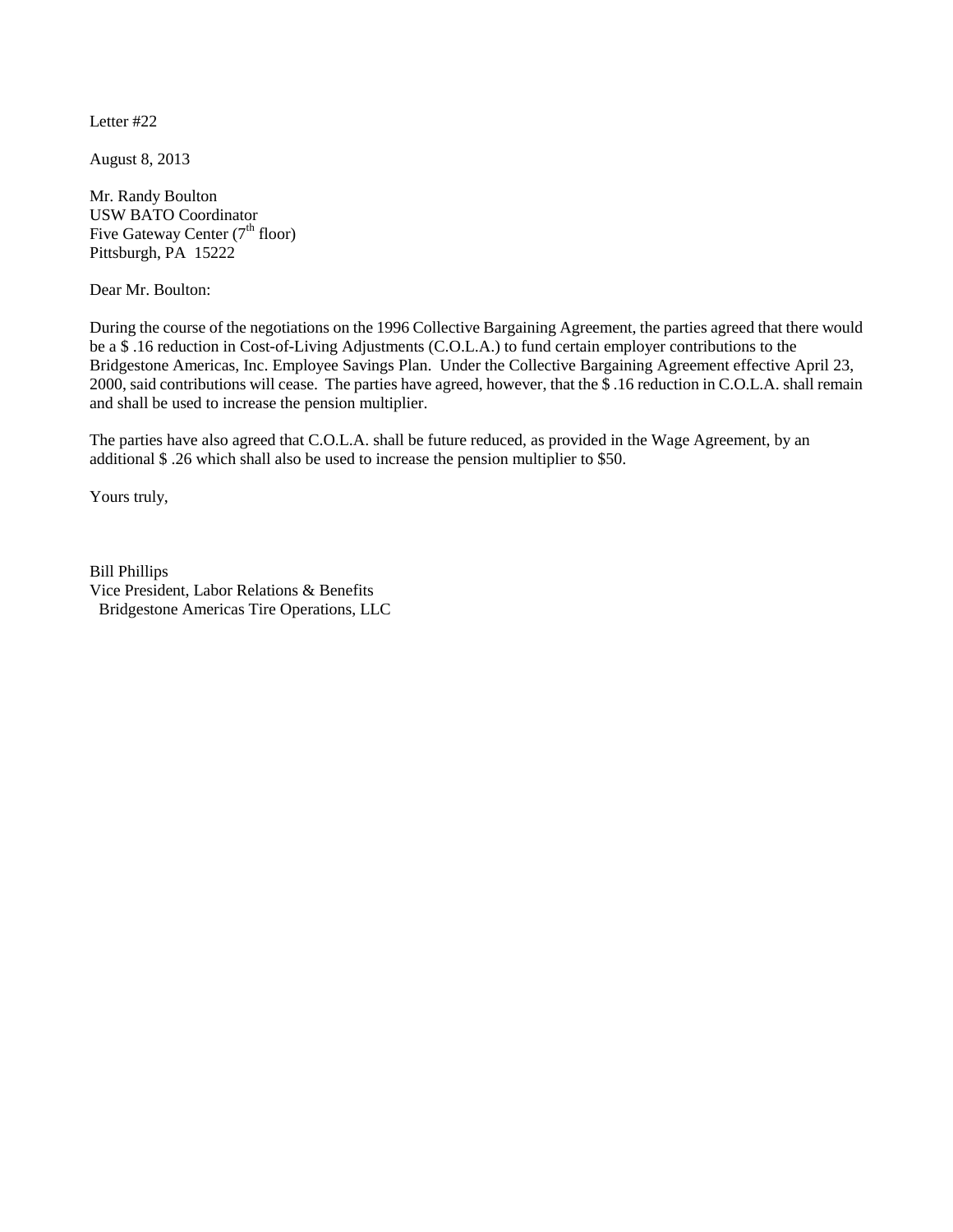August 8, 2013

Mr. Randy Boulton USW BATO Coordinator Five Gateway Center  $(7<sup>th</sup>$  floor) Pittsburgh, PA 15222

Dear Mr. Boulton:

During the course of the negotiations the parties agreed to add a retiree/working spouse provision to the medical plans. If a non-Medicare retiree or a spouse of an employee or retiree by reason of employment with an employer other than the Company, is eligible to participate in another group plan which is paid for in whole or in part by the employer but has not enrolled thereunder, the health care benefits payable under this Plan will be reduced as though enrollment in the other plan had occurred.

A non-Medicare retiree or working spouse, if applicable, must enroll in the other employer's plan if the other plan is offered on a partially contributory or non-contributory bases, except that a spouse who works part-time (less than 32 hours per week) and is required to pay for health coverage shall be exclueded from the application of this provision.

This Plan will continue to provide primary coverage to the retiree or spouse and any dependent children until the earliest date the spouse is permitted to enroll in the other plan. Such earliest enrollment date must be certified in writing to the Plan Administrator.

If the other plan contains a pre-exisiting condition limitation clause, the Plan will continue to be primary for that medical condition until liability is accepted by the other plan.

Investigation for other coverage will occur upon receipt of a claim by the Plan Administrator. The retiree or employee will be required to complete and return the questionaire to the Plan Administrator in order to receive benefits.

For those retirees or employees (i) who knowingly fail or refuse to provide the Plan Administrator with the required information or (ii) refuse to elect available coverage, claims will be paid on a secondary basis.

A retiree or spouse of an employee or retiree who is required to pay a monthly premium in excess of \$50 per month for such coverage to his/her employer's plan will not required to enroll in such coverage.

The Company will provide the retiree or employee an annual reminder notice regarding the provisions.

Yours truly,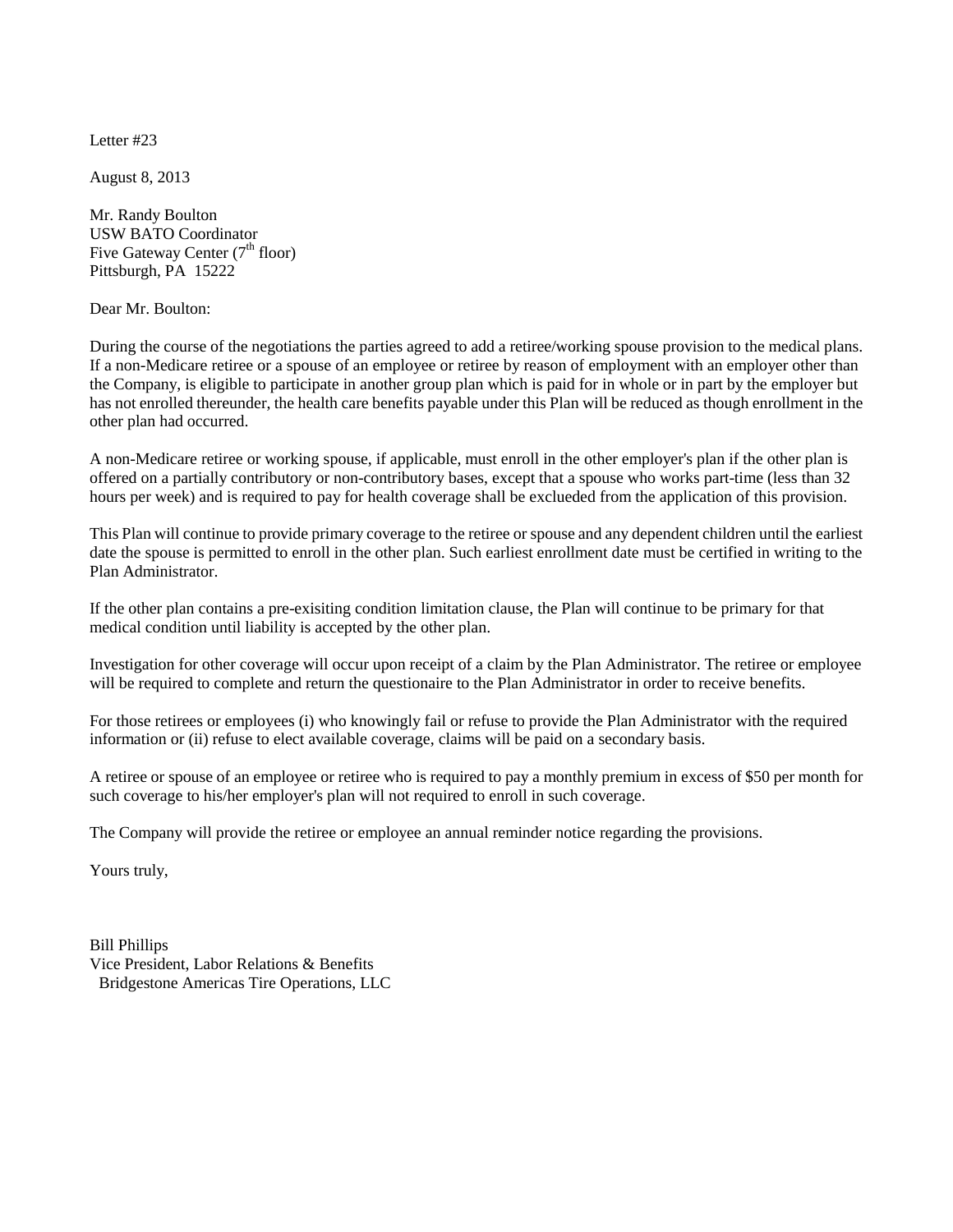August 8, 2013

Mr. Randy Boulton USW BATO Coordinator Five Gateway Center  $(7<sup>th</sup>$  floor) Pittsburgh, PA 15222

Dear Mr. Boulton:

In the course of 2013 Master contract negotiations the parties discussed at length the application to retirees of Letter No. 7 of the 2013 Pension and Insurance Agreement (the "2013 Agreement"). This will confirm the parties agreement on that issue. This letter only applies to retirees who retired on or after May 1, 1991, the surviving spouses of any such retiree who died on or after May 1, 1991, and the surviving spouses of employees who died on or after May 1, 1991, including retirements or deaths after the date of this letter which would be covered by Letter No. 7. For purposes of this letter, "retirees" includes surviving spouses. Letter No. 26 from the 2009 Pension & Insurance Agreement remains in force through December 31, 2013.

1. Beginning January 1, 2014 through December 31, 2014, retirees and surviving spouses will pay the following net premiums:

| Medicare Eligible                                                               |       |
|---------------------------------------------------------------------------------|-------|
| Single                                                                          | \$ 58 |
| Retiree & Spouse                                                                | \$116 |
| Family                                                                          | \$116 |
| Split Family<br>$(1 \text{ or more Medicine} + 1 \text{ or more Non-Medicare})$ | \$244 |
| Non-Medicare Eligible                                                           |       |
| Single                                                                          | \$186 |
| Retiree & Spouse                                                                | \$372 |
| Family (2 or more Non-Medicare)                                                 | \$372 |

The Comprehensive Medical Plan for Medicare eligible retirees and surviving spouses, as set forth under the Medical Plan for Certain USW and Other Collectively Bargained Retirees (the "Retiree Plan") will remain unchanged for 2014. The copayment changes made for 2014 to the HIP Plan applicable to active employees, as provided in Part II, Article II of the 2013 Agreement, will also apply to the HIP Plan provided for non-Medicare eligible retirees under the Retiree Plan.

2. Retirees who retired between May, 1991 and November 1, 1994 and who are covered by the 1997 retiree medical litigation settlement agreement in Federal District Court in Nashville, Tennessee, shall be given an option, as follows:

- a) effective January 1, 2014, they may elect coverage under the Retiree Plan for the calendar year 2014 and pay the premiums described above in Paragraph 1 ; or
- b) they may stay in their current plan and, beginning January 1, 2014, pay the following premiums (does not include the Part B reimbursement, if any) for the life of this letter:

Medicare Eligible - Single \$306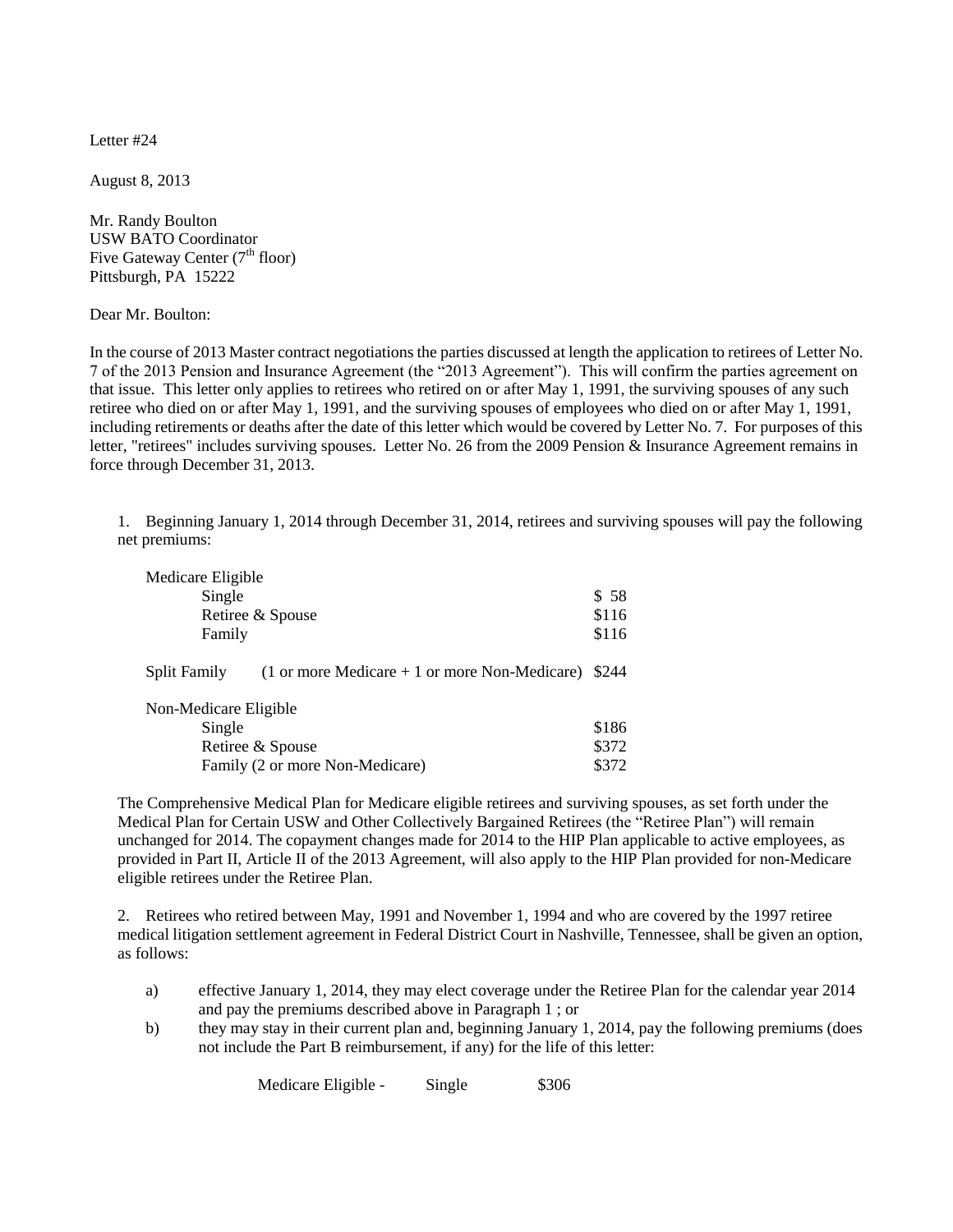| Medicare Eligible -            | Family | \$612   |
|--------------------------------|--------|---------|
| <b>Split Family</b>            |        | \$1,000 |
| Non-Medicare Eligible - Single |        | \$624   |
| Non-Medicare Eligible - Family |        | \$1,389 |

Those retirees who elect option (a) may not thereafter return to their current plan.

This letter will temporarily modify Letter No. 7 of the 2013 Agreement. Except as modified herein, Letter No. 7 will continue in full force and effect. This letter will continue through December, 2014, at which time it will terminate.

The parties have agreed that this is an appropriate application of Letter No. 7.

To receive retiree medical coverage, the retiree must first authorize that payment of the applicable premiums be made through deductions from pension payments if such retiree is receiving pension payments. The net monthly payment amount the retiree will receive will balance out the monthly pension payment, the Medicare Part B credit (if any), and the retiree medical premium.

A retiree who is eligible for retiree medical coverage but who is not receiving any pension payments or whose monthly pension amount is less than the applicable premium must pay the monthly premium (or the portion thereof not covered by a pension amount, if applicable) for retiree medical coverage by check, money order or similar method acceptable to the Company. Such payments must be made by the retiree on a monthly basis, in advance, and are due on the first day of each month for coverage in that month. If any such payments are not received by the Company by the 15<sup>th</sup> day of the month for which the payment is due, retiree medical coverage for the retiree will terminate effective as of the first day of the month for which the deadline for premium payments was missed. However, the Company has agreed to promptly notify the retiree in writing of the termination of coverage and give the retiree 60 days from the date of the notice to reinstate coverage. A similar written notice will be provided 30 days after the first notice, again reminding the retiree that he has 30 days from the date of the notice to reinstate coverage. In order to reinstate coverage, the retiree must pay all premiums due as of the date of intended reinstatement.

Termination of retiree medical coverage pursuant to the preceding paragraph shall be permanent, unless reinstated as described above. Any retiree who so loses coverage (without reinstating as described above) will not be able to reinstate his or her retiree medical coverage under any other circumstances.

This letter constitutes part of the 2013 Agreement. In the event that any provision of this letter is inconsistent with any provision of the 2013 Agreement, the provisions of this letter shall control.

Yours truly,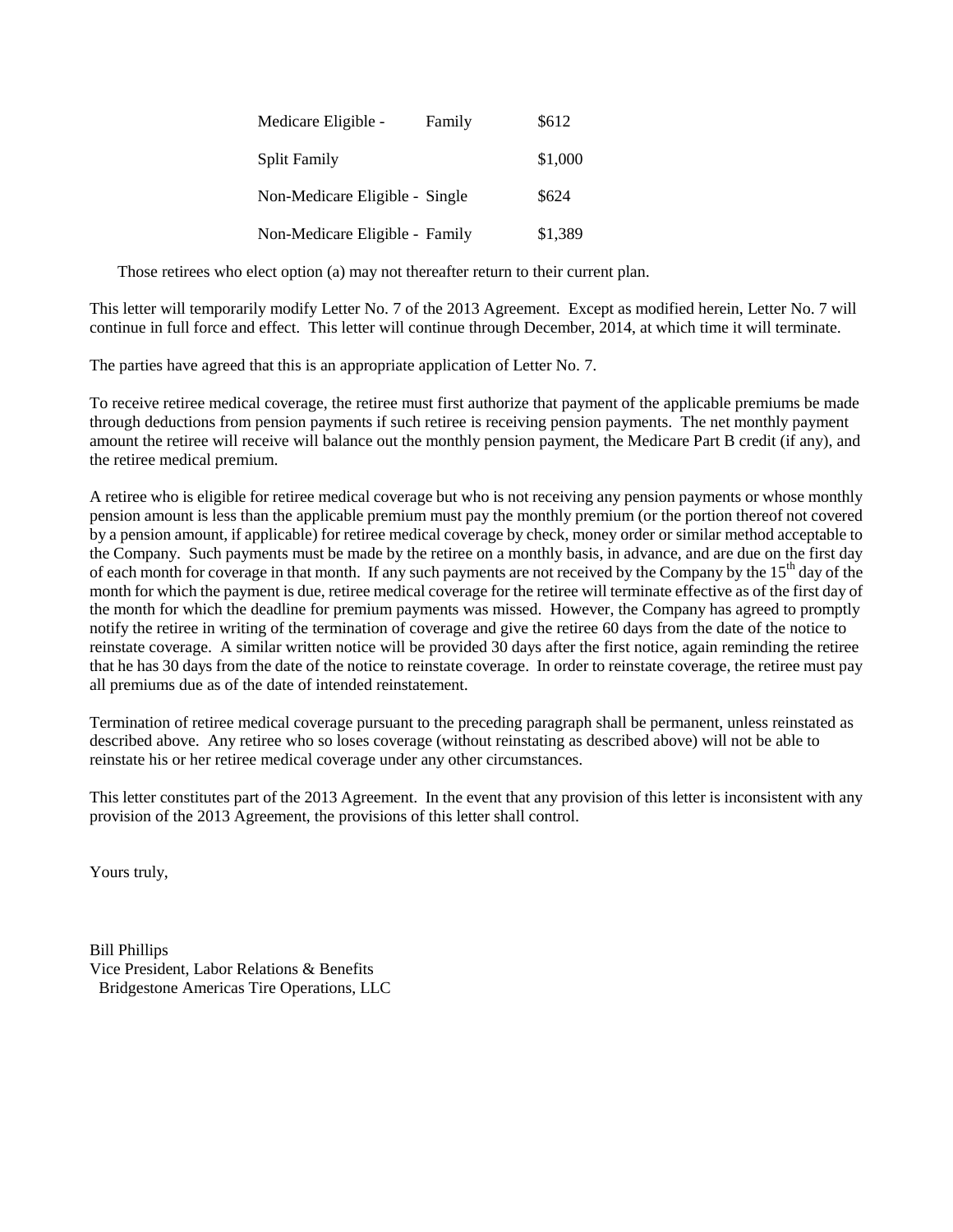August 8, 2013

Mr. Randy Boulton USW BATO Coordinator Five Gateway Center  $(7<sup>th</sup>$  floor) Pittsburgh, PA 15222

Dear Mr. Boulton:

This letter is to confirm the agreement reached between the parties during the negotiations of the 2009 Pension and Insurance Agreement ("P&I") with respect to the manner in which employees will pay premiums for coverage under the Health Incentive Plan, Part II, Article II of the P&I (including the New Hire Medical Plan described in Appendix 3 to Part II, Article II) ("HIP") and the consequences of failing to pay such premiums.

As a condition to receiving coverage under the HIP, an employee must first elect to pay the applicable premiums with pre-tax payroll contributions under the Health Care Expense Account (Part II, Article III of the P&I) if such employee is receiving payments (such as wages or accident and sickness benefits) from his or her Employer. Such premiums will be deducted from the employee's paycheck on a weekly basis.

An employee who is eligible for coverage under the HIP but who is not receiving any payments from his or her Employer must pay the premiums for coverage under the HIP by check, money order or similar method acceptable to the Company. Such payments must be made by the employee on a monthly basis, in advance, and are due on the first day of each month for coverage in that month. The first payment of an employee who is paying by check, money order or other payment acceptable to the Company shall also include any premium amounts attributable to coverage under the HIP that has been received but has not been paid for as of the due date for the first check or money order. (This situation may arise if an employee starts an unpaid leave of absence in the middle of the month and, as a result, changes from paying premiums through payroll deduction to paying by check or money order.) If any such payments are not received by the Company by the 15<sup>th</sup> day of the month for which the payment is due, coverage under the HIP will terminate effective as of the first day of the month for which the deadline for premium payments was missed. However, the Company has agreed to promptly notify the employee in writing of the termination of coverage and give the employee 30 days from the date of the notice to reinstate coverage. In order to reinstate coverage, the employee must pay all premiums due as of the date of intended reinstatement.

Any employee who loses coverage as a result of failing to pay his or her premiums in accordance with the procedures described in the preceding paragraphs shall be excluded from coverage under the HIP thereafter (unless he timely reinstates coverage, as described above), except that such employee may re-enroll in the HIP during the HIP's annual enrollment period and also shall have such additional rights as may be required by applicable law (including Section 9801(f) of the Internal Revenue Code and the Family Medical Leave Act).

This letter constitutes part of the P&I. In the event that any provision of this letter is inconsistent with any provision of the P&I, the provisions of this letter shall control.

Yours truly,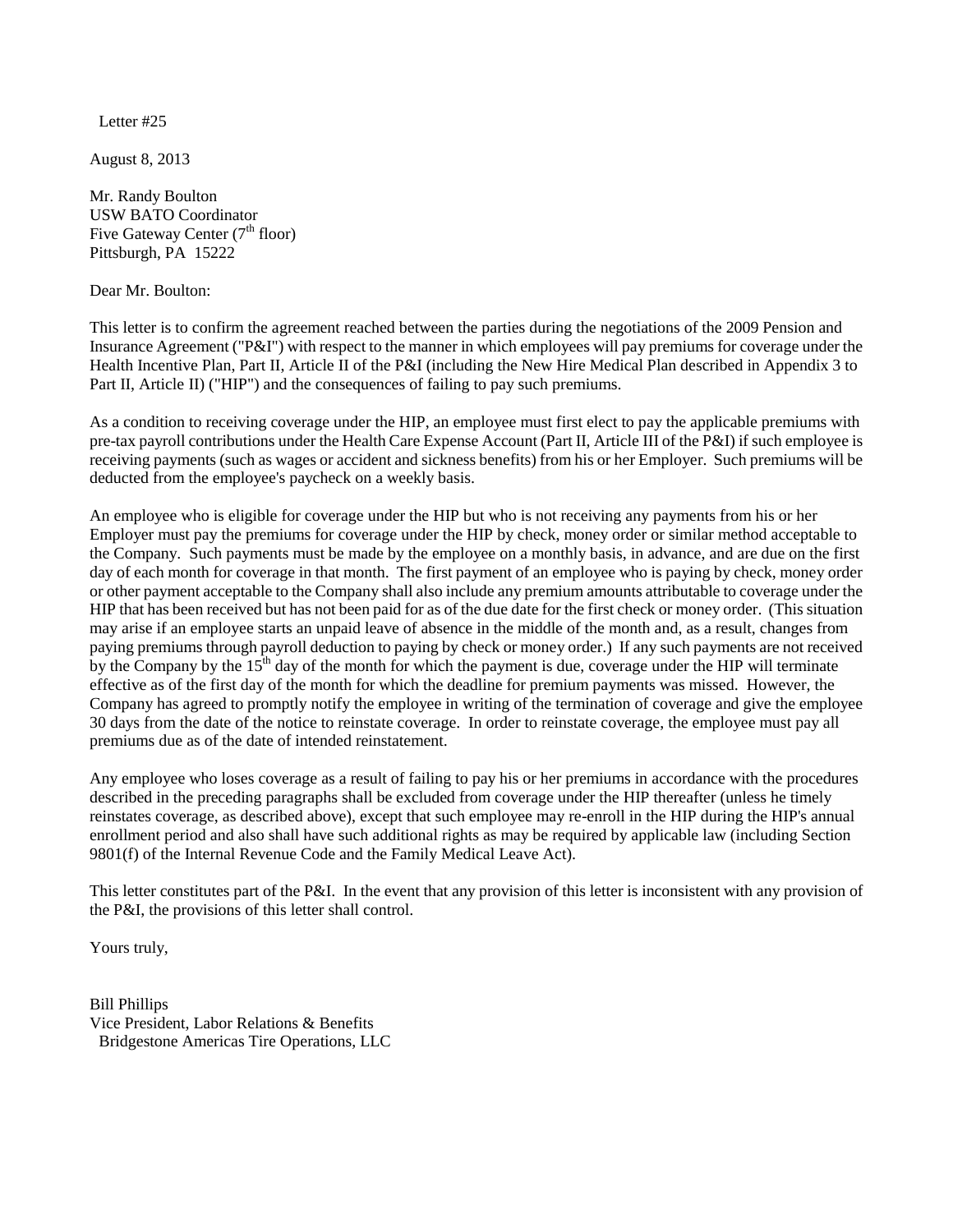Letter #26 (New)

August 8, 2013

Mr. Randy Boulton USW BATO Coordinator Five Gateway Center  $(7<sup>th</sup>$  floor) Pittsburgh, PA 15222

Dear Mr. Boulton:

This letter is to confirm the mutual agreement reached between the Employer and the Union during the negotiations of the 2013 Pension and Insurance Agreement ("2013 P&I") with respect to medical and prescription drug coverage for retirees and surviving spouses of deceased retirees for calendar year 2015 and thereafter. This letter only applies to retirees who retired or retire on or after May 1, 1991 and the surviving spouses of any such retiree who dies on or after May 1, 1991. For purposes of this letter, such retirees and surviving spouses shall be referred to herein as "Retirees" and "Surviving Spouses," respectively.

1. During their Spring 2014 Interim Meeting, the Employer and the Union agree to discuss the medical and prescription drug coverage to be made available for the calendar year 2015 to Retirees and Surviving Spouses who as of January 1, 2015 are eligible for Medicare. By mutual agreement, beginning January 1, 2015, Retirees and Surviving Spouses who are eligible for Medicare will be eligible to purchase medical and prescription drug coverage through a designated insurance exchange (or exchanges) that provides Medicare Advantage coverage or coverage supplemental to Medicare, including without limitation, Medicare supplement plans and Medicare Part D drug coverage plans. The Employer and the Union agree that, except as otherwise provided in the following paragraphs 2 and 3, the Employer will credit the following annual amount, as applicable, for the calendar year 2015 and each following calendar year commencing during the term of the 2013 P&I to a notional health reimbursement account ("HRA") for each Retiree, each spouse of a Retiree and each Surviving Spouse who elects to obtain coverage through an exchange agreed upon by the Employer and the Union:

for each Retiree - \$2,040 annually (\$170 per month), and

for each spouse of a Retiree and each Surviving Spouse - \$1,020 annually (\$85 per month).

2. During their Spring 2014 Interim Meeting, the Employer and the Union agree to discuss the medical and prescription drug coverage to be made available for the calendar year 2015 to Retirees and Surviving Spouses and their eligible dependents who as of January 1, 2015 are not eligible for Medicare. At that Interim Meeting, the Employer and the Union agree to discuss ceasing the medical and prescription drug coverage that was available to such non-Medicare eligible individuals for the 2014 calendar year, and instead making available for the 2015 calendar year and calendar years thereafter commencing during the term of the 2013 P&I medical and prescription drug coverage through a designated insurance exchange (or exchanges). If the Employer and the Union agree that for the 2015 calendar year and thereafter medical and prescription drug coverage for non-Medicare eligible Retirees, Surviving Spouses and their dependents will be provided through a designated insurance exchange (or exchanges), the parties will agree upon (i) the annual amount to be credited by the Employer for the calendar year 2015 and each following calendar year commencing during the term of the 2013 P&I to a notional HRA for each non-Medicare eligible Retiree, each non-Medicare eligible spouse of a Retiree and each non-Medicare eligible Surviving Spouse who elects to obtain coverage through an exchange agreed upon by the Employer and the Union, and (ii) an adjustment to the annual amounts set forth in the preceding paragraph 1 to be credited by the Employer to notional HRAs for each Medicare eligible Retiree, each Medicare eligible spouse of Retiree and each Medicare eligible Surviving Spouse who elects to obtain coverage through an exchange agreed upon by the Employer and the Union. If there is no mutual agreement to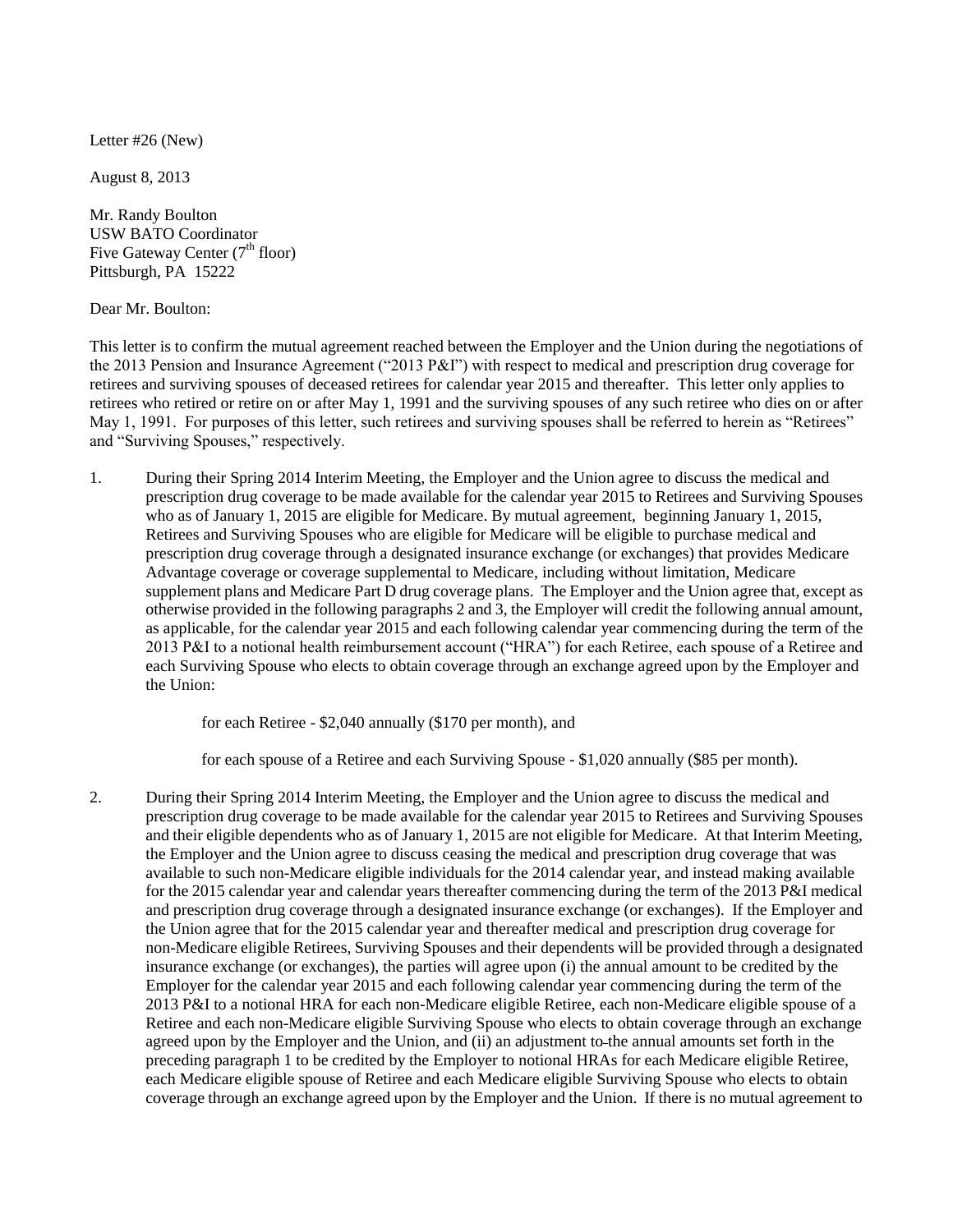make medical and prescription drug coverage available to non-Medicare eligible Retirees, Surviving Spouses and their eligible dependents solely through an insurance exchanges (or exchanges)for the 2015 calendar year, such non-Medicare eligible individuals will be eligible for the medical and prescription drug coverage that was available to them for the 2014 calendar year and the monthly premiums required to be paid for such coverage will be the same as the monthly premiums required to be paid for such coverage for the 2014 calendar year (as set forth in Letter No. 24 of the 2013 P&I).

- 3. If the Employer and Union do not reach an agreement to make medical and prescription drug coverage available to non-Medicare eligible Retirees, Surviving Spouses and their eligible dependents solely through an insurance exchanges (or exchanges) for the 2015 calendar year, as described in the preceding paragraph 2, then the non-Medicare eligible Retirees, Surviving Spouses and their eligible dependents will remain in the Company sponsored plan for 2015. The Employer and the Union agree to again discuss during their Spring 2015 Interim Meeting the proposals described in the preceding paragraph 2 with respect to the medical and prescription drug coverage to be made available to non-Medicare eligible Retirees, Surviving Spouses and their eligible dependents for the 2016 calendar year and calendar years thereafter commencing during the term of the 2013 P&I. If the Employer and the Union agree that for the 2016 calendar year and thereafter medical and prescription drug coverage for non-Medicare eligible Retirees, Surviving Spouses and their dependents will be provided through a designated insurance exchange (or exchanges), the parties will agree upon (i) the annual amount to be credited by the Employer for the 2016 calendar year and each following calendar year commencing during the term of the 2013 P&I to a notional HRA for each non-Medicare eligible Retiree, each non-Medicare eligible spouse of a Retiree and each non-Medicare eligible Surviving Spouse who elects to obtain coverage through an exchange agreed upon by the Employer and the Union, and (ii) an adjustment to the annual amounts set forth in paragraph 1 of this letter to be credited by the Employer to notional HRAs for each Medicare eligible Retiree, each Medicare eligible spouse of Retiree and each Medicare eligible Surviving Spouse who elects to obtain coverage through an exchange agreed upon by the Employer and the Union. If there is no mutual agreement to make medical and prescription drug coverage available to non-Medicare eligible Retirees, Surviving Spouses and their eligible dependents solely through an insurance exchanges (or exchanges)for the 2016 calendar year and calendar years thereafter commencing during the term of the 2013 P&I, such non-Medicare eligible individuals will be eligible for the medical and prescription drug coverage that was available to them for the 2015 calendar year and the monthly premiums required to be paid for such coverage for the 2016 calendar years and calendar years thereafter commencing during the term of the 2013 P&I will be increased from that required in calendar year 2015 to the extent necessary (as determined by the Company based on average cost plus forecasted inflation for such two calendar years) so that the Employer's cash outlay for each such calendar year for medical and prescription drug benefits, administration fees and Medicare part B premium reimbursements does not exceed the \$6,000 maximum per covered household as described in Letter No. 7 to the 2013 P&I.
- 4. All amounts credited in a calendar year to any HRA accounts established and maintained by the Employer pursuant to the preceding paragraphs of this letter shall be treated as part of the Employer's "cash outlay" for medical and prescription drug benefits for that year for purposes of this letter and Letter No. 7 of the 2013 P&I and shall be taken into account for purposes of determining if the \$6,000 maximum per covered household, as described in Letter No. 7, is reached or exceeded for that year.

This letter constitutes part of the 2013 P&I. In the event that any provision of this letter is inconsistent with any provision of the 2013 P&I, the provisions of this letter shall control.

Yours truly,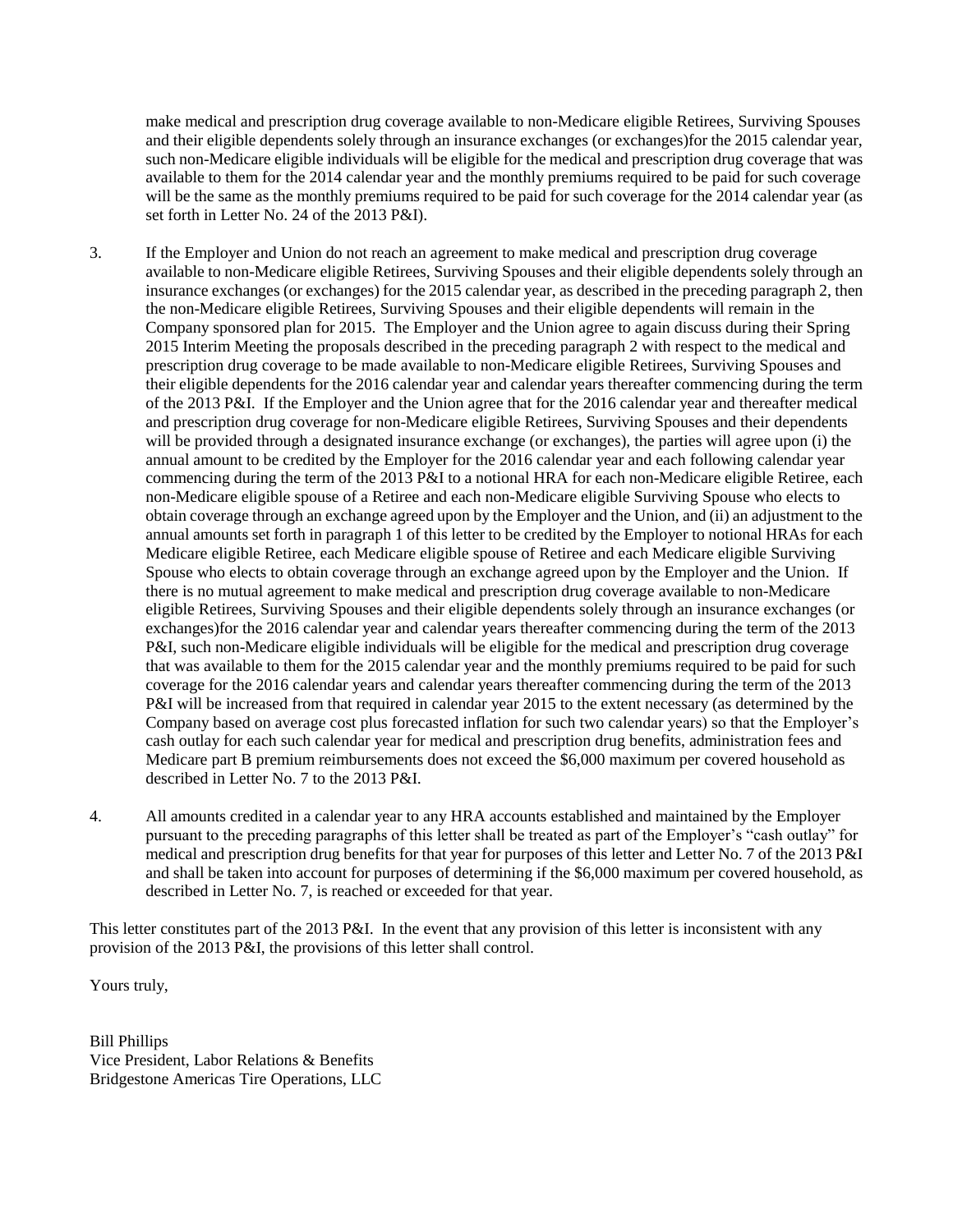August 8, 2013

Mr. Randy Boulton USW BATO Coordinator Five Gateway Center  $(7<sup>th</sup>$  floor) Pittsburgh, PA 15222

## Dear Mr. Boulton:

During the 2009 negotiations, the parties discussed the limitations imposed by the Pension Protection Act of 2006 ("PPA") on pension plans that are not adequately funded. The PPA limits an employer's ability to amend a pension plan to increase benefits and to pay certain benefits if the plan's Adjusted Funding Target Attainment Percentage ("AFTAP") is less than 80 percent. The PPA provides additional restrictions on distributions and accruals if the plan's AFTAP is less than 60 percent. Finally, the PPA imposes certain funded level assumptions on plans for which the AFTAP has not been certified prior to the first day of the tenth month of the plan year.

This is to advise you it is the objective of the Employer to maintain an AFTAP equal to or greater than 80 percent with respect to the Company's Non-Contributory Pension Plan (the "Pension Plan"). In addition, the Employer will ensure that the Pension Plan's AFTAP will be certified prior to the first day of the tenth month of each plan year. If, because the Employer has not ensured AFTAP certification prior to the first day of the tenth month of a plan year or for any other reason the Pension Plan's AFTAP falls below 80 percent, the Employer will strive to increase the plan's AFTAP as soon as practicable. Upon the attainment of an AFTAP of 80 percent or greater the Employer shall retroactively restore any negotiated benefits and make Pension Plan participants whole for any losses due to benefits being altered or materially changed as a result of the funding deficiency or the failure to certify. The make whole relief shall be limited to restoring accrued service and other benefits, under the terms of the Pension Plan, but shall not include consequential damages or losses, nor shall it include recalculating any lump sum payouts.

Yours truly,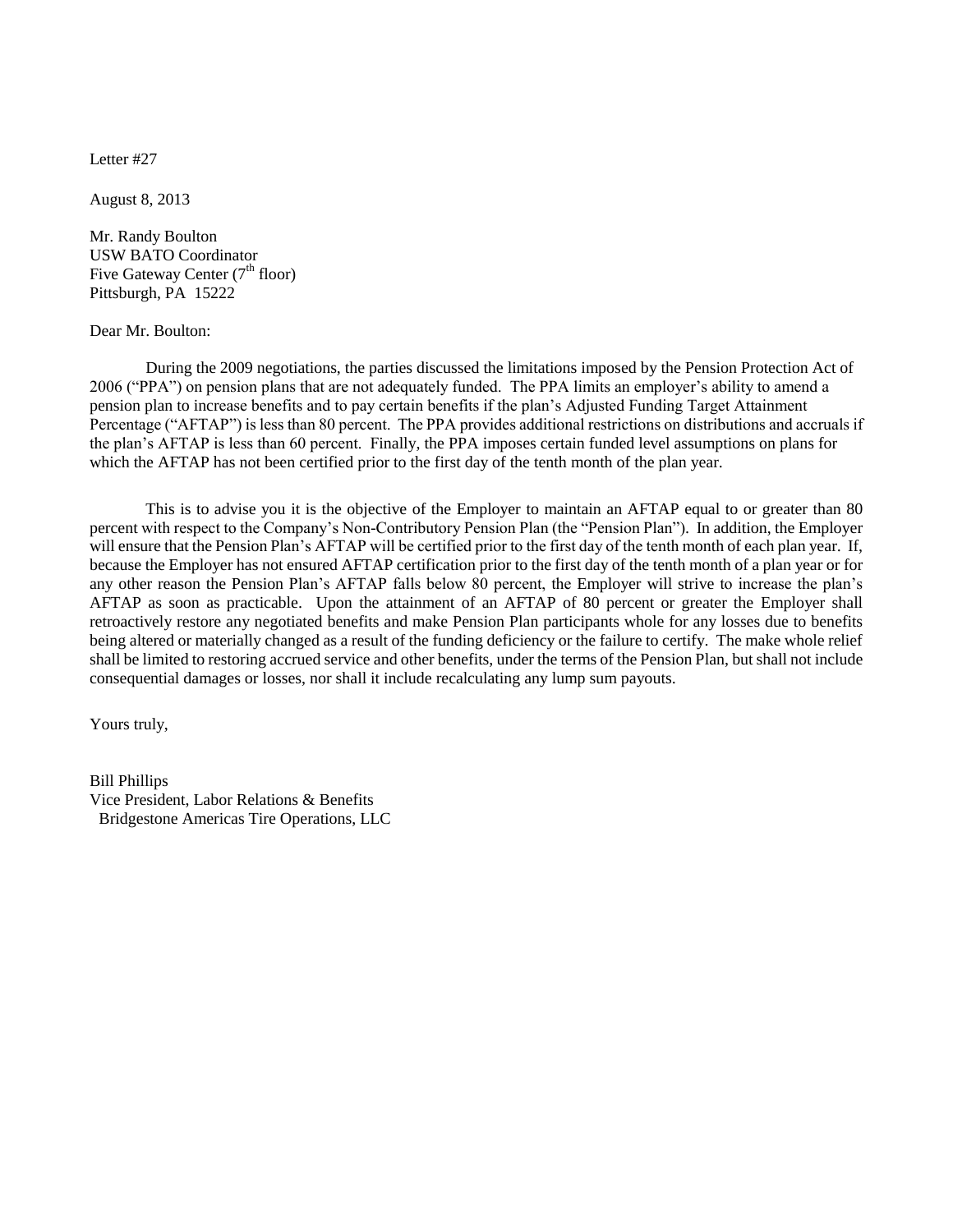Letter #28 (New)

August 8, 2013

Mr. Randy Boulton USW BATO Coordinator Five Gateway Center  $(7<sup>th</sup> floor)$ Pittsburgh, PA 15222

Dear Mr. Boulton:

## **REGARDING HEALTH CARE REFORM ISSUES**

During negotiations for the 2013 Pension and Insurance Agreement, the parties agreed that to the extent a tax is imposed in the future under 26 U.S.C. Section 4980I (the Affordable Care Act "Excise Tax") either on the Employer, the Plan, the Plan Administrator, the Plan Sponsor, or any other related party, with respect to Medical Benefits provided to collectively bargained employees, the parties agree to modify the plan so that the Employer bears no additional cost as a result of the Excise Tax and the value of the collectively bargained employees' medical coverage provided by the Employer is not diminished in any way. The parties will agree to: (a) make changes in the Medical Benefits necessary to avoid the Excise Tax, (b) impose a supplemental monthly premium on Employees, retirees, and their Dependents necessary to offset the Excise Tax; or (c) implement some combination of the changes described in (a) and the supplemental monthly premium described in (b).

Prior to the implementation of any Plan modifications under this Letter, the Employer will, upon request, meet with the Union to discuss such modifications. If the parties reach agreement on the modifications to be made, consistent with the provisions of this Letter, the modifications will be implemented. However, if the Union objects to the Employer's proposed modifications, the Union will prepare and submit to the Employer a final package of proposed modifications, applying the principles set forth above, and the Employer will prepare and submit to the Union its final package of proposed modifications. Thereafter, the dispute shall be submitted to an arbitrator selected from the parties' panel under Article XI, Section 2 of the collective bargaining agreement for final offer package interest arbitration. The arbitrator shall have no authority to add to, detract from, or modify the final offers submitted by the parties, and the arbitrator shall not be authorized to engage in mediation of the dispute. The arbitrator's decision shall select one or the other of the final offer packages submitted by the parties on the unresolved issues presented to him in arbitration, and will base that selection on which final offer package more closely adheres to the principles set forth above in this Letter. The arbitrator's decision will be final and binding.

Yours truly,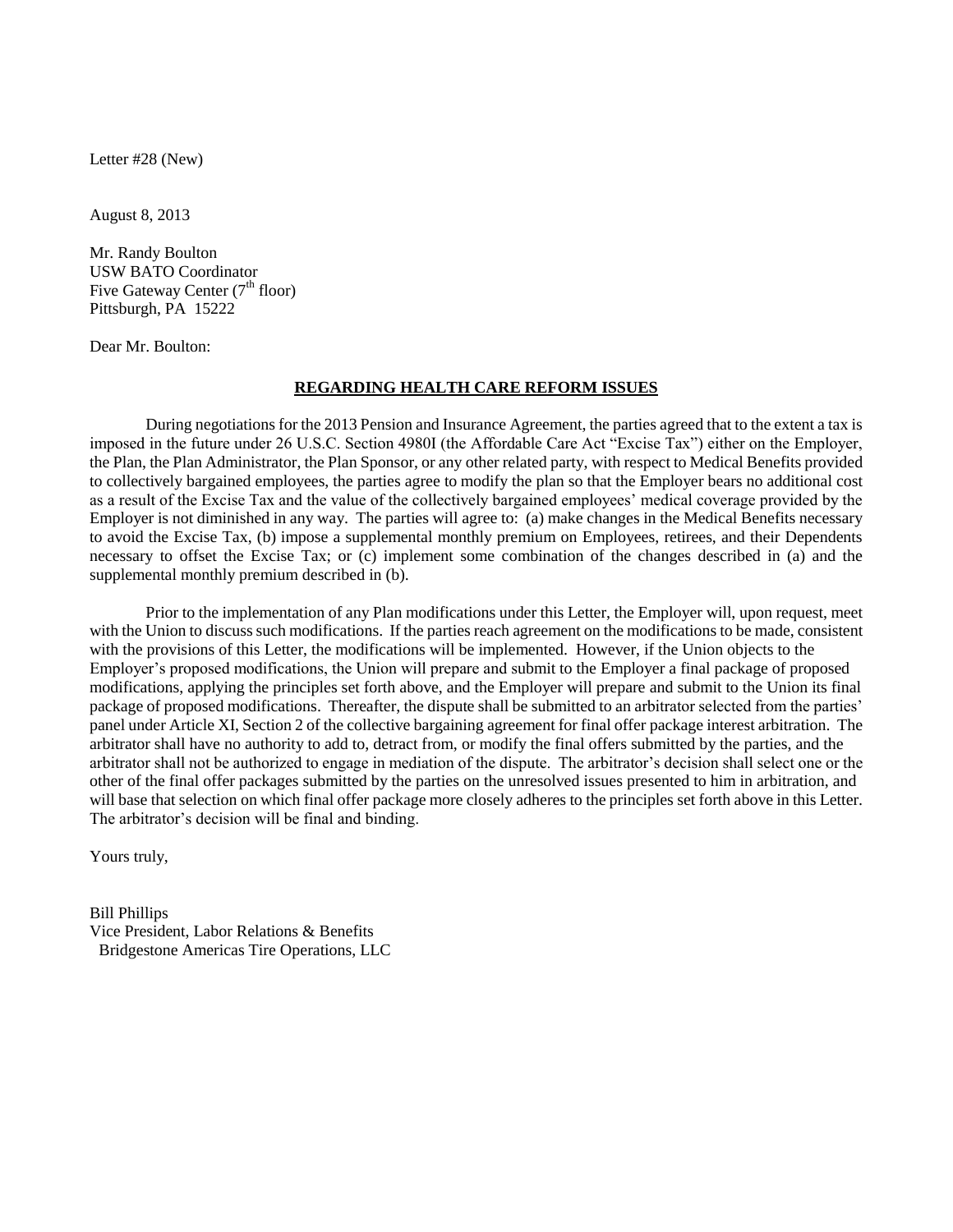Letter  $# 29$ (New)

August 8, 2013

Mr. Randy Boulton USW BATO Coordinator Five Gateway Center (7th Floor) Pittsburgh, PA 15222

Dear Mr. Boulton:

This letter is to confirm the mutual agreement reached between the Employer and the Union during the negotiations of the 2013 Pension and Insurance Agreement (the "Agreement") with respect to the Long Term Disability Plan and its application to employees receiving Employer contributions under the Bridgestone Americas, Inc. Employee Savings Plan for Bargaining Unit Employees (the "Savings Plan").

The Long Term Disability Plan (the " Plan") will be established and paid for by the Employer. All full-time bargaining unit employees covered under this Agreement, who were hired on or after January 1, 2009, will be eligible for benefits under the Plan if they become disabled (as defined below) while employed by the Employer after completion of at least 10 years of credited service with the Employer and prior to reaching age 62.

The Plan will pay eligible disabled employees a monthly benefit of \$58 for each year of credited service with no offset for Social security disability payments or earned income, Worker's Compensation payments and other payments received on account of disability.

An employee will be considered disabled if he is "permanently and totally disabled" as such term is defined in Part I, Article IV, Paragraph 3 of this Agreement. Payments of benefits under the Plan will continue until (i) the employee is no longer disabled, (ii) the employee attains age 62 or (iii) the employee receives a distribution of Employer contributions (other than elective deferrals) from the Savings Plan, whichever occurs first.

Employees receiving payments under the Plan will be eligible for retiree healthcare benefits as provided under the Medical Plan for Certain USW and Other Collectively Bargained Retirees. Such employees will qualify for retiree health care benefits as long as they remain disabled, or if they cease to be disabled but are at least age 55 with 10 or more years of credited service or any age with 30 or more years of credited service. Employees will be credited with up to two additional years of service while receiving benefits under the Plan.

If an employee should die while receiving Long Term Disability Plan payments, his or her spouse will receive monthly payments for three (3) months after the employee's death in the same amount as the monthly payments that the employee was receiving prior to his or death, in addition to any other benefits to which the spouse may be entitled.

If any dispute arises between the Employer and any employee with respect to eligibility or continued eligibility for benefits under the Plan or the amount thereof, the provisions of Part II, Article VI, Paragraph 4 will apply for purposes of resolving such dispute.

Yours truly,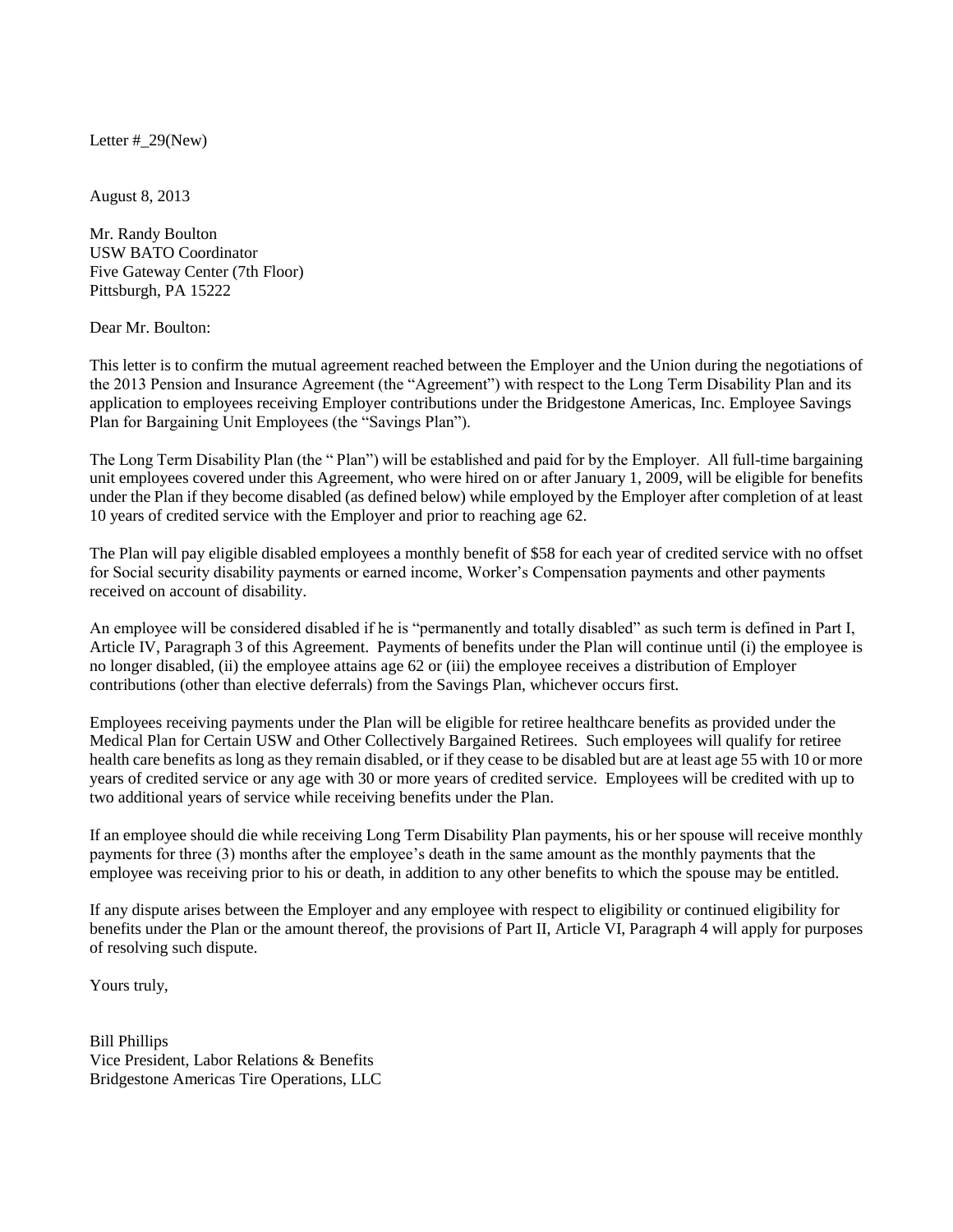Letter  $# 30$  (New)

August 8, 2013

Mr. Randy Boulton USW BATO Coordinator Five Gateway Center  $(7<sup>th</sup>$  floor) Pittsburgh, PA 15222

Dear Mr. Boulton:

This letter is to confirm the agreement reached between the parties during the negotiations of this 2013 Pension and Insurance Agreement (the "Agreement") with respect to Part I and Part III of the Agreement.

The Company has adopted Supplement 1 of the Bridgestone Americas, Inc. Non-Contributory Pension Plan (the "Pension Plan") for purposes of providing the benefits set forth in Part I – Pensions of the Agreement. The benefits set forth in Part III – Savings Plan of the Agreement are provided under the Bridgestone Americas, Inc. Employee Savings Plan for Bargaining Unit Employees (the "Savings Plan"). Under Part III of this Agreement a new Age and Service Employer Contribution has been added effective January 1, 2014 for "Post-2008 Employees" (as defined in Part III). The parties agree that during the term of this Agreement, the Company will offer active Employees who have a vested benefit under the Pension Plan a choice between (i) continuing to accrue benefits under the Pension Plan and (ii) ceasing accruals under the Pension Plan and receiving Age and Service Employer Contributions under the Savings Plan under the same terms of the Savings Plan as are applicable to Post-2008 Employees under this Agreement. Eligible Employees will have at least a 90-day period to make their election.

The parties agree that the Company may adopt any amendments to the Pension Plan and Savings Plan necessary to implement the agreement described in this letter. The parties agree that if the Company adopts such amendments, the corresponding provisions of Part I and Part III of the Agreement shall be deemed to be amended consistent with such amendments to the Plan. Further, the parties agree that the Company will provide such notifications to the Employees as required by applicable law.

The agreement reached in this letter is subject to compliance with any applicable law in effect during the term of this Agreement.

Yours truly,